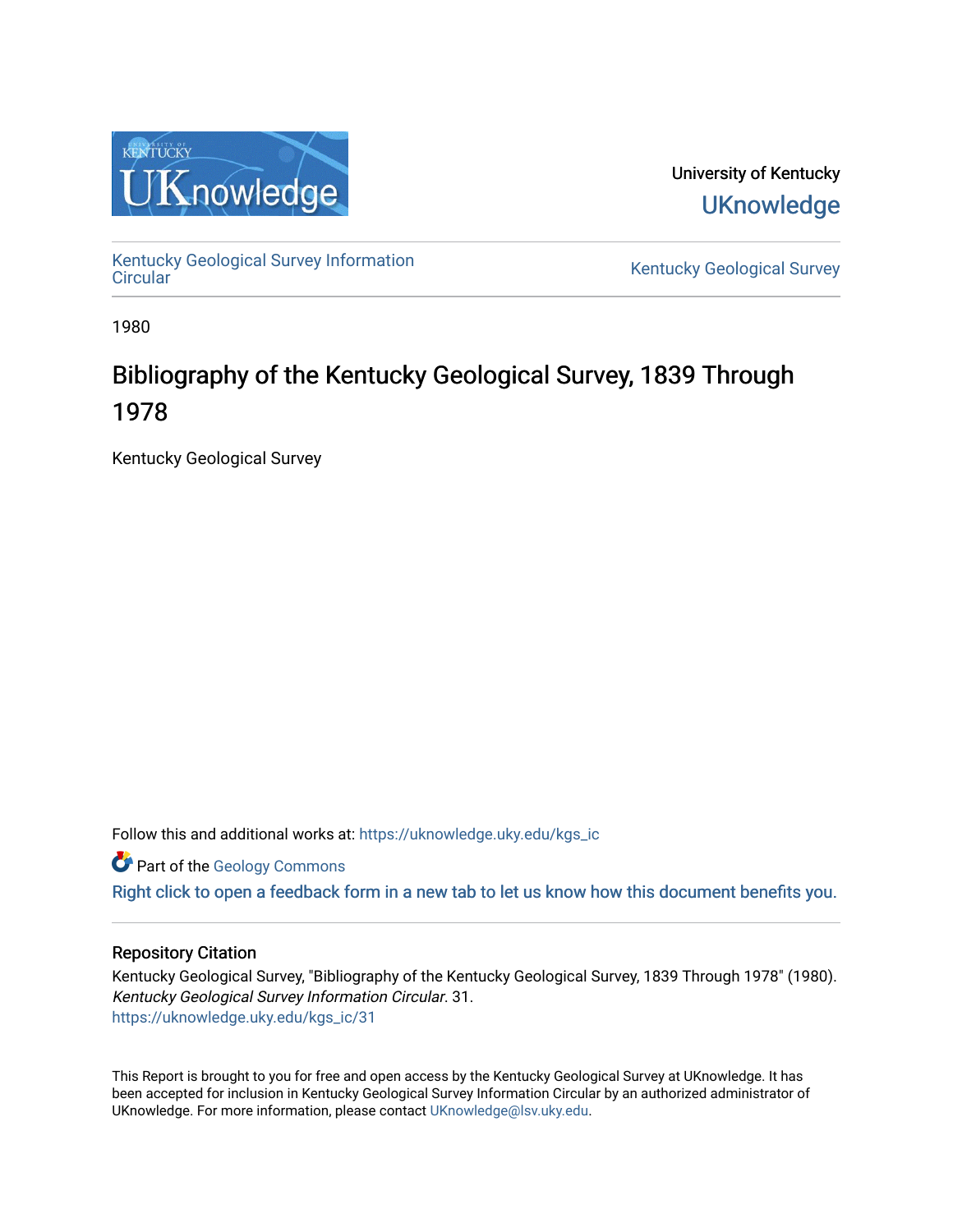

# **KENTUCKY GEOLOGICAL SURVEY** UNIVERSITY OF KENTUCKY, LEXINGTON SERIES XI, 1980 **Donald C. Haney, Director and State Geologist**





David D. Owen

**SERIES II** 



John B. Procter

**SERIES III** 



Charles J. Norwood

SERIES IV



Joseph B. Hoeing

# **BIBLIOGRAPHY OF THE** KENTUCKY GEOLOGICAL SURVEY, **1839 THROUGH 1978** SERIES XI

SERIES V&VI



Willard R. Jillson

SERIES VII

SERIES II

Nathaniel S. Shaler



Arthur C. McFarlan





Daniel J. Jones

SERIES X



Wallace W. Hagan



Donald C. Haney

**INFORMATION CIRCULAR 2 -**

https://doi.org/10.13023/kgs.ic02.11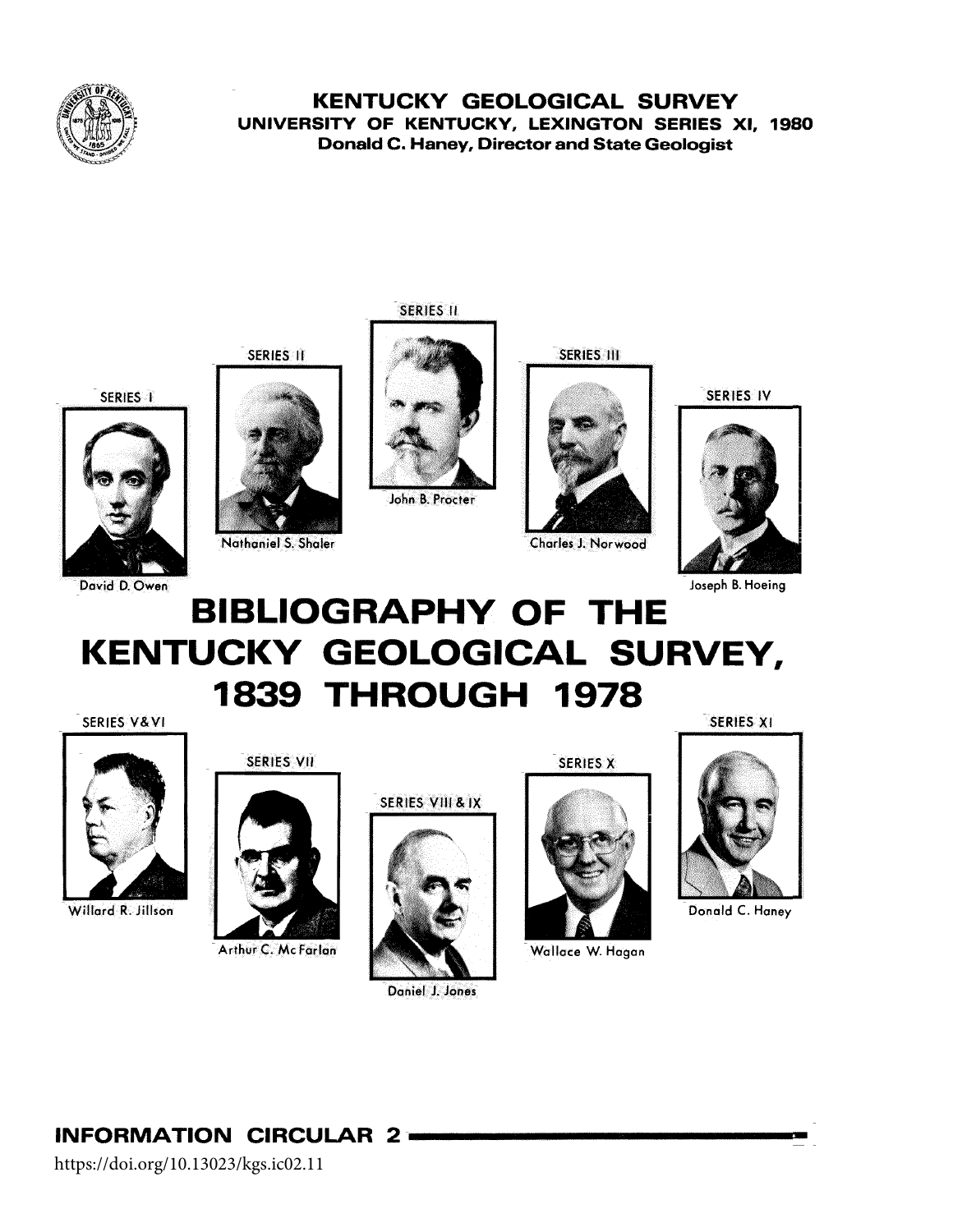Otis A. Singletary, President Charles and Head Lewis A. Singletary, Preston McGrain, Assistant State Geologist and Head<br>Lewis W. Cochran, Vice President for Academic Affairs Charles Correst Carland R. Dever, Jr., Senior Ge Lewis W. Cochran, Vice President for Academic Affairs Wimberly C. Royster, Dean of Graduate School and Coordinator of Research Warren H. Anderson, Associate Geologist<br>James Y. McDonald, Executive Director, University of Kentucky Research Jack R. Moody, Associate Geologist James Y. McDonald, Executive Director, University of Kentucky Research

# **KENTUCKY GEOLOGICAL SURVEY**<br> **ADVISORY BOARD** Mary E. Barron, Senior Laboratory Assistant<br>
Oil and Gas Section:

Ralph N. Thomas, Chairman, Owensboro Louis R. Ponsetto, Senior Geologist and Head<br>Louis R. Ponsetto, Senior Geologist and Head<br>Martin C. Noger, Senior Geologist David E. Bayer, Lexington Martin C. Noger, Senior Geologist<br>
John G. Donan, Sr., Madisonville<br>
John G. Donan, Sr., Madisonville John G. Donan, Sr., Madisonville Frank H. Walker, Senior Geologist<br>Wallace W. Hagan, Lexington Frank H. Wallace W. Hagan, Senior Geologist, H. Walker, Senior Geologist, H. Walke Nicholas C. Kieffer, Jr., Louisville Patrick J. Gooding, Assistant Geologist Harold G. Mays, Frankfort **Brandon Automatic State of Convention**<br>Phil Miles, Lexington **Brandon Nuttall, Assistant Geologist**<br>Drene Teeter, Records Librarian Phil Miles, Lexington Lorene Teeter, Records Librarian W. J. Reynolds, Allen<br>Henry A. Spalding, Hazard George H. Warren, Jr., Owensboro **David C. Bayha, Senior Geologist** David C. Bayha, Senior Geologist<br>David A. Zegeer, Lexington David C. Bayha, Senior Geologist C. Bayha, Steven Cordiviola, Geologist **KENTUCKY GEOLOGICAL SURVEY Margaret A. Townsend, Associate Geologist** 

Preston McGrain, Assistant State Geologist, Water, Minerals, and Maps Norman C. Hester, Assistant State Geologist, Energy **Special Projects Division** 

**Finance Section:** Proposals Jo M. McGurk, Administrative Accounts Clerk **Projects:** Deborah Elam, Administrative Secretary<br>Brenda L. Hayden, Administrative Secretary Anna L. Hopkins, Administrative Secretary<br>Norma J. Reynolds, Administrative Secretary **Publications Section:**<br>
Donald W. Hutcheson, Senior Geologist and Head, Editor **Reserves, Eastern Kentucky**<br> **Reserves, Eastern Kentucky** Donald W. Hutcheson, Senior Geologist and Head, Editor Roger B Potts, Chief Cartographic Illustrator<br>Janet K. Appleby, Drafting Technician **Gary Creighton, Drafting Technician** 

Ramona Cinnamon, Clerical Assistant

Russell A. Brant, Senior Geologist and Head<br>James C. Cobb, Senior Geologist J. Hiram Smith, Senior Geologist<br>George B. Akin, Jr., Geologist Ernie R. Slucher, Assistant Geologist and the state of the state of the Robert C. Holladay, Drafting Technician<br>1999 John L. Penland, Drafting Technician and the state of the state of the State State of the State State of Allen D. Williamson, Senior Geologist<br>
David A. Williams, Geologist Georgist Cabriel M. Hard, Senior

John C. Aitken, Associate Geologist

Kenneth L. Gill, Associate Geologist **formation for Planners**

#### **UNIVERSITY OF KENTUCKY Industrial and Metallic Minerals Section:**

Foundation **Foundation** Robert D. Trace, Senior Geologist, Princeton Office<br>Mary E. Barron, Senior Laboratory Assistant

#### $Oil$  and Gas Section:

Wallace W. Hagan, Lexington Christianus and the Unit of State John G. Beard, Senior Geologist, Henderson Office<br>
Patrick J. Gooding, Assistant Geologist Richard W. Taulbee, Senior Laboratory Assistant<br>Water Section

John D. Kiefer, Senior Geologist and Head Steven Cordiviola, Geologist Donald C. Haney, Director and State Geologist Thomas E. Dugan, Assistant Geologist Center Mary K. Gilmore, Assistant Geologist

**Administrative Division** Norman C. Hester, Assistant State Geologist and Coordinator of Project **Kentucky Department for Natural Resources and Environmental<br>Protection -Aquifer Characterization** Steven Cordiviola, Geologist and Principal Investigator<br>Thomas E. Dugan, Assistant Geologist Norma J. Reynolds, Administrative Secretary **Kentucky Department for Natural Resources and Environmental**<br>Jean Cotton, Secretary **Containst and Environmental**<br>**Protection -Mining Potential of Orphan Coal Lands** Jean Cotton, Secretary **Protection -Mining Potential of Orphan Coal Lands** Glenna E. Wiley, Secretary and The States of Testam Control of George B. Akin, Jr., Geologist and Principal Investigator<br>Ernie R. Slucher, Assistant Geologist and Museum Christian Ernie R. Slucher, Assistant Geologist Ernie R. Slucher, Assistant Geologist Juanita G. Smith, Secretary, Henderson Office **Kentucky Institute for Mining and Minerals Research- Coal** Margaret K. Luther, Assistant Editor Russell A. Brant, Senior Geologist and Principal Investigator Russell A. Brant, Senior Geologist and Principal Investigator Russell A. Brant, Senior Geologist and Principal Investigator Elisabeth R. Portig, Assistant Geologist<br>Morehead Office Gary W. Casper, Geologist Keith J. Brubaker, Sales Supervisor John C. Aitken, Associate Geologist William A. Briscoe III, Stores Worker **Joseph P. Hamilton, Assistant Geologist** Joseph P. Hamilton, Assistant Geologist Mark W. Scanlon, Assistant Geologist **Geological Division** *Corbin Offlce.* **Coal Section:** Community Community Community Community Community Community Community Community Community Community Community Community Community Community Community Community Community Community Community Community Commun **Lexington Office**<br>
Russell A. Brant, Senior Geologist and Head<br>
Ross V. Overby, Assistant Geologist Kentucky Institute f or Mining and Minerals Research- Limestone<br>Investigations George B. Akin, Jr., Geologist Chronic Communisties Carland R. Dever, Jr., Senior Geologist and Principal Investigator<br>Garland R. Dever, Jr., Senior Geologist Annual Investigator Chronic Chronic Chronic Chronic Chronic Com Jack R. Moody, Associate Geologist Richard E. Sergeant, Geologist **Nuclear Regulatory Commission-Now Madrid Earthquake Project**<br>Als Howard R. Schwalb, Principal Investigator build be reader to the Schwalb, Principal Investigator Howard R. Schwalb, Principal Investigator John L. Penland, Drafting Technician **U. S. Department of Energy- Black Shale, Eastern Kentucky Henderson Office Edward N. Wilson, Senior Geologist and Principal Investigator Edward N. Wilson, Senior Geologist and Principal Investigator** David A. Williams, Geologist وDavid A. Williams, Geologist وDavid A. Williams, Geologist وDavid A. Williams,<br>MoreheadOffice Gabriel MoreheadOffice **IoreheadOffice**<br>Gary W. Casper, Geologist<br>John G. Beard, Senior Geologist and Principal Investigator, He John G. Beard, Senior Geologist and Principal Investigator, Henderson<br>Office Joseph P. Hamilton, Assistant Geologist **U. S. Geological Survey- Coal Sampling, Eastern Kentucky** Mark W. Scanlon, Assistant Geologist Mark W. Scanlon, Assistant Geologist **James C. Currens, Geologist and Principal Investigator**<br>U. S. Geological Survey- Development of Earth Scienc

**U. S. Geological Survey- Development of Earth Science In-**Donald R. Chesnut, Jr., Assistant Geologist **Richard E. Sergeant, Geologist and Principal Investigator**<br>Ross V. Overby, Assistant Geologist **Richard E. Sergeant A. S. A. A. S. A. S. A. S. A. S. A. S. A. S. A. S. A. S. A. S** Roxanne Bingemer, Assistant Geologist, Henderson Office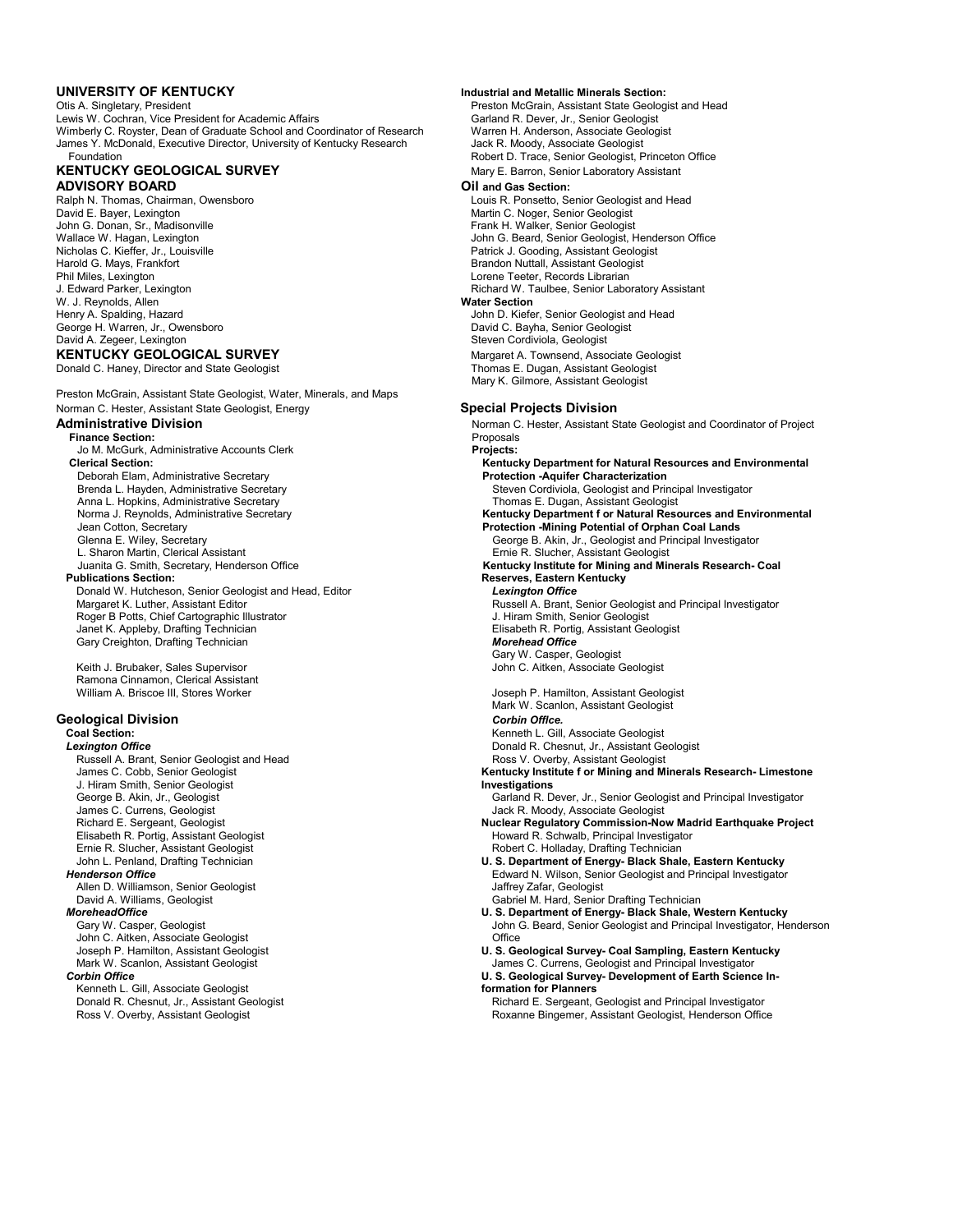# **CONTENTS**

# Page

| Series I |  |
|----------|--|
|          |  |
|          |  |
|          |  |
|          |  |
|          |  |
|          |  |
|          |  |
|          |  |
|          |  |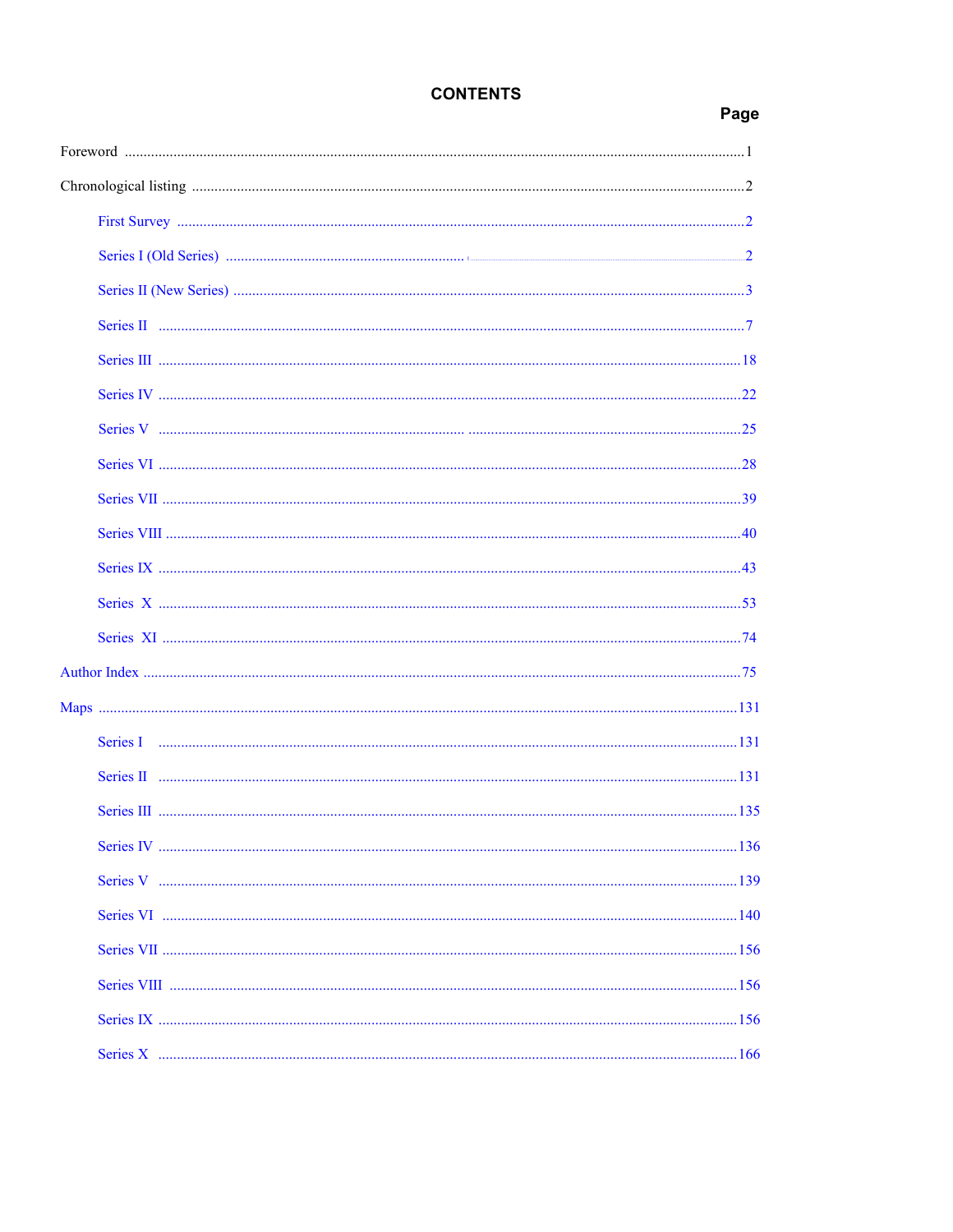# Abbreviations Used

| Abstr.      | Abstract                    |
|-------------|-----------------------------|
| App.        | Appendix                    |
| Chem. Anal. | <b>Chemical Analyses</b>    |
| Co. Rpt.    | <b>County Report</b>        |
| Coop. Rpt.  | Cooperative Report          |
| ft.         | feet                        |
| Gd. Bk.     | Guide Book                  |
| Geol. Rpt.  | Geological Report           |
| Imm. Rpt.   | <b>Immigration Report</b>   |
| Inf. Cir.   | <b>Information Circular</b> |
| Km          | kilometer                   |
| Mem.        | Memoirs                     |
| mi.         | mile                        |
| Misc.       | Miscellaneous Publication   |
| Mon.        | Monograph                   |
| No.         | number                      |
| p.          | page                        |
| Pam.        | Pamphlet                    |
| Prog. Rpt.  | Progress Report             |
| Pt.         | Part                        |
| Rep.        | Reprint                     |
| Rpt. Inv.   | Report of Investigations    |
| Ser.        | Series                      |
| Sp. Pub.    | <b>Special Publication</b>  |
| Supp.       | Supplement                  |
| Th. Ser.    | <b>Thesis Series</b>        |
| Vol.        | Volume                      |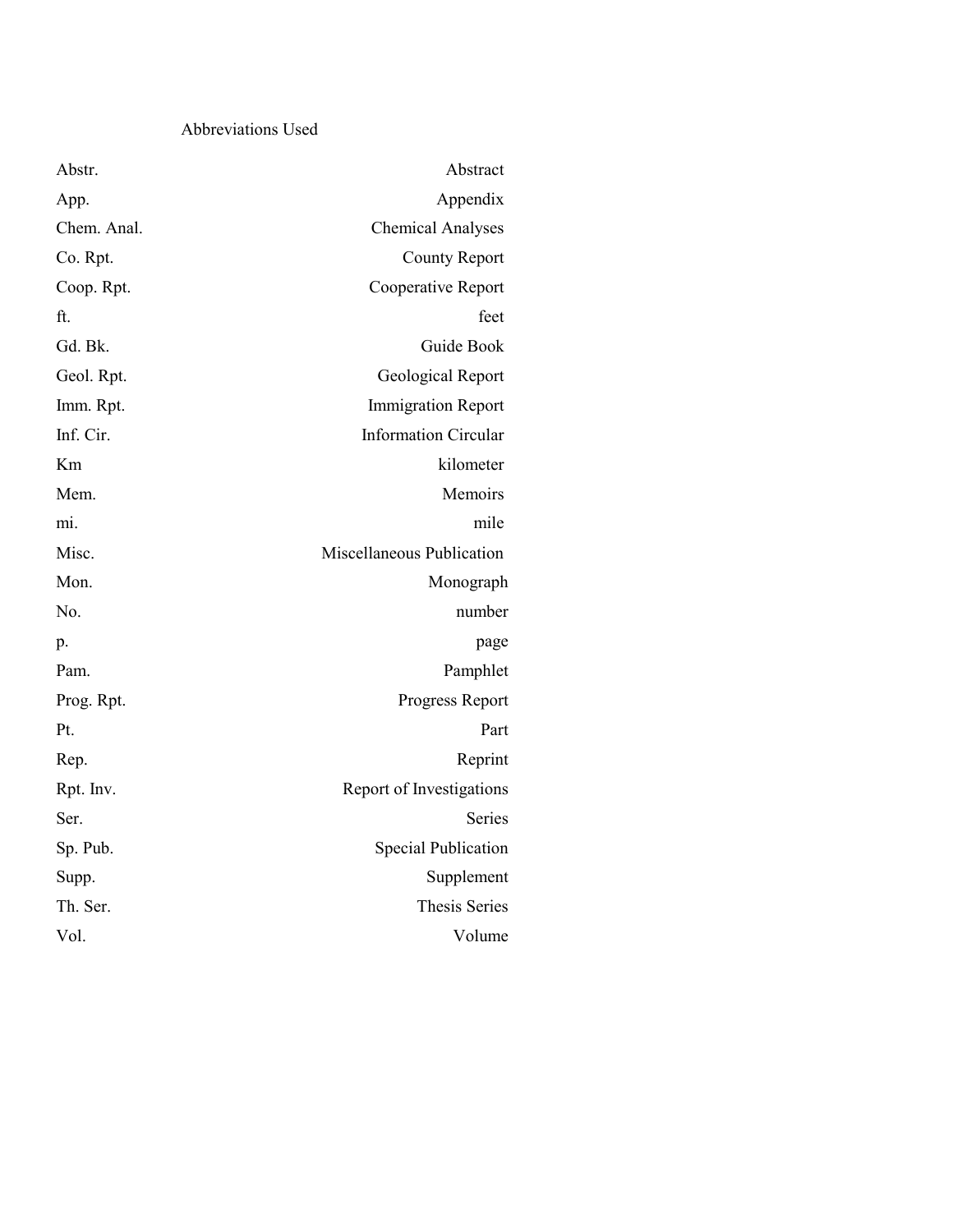#### FOREWORD

It is the hope of the authors that all of the various publications and maps of the Kentucky Geological Survey are included in this bibliography. It is our intent to revise, supplement, and update the publication lists in "Geological Research in Kentucky" by Willard Rouse Jillson (1923).

During its history the Kentucky Geological Survey has suffered losses from two disastrous fires, one at Frankfort in 1929, and a second at Lexington in 1948. Many maps and some of the reports were reprinted after 1948 in Series VIII, but so many of the earlier publications were lost that they are now almost unknown; complete collections of these publications are not to be found in any library. In some cases the title or author of a map or written article could not be found, and only the number or approximate date are indicated. Also, some of the apparent errors in the bibliography are copied without correction from the original publications.

In Series II many of the volumes were printed in sections under separate titles and never combined into a single bound book. Occasionally, individual sections of these volumes were lost or omitted, and no record remains as to their identity. Several volumes contain reprints of earlier papers, and these have not been checked for any revision that may have been made. In Series II the immigration reports are listed separately by number rather than chronologically. Many of the pamphlets of Series VI are actually reprints, and the original publication is not listed. For Series VI through X the bulletins, pamphlets, circulars, reports, etc. are listed together in numerical order rather than chronologically.

Maps are listed in chronological order, as nearly as possible. The list was derived from "Geological Research in Kentucky" by W. R. Jillson (1923); "Geological Research in Kentucky--Addenda" by E. G. Sulzer (1932) published in the Kentucky State Historical Society Register; old Kentucky Geological Survey publications lists; and the University of Kentucky Geology Library map collections.

The generous assistance given by colleagues of the University of Kentucky and the Kentucky Geological Survey is hereby acknowledged with many thanks.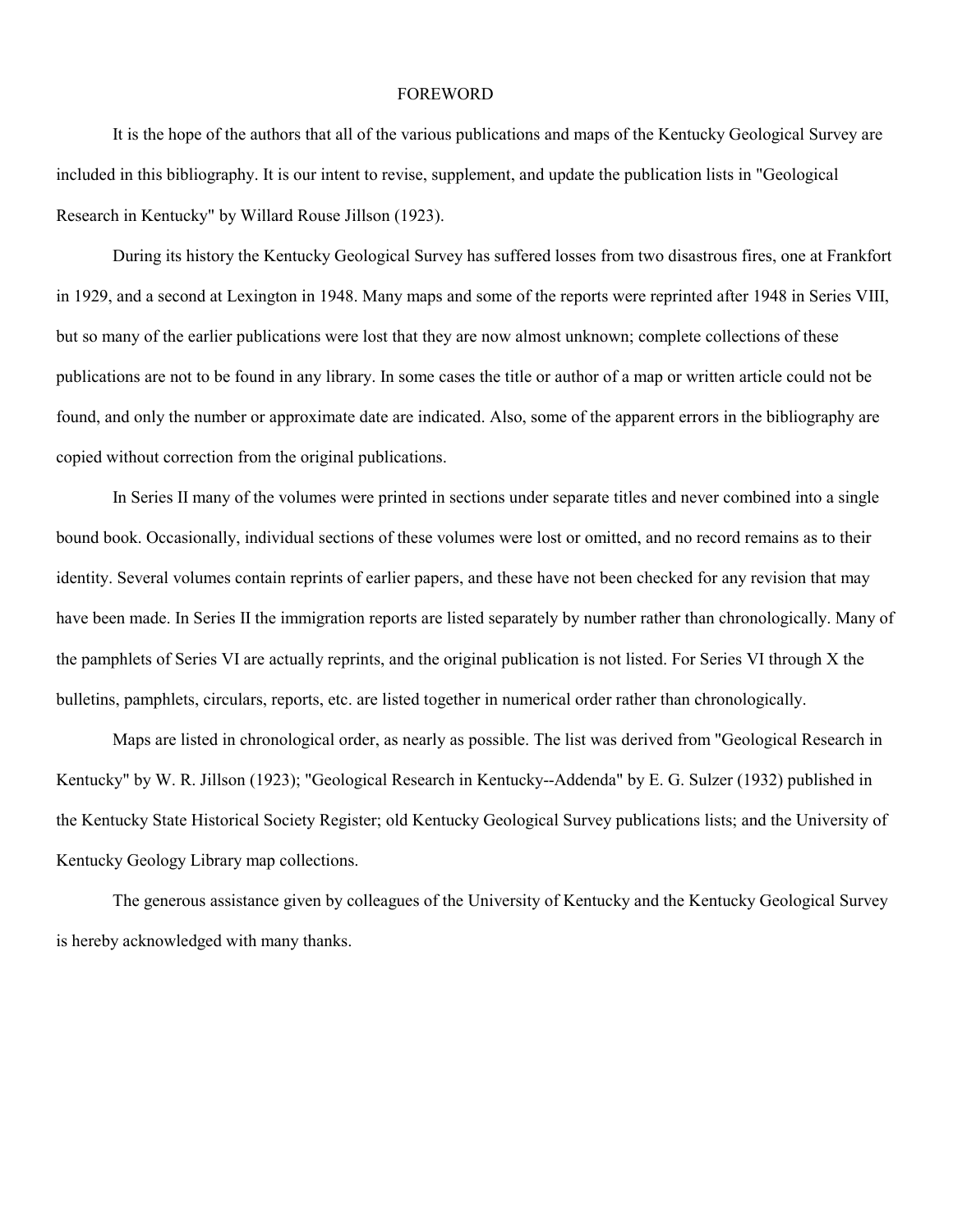#### **CHRONOLOGICAL LISTING OF PUBLICATIONS**

#### <span id="page-6-0"></span>**FIRST SURVEY William W. Mather, State Geologist (1838)**

#### REPORT 1, 1839

Mather, William W. Report on the Reconnaissance of Kentucky made in 1838. Published in the Proceedings of the House of Representatives, Frankfort, Kentucky, January 3, 1839, p. 238-278.

No State Geological Survey nor State Geologist 1839-1853.

### **SERIES I David Dale Owen, Principal (State) Geologist (1854-1860) (Referred to as Old Series)**

#### VOLUME 1, 1856

- Owen, David D. General Report of the Geological Survey in Kentucky, Made During the Years 1854 and 1855, p. 3-148.
- Peter, Robert Chemical Report of the Minerals, Rocks & Soils, p. 151-379.
- Lyon, Sidney S. Topographical Geological Report of that Portion of Kentucky including Union and Part of Crittenden Counties, Surveyed During the Years 1854 and 1855, p. 381-400. Index, p. 401-416.

#### VOLUME 2, 1857

- Owen, David D. Second Report of the Geological Survey in Kentucky, Made During the Years 1856 and 1857, p. 1-114.
- Peter, Robert Second Chemical Report of the Ores, Rocks, Soils, Coals, Mineral Waters, etc. of Kentucky, p. 117-300.
- Lyon, Sidney S. Topographical Geological Report of the Progress of the Survey of Kentucky, Through Hopkins, Crittenden, Caldwell, Greenup and Carter Counties. Made During the Years 1856 and 1857, p. 303-376. Index, p. 377-391.

#### VOLUME 3, 1857

Owen, David D. Third General Report of the Geological Survey in Kentucky Made During the Years 1856 and 1857, p. 3-171. Peter, Robert Third Chemical Report of the Soils, Marls, Ores, Rocks, Coals, Mineral Waters, etc. of Kentucky, p. 173-420.

Lyon, Sidney S. Continuation from Volume Two of the Topographical Geological Report of the Progress of the Survey of Kentucky in the Counties of Greenup, Carter, Lawrence and Hancock for the year 1857, p. 423-463.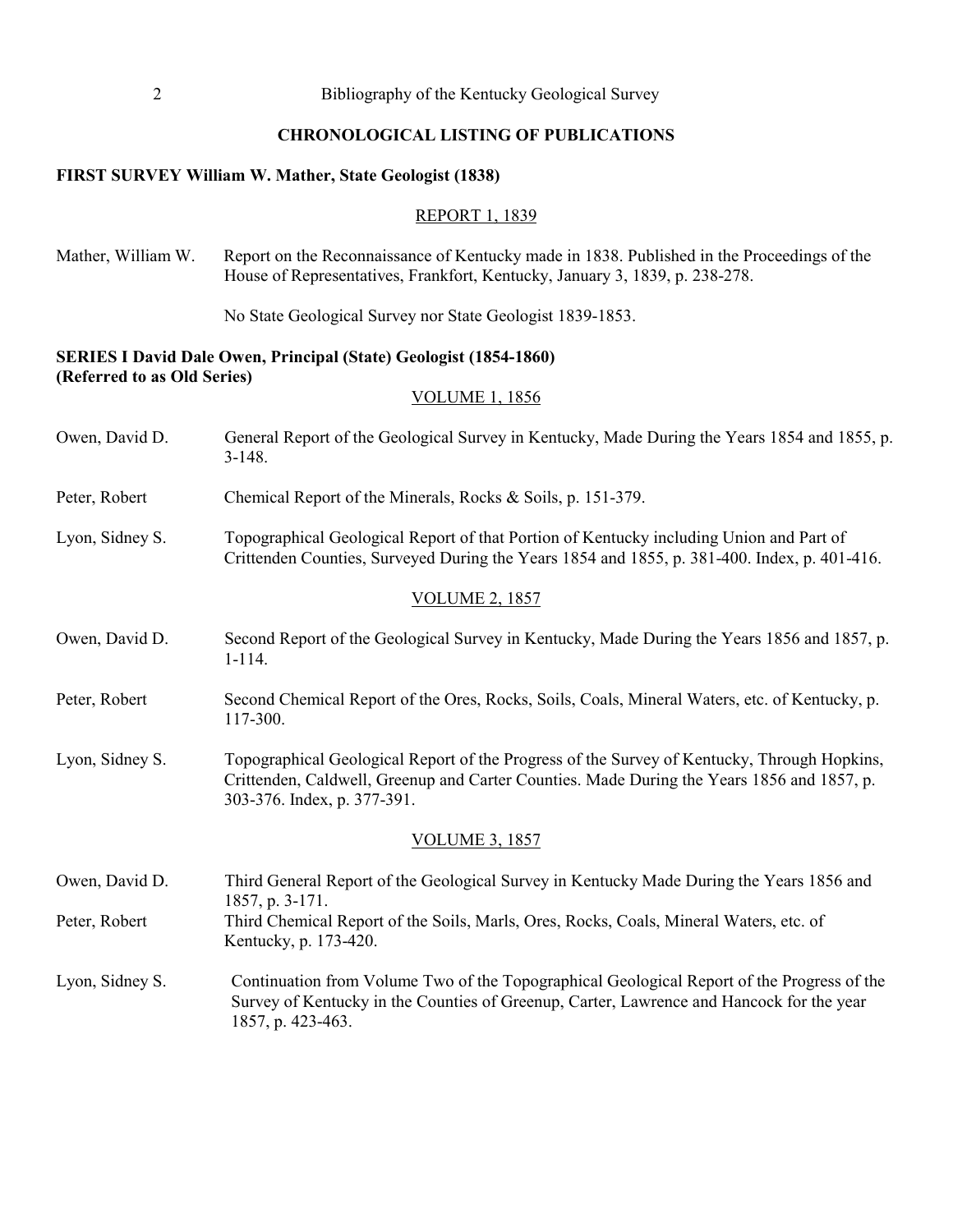Series II 3

<span id="page-7-0"></span>

| Lyon, Sidney S. | Palaeontological Report, p. 465-498.                                                                                                                                                                                                                                                                                                                                         |
|-----------------|------------------------------------------------------------------------------------------------------------------------------------------------------------------------------------------------------------------------------------------------------------------------------------------------------------------------------------------------------------------------------|
| Lesquereux, Leo | Palaeontological Report of the Fossil Flora of the Coal Measures of<br>the Western Kentucky Coal Field, p. 499-556.                                                                                                                                                                                                                                                          |
| Cox, Edward T.  | Palaeontological Report of Coal Measure Mollusca, p. 557-576.                                                                                                                                                                                                                                                                                                                |
|                 | Index, p. 577-589.                                                                                                                                                                                                                                                                                                                                                           |
|                 | VOLUME <sub>4</sub> ,                                                                                                                                                                                                                                                                                                                                                        |
| Owen, David D.  | Fourth General Report of the Geological Survey in Kentucky,<br>Made During the Years 1858 and 1859, p. 1-37.                                                                                                                                                                                                                                                                 |
| Peter, Robert   | Fourth Chemical Report of the Soils, Marls, Ores, Rocks, Coals, Iron<br>Furnace Products, Mineral Waters, etc. of Kentucky, p. 39-321.                                                                                                                                                                                                                                       |
| Anonymous       | Obituary Notice of the Late Principal Geologist of Kentucky<br>David Dale Owen, M. D., p. 323-330.                                                                                                                                                                                                                                                                           |
| Lesquereux, Leo | Report of the Fossil Flora, and of the Stratigraphical Distribution of<br>the Coal in the Kentucky Coal Fields, p. 331-437.                                                                                                                                                                                                                                                  |
| Lesley, Joseph  | Topographical and Geological Report of the Country Along the Outcrop Base<br>Line, Following the Western Margin of the Eastern Coal Field of the State of<br>Kentucky Through the Counties of Carter, Rowan, Morgan, Bath,<br>Montgomery, Powell, Estill, Owsley, Jackson, Rockcastle, Pulaski, Wayne<br>and Clinton From a Survey Made During the Years 1858-9, p. 439-494. |
| Lyon, Sidney S. | Topographical Geological Report of the Progress of the Survey of<br>Kentucky for the Years 1858 and 1859, p. 495-599.                                                                                                                                                                                                                                                        |
|                 | Index, p. $601-617$ .                                                                                                                                                                                                                                                                                                                                                        |
|                 |                                                                                                                                                                                                                                                                                                                                                                              |

No State Geological Survey nor State Geologist 1861-1872.

# **SERIES II Nathaniel Southgate Shaler, Director and Principal Geologist (1873-1880) (New Series)**

# **Kentucky Geological and Mineralogical Survey**

# VOLUME 1,

(Reports of Progress 1873-75)

| Shaler, Nathaniel S., and         | Report on the Forests of Greenup, Carter, Boyd, and Lawrence                                                                                                                                             |
|-----------------------------------|----------------------------------------------------------------------------------------------------------------------------------------------------------------------------------------------------------|
| Crandall, Albert R.               | Counties, p. 2-26.                                                                                                                                                                                       |
| Hussey, John<br>Moore, Phillip N. | Report on the Botany of Barren and Edmonson Counties, p. 27-58.<br>Report on the Iron Ores of Greenup, Boyd, and Carter Counties,<br>p. 59-136. (The Kentucky Division of the Hanging Rock Iron Region.) |
| Peter, Robert, and                | Chemical Report of the Soils, Marls, Clays, Ores, Coals, Iron                                                                                                                                            |
| Talbutt, John H.                  | Furnace Products, Mineral Waters, etc. of Kentucky, p. 137-316.                                                                                                                                          |
| Moore, Phillip N.                 | The Iron Manufacture of the Kentucky Division of the Hanging<br>Rock Iron Region, p. 317-353.                                                                                                            |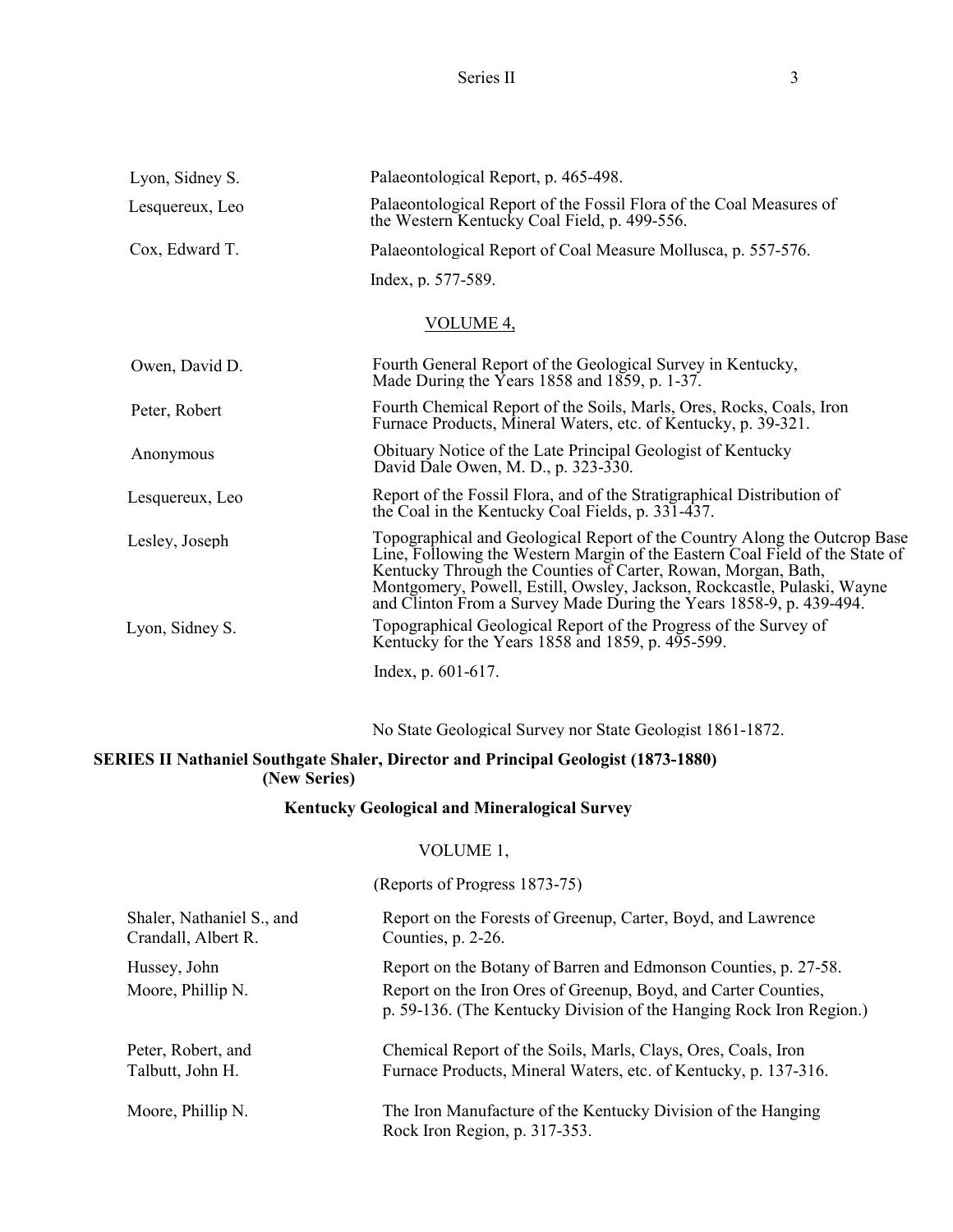| 4                                         | Bibliography of the Kentucky Geological Survey                                                                                                                |
|-------------------------------------------|---------------------------------------------------------------------------------------------------------------------------------------------------------------|
| Norwood, Charles J.                       | Report on the Geology of the Region Adjacent to the Louisville,<br>Paducah, and Southwestern Railroad, p. 355-447.                                            |
| Norwood, Charles J.                       | Report of a Reconnaissance in the Lead Region of Livingston<br>Crittenden, and Caldwell Counties, p. 449-493.                                                 |
| Talbutt, John H.                          | Abstr. The Leitchfield Marl.                                                                                                                                  |
|                                           | VOLUME 1 - MEMOIRS, 1876                                                                                                                                      |
| Shaler, Nathaniel S.                      | On the Antiquity of the Caverns and Cavern Life of the Ohio Valley, p. 1-13.                                                                                  |
| Allen, J. A.                              | The American Bisons, Living and Extinct, p. 1-221.                                                                                                            |
| Allen, J. A.                              | App.1 Occurrence of the Buffalo, p. 223-231                                                                                                                   |
| Shaler, Nathaniel S.                      | App. 2 On the Age of the Bison in the Ohio Valley, p. 232-236                                                                                                 |
| Shaler, Nathaniel S.                      | On the Fossil Brachiopods of the Ohio Valley, 59 p.                                                                                                           |
| Carr, Lucien, and<br>Shaler, Nathaniel S. | On the Prehistoric Remains of Kentucky, 45 p.                                                                                                                 |
|                                           | <b>VOLUME 2, 1877</b>                                                                                                                                         |
| Crandall, Albert R.                       | Report on the Geology of Greenup, Carter and Boyd Counties, and<br>a part of Lawrence, p. 1-77.                                                               |
| Moore, Phillip N.                         | Report on the Geology of the Nolin River District Embracing<br>Portions of Grayson, Edmonson, Hart and Butler Counties, p. 79-134.                            |
| Peter, Robert                             | Chemical Examination of the Ashes of the Hemp and Buckwheat Plants,<br>with Remarks on its Bearing on Hemp Culture in Kentucky, p. 135-159.                   |
| Moore, Phillip N.                         | Report Upon the Airdrie Furnace and Property, Muhlenberg County,<br>Kentucky, p. 161-188.                                                                     |
| Page, William B.                          | Topographical Report of the Nolin River District, p. 189-200.                                                                                                 |
| Norwood, Charles J.                       | Report of a Reconnaissance on the Proposed Line of Railway from<br>Livingston Station to Cumberland Gap, p. 201-243.                                          |
| Norwood, Charles J.                       | A Reconnaissance Report of the Lead Region of Henry County,<br>with some Notes on Owen and Franklin Counties, p. 245-276.                                     |
| Shaler, Nathaniel S.                      | On the Origin of the Galena Deposits of the Upper Cambrian<br>Rocks of Kentucky, p. 277-292.                                                                  |
| Whitney, J. D.                            | App. 1 Report on the Upper Mississippi Lead Region, p. 293-300.                                                                                               |
| Hunt, T. Sterry                           | App. 2 The Origin of Metalliferous Deposits, p. 301-317.                                                                                                      |
| Pompelly, Ralph                           | App. 3 On the Influence of Marine Life and Currents in the Formation<br>of Metalliferous Deposits, p. 318-330.                                                |
| DeFriese, Layfette H.                     | Report on the Timbers of (the) Grayson, Breckinridge, Ohio,<br>and Hancock Counties, p. 331-350.                                                              |
| Crandall, Albert R.                       | Report on the Geology of the Proposed Line of the Elizabethtown,<br>Lexington and Big Sandy Railroad from Mt. Sterling to the Big<br>Sandy River, p. 351-360. |
| Shaler, Nathaniel S.                      | A General Account of the Commonwealth of Kentucky, p. 361-406.                                                                                                |
| Crandall, Albert R.                       | Brief Statement of the Economic Geology of the Big Sandy<br>Valley, p. 407-408.                                                                               |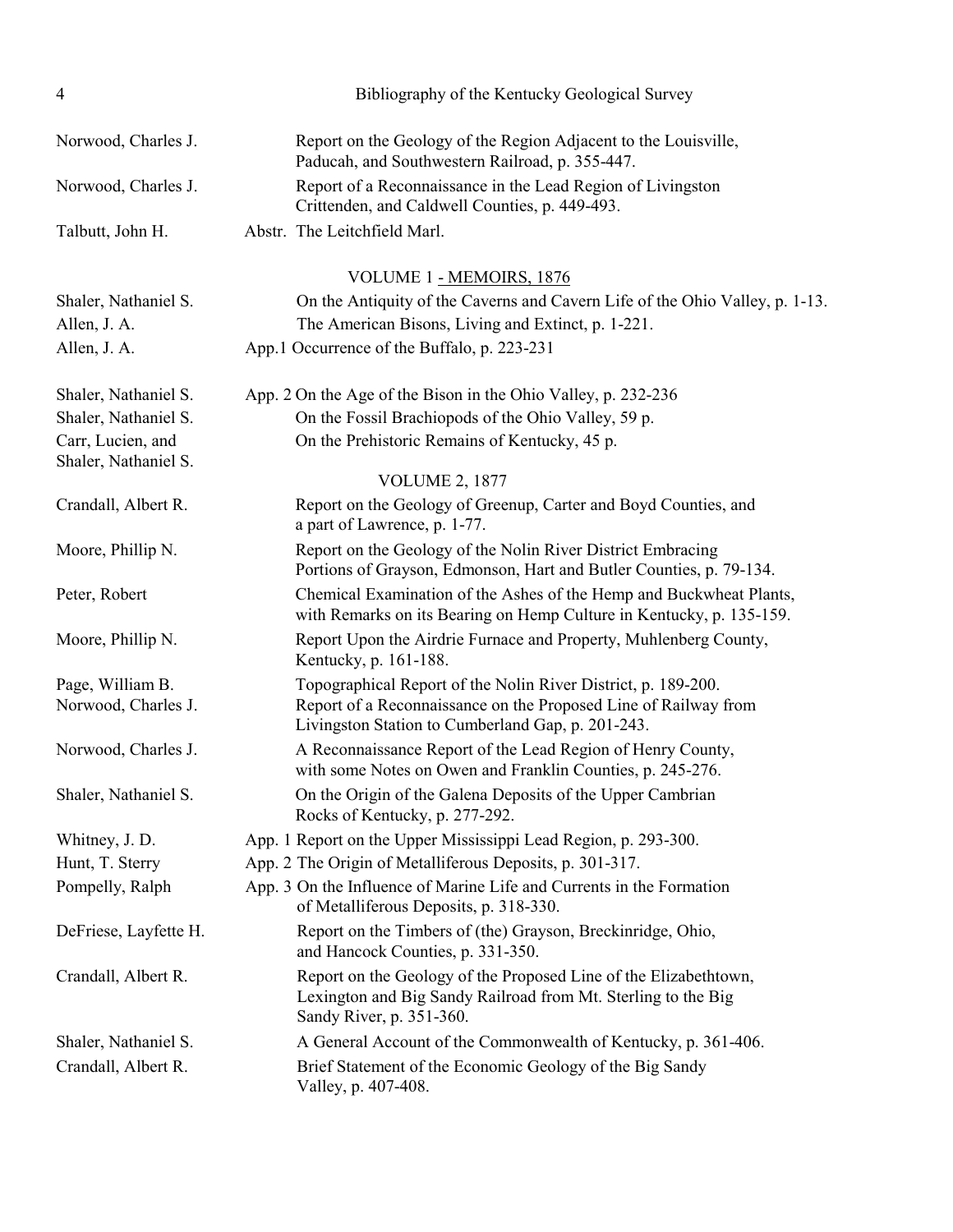### Series II 5

Norwood, Charles J. General Resources of the Western Coal Field and Bordering Territory, p. 409-426. Mooru, Phillip N. The Iron Ores of Kentucky, p. 427-438. Peter, Robert Chemical Geology of Kentucky, p. 439-463.

Addendum List of Publications, p. 464-467.

### VOLUME 3, 1877

| Shaler, Nathaniel S. | General Report of the Geological Survey of Kentucky, p. 1-30.                                             |
|----------------------|-----------------------------------------------------------------------------------------------------------|
| Shaler, Nathaniel S. | History of the Operations of the Survey in 1874 and 1875, p. 31-127.                                      |
| Shaler, Nathaniel S. | Notes on the Investigations of the Geological Survey During the<br>Years 1873, 1874 and 1875, p. 129-240. |
| Marsh, C. P.         | App. A Earth as Modified by Human Action, p. 241-282.                                                     |
| Shaler, Nathaniel S. | Annual Report for the Year 1876, p. 283-315.                                                              |
| Shaler, Nathaniel S. | The Transportation Routes of Kentucky and Their Relation to the                                           |
|                      | Economic Resources of the Commonwealth, p. 316-346.                                                       |
| Shaler, Nathaniel S. | Description of the Preliminary Topographical and Geological Maps                                          |
|                      | of Kentucky, p. 347-364.                                                                                  |
| Shaler, Nathaniel S. | Annual Report of N. S. Shaler, State Geologist, for the Year 1877.                                        |
|                      | Notes on the Problems Encountered by the Geological Survey During                                         |
|                      | the Year 1877, p. 365-414.                                                                                |
| Shaler, Nathaniel S. | Report of the Unfinished Work of the Survey of the Commonwealth                                           |
|                      | Under the Direction of Dr. David Dale Owen, p. 415-420.                                                   |
| Lesley, Joseph       | The Outcrop Belt of the East Kentucky Coal Field, p. 421-425.                                             |
|                      | <b>VOLUME 4, 1878</b>                                                                                     |
| Peter, Robert, and   | Chemical Report of the Soils, Coals, Ores, Iron Furnace Products,                                         |
| Talbutt, John H.     | Clays, Marls, Mineral Waters, Rocks, etc. of Kentucky, p. 1-165.                                          |
| Crandall, Albert R.  | Report on the Geology of Menifee County, p. 167-182.                                                      |
| Moore, Phillip N.    | Report on the Iron Ores and the Iron Manufacture of the Kentucky                                          |
|                      | Red River Iron Region, p. 183-216.                                                                        |
| Moore, Phillip N.    | Report on a Geological Reconnaissance of the Region Adjacent                                              |
|                      | to the Kentucky and Virginia State Line, from Cumberland Gap                                              |
|                      | to the Chatterawha or Big Sandy River, p. 217-240.                                                        |
| Moore, Phillip N.    | Report on the Iron Ores in the Vicinity of the Cumberland Gap, p. 241-254.                                |
| Moore, Phillip N.    | Report on the Geology of a Section from Near Campton, Wolfe County,                                       |
|                      | to the Mouth of Troublesome Creek, Breathitt County, p. 255-284.                                          |
| Norwood, Charles J.  | A Report of Examinations made along the Paths of the North and                                            |
|                      | South Running Railways in Western Kentucky, p. 285-338.                                                   |
| Norwood, Charles J.  | A Report of Reconnaissance of a Part of the Breckinridge Cannel                                           |
|                      | Coal District, p. 339-364.                                                                                |
|                      |                                                                                                           |

DeFriese, Layfette H. Report on the Timbers of the North Cumberland, Bell, and Harlan Counties, p. 365-388.

Moore, Phillip N. Con the Geology of Hancock County, p. 389-421.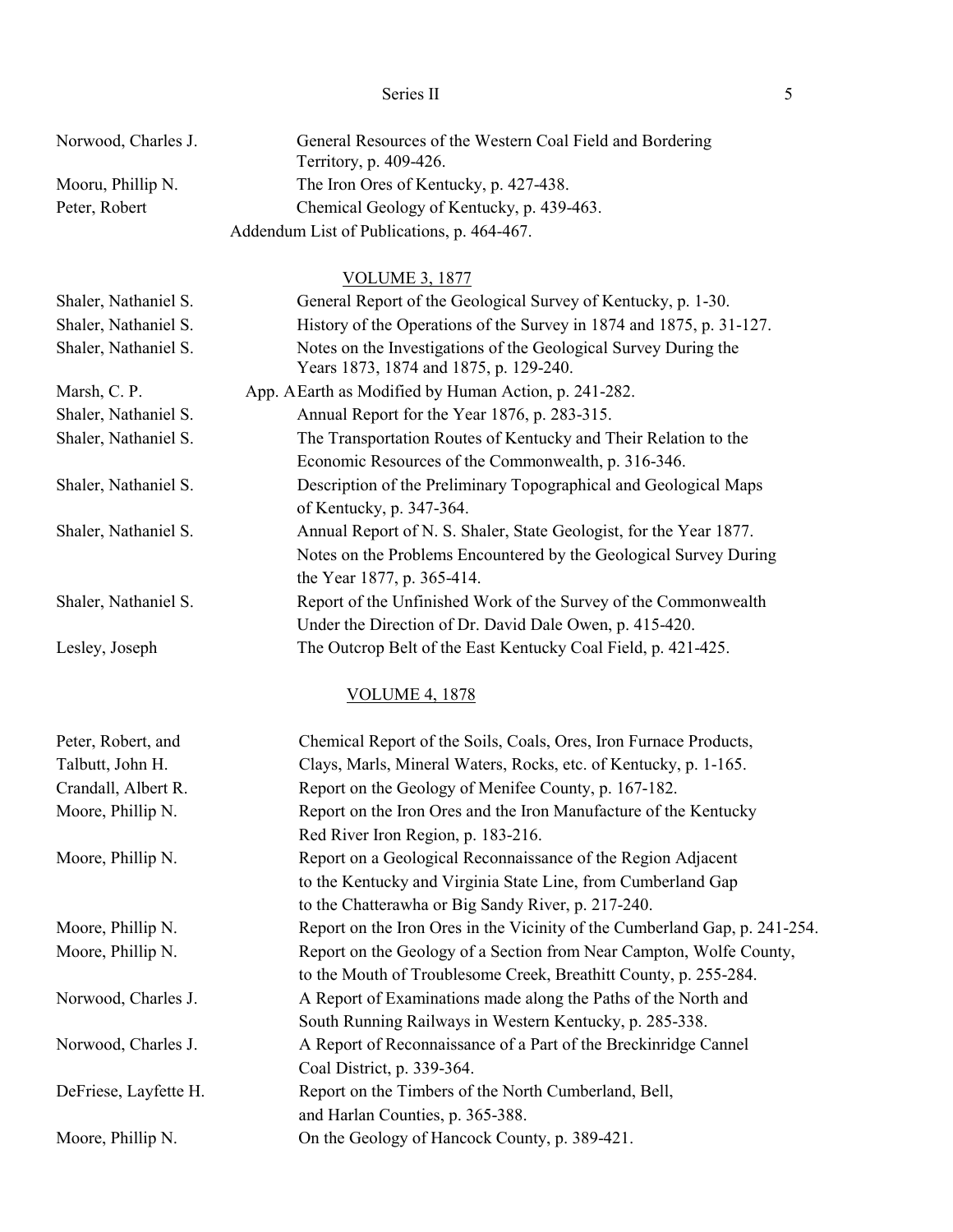| 6                                                                 | Bibliography of the Kentucky Geological Survey                                                                                                                                                                                                                                                   |
|-------------------------------------------------------------------|--------------------------------------------------------------------------------------------------------------------------------------------------------------------------------------------------------------------------------------------------------------------------------------------------|
| Moore, Phillip N.<br>Crandall, Albert R. and<br>Moore, Phillip N. | On the Geology of the Region Adjacent to the Eastern Border of<br>the Western Coal Field, from the Louisville, Paducah and Southwestern<br>Railway to the Ohio River, p. 423-444.<br>On the Geology of Portions of the Upper Cumberland River Valley in<br>Bell and Harlan Counties, p. 445-453. |
|                                                                   | <b>BULLETIN 1, 1879</b>                                                                                                                                                                                                                                                                          |
| Shaler, Nathaniel S.                                              | Part A<br>Introduction to Bulletin of the Kentucky Geological Survey, p. 3-4.                                                                                                                                                                                                                    |
| Shaler, Nathaniel S.                                              | Part B<br>Petroleum, p. 5-12.                                                                                                                                                                                                                                                                    |
| Shaler Nathaniel S.                                               | Part C<br>On the Improvement of the Rivers of Kentucky, p. 13-21.                                                                                                                                                                                                                                |
| Shaler, Nathaniel S., and<br>Procter, John R.                     | Part D<br>On the Importance of Improvement in the Navigation of the<br>Kentucky River to the Mining and Manufacturing Interests<br>of Kentucky, p. 22-45.                                                                                                                                        |
| Caldwell, William B., Jr.                                         | Part E<br>Iron Ores and Coals--Advantages of Western Kentucky for the<br>Manufacture of Iron, p. 46-59.                                                                                                                                                                                          |
| Procter, John R.                                                  | Part F<br>Notes on the Yellow Fever Epidemic at Hickman, Kentucky, 1878, p. 62-99.                                                                                                                                                                                                               |
| Page, William B.                                                  | <b>VOLUME 5, 1880</b><br>Description of the Topography of the Area Included Within the<br>Reconnaissance Triangulation of the U.S. Coast Survey in<br>Kentucky During the Seasons of 1875 and 1876, p. 1-10.                                                                                     |
| Schenk, Carl                                                      | Topographical Report of a Part of Greenup and Lawrence<br>Counties for the Year 1874, p. 11-21.                                                                                                                                                                                                  |
| Schenk, Carl<br>DeFriese Layfette H.                              | On the Use of the Telemeter in Topographical Surveys, p. 23-41.<br>Report on the Timbers of the Tradewater Region, Caldwell, Lyon<br>Crittenden, Hopkins, Webster, and Union Counties, p. 43-76.                                                                                                 |
| Norwood, Charles J.<br>DeFriese, Layfette H.                      | A General Account of the Geology of a Part of Ohio County, p. 77-123.<br>Report on the Timbers of the District West of the Tennessee River,<br>Commonly Known as the Purchase District, p. 125-158.                                                                                              |
| Peter, Robert                                                     | Chemical Report of the Soils, Coals, Ores, Iron Furnace Products,<br>Clays, Marls, Mineral Waters, Rocks, etc. of Kentucky. (This is<br>the 3rd Chemical Report in the 2nd, or new series, and the 7th<br>since the beginning of the Kentucky Geological Survey.), p. 159-250.                   |
| Caldwell, William B., Jr.                                         | Report on the Limonite Ores of Trigg, Lyon, and Caldwell<br>Counties, Known as the "Cumberland River Ores," p. 251-263.                                                                                                                                                                          |
| Caldwell, William B., Jr.                                         | Iron: The Impurities Which Commonly Occur with it, and<br>Their Effects, p. 265-285.                                                                                                                                                                                                             |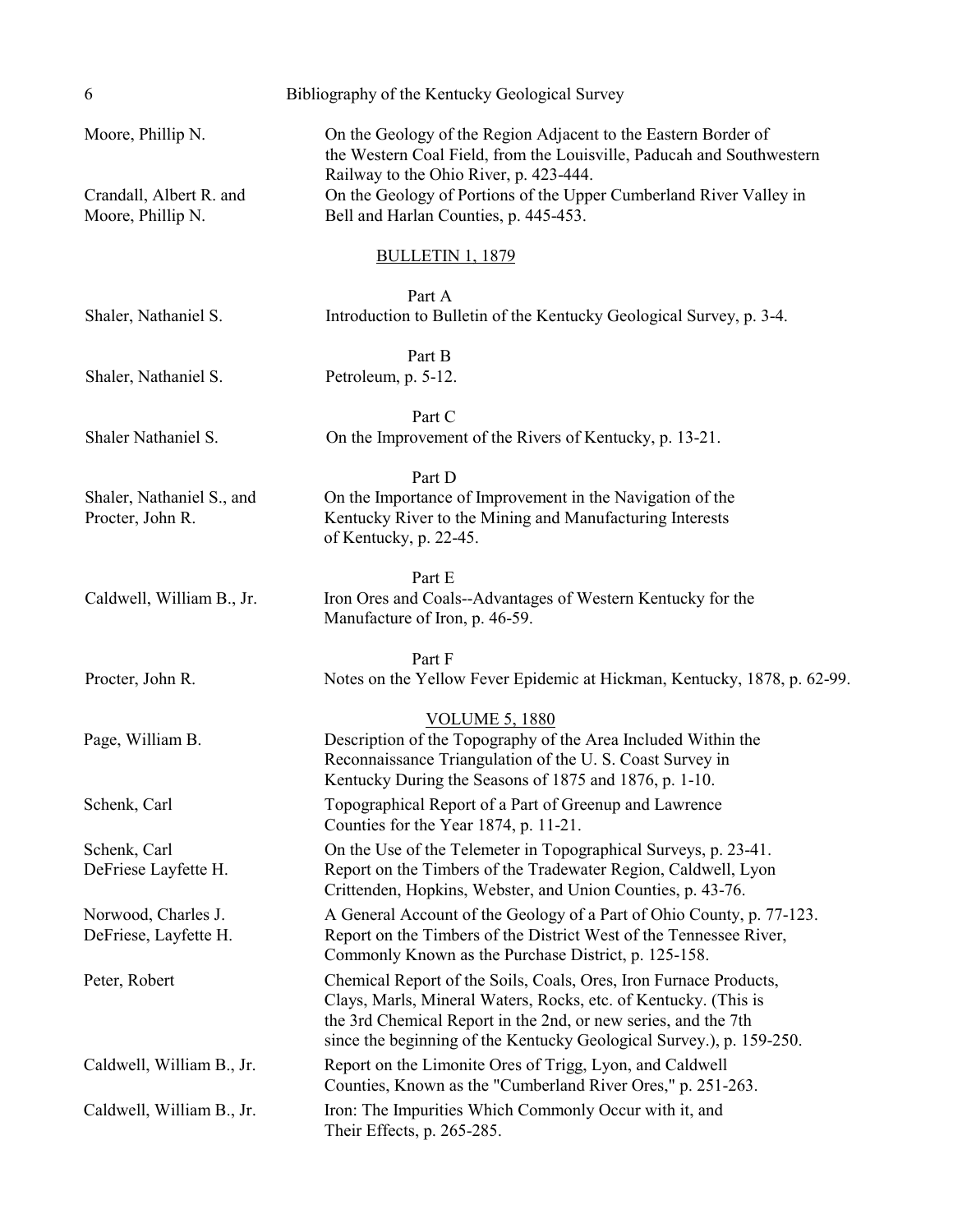<span id="page-11-0"></span>

|                                                            | Series II                                                                                                                                                                                                                                            | $\tau$ |
|------------------------------------------------------------|------------------------------------------------------------------------------------------------------------------------------------------------------------------------------------------------------------------------------------------------------|--------|
| DeFriese, Layfette H.                                      | Report on a Belt of Kentucky Timbers, Extending East and West<br>Along the South-Central Part of the State, from Columbus to<br>Pound Gap, p. 287-348.                                                                                               |        |
| Linney, William M.<br>Crandall, Albert R.<br>Peter, Robert | Report on the Timber of Boyle and Mercer Counties, p. 349-384.<br>Report on the Chinn's Branch Cannel Coal District, p. 385-394.<br>Chemical Report of the Soils, Coals, Ores, Clays, Marls, Mineral<br>Waters, Rocks, etc. of Kentucky, p. 395-487. |        |
| Peter, Robert                                              | <b>VOLUME 6, 1880</b><br>Thoughts on the Agricultural, Manufactural and Educational Interests<br>of Kentucky, suggested by a Study of the Great International<br>Centennial Exhibition of 1876, (No record of publication for this title).           |        |
| Procter, John R.<br>Procter, John R.                       | Culture of Flax and Hemp, p. 147-220.<br>On the Pottery Clays of Kentucky, and Their Uses, (No record of<br>Publication for this title).                                                                                                             |        |
| Moore, Phillip N.                                          | Report on Coal Washing for the Separation of Coal from its<br>Impurities, p. 251-290.                                                                                                                                                                |        |
| Procter, John R.                                           | Resources of the North Cumberland Valley Comprising Parts of                                                                                                                                                                                         |        |
| Crandall, Albert R.                                        | Whitley, Knox, Bell, Harlan, and Letcher Counties, p. 291-314.<br>Preliminary Report on the Geology of Morgan, Johnson, Magoffin,<br>and Floyd Counties, p. 315-338.                                                                                 |        |
| SERIES II                                                  | John Robert Procter, Director and State Geologist (1880-1892)                                                                                                                                                                                        |        |
|                                                            | Kentucky Geological Survey and Bureau of Immigration                                                                                                                                                                                                 |        |
| Procter, John R.                                           | <b>GEOLOGICAL REPORTS, 1880</b><br>Report on the Resources of the Region Adjacent to the Paris,<br>Georgetown and Frankfort Railway, 20 p.                                                                                                           |        |
|                                                            | VOLUME 2 - MEMOIRS, 1880<br>Part 1                                                                                                                                                                                                                   |        |
| Carr, Lucien                                               | The Mounds of the Mississippi Valley Historically Considered, 107 p.                                                                                                                                                                                 |        |
|                                                            | <b>GEOLOGICAL REPORTS, 1881</b>                                                                                                                                                                                                                      |        |
| Procter, John R.                                           | Report on the Resources of the Region Adjacent to the Kentucky<br>Union Railway Company, 12 p.                                                                                                                                                       |        |
|                                                            | PROGRESS REPORT, 1882                                                                                                                                                                                                                                |        |
| Procter, John R.                                           | Report on the Progress of the Survey from May 1, 1880 to<br>January 1, 1882, 17 p.                                                                                                                                                                   |        |
| Linney, William M.                                         | <b>GEOLOGICAL REPORTS, 1882</b><br>Notes on the Rocks of Central Kentucky, with List of Fossils, 19 p.                                                                                                                                               |        |
|                                                            |                                                                                                                                                                                                                                                      |        |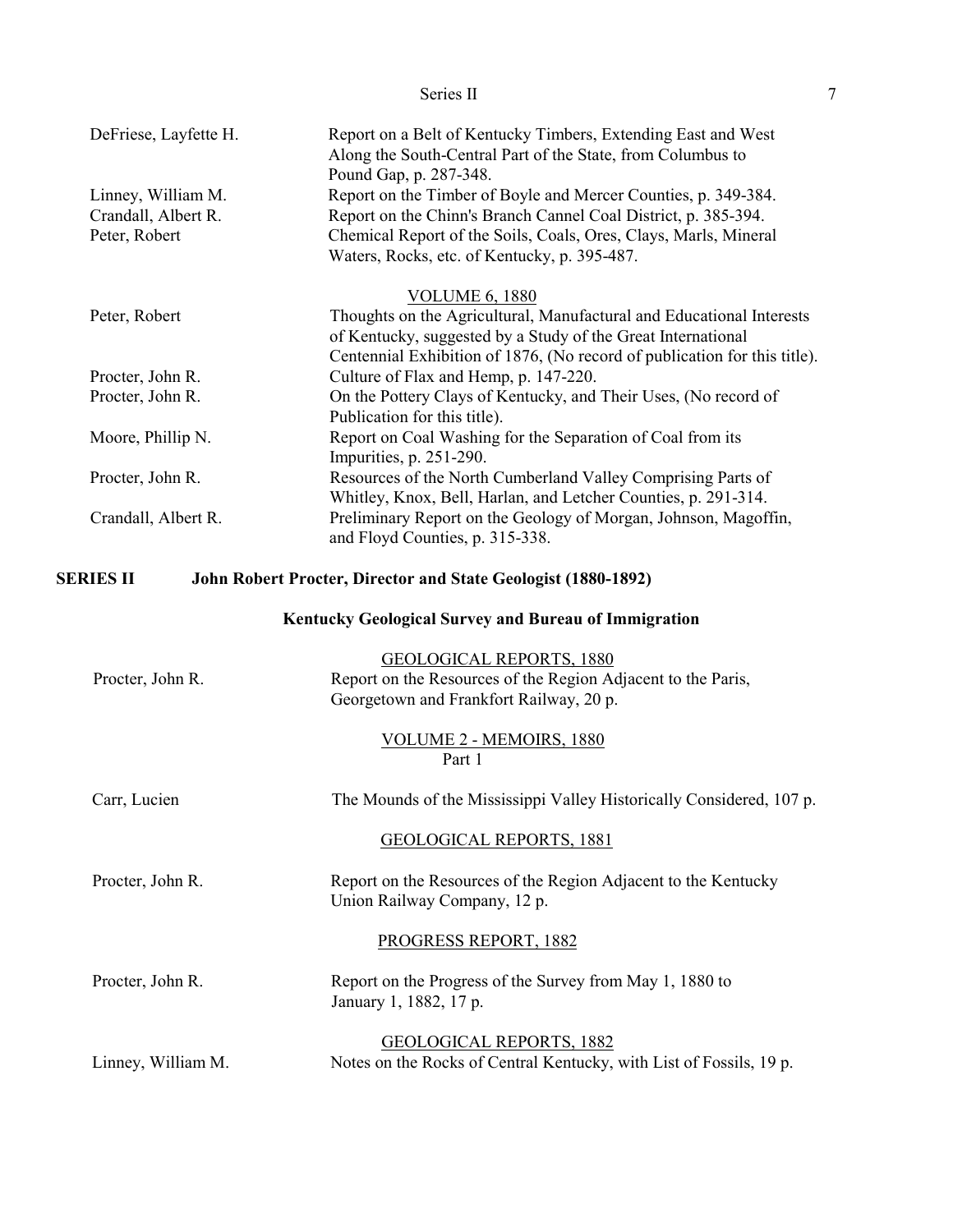| 8                                                                                                          | Bibliography of the Kentucky Geological Survey                                                                                                                                                                                                                                                                   |
|------------------------------------------------------------------------------------------------------------|------------------------------------------------------------------------------------------------------------------------------------------------------------------------------------------------------------------------------------------------------------------------------------------------------------------|
| Linney, William M.<br>Linney, William M.<br>Linney, William M.<br>Linney, William M.<br>Linney, William M. | Report on the Geology of Washington County, 24 p.<br>Report on the Botany of Madison, Lincoln, Garrard, Washington, and<br>Marion Counties, Kentucky, 57 p.<br>Report on the Geology of Lincoln County, 37 p.<br>Report on the Geology of Garrard County, 31 p.<br>Report on the Geology of Mercer County, 29 p. |
|                                                                                                            | <b>CHEMICAL ANALYSES, 1883</b>                                                                                                                                                                                                                                                                                   |
| Peter, Robert                                                                                              | Comparative Views of the Composition of the Soils, Limestones, Clays,<br>Marls, etc. of the Several Geological Formations of Kentucky, 62 p.                                                                                                                                                                     |
|                                                                                                            | VOLUME 2 - MEMOIRS, 1883<br>Part 9?                                                                                                                                                                                                                                                                              |
| Garman, Samuel                                                                                             | On the Reptiles and Batrachians, 185 p.                                                                                                                                                                                                                                                                          |
|                                                                                                            | PROGRESS REPORT, 1884                                                                                                                                                                                                                                                                                            |
| Procter, John R.                                                                                           | Report an the Progress of the Survey from January, 1882 to<br>January, 1884, 40 p.                                                                                                                                                                                                                               |
|                                                                                                            | <b>GEOLOGICAL REPORTS, 1884</b>                                                                                                                                                                                                                                                                                  |
| Linney, William M.<br>Linney, William M.<br>Linney, William M.<br>Linney, William M.                       | Report on the Geology of Spencer County, p. 1-20.<br>Report on the Geology of Nelson County, p. 21-59.<br>Report on the Geology of Clark County, p. 1-44.<br>Report on the Geology of Montgomery County, p. 45-76.                                                                                               |
|                                                                                                            | VOLUME A - CHEMICAL ANALYSES - PART 1, 1884<br>(Reprinted 1890)                                                                                                                                                                                                                                                  |
| Peter, Robert,                                                                                             | First Chemical Report, p, 1-180.                                                                                                                                                                                                                                                                                 |
| Talbutt, John H., and<br>Peter, Alfred M.                                                                  | Second Chemical Report, p. 181-345.                                                                                                                                                                                                                                                                              |
|                                                                                                            | Third Chemical Report, p. 347-438.                                                                                                                                                                                                                                                                               |
|                                                                                                            | Chemical Examination of the Ashes of the Hemp and Buckwheat<br>Plants, p. 439-463.                                                                                                                                                                                                                               |
|                                                                                                            | <b>VOLUME B - TIMBER AND BOTANY, 1884</b>                                                                                                                                                                                                                                                                        |
| Shaler, Nathaniel S., and<br>Crandall, Albert R.<br>Hussey, John, and<br>Shaler, Nathaniel S.              | Report on the Forests of Greenup, Carter, Boyd, and Lawrence<br>Counties, p. 1-26.<br>Report on the Botany of Barren and Edmonson Counties by Hussey,<br>John, with an Introduction by Shaler, N. S., p. 27-58.                                                                                                  |
| DeFriese, Layfette. H.                                                                                     | Report on the Timbers of Grayson, Breckinridge, Ohio and Hancock<br>Counties, p. 59-78.                                                                                                                                                                                                                          |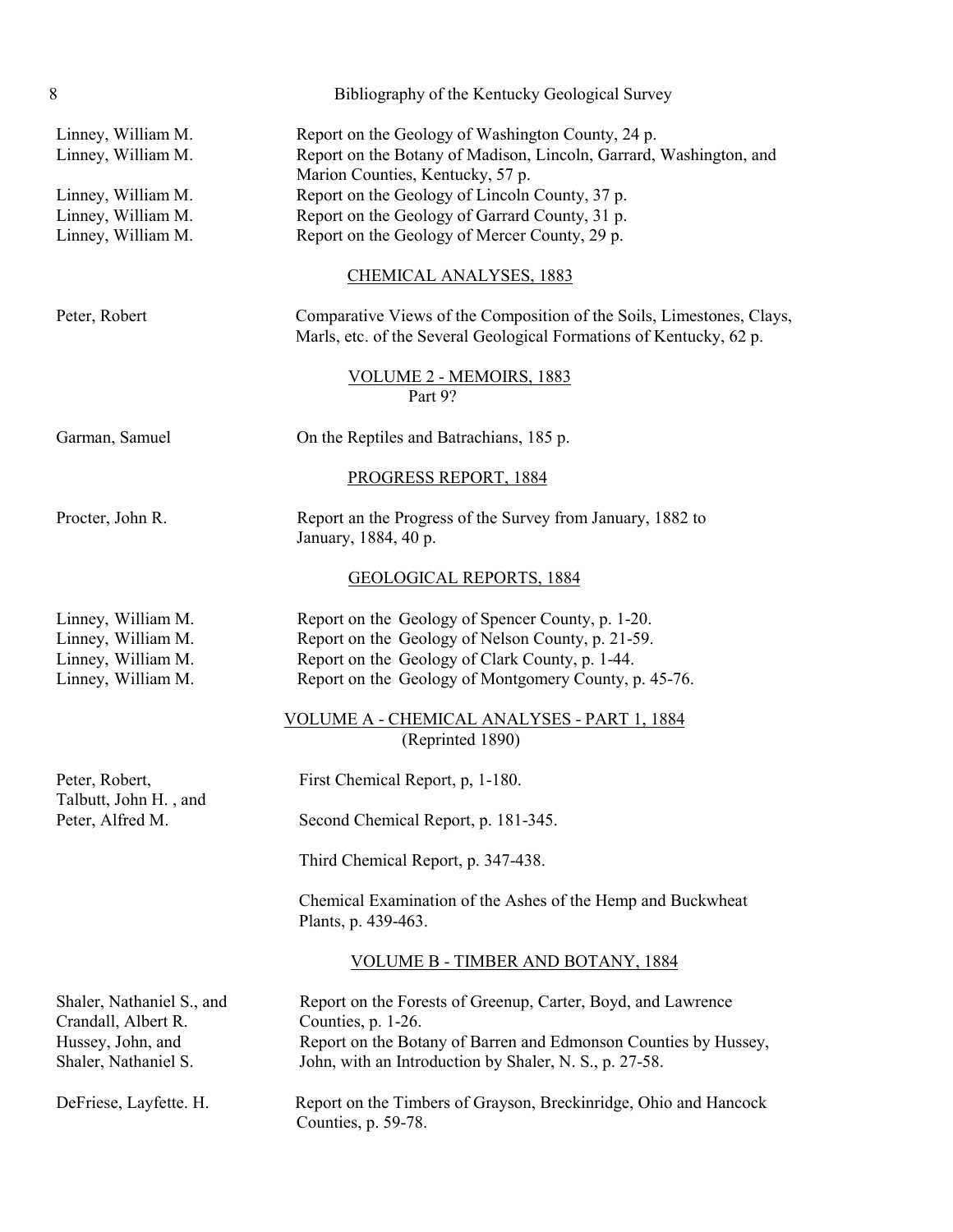| Series II |  |
|-----------|--|
|-----------|--|

| DeFriese, Layfette H.     | Report on the Timbers of the North Cumberland: Bell, and Harlan<br>Counties, p. 79-102. |
|---------------------------|-----------------------------------------------------------------------------------------|
| DeFriese, Layfette H.     | Report on the Timbers of the Tradewater Region, Caldwell, Lyon,                         |
|                           | Crittenden, Hopkins, Webster and Union Counties, p. 103-136.                            |
| DeFriese, Layfette H.     | Report on the Timbers of the District West of the Tennessee River,                      |
|                           | Commonly Known as the Purchase District, p. 137-170.                                    |
| DeFriese, Layfette H.     | Report on a Belt of Kentucky Timbers, Extending East and West Along                     |
|                           | the South Central Part of the State, from Columbus to Pound Gap, p. 171-232.            |
|                           | <b>VOLUME C - EASTERN COAL REPORTS, 1884</b>                                            |
| Crandall, Albert R.       | On the Geology of Greenup, Carter and Boyd Counties, and                                |
|                           | Part of Lawrence County, p. 1-77.                                                       |
| Moore, Phillip N.         | Report on the Iron Ores of Greenup, Boyd, and Carter Counties.                          |
|                           | The Kentucky Division of the Hanging Rock Iron Region, p. 79-156.                       |
| Moore, Phillip N.         | The Iron Manufacture of the Kentucky Division of the Hanging Rock                       |
|                           | Iron Region, p. 157-93.                                                                 |
| Crandall, Albert R.       | Report on the Geology of Menifee County, p. 195-209.                                    |
| Moore, Phillip N.         | Report on the Iron Ores, and the Iron Manufacture of the Kentucky                       |
|                           | Red River Iron Region, p.211-244.                                                       |
| Moore, Phillip N.         | Report on the Iron Ores in the Vicinity of Cumberland Gap, p. 245-258.                  |
| Moore, Phillip N.         | Report on the Geology of a Section from near Campton, Wolfe County,                     |
|                           | to the South of Troublesome Creek, Breathitt County, p. 259-288.                        |
| Crandall Albert R.        | Report the Chinn's Branch Cannel Coal District, p. 289-298.                             |
|                           | <b>VOLUME D - WESTERN COAL FIELD, 1884</b>                                              |
| Caldwell, William B., Jr. | Report on the Limonite Ores of Trigg, Lyons, and Caldwell Counties                      |
|                           | Known as the "Cumberland River Ores", p. 179-191.                                       |
| Norwood, Charles J.       | A Report of a Reconnaissance of a Part of the Breckinridge Cannel                       |
|                           | Coal District, p. 193-218.                                                              |
|                           | VOLUME A - CHEMICAL ANALYSES, PART 2, 1885                                              |
|                           | Sec. 1                                                                                  |
| Peter, Robert, and        | Fourth Chemical Report, p. 5-93.                                                        |
| Peter, Alfred M.          |                                                                                         |
|                           | Sec. 2                                                                                  |
|                           | Compositions of Soils, Limestones, etc. p. 94-156.                                      |
| Moore, Phillip N.         | Report on the Geology of the Nolin River District, Embracing Portions                   |
|                           | of Grayson, Edmonson, Hart, and Butler Counties, p. 1-56.                               |
| Page, William B.          | Topographical Report of the Nolin River District, p. 57-68.                             |
| Moore, Phillip N.         | Report Upon the Airdrie Furnace and Property, Muhlenberg County,                        |
|                           | Kentucky, p. 69-96.                                                                     |
| Norwood, Charles J.       | On the Geology of Hancock County, p. 97-129                                             |
| Norwood, Charles J.       | A General Account of the Geology of a Part of Ohio County, p. 131-177.                  |
|                           |                                                                                         |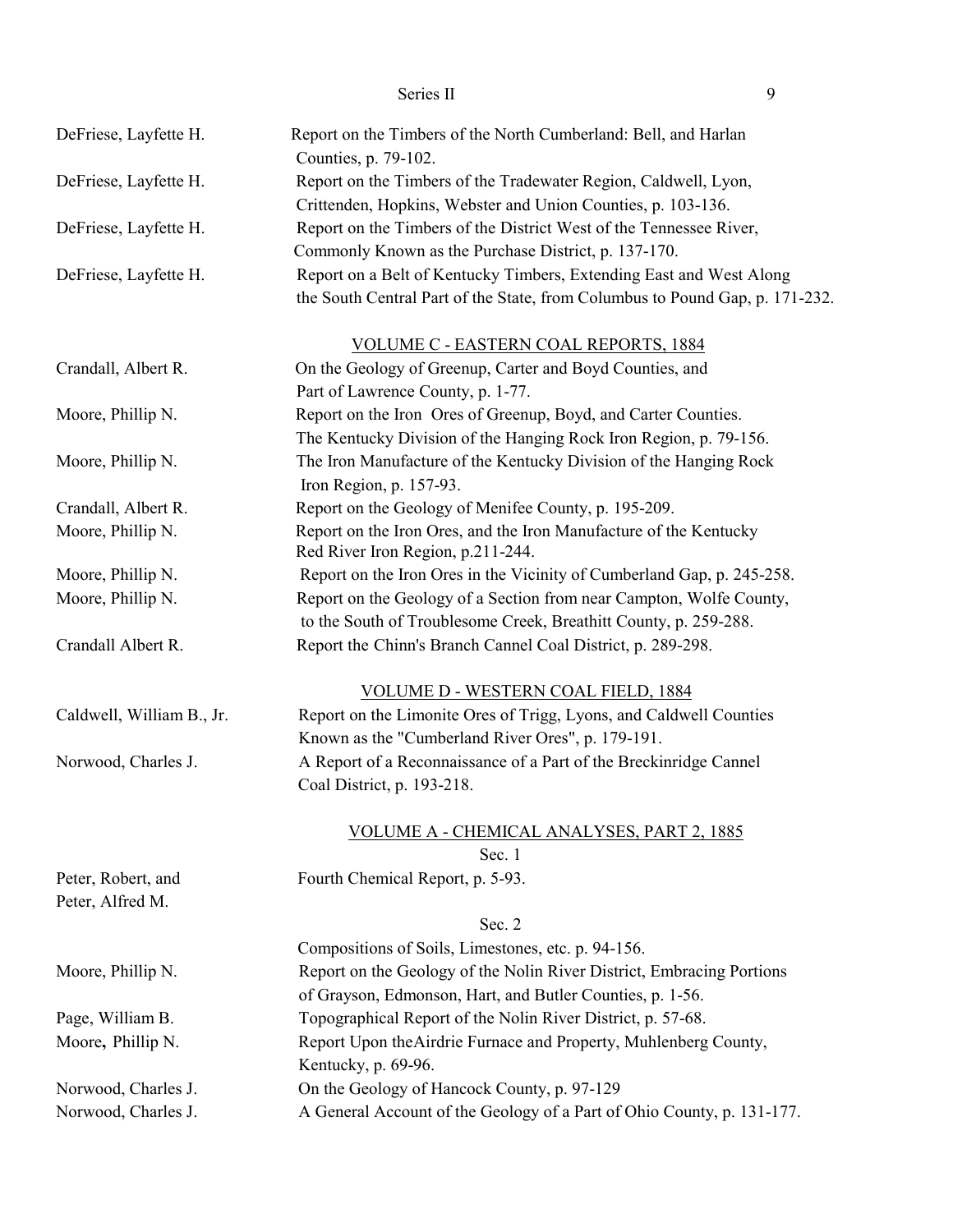### 10 Bibliography of the Kentucky Geological Survey

Sec. 3

Fifth Chemical Report, p. 157-261.

Sec. 4

Sixth Chemical Report, p. 263-310.

App. p. 311-315.

App. Supplement, p. 317-328.

#### GEOLOGICAL REPORTS , 1885

Crandall, Albert R. Report on the Pound Gap Region, p. 1-29. Hodge, James M. Preliminary Report on the Geology of Parts of Letcher, Harlan, Leslie, Perry and Breathitt Counties, p. 31-53. Hodge, James M. Preliminary Report on the Geology of the Lower North Fork, Middle and South Forks of the Kentucky River, p, 54-114.

#### GEOLOGICAL REPORTS, 1885

| Knott, William T.   | Report on the Geology of Marion County, 43 p. |
|---------------------|-----------------------------------------------|
| Beckham, Charles W. | List of Birds of Nelson County, 58 p.         |
| Linney, William M.  | Report of the Geology of Mason County, 31 p.  |

#### MONOGRAPH, 1885

Kentucky Fossil Corals

Part 1 Davis, W. J. The text was never published.

Part 2 Davis, W. J. Kentucky Fossil Corals. A Monograph of the Fossil Corals of

the Silurian and Devonian Rocks of Kentucky, 139 plates.

### PROGRESS REPORT, 1886

Procter, John R. Report on the Progress of the Survey From January, 1884 to January, 1886, 20 p.

#### GEOLOGICAL REPORTS, 1886

Linney, William M. Report on the Geology of Bath County, p. 1-56. Linney, William M. Report on the Geology of Fleming County, p. 57-86.

GEOLOGICAL REPORTS, 1886

Crandall, Albert R. Report on the Geology of Elliott County, p. 1-16.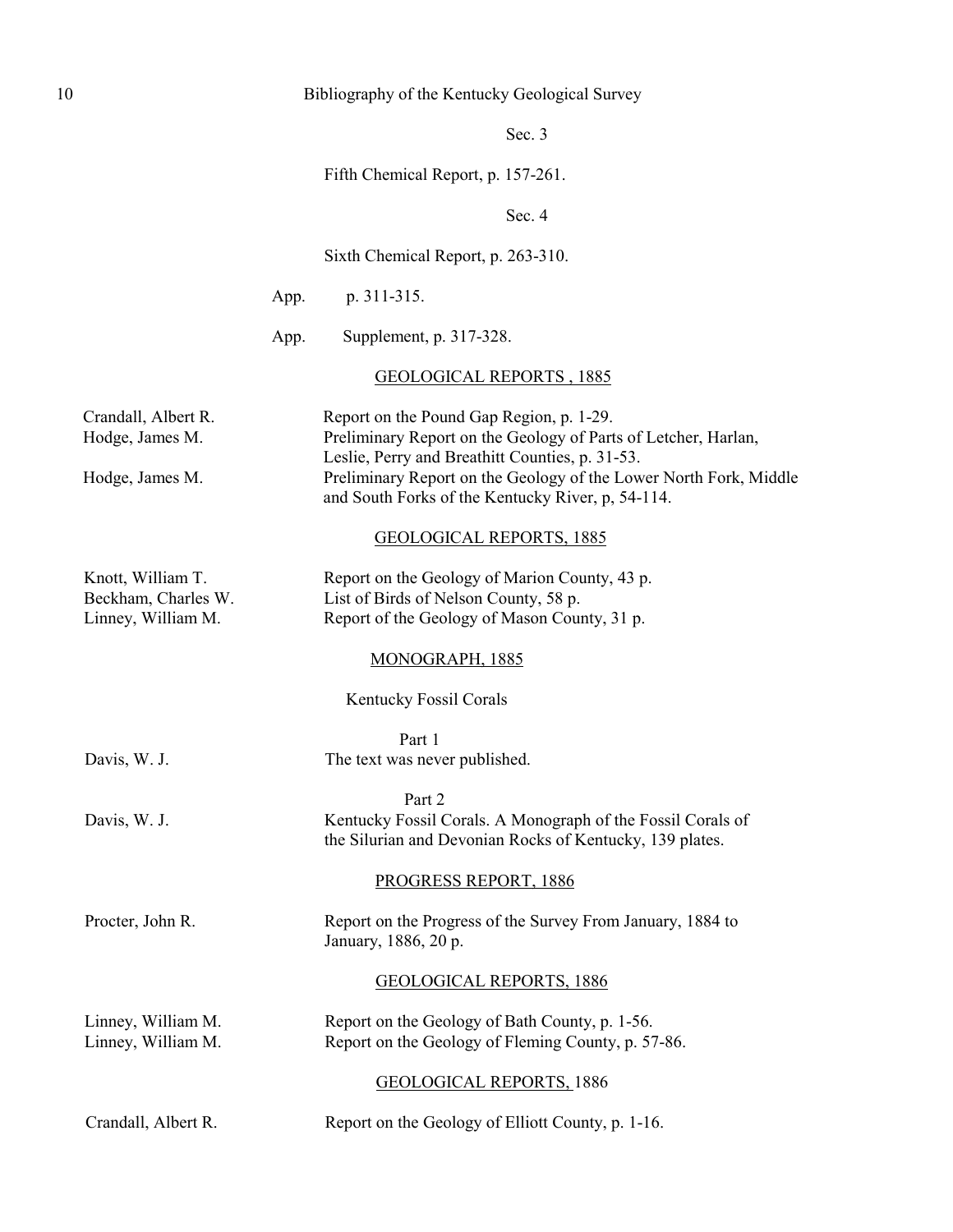| Series II |  |
|-----------|--|
|           |  |

| Crandall, Albert R.<br>Diller, Joseph S.<br>Diller, Joseph S.  | Notes on the Elliott County Dike, Eastern Kentucky, p. 17-19.<br>Note on the Peridotite of Elliot County, Kentucky, p. 20-25.<br>The Genesis of the Diamond, p. 25-28.                                                    |
|----------------------------------------------------------------|---------------------------------------------------------------------------------------------------------------------------------------------------------------------------------------------------------------------------|
|                                                                | PROGRESS REPORT, 1887                                                                                                                                                                                                     |
| Procter, John R.                                               | Report on the Progress of the Survey for the Years 1886 and<br>1887, 28 p.                                                                                                                                                |
|                                                                | <b>GEOLOGICAL REPORTS, 1887</b>                                                                                                                                                                                           |
| Linney, William M.<br>Linney, William M.<br>Linney, William M. | Report on the Geology of Henry County, 17 p.<br>Report on the Geology of Shelby County, 17 p.<br>Report on the Geology of Oldham County, 35 p.                                                                            |
|                                                                | <b>GEOLOGICAL REPORTS, 1887</b>                                                                                                                                                                                           |
| Procter, John R.                                               | Cumberland Gap, Its Geographical and Commercial Features and<br>Importance as a Railroad Center, 54 p.                                                                                                                    |
|                                                                | VOLUME A - CHEMICAL ANALYSES PART 3, 1888<br>Sec. 1                                                                                                                                                                       |
| Peter, Robert, and<br>Peter, Alfred M.                         | The Seventh Chemical Report of the Coals, Soils, Clays, Petroleum,<br>Mineral Waters, etc. of Kentucky, (The Seventh Chemical Report in<br>the New Series, and the Eleventh Since the Beginning of the Survey),<br>157 p. |
|                                                                | <u>VOLUME F - JACKSON PURCHASE, 1888</u>                                                                                                                                                                                  |
| Loughridge, Robert H.                                          | Report on the Geological and Economic Features of the Jackson<br>Purchase Region, embracing the Counties of Ballard, Calloway,<br>Fulton, Graves, Hickman, McCracken, and Marshall, 357 p.                                |
|                                                                | <b>GEOLOGICAL REPORTS, 1889</b>                                                                                                                                                                                           |
| Crandall, Albert R.                                            | Report on the Geology of Whitley County, and a part of Pulaski,<br>44 p.                                                                                                                                                  |
|                                                                | <b>MONOGRAPH, 1889</b>                                                                                                                                                                                                    |
|                                                                | Kentucky Fossil Shells<br>Part 1                                                                                                                                                                                          |
| Nettleroth, Henry<br>C. E.                                     | Fossil Shells of the Silurian and Devonian Rocks. A Short Sketch<br>on Geology, p. 3-27.                                                                                                                                  |
| Nettleroth, Henry<br>C. E.                                     | Part 2<br>Fossil Shells of the Silurian and Devonian Rocks. Description<br>of Species, p. 28-230.                                                                                                                         |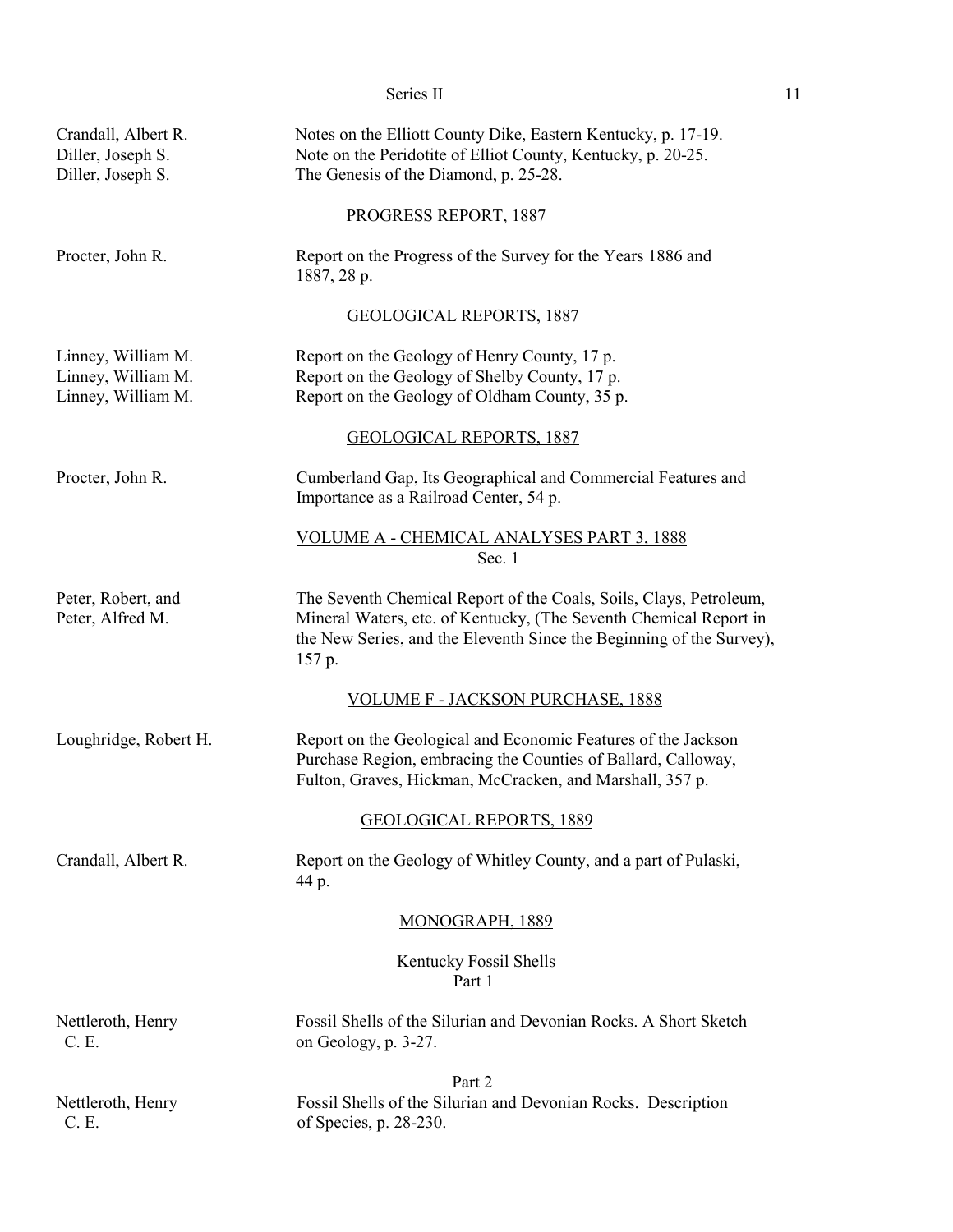| 12 | Bibliography of the Kentucky Geological Survey           |                                                                                                                                                     |
|----|----------------------------------------------------------|-----------------------------------------------------------------------------------------------------------------------------------------------------|
|    |                                                          | PROGRESS REPORT, 1890                                                                                                                               |
|    | Procter, John R.                                         | Report on the Progress of the Survey From January, 1888 to<br>January, 1890, 13 p.                                                                  |
|    |                                                          | <b>GEOLOGICAL REPORTS, 1890</b>                                                                                                                     |
|    | Crandall, Albert R.<br>Loughridge, Robert H.             | The Log Mountain, Clear Creek Region Coal and Timbers, 28 p.<br>Report on the Geology of Clinton County, 48 p.                                      |
|    |                                                          | <b>VOLUME A - CHEMICAL ANALYSES, 1890</b>                                                                                                           |
|    |                                                          | Sec. 1.                                                                                                                                             |
|    | Peter, Robert, and<br>Peter, Alfred M.                   | Reprint of Seventh Chemical Report, p, 1-157.                                                                                                       |
|    |                                                          | Sec. 2<br>The Eighth Chemical Report of the Coals, Cokes, Mineral Waters,<br>Iron Ores, Limestones, etc. of Kentucky, p. 159-240.                   |
|    |                                                          | VOLUME E - OIL AND GAS, 1891                                                                                                                        |
|    | Orton, Edward                                            | Report on the occurrence of Petroleum, Natural Gas, and Asphalt<br>Rock in Western Kentucky, based on Examinations made in 1888<br>and 1889, 233 p. |
|    |                                                          | <b>GEOLOGICAL REPORTS, 1891</b>                                                                                                                     |
|    | Sullivan, George M,                                      | Report on the Geology of Parts of Jackson and Rockcastle<br>Counties, 20 p.                                                                         |
|    |                                                          | PROGRESS REPORT, 1892                                                                                                                               |
|    | Procter, John R.                                         | Report on the Progress of the Survey from January, 1890 to January,<br>1892, 26 p.                                                                  |
|    |                                                          | <b>IMMIGRATION REPORTS</b><br>(In Numerical Sequence)                                                                                               |
|    |                                                          | <b>IMMIGRATION REPORT No. 1, 1880</b>                                                                                                               |
|    |                                                          | Kentucky Bureau fuer Geologic und Immigration, John R. Procter, Direktor,<br>Frankfort, Kentucky, 1880.                                             |
|    |                                                          | Die Materiellen Verhaeltnisse und Vortheile fuer Einwanderer im Staate<br>Kentucky, Vereinigte Staaten von Amerika. Zweite Auflage.                 |
|    | Procter, John. R.<br>Franke, Karl L.<br>Procter, John R. | Vorwort. (Preface), p. 5-8.<br>Einleitung, p. 9.<br>Erster Brief, Geographische Lage und Flaecheninhalt, p. 11-16.                                  |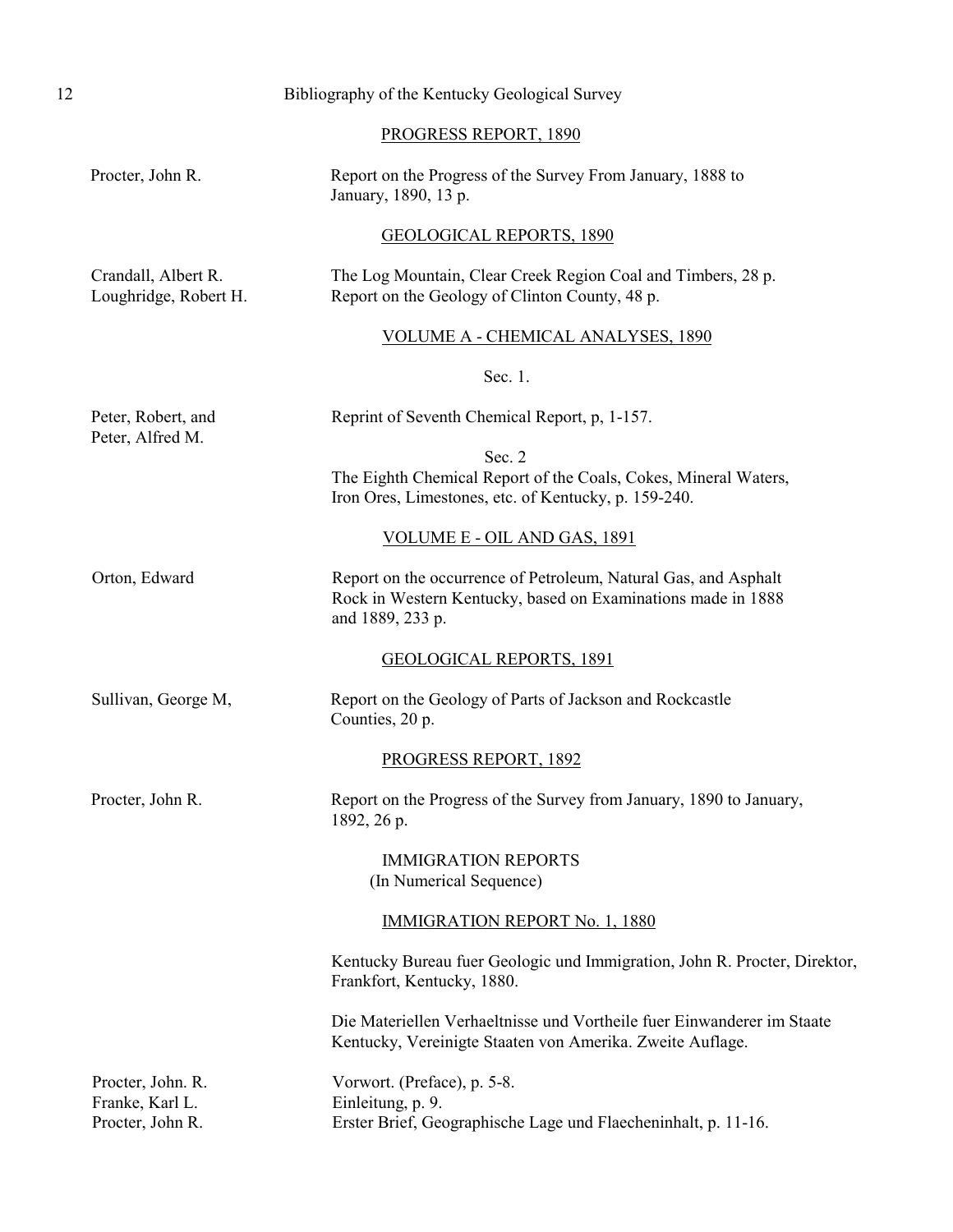|                                                                 | Zweiter Brief, Bodenreichtam, Waelder, p. 17-21.                                                                                                                                                                                 |
|-----------------------------------------------------------------|----------------------------------------------------------------------------------------------------------------------------------------------------------------------------------------------------------------------------------|
|                                                                 | Dritter Brief, Charakter des Bodens, Produkte, p. 22-26.                                                                                                                                                                         |
|                                                                 | Vierter Brief, Staats-Schuld,-Revenue, Schulen, Buergerrecht, Militaerpflicht, p.<br>$27 - 31$ .                                                                                                                                 |
|                                                                 | Fuenfter Brief, Die bedeutandsten Staedte des Staates, p. 32-43.                                                                                                                                                                 |
|                                                                 | Sechster Brief, Landkauf, Arbeitsloehne, p. 44-47.                                                                                                                                                                               |
|                                                                 | Ziebenter Brief, Vergehen und Verbrechen, p. 49-53.                                                                                                                                                                              |
|                                                                 | Achter Brief, Die Einwanderung nach den Vereinigten Staaten, p. 54-58.                                                                                                                                                           |
| Peter, Robert                                                   | Anhang A, Ueber die vorzueglichen Eigenschaften des Bodens im Kentucky,<br>8 p.                                                                                                                                                  |
| Procter, John R.<br>Franke, Karl L.                             | Anhang B, Ein Auszug eines Gesetzes (Exemption Law), 3 p.<br>Anhang C, Das Louisville, Nashville, und Great-Southern Eisenbahn<br>System, 5 p.                                                                                   |
| Tatem, H. H.<br>Schenk, Carl<br>Cann, Stuart<br>Franke, Karl L. | Anhang D, Laengs des grossen "Cincinnati-Southern" Eisenbahn, 6 p.<br>Anhang E, Die Stadt Newport und Umgegend, 3 p.<br>Anhang F, Die Kohlen-Minen im Kentucky, 8 p.<br>Anhang G, Die Ergeknisse der Ernte der Boden-Erzeugnisse |
| Procter, John R.<br>Brunner, Otto                               | Kentucky's im der Jahren 1876-1879, 4 p.<br>Anhang H, Die Bevoelkerung von Kentucky im Jahre 1880, 3 p.<br>Anhang I, Ein oeffener Brief von Otto Brunner aus Bern, an die                                                        |
|                                                                 | Auswanderungslustigen gerichtet, 5 p.<br><b>IMMIGRATION REPORT No. 2, 1881</b>                                                                                                                                                   |
| Peter, Robert                                                   | To the Farmers of Great Britain and Ireland. On the General<br>Excellence of the Soils of Kentucky, etc., 15 p.                                                                                                                  |
|                                                                 | <b>IMMIGRATION REPORT No. 3, 1881</b><br>(Reprinted 1885)                                                                                                                                                                        |
| Procter, John R.                                                | Information for Emigrants. The Climate, Soils, Timbers, etc.<br>of Kentucky, Contrasted with Those of the Northwest, 29 p.                                                                                                       |
|                                                                 | <b>IMMIGRATION REPORT No. 4, 1881</b>                                                                                                                                                                                            |
| Procter, John R.                                                | Mittheilungen fur Auswanderer, Klima, Boden Waelder, u.s.w.<br>von Kentucky, Verglichen mit denen des Nordwestens, 34 p.                                                                                                         |
|                                                                 | <b>IMMIGRATION REPORT No. 5, 1881</b>                                                                                                                                                                                            |
| Procter, John R.                                                | Underrattelse fur Utvandraren, Kentucky. 1 Forhalland Till<br>Nordvestern, 31 p.                                                                                                                                                 |
|                                                                 | <b>IMMIGRATION REPORT No. 6, 1881</b>                                                                                                                                                                                            |
| McHenry, Henry D.                                               | Der Helvetia-Verein und die Einwanderung. Eine Erklaerung des<br>Helvetia-Vereins, 10 p.                                                                                                                                         |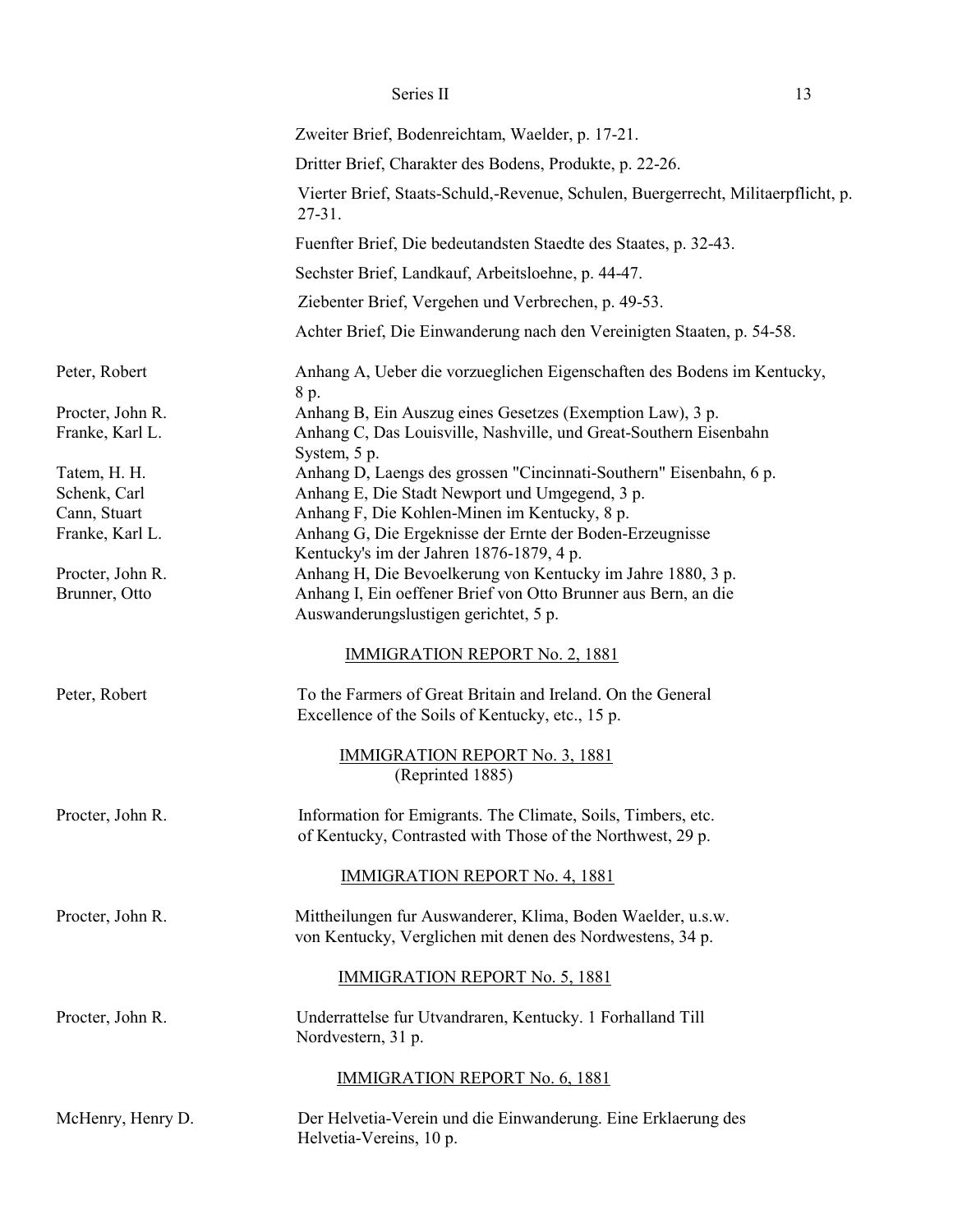| 14 |                     | Bibliography of the Kentucky Geological Survey                                                                                                                                                           |
|----|---------------------|----------------------------------------------------------------------------------------------------------------------------------------------------------------------------------------------------------|
|    |                     | <b>IMMIGRATION REPORT No. 7, 1881</b>                                                                                                                                                                    |
|    | Brunner, Otto       | Die Schweizer-Colonie, "Bernstadt", im Laurel County, Kentucky,<br>Nord-Amerika, 8 p.                                                                                                                    |
|    |                     | <b>IMMIGRATION REPORT No. 8, 1881</b>                                                                                                                                                                    |
|    | Brunner, Otto       | Betrachtungen Lieber Emigration and Colonisation behufs Bildung einer<br>schweizerisch-Amerikanischen Colonizations--Gesellschaft im<br>Kanton Zurich, 18 p.                                             |
|    |                     | <b>IMMIGRATION REPORT No. 8A, 1881</b>                                                                                                                                                                   |
|    | Brunner, Otto       | Thoughts on Emigration and Colonization in View of the Formation<br>of a Swiss-American Colonization Society in the Canton of Zurich,<br>20 p.                                                           |
|    |                     | <b>IMMIGRATION REPORT No. 8B, 1882</b>                                                                                                                                                                   |
|    | Brunner, Otto       | Die Schweizer-Colonie "Bernstadt" im Laurel County, Kentucky,<br>Nord-Amerika. Die Eindruecke Lind Resultate des ersten Jahres<br>ihrer Existenz, 16 p.                                                  |
|    |                     | <b>IMMIGRATION REPORT No. 8C, 1882</b>                                                                                                                                                                   |
|    | Procter, John R.    | About Immigration--Gratifying Success of the Swiss Colony in<br>Laurel--Still Hopeful of Rugby--The Character and Value of<br>Foreign Immigration, and the Fallacy of the Over-Population<br>Fear, 12 p. |
|    |                     | <b>IMMIGRATION REPORT No. 9, 1882</b>                                                                                                                                                                    |
|    | Grunigen, Johann V. | Fine Kurze Beschreibung der Saaner-Kolonie, Nahe bei Stanford,<br>im Lincoln County, Kentucky, 16 p.                                                                                                     |
|    |                     | IMMIGRATION REPORT No. 10, 1882                                                                                                                                                                          |
|    | Anonymous           | Christian County, its Advantages and Inducements to Immigrants.                                                                                                                                          |
|    |                     | <b>IMMIGRATION REPORT No. 11, 1882</b>                                                                                                                                                                   |
|    | Rosel, Alois        | Wahrer Bericht uber Auswanderung und Ansiedlung, nebst einer<br>genaven Darstellung der-beabsichtigten Grundung einer<br>osterreichischen Ausiedlung im Staaten Kentucky, 59 p.                          |
|    |                     | <b>IMMIGRATION REPORT No. 12, 1882</b>                                                                                                                                                                   |
|    | Ueltschi, Robert    | Letter about Bernstadt Colony. (Written. in German), 2 p.                                                                                                                                                |
|    |                     | <b>IMMIGRATION REPORT No. 13, 1882</b>                                                                                                                                                                   |
|    | Ueltschi, Robert    | Letter about Bernstadt Colony. (English translation of<br>No. 12), 2 p.                                                                                                                                  |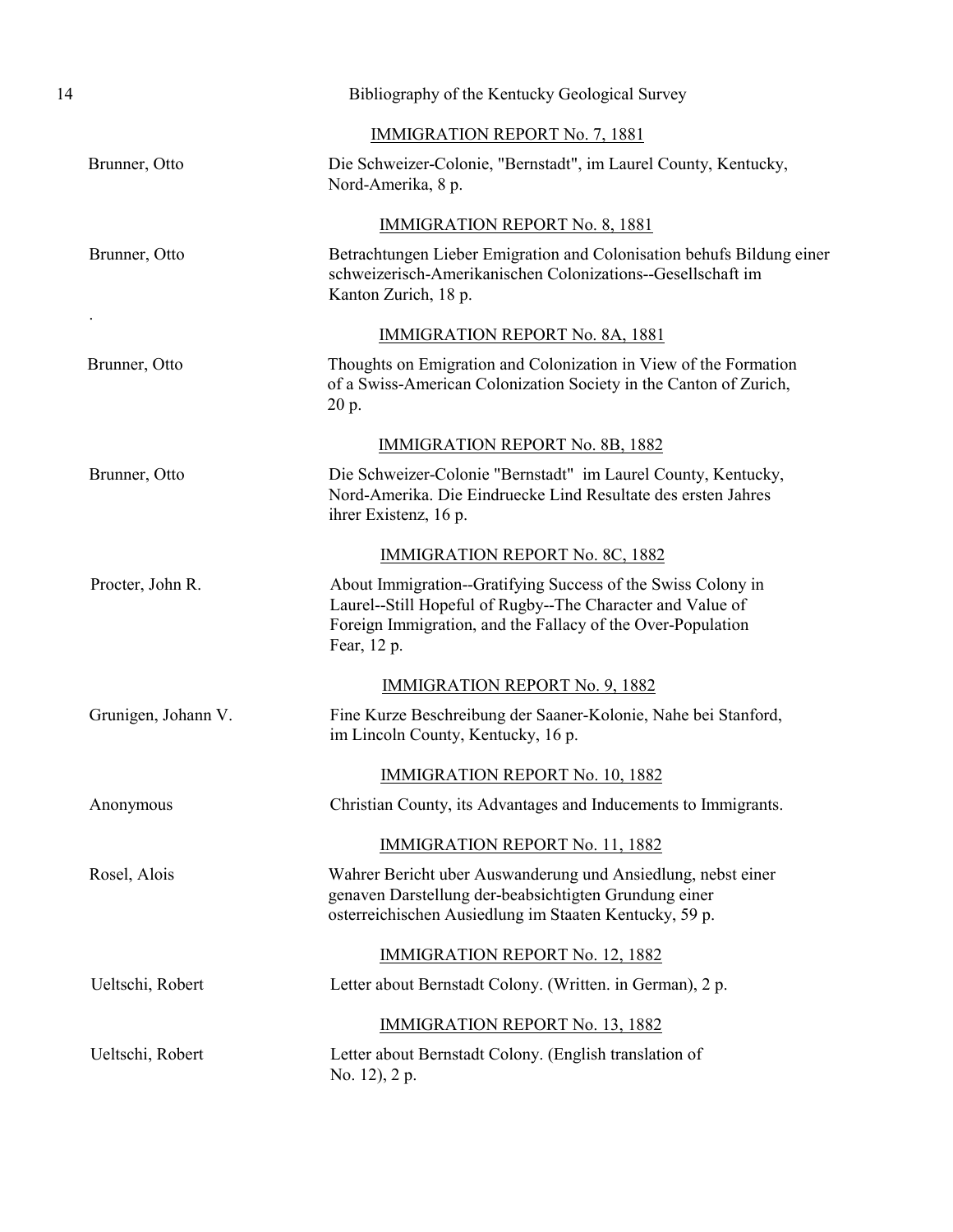# IMMIGRATION REPORT No. 14, 1882

| Waegli, C.                           | Letter about Bernstadt Colony. (English translation of<br>No. 15), 7 p.                                                                 |
|--------------------------------------|-----------------------------------------------------------------------------------------------------------------------------------------|
|                                      | <b>IMMIGRATION REPORT No. 15, 1882</b>                                                                                                  |
| Waegli, C.                           | Letter about Bernstadt Colony. (Written in German; same as<br>No. 14), 7 p.                                                             |
|                                      | <b>IMMIGRATION REPORT No. 16, 1883 ?</b>                                                                                                |
| Anonymous                            | Thermometric scale, Comparative of Fahrenheit, Celsius and<br>Reaumur.                                                                  |
|                                      | <b>IMMIGRATION REPORT No. 17, 1883</b>                                                                                                  |
| Rosol, Alois                         | Die neue Kolonic "Alsace" im Boyle County, Kentucky 14 p.                                                                               |
|                                      | <b>IMMIGRATION REPORT No. 18, 1883</b>                                                                                                  |
| Hanser, Karl                         | Einladung zum Anschluss an eine deutsche Weilban-Kolonnic<br>"Strassburg" London, Laurel County, Kentucky.                              |
|                                      | <b>IMMIGRATION REPORT No. 19, 1884</b>                                                                                                  |
| Keller, Dominik and<br>Wust, Richard | Die Ansiedlung von "Pine Hill Salzburg" im Rockcastle County,<br>Kentucky, Nord-Amerika, 4 p,                                           |
|                                      | <b>IMMIGRATION REPORT No. 20, 1883</b>                                                                                                  |
| Wayman, James                        | Fields for Emigration, 10 p.                                                                                                            |
|                                      | <b>IMMIGRATION REPORT No. 21, 1883</b>                                                                                                  |
| Anonymous                            | Letters Describing Experiences in the Northwest, (etc.) in German.                                                                      |
|                                      | <b>IMMIGRATION REPORT No. 22, 1883</b>                                                                                                  |
| Wayman, James                        | Impressions of Kentucky. By an Englishman, 8 p.                                                                                         |
|                                      | <b>IMMIGRATION REPORT No. 23, 1883</b>                                                                                                  |
| Anonymous                            | Climate of Kentucky Compared with that of the Northwestern States<br>and Canada. Facts to be Studied by all Persons Seeking Homes, 4 p. |
|                                      | <b>IMMIGRATION REPORT No. 24, 1883</b>                                                                                                  |
| Anonymous                            | Kentucky vs. Wisconsin. Wahrheit mit Plantasiebildern Vergleichen.                                                                      |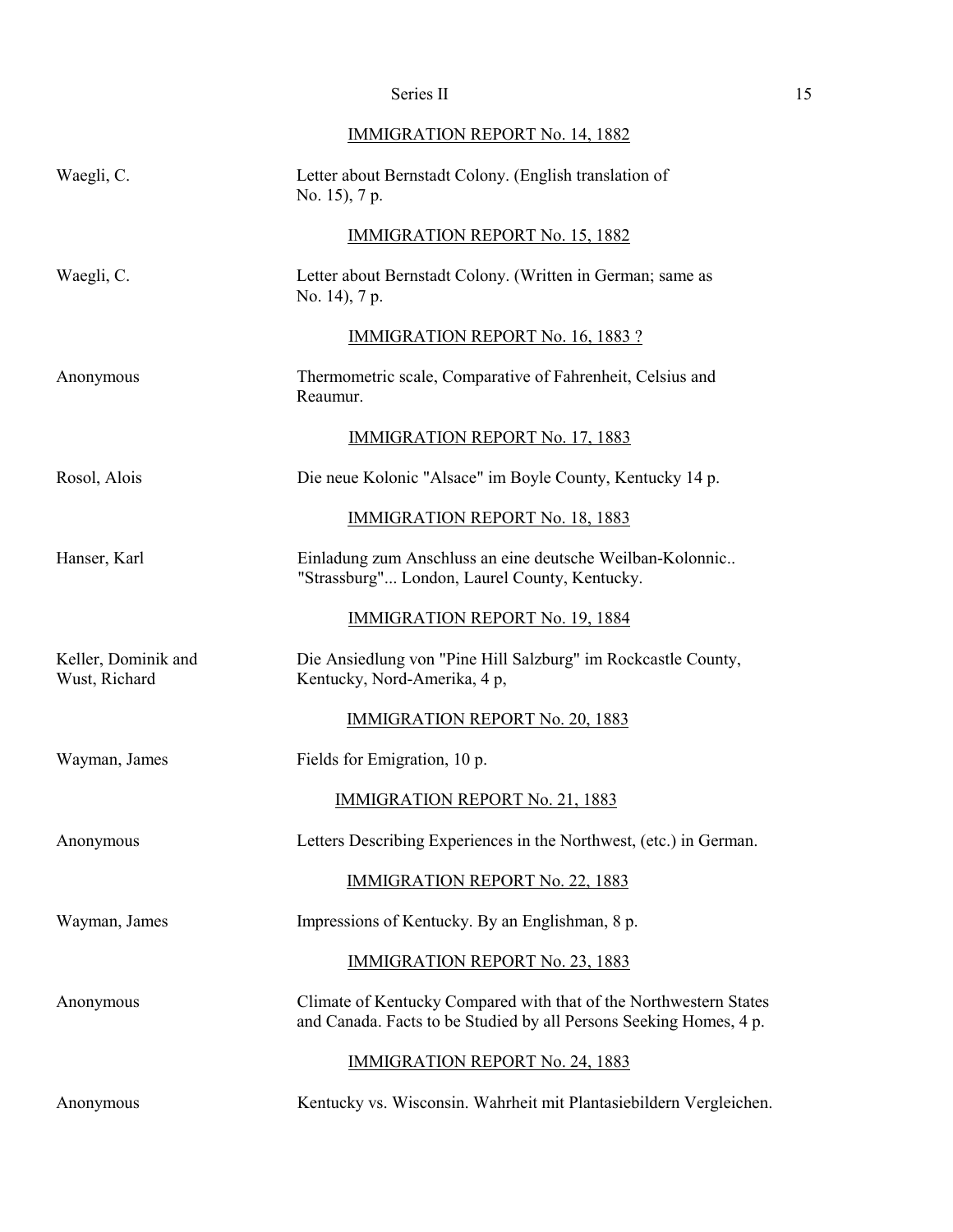| 16 |                                                           | Bibliography of the Kentucky Geological Survey                                                                           |
|----|-----------------------------------------------------------|--------------------------------------------------------------------------------------------------------------------------|
|    |                                                           | <b>IMMIGRATION REPORT No. 25, 1883</b>                                                                                   |
|    | Rosel, Alois                                              | Kolonie "New Austria" (Neu-Oesterreich), 4 p.                                                                            |
|    |                                                           | <b>IMMIGRATION REPORT No. 26, 1883</b>                                                                                   |
|    | Wayman, James                                             | Impressions of Kentucky. By an English editor, 19 p.                                                                     |
|    |                                                           | <b>IMMIGRATION REPORT No. 27, 1884</b>                                                                                   |
|    | Hanser, Karl                                              | Deutsche Weinbau Kolonie "Strassburg", nahe London, Laurel County<br>Kentucky, U. S. A., 4 p.                            |
|    |                                                           | <b>IMMIGRATION REPORT No. 28, 1883</b>                                                                                   |
|    | Anonymous                                                 | Ueber Reben-Kultur und Wein-Erzeugung (Uebersetzt).                                                                      |
|    |                                                           | <b>IMMIGRATION REPORT No. 29, 1883</b>                                                                                   |
|    | Keller, Dominik, and                                      | Kolonie "Pine-Hill-Salzburg". (1st Annual Report), 3 p.                                                                  |
|    | Wust, Richard                                             | <b>IMMIGRATION REPORT No. 30, 1884</b>                                                                                   |
|    | Blunschli, John                                           | Letters Concerning East Bernstadt, Laurel County, 3 p.                                                                   |
|    |                                                           | <b>IMMIGRATION REPORT No. 30A, 1884</b>                                                                                  |
|    | Blunschli, John                                           | (Letter written in German), 4 p                                                                                          |
|    |                                                           | <b>IMMIGRATION REPORT No. 32</b>                                                                                         |
|    |                                                           | (This number was not used by the printer)                                                                                |
|    |                                                           | <b>IMMIGRATION REPORT No. 33</b>                                                                                         |
|    |                                                           | (This number was not used by the printer)                                                                                |
|    |                                                           | <b>IMMIGRATION REPORT No. 34, 1884</b>                                                                                   |
|    | Thunstroem, Conrad                                        | Report on Colonization by Swedish Immigrants in Edmonson<br>County, Kentucky, U.S.A., 8 p.                               |
|    | Procter, John R., and<br>Atkinson, J., B.                 | <b>IMMIGRATION REPORT No. 35, 1884</b><br>Exhibit of Hay Grown on Coal Measures Soils, Hopkins<br>County, Kentucky, 4 p. |
|    | Wortham, James S.,<br>Lewis, W. J., and<br>Stone, John E. | <b>IMMIGRATION REPORT No. 36, 1884</b><br>Grayson County: Soil, Timber, Minerals, Agricultural<br>Products, etc., 12 p.  |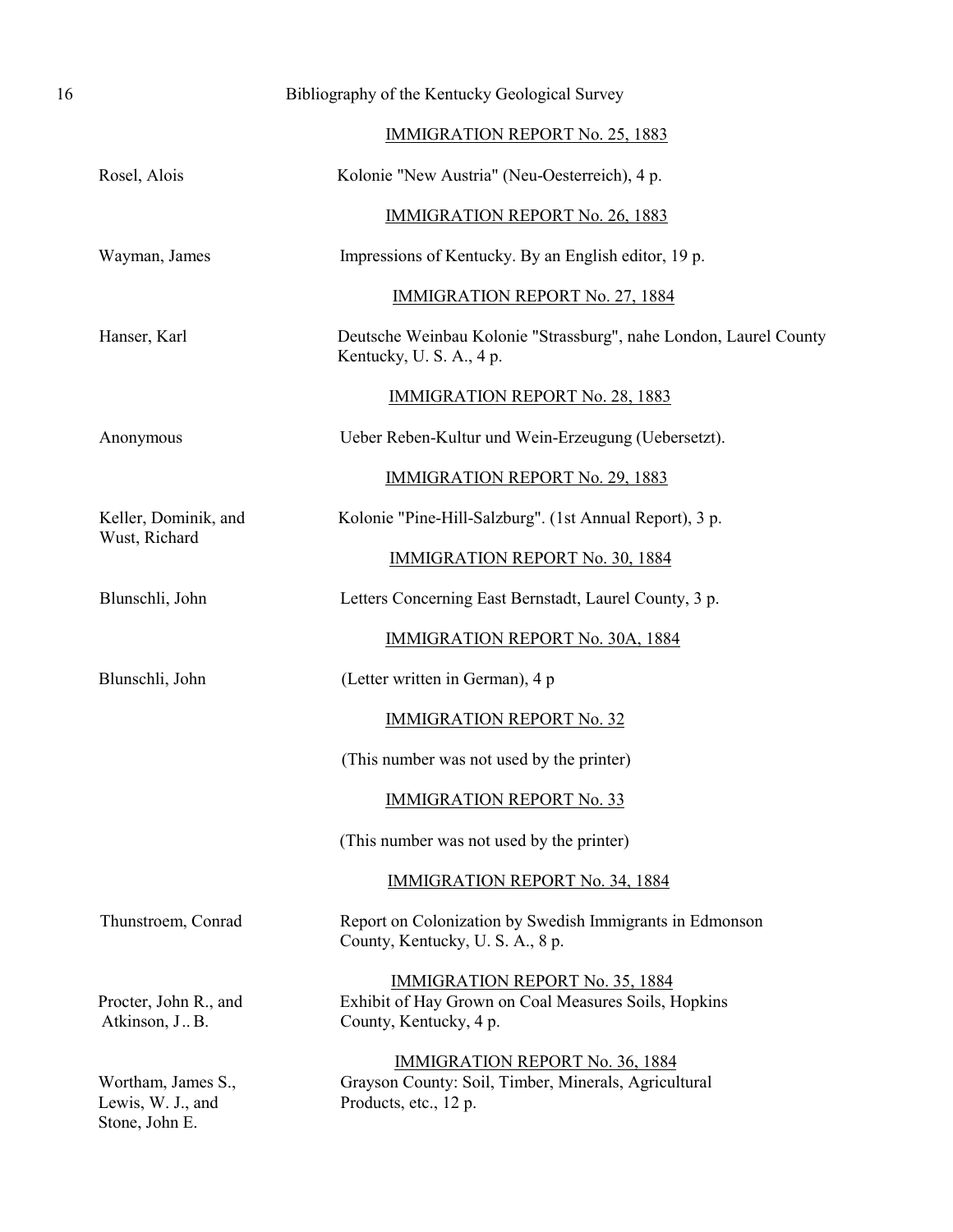# Series II 17

# IMMIGRATION REPORT No. 37

# (This number omitted from series)

# INMIGRATION REPORT No. 38, 1884

| Procter, J. R.,<br>Powell, E. D., and<br>Decker, J.       | Fruit in Kentucky<br>Fruit in Kentucky: Cultivation of Apples<br>Fruit in Kentucky: Cultivation of Small Fruits, 12 p.                                                                                                                  |
|-----------------------------------------------------------|-----------------------------------------------------------------------------------------------------------------------------------------------------------------------------------------------------------------------------------------|
|                                                           | <b>IMMIGRATION REPORT No. 39, 1884</b>                                                                                                                                                                                                  |
| Wortham, James S.,<br>Lewis, W. J., and<br>Stone, John E. | Grayson County: Land, Skog, Mineralier, Landmanna Produkter<br>M. M., 12 p.<br>(Report No. 36 in Swedish)                                                                                                                               |
|                                                           | <b>IMMIGRATION REPORT No. 39, 1886</b>                                                                                                                                                                                                  |
| VonGrunigen, John                                         | (Letter written in German)<br>(This number repeated in error), 3 p.                                                                                                                                                                     |
|                                                           | <b>IMMIGRATION REPORT No. 40, 1886</b>                                                                                                                                                                                                  |
| Schenk, Paul von                                          | Die Kolonie Bernstadt im Laurel County, Kentucky, am beginne<br>ihres sechsten lebensjahres, 39 p.                                                                                                                                      |
|                                                           | IMMIGRATION REPORT No. 41, 1887                                                                                                                                                                                                         |
| Von Borries, Frank                                        | Immigration in Kentucky, 6 p.                                                                                                                                                                                                           |
|                                                           | <b>IMMIGRATION REPORT No. 42, 1884</b>                                                                                                                                                                                                  |
| Ottenheimer, J                                            | Superior Advantages Offered to Emigrants and Settlers by the<br>Lincoln Land Company of Kentucky, 18 p.                                                                                                                                 |
|                                                           | <b>IMMIGRATION REPORT No. 43</b>                                                                                                                                                                                                        |
| Ottenheimer, J.                                           | Lincoln Land Companie von Kentucky, 20 p.                                                                                                                                                                                               |
|                                                           | <b>IMMIGRATION REPORT No. 44, 1892</b>                                                                                                                                                                                                  |
| Anonymous                                                 | Deutsche und Schweizer Unsiedlung 20 Ottenheim Lincoln County,<br>Kentucky, 15 p.                                                                                                                                                       |
|                                                           | <b>IMMIGRATION REPORT Unnumbered, 1881</b>                                                                                                                                                                                              |
| Brunner, Otto                                             | Die Auswanderung nach den Vereinigten Staaten Nord-Amerikas,<br>Amerikanische landwirthschaftliche Verhaeltnisse und ein neves<br>Ansiedlungs-Project (Zweiter Theil, Das Kolonizations-Project im<br>Staate Kentucky, p. 54-85), 86 p. |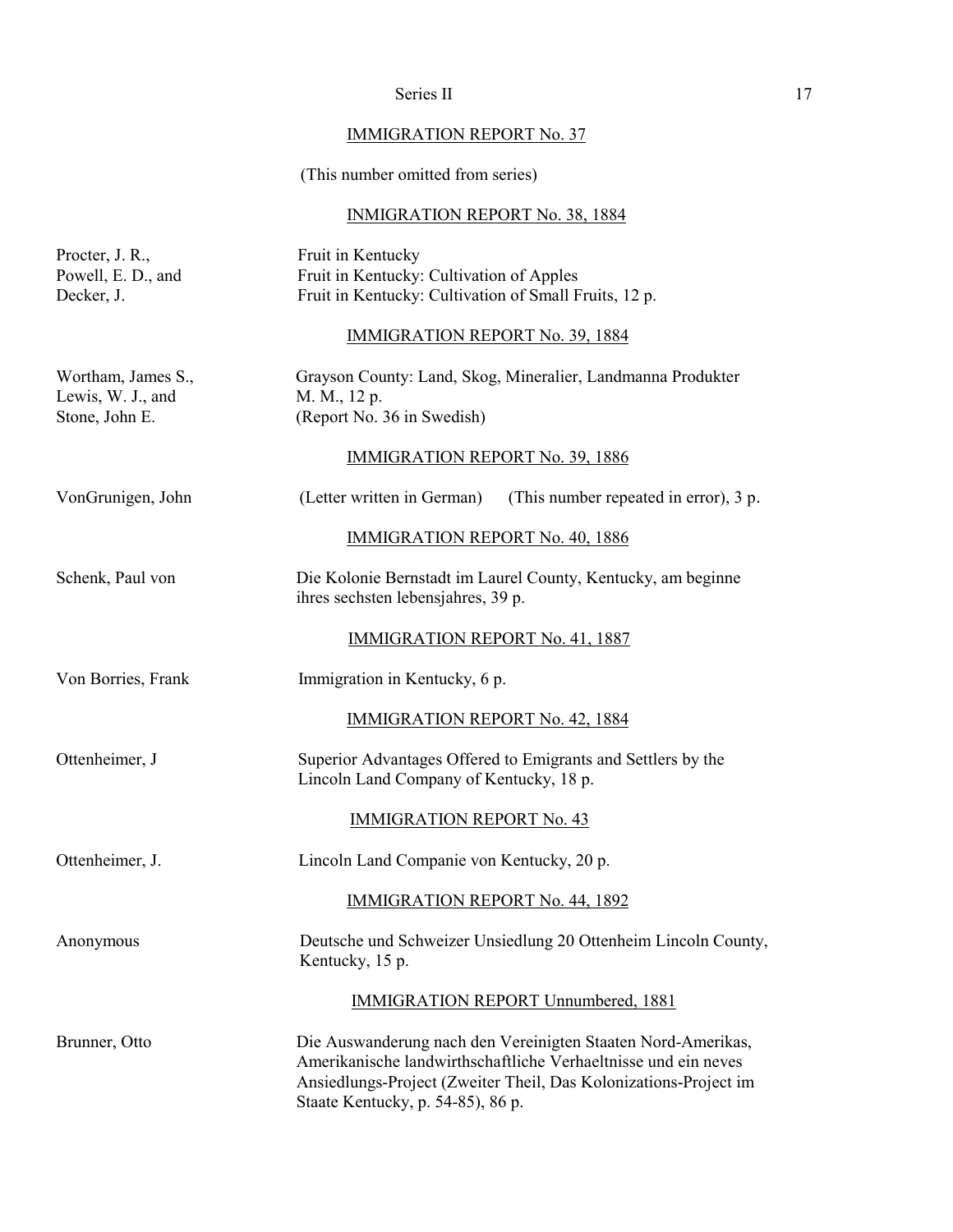<span id="page-22-0"></span>

| 18<br>Bibliography of the Kentucky Geological Survey |                     |                                                                                                                                           |
|------------------------------------------------------|---------------------|-------------------------------------------------------------------------------------------------------------------------------------------|
|                                                      |                     | No State Geological Survey nor State Geologist 1893-1903.                                                                                 |
|                                                      |                     | <b>SERIES III Charles Joseph Norwood, Director (1904-1912)</b>                                                                            |
|                                                      |                     | <b>Kentucky Geological Survey</b>                                                                                                         |
|                                                      |                     | <b>PROGRESS REPORT, 1905</b>                                                                                                              |
|                                                      | Norwood, Charles J. | Report on the Progress of the Survey for the Years 1904 and<br>1905, 56 p.                                                                |
|                                                      |                     | <b>BULLETIN 1, 1905</b>                                                                                                                   |
|                                                      | Hoeing, Joseph B.   | The Oil and Gas Sands of Kentucky, 233 p.                                                                                                 |
|                                                      |                     | <b>BULLETIN 2, 1905</b>                                                                                                                   |
|                                                      | Miller, Arthur M.   | The Lead and Zinc Bearing Rocks of Central Kentucky with Notes<br>on the Mineral Veins, 35 p.                                             |
|                                                      |                     | <b>BULLETIN 3, 1905</b>                                                                                                                   |
|                                                      | Peter, Robert       | Chemical Report of the Coals, Clays, Mineral Waters, etc. of<br>Kentucky (Compiled by Alfred M. Peter), 77 p.                             |
|                                                      |                     | <b>BULLETIN 4, 1905</b>                                                                                                                   |
|                                                      | Crandall, Albert R. | The Coals of the Big Sandy Valley, South of Louisa and Between<br>Tug Fork and the Headwaters of the North Fork of Kentucky River, 141 p. |
|                                                      |                     | <b>BULLETIN 5, 1905</b>                                                                                                                   |
|                                                      | Nickles, John M.    | The Upper Ordovician Rocks of Kentucky and Their Bryozoa, 64 p.                                                                           |
|                                                      |                     | <b>BULLETIN 6, 1905</b>                                                                                                                   |
|                                                      | Gardner, James H.   | The Kaolins and Plastic Clays on the Eastern Rim of the Western<br>Coal Field, p. 7-63.                                                   |
|                                                      | Gardner, James H.   | Clays in the Red River Valley, p. 64-79.                                                                                                  |
|                                                      | Gardner, James H.   | Clays and Sands of the Jackson Purchase Region, p. 80-123.                                                                                |
|                                                      | Fohs, F. Julius     | Clays in Crittenden and Livingston Counties, p. 124-142.                                                                                  |
|                                                      | Foerste, August F.  | Silurian, Waverly and Irvine Clays, p. 146-178.                                                                                           |
|                                                      | Gardner, James H.   | Miscellaneous Analyses of Kentucky Clays and Marls, p. 179-223.                                                                           |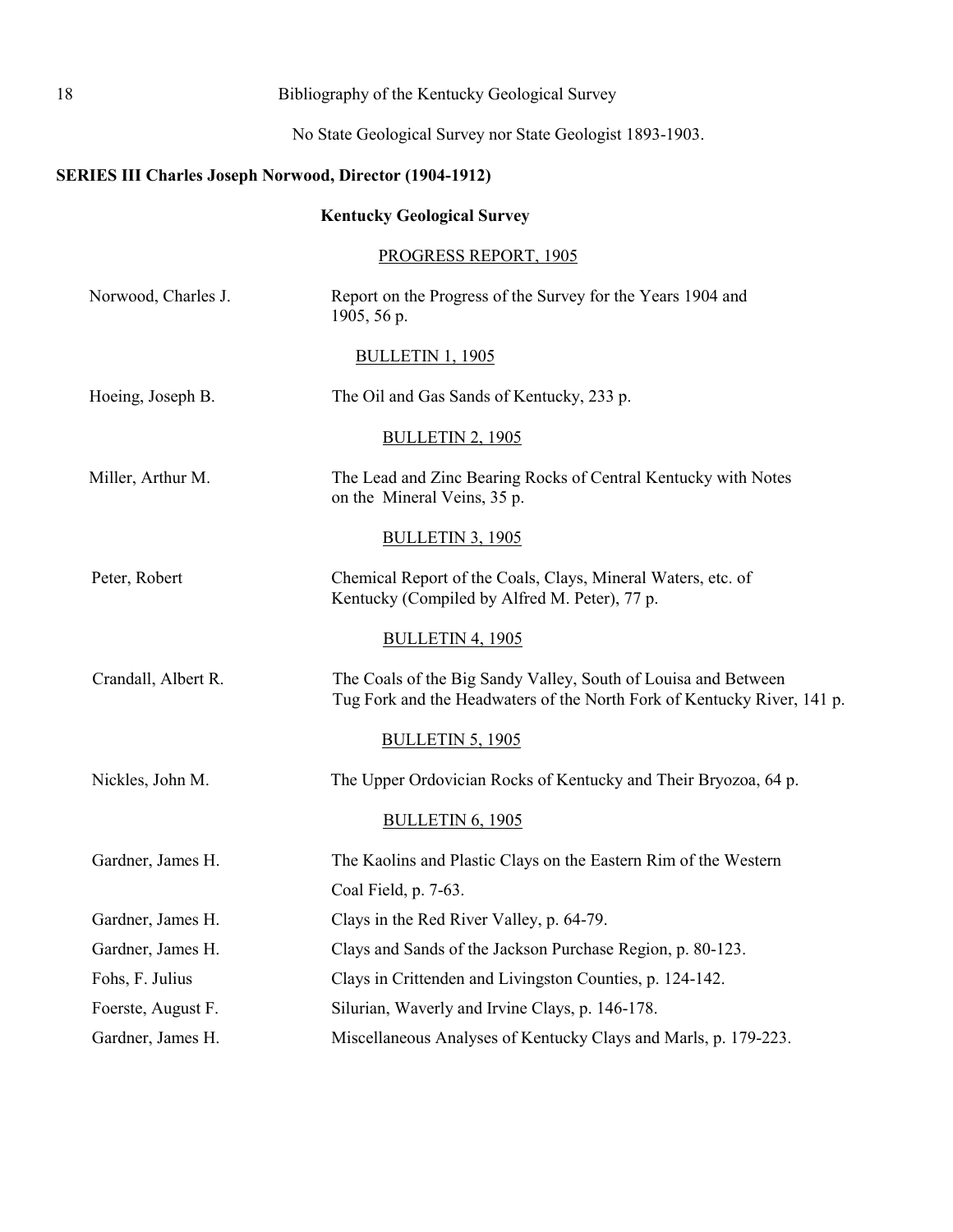# BULLETIN 7, 1906

| Foerste, August F.  | The Silurian, Devonian and Irvine Formations of East-Central<br>Kentucky, p. 1-206.                                                             |
|---------------------|-------------------------------------------------------------------------------------------------------------------------------------------------|
| Foerste, August F.  | Economic Geology. The Silurian and Devonian Clays and Limestones<br>of Eastern Kentucky, with Notes on Waverly and Irvine Clays,<br>p. 207-292. |
| Foerste, August F.  | Characteristic Fossils of the Silurian Formations of East-Central<br>Kentucky. Chiefly from the Waco Limestone Horizon, p. 293-346.             |
|                     | <b>BULLETIN 8</b>                                                                                                                               |
|                     | Thin Coal Seams. (This bulletin was written but never published.)                                                                               |
|                     | <b>BULLETIN 9, 1907</b>                                                                                                                         |
| Fohs, F. Julius     | Fluorspar Deposits of Kentucky, p. 1-271.                                                                                                       |
|                     | App. 1 Occurrence of Cobalt and Nickel in Western Kentucky, p. 272-279.                                                                         |
|                     | App. 2 Simple Tests for Some Common Minerals, p. 280-283.                                                                                       |
|                     | App. 3 U. S. Census Table, p. 283-288.                                                                                                          |
|                     | PROGRESS REPORT, 1908                                                                                                                           |
| Norwood, Charles J. | Progress of the Survey for the Years 1906 and 1907, p. 1-27.                                                                                    |
| Miller, Arthur M.   | App. 1 Abstract of Report on the Lower (or "Conglomerate") Measures<br>Along the Western Border of the Eastern Coal Field, p. 27-35.            |
| Hodge, James M.     | App. 2 Summary of Report on the Region Drained by the Three Forks of<br>the Kentucky River, p. 36-47.                                           |
| Foerste, August F.  | App. 3 Abstract From Preliminary Report on the Field Work of the Soil<br>Survey, p. 48-54.                                                      |
| Norwood, Charles J. | Disbursements of the Appropriation, p. 55-88.                                                                                                   |
|                     | PROGRESS REPORT, 1910                                                                                                                           |
| Norwood, Charles J. | Report on the Progress of the Survey for the Years 1908 and<br>1909, p. 1-21.                                                                   |
| Jones, Sadocia C.   | Abstract From Preliminary Report of the Soil Survey, p. 22-35.                                                                                  |
| Crandall, Albert R. | Report on the Coal Beds of the Tug Fork Region, Martin and Pike                                                                                 |
|                     | Counties, Kentucky, p. 36-54.                                                                                                                   |
| Hutchinson, F. M.   | Coals in Central City, Madisonville, Calhoun, and Newburg                                                                                       |
|                     | Quadrangles of the Western Coal Field, p. 54-69.                                                                                                |
| Foerste, August F.  | Oil, Gas, and Asphalt Rocks in Meade and Breckinridge Counties,<br>p. 69-85.                                                                    |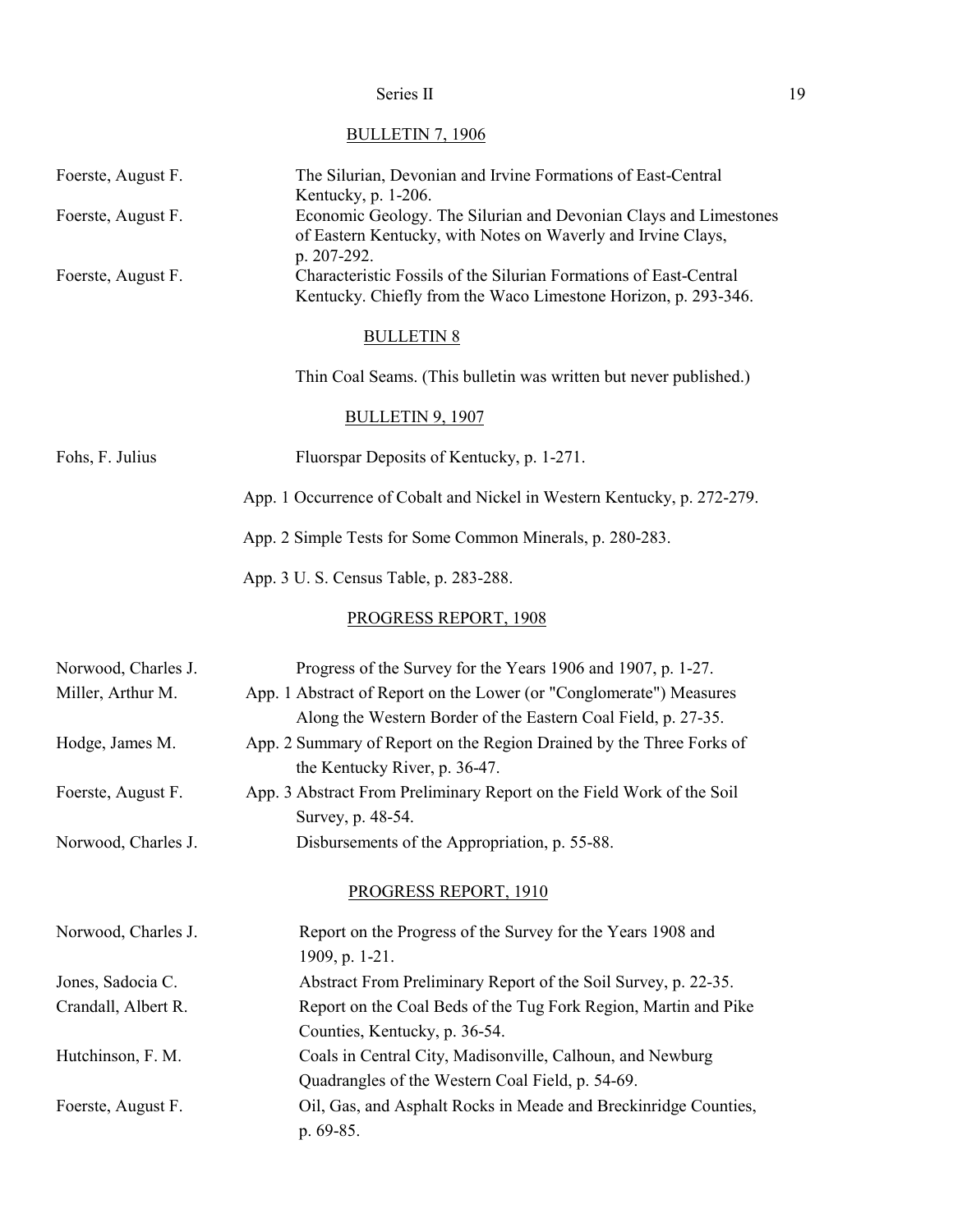| 20                                              | Bibliography of the Kentucky Geological Survey                                                                                                                                                                     |
|-------------------------------------------------|--------------------------------------------------------------------------------------------------------------------------------------------------------------------------------------------------------------------|
| Hutchinson, F. M.                               | Preliminary Report on Oil and Gas Possibilities in the Newburg,<br>Calhoun, Central City and Madisonville Quadrangles, Including a<br>Discussion of the Primary Factors Governing Such Accumulations,<br>p. 85-92. |
| Munn, M. J.                                     | Oil and Gas Fields of Eastern and South Central Kentucky, p. 92-94.                                                                                                                                                |
| Fohs, F. Julius                                 | The Barytes and Associated Deposits of Central Kentucky, p. 94-99.                                                                                                                                                 |
| Fohs, F Julius                                  | Resources of Lewis and Rowan Counties, p. 99-101.                                                                                                                                                                  |
| Quickel, Ralph D.                               | Analyses and Heat Value of Coals, p. 102-126.                                                                                                                                                                      |
| Norwood, Charles J.                             | Cooperation in Mapping, p. 126-127.                                                                                                                                                                                |
|                                                 | <b>BULLETIN 10, 1910</b>                                                                                                                                                                                           |
| Crandall, Albert R.                             | Coals of the Licking Valley Region, p. 1-34.                                                                                                                                                                       |
| Crandall, Albert R.                             | The Coals of Menifee County With Notes on Other Economic Resources<br>p. 35-46.                                                                                                                                    |
| Moore, Phillip N.                               | Some Coals Along a Line From Near Compton, Wolfe County, to the<br>Mouth of Troublesome Creek, Breathitt County, p. 47-66.                                                                                         |
| Crandall, Albert R.                             | The Coals, Ores, and Dikes of Elliott County, p. 67-82.                                                                                                                                                            |
| Crandall, Albert R.                             | Revised Notes on the Elliott Dike with an Account of its Exploration<br>for Diamonds, p. 83-90.                                                                                                                    |
|                                                 | <b>BULLETIN 11, 1910</b>                                                                                                                                                                                           |
| Hodge, James M.                                 | Report on the Coals of the Three Forks of the Kentucky River, 280 p.                                                                                                                                               |
|                                                 | <b>BULLETIN 12. 1910</b>                                                                                                                                                                                           |
| Miller, Arthur M.                               | Coals of the Lower Measures Along the Western Border of the Eastern<br>Coalfield, 83 p.                                                                                                                            |
| Hodge, James M.                                 | <b>BULLETIN 13, 1912</b><br>(Serial No. 16)<br>The Upper Cumberland Coal Field. The Region Drained by Poor<br>and Clover Forks of Cumberland River in Harlan and Letcher<br>Counties, 223 p.                       |
| Crandall, Albert R., and<br>Sullivan, George M. | <b>BULLETIN 14, 1912</b><br>(Serial No. 17)<br>Report on the Coal Field Adjacent to Pineville Gap in Bell<br>and Knox Counties, 130 p.                                                                             |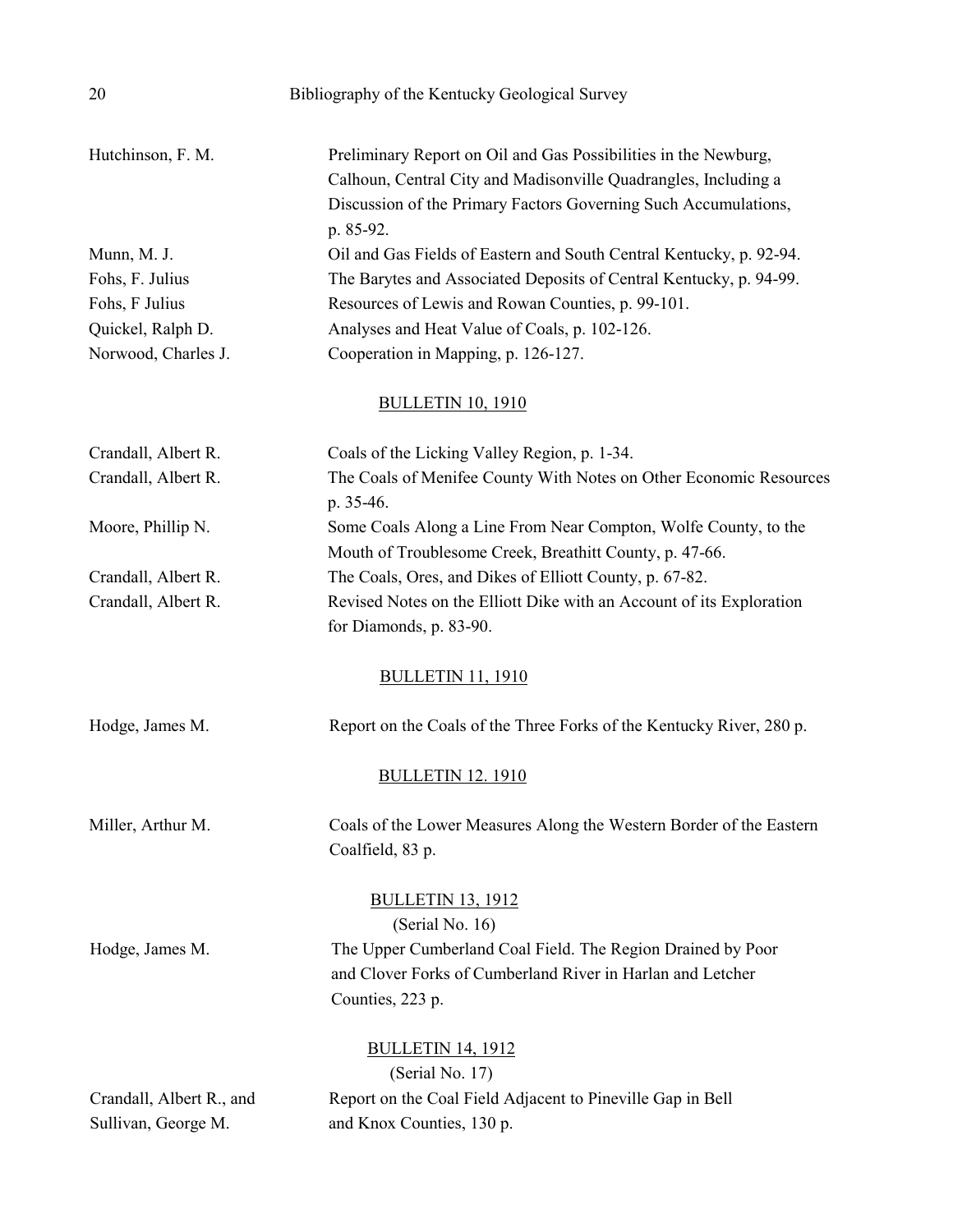# Series III

# PROGRESS REPORT, 1912

# Part 1

| Norwood, Charles J.                          | Report on the Progress of the Survey for the Years 1910 and<br>1911, p. 1-24.                                                                                                                                |
|----------------------------------------------|--------------------------------------------------------------------------------------------------------------------------------------------------------------------------------------------------------------|
|                                              | Part 2                                                                                                                                                                                                       |
| Glenn, Leonidas C.                           | Geology of Webster County (Abstract), p. 25-35.                                                                                                                                                              |
|                                              | Part 3                                                                                                                                                                                                       |
| Jones, Sadocia C.                            | Soils and Agriculture of the Eastern Coalfield, p. 35-38.                                                                                                                                                    |
|                                              | <b>BULLETIN 15</b>                                                                                                                                                                                           |
|                                              | Geology of Fluorspar. (This bulletin was written but never published).                                                                                                                                       |
|                                              | <b>BULLETIN 16, 1912</b><br>(Serial No. 19)                                                                                                                                                                  |
| Morse, William C., and<br>Foerste, August F. | Preliminary Report on the Waverlian Formations of East<br>Central Kentucky, and Their Economic Values, 76 p.                                                                                                 |
|                                              | <b>BULLETIN 17, 1912</b><br>(Serial No. 24)                                                                                                                                                                  |
| Clenn, Leonidas C.                           | A Geological Reconnaissance of the Tradewater River Region<br>with Special Reference to the Coal Beds (Embracing Parts of<br>Union, Webster, Hopkins, Crittenden, Caldwell and Christian<br>Counties), 75 p. |
|                                              | <b>BULLETIN 18, 1912</b><br>(Serial No. 25)                                                                                                                                                                  |
| Fohs, F. Julius                              | Coals of the Region Drained by the Quicksand Creeks in<br>Breathitt, Floyd, and Knott Counties, 79 p.                                                                                                        |
|                                              | <b>BULLETIN 19, 1912</b><br>(Serial No. 26)                                                                                                                                                                  |
| Hutchinson, F. M.                            | Report on the Geology and Coals of the Central City, Madisonville,<br>Calhoun, and Newburg Quadrangles (in Muhlenberg, Hopkins, Ohio,<br>McLean, Webster, Daviess, and Henderson Counties), 127 p.           |
| Gardner, James H.<br>Jones, Sadocia C.       | <b>BULLETIN 20), 1912</b><br>(Serial No. 27)<br>The Economic Geology of the Hartford Quadrangle, p. 1-25.<br>Soils of the Hartford Quadrangle, p. 26-33.                                                     |
|                                              |                                                                                                                                                                                                              |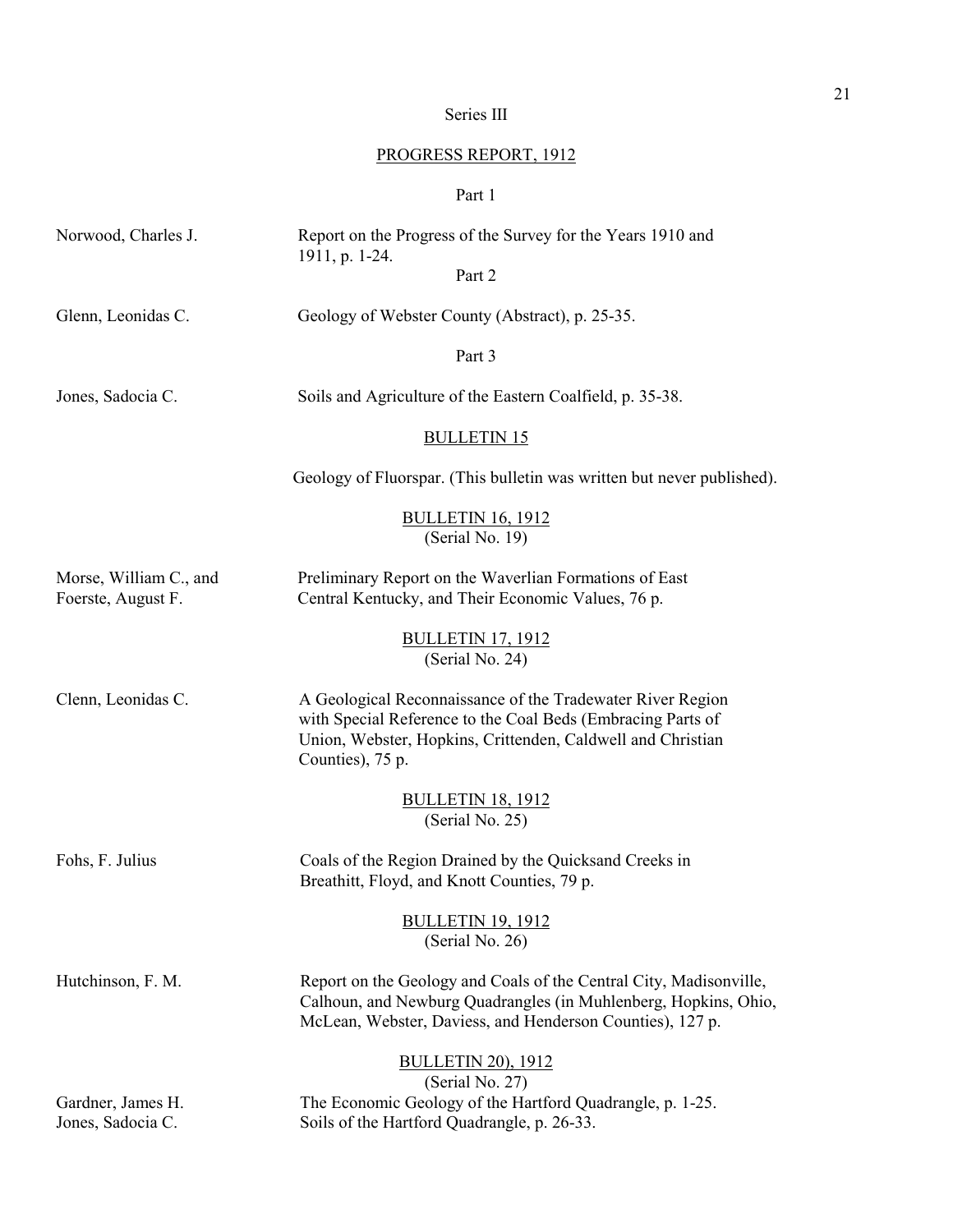<span id="page-26-0"></span>

| 22                                                                  | Bibliography of the Kentucky Geological Survey                                                                                                        |  |
|---------------------------------------------------------------------|-------------------------------------------------------------------------------------------------------------------------------------------------------|--|
|                                                                     | <b>BULLETIN 21, 1912</b><br>(Serial No. 28)                                                                                                           |  |
| Foerste, August F.                                                  | Report on the Value of the Dix River as a Source of Water<br>Power, 63 p.                                                                             |  |
| Foerste, August F.                                                  | Supp. Report on Dix River, 3 p.                                                                                                                       |  |
|                                                                     | <b>BULLETIN 22, 1912</b>                                                                                                                              |  |
| Hutchinson, F. M.                                                   | Report on the Geology and Coals of the Central City, Madisonville,<br>Calhoun, and Newburg Quadrangles. (Incomplete Reprint of Bulletin<br>19, 1912.) |  |
|                                                                     | COUNTY REPORT No. 1, 1912<br>(Serial No. 9)                                                                                                           |  |
| Loughridge, Robert H.                                               | Report on the Mineral Veins and Other Resources of Livingston<br>County, 203 p.                                                                       |  |
|                                                                     | <b>COUNTY REPORT No. 2, 1912</b>                                                                                                                      |  |
| Miller, Arthur M., and<br>Jones, Sadocia, C.                        | Geology and Soils of Adair, Green, and Taylor Counties (Soils<br>by S. C. Jones)                                                                      |  |
|                                                                     | <b>COUNTY REPORT No. 3, 1912</b>                                                                                                                      |  |
| Fohs, F. Julius                                                     | Report on the Economic Geology of Lewis and Rowan Counties, 62 p.                                                                                     |  |
|                                                                     | <b>COUNTY REPORT No. 4.</b>                                                                                                                           |  |
| Fohs, F Julius                                                      | Report on the Geology and Economic Resources of Rockcastle County, 112 p.                                                                             |  |
| <b>SERIES IV Joseph Bernard Hoeing, State Geologist (1912-1918)</b> |                                                                                                                                                       |  |
| <b>Kentucky Geological Survey</b>                                   |                                                                                                                                                       |  |
|                                                                     | VOLUME I - PART 1, 1913                                                                                                                               |  |
| Hoeing Joseph B.                                                    | Preface, p. 9-20.                                                                                                                                     |  |
| Hoeing, Joseph B.                                                   | Oil and Gas, p. 21-61.                                                                                                                                |  |
| Hoeing, Joseph B.                                                   | Barite, Fluorspar, Zinc and Lead, Central Kentucky, p. 62-66.                                                                                         |  |
| Hoeing, Joseph B.                                                   | Water Power, p. 67-78.                                                                                                                                |  |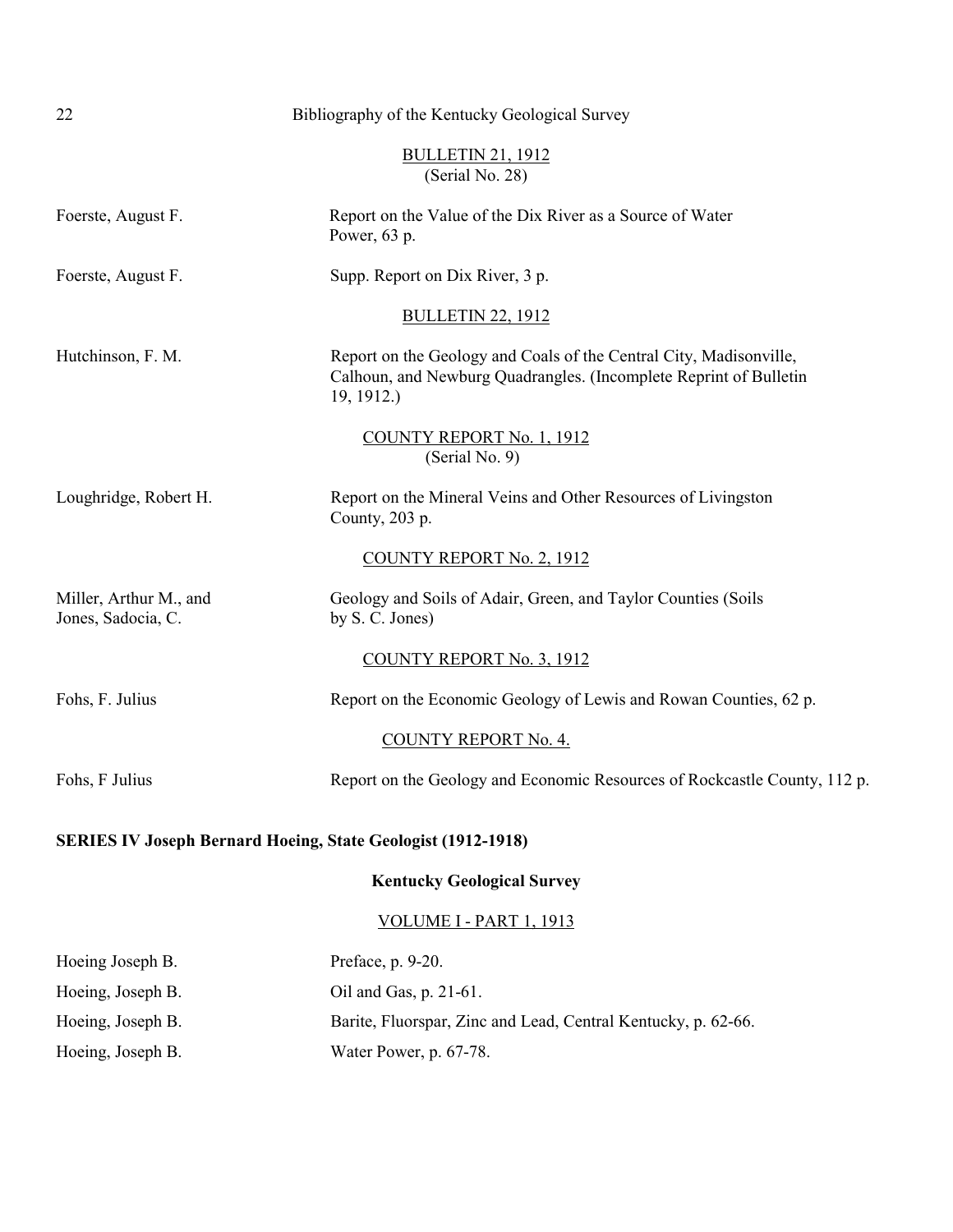| Hoeing, Joseph B.  | The Coals of the Upper Big Sandy Valley and the Headwaters of<br>the North Fork of the Kentucky River, p. 79-261. |  |
|--------------------|-------------------------------------------------------------------------------------------------------------------|--|
| Crider, Albert F.  | Economic Geology of Tell City and Owensboro Quadrangles<br>p. 263-316.                                            |  |
| Miller, Arthur M.  | Geology of the Georgetown Quadrangle, p. 317-363.                                                                 |  |
| Foerste, August F. | The Identification of Trenton and Lower Geological Horizons<br>p. 365-376.                                        |  |
| Foerste, August F. | A Chemical Study of the Trenton and Stone's River Rocks in                                                        |  |
|                    | Central Kentucky, p. 377-386.                                                                                     |  |
| Foerste, August F. | The Phosphate Deposits in the Upper Trenton Limestones of                                                         |  |
|                    | Central Kentucky, p. 391-439.                                                                                     |  |
| Fohs, F. Julius    | Barytes Deposits of Kentucky, p. 441-588.                                                                         |  |
|                    |                                                                                                                   |  |
|                    | <b>VOLUME 1 - PART 2, 1913</b>                                                                                    |  |
| Crider, Albert F.  | The Fire Clays and Fire Clay Industries of the Olive Hill and                                                     |  |
|                    | Ashland Districts of Northeastern Kentucky, p. 589-711.                                                           |  |
| Easton, H. D.      | Report on the Technology of Kentucky Clays, Including Chemical                                                    |  |
|                    | and Mechanical Analysis, and Burning Tests, p. 713-888.                                                           |  |
| Hodge, James M.    | Report on the Coals of the Headwaters of Licking River, Magoffin                                                  |  |
|                    | County, p. 889-921.                                                                                               |  |
| Hodge, James M.    | Coals on the North Side of the North Fork of Kentucky River in                                                    |  |
|                    | Perry and Knott Counties, p. 923-986.                                                                             |  |
| Hodge, James M.    | The Coals of the Upper Carr Fork and Big Branch and Bull Creek                                                    |  |
|                    | Region of North Fork of Kentucky River, p. 987-1036.                                                              |  |
| Crump, Malcolm H.  | The Oolitic Limestones of Warren County, p. 1037-1051.                                                            |  |
| Crump, Malcolm H.  | Kentucky Rock Asphalt, p. 1053-1065.                                                                              |  |
| Jones, Sadocia C.  | Soils of the Eastern Coal Field, p. 1067-1078.                                                                    |  |
| Jones, Sadocia C.  | Soil Survey of Webster County, p. 1079-1107.                                                                      |  |
| Jones, Sadocia C.  | Soil Survey of the Marrs Farm, Henderson County, p. 1109-1118.                                                    |  |
| Jones, Sadocia C.  | Soil Surveys of the Hartford, Madisonville and Central City                                                       |  |
|                    | Quadrangles, p. 1119-1132.                                                                                        |  |
| Jones, Sadocia C.  | A Practical Way to Supply Plant Food to our Soils, p. 1133-1138.                                                  |  |
| Jones, Sadocia C.  | Soils of Meade and Breckinridge, p. 1139-1156.                                                                    |  |
| Blauvelt, W. H.    | The Manufacture of Coke, p. 1159-1175.                                                                            |  |
| Lucas, F. E., and  | The Manufacture of Coke, p, 1177-1187.                                                                            |  |
| Sydney, N. S.      |                                                                                                                   |  |
| Hoeing, Joseph B.  | Elevations Above Sea of Points in Kentucky, p. 1188-1212.                                                         |  |
| Hoeing, Joseph B.  | Astronomical Stations in Kentucky, p. 1213-1216.                                                                  |  |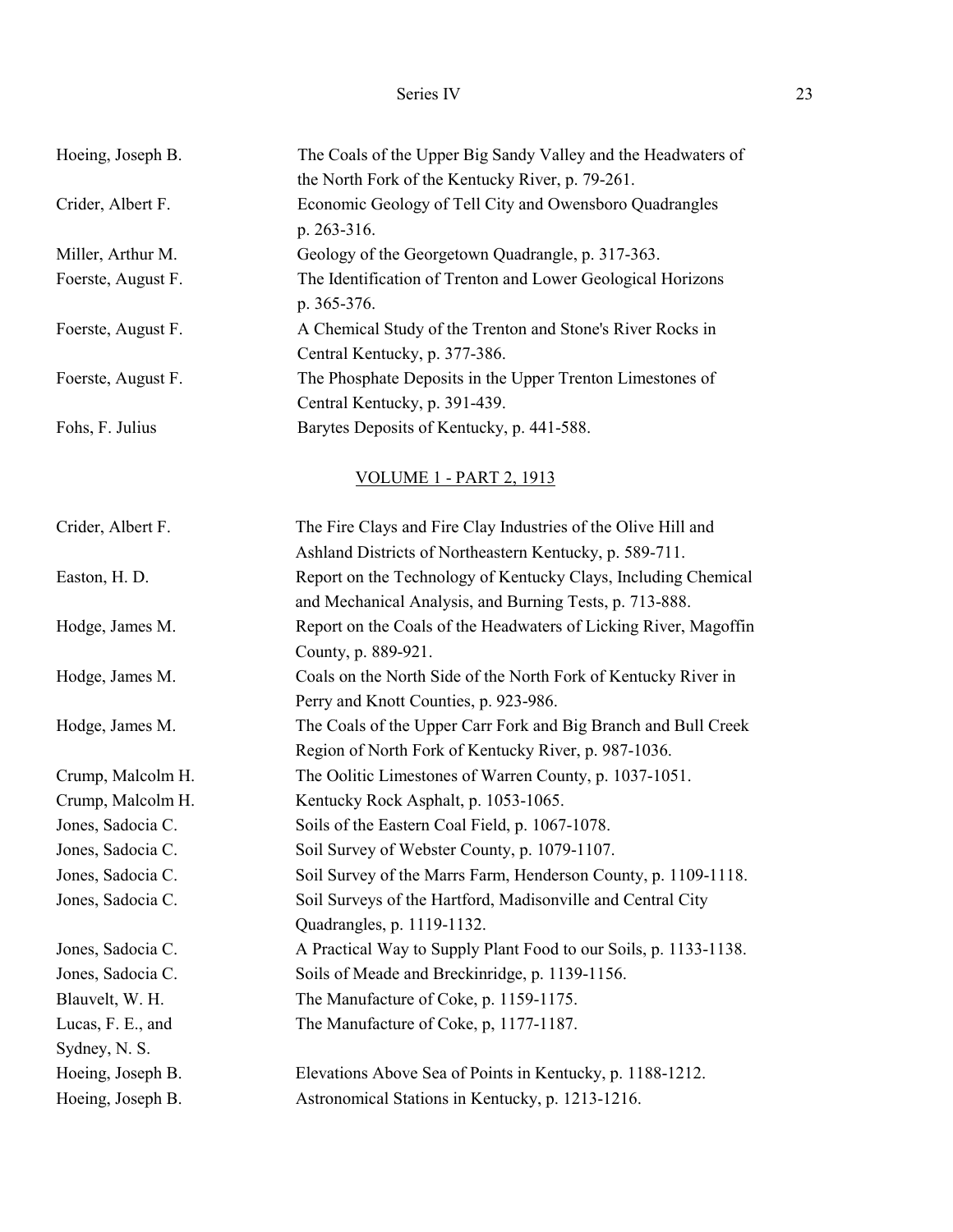# 24 Bibliography of the Kentucky Geological Survey

VOLUME 2 - PART 1, 1914

| Crider, Albert F.                                   | Report on the Geology and Mineral Resources of the Dawson<br>Springs Quadrangle, p. 7-67.                 |
|-----------------------------------------------------|-----------------------------------------------------------------------------------------------------------|
| Crider, Albert F.                                   | Geology and Economic Products of the Earlington Quadrangle,<br>p. 69-153.                                 |
| Bryant, J. Owen                                     | The Economic Geology of a Portion of Edmonson and Grayson<br>Counties, p. 155-218.                        |
| U. S. Bureau of Mines, and<br>Kentucky Geol. Survey | Coal Analyses in the Western Coal Field, p. 219-414.                                                      |
|                                                     | <u>VOLUME 2 - PART 2, 1914</u>                                                                            |
| Hodge, James M.                                     | Report on the Coals of Macies and Leatherwood Creeks, Perry<br>County, p. 7-67.                           |
| Hodge, James M.                                     | Report on the Coals of Goose Creak and its Tributaries in<br>Clay and Knox Counties, Kentucky, p. 69-146. |
| Hodge, James M.                                     | Report on the Coals of the North Fork of Kentucky River from<br>Hazard down to Krypton, p. 147-198.       |
| Marshall, R. B.                                     | Results of Spirit Leveling in Kentucky for the Years 1898 to<br>1913, Inclusive, p. 199-354.              |
|                                                     | <u>VOLUME 2 - PART 3, 1914</u>                                                                            |
| Miller, Arthur M.                                   | Geology of Franklin County, p. 7-87.                                                                      |
| Jones, Sadocia C.                                   | The Soils of Franklin County, p. 89-144.                                                                  |
|                                                     | <b>VOLUME 3 - PART 1, 1915</b>                                                                            |
| Crider, Albert F.                                   | Coals of the Nortonville Quadrangle, p. 7-64.                                                             |
| Crider, Albert F.                                   | The Coals of the Drakesboro Quadrangle, p. 65-111.                                                        |
| Crider, Albert F.                                   | Coals of the Dumor Quadrangle, p. 113-153.                                                                |
| Crider, Albert F.                                   | The Coals of the Little Muddy Quadrangle, p. 155-182.                                                     |
|                                                     | <b>VOLUME 3 - PART 2, 1915</b>                                                                            |
| Butts, Charles                                      | Geology and Mineral Resources of Jefferson County,<br>Kentucky, 270 p.                                    |
|                                                     | <u>VOLUME 3 - PART 3, 1915</u>                                                                            |
| Hodge, James M.                                     | Coals of the North Fork of the Kentucky River in Breathitt<br>and Perry Counties, 409 p.                  |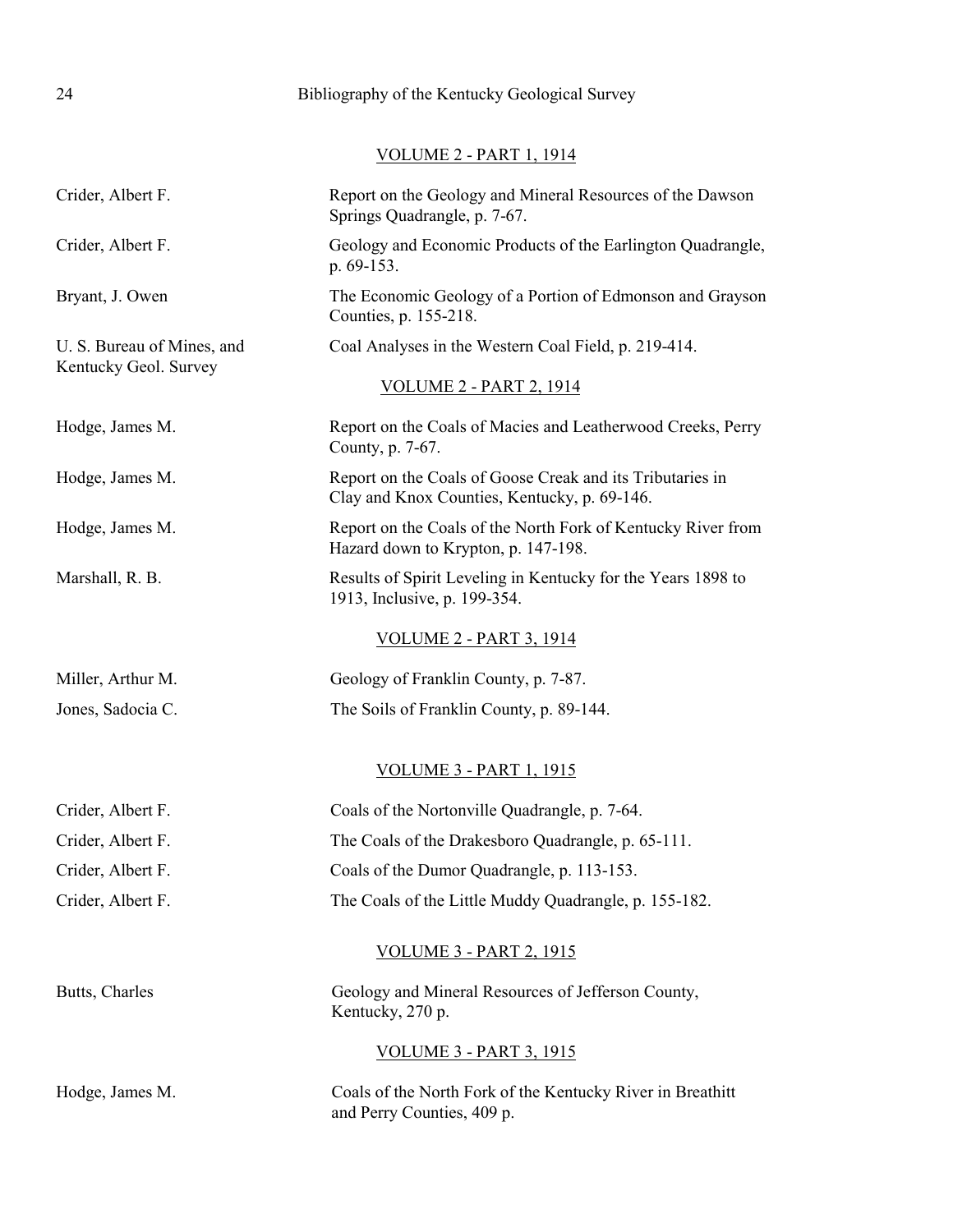Series IV 25

# PROGRESS REPORT, 1915

<span id="page-29-0"></span>

| Hoeing, Joseph B.      | Report of Progress, 1915, 5 p.                                                                     |  |
|------------------------|----------------------------------------------------------------------------------------------------|--|
|                        | <b>GEOLOGICAL REPORTS, 1915</b>                                                                    |  |
| Phalen, William C.     | The Central Kentucky Phosphate Field, 80 p.                                                        |  |
|                        | <u>VOLUME 4 - PART 1, 1916</u>                                                                     |  |
| Crider, Albert F.      | The Coals of Letcher County, 234 p.                                                                |  |
|                        | <u>VOLUME 4 - PART 2, 1916</u>                                                                     |  |
| Lee, Wallace           | Geology of the Kentucky Part of the Shawneetown Quadrangle,<br>73 p.                               |  |
|                        | <b>GEOLOGICAL REPORTS, 1916</b>                                                                    |  |
| Hodge, James M.        | Supplementary Report on the Coals of the Clover Fork and Poor<br>Fork in Harlan County, 64 p.      |  |
|                        | <u>VOLUME 4 - PART 3, 1918</u>                                                                     |  |
| Hodge, James M.        | The Coals of Goose Creek and Its Tributaries, Clay County, p. 1-183.                               |  |
| Russell, Phillip C.    | The Coals of Sexton Creek, Clay County, Kentucky, p. 185-260.                                      |  |
|                        | <u>VOLUME 5 - PART 1, 1918</u>                                                                     |  |
| Hodge, James M.        | Coals of the Middle Fork of Kentucky River in Leslie and<br>Harlan Counties, 166 p.                |  |
|                        | <b>GEOLOGICAL REPORTS, 1918</b>                                                                    |  |
| Butts, Charles         | Descriptions and Correlation of the Mississippian Formations of<br>Western Kentucky, 119 p.        |  |
| Ulrich, Edward O.      | The Formations of the Chester Series in Western Kentucky and<br>Their Correlates Elsewhere, 272 p. |  |
| Phalen, William C.     | Phosphate Rocks in Central Kentucky (Reprint of 1915 Report), 80 p.                                |  |
|                        | <u>VOLUME 5 - PART 2, 1919</u>                                                                     |  |
| Browning, Iley B., and | The Coals (and Structure) of Magoffin County, Kentucky, p. 1-552.                                  |  |
| Russell, Phillip G.    | (Volume written for Series IV but not published until Series V)                                    |  |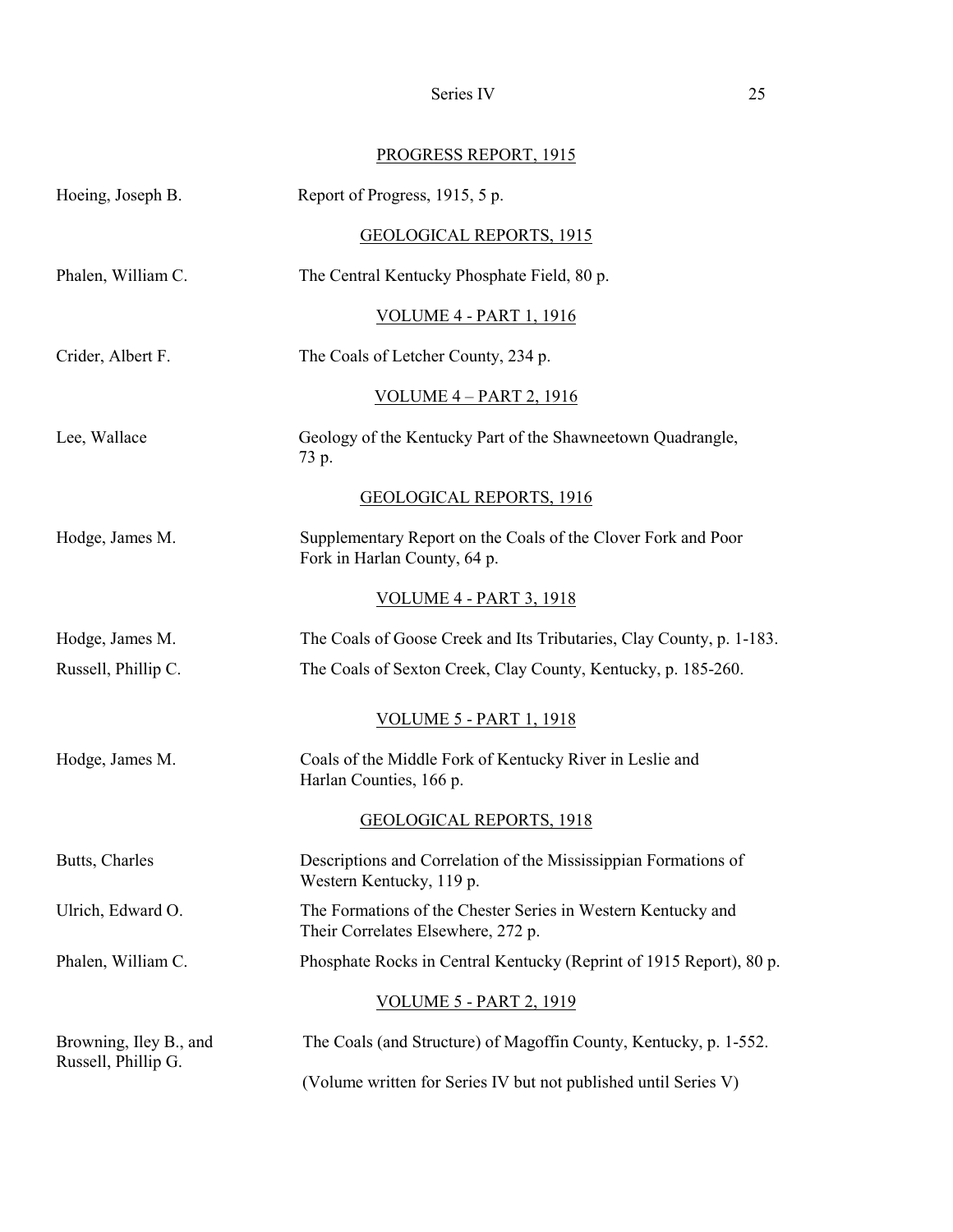| 26                  | Bibliography of the Kentucky Geological Survey                                                                                                                                                                                                                                                                                                                                                                                                                                                                                                                                                                                                                                                                                                                                                                                                                                                      |
|---------------------|-----------------------------------------------------------------------------------------------------------------------------------------------------------------------------------------------------------------------------------------------------------------------------------------------------------------------------------------------------------------------------------------------------------------------------------------------------------------------------------------------------------------------------------------------------------------------------------------------------------------------------------------------------------------------------------------------------------------------------------------------------------------------------------------------------------------------------------------------------------------------------------------------------|
| <b>SERIES V</b>     | John Earle Barton, Commissioner (1918-1919), and Willard Rouse<br>Jillson, State Geologist (1919-1920)                                                                                                                                                                                                                                                                                                                                                                                                                                                                                                                                                                                                                                                                                                                                                                                              |
|                     | <b>Department of Geology and Forestry</b>                                                                                                                                                                                                                                                                                                                                                                                                                                                                                                                                                                                                                                                                                                                                                                                                                                                           |
|                     | <b>BULLETIN 1, 1919</b>                                                                                                                                                                                                                                                                                                                                                                                                                                                                                                                                                                                                                                                                                                                                                                                                                                                                             |
| Jillson, Willard R. | The Oil and Gas Resources of Kentucky. A Geological Review of<br>the Past Development. and the Present Status of the Industry in<br>Each of the One Hundred and Twenty Counties In the Commonwealth,<br>630 p.                                                                                                                                                                                                                                                                                                                                                                                                                                                                                                                                                                                                                                                                                      |
|                     | <b>BULLETIN 2, 1919</b>                                                                                                                                                                                                                                                                                                                                                                                                                                                                                                                                                                                                                                                                                                                                                                                                                                                                             |
| Miller, Arthur M.   | The Geology of Kentucky. A Classified Compendium of State Reports<br>and Other Publications with Critical Comment Based on Original<br>Investigations, 392 p.                                                                                                                                                                                                                                                                                                                                                                                                                                                                                                                                                                                                                                                                                                                                       |
|                     | <b>BULLETIN 3, 1919</b>                                                                                                                                                                                                                                                                                                                                                                                                                                                                                                                                                                                                                                                                                                                                                                                                                                                                             |
| Jillson, Willard R. | The Geology and Coals of Stinking Creek, Knox County, Kentucky,<br>89 P.                                                                                                                                                                                                                                                                                                                                                                                                                                                                                                                                                                                                                                                                                                                                                                                                                            |
|                     | <b>BULLETIN 4, 1920</b>                                                                                                                                                                                                                                                                                                                                                                                                                                                                                                                                                                                                                                                                                                                                                                                                                                                                             |
| Jillson, Willard R. | Contributions to Kentucky geology (Reprints from Vol. I Nos. 1, 2<br>and 3 and includes the following articles), p. 1-266.<br>Sketch of the Development of the Oil and Gas Industry in Kentucky During the<br>Past Century (1819-1919). p. 1-27.<br>The Used and Unused Natural Gas Fields of Eastern Kentucky and Their<br>Relation to Present and Future Public Service Demands, p. 28-35.<br>Structural Deformation and Its Rotation to Proven Oil and Gas Accumulation In<br>Eastern Kentucky, p. 36-46.<br>The Status of this Mauch Chunk in Southeastern Kentucky as a Producer of<br>Petroleum and Natural Gas, p. 47-55.<br>The Kendrick Shale--A New Calcareous Fossil Horizon in the Coal Measures of<br>Eastern Kentucky, p. 56-64.<br>The Migration of the Headwaters Divide of Right Middle Creek, Floyd County,<br>Kentucky, p. 65-69.<br>The Low Sulfur Coals of Kentucky, p. 70-74. |
|                     | The New Oil and Gas Pools of Allen County. p. 75-97.                                                                                                                                                                                                                                                                                                                                                                                                                                                                                                                                                                                                                                                                                                                                                                                                                                                |
|                     | The Oil and Gas Geology of Breathitt and Knott Counties, p. 98-139.                                                                                                                                                                                                                                                                                                                                                                                                                                                                                                                                                                                                                                                                                                                                                                                                                                 |
|                     | A Bibliography of the Coals of Kentucky, P. 140-156.                                                                                                                                                                                                                                                                                                                                                                                                                                                                                                                                                                                                                                                                                                                                                                                                                                                |
|                     | The Production of Coal in Kentucky, P. 157-173.                                                                                                                                                                                                                                                                                                                                                                                                                                                                                                                                                                                                                                                                                                                                                                                                                                                     |
|                     | The Wier Sand--A Newly Recognized Oil Horizon In Eastern Kentucky, p.<br>176-188.                                                                                                                                                                                                                                                                                                                                                                                                                                                                                                                                                                                                                                                                                                                                                                                                                   |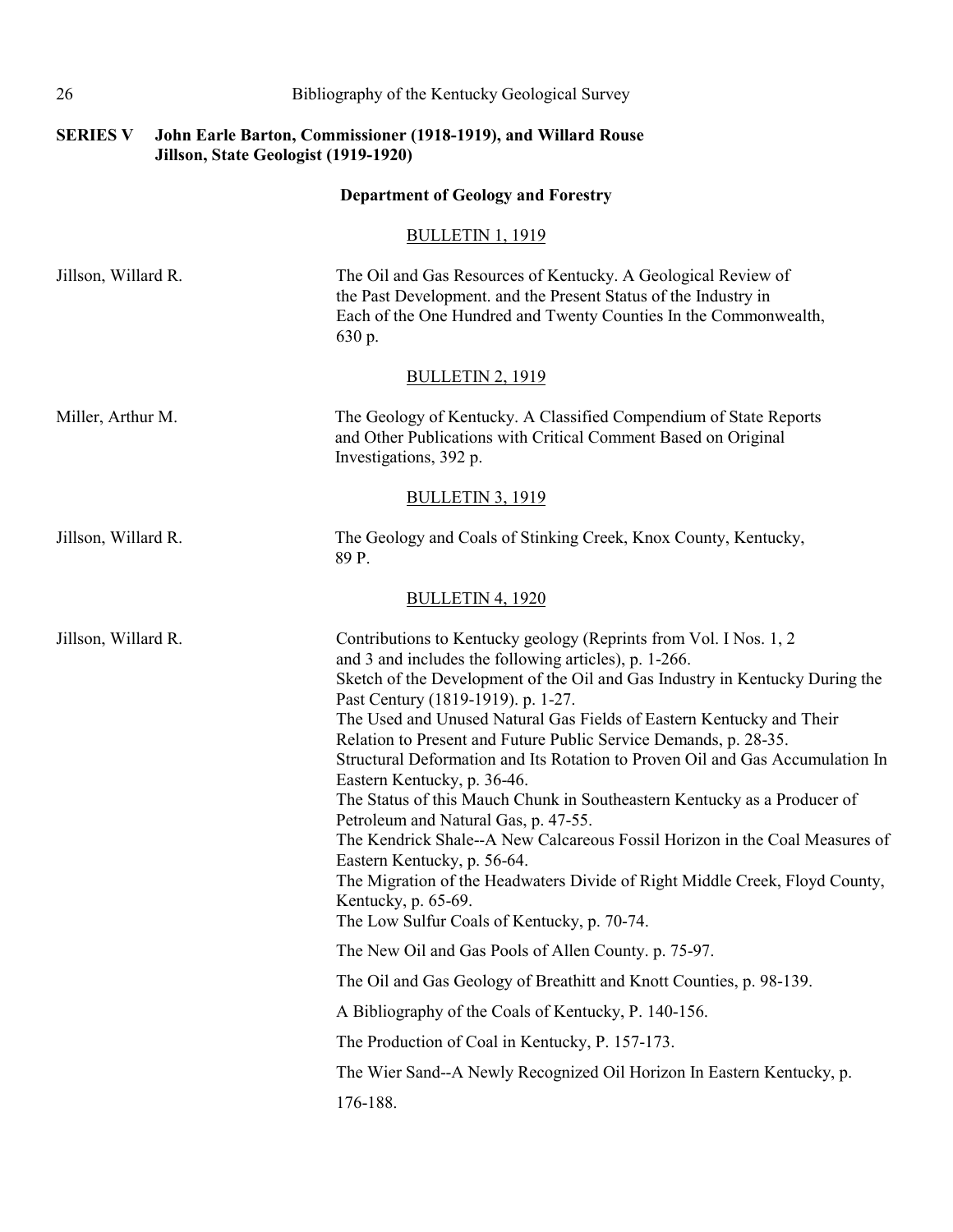### Series V 27

VOLUME 1 - No. 1, 1919

| Jillson, Willard R.                                                                                                  | Sketch of the Development of the Oil and Gas Industry in<br>Kentucky During the Past Century (1819-1919), p. 3-28.                                                                                                                                                                                             |
|----------------------------------------------------------------------------------------------------------------------|----------------------------------------------------------------------------------------------------------------------------------------------------------------------------------------------------------------------------------------------------------------------------------------------------------------|
| Jillson, Willard R.                                                                                                  | The Used and Unused Natural Gas Fields of Eastern Kentucky<br>and Their Relations to Present and Future Public Service<br>Demands, p. 29-36.                                                                                                                                                                   |
| Jillson, Willard R.                                                                                                  | A Bibliography of Kentucky Petroleum, Natural Gas, Asphalt,<br>and Oil Shale, p. 37-43.                                                                                                                                                                                                                        |
|                                                                                                                      | <u>VOLUME 1 - No. 2, 1919</u>                                                                                                                                                                                                                                                                                  |
| Jillson, Willard R.                                                                                                  | Structural Deformation and Its Relation to Proven Oil and Gas<br>Accumulation in Eastern Kentucky, p. 45-57.                                                                                                                                                                                                   |
| St. Clair, Stuart                                                                                                    | The Irvine Oil District, Kentucky, p. 58-76.                                                                                                                                                                                                                                                                   |
| Barton, John E.                                                                                                      | Relation of Private Forestry to the Economic Development of<br>the State, p. 77-84.                                                                                                                                                                                                                            |
| Jillson, Willard R.                                                                                                  | The Status of the Mauch Chunk in Southeastern Kentucky as a<br>Producer of Petroleum and Natural Gas, p. 85-93.                                                                                                                                                                                                |
| Jillson, Willard R.                                                                                                  | Local Name Key to Oil and Gas Pool and Pipe Line Map of<br>Kentucky, p. 94-95.                                                                                                                                                                                                                                 |
| Jillson, Willard R.                                                                                                  | The Kendrick Shale--A New Calcareous Fossil Horizon in the<br>Coal Measures of Eastern Kentucky, p. 96-104.                                                                                                                                                                                                    |
| Jillson, Willard R.                                                                                                  | The Migration of the Headwaters Divide of Right Middle Creek,<br>Floyd County, p. 105-109.                                                                                                                                                                                                                     |
| Miller, Arthur M.                                                                                                    | The Cumberland Falls Meteorite, p. 110-114.                                                                                                                                                                                                                                                                    |
| Jillson, Willard R.                                                                                                  | The Low Sulfur Coals of Kentucky, p. 115-119.                                                                                                                                                                                                                                                                  |
| Jillson, Willard R.                                                                                                  | The New Oil and Gas pools of Allen County, p. 120-143.                                                                                                                                                                                                                                                         |
| Northrop, John D.                                                                                                    | Natural Gas Gasoline in Kentucky in 1917, p. 144.                                                                                                                                                                                                                                                              |
| Ellis, Arthur J.                                                                                                     | Kentucky Mineral Waters in 1917, p. 145.                                                                                                                                                                                                                                                                       |
|                                                                                                                      | <u>VOLUME 1 - No. 3, 1919</u>                                                                                                                                                                                                                                                                                  |
| Butts, Charles<br>Jillson, Willard R.<br>Miller, Arthur M.<br>Rhodes, E.O.<br>Barton, John E.<br>Jillson, Willard R. | Geology of Barren County, p. 147-178.<br>The Oil and Gas Geology of Breathitt and Knott Counties, p. 178-220.<br>Geology of Allen County, p. 220-242.<br>The Paint Creek Uplift, p. 243-250.<br>The Amount of Standing Timber in Kentucky, p. 251-284.<br>A Bibliography of the Coals of Kentucky, p. 285-302. |

Jillson, Willard R. The Production of Coal in Kentucky, p, 302-320.

Kentucky, p. 321-333.

Jillson, Willard R. The Wier Sand--A Newly Recognized Oil Horizon in Eastern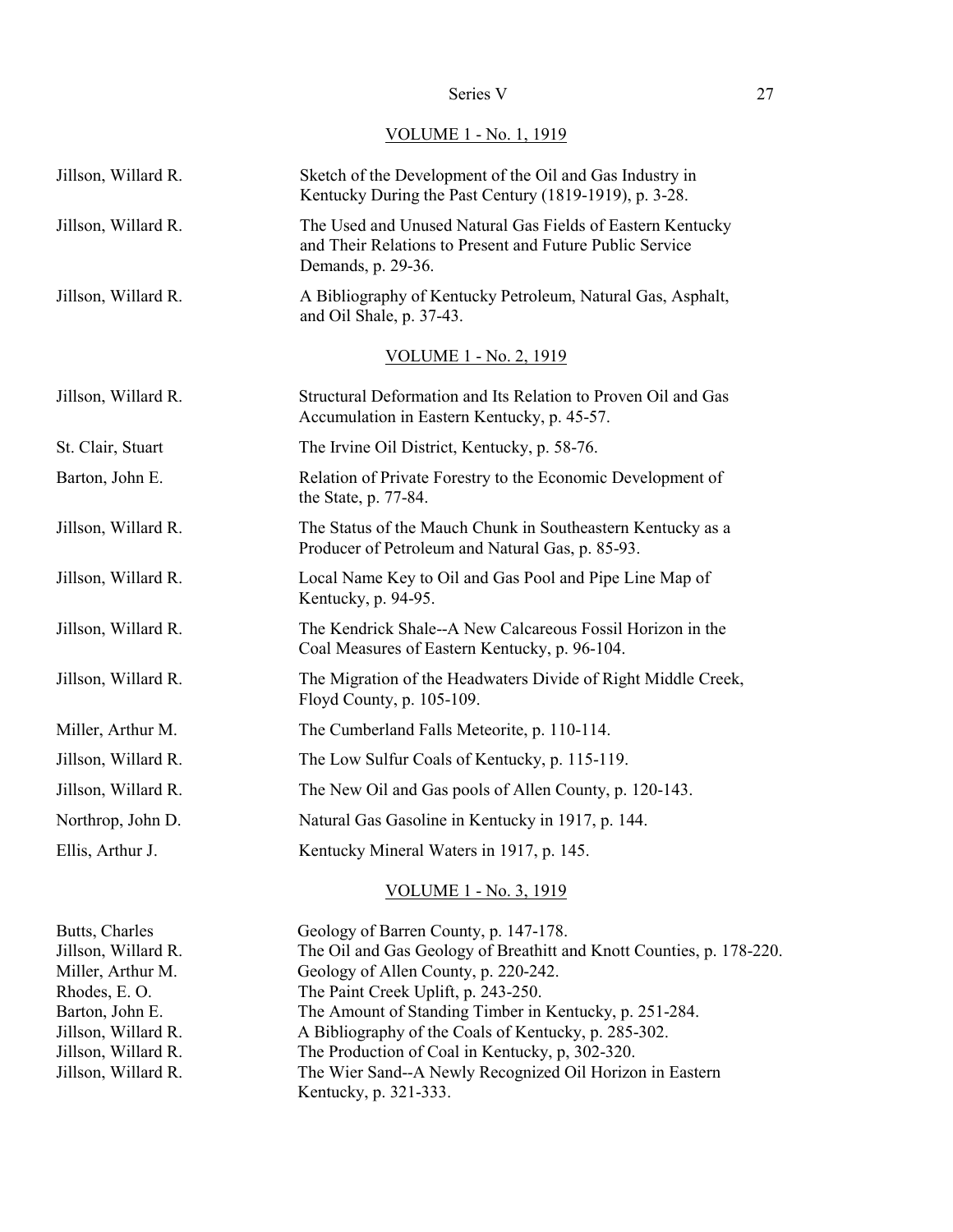<span id="page-32-0"></span>

| Jillson, Willard R.    | Pay Oil Sands of Eastern Kentucky, p. 334-366.                                                                     |
|------------------------|--------------------------------------------------------------------------------------------------------------------|
| Jillson, Willard R.    | The New Oil and Gas Pools of Warren County, Kentucky, p. 368-396.                                                  |
| Barton, John E.        | First Biennial Report of the Department of Geology and Forestry,<br>p. 1-25.                                       |
|                        | The Pay Oil Sands of Eastern Kentucky, p. 189-222.                                                                 |
|                        | The New Oil and Gas Pools of Warren County, Kentucky, p. 223-251.                                                  |
|                        | A Bibliography of Kentucky Petroleum, Natural Gas, Asphalt and<br>Oil Shale (Revised reprint), p. 252-262.         |
|                        | <b>SERIES VI Willard Rouse Jillson, Director and State Geologist (1920-1932)</b>                                   |
|                        | <b>Kentucky Geological Survey</b>                                                                                  |
|                        | (The volumes, pamphlets, reprints, and special publications are listed<br>numerically rather than chronologically) |
|                        | <b>VOLUME 1, 1920</b>                                                                                              |
| Richardson, Charles H. | Glass Sands of Kentucky, 145 p.                                                                                    |
|                        | <b>VOLUME 2, 1921</b>                                                                                              |
| Jillson, Willard R.    | A Preliminary Report on the Oil Shales of Kentucky, p. 1-37.                                                       |
| Jillson, Willard R.    | Kentucky Rock Asphalt--The Ideal Road Surface, p. 39-57.                                                           |
| Jillson, Willard R.    | Geological Problems in the Recovery of Oil and Gas in Kentucky,<br>p. 59-70.                                       |
| Jillson, Willard R.    | The Production of Kentucky Crude Oil, p. 71-115.                                                                   |
| Jillson, Willard R.    | The Value and Direction of State Geological Surveys,<br>p. 117-124.                                                |
| Jillson, Willard R.    | River and Forest Trails in Western Kentucky, p. 125-144.                                                           |
| Jillson, Willard R.    | The Ultimate Source of Kentucky Crudes, 145-157.                                                                   |
| Jillson, Willard R.    | Production of Fluorspar in Western Kentucky, p. 159-175.                                                           |
| Jillson, Willard R.    | Geology of Oil and Gas in Grayson County, p. 177-225.                                                              |
| Jillson, Willard R.    | A Mauch Chunk Island in the Mississippian Seas of Eastern<br>Kentucky, p. 227-232.                                 |
| Jillson, Willard R.    | The Sandy Hook Anticline--A Newly Discovered Oil and Gas<br>Structure in Elliott County, Kentucky, p. 233-270.     |
| Jillson, Willard R.    | The Campbellsville Anticline in Taylor County, p. 271-286.                                                         |
| Jillson, Willard R.    | Paint Creek--Pirate, p. 287-295.                                                                                   |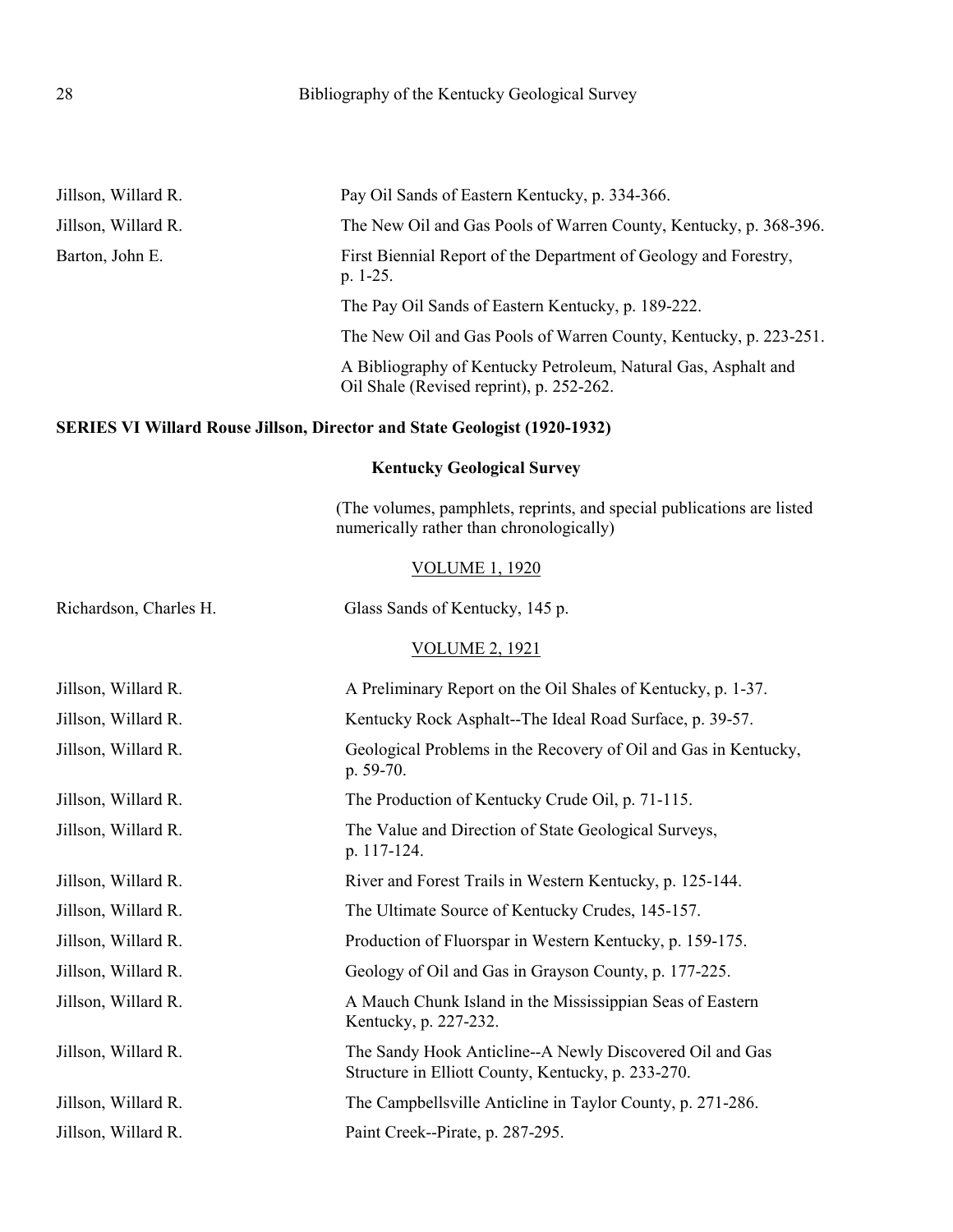# Series VI 29

# VOLUME 3, 1922

| Jillson, Willard R. | Oil Field Stratigraphy of Kentucky, 730 p.                                                                                           |  |
|---------------------|--------------------------------------------------------------------------------------------------------------------------------------|--|
|                     | <b>VOLUME 4, 1921</b>                                                                                                                |  |
| Weller, Stuart      | Geology of the Golconda Quadrangle, 148 p.                                                                                           |  |
|                     | <b>VOLUME 5, 1922</b>                                                                                                                |  |
| Glenn, Leonidas C.  | The Geology and Goals of Webster County, 245 p.                                                                                      |  |
|                     | <b>VOLUME 6, 1921</b>                                                                                                                |  |
|                     | The Sixth Geological Survey                                                                                                          |  |
| Jillson, Willard R. | An Administrative Report (1920-1921), p. 1-34.                                                                                       |  |
| Merrill, George P.  | The Cumberland Falls, Whitley County, Kentucky Meteorite,                                                                            |  |
| Jillson, Willard R. | p. 35-51.<br>Geology and Coals of the Middle Fork of the Kentucky River Near<br>Buckhorn in Perry and Breathitt Counties, p. 53-101. |  |
| St. Clair, Stuart   | The Oil Pools of Warren County, Kentucky, p. 103-148.                                                                                |  |
| Jillson, Willard R. | A New Method of Producing Crude Oil in Kentucky, p. 149-154.                                                                         |  |
| Crouse, Charles S.  | Retorting Methods As Applied to Kentucky Oil Shales, p. 155-189.                                                                     |  |
| Jillson, Willard R. | Oil and Gas Possibilities of "The Jackson Purchase" Region,<br>p. 191-220.                                                           |  |
| Weller, Stuart      | Oil and Gas Possibilities in Caldwell County, Kentucky, p. 221-231                                                                   |  |
| Jillson, Willard R. | Drainage Problem in Kentucky, p. 233-259.                                                                                            |  |
| Jillson, Willard R. | Recent Mineral Production in Kentucky, p. 261-267.                                                                                   |  |
| Jillson, Willard R. | The Region About Frankfort, p. 269-282.                                                                                              |  |
|                     | <b>VOLUME 7, 1922</b>                                                                                                                |  |
| Butts, Charles      | The Mississippian Series of Eastern Kentucky, 188 p.                                                                                 |  |
|                     | <b>VOLUME 8, 1922</b>                                                                                                                |  |
| Ries, Heinrich      | The Clay Deposits of Kentucky, 241 p.                                                                                                |  |
|                     | <b>VOLUME 9, 1923</b>                                                                                                                |  |
| Davis, Darrell H.   | The Geography of the Jackson Purchase of Kentucky, 185 p.                                                                            |  |
|                     | <b>VOLUME 10, 1923</b>                                                                                                               |  |
| Weller, Stuart      | Geology of the Princeton Quadrangle, p. 1-105.                                                                                       |  |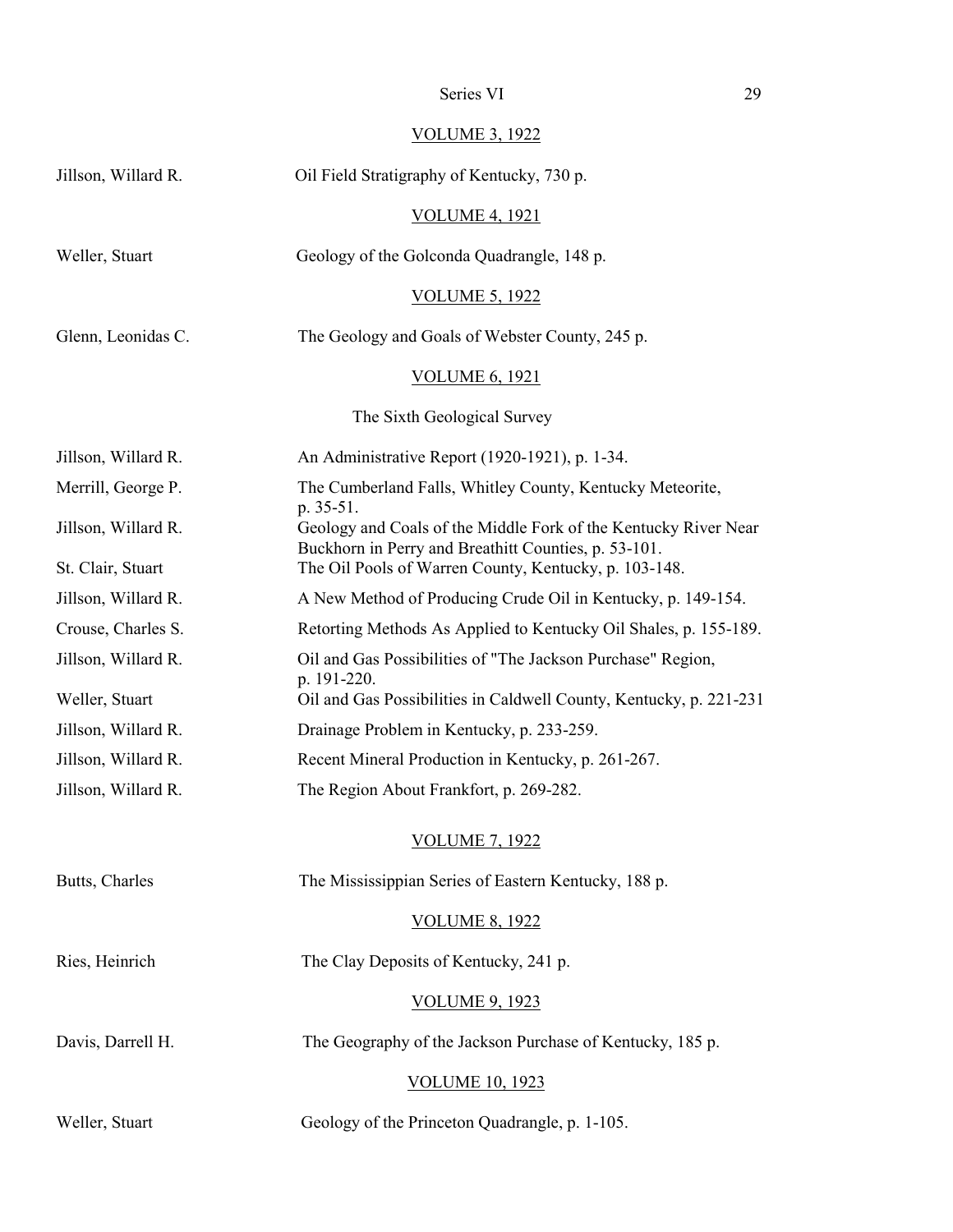| 30                                                                                                                                                                                                                                                                                                    | Bibliography of the Kentucky Geological Survey                                                                                                                                                                                                                                                                                                                                                                                                                                                                                                                                                                                                                                                                                                                                                                                                                                                                        |
|-------------------------------------------------------------------------------------------------------------------------------------------------------------------------------------------------------------------------------------------------------------------------------------------------------|-----------------------------------------------------------------------------------------------------------------------------------------------------------------------------------------------------------------------------------------------------------------------------------------------------------------------------------------------------------------------------------------------------------------------------------------------------------------------------------------------------------------------------------------------------------------------------------------------------------------------------------------------------------------------------------------------------------------------------------------------------------------------------------------------------------------------------------------------------------------------------------------------------------------------|
| Miller, Arthur M.                                                                                                                                                                                                                                                                                     | Recent Cave Explorations in Kentucky for Animal and Human Remains,<br>p. 107-113.                                                                                                                                                                                                                                                                                                                                                                                                                                                                                                                                                                                                                                                                                                                                                                                                                                     |
| Burroughs, Wilbur G.                                                                                                                                                                                                                                                                                  | A Pottsville Filled Channel in the Mississippian, p. 115-126.                                                                                                                                                                                                                                                                                                                                                                                                                                                                                                                                                                                                                                                                                                                                                                                                                                                         |
| Noe, Adolph C.                                                                                                                                                                                                                                                                                        | The Flora of the Western Kentucky Coal Field, p. 127-148.                                                                                                                                                                                                                                                                                                                                                                                                                                                                                                                                                                                                                                                                                                                                                                                                                                                             |
| Jillson, Willard R.                                                                                                                                                                                                                                                                                   | Bibliography of the Mammoth Cave of Kentucky, p. 149-156.                                                                                                                                                                                                                                                                                                                                                                                                                                                                                                                                                                                                                                                                                                                                                                                                                                                             |
|                                                                                                                                                                                                                                                                                                       | <b>VOLUME 11, 1923</b>                                                                                                                                                                                                                                                                                                                                                                                                                                                                                                                                                                                                                                                                                                                                                                                                                                                                                                |
| Richardson, Charles H.                                                                                                                                                                                                                                                                                | The Building Stones of Kentucky, 355 p.                                                                                                                                                                                                                                                                                                                                                                                                                                                                                                                                                                                                                                                                                                                                                                                                                                                                               |
|                                                                                                                                                                                                                                                                                                       | <b>VOLUME 12, 1926</b>                                                                                                                                                                                                                                                                                                                                                                                                                                                                                                                                                                                                                                                                                                                                                                                                                                                                                                |
|                                                                                                                                                                                                                                                                                                       | New Oil Pools in Kentucky                                                                                                                                                                                                                                                                                                                                                                                                                                                                                                                                                                                                                                                                                                                                                                                                                                                                                             |
| Jillson, Willard R.<br>Jillson, Willard R.<br>Jillson, Willard R.<br>Jillson, Willard R.<br>Jillson, Willard R.<br>Jillson, Willard R.<br>Jillson, Willard R.<br>Jillson, Willard R.<br>Jillson, Willard R.<br>Jillson, Willard R.<br>Jillson, Willard R.<br>Jillson, Willard R.<br>Currier, Louis W. | Geology of the Pellville Oil Pool, p. 1-32.<br>Oil and Gas Geology of the Williamsburg Region, p. 33-88.<br>Resume of Kentucky's Mineral Resources, p. 89-97.<br>Comparative Values of Kentucky Petroleums, p. 99-111.<br>Explorations for Oil and Gas in Boyd County, Kentucky, p. 113-188.<br>Morton's Gap Oil Pool, p. 189-211.<br>Geology of the Rockcastle River Uplift, p. 213-255.<br>New Oil and Gas Pools of Owsley County, p. 257-290.<br>Recent Production of Petroleum in Kentucky, p. 291-342.<br>Natural Gas Production in Kentucky During Years 1923-24-25,<br>p. 343-346.<br>Topographic Base Mapping in Kentucky, p. 347-361.<br>Administrative Report for the (Sixth) Kentucky Geological<br>Survey--Years 1922-1923, p. 362-390.<br><b>VOLUME 13, 1923</b><br>Fluorspar Deposits of Kentucky (A Description and Interpretation<br>of the Geologic Occurrence and Industrial Importance of Kentucky |
|                                                                                                                                                                                                                                                                                                       | Fluorspar), 198 p.<br><b>VOLUME 14, 1924</b>                                                                                                                                                                                                                                                                                                                                                                                                                                                                                                                                                                                                                                                                                                                                                                                                                                                                          |
|                                                                                                                                                                                                                                                                                                       |                                                                                                                                                                                                                                                                                                                                                                                                                                                                                                                                                                                                                                                                                                                                                                                                                                                                                                                       |
| King, Warren R.                                                                                                                                                                                                                                                                                       | Surface Waters of Kentucky, 192 p.                                                                                                                                                                                                                                                                                                                                                                                                                                                                                                                                                                                                                                                                                                                                                                                                                                                                                    |
|                                                                                                                                                                                                                                                                                                       | <b>VOLUME 15, 1923</b>                                                                                                                                                                                                                                                                                                                                                                                                                                                                                                                                                                                                                                                                                                                                                                                                                                                                                                |
| Jillson, Willard R.                                                                                                                                                                                                                                                                                   | Geological Research in Kentucky, 228 p.                                                                                                                                                                                                                                                                                                                                                                                                                                                                                                                                                                                                                                                                                                                                                                                                                                                                               |
|                                                                                                                                                                                                                                                                                                       | <b>VOLUME 16, 1925</b>                                                                                                                                                                                                                                                                                                                                                                                                                                                                                                                                                                                                                                                                                                                                                                                                                                                                                                |
| Funkhouser, William D.                                                                                                                                                                                                                                                                                | Wild Life in Kentucky, 385 p.                                                                                                                                                                                                                                                                                                                                                                                                                                                                                                                                                                                                                                                                                                                                                                                                                                                                                         |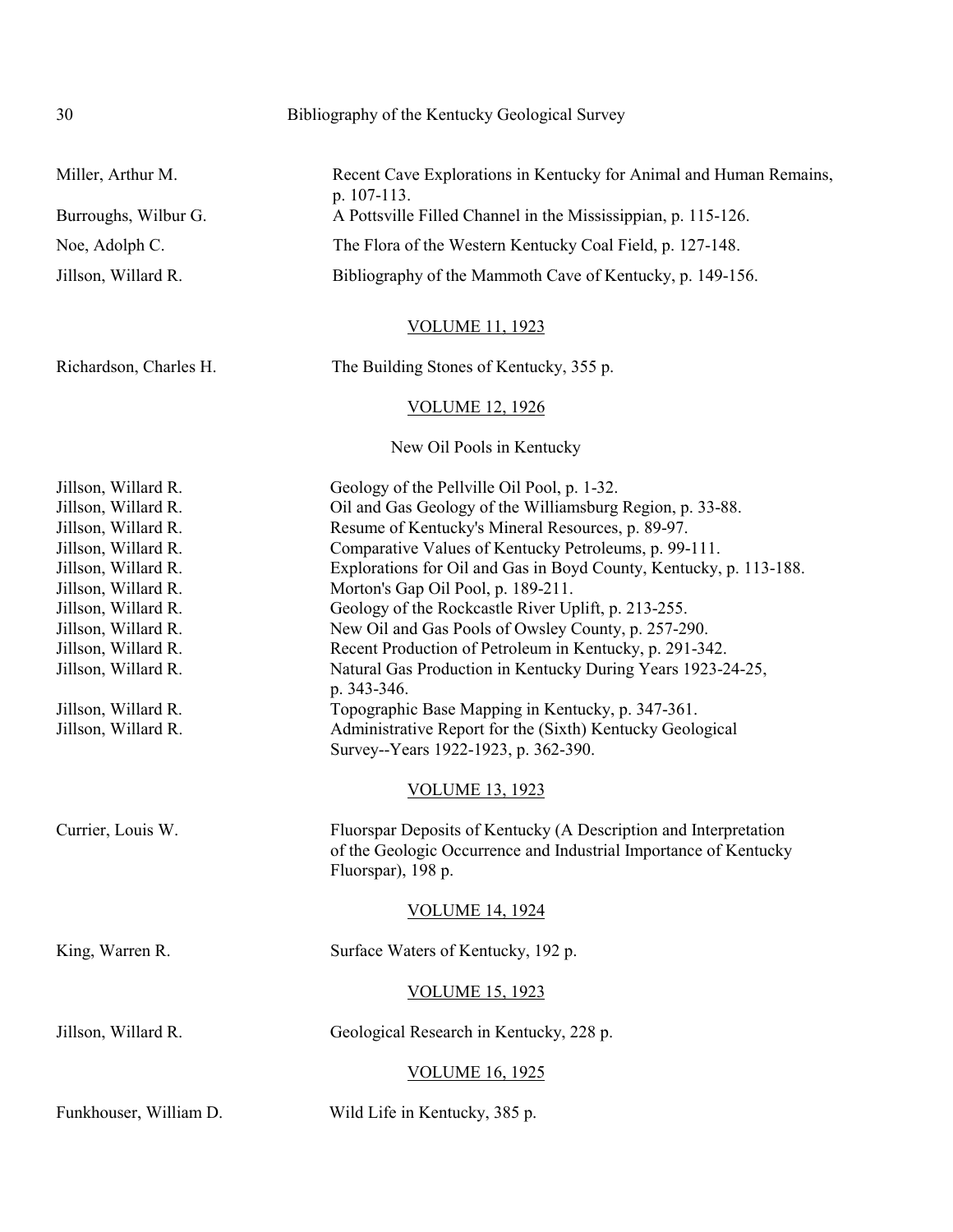| Series ' | V1 |  |
|----------|----|--|
|          |    |  |

# VOLUME 17, 1928

| Jillson, Willard R.                       | The Geology and Mineral Resources of Kentucky, 409 p.                                              |  |
|-------------------------------------------|----------------------------------------------------------------------------------------------------|--|
|                                           | <b>VOLUME 18, 1924</b>                                                                             |  |
| Davis, Darrell H.                         | The Geography of the Mountains of Eastern Kentucky, 180 p.                                         |  |
|                                           | <b>VOLUME 19, 1926</b>                                                                             |  |
| Burroughs, Wilber G.                      | The Geography of the Kentucky Knobs, 284 p.                                                        |  |
|                                           | <b>VOLUME 20, 1924</b>                                                                             |  |
| Jillson, Willard R.                       | The Coal Industry in Kentucky, 164 p.                                                              |  |
|                                           | VOLUME 21, 1925                                                                                    |  |
|                                           | Oil Shales of Kentucky                                                                             |  |
| Thiessen, Reinhardt                       | Microscopic Examination of Kentucky Oil Shales, p. 1-47.                                           |  |
| Crouse, Charles S.                        | The Precious Metal Content of the Black Devonian Shales                                            |  |
| Crouse, Charles S.                        | of Kentucky, p. 49-58.<br>An Economic Study of the Black Devonian Shales of Kentucky,<br>p. 59-97. |  |
| White, David, and<br>Stadnichenko, Taisia | Some Mother Plants of Petroleum in the Devonian Black Shales,<br>p. 99-117.                        |  |
| Miller, Arthur M.                         | Geology of Woodford County, p. 119-144.                                                            |  |
| Crouse, Charles S.                        | The Intrastate Industrial Utilization of the Mineral Resources<br>of Kentucky, p. 145-192.         |  |
| Bucher, Walter H.                         | Geology of Jeptha Knob, p. 193-237.                                                                |  |
|                                           | <b>VOLUME 22, 1924</b>                                                                             |  |
| Richardson, Charles H.                    | The Road Materials of Kentucky, 209 p.                                                             |  |
|                                           | <b>VOLUME 23, 1927</b>                                                                             |  |
| Davis, Darrell H.                         | The Geography of the Blue Grass Region of Kentucky, 215 p.                                         |  |
|                                           | <b>VOLUME 24, 1924</b>                                                                             |  |
| Burroughs, Wilber G.                      | The Geography of the Western Kentucky Coal Field, 211 p.                                           |  |
|                                           | <b>VOLUME 25, 1927</b>                                                                             |  |
| Sauer, Carl O.                            | Geography of the Pennyroyal, p. 1-249.                                                             |  |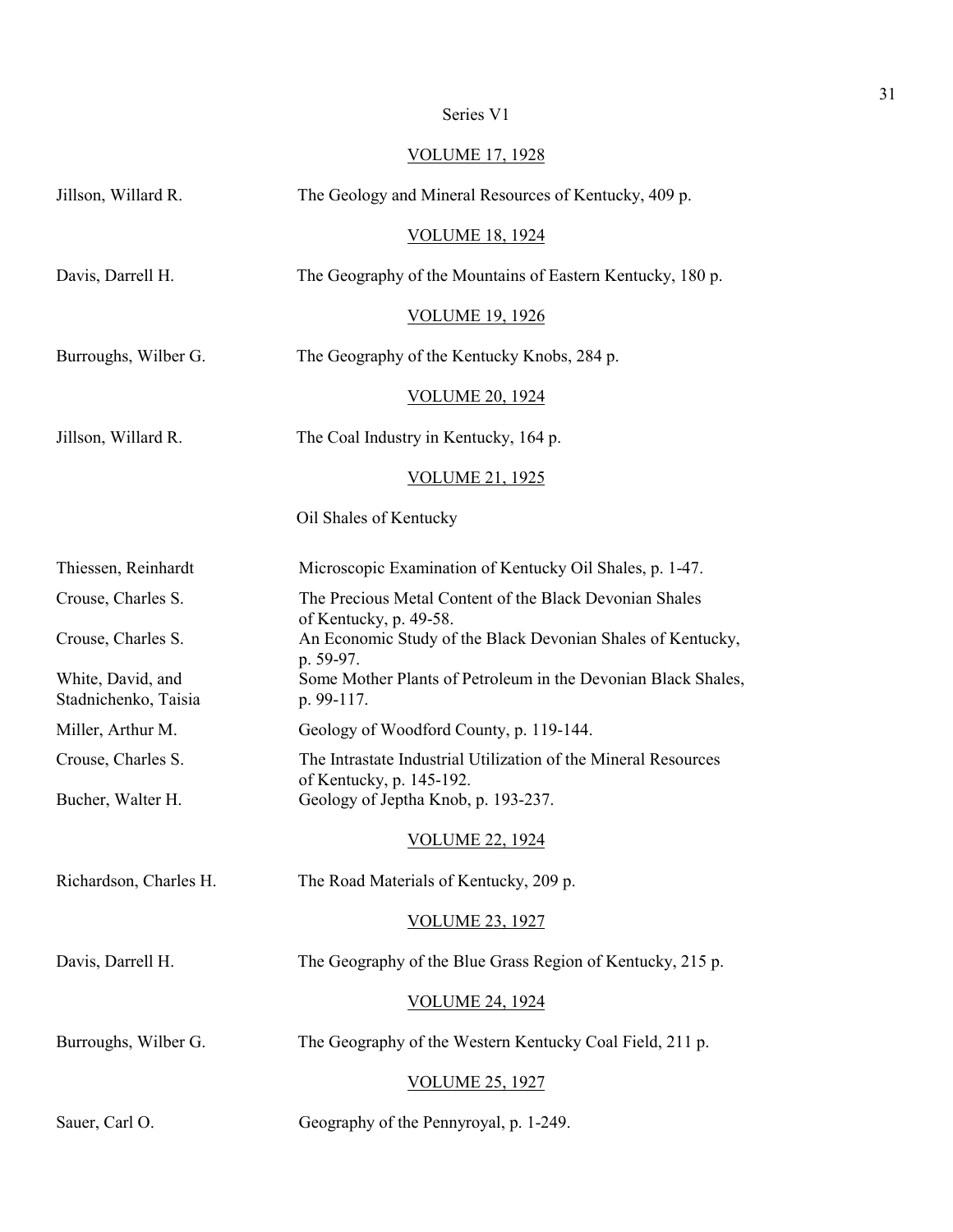# 32 Bibliography of the Kentucky Geological Survey

Burroughs, Wilber G. Louisville (A Preliminary Study of the Influence of Geology, Physiography,and Mineral Resources Upon the Industrial and Commercial Development of a City), p. 250-303.

### VOLUME 26,1926

| Welter, Stuart                             | Geology of the Cave in Rock Quadrangle, p. 1-128.                                   |
|--------------------------------------------|-------------------------------------------------------------------------------------|
| Gardner, James H.                          | The Elm Lick Coal Bed, p. 129-154.                                                  |
| Burroughs, Wilber G.                       | Geology of the Berea Region, p. 155-208.                                            |
| Hudnall, James S.                          | Coals of Martin County, p. 209-228.                                                 |
| Robinson, Lewis C.                         | Geology of Morgan County, Kentucky, p. 229-259.                                     |
| Beckner, Lucien                            | Indian Burial Ground at Fullerton, Kentucky, p. 261-272.                            |
|                                            | <b>VOLUME 27, 1925</b>                                                              |
| Richardson, Charles H.                     | The Mineralogy of Kentucky, p. 1-127.                                               |
| Hudnall, James S.                          | The Elkhorn Coal Field, p. 131-133.                                                 |
| Cash, Frank E., and                        | Coal Losses in Kentucky, p. 137-170.                                                |
| Allen, C. A.                               |                                                                                     |
|                                            | <b>VOLUME 28, 1927</b>                                                              |
| Weller, James M.                           | The Geology of Edmonson County, 246 p.                                              |
|                                            | <b>VOLUME 29, 1927</b>                                                              |
| Richardson, Charles H.                     | The Molding Sands of Kentucky, p. 1-64.                                             |
| Richardson, Charles H.                     | Cement Materials of Kentucky, p. 65-154.                                            |
| Wentworth, Chester K.                      | The Geology and Coal Resources of the Middlesboro Basin<br>in Kentucky, p. 155-235. |
|                                            | <b>VOLUME 30, 1927</b>                                                              |
| Jillson, Willard R.<br>Jillson, Willard R. | The Topography of Kentucky, p. 1-60.<br>An Isothrustic Hypothesis, p. 61-69.        |
| Jillson, Willard R.                        | Unique Devonic Sandbar, p. 71-76.                                                   |
| Jillson, Willard R.                        | Fault Pattern of Kentucky, p. 77-79.                                                |
| Jillson, Willard R.                        | New Relief Map of Kentucky, p. 81-82.                                               |
| Jillson, Willard R.                        | Kentucky Cannel Coals, p. 83-65.                                                    |
| Jillson, Willard R.                        | Primeval Tracts in Kentucky, p. 87-94.                                              |
| Jillson, Willard R.                        | Kentucky Rock Asphalt, p. 95-103.                                                   |
| Jillson, Willard R.                        | Outlook for Mineral Development in Kentucky, p. 105-109.                            |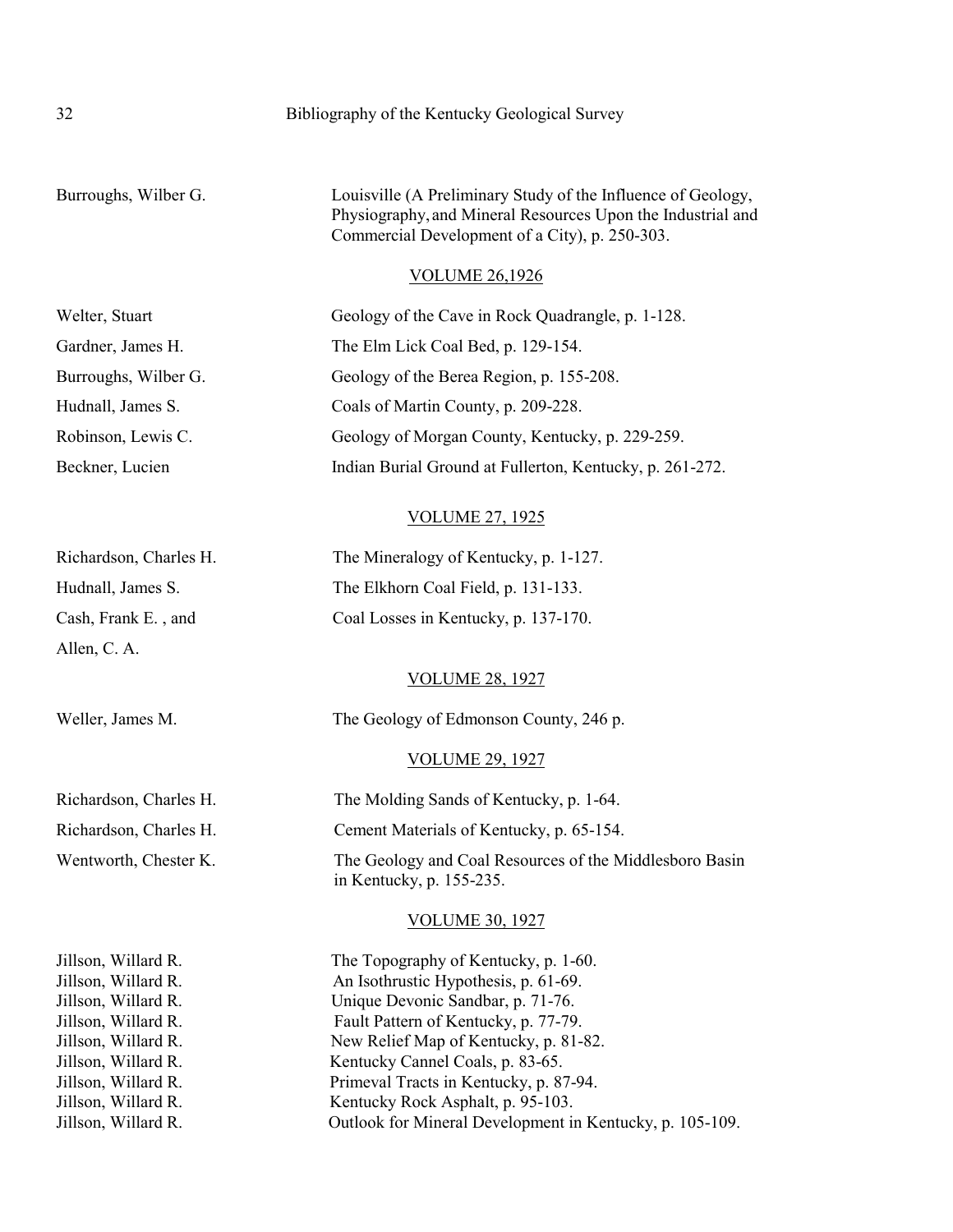#### Series VI 33

| Jillson, Willard R.                                                                                                                                                                  | American Karst Country, p. 111-121.                                                                                                                                                                                                                                                                                                                                                                                                                                                      |
|--------------------------------------------------------------------------------------------------------------------------------------------------------------------------------------|------------------------------------------------------------------------------------------------------------------------------------------------------------------------------------------------------------------------------------------------------------------------------------------------------------------------------------------------------------------------------------------------------------------------------------------------------------------------------------------|
| Jillson, Willard R.                                                                                                                                                                  | Glacial Pebbles in Eastern Kentucky, p. 123-126.                                                                                                                                                                                                                                                                                                                                                                                                                                         |
| Jillson, Willard R.                                                                                                                                                                  | Glaciation in Eastern Kentucky, p. 127-135.                                                                                                                                                                                                                                                                                                                                                                                                                                              |
| Jillson, Willard R.                                                                                                                                                                  | Early Glaciation in Kentucky, p. 137-141.                                                                                                                                                                                                                                                                                                                                                                                                                                                |
| Jillson, Willard R.                                                                                                                                                                  | Agricultural Perspective of Kentucky Geology, p. 143-171.                                                                                                                                                                                                                                                                                                                                                                                                                                |
| Jillson, Willard R.                                                                                                                                                                  | Administrative Report for the (Sixth) Kentucky Geological<br>Survey--Years 1924 and 1925, p. 172-220.                                                                                                                                                                                                                                                                                                                                                                                    |
| Jillson, Willard R.<br>Jillson, Willard R.<br>Jillson, Willard R.<br>Jillson, Willard R.<br>Jillson, Willard R.<br>Jillson, Willard R.<br>Jillson, Willard R.<br>Jillson, Willard R. | State Parks in Kentucky, p. 221-230.<br>Natural Resources of Kentucky, p. 231-234.<br>Unused Natural Wealth--An Opportunity, p. 235-240.<br>Major Drainage Modifications of Big Sandy River, p. 241-244.<br>The Ashland Gas Field, p. 245-247.<br>Fire Clays of Northeastern Kentucky, p. 248-254.<br>The Clays of Kentucky, p. 255-265.<br>Governor Powell's Recommendation to the Legislature Relative<br>to the Establishment of the First Kentucky Geological Survey,<br>p. 267-270. |
| Jillson, Willard R.                                                                                                                                                                  | Valley-filled Areas of Western Kentucky Coal Field, p. 271-273.                                                                                                                                                                                                                                                                                                                                                                                                                          |
| Jillson, Willard R.                                                                                                                                                                  | Geology of the Oil Shales of the Eastern United States,<br>p. 274-288.                                                                                                                                                                                                                                                                                                                                                                                                                   |
|                                                                                                                                                                                      | <b>VOLUME 31, 1929</b>                                                                                                                                                                                                                                                                                                                                                                                                                                                                   |
| Leverett, Frank                                                                                                                                                                      | The Pleistocene of Northern Kentucky, p. 1-80.                                                                                                                                                                                                                                                                                                                                                                                                                                           |
| Visher, Stephen S.                                                                                                                                                                   | The Climate of Kentucky, p. 81-167.                                                                                                                                                                                                                                                                                                                                                                                                                                                      |
| Sutton, Arle H.                                                                                                                                                                      | Geology of the Southern Part of the Dawson Springs Quadrangle<br>Kentucky, p. 169-280.                                                                                                                                                                                                                                                                                                                                                                                                   |
| Roberts, Joseph K.                                                                                                                                                                   | The Cretaceous Deposits of Trigg, Lyon and Livingston<br>Counties, Kentucky, p. 281-326.                                                                                                                                                                                                                                                                                                                                                                                                 |
| Lobeck, Armin K.                                                                                                                                                                     | The Geology and Physiography of the Mammoth Gave National<br>Park, p. 327-399.                                                                                                                                                                                                                                                                                                                                                                                                           |
|                                                                                                                                                                                      | <b>VOLUME 32, 1930</b>                                                                                                                                                                                                                                                                                                                                                                                                                                                                   |
| Burroughs, Wilber G.                                                                                                                                                                 | Directory of Kentucky Mineral Operators, p. 1-168.                                                                                                                                                                                                                                                                                                                                                                                                                                       |
| Burroughs, Wilber G.                                                                                                                                                                 | Mineral Resources of Kentucky and Their Future Development,<br>p. 169-185.                                                                                                                                                                                                                                                                                                                                                                                                               |
|                                                                                                                                                                                      | <b>VOLUME 33, 1930</b>                                                                                                                                                                                                                                                                                                                                                                                                                                                                   |
| Savage, Thomas E.<br>Lobeck, Armin K.                                                                                                                                                | The Devonian Rocks of Kentucky, p. 1-161.<br>The Midland Trail in Kentucky, p. 163-252.                                                                                                                                                                                                                                                                                                                                                                                                  |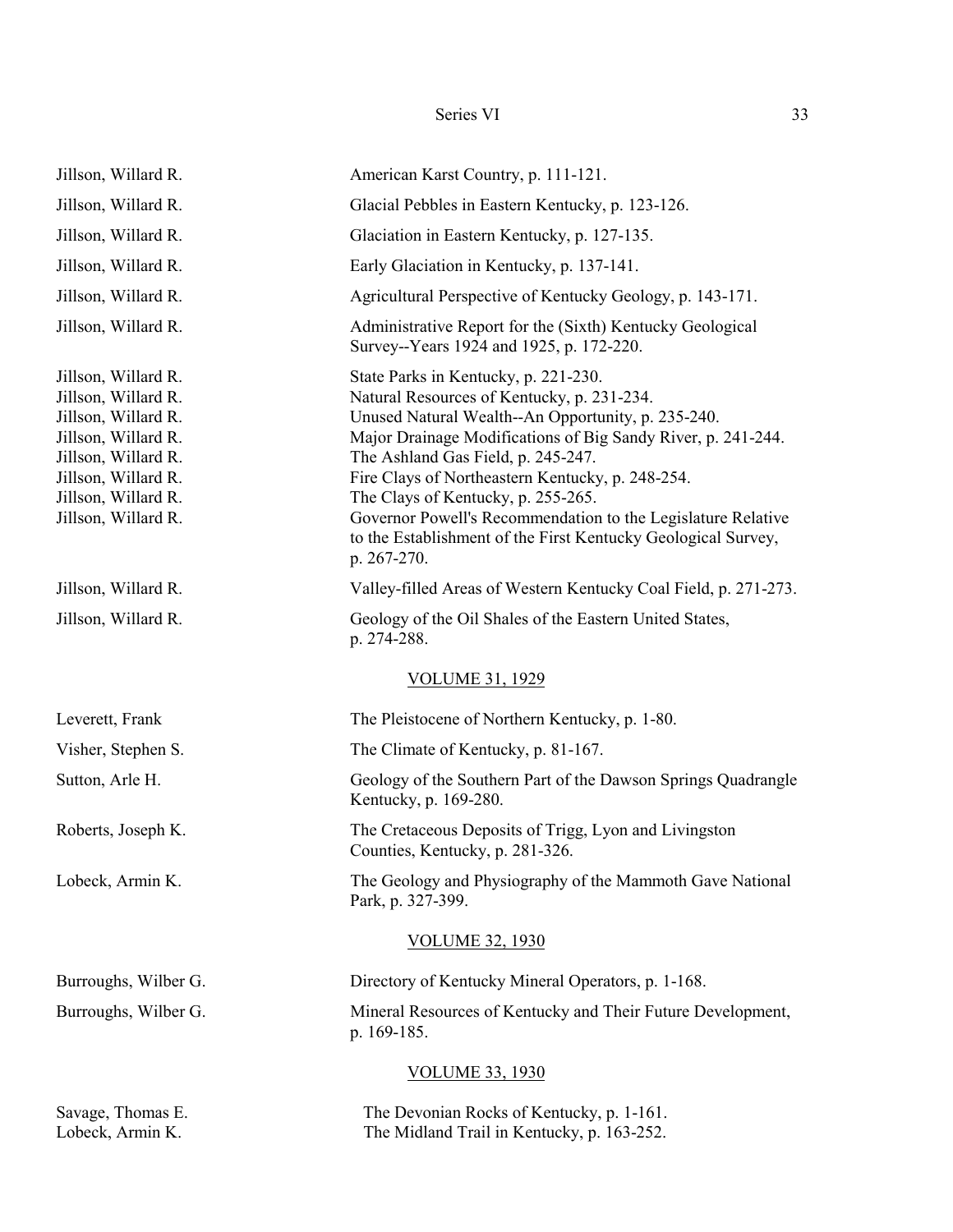# 34 Bibliography of the Kentucky Geological Survey

# VOLUME 34, 1928

| Funkhouser, William D., and<br>Webb, William S. | Ancient Life in Kentucky, 349 p.                                                                                |
|-------------------------------------------------|-----------------------------------------------------------------------------------------------------------------|
|                                                 | <b>VOLUME 35, 1930</b>                                                                                          |
| Jillson, Willard R.                             | Administrative Report for the (Sixth) Kentucky Geological<br>Survey--Years 1926 and 1927, p. 1-98.              |
| Jillson, Willard R.                             | Administrative Report for the (Sixth) Kentucky Geological<br>Survey--Years 1928 and 1929, p. 99-218.            |
| Jillson, Willard R.                             | Kentucky's Mineral Resources, p. 219-262.                                                                       |
| Jillson, Willard R.                             | A Correlation of the Coals of Western Kentucky, Southeastern<br>Illinois, and Southwestern Indiana, p. 263-269. |
| Jillson, Willard R.                             | Early Carbonic Deformation in Western Kentucky, p. 271-275.                                                     |
| Jillson, Willard R.                             | Geology of the Island Creek Oil Pool, p. 277-328.                                                               |
| Jillson, Willard R.                             | Peneplains in Kentucky, p. 329-336.                                                                             |
| Jillson, Willard R.                             | Early Sketches on Kentucky Geology, p. 337-341.                                                                 |
| Jillson, Willard R.                             | Kentucky Fluorites, p. 343-346.                                                                                 |
| Jillson, Willard R.                             | Bibliography of Willard Rouse Jillson (1917-1930), p. 347-371.                                                  |
|                                                 | <b>VOLUME 36, 1931</b>                                                                                          |
|                                                 | The Paleontology of Kentucky                                                                                    |
| Moodie, Roy L.                                  | The Geological Succession of Life in Kentucky, p. 1-46.                                                         |
| McFarlan, Arthur C.                             | The Ordovician Fauna of Kentucky, p. 47-165.                                                                    |
| Foerste, August F.                              | The Silurian Fauna of Kentucky, p. 167-213.                                                                     |
| Savage, Thomas E.                               | The Devonian Fauna of Kentucky, p. 215-247.                                                                     |
| Weller, James M.                                | The Mississippian Fauna of Kentucky, p. 249-291.                                                                |
| Morse, William C.                               | The Pennsylvanian Invertebrate Fauna of Kentucky, p. 293-349.                                                   |
| Moodie, Roy L.                                  | The Pennsylvanian Vertebrate Fauna of Kentucky, p. 351-385.                                                     |
| Roberts, Joseph K.                              | The Mesozoic Fauna and Flora of Kentucky, p. 387-405.                                                           |
| Roberts, Joseph K.                              | The Cenozoic Fauna and Flora in Kentucky, p. 407-431.                                                           |
| Cooper, Chalmer L.                              | The Pleistocene Fauna of Kentucky, p. 433-461.                                                                  |
|                                                 | <b>VOLUME 37, 1931</b>                                                                                          |

Twenhofel, William H. The Building of Kentucky, p. 1-230. Burroughs, Wilber G. Mineral Resources of the Ashland, Kentucky Region, p. 231-266. Sutton, Arle H. A Reconnaissance Survey of the Geology of Northern Hardin County, p. 267-299.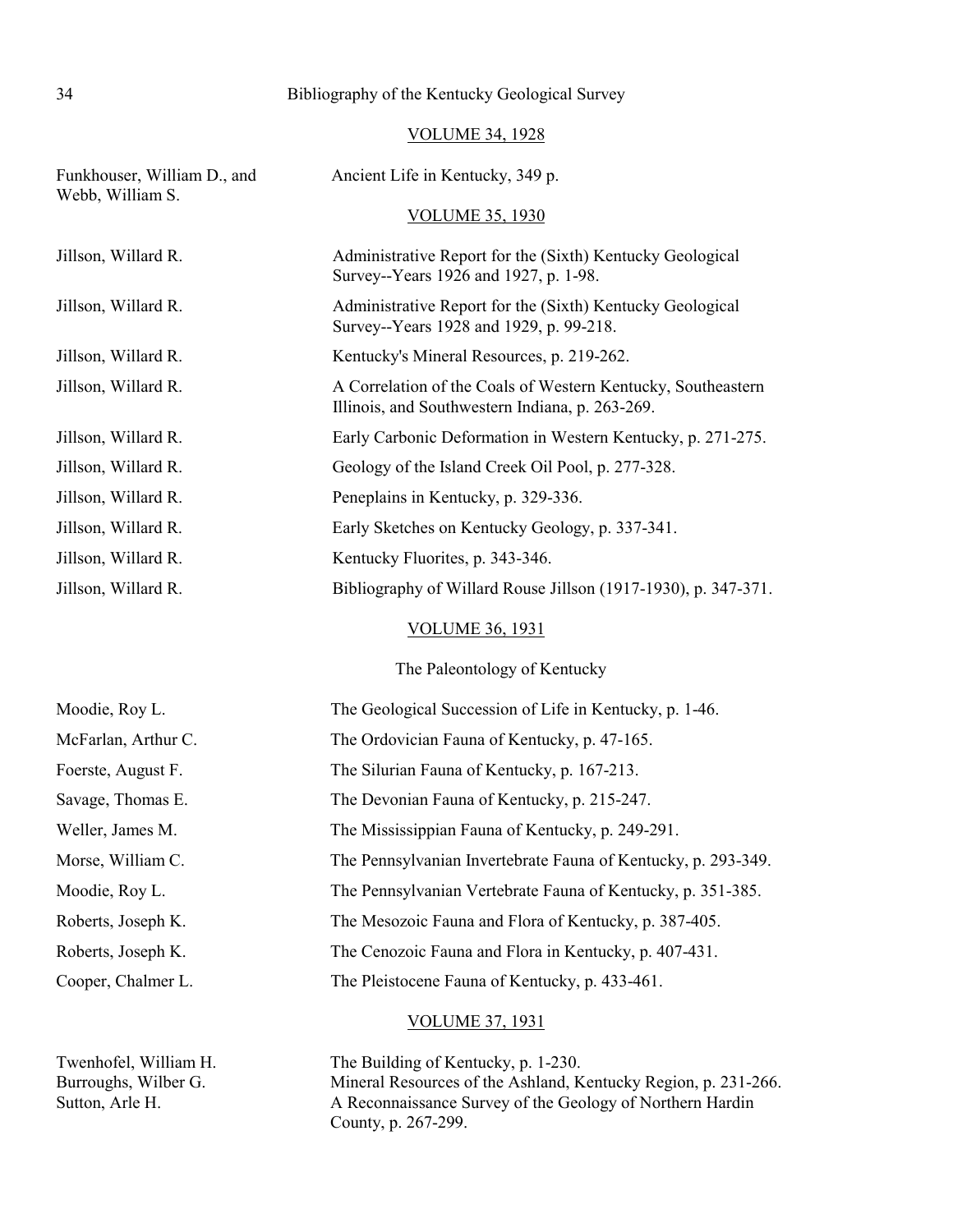| Robinson, Lewis C.  | A Reconnaissance Report on the Geology of McLean County, p. 301-324.                        |
|---------------------|---------------------------------------------------------------------------------------------|
|                     | <b>VOLUME 38, 1931</b>                                                                      |
| Jillson, Willard R. | Natural Gas in Western Kentucky, 190 p.                                                     |
|                     | <b>VOLUME 39, 1930</b>                                                                      |
| Jillson, Willard R. | Oil and Gas in Western Kentucky, 632 p.                                                     |
|                     | <b>VOLUME 40, 1931</b>                                                                      |
| Jillson, Willard R. | Oil and Gas in the Bluegrass Region, 123 p.                                                 |
|                     | <b>VOLUME 41, 1931</b>                                                                      |
| Robinson, Lewis C.  | The Vein Deposits of Central Kentucky, p. 3-127.                                            |
| Martin, Henry G.    | The Insoluble Residues of Some Mississippian Limestones of<br>Western Kentucky, p. 129-189. |
| Kindle, Edward M.   | The Story of the Discovery of Big Bone Lick, p. 191-212.                                    |
| Chisholm, David B.  | The Geology of Hancock County, p. 213-247.                                                  |
| Roberts, Joseph K.  | Tertiary Deposits of Western Kentucky, p. 249-263.                                          |
| King, Warren R.     | The Surface Waters of Kentucky, p. 265-314.                                                 |
| Townsend, John W.   | Origin of the Geological Survey, p. 315-354.                                                |
|                     | <u>VOLUME 42, 1931</u>                                                                      |
| Jillson, Willard R. | Geology of the Deep Wells in Kentucky, 647 p.                                               |
|                     | <b>VOLUME 43, 1931</b>                                                                      |
|                     | After Thirteen Years                                                                        |
| Jilison, Willard R. | An Administrative Report 1930 and 1931, p. 1-113.                                           |
| Jillson, Willard R. | Professor Stuart Weller-A Tribute, p. 115-119.                                              |
| Jillson, Willard R. | Structural Geology of Northern Central Kentucky, p. 121-125.                                |
| Jillson, Willard R. | The Himyar Gas Field, p. 127-146.                                                           |
|                     | VOLUME 15 - ADDENDA, 1932                                                                   |
|                     | (Not published by Kentucky Geological Survey, but intended to<br>supplement Volume 15)      |
| Sulzer, Elmer G.    | Geological Research in Kentucky, 13 p.                                                      |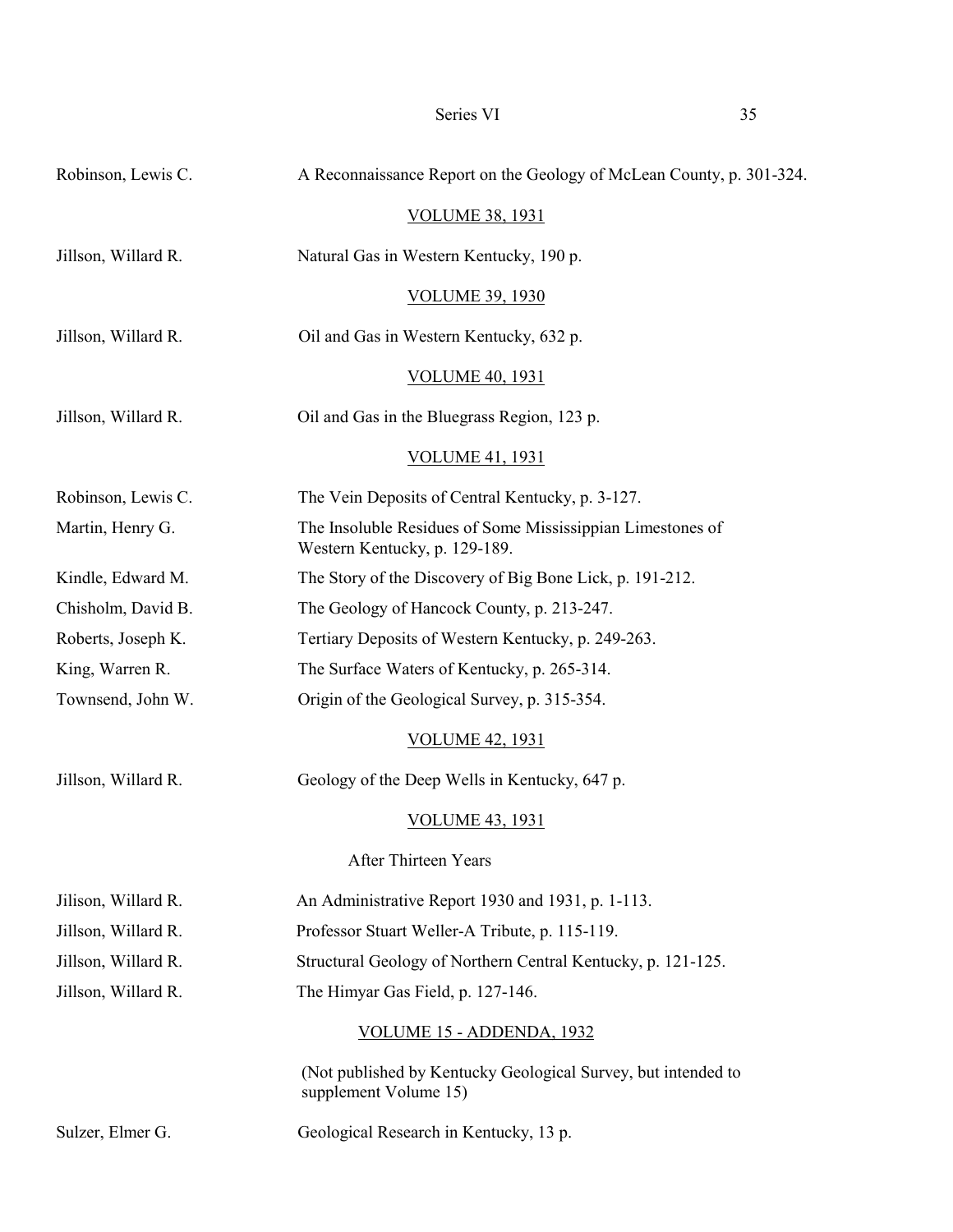| 36                  | Bibliography of the Kentucky Geological Survey                                                            |
|---------------------|-----------------------------------------------------------------------------------------------------------|
|                     | <b>PAMPHLET 1, 1920</b>                                                                                   |
| Jillson, Willard R. | A Bibliography of the Several Books, Reports, Papers, and<br>Maps, Relating to Geology, 7 p.              |
|                     | <b>PAMPHLET 2, 1921</b>                                                                                   |
| Jillson, Willard R. | A Bibliography of the Several Books, Reports, Papers, and<br>Maps, Principally Relating to Geology, 11 p. |
|                     | <b>PAMPHLET 3, 1922</b>                                                                                   |
| Jillson, Willard R. | A Bibliography of the Several Books, Reports, Papers, and<br>Maps, Principally Relating to Geology, 14 p. |
|                     | <b>PAMPHLET 4, 1924</b>                                                                                   |
| Jillson, Willard R. | A Bibliography of the Several Books, Reports, Papers, and<br>Maps, Principally Relating to Geology, 17 p. |
|                     | <b>PAMPHLET 5, 1925</b>                                                                                   |
| Jillson, Willard R. | Administrative Report for the (Sixth) Kentucky Geological<br>Survey--Years 1924-1925, 54 p.               |
|                     | <b>PAMPHLET 6, 1926</b>                                                                                   |
| Jillson, Willard R. | State Parks in Kentucky, 14 p.                                                                            |
|                     | <b>PAMPHLET 7, 1926</b>                                                                                   |
| Jillson, Willard R. | Resume of Kentucky's Mineral Resources, 11 p.                                                             |
|                     | <b>PAMPHLET 8, 1926</b>                                                                                   |
| Jillson, Willard R. | Fire Clays of Northeastern Kentucky, 9 p.                                                                 |
|                     | <b>PAMPHLET 9, 1926</b>                                                                                   |
| Jillson, Willard R. | The Clays of Kentucky, 15 p.                                                                              |
|                     | <b>PAMPHLET 10, 1927</b>                                                                                  |
| Jillson, Willard R. | Geology of the Oil Shales of the Eastern United States, 18 p.                                             |
|                     | <b>PAMPHLET 11, 1926</b>                                                                                  |
| Jillson, Willard R. | A Bibliography of the Several Books, Reports, Papers, and<br>Maps, Principally Relating to Geology, 22 p. |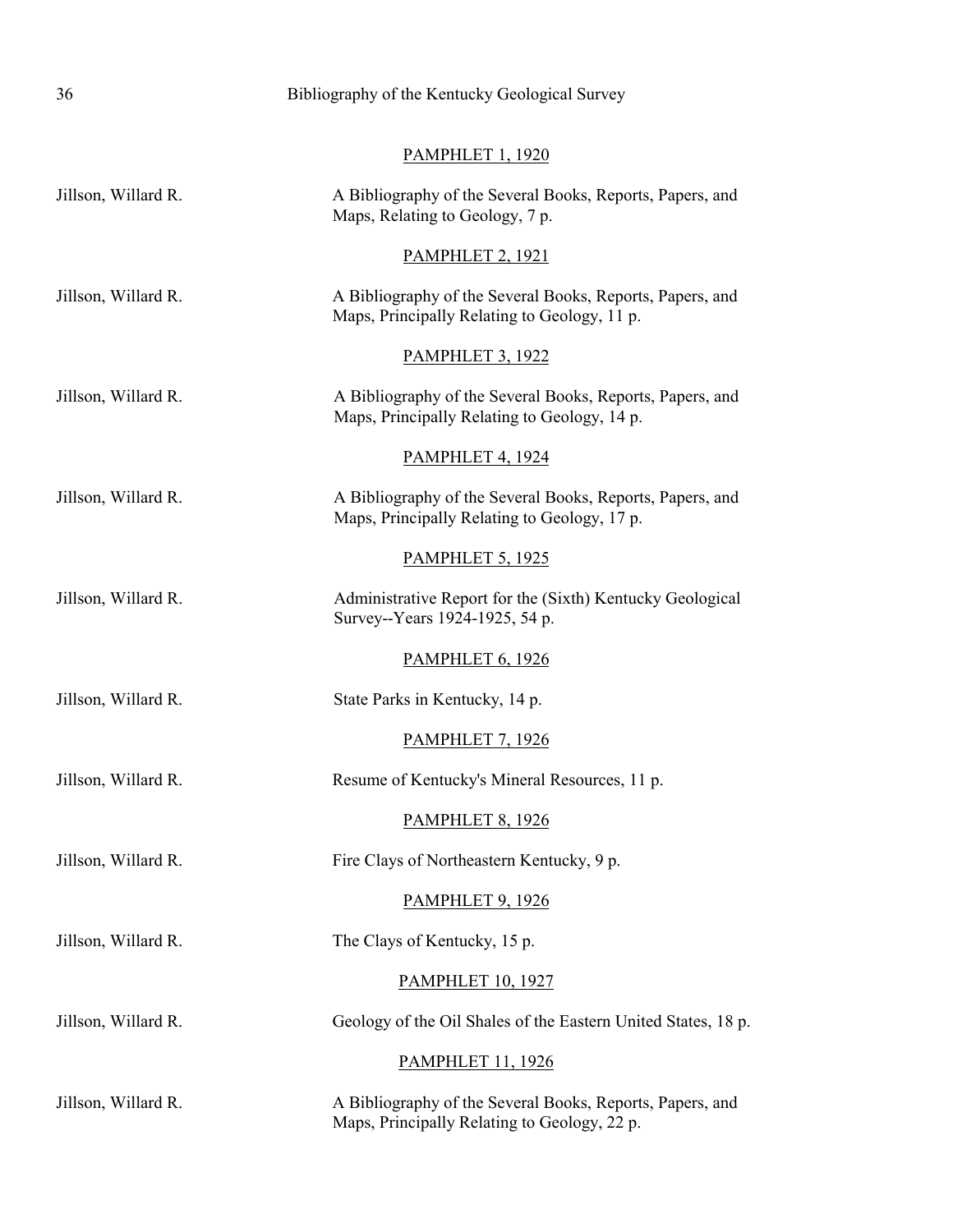# Series VI 37

# PAMPHLET 12, 1927

| Jillson, Willard R. | Geology of the Island Creek Oil Pool, 55 p.                                                 |
|---------------------|---------------------------------------------------------------------------------------------|
|                     | <b>PAMPHLET 13, 1927</b>                                                                    |
| Jillson, Willard R. | Kentucky's Mineral Resources, 45 p.                                                         |
|                     | <b>PAMPHLET 14, 1927</b>                                                                    |
| Jillson, Willard R. | Pollution of Stream Waters in Kentucky, 21 p.                                               |
|                     | <b>PAMPHLET 15, 1928 ?</b>                                                                  |
| Jillson, Willard R. | Bentonite Deposits of Kentucky.                                                             |
|                     | <b>PAMPHLET 16, 1928 ?</b>                                                                  |
| Jillson, Willard R. | Kentucky Rock Asphalt.                                                                      |
|                     | <b>PAMPHLET 17, 1924</b>                                                                    |
| Jillson, Willard R. | Kentucky State Parks, 92 p.                                                                 |
|                     | <b>PAMPHLET 18, 1928 ?</b>                                                                  |
| Jillson, Willard R. | Hypothesis of a Lost Ozarkia.                                                               |
|                     | <b>PAMPHLET 19, 1928 ?</b>                                                                  |
| Jillson, Willard R. | Geology and Geography of Kentucky.                                                          |
|                     | <b>PAMPHLET 20, 1927</b>                                                                    |
| Jillson, Willard R. | Administrative Report for the (Sixth) Kentucky Geological<br>Survey--Years 1926-1927, 98 p. |
|                     | <b>PAMPHLET 21, 1928</b>                                                                    |
| Lobeck, Armin K.    | Geology and Physiography of the Mammoth Cave National Park, 72 p.                           |
|                     | <b>PAMPHLET 22, 11930</b>                                                                   |
| Lobeck, Armin K.    | Geology and Physiography of the Midland Trail in Kentucky, 82 p.                            |
|                     | PAMPHLET <sub>23</sub>                                                                      |
|                     |                                                                                             |

Title Unknown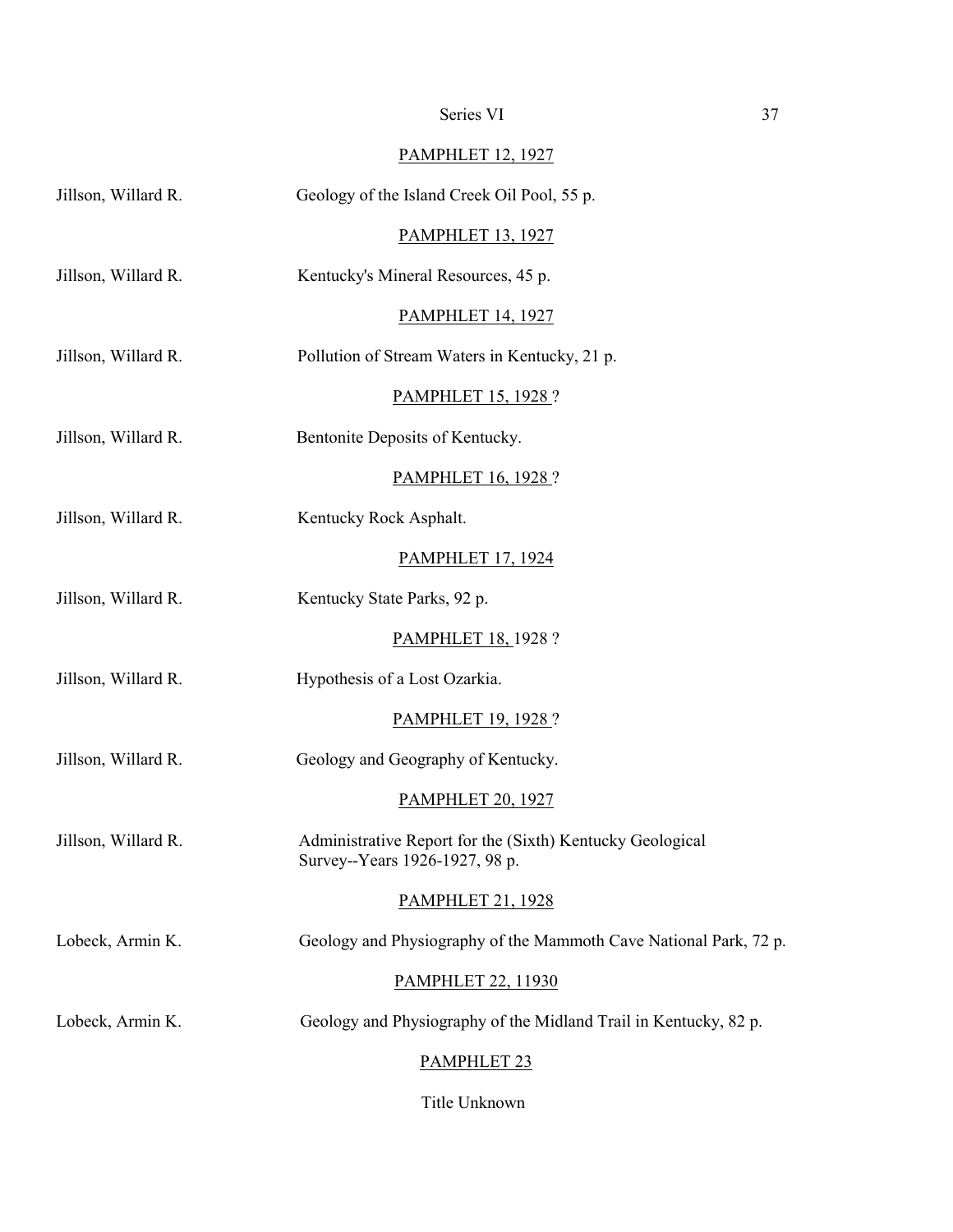# PAMPHLET 24

Title Unknown

# PAMPHLET 25 ?, 1930

| Jillson, Willard R. | The Legrande Oil Pool, 103 p.                                                            |
|---------------------|------------------------------------------------------------------------------------------|
|                     | <b>PAMPHLET 26 ?, 1931</b>                                                               |
| Jillson, Willard R. | Geology and Industry, 31 p.                                                              |
|                     | <b>PAMPHLET 27, 1931</b>                                                                 |
| Procter, John R.    | The Answering Silhouettes, 6 p.                                                          |
|                     | <b>PAMPHLET 28, 1931</b>                                                                 |
| Jillson, Willard R. | The Himyar Gas Field, 25 p.                                                              |
|                     | <b>PAMPHLET 29, 1930</b>                                                                 |
| Payne, Henry M.     | Examination and Comparative Study of the Work of the<br>Kentucky Geological Survey, 8 p. |
|                     | <b>PAMPHLET 30, 1931 ?</b>                                                               |
| Jillson, Willard R. | Filson's Kentucke.                                                                       |
|                     | <b>REPRINT 1, 1925</b>                                                                   |
| Jillson, Willard R. | Agricultural Perspective of Kentucky Geology, 24 p.                                      |
|                     | <b>REPRINT 2, 1924</b>                                                                   |
| Jillson, Willard R. | American Karst Country, 6 p.                                                             |
|                     | <b>REPRINT 3, 1924</b>                                                                   |
| Jillson, Willard R. | Early Glaciation in Kentucky, 4 p.                                                       |
|                     | <b>REPRINT 6, 1924</b>                                                                   |
| Jillson, Willard R. | Glaciation in Eastern Kentucky, 6 p.                                                     |
|                     | <b>REPRINT 7, 1924</b>                                                                   |
| Jillson, Willard R. | Kentucky Cannel Coals, 2 p.                                                              |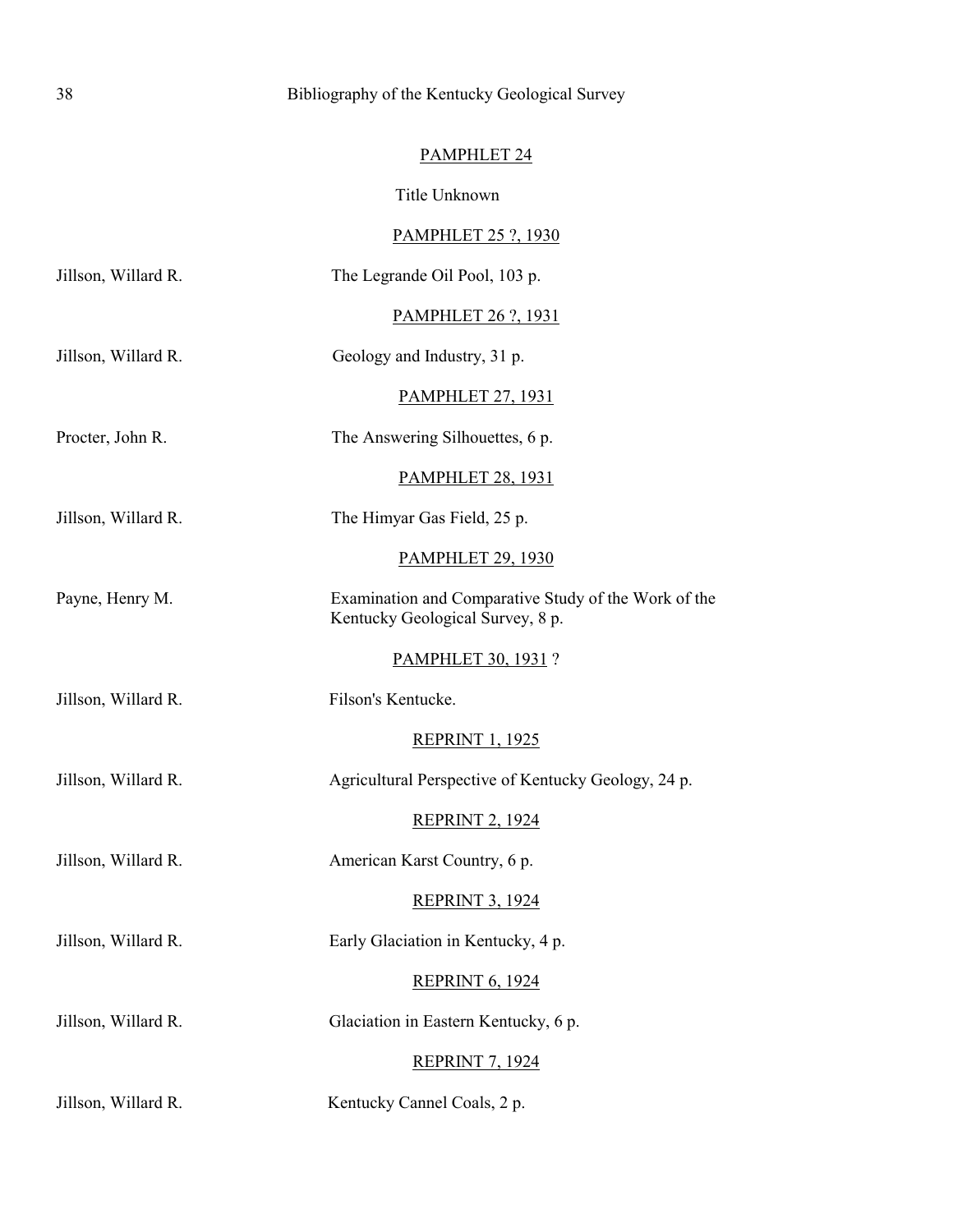Series VII 39

# REPRINT 9, 1926

| Jillson, Willard R. | Major Drainage Modifications of the Big Sandy River, 3 p. |
|---------------------|-----------------------------------------------------------|
|                     | <b>REPRINT 11, 1927</b>                                   |
| Jillson, Willard R. | Nest of Sinking Streams, 2 p.                             |
|                     | <b>REPRINT 12, 1926</b>                                   |
| Jillson, Willard R. | Oil Domes of Ashland.                                     |
|                     | <b>REPRINT 13, 1926</b>                                   |
| Jillson, Willard R. | Primeval Tracts of Kentucky, 7 p.                         |
|                     | <b>REPRINT 15, 1927</b>                                   |
| Jillson, Willard R. | Shaded Topographic Maps.                                  |
|                     | <b>REPRINT 17, 1926</b>                                   |
| Jillson, Willard R. | Unused Wealth--An Opportunity.                            |
|                     | <b>REPRINT 20, 1928</b>                                   |
| Jillson, Willard R. | Geology in the Service of a New National Park.            |
|                     | <b>REPRINT 21, 1928</b>                                   |
| Jillson, Willard R. | The Geographic Surveys of Kentucky.                       |
|                     | <b>REPRINT 24, 1928</b>                                   |
| Jillson, Willard R. | Peneplanes in Kentucky, 4 p.                              |
|                     |                                                           |
|                     |                                                           |

# **SERIES VII Arthur C. McFarlan, Director and State Geologist (1932-1934)**

**Bureau of Mineral and Topographic Survey University of Kentucky**

# BULLETIN 1, 1933

McFarlan, Arthur C.

Jones, Daniel J., and Geology of the Big Sinking Pool, Lee County, Kentucky, 8 p.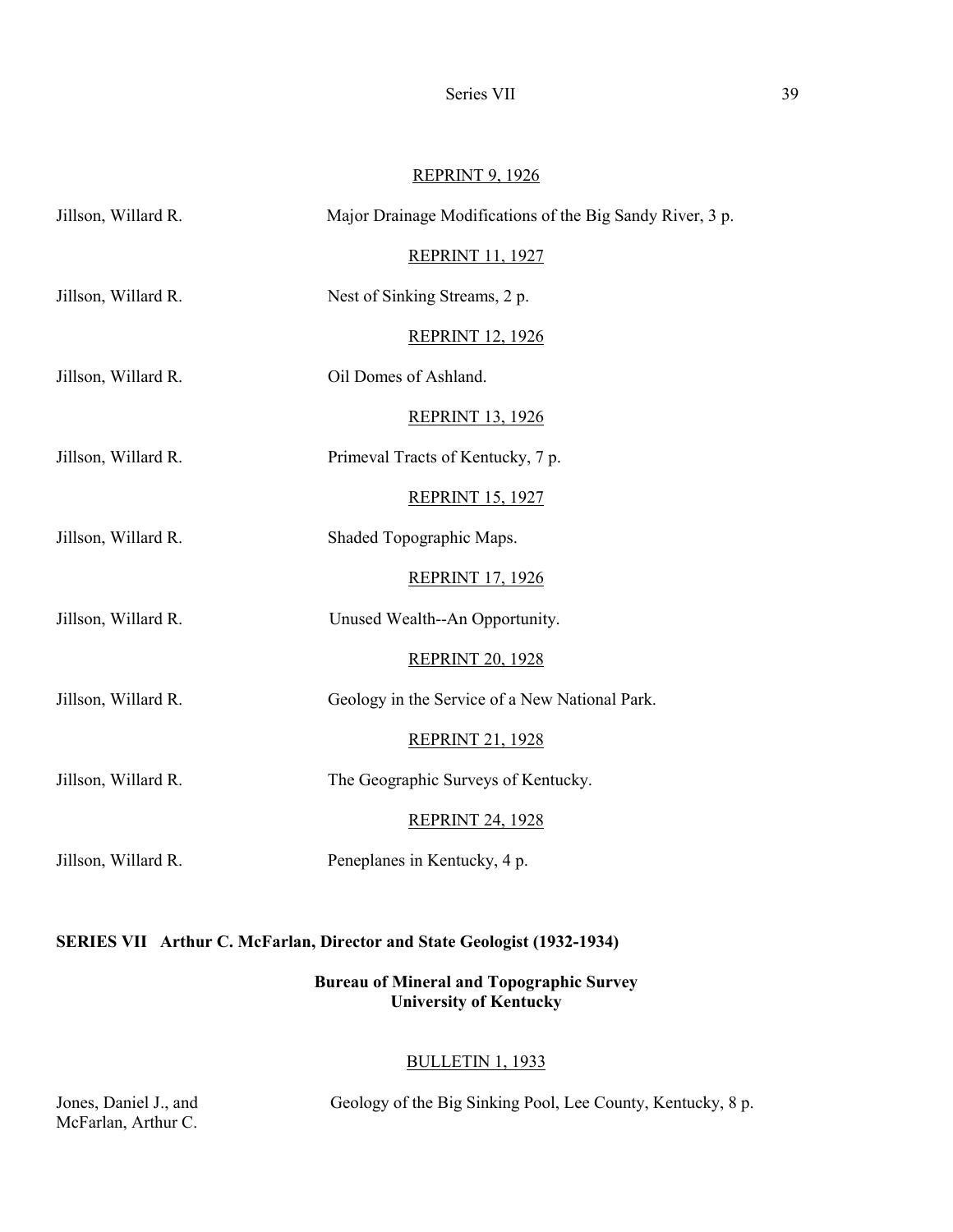| 40                                                              | Bibliography of the Kentucky Geological Survey                                        |
|-----------------------------------------------------------------|---------------------------------------------------------------------------------------|
|                                                                 | <b>BULLETIN 2, 1933</b>                                                               |
| Meacham, Reid P.                                                | A Stratigraphic Analysis of Some Deep Well Records in<br>Kentucky, 7 p.               |
|                                                                 | <b>BULLETIN 3, 1933</b>                                                               |
| Shiarella, Nicholas W.                                          | Typical Oil Producing Structures in the Owensboro Field<br>of Western Kentucky, 14 p. |
|                                                                 | <b>BULLETIN 4, 1934</b>                                                               |
| Russell, William L.                                             | Oil and Gas Production North of Sebree in Henderson and<br>Webster Counties, 3 p.     |
|                                                                 | <b>BULLETIN 5, 1934</b>                                                               |
| Russell, William L.                                             | Oil and Gas Pools of Hart County, Kentucky, 14 p.                                     |
|                                                                 | <b>BULLETIN 6, 1934</b>                                                               |
| Russell, William L.                                             | The Janet Gas Field in East-Central Powell County, 5 p.                               |
| <b>SERIES VIII Daniel J. Jones, State Geologist (1934-1948)</b> |                                                                                       |
|                                                                 | <b>Department of Mines and Minerals, Division of Geology</b>                          |
|                                                                 | <b>BULLETIN 1, 1934</b>                                                               |
| Jones, Daniel J.,<br>Wilder, Newell M., and<br>Maurice, John F. | Mountain Bumps in the Coal Fields of Harlan County, Kentucky, 26 p.                   |
|                                                                 | <b>BULLETIN 2, 1936</b>                                                               |
| Wesley, George R.                                               | Geology of the Livermore Oil Pool, 15 p.                                              |
|                                                                 | <b>BULLETIN 3, 1938</b>                                                               |
| Freeman, Louise B.                                              | Preliminary Report on the "McClosky" Oil Horizon in Western<br>Kentucky, 22 p.        |
|                                                                 | <b>BULLETIN 4, 1939</b>                                                               |
| Freeman, Louise B.                                              | A Sample Study of the Devonian of Western Kentucky, 27 p.                             |
|                                                                 | <b>BULLETIN 5, 1939</b>                                                               |
| Stith, Sam H., Jr.                                              | Coals of the Quicksand Area, Breathitt County, Kentucky, 13 p.                        |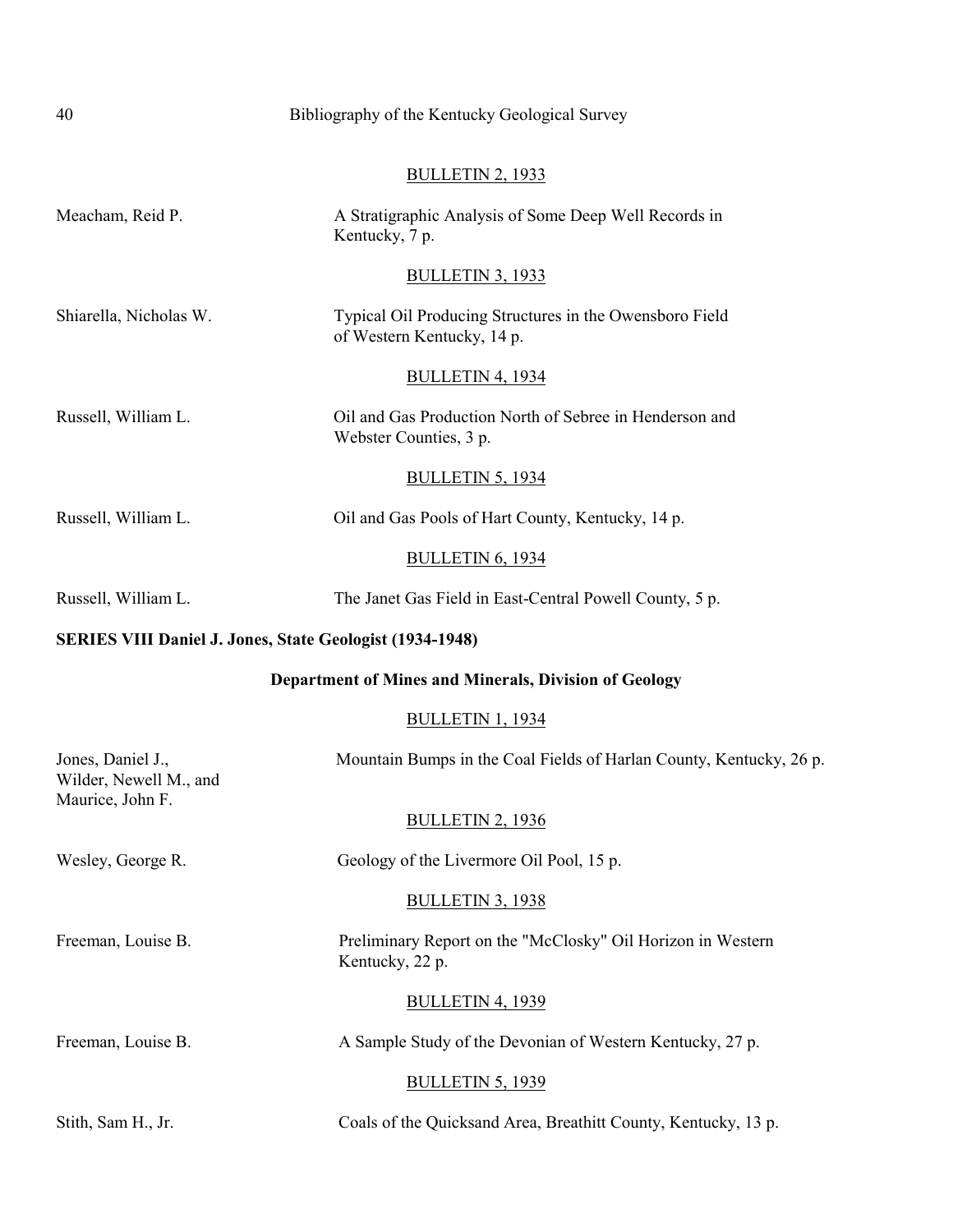# Series VIII 41

# BULLETIN 6, 1941

| McInteer, B. B.                                                    | Distribution of the Woody Plants of Kentucky in Relation<br>to Geologic Regions, 12 p.   |
|--------------------------------------------------------------------|------------------------------------------------------------------------------------------|
|                                                                    | <b>BULLETIN 7, 1941</b>                                                                  |
| Stouder, Ralph F.                                                  | Geology of the Big Clifty Quadrangle, 72 p.                                              |
|                                                                    | <b>BULLETIN 8, 1945</b>                                                                  |
| Roberts, Joseph K., and<br>Gildersleeve, Benjamin                  | Geology and Mineral Resources of the Jackson Purchase Region,<br>p. 3-11 and 44-126.     |
| Freeman, Louise B.                                                 | Paleozoic Geology, p. 12-43.                                                             |
|                                                                    | <b>BULLETIN 9, 1947</b>                                                                  |
| Ray, Louis L.,<br>Butler, Arthur P., Jr., and<br>Denny, Charles S. | Relation of Sand Deposits at Tip Top, Kentucky to the<br>Meramec-Chester Boundary, 16 p. |
|                                                                    | <b>PAMPHLET 1, 1935</b>                                                                  |
| Hogg, C.C.                                                         | The Laboratory and the Oil Producer, 12 p.                                               |
|                                                                    | <b>PAMPHLET 2, 1935</b>                                                                  |
| Anonymous                                                          | Mineral Operators in Kentucky.                                                           |
|                                                                    | <b>REPRINT 1, 1937</b>                                                                   |
| Munyan, Arthur C.                                                  | A New Occurrence of Gypsum in Kentucky, 3 p.                                             |
|                                                                    | <b>REPRINT 2, 1938</b>                                                                   |
| Wilder, Newell M.                                                  | Practical Repressuring.                                                                  |
|                                                                    | <b>REPRINT 3, 1938</b>                                                                   |
| Stouder, Ralph E.                                                  | Chester Rocks of Meade, Hardin, and Breckinridge Counties,<br>Kentucky, 18 p.            |
|                                                                    | <b>REPRINT 4, 1938</b>                                                                   |
| Thomas, Ralph N.                                                   | Source of "Corniferous" Oil in Eastern Kentucky, 5 p.                                    |
|                                                                    | <b>REPRINT 5, 1939</b>                                                                   |
| Freeman, Louise B.                                                 | Present Status of St. Peter Problem in Kentucky, 8 p.                                    |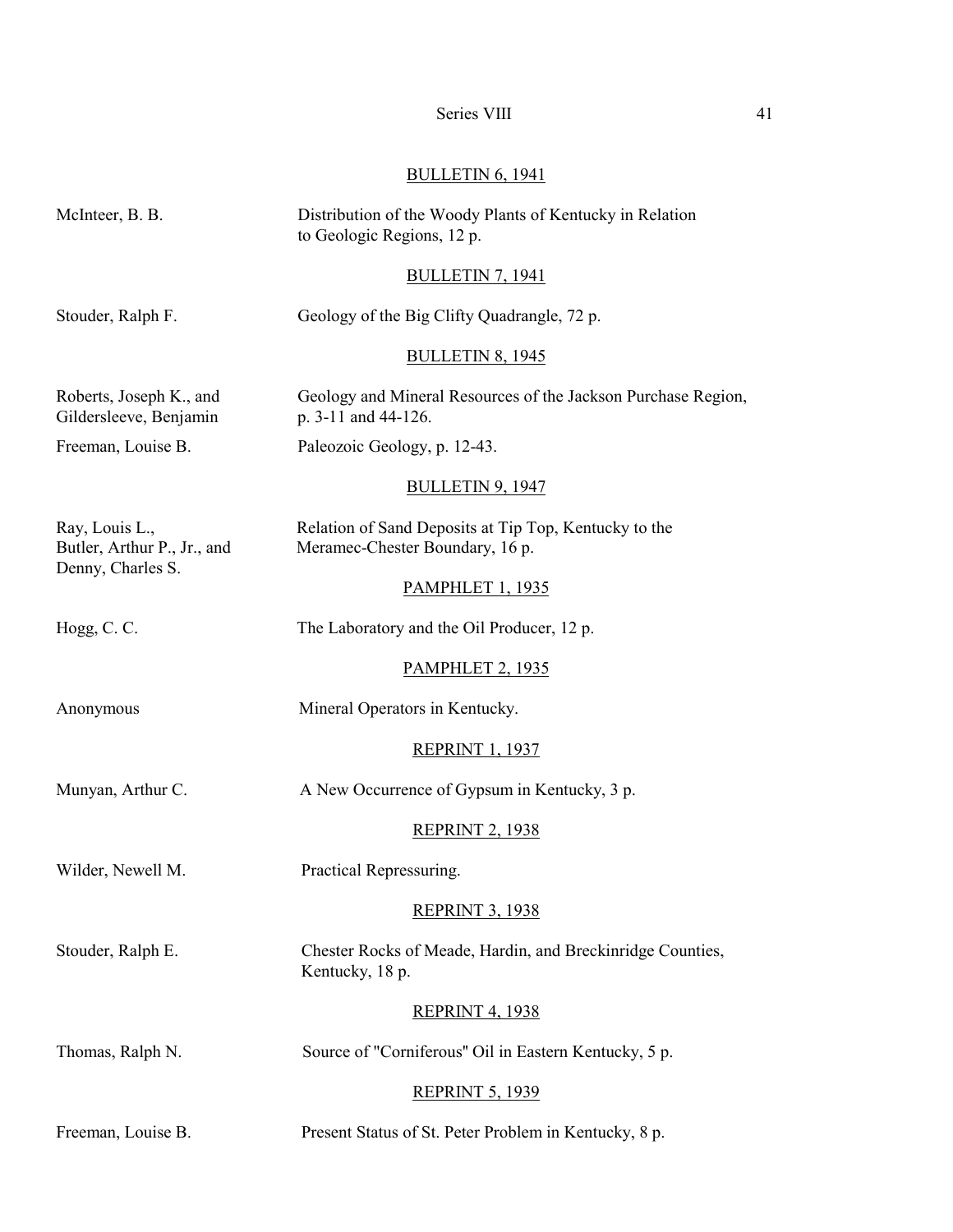| 42                                                               | Bibliography of the Kentucky Geological Survey                                                                            |
|------------------------------------------------------------------|---------------------------------------------------------------------------------------------------------------------------|
|                                                                  | <b>REPRINT 6, 1941</b>                                                                                                    |
| Freeman, Louise B.                                               | Devonian Subsurface Strata in Western Kentucky, 44 p.                                                                     |
|                                                                  | <b>REPRINT 7, 1941</b>                                                                                                    |
| Freeman, Louise B.                                               | Geology of the Big Sinking Pool, Lee County, Kentucky, 41 p.                                                              |
|                                                                  | <b>REPRINT 9, 1946</b>                                                                                                    |
|                                                                  |                                                                                                                           |
| Young, David M.                                                  | Kentucky's Resources Minerals, 41 p.                                                                                      |
|                                                                  | <b>REPRINT 10, 1946</b>                                                                                                   |
| Schrader, Floyd F.                                               | Water, 122 p.                                                                                                             |
|                                                                  | MISCELLANEOUS PUBLICATIONS, 1947 ?                                                                                        |
| Anonymous                                                        | Buried Treasure, 14 p.                                                                                                    |
|                                                                  | <b>COOPERATIVE REPORTS, 1944</b>                                                                                          |
| Anonymous                                                        | Chemical Analyses of Water From Wells in the Louisville<br>Area, Kentucky.                                                |
| Anonymous                                                        | Chemical Analyses of Water From. Wells in the Louisville<br>Area, Kentucky, 6 P.                                          |
| Guyton, William F.                                               | Artificial Recharge of Ground-water Reservoir with Water<br>From City's Surface Supply at Louisville, Kentucky, 6 p.      |
| Guyton, William P.,<br>Stuart, Wilbur T., and                    | Progress Report on the Ground-water Resources of the<br>Louisville Area, Kentucky, 20 p.                                  |
| Maxey, George B.<br>Quyton, William F., and<br>Sublett, Hazel E. | Conservation of Ground Water in the Louisville Area,<br>Kentucky, 13 p.                                                   |
| Hamilton, Daniel K.                                              | Ground Water in the Bedrock Beneath the Glacial Outwash<br>in the Louisville Area, Kentucky. 22 p.                        |
| Maxey, George B                                                  | Test to Determine Practicability of Ranney Water Collector on<br>Bank of Ohio River at Bells Lane, Louisville, Kentucky   |
| Stuart, Wilbur T.                                                | Conservation of Ground Waters, Including Artificial Recharge, by<br>Two Companies in the Louisville Area, Kentucky, 10 p. |
|                                                                  | <b>COOPERATIVE REPORTS, 1945</b>                                                                                          |
| Anonymous                                                        | Drillers' Logs of Wells and Test Borings in the<br>Louisville Area, Kentucky, 70 p.                                       |
| Sublett, Hazel E.                                                | Chemical Quality of Ground Water in the Louisville<br>Area. Kentucky, 8 p.                                                |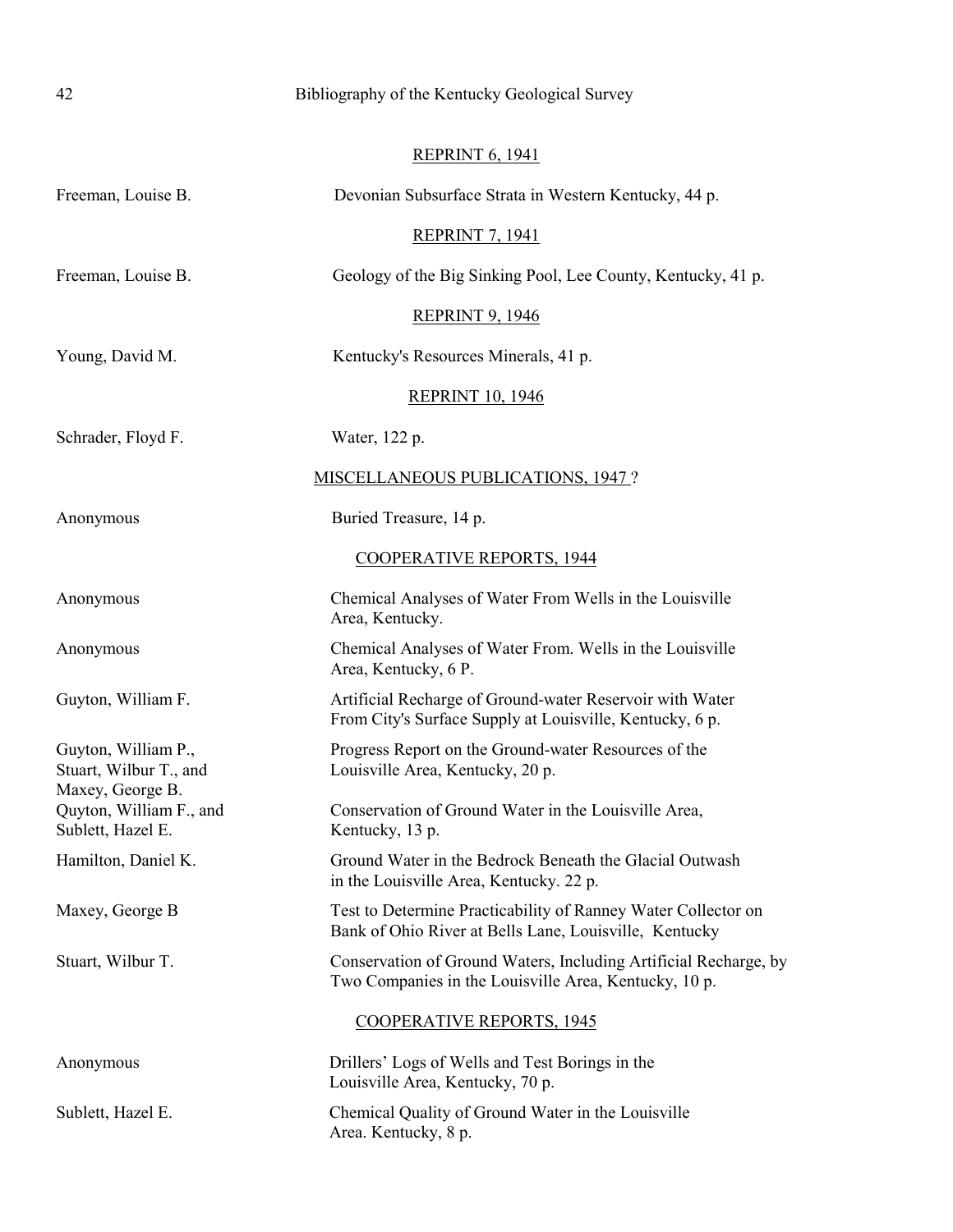| Otton, Edmond G.                                                       | <b>COOPERATIVE REPORTS, 1948</b><br>Ground-Water Supplies of the Campbellsville Area,<br>Kentucky, 39 p.                                                       |
|------------------------------------------------------------------------|----------------------------------------------------------------------------------------------------------------------------------------------------------------|
| Otton, Edmond G.                                                       | Ground-Water Resources of the Elizabethtown Area,<br>Kentucky, 27 p.                                                                                           |
| Otton, Edmond G.                                                       | Geology and Ground-Water Resources of the London Area,<br>Kentucky, 47 p.                                                                                      |
|                                                                        | SERIES IX Arthur C. McFarlan, Director, and Daniel J. Jones, State Geologist (1948-1958)<br><b>Kentucky Geological Survey</b><br><b>University of Kentucky</b> |
|                                                                        | <b>BULLETIN 1, 1949</b>                                                                                                                                        |
| Bruce, Clemont H.                                                      | Geology of the Utica Oil Field, Daviess County, Kentucky, 14 p.                                                                                                |
|                                                                        | <b>BULLETIN 2, 1949</b>                                                                                                                                        |
| Jones, Daniel J.                                                       | Index of Published Well Records of Kentucky Geological<br>Survey, 84 p.                                                                                        |
|                                                                        | <b>BULLETIN 3, 1950</b>                                                                                                                                        |
| Jacobsen, Lynn                                                         | Geology of the Island Area, McLean County, Kentucky, 26 p.                                                                                                     |
|                                                                        | <b>BULLETIN 4, 1950</b>                                                                                                                                        |
| Roberts, Joseph K., and<br>Gildersleeve, Benjamin                      | Geology and Mineral Resources of the Jackson Purchase Region,<br>Kentucky, p. 1-11 and 37-114.                                                                 |
| Freeman, Louise B.                                                     | Paleozoic Geology, p. 12-36.                                                                                                                                   |
|                                                                        | <b>BULLETIN 5, 1950</b>                                                                                                                                        |
| Hamilton, Daniel K.                                                    | Areas and Principles of Ground-Water Occurrence in the<br>Inner Bluegrass Region, Kentucky, 68 p.                                                              |
|                                                                        | <b>BULLETIN 6, 1951</b>                                                                                                                                        |
| Freeman, Louise B.                                                     | Regional Aspects of Silurian and Devonian Stratigraphy in<br>Kentucky, 575 p.                                                                                  |
|                                                                        | <b>BULLETIN 7, 1951</b>                                                                                                                                        |
| Walker, Frank H.,<br>Puryear, Robert E., and<br>Cathey, Joseph B., Jr. | Geology and Mineral Resources of the Henderson Quadrangle<br>Kentucky, 32 p.                                                                                   |
| Settle, Harry                                                          | <b>BULLETIN 8, 1951</b><br>Geology of the Herman Pool, Todd County, Kentucky, 32 p.                                                                            |
|                                                                        |                                                                                                                                                                |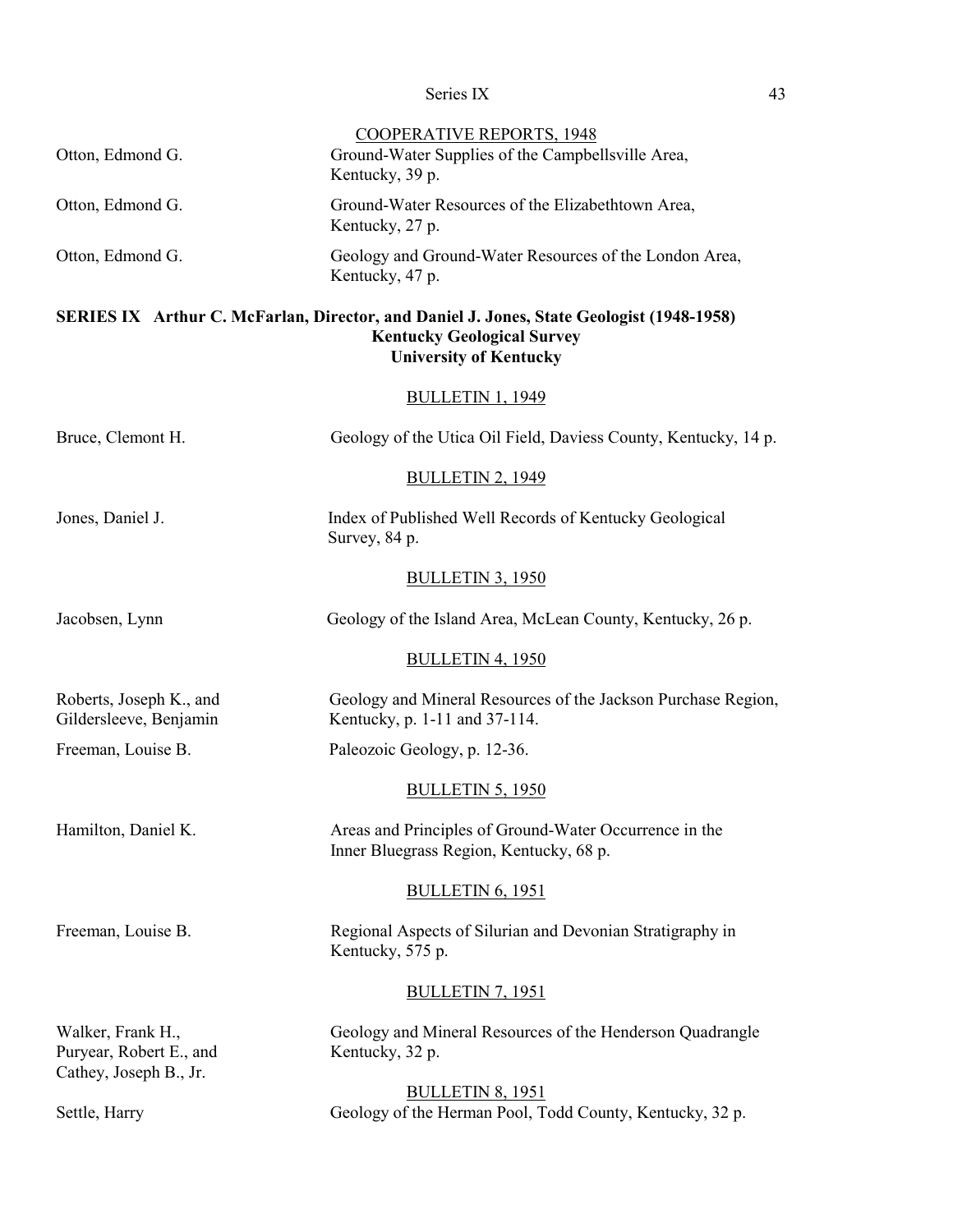| 44                                                                                 | Bibliography of the Kentucky Geological Survey                                                                                  |
|------------------------------------------------------------------------------------|---------------------------------------------------------------------------------------------------------------------------------|
|                                                                                    | <b>BULLETIN 9, 1952</b>                                                                                                         |
| Bowen, Richard L.                                                                  | Geology of the Guffie Area, McLean and Daviess Counties,<br>Kentucky, 39 p.                                                     |
|                                                                                    | <b>BULLETIN 10, 1952</b>                                                                                                        |
| McFarlan, Arthur C., and<br>White, William H.                                      | Boyle-Duffin-Ohio Shale Relationships, 24 p.                                                                                    |
|                                                                                    | <b>BULLETIN 11, 1952</b>                                                                                                        |
| Luttrell, Eugene M., and<br>Livesay, Ann                                           | Devonian and Lower Mississippian Chert Formations of<br>Western Kentucky, 16 p.                                                 |
|                                                                                    | <b>BULLETIN 12, 1953</b>                                                                                                        |
| Freeman, Louise B.                                                                 | Regional Subsurface Stratigraphy of the Cambrian and<br>Ordovician in Kentucky and Vicinity, 352 p.                             |
|                                                                                    | <b>BULLETIN 13, 1953</b>                                                                                                        |
| Hauser, Robert E.                                                                  | Geology and Mineral Resources of the Paintsville Quadrangle,<br>Kentucky, 80 p.                                                 |
|                                                                                    | <b>BULLETIN 14, 1955</b>                                                                                                        |
| Wood, E. Boyne                                                                     | Geology of the Morganfield South Pool, Union County,<br>Kentucky, 20 p.                                                         |
|                                                                                    | <b>BULLETIN 15, 1955</b>                                                                                                        |
| Cathey, Joseph B., Jr.                                                             | Geology and Mineral Resources of the Newburgh Quadrangle,<br>Kentucky, 51 p.                                                    |
|                                                                                    | <b>BULLETIN 16, 1955</b>                                                                                                        |
| McFarlan, Arthur C.,<br>Swann, David H.,<br>Walker, Frank H., and<br>Nosow, Edmund | Some old Chester Problems--Correlations or Lower and Middle<br>Chester Formations of Western Kentucky, 37 p.                    |
|                                                                                    | <b>BULLETIN 17, 1955</b>                                                                                                        |
| Perkins, Jerome H.                                                                 | Geology of the Decide Pool, Clinton County, Kentucky, 33 p.                                                                     |
| Fugate, George W., Jr.                                                             | <b>BULLETIN 18, 1956</b><br>Geology of the Area of Smith Mills North and Geneva Oil<br>Pools, Henderson County, Kentucky, 27 p. |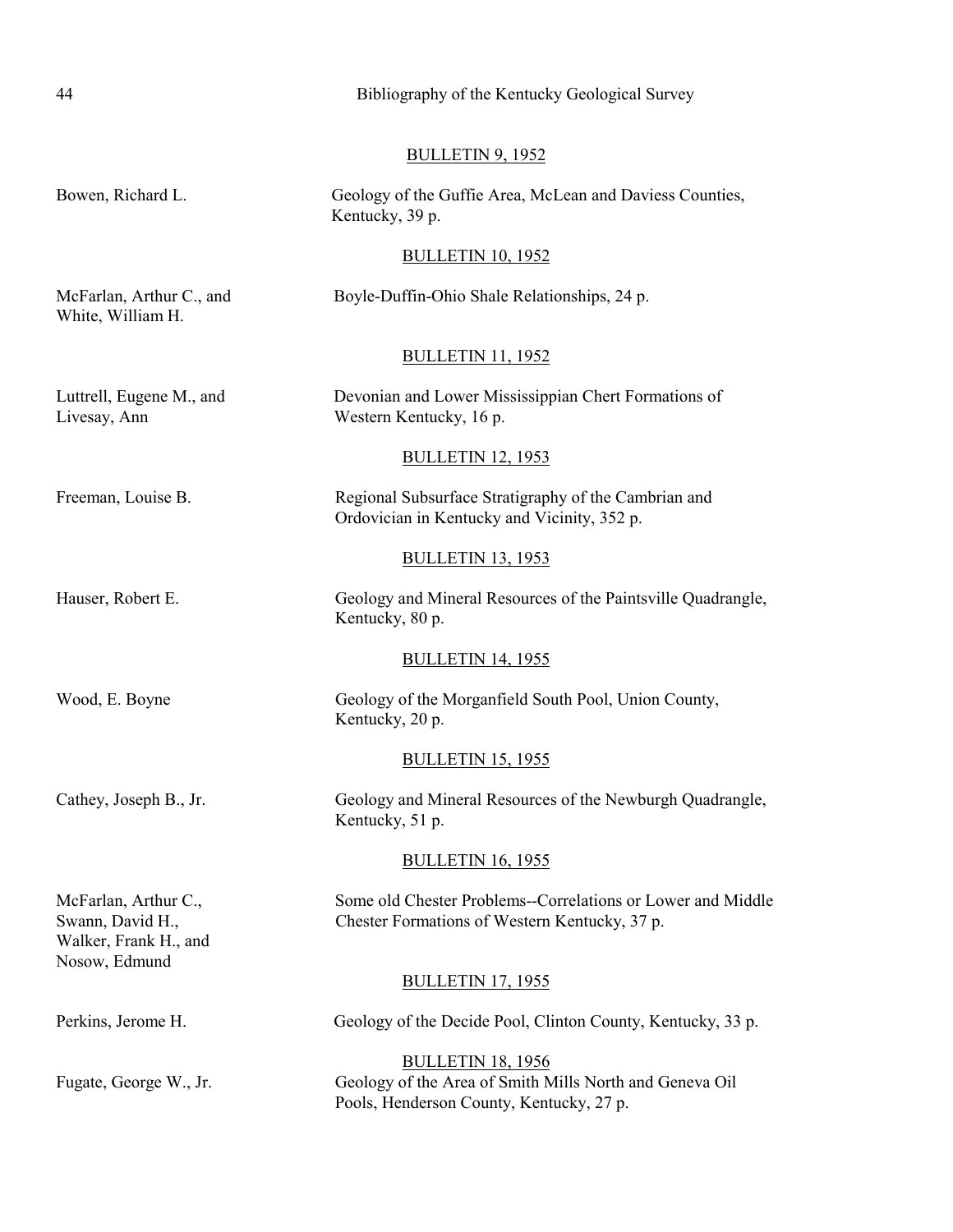# BULLETIN 19, 1956

| Warren, Jack R.                              | A Study of Magnetic Anomalies Associated with Ultra Basic<br>Dikes in the Western Kentucky Fluorspar District, 38 p. |
|----------------------------------------------|----------------------------------------------------------------------------------------------------------------------|
|                                              | <b>BULLETIN 20, 1956</b>                                                                                             |
| McFarlan, Arthur C., and<br>Walker, Frank H. | Some old Chester Problems--Correlations Along the Eastern<br>Belt of Outcrop, 37 p.                                  |
|                                              | <b>BULLETIN 21, 1956</b>                                                                                             |
| Koenig, James B.                             | The Petrography of Certain Igneous Dikes of Kentucky, 57 p.                                                          |
|                                              | <b>BULLETIN 22, 1958</b>                                                                                             |
| Hauser, Robert E.                            | Geology and Mineral Resources of the Prestonsburg,<br>Quadrangle, Kentucky, 49 p.                                    |
|                                              | <b>REPORT OF INVESTIGATIONS 1, 1949</b>                                                                              |
| Nelson, Vincent E., and                      | Preliminary Report on Iron Resources of Western Kentucky, 7 p.                                                       |
| Wood, E. Boyne                               | REPORT OF INVESTIGATIONS 2, 1949                                                                                     |
| Stokley, John A.                             | Industrial Limestones of Kentucky, 51 p.                                                                             |
|                                              | <b>REPORT OF INVESTIGATIONS 3, 1951</b>                                                                              |
| McGrain, Preston, and<br>Thomas, George R.   | Preliminary Report on the Natural Brines of Eastern<br>Kentucky, 22 p.                                               |
|                                              | <b>REPORT OF INVESTIGATIONS 4, 1952</b>                                                                              |
| Stokley, John A., and<br>McFarlan, Arthur C. | Industrial Limestones of Kentucky No. 2, 95 p.                                                                       |
|                                              | <b>REPORT OF INVESTIGATIONS 5, 1952</b>                                                                              |
| McGrain, Preston                             | Recent Investigations of Silica Sands of Kentucky, 14 p.                                                             |
|                                              | REPORT OF INVESTIGATIONS 6, 1953                                                                                     |
| Walker, Frank H.                             | Miscellaneous Clay and Shale Analyses for the Year 1951-52,<br>32 p.                                                 |
|                                              | <b>REPORT OF INVESTIGATIONS 7, 1953</b>                                                                              |
| McGrain, Preston                             | Miscellaneous Analyses of Kentucky Brines, 16 p.                                                                     |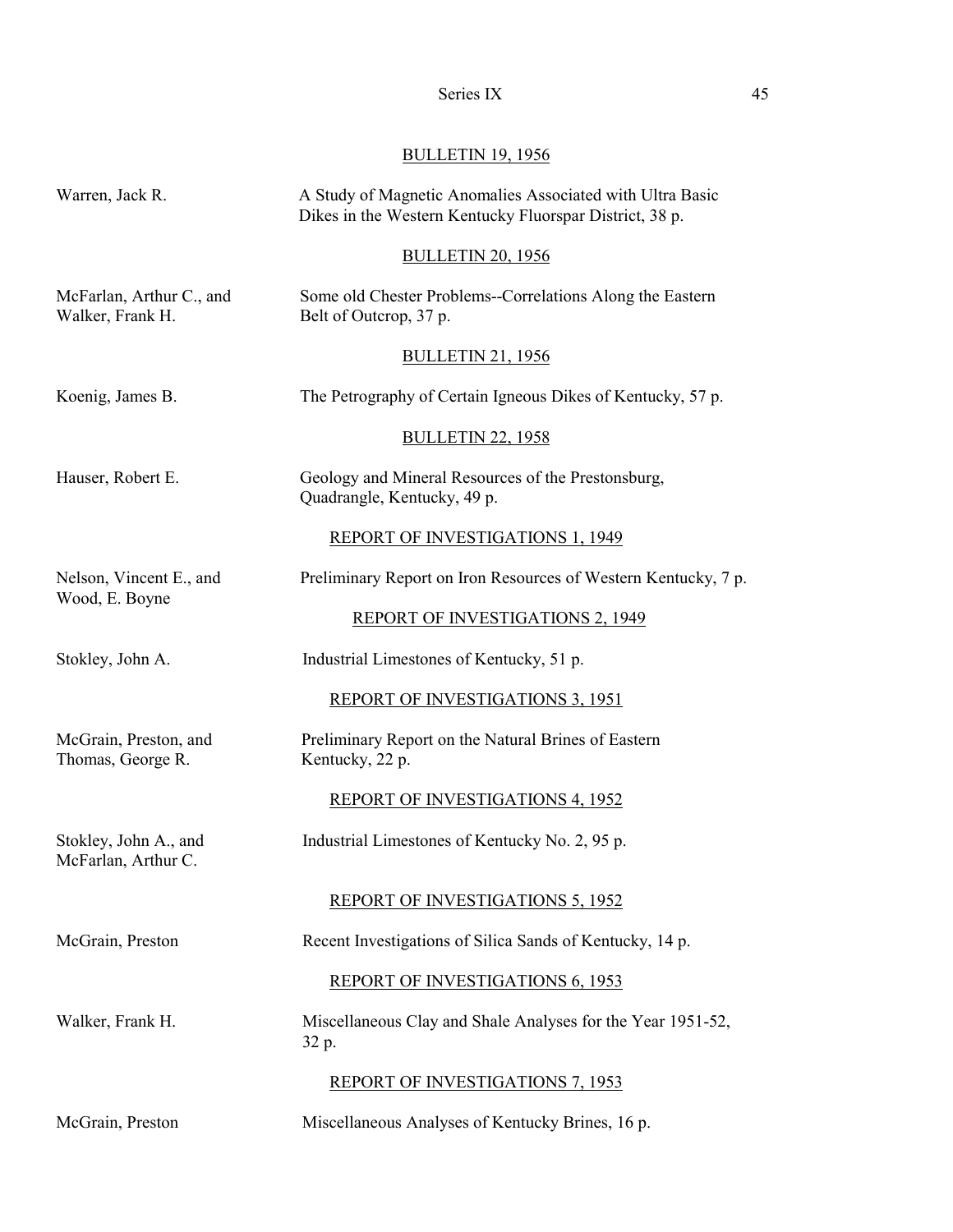| <b>REPORT OF INVESTIGATIONS 8, 1953</b> |
|-----------------------------------------|
|-----------------------------------------|

Stokley, John A., and Industrial Limestones of Kentucky No, 1, 62 p.

REPORT OF INVESTIGATIONS 9, 1955

Floyd, Robert J., and Miscellaneous Clay and Shale Analyses for 1952-54, 61 p.

### REPORT OF INVESTIGATIONS 10, 1956

McGrain, Preston, and Mineral Resources Summary for Kentucky 1953 and 1954, 45 p.

### REPORT OF INVESTIGATIONS 11, 1956

McGrain, Preston Recent Investigations of Silica Sands of Kentucky No. 2, 32 p.

### REPORT OF INVESTIGATIONS 12, 1957

McCrain, Preston Sources of Shale in Kentucky for Lightweight Aggregate Production, 23 p.

REPORT OF INVESTIGATIONS 13, 1957

McGrain, Preston, and Miscellaneous Clay and Shale Analyses for 1955-56, 70 p.

# REPORT OF INVESTIGATIONS 14, 1958

McCrain, Preston Mineral Resources Summary for Kentucky 1955-56, 44 p.

# REPORT OF INVESTIGATIONS 15, 1958

McGrain, Preston Sources of Shale in Kentucky for Lightweight Aggregate Production No. 2, 30 p.

# INFORMATI0N CIRCULAR 1, 1951

Walker, Frank H. Miscellaneous Clay and Shale Analyses for the Year 1950-51, 21 p.

### INFORMATION CIRCULAR 2, 1952

Stokley, John A., and High-Calcium Limestone in the Kentucky Lake Area, 3 p.

# INFORMATION CIRCULAR 3, 1952

Stokley, John A., and High Calcium Limestone in the Somcrset, Pulaski County

Walker, Frank H.

Kendall, Thomas A.

Floyd, Robert J.

Kendall, Thomas A.

Luttrell, Eugene M.

Walker. Frank H. Area, 8 p.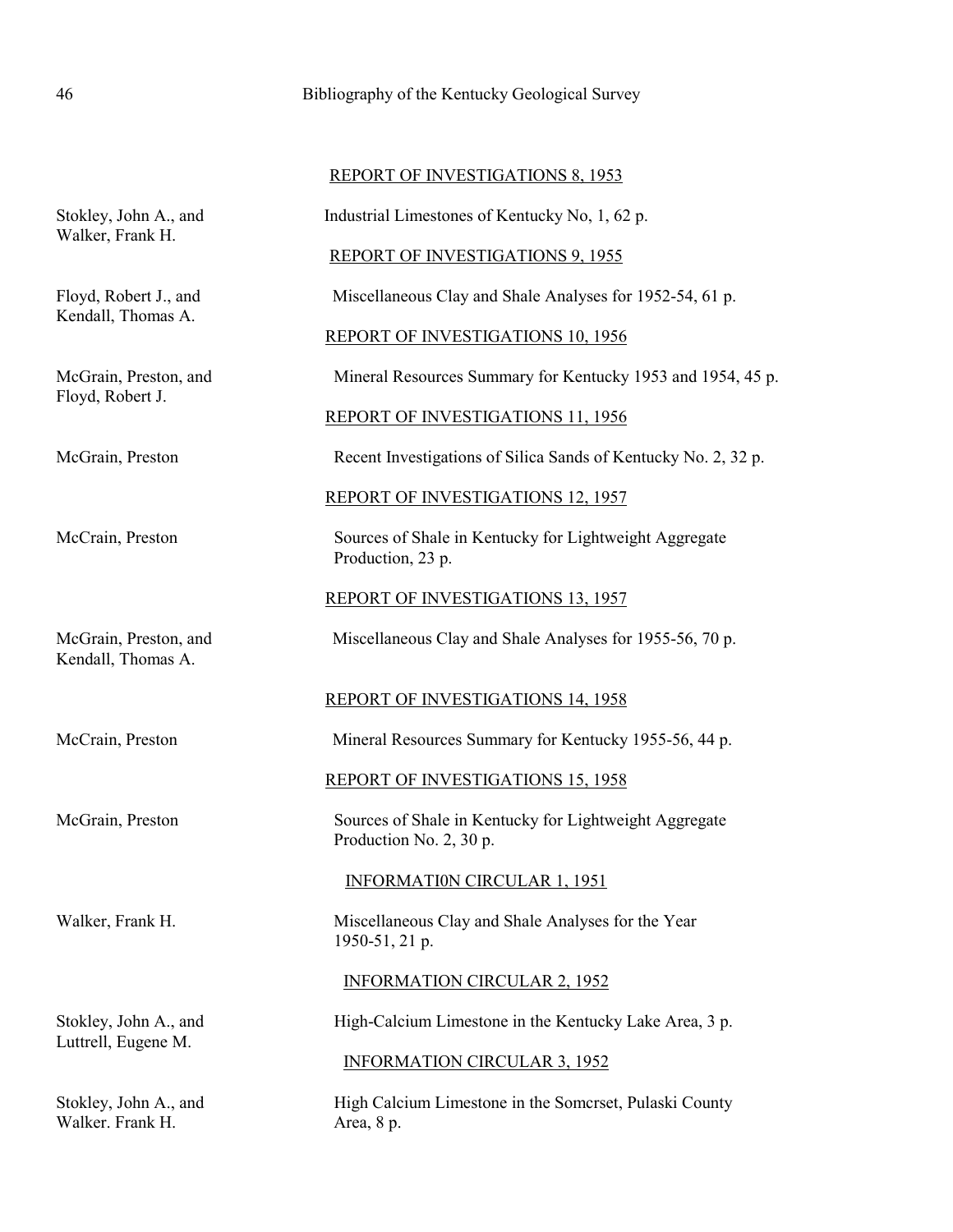| Jones, Daniel J., and<br>McGrain, Preston | <b>INFORMATION CIRCULAR 4, 1955</b><br>Directory of Geological Material for Kentucky, 6 p.<br><b>INFORMATION CIRCULAR 5, 1956</b>                            |
|-------------------------------------------|--------------------------------------------------------------------------------------------------------------------------------------------------------------|
| Jones, Daniel J.                          | Index List of Early Western Kentucky Well Records, 277 p.                                                                                                    |
|                                           | <b>INFORMATION CIRCULAR 6, 1956</b>                                                                                                                          |
| McGrain, Preston                          | Sources of Fuller's Earth Type Clay in Kentucky, 4 p.                                                                                                        |
|                                           | <b>INFORMATION CIRCULAR 7, 1956</b>                                                                                                                          |
| Wood, H. B., and<br>Walker, A. J.         | Index List of Well Cuttings Filed at Kentucky Geological<br>Survey, 77 p.                                                                                    |
|                                           | <b>INFORMATION CIRCULAR 8, 1956</b>                                                                                                                          |
| Walker, Frank H.                          | Records of Known Wells in the Jackson Purchase Region<br>Kentucky, 32 p.                                                                                     |
|                                           | <b>SPECIAL PUBLICATION 1, 1953</b><br>Proceedings of the Southeastern Mineral Symposium 1950:<br>Techniques of Mineral Resources Exploration and Evaluation. |
| Monroe, Watson H.                         | General Geologic Features of the Atlantic and Gulf<br>Coastal Plain, p. 5-16.                                                                                |
| Gildersleeve, Benjamin                    | Clays of the Gulf Embayment Region of Tennessee and<br>Kentucky, p. 17-23.                                                                                   |
| Stringfield, Victor T.                    | Artesian Water in the Southeastern States, p. 24-39.                                                                                                         |
| Smith, Norman C.                          | Aerial Photographs Provide Perspective far Geological<br>Reconnaissance, p. 40-47.                                                                           |
| Murray, Grover E.                         | Resume of Salt and Sulphur in Louisiana, p. 48-68.                                                                                                           |
| Burgess, Blanford C.                      | The Tuscaloosa Kaolins of Georgia, p. 69-87.                                                                                                                 |
| Brown, William R.                         | Structural Framework and Mineral Resources of the Virginia<br>Piedmont, p. 88-111.                                                                           |
| Kendall, Hugh F.                          | Some Copper-Zinc Bearing Pyrrhotite Oro Bodies in Tennessee<br>and North Carolina, p. 112-123.                                                               |
| Wilson, Charles W., Jr.                   | Geologic Relationships Within the Interior Lowlands and<br>Appalachian Plateau of the Southeastern States, p. 124-132.                                       |
| Averitt, Paul, and<br>Huddle, John W.     | Coal Resource Studies Undertaken by the U.S. Geological<br>Survey in the Southeastern United States, p. 133-138.                                             |
| Sutton, Arle H.                           | Fluorspar Resources of the Southeast, p. 139-149.                                                                                                            |
| Rodgers, John                             | The Folds and Faults of the Appalachian Valley and Ridge<br>Province, p. 150-166.                                                                            |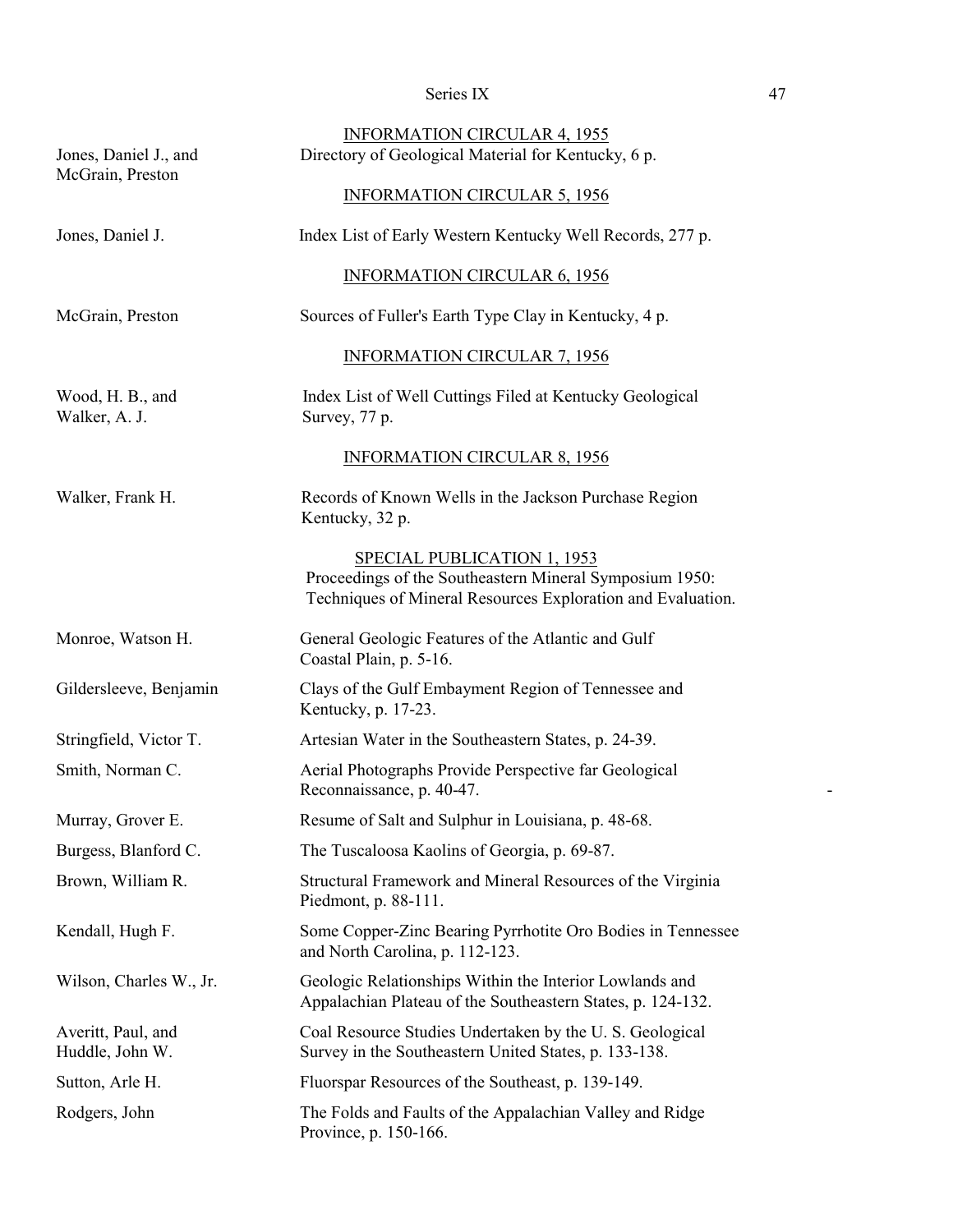| 48                      | Bibliography of the Kentucky Geological Survey                                                                                                         |
|-------------------------|--------------------------------------------------------------------------------------------------------------------------------------------------------|
|                         | <b>SPECIAL PUBLICATION 2, 1953</b>                                                                                                                     |
| Livesay, Ann            | Geology of the Mammoth Cave National Park Area, 40 p.                                                                                                  |
|                         | SPECIAL PUBLICATION 3, 1953                                                                                                                            |
|                         | Proceedings of the Technical Session, Kentucky Oil and<br>Gas Association Annual Mid-Year Meeting, June 5, 1953.                                       |
| Moran, Frederick E.     | Waterflood Development in Western Kentucky, p. 7-8.                                                                                                    |
| Bossler, Robert B.      | Resume of Water-Flooding in Eastern Kentucky, p. 9-16.                                                                                                 |
| Sutton, Donald G.       | Geological Review of Rough Creek Fault, p. 17-20.                                                                                                      |
| Chowner, William D.     | Oil Exploration and Development in Southwestern<br>Kentucky, p. 21-26.                                                                                 |
| Young, David M.         | Natural Gas Development in Southwestern Virginia, p. 27-33.                                                                                            |
| York, D. E.             | The Use of Radio in Natural Gas Operation, p. 34-38.                                                                                                   |
| Krause, Leon            | Review of Water-Flooding in Limestones in the Tri-State<br>Area, p. 39-46.                                                                             |
| Link, George H.         | Hydraulic Fracturing in the Tri-State Area of Illinois,<br>Indiana, and Kentucky, p. 47-54.                                                            |
| Roberts, G. C.          | Comments on Shooting Practice in Water-Flood Areas, p. 55-60.                                                                                          |
| McFarlan, Arthur C.     | SPECIAL PUBLICATION 4, 1954<br>Geology of the Natural Bridge State Park Area, 31 p.                                                                    |
|                         | <b>SPECIAL PUBLICATION 5, 1954</b>                                                                                                                     |
| McGrain, Preston        | Geology of the Carter and Cascade Caves Area, 32 p.                                                                                                    |
|                         | <b>SPECIAL PUBLICATION 6, 1954</b><br>Proceedings of the Technical Session, Kentucky Oil and Gas<br>Association Annual Mid-Year Meeting, May 21, 1954. |
| Sweeney, Albert E., Jr. | Increasing Oil Recovery--Past, Present, and Future, p. 7-14.                                                                                           |
| Stegelman, Arthur, Jr.  | Diesel Oil Cement and Its Use in the Tri-State Area, p. 15-20.                                                                                         |
| Crane, John K.          | Hydraulic Fracturing in the State of Kentucky, p. 21-27.                                                                                               |
| Finch, Byron M.         | Deep Well Drilling and Completion Practices in the Appalachian<br>Area, p. 28-40.                                                                      |
| Maxwell, W. Bryon       | Underground Storage of Natural Gas in the Appalachian Area,<br>p. 41-54.                                                                               |
| Breston, J. N.          | Selective Plugging of Water Injection Wells With Perma-Plugs,<br>p. 55-65.                                                                             |
| Perdue, Doran E.        | Legal Aspects of Waterflooding in Kentucky, p. 66-79.                                                                                                  |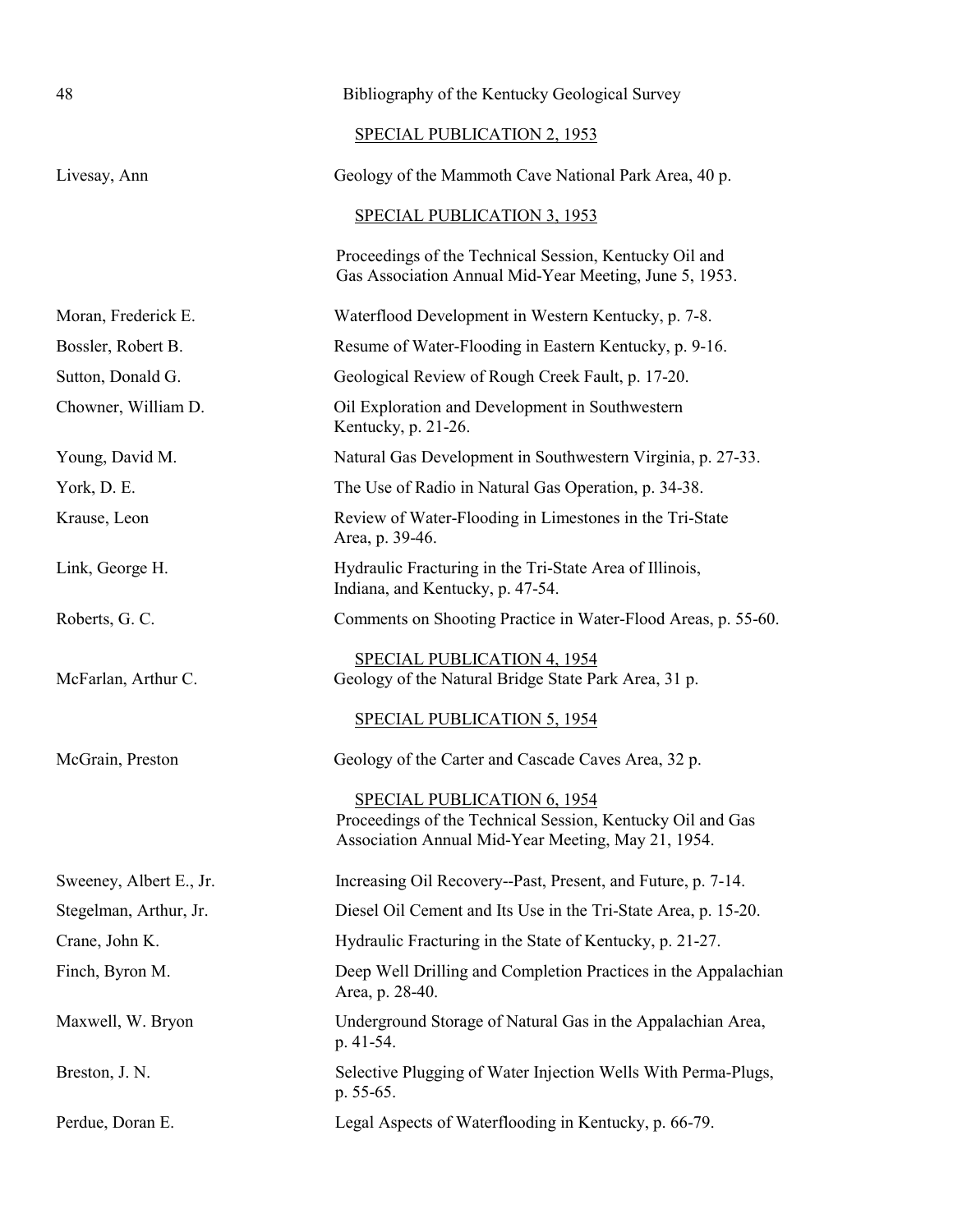|                                                 | Series IX                                                                                                                                                | 49 |
|-------------------------------------------------|----------------------------------------------------------------------------------------------------------------------------------------------------------|----|
| Barnett, Kenneth E., and<br>Vaughan, Jerry R.   | A Waltersburg Sand Flood in a Portion of the Uniontown<br>Consolidated Field, Union County, Kentucky, p. 80-97.                                          |    |
| McGrain, Preston                                | <b>SPECIAL PUBLICATION 7, 1955</b><br>Geology of the Cumberland Falls State Park Area, 33 p.                                                             |    |
|                                                 | <b>SPECIAL PUBLICATION 8, 1955</b><br>Proceedings of the Technical Session, Kentucky Oil and Gas<br>Association Annual Mid-Year Meeting, May 26-A, 1955. |    |
| Combs, Edward J.                                | Geology of the Comer Field, McLean County, Qntucky, p. 7-11.                                                                                             |    |
| Dawson, Thomas A.                               | Oil Development in Indiana During 1954, p. 12-16.                                                                                                        |    |
| Lavens, John R., Jr.                            | Discussion of Core Analysis, p. 17-19.                                                                                                                   |    |
| Stegelman, Arthur, Jr.                          | Fracturing of Oil Bearing Strata in Proximity to<br>Aquifers, p. 20-27.                                                                                  |    |
| Walker, Frank H.<br>Myers, Raymond M.           | Oil and Gas Developments in Kentucky in 1954, p. 28-34.<br>A Hill Billy Becomes a Public Utility, p. 35-43.                                              |    |
| Bird, James M., and<br>Dempsey, John C.         | The Use of Radioactive-Tracer Surveys in Water-<br>Injection Wells, p. 44-54.                                                                            |    |
| Harcourt, George K.                             | Isoflow Logging--A Method of Water Injectivity Profiling,<br>p. 55-63.                                                                                   |    |
| Taylor, Lloyd C.                                | Vertical Fracturing, p. 64-67.                                                                                                                           |    |
| Headlee, Alvah J. W., and<br>Arkle, Thomas, Jr. | Waterflood Developments in West Virginia, p. 68-73.                                                                                                      |    |
| Wylie, W. W.                                    | What is Meant by Permanent Type Well Completion, p. 74-76.                                                                                               |    |
|                                                 | <b>SPECIAL PUBLICATION 9, 1956</b><br>Proceedings of the Technical Session, Kentucky Oil and<br>Gas Association Annual Mid-Year Meeting, May 25, 1956.   |    |
| Haught, Oscar L.                                | Probabilities of the Presence of Reservoirs in the<br>Cambrian and Ordovician of the Allegheny Synclinorium, p. 7-15.                                    |    |
| McCann, Thomas P.                               | Deep Tests in Cumberland County, Tennessee, and Crittenden<br>County, Kentucky, p. 16-23.                                                                |    |
| Simmons, Arthur C.                              | Waterflood Development of the Weir Sand of Eastern<br>Kentucky, p. 24-39.                                                                                |    |
| Bright, O. T.                                   | Introduction to Radioactivity Logging, p. 40-47.                                                                                                         |    |
| True, H.W.                                      | Induction-Electrical Logging in Oklahoma, p. 48-61.                                                                                                      |    |
| Pohly, Richard A.                               | Use of Gravity in Locating Geological Traps, p. 62-69.                                                                                                   |    |
| Hagan, Wallace W.                               | Future Oil and Gas Possibilities of the Shallow Rim<br>Area in Western Kentucky, p. 70-74.                                                               |    |
| Nosow, Edmund                                   | Geology of the Apex and Hardeson Pools, p. 75-83.                                                                                                        |    |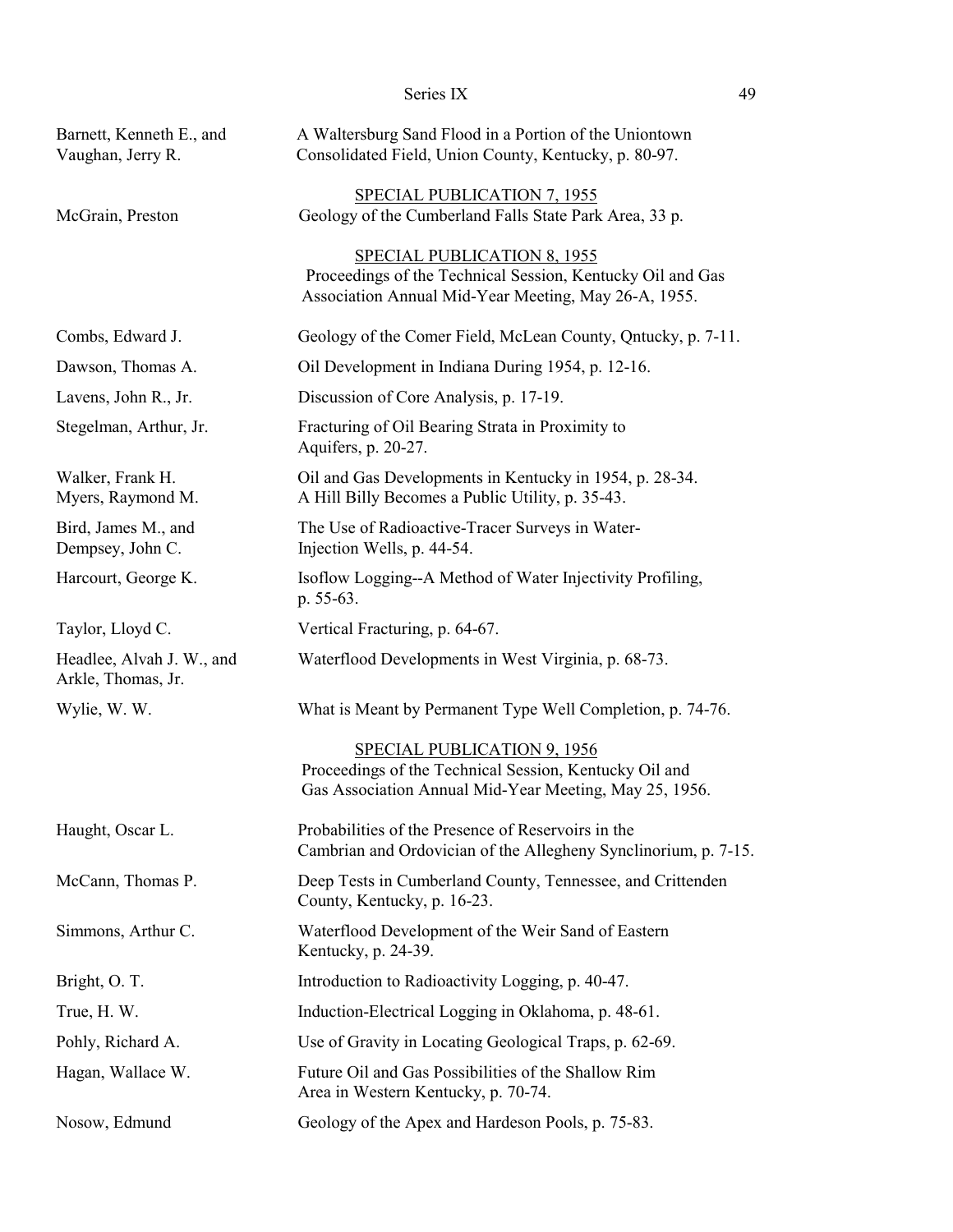| 50                                                         | Bibliography of the Kentucky Geological Survey                                                                               |
|------------------------------------------------------------|------------------------------------------------------------------------------------------------------------------------------|
|                                                            | SPECIAL PUBLICATION 10, 1958                                                                                                 |
| McFarlan, Arthur C.                                        | Behind the Scenery in Kentucky, 144 p.                                                                                       |
|                                                            | SPECIAL PUBLICATION 11, 1957                                                                                                 |
|                                                            | Proceedings of the Technical Session, Kentucky Oil and<br>Gas Association Annual Meeting, May 24, 1957.                      |
| Walker, Frank H.                                           | Oil and Gas Developments in Kentucky in 1956, p. 7-15.                                                                       |
| Stoeckinger, William V.                                    | Geology of the McQuady Pool, Breckinridge County, Kentucky,<br>p. 16-30.                                                     |
| Bauer, Charles B.                                          | West Dixie Pool, Henderson County, Kentucky, p. 31-40.                                                                       |
| Barger, Hugh S.                                            | Panther Pool Bethel Waterflood, Daviess County, Kentucky,<br>p. 41-49.                                                       |
| Lavens, John R., Jr.                                       | Discussion of Core Analysis in Illinois, Indiana and<br>Kentucky Areas, p. 50-52.                                            |
| Williams, W. J.                                            | Gamma Rays Reveal Subsurface Faulting, p. 53-58.                                                                             |
| Garbus, Richard O.                                         | Application of a Thermal Method for Recovery of Oil,<br>p. 59-69.                                                            |
| Moore, Wendell S.                                          | A Resume of Fracturing in Eastern Kentucky, p. 70-75.                                                                        |
|                                                            | <b>GUIDEBOOK SERIES, 1952</b>                                                                                                |
| McGrain, Preston                                           | Outcrop of the Chester Formations of Crawford and Perry<br>Counties, Indiana, and Breckinridge County, Kentucky, 20 p.       |
|                                                            | <b>GUIDEBOOK SERIES, 1953</b>                                                                                                |
| Huddle, John W.                                            | Guide to Some Pennsylvanian Sections in Morgan, Magoffin,<br>and Breathitt Counties, Kentucky, 28 p.                         |
| McGrain, Preston, and<br>Walker, Frank H.                  | <b>GUIDEBOOK SERIES, 1954</b><br>Geology of the Mammoth Cave Region, Barren, Edmonson, and<br>Hart Counties, Kentucky, 32 p. |
| Thomas, Ralph N.,<br>Chairman.                             | <b>GUIDEBOOK SERIES, 1955</b><br>Exposures of Producing Formations of Northeastern Kentucky,<br>32 p.                        |
| MacCary, L. M., and<br>Lambert, T. William                 | <b>GUIDEBOOK SERIES, 1956</b><br>Selected Geologic Features of Southwestern Kentucky,<br>30 p.                               |
| McGrain, Preston,<br>Nosow, Edmund, and<br>Huddle, John W. | Selected Features of Kentucky Geology, 31 p.                                                                                 |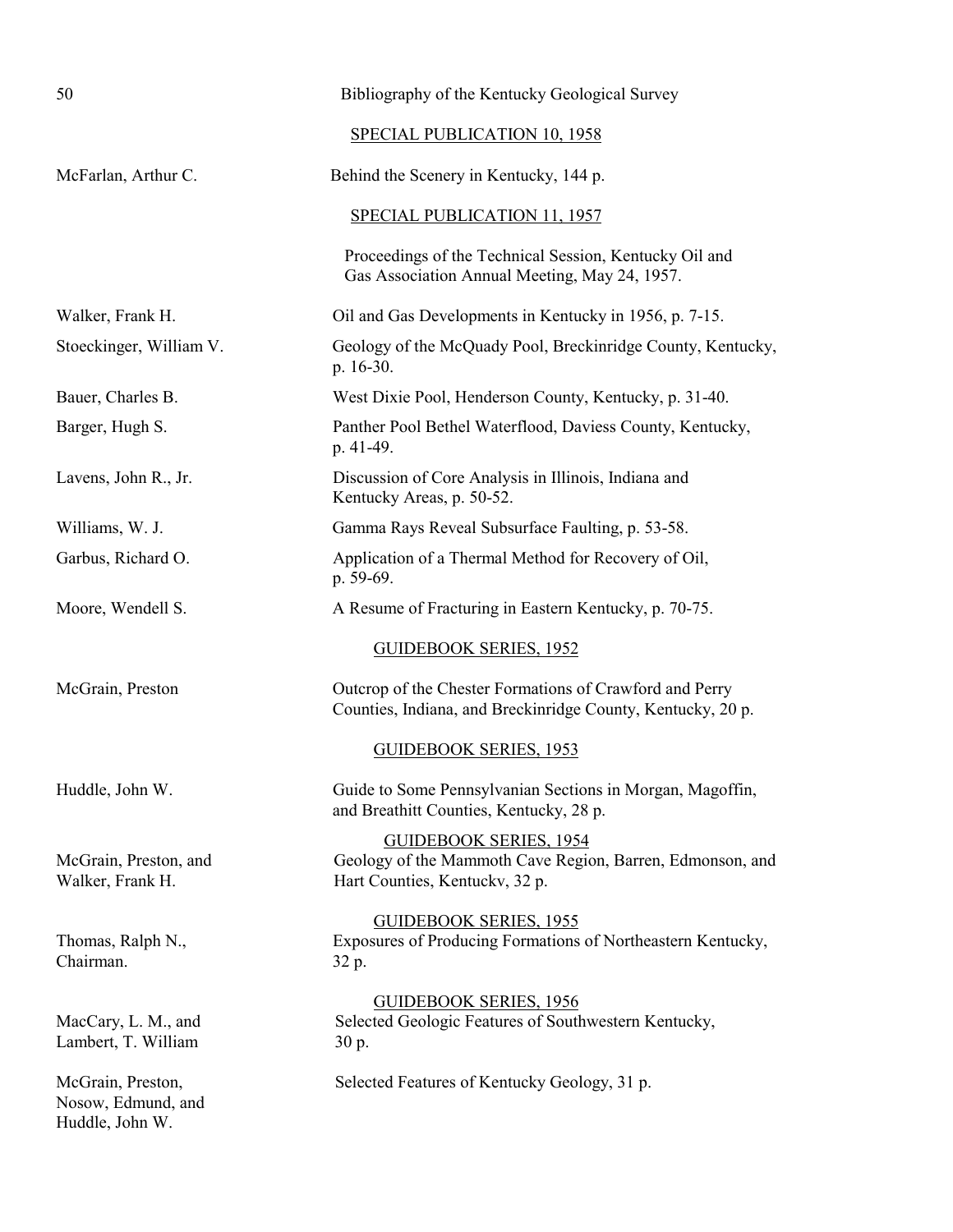# GUIDEBOOK SERIES, 1957

| Hauser, Robert E.,<br>Walker, Frank H., and<br>Nelson, Vincent E.         | Some Stratigraphic and Structural Features of the<br>Middlesboro Basin, 35 p.                                                               |
|---------------------------------------------------------------------------|---------------------------------------------------------------------------------------------------------------------------------------------|
|                                                                           | <b>GUIDEBOOK SERIES, 1958</b>                                                                                                               |
| Browne, Ruth,<br>Conkin, James,<br>Conkin, Barbara, and<br>MacCary, L. M. | Sedimentation and Stratigraphy of the Silurian and Devonian<br>Rocks in the Louisville Area, Kentucky, 46 p.                                |
|                                                                           | <b>REPRINT 1, 1950</b>                                                                                                                      |
| Wood, E. Boyne                                                            | Oil and Gas Developments in Kentucky in 1949, 7 p.                                                                                          |
|                                                                           | <b>REPRINT 2, 1951</b>                                                                                                                      |
| Freeman, Louise B.                                                        | Regional Aspects of Silurian and Devonian Subsurface<br>Stratigraphy in Kentucky, 61 p.                                                     |
|                                                                           | <b>REPRINT 3, 1952</b>                                                                                                                      |
| Wood, E. Boyne                                                            | Oil and Gas Developments in Kentucky in 1950, 7 p.                                                                                          |
|                                                                           | <b>REPRINT 4, 1951</b>                                                                                                                      |
| Thomas, Ralph N.                                                          | Devonian Shale Gas Production in Central Appalachian<br>Area, 8 p.                                                                          |
|                                                                           | <b>REPRINT 5, 1952</b>                                                                                                                      |
| Jones, Daniel J.,<br>Chairman.                                            | Summary of Secondary Recovery-Operations in Kentucky<br>to 1951, 17 p.                                                                      |
|                                                                           | <b>REPRINT 6, 1952</b>                                                                                                                      |
| Wood, E. Boyne, and                                                       | Oil and Gas Developments in Kentucky in 1951, 8 p.                                                                                          |
| McCarville, Margaret A.                                                   | <b>REPRINT 7, 1953</b>                                                                                                                      |
| Hunter, Coleman D., and<br>Young, David M.                                | Relationship of Natural Gas Occurrence and Production in<br>Eastern Kentucky to Joints and Fractures in Devonian<br>Bituminous Shale, 18 p. |
|                                                                           | <b>REPRINT 8, 1953</b>                                                                                                                      |
| Walker, Frank H.                                                          | Oil and Gas Developments in Kentucky in 1952, 9 p.                                                                                          |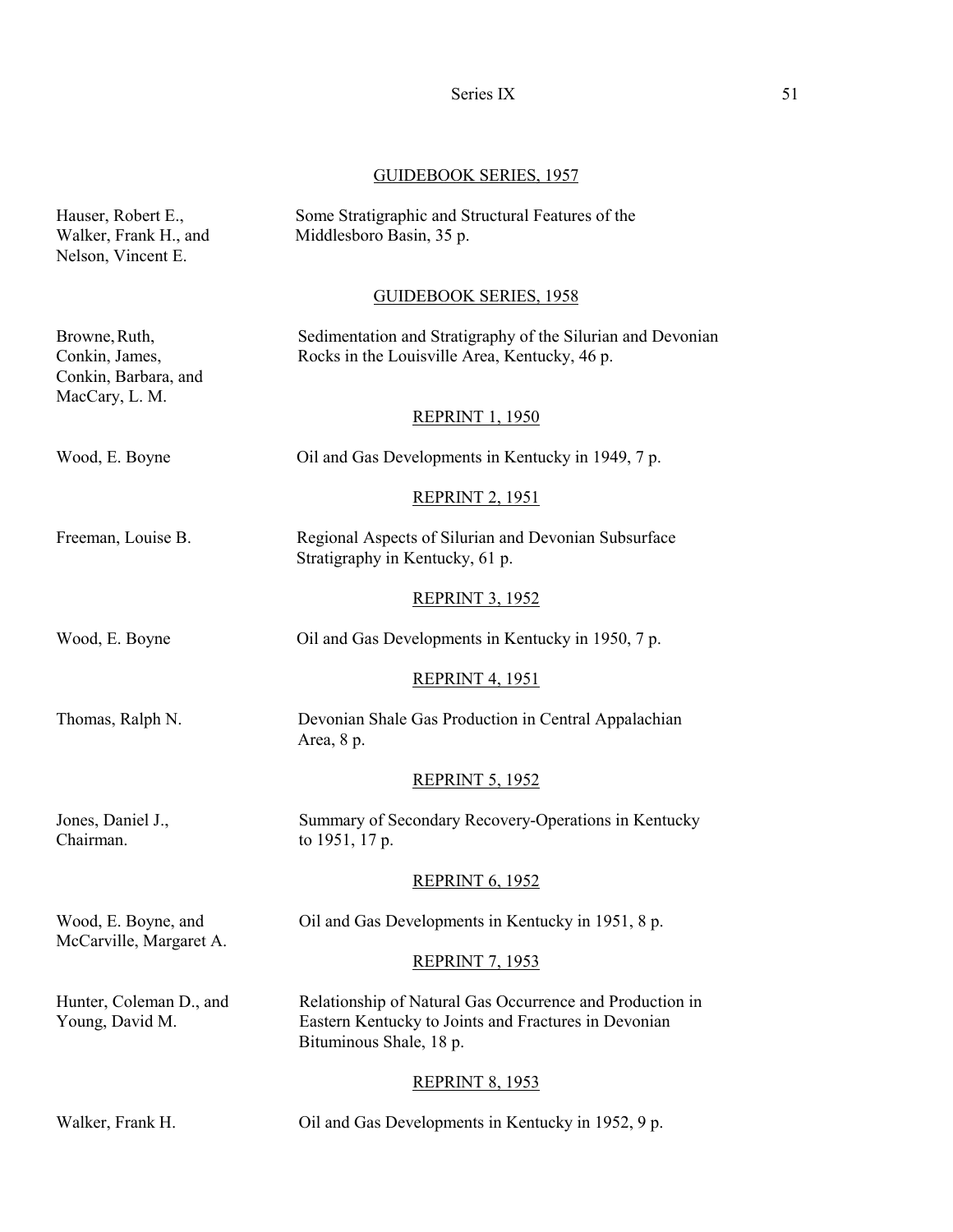### 52 Bibliography of the Kentucky Geological Survey

#### REPRINT 9, 1954

Walker, Frank H. Cil and Gas Developments in Kentucky in 1953, 8 p.

#### REPRINT 10, 1955

Walker. Frank H., Oil and Gas Developments in Kentucky in 1954, 9 p.

### REPRINT 11, 1955

Hunter, Coleman D. Development of Natural Gas Fields of Eastern Kentucky, 4 p. Walker, Frank H. Exploration Extensive in Eastern Kentucky, 4 p.

### REPRINT 12, 1956

Walker, Frank H. Cil and Gas Developments in Kentucky in 1955, 10 p.

#### REPRINT 13, 1956

Mote, Richard H., and The Mineral Industry of Kentucky (1953), 18 p.

#### REPRINT 14, 1957

Walker, Frank H. Oil and Gas Developments in Kentucky in 1956, 9 p.

#### REPRINT 15, 1956

Read, Avery H., and The Mineral Industry of Kentucky (1954), 16 p.

#### REPRINT 16, 1956

Read, Avery R., and The Mineral Industry of Kentucky (1955), 15 p.

### REPRINT 17, 1958

McGrain, Preston, Summary of Secondary Recovery Operations in Kentucky

#### REPRINT 18, 1958

Potter, P. E., Nosow, Chester Cross-Bedding and Sandstone Trends in Illinois

Hunter, Coleman, and Cathey, Joseph B., Jr.

Ray, Edward O., and Cathey, Joseph B., Jr.

Ray, Edward O., and Cathey, Joseph B., Jr.

Kaufman, Alvin

Jones, Daniel J., and Ray, Edward O.

McFarlan, Arthur C.

McFarlan, Arthur C.

Compiler. in 1957, 43 p.

E., Smith, N. M., Swann, Basin, 34 p. D. H., and Walker, F. H.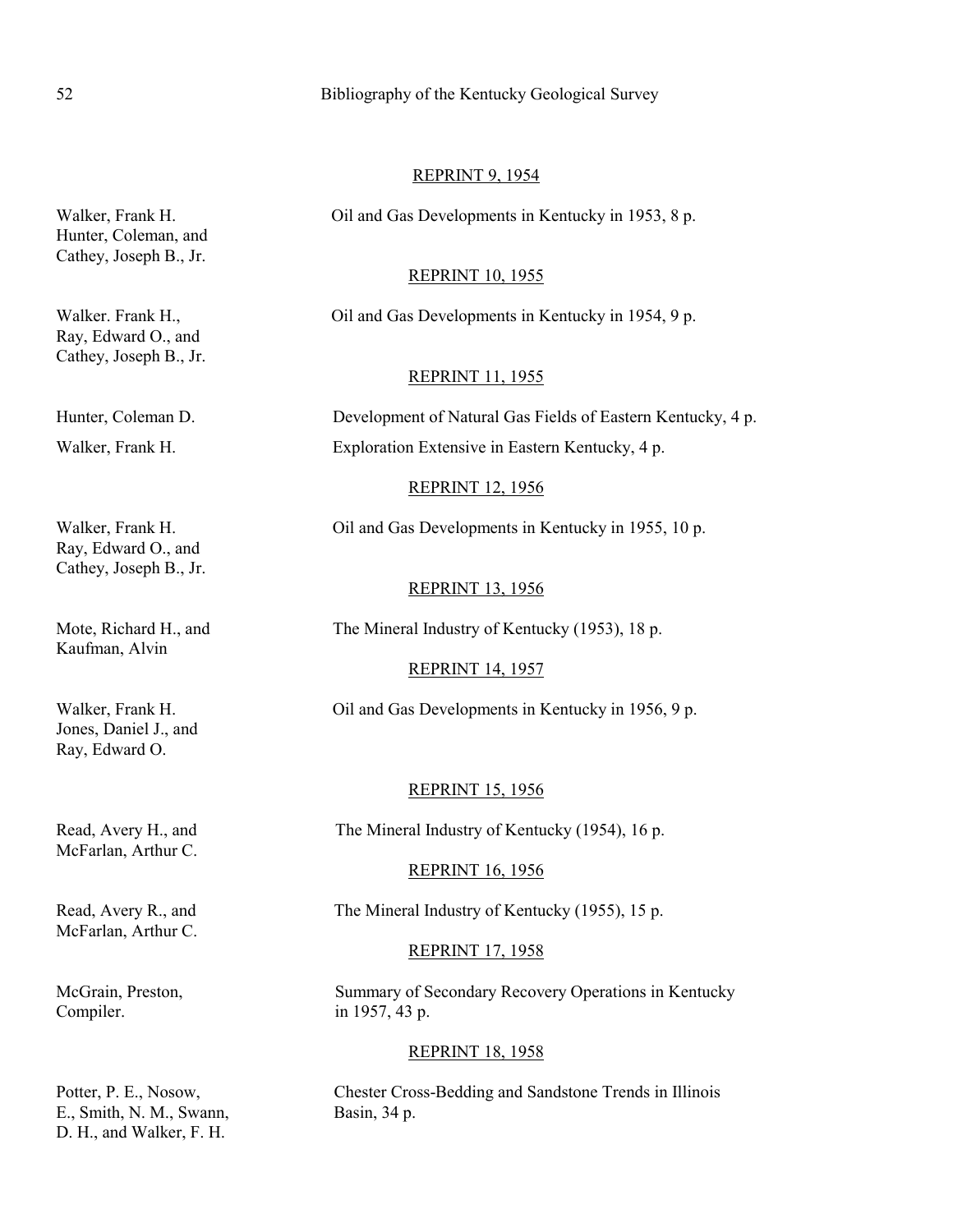#### REPRINT 19, 1958

Nosow, Edmund, and Oil and Gas Developments in Kentucky in 1957, 8 p.

Ray, Edward O.

#### **SERIES X WaIlace W. Hagan, Director and State Geologist (1958-1978)**

### **Kentucky Geological Survey University of Kentucky**

#### BULLETIN 1, 1963

### Rose, William D. Cil and Gas Geology of Kentucky, 118 p.

#### BULLETIN 2, 1965

Rexroad, Carl B<sub>,,</sub> The Silurian Formations of East-Central Kentucky and

#### BULLETIN 3, 1965

McGrain, Preston Fuller's Earth Resources of the Jackson Purchase Region, Kentucky, 23 p.

#### BULLETIN 4, 1967

| McGrain, Preston, and  | Limestone Resources in the Appalachian Region of |
|------------------------|--------------------------------------------------|
| Dever, Garland R., Jr. | Kentucky, 12 p.                                  |
|                        | <b>BULLETIN 5, 1969</b>                          |

Dever, Garland R., Jr., and High-Calcium and Low-Magnesium Limestone Resources McCrain, Preston in the Region of the Lower Cumberland, Tennessee, and Ohio Valleys, Western Kentucky, 192 p.

#### REPORT OF INVESTIGATIONS 1, 1958

Crawford, Thomas J. Compilation of Coal and Petroleum Production Data for Kentucky, 43 p.

### REPORT OF INVESTIGATIONS 2, 1960

Krieger, Robert A., and Effects of Greensburg Oilfield Brines on the Streams, Hendrickson, Gerth E. Wells, and Springs of the Upper Green River Basin, Kentucky, 36 p.

Branson, Edwin R., Adjacent Ohio, 34 p. Smith, Melvin O., Summerson, Charles, and Boucot, Arthur J.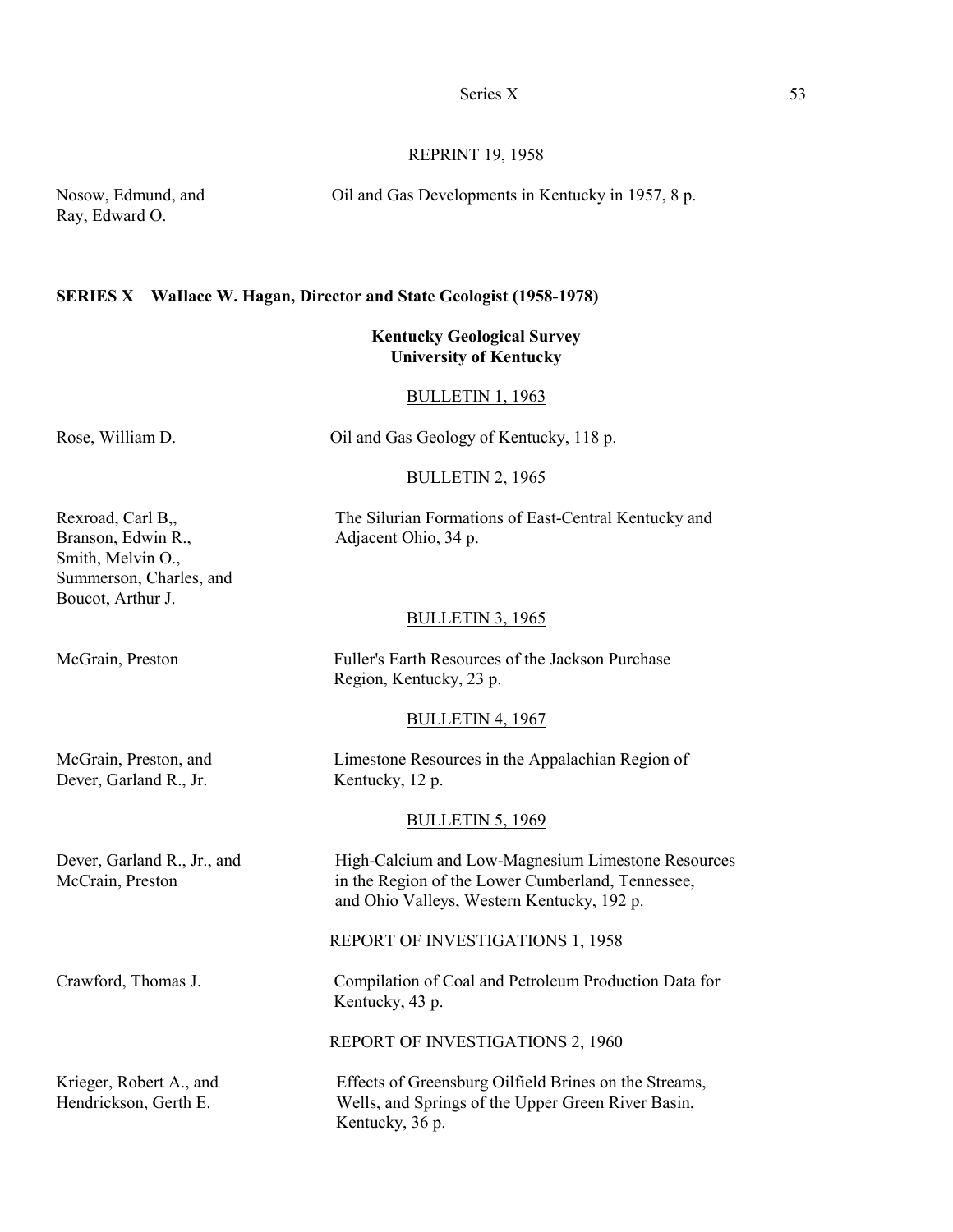### 54 Bibliography of the Kentucky Geological Survey

REPORT OF INVESTIGATIONS 3, 1960

McGrain, Preston, Miscellaneous Clay and Shale Analyses for 1957-59, p. 1-57.

Hamlin, Howard P. Evaluating Ceramic Clays for Possible Commercial Utilization, p. 58-71.

REPORT OF INVESTIGATIONS 4, 1963

Hopkins, Herbert T. The Effect of Oilfield Brines on the Potable Ground Water in the Upper Big Pitman Creek Basin, Kentucky, 36 p.

REPORT OF INVESTIGATIONS 5, 1963

Kirkpatrick, George A., Water Resources of Eastern Kentucky--Progress Report, 67 p.

REPORT OF INVESTIGATIONS 6, 1967

Smith, Gilbert E. Pennsylvanian Cross Sections in Western Kentucky-- Coals of the Lower Carbondale Formation, Part I, 14 p.

REPORT OF INVESTIGATIONS 7, 1967

Hollenbeck, Ronald P., Industrial Sand in Pike County, Kentucky, 30 p.

REPORT OF INVESTIGATIONS 8, 1967

McGrain, Preston, and High-Purity Limestones at Somerset, Kentucky, 28 p.

REPORT OF INVESTIGATIONS 9, 1968

Mull, Donald S., and Water Resources of the Middlesboro Area, Kentucky,

#### REPORT OF INVESTIGATIONS 10, 1969

Schwalb, Howard R. Paleozoic Geology of the Jackson Purchase Region, Kentucky with Reference to Petroleum Possibilities, 40 p.

REPORT OF INVESTIGATIONS 11, 1969

Sedimentation Bethel Sandstone (Mississippian) of Western Kentucky Seminar and South-Central Indiana, a Submarine-Channel Fill, 24 p.

REPORT OF INVESTIGATIONS 12, 1972 McGrain, Preston, and Miscellaneous Analyses of Kentucky Clays and Shales

Kendall, Thomas A., and

Teater, Thelma C.

Price, William E., Jr., and Madison, Robert J.

Browning, James S., and McVay, Thomas L.

Dever, Garland R., Jr.

Pickering, Ranard J. 51 p.

Kendall, Thomas A. for 1960-1970, 62 p.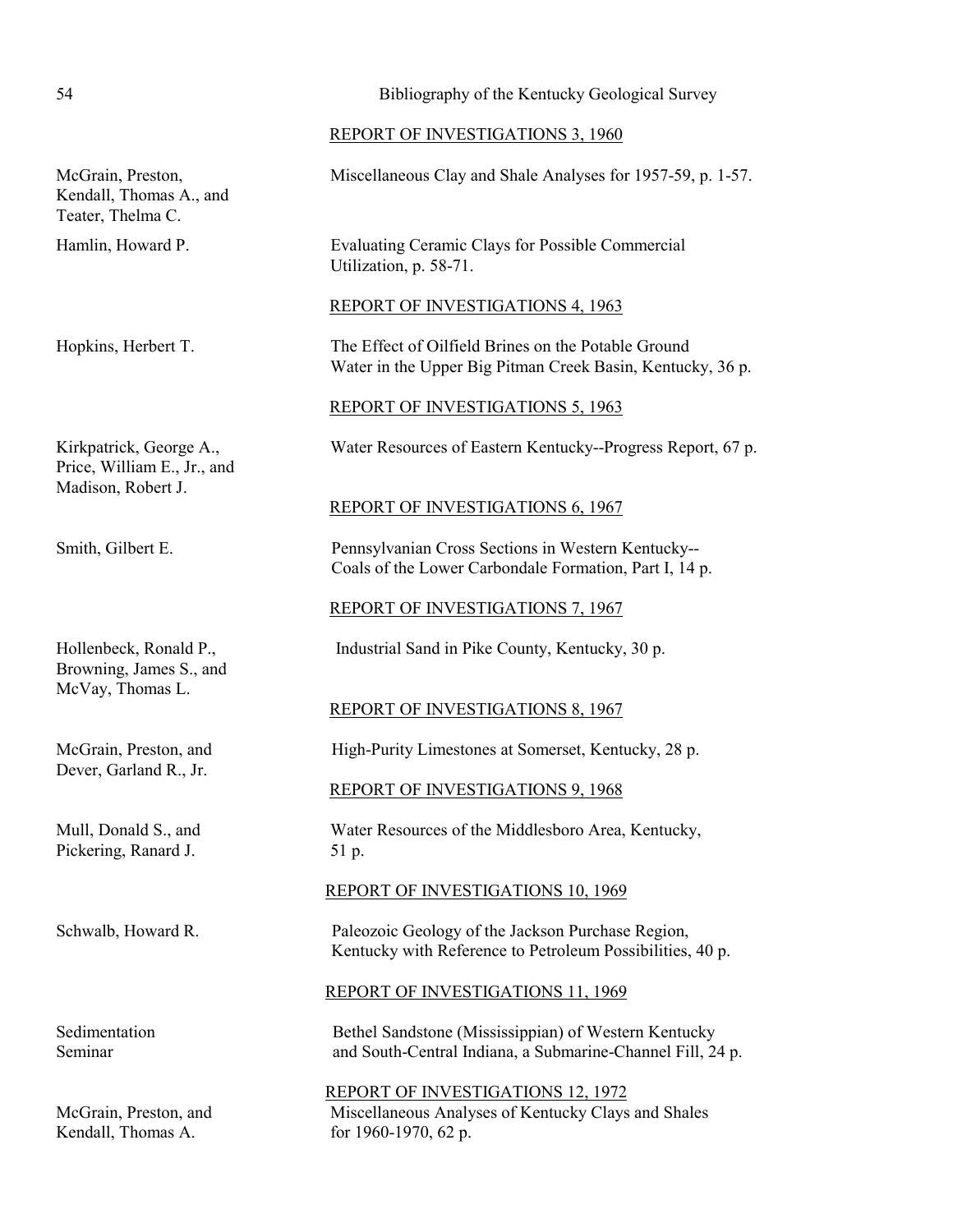|                                                                    | REPORT OF INVESTIGATIONS 13, 1972                                                                                                    |
|--------------------------------------------------------------------|--------------------------------------------------------------------------------------------------------------------------------------|
| Sedimentation<br>Seminar                                           | Sedimentology of the Mississippian Knifley Sandstone<br>and Cane Valley Limestone of South-Central Kentucky, 30 p.                   |
|                                                                    | REPORT OF INVESTIGATIONS 14, 1973                                                                                                    |
| Froelich, Albert J.                                                | Preliminary Report of the Oil and Gas Possibilities Between<br>Pine and Cumberland Mountains, Southeastern Kentucky, 12 p.           |
|                                                                    | REPORT OF INVESTIGATIONS 15, 1974                                                                                                    |
| Davis, Robert W.,<br>Plebuch, Raymond O., and<br>Whitman, Harry M. | Hydrology and Geology of Deep Sandstone Aquifers of Pennsylvanian<br>Age in Part of the Western Coal Field Region, Kentucky, 26 p.   |
|                                                                    | REPORT OF INVESTIGATIONS 16, 1975                                                                                                    |
| Schwalb, Howard R.                                                 | Oil and Gas in Butler County, Kentucky, 65 p.                                                                                        |
|                                                                    | <b>REPORT OF INVESTIGATIONS 17, 1976</b>                                                                                             |
| Lambert, T. William                                                | Water in a Limestone Terrane in the Bowling Green Area,<br>Warren County, Kentucky, 43 p.                                            |
|                                                                    | REPORT OF INVESTIGATIONS 18, 1976                                                                                                    |
| Cressman, Earle R.,<br>and Noger, Martin C.                        | Tidal-Flat Carbonate Environments in the High Bridge<br>Group (Middle Ordovician) of Central Kentucky, 15 p.                         |
|                                                                    | <b>REPORT OF INVESTIGATIONS 19, 1976</b>                                                                                             |
| McGrain, Preston                                                   | Tar Sands (Rock Asphalt) of Kentucky--A Review, 16 p.                                                                                |
|                                                                    | REPORT OF INVESTIGATIONS 20, 1977                                                                                                    |
| Malott, Clyde A.,<br>and McGrain, Preston                          | A Geologic Profile of Sloans Valley, Pulaski County,<br>Kentucky, 11 p.                                                              |
|                                                                    | <b>REPORT OF INVESTIGATIONS 21, 1978</b>                                                                                             |
| <b>Sedimentation Seminar</b>                                       | Sedimentology of the Kyrock Sandstone (Pennsylvanian) in<br>the Brownsville Paleovalley, Edmonson and Hart Counties, Kentucky, 24 p. |
| McGrain, Preston, and<br>Crawford, Thomas J.                       | <b>INFORMATION CIRCULAR 1, 1959</b><br>High-Silica Sandstone and Conglomerate on Pine Mountain<br>Near Elkhorn City, Kentucky, 5 p.  |
| McGrain, Preston, and<br>Crawford, Thomas J.                       | <b>INFORMATION CIRCULAR 2, 1959</b><br>High-Silica Sands in Calloway and Carlisle Counties,<br>Kentucky, 14 p.                       |
| Pitts, Anna C.<br>Fullerton, Donald S., and                        | <b>INFORMATION CIRCULAR 3, 1960</b><br>Supplement to Index List of Well Cuttings Filed at<br>Kentucky Geological Survey, 34 p.       |

Crawford, Thomas J.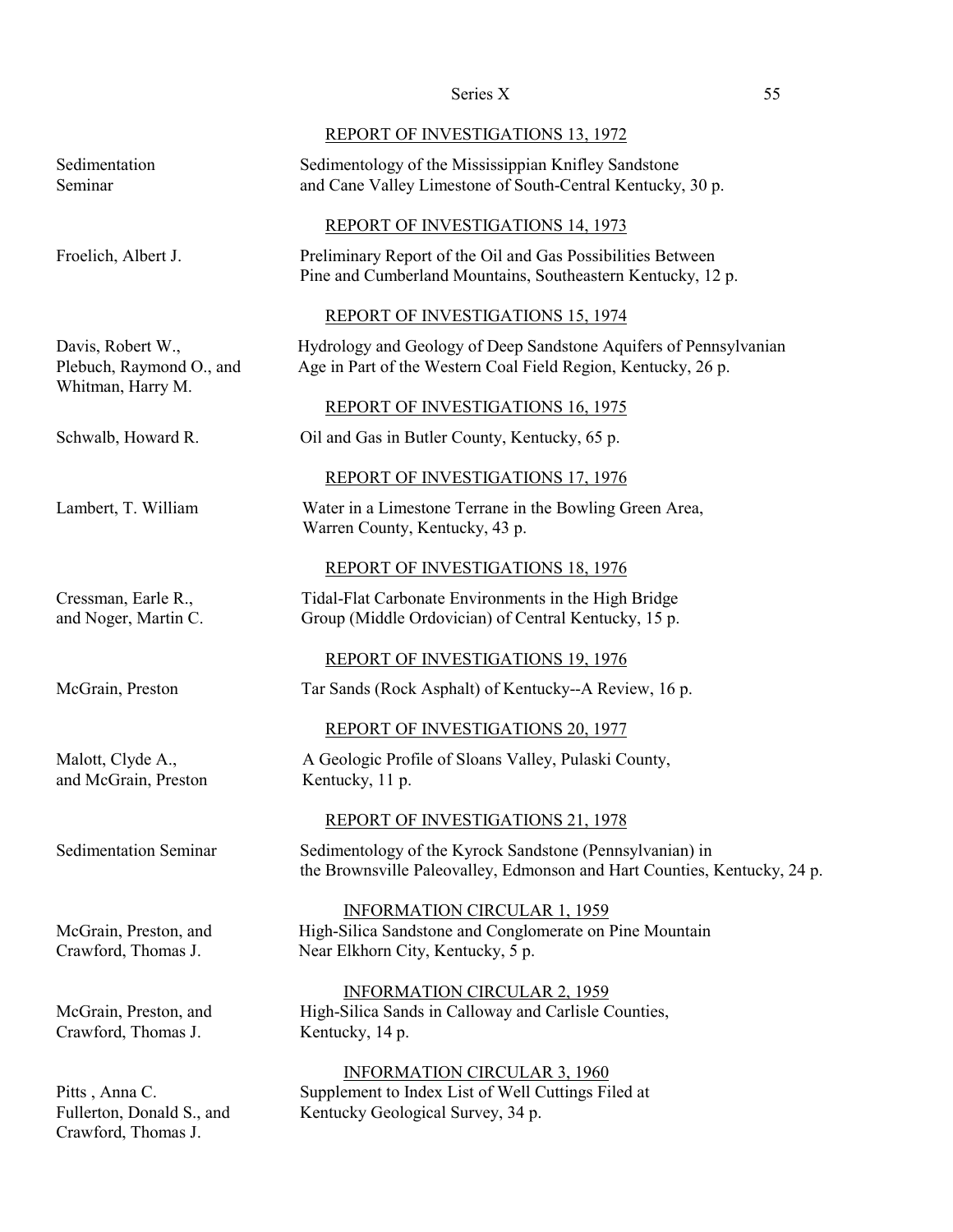| 56                                                                                      | Bibliography of the Kentucky Geological Survey                                                                          |
|-----------------------------------------------------------------------------------------|-------------------------------------------------------------------------------------------------------------------------|
| Kulp, Willis K., and<br>Hopkins, Herbert T.                                             | <b>INFORMATION CIRCULAR 4, 1960</b><br>Public and Industrial Water Supplies of Kentucky,<br>102 p.                      |
| McGrain, Preston                                                                        | <b>INFORMATION CIRCULAR 5, 1960</b><br>A High-Refractory Clay in Hart County, Kentucky, 10 p.                           |
|                                                                                         | <b>INFORMATION CIRCULAR 6, 1961</b>                                                                                     |
| Whitesides, Douglas V., and<br>Nichols, Edith S.                                        | Water Levels in Observation Wells in Jefferson County,<br>Kentucky, 1935 Through 1960, 75 p.                            |
|                                                                                         | <b>INFORMATION CIRCULAR 7, 1961</b>                                                                                     |
| Whitesides, Douglas V., and<br>Nichols, Edith S.                                        | Water Levels in observation Wells in Kentucky Excluding<br>Jefferson County, 1948 Through 1960, 56 p.                   |
|                                                                                         | <b>INFORMATION CIRCULAR 8, 1962</b>                                                                                     |
| Van Couvering, John A.                                                                  | Characteristics of Large Springs in Kentucky, 37 p.                                                                     |
|                                                                                         | <b>INFORMATION CIRCULAR 9, 1962</b>                                                                                     |
| McCabe, John A.                                                                         | Floods in Kentucky--Magnitude and Frequency, 196 p.                                                                     |
|                                                                                         | <b>INFORMATION CIRCULAR 10, 1962</b>                                                                                    |
| Bell, Edwin A.                                                                          | The Ground-Water Situation in the Louisville Area,<br>Kentucky, 1945-61, 24 p.                                          |
|                                                                                         | <b>INFORMATION CIRCULAR 11, 1963</b>                                                                                    |
| Mullins, Allan T.,<br>Hodgson, David L.,<br>Avery, Gleason G., and<br>Wilson, Edward N. | Coal Reserves in Portions of Butler, Edmonson, Grayson,<br>Muhlenberg, Ohio, and Warren Counties, Kentucky, 29 p.       |
|                                                                                         | <b>INFORMATION CIRCULAR 12, 1965</b>                                                                                    |
| Wilson, Edward N., and<br>Van Couvering, John A.                                        | A Deep Fresh Water Aquifer in New Cypress Pool, Muhlenberg<br>County, Kentucky, Corroborated by Geophysical Logs, 25 p. |
|                                                                                         | <b>INFORMATION CIRCULAR 13, 1964</b>                                                                                    |
| McGrain, Preston, and<br>Helton, Walter L.                                              | Gypsum and Anhydrite in the St. Louis Limestone in<br>Northwestern Kentucky, 26 p.                                      |
| McGrain, Preston                                                                        | <b>INFORMATION CIRCULAR 14, 1964</b><br>A Deposit of High-Calcium Limestone near Barkley<br>Lake, Kentucky, 12 p.       |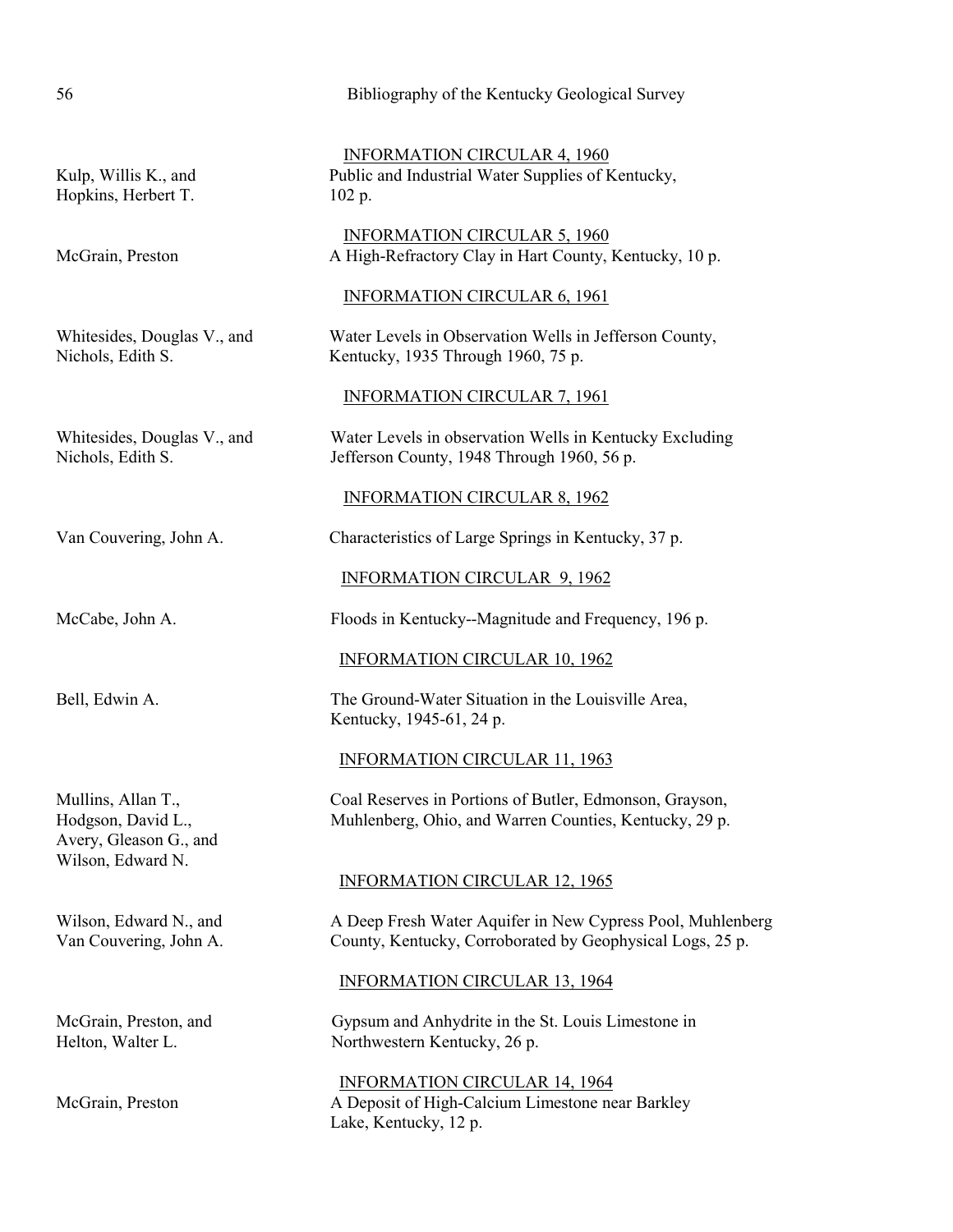# INFORMATION CIRCULAR 15, 1967

| Morgan, John H.                                                    | Pumping Test of an Eocene Aquifer near Mayfield,<br>Kentucky, 20 p.                                      |
|--------------------------------------------------------------------|----------------------------------------------------------------------------------------------------------|
|                                                                    | <b>INFORMATION CIRCULAR 16, 1968</b>                                                                     |
| Finch, Warren I.                                                   | Engineering Geology of the Calvert City Quadrangle,<br>Livingston and Marshall counties, Kentucky, 28 p. |
|                                                                    | <b>INFORMATION CIRCULAR 17, 1969</b>                                                                     |
| Schwalb, Howard R.                                                 | Catalog of Devonian and Deeper Wells in Western Kentucky, 17 p.                                          |
|                                                                    | <b>INFORMATION CIRCULAR 18, 1969</b>                                                                     |
| Whitesides, Douglas V., and<br>Ryder, Paul D.                      | Effects of Pumping From the Ohio River Valley Alluvium<br>Between Carrollton and Ghent, Kentucky, 20 p.  |
|                                                                    | <b>INFORMATION CIRCULAR 19, 1070</b>                                                                     |
| Schwalb, Howard R., and<br>Smith, Juanita G.                       | Catalog of Well Samples and Cores on File at Kentucky<br>Geological Survey, 182 p.                       |
|                                                                    | <b>INFORMATION CIRCULAR 20, 1971</b>                                                                     |
| Mull, Donald S.,<br>Cushman, Robert V., and<br>Lambert, T. William | Public and Industrial Water Supplies of Kentucky,<br>1968-69, 107 p.                                     |
|                                                                    | <b>INFORMATION CIRCULAR 21, 1971</b>                                                                     |
| Whitesides, Douglas V.                                             | Yields and Specific Capacities of Bedrock Wells in<br>Kentucky, 18 p.                                    |
|                                                                    | <b>INFORMATION CIRCULAR 22, 1974</b>                                                                     |
| Dever, Garland R., Jr.                                             | High-Carbonate Rock in the High Bridge Group (Middle Ordovician),<br>Boone County, Kentucky, 35 p.       |
|                                                                    | <b>INFORMATION CIRCULAR 23, 1977</b>                                                                     |
| Currens, James C.,<br>and Smith, Gilbert E.                        | Coal Production in Kentucky, 1790-1975, 66 p.                                                            |
| Branson, Edwin R.                                                  | <b>COUNTY REPORT 1, 1966</b><br>Economic Geology of Allen County, Kentucky, 22 p.                        |
| McGrain, Preston                                                   | <b>COUNTY REPORT 2, 1968</b><br>Economic Geology of Calloway County, Kentucky, 35 p.                     |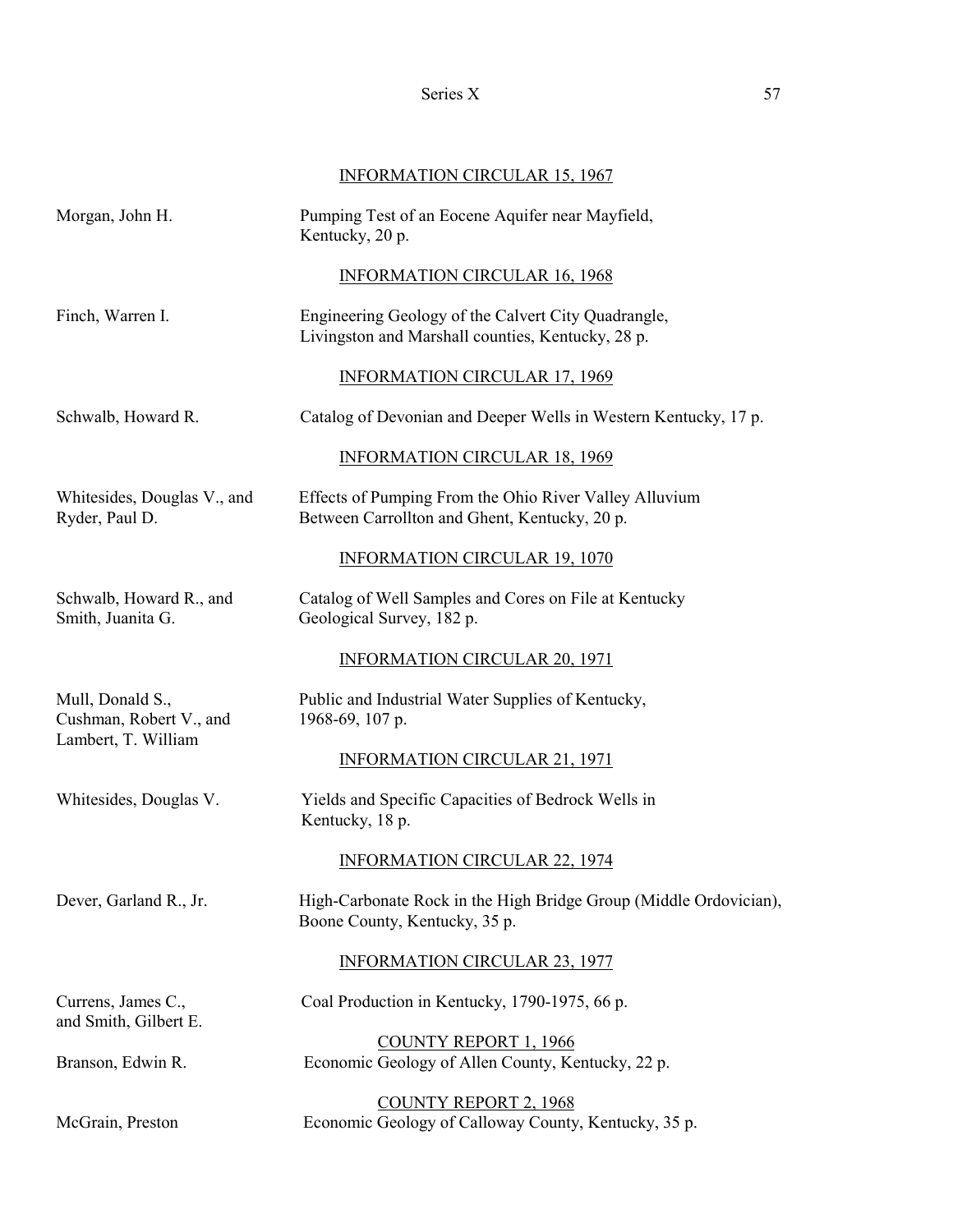| 58                                                                | Bibliography of the Kentucky Geological Survey                                                                                             |
|-------------------------------------------------------------------|--------------------------------------------------------------------------------------------------------------------------------------------|
|                                                                   | <b>COUNTY REPORT 3, 1969</b>                                                                                                               |
| Branson, Edwin R.                                                 | Economic Geology of Simpson County, Kentucky, 20 p.                                                                                        |
|                                                                   | <b>COUNTY REPORT 4, 1970</b>                                                                                                               |
| McGrain, Preston,<br>Schwalb, Howard R., and<br>Smith, Gilbert R. | Economic Geology of Hancock County, Kentucky, 24 p.                                                                                        |
|                                                                   | <b>COUNTY REPORT 5, 1970</b>                                                                                                               |
| McGrain, Preston                                                  | Economic Geology of Marshall County, Kentucky, 33 p.                                                                                       |
|                                                                   | <b>COUNTY REPORT 6, 1973</b>                                                                                                               |
| McGrain, Preston, and                                             | Economic Geology of Warren County, Kentucky, 28 p.                                                                                         |
| Sutton, Donald G.                                                 | COUNTY REPORT 7, 1978                                                                                                                      |
| McGrain, Preston                                                  | Economic Geology of McCracken County, Kentucky, 22 p.                                                                                      |
|                                                                   | THESIS SERIES 1, 1966                                                                                                                      |
| Smith, Melvin O.                                                  | Geology and Successful Farm Ponds in the Inner Blue<br>Grass Region of Kentucky, 64 p.                                                     |
|                                                                   | <b>THESIS SERIES 2, 1968</b>                                                                                                               |
| Helton, Walter L.                                                 | Silurian-Devonian Stratigraphy of Pulaski County,<br>Kentucky, 35 p.                                                                       |
|                                                                   | THESIS SERIES 3, 1970                                                                                                                      |
| Hine, George T.                                                   | Relation of Fracture Tracts, Joints, and Ground-Water<br>Occurrence in the Area of the Bryantsville Quadrangle,<br>Central Kentucky, 27 p. |
|                                                                   | <b>THESIS SERIES 4, 1975</b>                                                                                                               |
| Vincent, Jerry W.                                                 | Lithofacies and Biofacies of the Haney Limestone<br>(Mississippian), Illinois, Indiana, and Kentucky, 64 p.                                |
|                                                                   | <b>SPECIAL PUBLICATION 1, 1958</b>                                                                                                         |
|                                                                   | Proceedings of the Technical Session, Kentucky Oil and<br>Gas Association Annual Meeting, June 5-6, 1958.                                  |
| Nabors, William M., and                                           | Secondary Recovery Operations on the L. C. Bailey Lease,                                                                                   |

Whieldon, Charles E., Jr. Oil Springs Pool, Magoffin County, Kentucky, p. 7-24.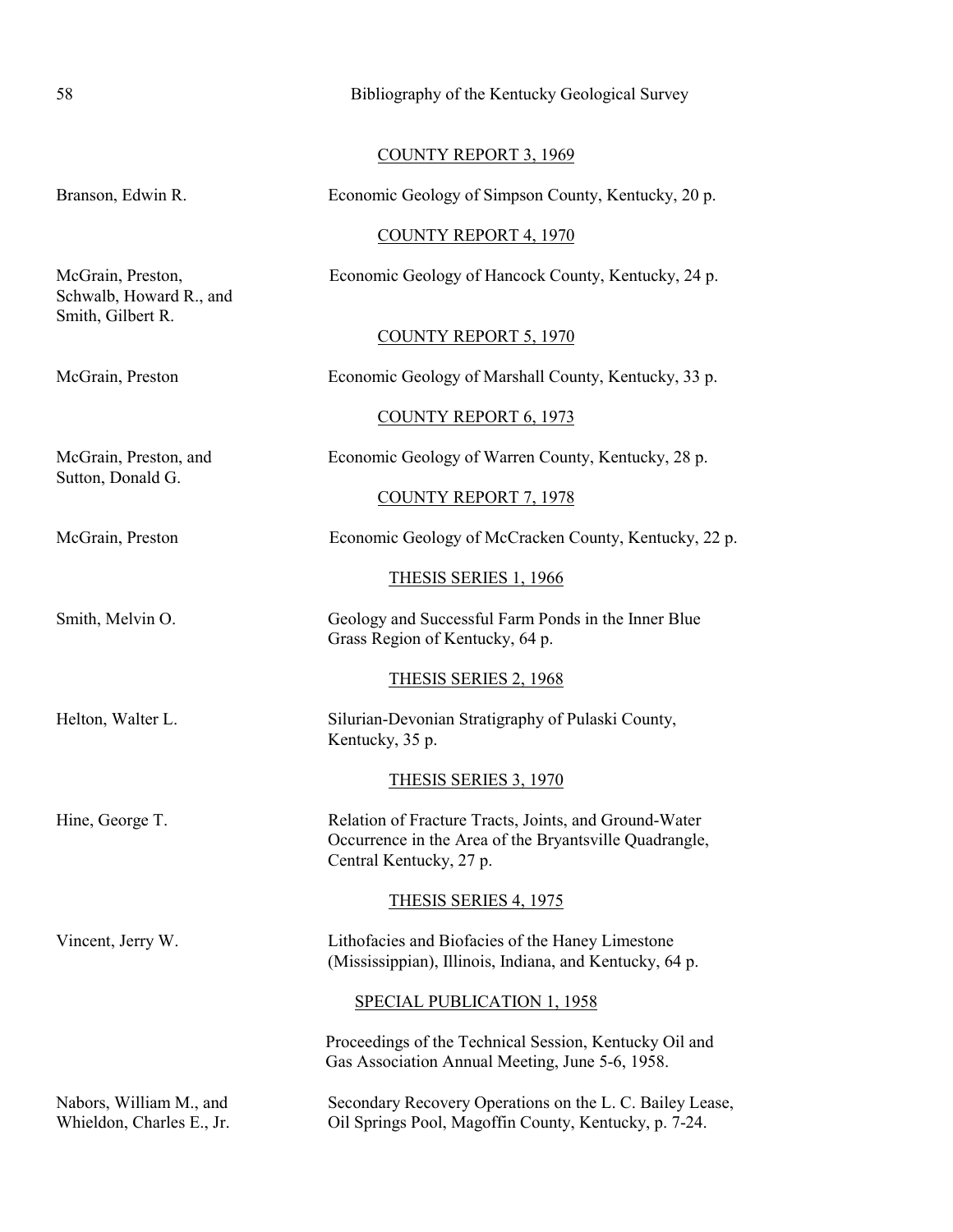| Lewis, Tom                                                              | Stream Pollution, p. 25-27.                                                                                                                                                        |
|-------------------------------------------------------------------------|------------------------------------------------------------------------------------------------------------------------------------------------------------------------------------|
| Chellgren, Wilbur E.                                                    | Producers' Kentucky Tax Basis and Income Tax Pitfalls, p. 28-36.                                                                                                                   |
| Newman, Fred C.                                                         | Bank Financing of Oil Properties, p. 37-42.                                                                                                                                        |
| McGrain, Preston                                                        | Services of the Kentucky Geological Survey to the Oil and<br>Gas Industry, p. 43-47.                                                                                               |
| Phalan, James H.                                                        | Problems Created by Oil and Gas Operations in Coal-Bearing<br>Areas in Kentucky, p. 48-52.                                                                                         |
| Milhous, Holman C.                                                      | General Geology and History of Oil and Gas Development<br>in Northern Tennessee, p. 53-62.                                                                                         |
| Cheney, Theodore A.                                                     | Air photos in the Mineral Fuels Industry, p. 63-71.                                                                                                                                |
| Benson, Donald C.                                                       | Natural Gas Development in Western Kentucky, p. 72-74.                                                                                                                             |
| Hennessy, Gerald J.                                                     | Geology and Development of Oak Hill West Pool,<br>Hopkins County, Kentucky, p. 75-82.                                                                                              |
| Nosow, Edmund                                                           | Recent Oil and Gas Development in Breathitt County,<br>Kentucky (Abstract), p. 83.                                                                                                 |
| Kentucky Geol. Survey                                                   | Oil Production in Kentucky for 1957, p. 84.                                                                                                                                        |
|                                                                         | SPECIAL PUBLICATION 2, 1959<br>Proceedings of the Technical Session, Kentucky Oil and Gas<br>Association Annual Meeting, June 5, 1959.                                             |
| Brake, J. A.<br>MacFarlane, Robert M., and<br>Ault, R. K.               | Underground Storage of Liquefied Petroleum Gas, p. 7-12.<br>Nuclear Logging in the Appalachian Basin, p. 13-27.                                                                    |
| Taylor, Lloyd C.<br>Anderson, James A. III<br>Ray, Edward O.            | New Developments in Well Stimulation Techniques, p. 28-39.<br>Percentage Depletion Allowance, p. 40-47.<br>Resume of Drilling Activities in Eastern Kentucky in 1958,<br>p. 48-50. |
| Lovan, Tom E., Jr.                                                      | Sonic Logging--A Method of Porosity Determination,<br>p. $51-60$ .                                                                                                                 |
| Chaney, P. E.,<br>Mayes, F. M.,<br>Jones, Jack W., and<br>Bennett, John | Drill Stem Logging Tool, p. 61-66.                                                                                                                                                 |
| Nosow, Edmund                                                           | Some Devonian-Silurian Stratigraphic Relationships on<br>the West Flank of the Cincinnati Arch, p. 67-81.                                                                          |
| Kentucky Geol. Survey                                                   | Oil Production in Kentucky for 1958, p. 82.                                                                                                                                        |
|                                                                         | <b>SPECIAL PUBLICATION 3, 1960</b><br>Proceedings of the Technical Session, Kentucky Oil and Gas<br>Association Annual Meeting, June 3, 1960.                                      |
| Litton, W. H.                                                           | Recent Trends of Waterflooding of the Weir Oil Sands in<br>Eastern Kentucky, p. 7-9.                                                                                               |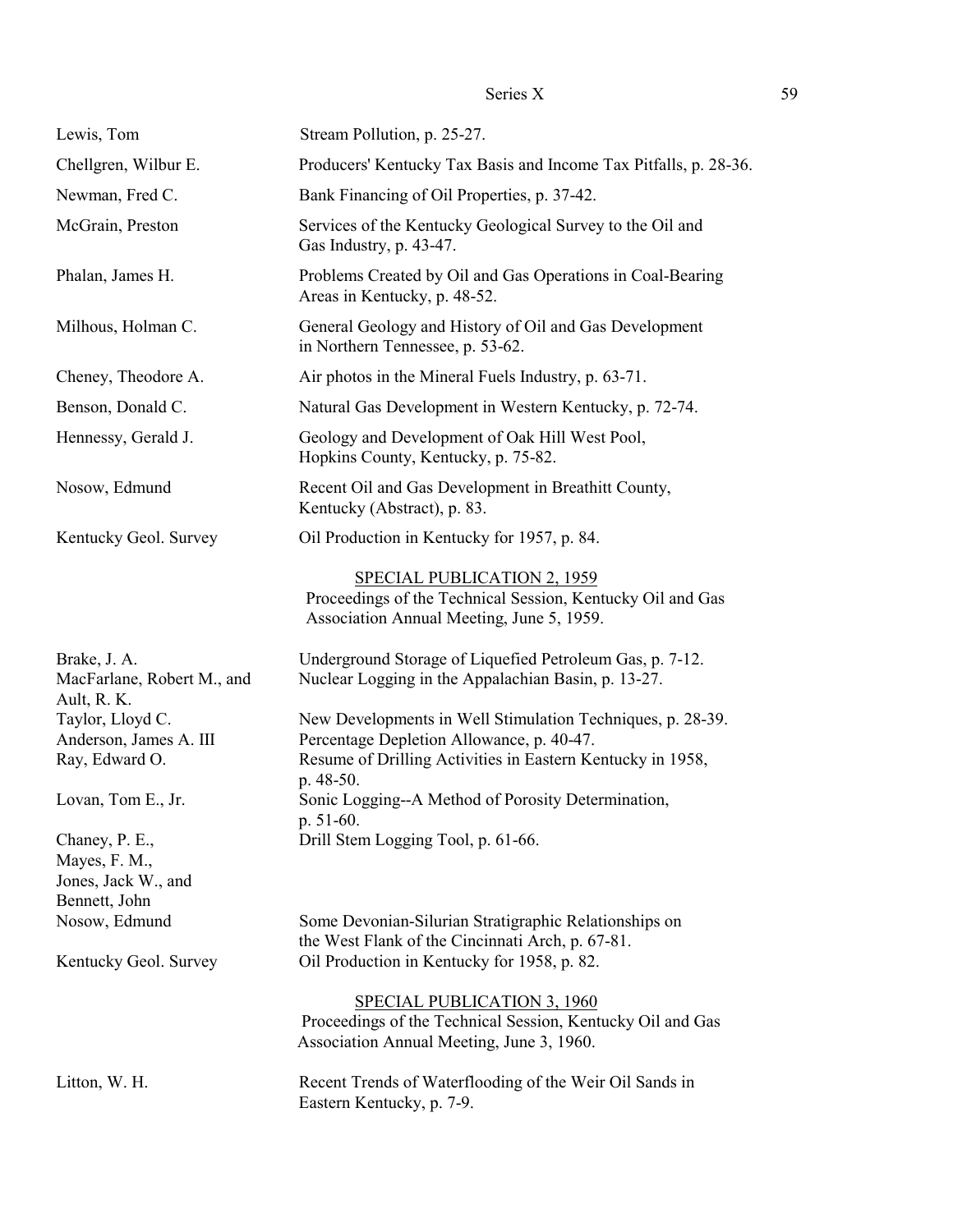| 60                                                | Bibliography of the Kentucky Geological Survey                                                                                                           |
|---------------------------------------------------|----------------------------------------------------------------------------------------------------------------------------------------------------------|
| Thomas, George R.                                 | Geology of Recent Deep Drilling in Eastern Kentucky, p. 10-28.                                                                                           |
| Chellgren, Wilbur E.                              | Kentucky's Three Percent Sales and Use Tax and Its Application<br>to "Producers," p. 29-37.                                                              |
| Knodell, John D., Jr.                             | The Kentucky Oil and Gas Conservation Act of 1960, p. 38-47.                                                                                             |
| Sullivan, Dan M.                                  | Recent Oil Development in Spencer County, Indiana, p. 48-55.                                                                                             |
| Patterson, Reid                                   | An Interpretation of Recent Discoveries in Kentucky's Allen<br>County Area, p. 56-62.                                                                    |
| Commonwealth of Kentucky<br>Kentucky Geol. Survey | Oil and Gas Conservation Act, 1960, p. 63-73.<br>Oil Production in Kentucky for 1959, p. 74.                                                             |
|                                                   | SPECIAL PUBLICATION 4, 1961<br>Proceedings of the Technical Session, Kentucky Oil and Gas<br>Association Annual Meeting, June 1-2, 1961.                 |
| Rodermund, Carl C.                                | Reservoir Evaluation of Empty Bore Holes by a New<br>Logging Technique, p. 7-10.                                                                         |
| Hagan, Wallace W.                                 | Progress Report of Kentucky Areal Geologic Mapping Program,<br>p. 11-20.                                                                                 |
| Clark, Robert E.                                  | Paint Creek Geology of the Handyville Pool, Daviess County,<br>Kentucky, p. 21-31.                                                                       |
| Korst, Ira M.                                     | Imports and Their Effect Upon Independents, p. 32-35.                                                                                                    |
| Walker, Frank H.                                  | The 1960 Oil and Gas Conservation Act the First Year,<br>p. 36-48.                                                                                       |
| Fons, Lloyd                                       | Evaluation of Producing Horizons by Flo-Pak/Fluid Density<br>Logging, p. 49-59.                                                                          |
| Ray, Edward O.                                    | Resume of Drilling Activities in Eastern Kentucky in 1960,<br>$p.60-63.$                                                                                 |
| Chellgren, Wilbur E.                              | The Kentucky Three Percent Sales and Use Tax, p. 64-71.                                                                                                  |
| Nosaw, Edmund                                     | New Reservoir Possibilities in Kentucky, p. 72-77.                                                                                                       |
| Harmon, William G.                                | Diamond Coring in the Southern Appalachians, p. 78-82.                                                                                                   |
| Kentucky Geol. Survey                             | Oil Production in Kentucky for 1960, p. 83.                                                                                                              |
| Field, Thomas P.                                  | <b>SPECIAL PUBLICATION 5, 1961</b><br>A Guide to Kentucky Place Names, 264 p.                                                                            |
| McGrain, Preston                                  | <b>SPECIAL PUBLICATION 6, 1961</b><br>The Geologic Story of Diamond Caverns, 24 p.                                                                       |
| Livesay, Ann<br>(Revised by<br>McGrain, Preston)  | <b>SPECIAL PUBLICATION 7, 1962 (Revised)</b><br>Geology of the Mammoth Cave National Park Area, 40 p.<br>(Revision of Special Publication 2, Series IX.) |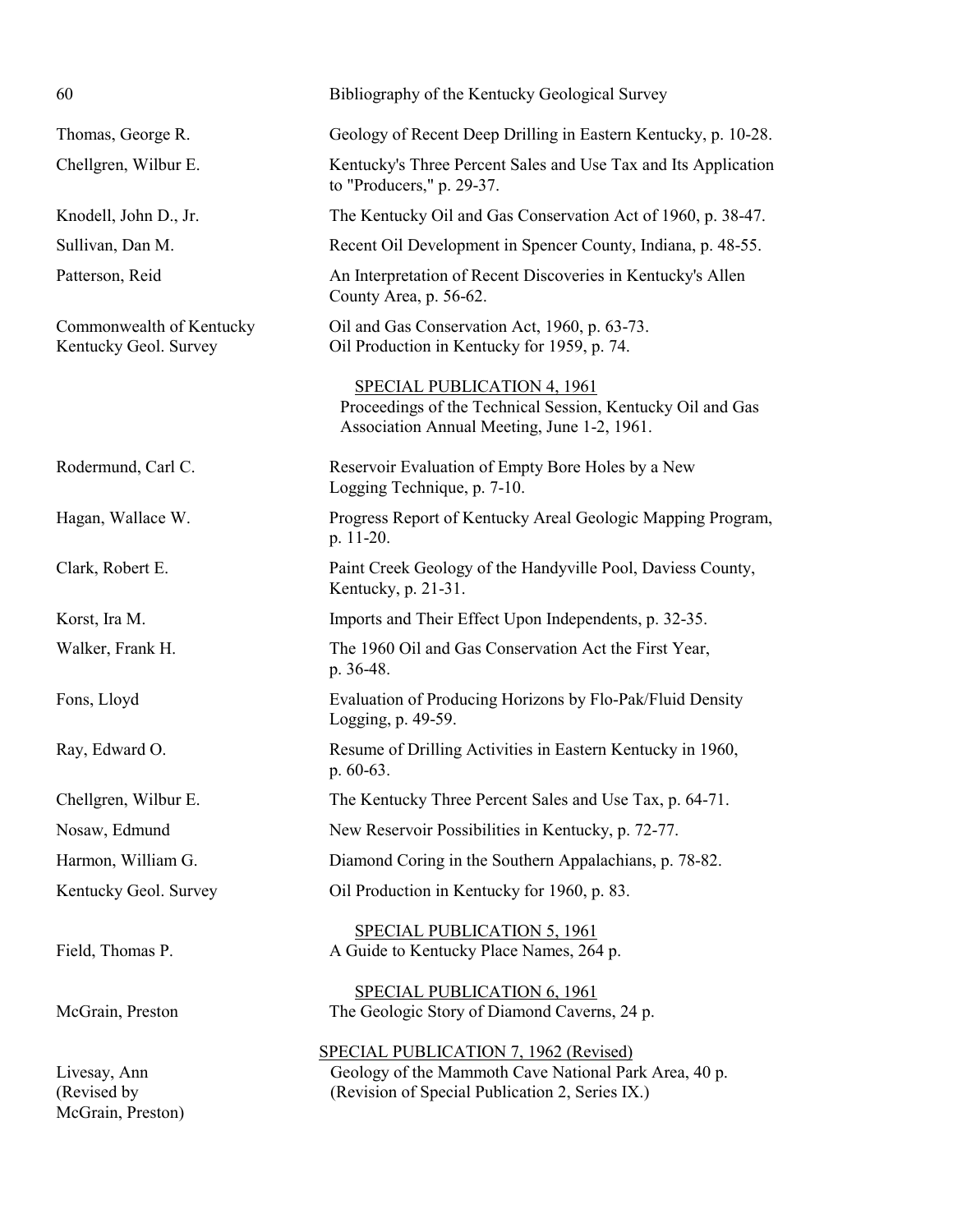# SPECIAL PUBLICATION 8, 1964

|                          | Proceedings of the Technical Sessions, Kentucky Oil and Gas<br>Association Annual Meetings, 1962 and 1963. |
|--------------------------|------------------------------------------------------------------------------------------------------------|
| Nuttall, Brandon D.      | Recent Developments in oil and Gas Exploration in                                                          |
|                          | Southwestern Butler County, Kentucky, p. 9-16.                                                             |
|                          |                                                                                                            |
| Eakle, Hunter            | Does the Oil and Gas Industry Need Drilling<br>Contractors? p. 17-20.                                      |
| Hunter, Coleman D.       | Gas Development, Production, and Estimated Ultimate                                                        |
|                          | Recovery of Devonian Shale in Eastern Kentucky, p. 21-29.                                                  |
| Baker, Alan A.           | Recent Developments in Well Completions, p. 30-33.                                                         |
|                          |                                                                                                            |
| Gehr, James B.           | New Developments in Appalachian Logging Services, p. 34-35.                                                |
| Gwinn, James E.          | The Determination of the Bonding Quality of Cement to                                                      |
|                          | Casing, p. 36-39.                                                                                          |
| Kentucky Geol. Survey    | Oil Production in Kentucky for 1961, p. 40.                                                                |
| Norris, Ronald L.        | The Bon Harbor Gas Pool, Daviess County, Kentucky--a                                                       |
|                          | Waltersburg Anomaly, p. 41-48.                                                                             |
| Hennessy, Gerald J.      | Oil Exploration in Hopkins County, Kentucky, Relative to                                                   |
|                          | the Hanson Oil Pool, p. 49-56.                                                                             |
| Alexander, John D.       | Thermal Recovery by In Situ Combustion, p. 5-59.                                                           |
| George, Jerry V.         | The Application of Fracturing in the Oil Springs                                                           |
|                          | Pool, p. 60-67.                                                                                            |
| McGuire, William H., and | Geology of the St. Peter Sandstone in Clark and Estill                                                     |
| Howell, Paul             | Counties, Kentucky, p. 68-82.                                                                              |
| Thomas, George R., and   | Completion Techniques and Results of Recent Berea Sand                                                     |
| Lauffer, J. B.           | Development in Pike County, Kentucky, p. 83-89.                                                            |
| Kentucky Geol. Survey    | Oil Production in Kentucky for 1962, p. 90.                                                                |
|                          | SPECIAL PUBLICATION 9, 1964                                                                                |
| Helton, Walter L.        | Kentucky's Rocks and Minerals, 55 p.                                                                       |
|                          | SPECIAL PUBLICATION 10, 1965                                                                               |
|                          | Proceedings of the Technical Sessions, Kentucky Oil and Gas                                                |
|                          | Association Annual Meeting, June 14-5, 1964.                                                               |
| Duchscherer, William M., | Secondary Recovery by Inert Gas Injection in the Spring                                                    |
| Jr.                      | Grove Pool, Union County, Kentucky, p. 7-17.                                                               |
| Brown, Jimmie A.         | Application of Well Logging to Underground Gas Storage                                                     |
|                          | in Western Kentucky, p. 18-40.                                                                             |
| Rose, William D.         | Highlights of Western Kentucky Oil and Gas Exploration                                                     |
|                          | in 1963 and Early 1964, p. 41-52.                                                                          |
| Seifert, Walter F.       | Improved Secondary Recovery by Control of Water Mobility,                                                  |
|                          | p. 53-64.                                                                                                  |
| McGuire, William H.      | Relationship of Oil and Gas Production to Major Gravity                                                    |
|                          | Anomalies in Western Kentucky, p. 65-69.                                                                   |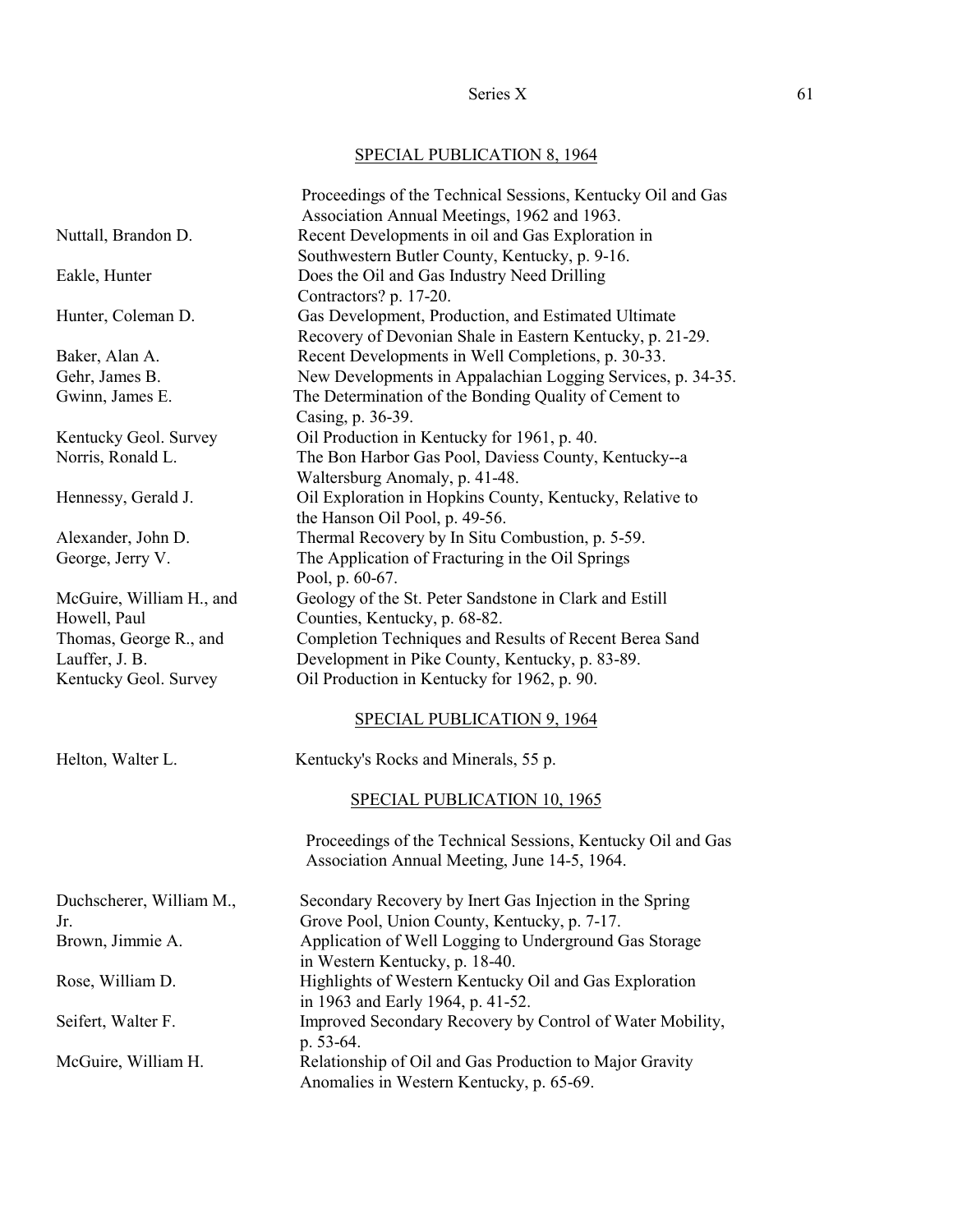| 62                                     | Bibliography of the Kentucky Geological Survey                                                                                             |
|----------------------------------------|--------------------------------------------------------------------------------------------------------------------------------------------|
| Stack, Wayne                           | Some Aspects of Waterflooding in the Big Sinking Field,<br>Lee County, Kentucky, p. 70-93.                                                 |
| McGuire, William H.                    | Porosity Zones in the Knox Dolomite of Northeastern Kentucky,<br>p. 94-96.                                                                 |
| Walker, Frank H.                       | Oil and Gas Conservation Activities, p. 97-101.                                                                                            |
| Townsend, Paul S.                      | The New Tax Law-Problems and Opportunities, p. 102-109.                                                                                    |
| Jenkins, Ernest B.                     | Resume of Drilling Activity in Eastern Kentucky in 1963,<br>p. 110-112.                                                                    |
| Kentucky Geol. Survey                  | Oil Production in Kentucky for 1963, p. 113.                                                                                               |
|                                        | SPECIAL PUBLICATION 11, 1966                                                                                                               |
| McGrain, Preston                       | Geology of the Cumberland Falls State Park Area.<br>(Revision of Special Publication 7, Series IX), 33 p.                                  |
|                                        | <b>SPECIAL PUBLICATION 12, 1966</b>                                                                                                        |
| McGrain, Preston                       | Geology of the Carter and Cascade Caves Area<br>(Revision of Special Publication 5, Series IX), 32 p.                                      |
|                                        | SPECIAL PUBLICATION 13, 1907                                                                                                               |
| McGrain, Preston                       | The Geologic Story of Bernheim Forest, 26 p.                                                                                               |
|                                        | SPECIAL PUBLICATION 14, 1967                                                                                                               |
|                                        | Proceedings of the Technical Sessions, Kentucky Oil and Gas<br>Association Annual Meeting, June 3-4, 1965.                                 |
| Sublett, Robert B.<br>McGrain, Preston | Limited Entry Well Completion Technique, p. 7-11.<br>The Application of New Geologic Maps to the Economic<br>Growth of Kentucky, p. 12-18. |
| Reynolds, Douglas W., and              | Western Kentucky's Bethel Channel--the Largest Continuous                                                                                  |
| Vincent, James K.                      | Reservoir in the Illinois Basin, p. 19-30.                                                                                                 |
| Avila, John                            | The Geological Procedures Used in the Evaluation of Camp<br>Breckinridge, p. 31-38.                                                        |
| Pounder, Jack A.                       | Cambrian Play in Southwestern Ontario, p. 39-49.                                                                                           |
| Harris, Leonard D.                     | Geology of the L. S. Bales Well, Lee County, Virginia--                                                                                    |
|                                        | a Cambrian and Ordovician Test, p. 50-55.                                                                                                  |
| Bashe, Robert W.                       | Trempealeau Remnants Defined by Dipmeter Surveys, p. 56-62.                                                                                |
| Wilson, Edward N.                      | Using Geologic Maps in Oil and Gas Exploration, p. 63-70.                                                                                  |
| Kentucky Geol. Survey                  | Oil Production in Kentucky for 1965, p. 71.                                                                                                |
|                                        | SPECIAL PUBLICATION 15, 1968                                                                                                               |
|                                        | Proceedings of the Technical Sessions, Kentucky Oil                                                                                        |
|                                        | and Gas Association Annual Meetings, 1966 and 1967.                                                                                        |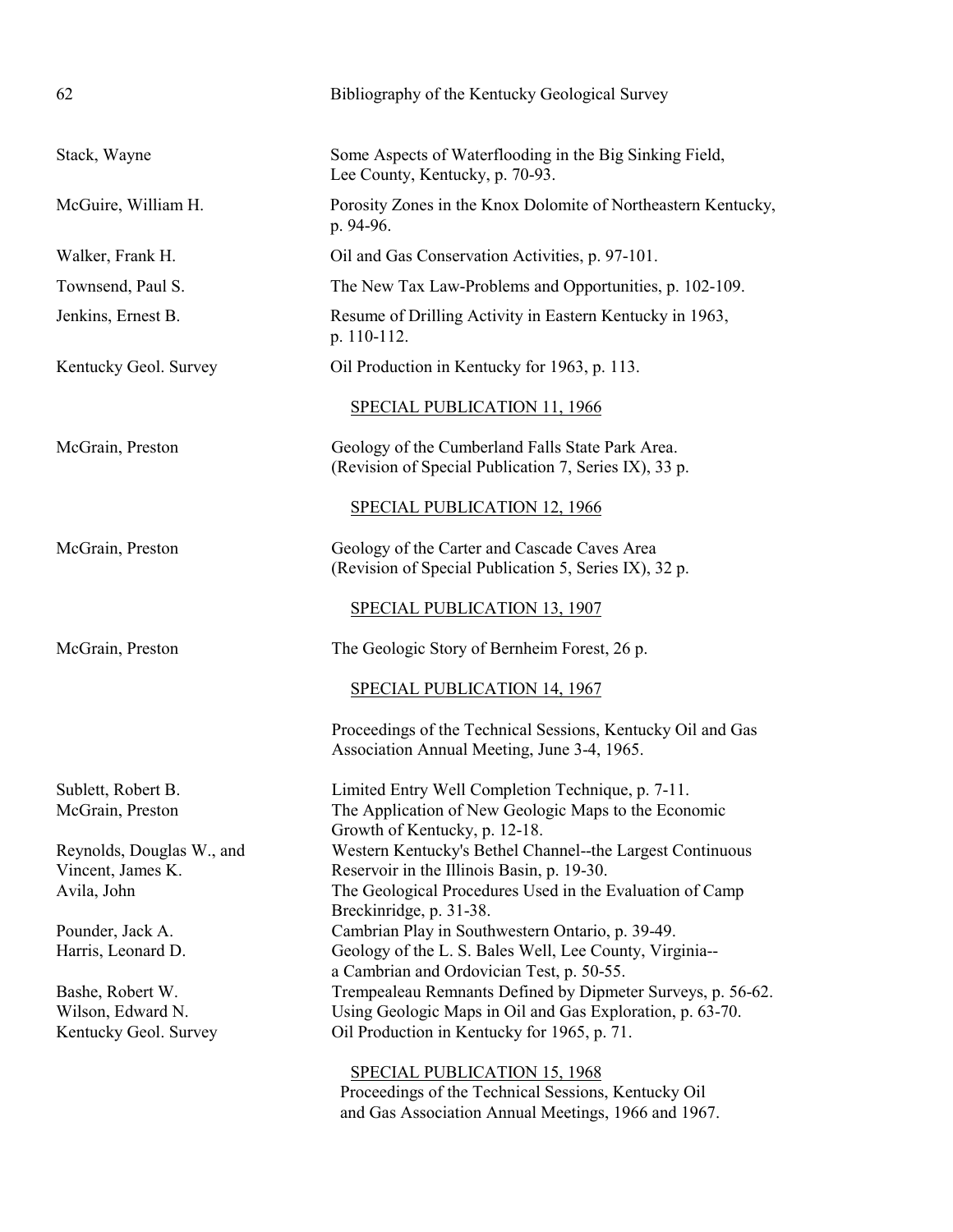| Stanonis, Frank L.                                                 | Future Prospective Areas of Western Kentucky, p. 7-11.                                                                                                      |
|--------------------------------------------------------------------|-------------------------------------------------------------------------------------------------------------------------------------------------------------|
| Rehn, Edgar E.                                                     | Petroleum Potential of the Rough Creek Tectonic<br>Element in Kentucky, p. 12-25.                                                                           |
| Bond, Donald C.                                                    | Petroleum--Where It Came From, Where It Is Found, How<br>It Got There, $p. 26-29$ .                                                                         |
| Smith, W. W.                                                       | Operational Aspects of the Fry In Situ Project, p. 30-11.                                                                                                   |
| Ray, Edward O.                                                     | Shale Stimulation--A New Approach, p. 35-42.                                                                                                                |
| Walker, Frank H.                                                   | Oil and Gas Conservation Activities, p. 43-45.                                                                                                              |
| Perkins, Hunt                                                      | Subsurface Geology of the Sulphur Lick-Tompkinsville<br>Area, Monroe County, Kentucky, p. 46-55.                                                            |
| Wilson, Edward N.                                                  | Some Aspects of Drilling Activities in Eastern Kentucky<br>in 1965-1966, p. 56-63.                                                                          |
| McGuire, William H.                                                | Exploration Objectives in the Cambro-Ordovician of<br>Kentucky, p. 64-69.                                                                                   |
| Eckard, William E.                                                 | A Progress Report on Increasing Permeability by<br>Explosives and Heat, p. 70-80.                                                                           |
| Mullins, Allan T.                                                  | Pennsylvanian Structure of Western Kentucky, p. 81-86.                                                                                                      |
| Riley, C. Stuart                                                   | Applications and the Future of the Computer in the<br>Petroleum Industry, p. 87-89.                                                                         |
| Stanonis, Frank L.                                                 | Oil-Field Technology Applied to Subsurface Disposal of<br>Industrial Fluid Wastes, p. 90-96.                                                                |
| McGuire, William H.<br>Halloran, Thomas                            | Geophysical Exploration in Eastern Kentucky, p. 97-102.<br>Oil-Field Application of Detergents, p. 103-104.                                                 |
| Bradford, H. H.,                                                   | Low-Mobility Cement Slurries Reduce Gas Cutting and                                                                                                         |
| Sullivan, G. A., and                                               | Fall-Back, p. 105-110.                                                                                                                                      |
| Spangle, L. B.<br>Haney, Gene                                      | Newburg Gas Development, Kanawha and Jackson Counties,<br>West Virginia, p. 111-117.                                                                        |
| Kentucky Geol. Survey                                              | Oil Production in Kentucky for 1964-66, p. 116-119.                                                                                                         |
|                                                                    | SPECIAL PUBLICATION 16, 1969                                                                                                                                |
| Krieger, Robert A.,<br>Cushman, Robert V., and<br>Thomas, N.O.     | Water in Kentucky, 51 p.                                                                                                                                    |
|                                                                    | SPECIAL PUBLICATION 17, 1969<br>Proceedings of the Technical Sessions, Kentucky Oil<br>and Gas Association Annual Meeting, June 6-7, 1968.                  |
| Franzoni, Robert A., and<br>Green, J. Edward<br>Schwalb, Howard R. | Operations Research and Economic Analysis Application<br>to the Study of Exploration Decisions, p. 7-15.<br>Deep (Cambro-Ordovician) Exploration in Western |
| Bateman, Samuel J.                                                 | Kentucky, p. 16-19.<br>Using the Drill-Stem Test as an Exploratory Tool, p. 20-25.                                                                          |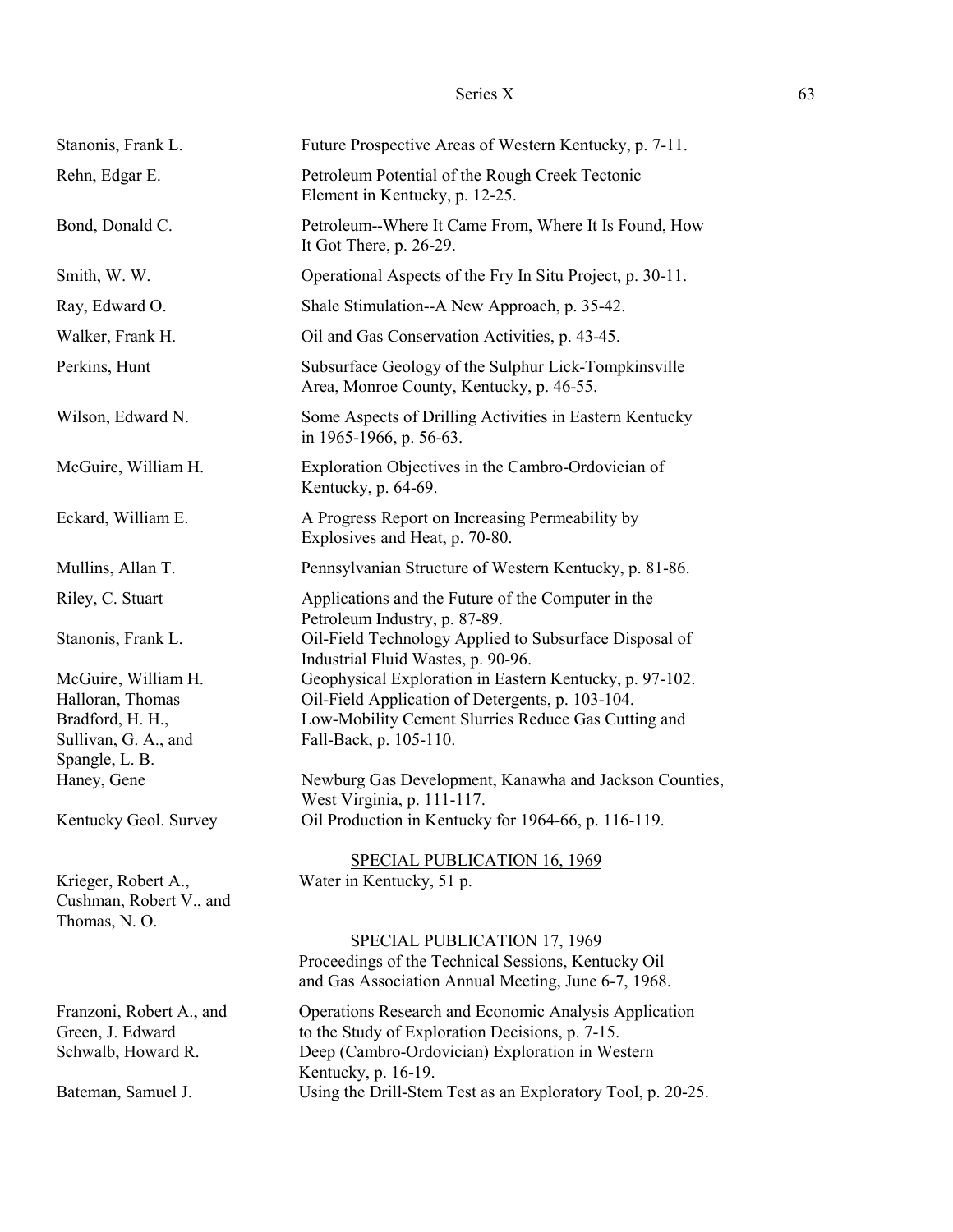| 64                                                                                                                                      | Bibliography of the Kentucky Geological Survey                                                                                                                                   |
|-----------------------------------------------------------------------------------------------------------------------------------------|----------------------------------------------------------------------------------------------------------------------------------------------------------------------------------|
| Patchen, Douglas G.                                                                                                                     | Geology and Drilling History of the Newburg Sand in West<br>Virginia, p. 26-41.                                                                                                  |
| Pasini, Joseph, III                                                                                                                     | Some Aspects of Recent Production Research and Possible<br>Effects on Petroleum Recovery, p. 42-49.                                                                              |
| Fenstermaker, Charles D.                                                                                                                | Resume of Current Activity of the Oil Industry Northeast of<br>the Mississippi River--Geographic, Geologic--and Magnitude<br>of Recent Years' Discoveries, p. 50-77.             |
| Hopkins, John T., Jr.                                                                                                                   | Cartographic Activities of the Geologic Mapping program in<br>Kentucky, p. 78-82.                                                                                                |
| Kentucky Geol. Survey                                                                                                                   | Oil Production in Kentucky for 1967 and 1968, p. 83-84.                                                                                                                          |
|                                                                                                                                         | SPECIAL PUBLICATION 18, 1969<br>Proceedings of the Technical Sessions, Kentucky oil and<br>Gas Association Annual Meeting, June 5-6, 1969.                                       |
| Webb, Elmer J.                                                                                                                          | Geologic History of the Cambrian System in the Appalachian<br>Basin, p. 7-15.                                                                                                    |
| Putnam, C. B.                                                                                                                           | Drilling Conditions and Problems in Eastern Kentucky,<br>p. 16-19.                                                                                                               |
| Jennings, A. R., Jr.,<br>Black, H. N., and<br>Malone, W. T.                                                                             | Some Important Factors to Consider When Planning a<br>Fracturing Treatment, p. 20-27.                                                                                            |
| Fish, S. E.                                                                                                                             | Methods and Considerations in Appraising a Coal Property,<br>p. 28-31.                                                                                                           |
| Patton, John B., and<br>Dawson, Thomas A.                                                                                               | Some Petroleum Prospects of the Cincinnati Arch Province,<br>p. 32-39.                                                                                                           |
| Griffith, Howard D.                                                                                                                     | Application of Electronic Computers to Reservoir<br>Engineering, p. 40-45.                                                                                                       |
| Friberg, James F.,<br>Hraber, Stephanie V.,<br>Schwartz, Robert K.,<br>Siemers, Charles T.,<br>Straw, W. Thomas, and<br>Potter, Paul E. | Bethel Sandstone (Mississippian) of Western Kentucky and<br>South Central Indiana, a Submarine Channel Fill (abstracted<br>version), $p. 46$ .                                   |
| Kentucky Geol. Survey                                                                                                                   | Oil Production in Kentucky for 1968, p. 47.                                                                                                                                      |
| American Geological<br>Institute                                                                                                        | <b>SPECIAL PUBLICATION 19, 1970</b><br>Bibliography of Coal in Kentucky, 73 p.                                                                                                   |
| Davis, Robert W.,<br>Lambert, T. William. and<br>Hansen, Arnold J., Jr.                                                                 | SPECIAL PUBLICATION 20, 1971<br>Water in the Economy of the Jackson Purchase Region of<br>Kentucky, 32 p.                                                                        |
|                                                                                                                                         | <b>SPECIAL PUBLICATION 21, 1972</b><br>Proceedings of the Technical Sessions, Kentucky Oil and Gas<br>Association Thirty-Fourth and Thirty-Fifth Annual Meetings, 1970 and 1971. |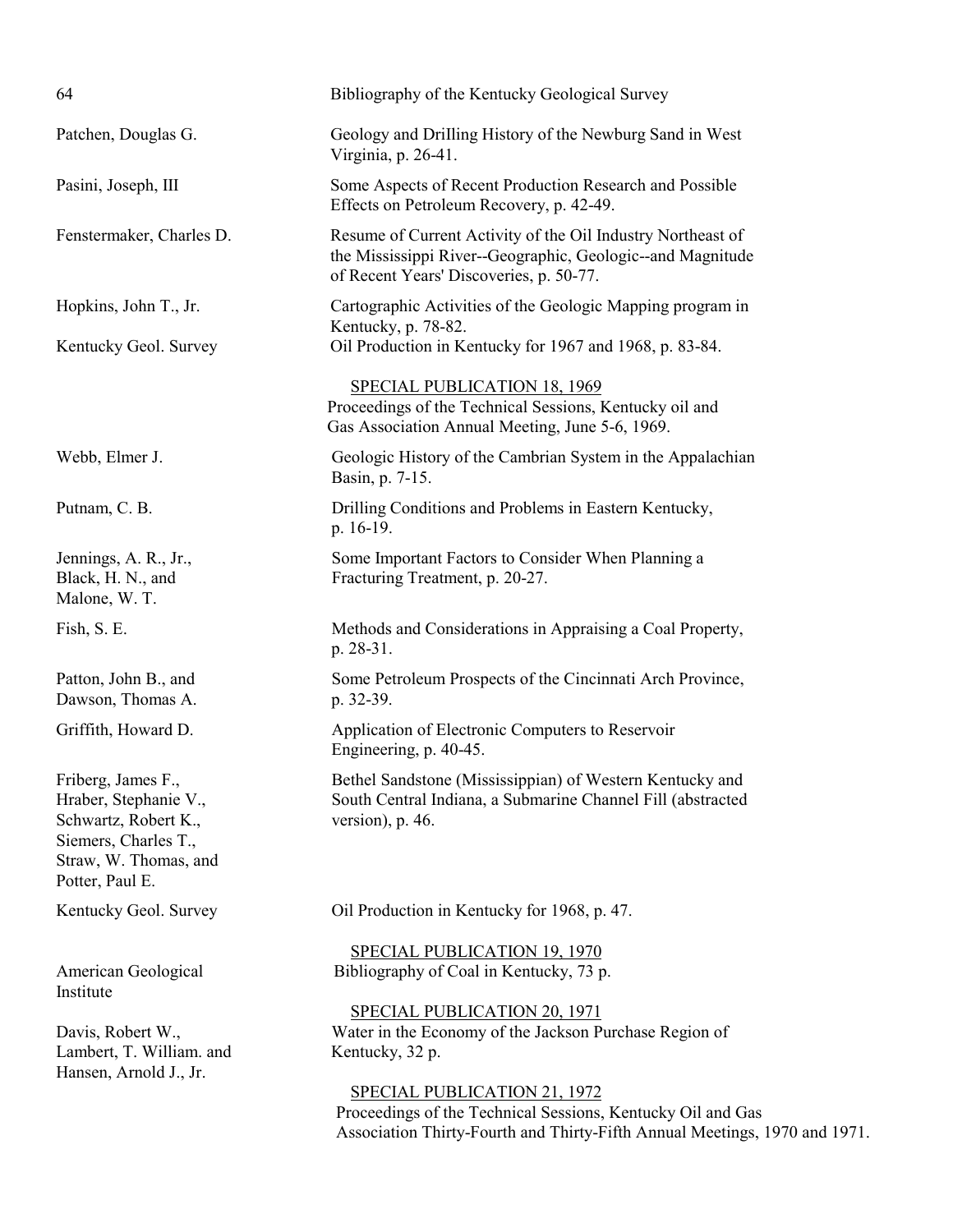| Wilson, Jack L.                                                                                                  | "Brown Shale" Problems in Eastern Kentucky, p. 1-5.                                                                                                                                                                                            |
|------------------------------------------------------------------------------------------------------------------|------------------------------------------------------------------------------------------------------------------------------------------------------------------------------------------------------------------------------------------------|
| Bay, Edward O.                                                                                                   | Delivery Performance of Fractured Shale Wells, p. 6-9.                                                                                                                                                                                         |
| Perkins, J. Hunt                                                                                                 | Geology and Economics of Knox Dolomite Oil Production in<br>Gradyville East Field, Adair County, Kentucky, p. 10-25.                                                                                                                           |
| Berube, Stephen C., and<br>Young, Robert N.                                                                      | Bottom-Hole Percussion Tools--Where and How to Use Them;<br>p. 26-29.                                                                                                                                                                          |
| Schwalb, Howard R.                                                                                               | Sixty Years Exploration in Logan County, South-Central<br>Kentucky, p. 30-34.                                                                                                                                                                  |
| Silberman, J. Donald                                                                                             | Cambro-Ordovician Structural and Stratigraphic Relationships<br>of a Portion of the Rome Trough, p. 35-45.                                                                                                                                     |
| Miles, Phil M.                                                                                                   | Notes on "Corniferous" Production in Eastern Kentucky, p. 46-49.                                                                                                                                                                               |
| Webb, Elmer J.                                                                                                   | Stratigraphic Relationships of Certain Mississippian-Age Pools<br>in Southeastern Kentucky and Northeastern Tennessee, p. 50-58.                                                                                                               |
| Baldridge, Harold L.                                                                                             | External Corrosion of Well Casings in Salt Sands of the<br>Lee Formation, p. 59-61.                                                                                                                                                            |
| Johnson, Alvin C., Jr.                                                                                           | Inorganic Geochemical Prospecting for Oil and Gas<br>Accumulations, p. 62-66.                                                                                                                                                                  |
| Lieberman, Nathan I.                                                                                             | Independents Should Automate, p. 67-70.                                                                                                                                                                                                        |
| Schwalb, Howard R.                                                                                               | Petroleum Exploration Opportunities in Butler County<br>Kentucky, p. 71-75.                                                                                                                                                                    |
| Wieland, Denton R.                                                                                               | Frac Pad Acidizing in Carbonate Reservoirs, p. 76-79.                                                                                                                                                                                          |
| Kentucky Geol. Survey                                                                                            | Oil Production in Kentucky for 1969 and 1970, p. 80.                                                                                                                                                                                           |
| Montgomery, Gill<br>Grogan, Robert M.,<br>Cunningham-Dunlop, Peter K.,<br>Bartlett, H. F., and<br>Czel, Louis J. | SPECIAL PUBLICATION 22, 1974<br>A Symposium on the Geology of Fluorspar Proceedings<br>of the Ninth Forum on Geology of Industrial Minerals<br>Fluorine Resources--An Overview, p 1-3.<br>The Environments of Deposition of Fluorspar, p. 4-9. |
| Mason, Joseph E.                                                                                                 | Geology of the Derbyshire-Fluorspar Deposits, United<br>Kingdom, p. 10-22.                                                                                                                                                                     |
| Pickard, Greenleaf W.                                                                                            | Geology of Mexican Fluorspar Deposits, p. 23-30.                                                                                                                                                                                               |
| Worl, Ronald G.                                                                                                  | Geology of Fluorspar Deposits of the Western United<br>States, p. 31-54.                                                                                                                                                                       |
| Heyl, Allen V.                                                                                                   | Some Fluorite-Barite Deposits in the Mississippi Valley<br>in Relation to Major Structures and Zonation, p. 55-57.                                                                                                                             |
| Trace, Robert D.                                                                                                 | Illinois-Kentucky Fluorspar District, 58-76.                                                                                                                                                                                                   |
| Hook, John W.                                                                                                    | Structure of the Fault System in the Illinois-Kentucky<br>Fluorspar District, p. 77-86.                                                                                                                                                        |
| Tibbs, John S.                                                                                                   | Geology and History of Pennwalt Corporation's Dyers Hill<br>Mine, Livingston County, Kentucky, p. 87-95.                                                                                                                                       |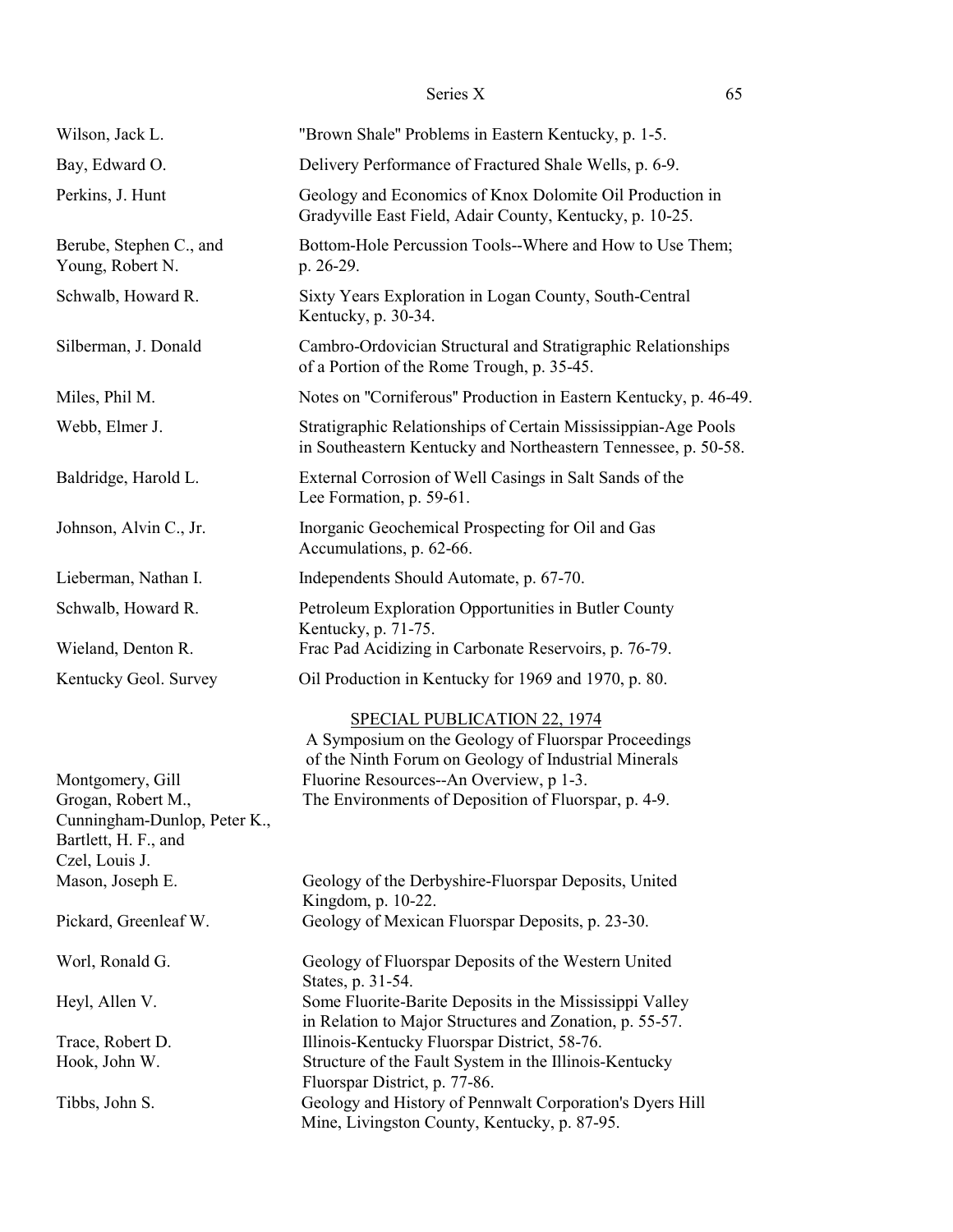McGrain, Preston Kentucky, p. 96-107.

and Currens, James C.

Peterson, Warren L. and Sable, Edward G.

### 66 Bibliography of the Kentucky Geological Survey

Moodie, F. Boyce, III, and The Eagle-Babb-Barnes Fluorspar Project, Crittenden County,

#### SPECIAL PUBLICATION 23, 1975

McGrain, Preston, and Bibliography of Industrial and Metallic Minerals in Currens, James C. Kentucky Through August 1973, 90 p.

#### SPECIAL PUBLICATION 24, 1975

McGrain, Preston Scenic Geology of Pine Mountain in Kentucky, 34 p.

#### SPECIAL PUBLICATION 2 , 1978

McGrain, Preston, Topography of Kentucky, 76 p.

#### GUIDEBOOK SERIES, 1959

Nosow, Edmund Stratigraphy of Nelson County and Adjacent Areas. Geological Society of Kentucky, 37 p.

#### GUIDEBOOK SERIES, 1960

Nosow, Edmund, and Geology of the Central Bluegrass Area. McFarlan, Arthur C. Geological Society of America, Southeastern Section, 56 p.

McGrain, Preston, and A Physiographic and Stratigraphic Profile in Kentucky Crawford, Thomas J. Lexington to the Mammoth Cave Region. Geological Society of America, Southeastern Section, 39 p.

#### GUIDEBOOK SERIES, 1961

Englund, Kenneth J., and Geologic Features of the Cumberland Gap Area, Kentucky, Harris, Leonard D. Tennessee, and Virginia. Geological Society of Kentucky, 30 p.

#### GUIDEBOOK SERIES, 1962

Hook, John W., and Selected Features of the Kentucky Fluorspar District and Clark, Bruce E. the Barkley Dam Site. Geological Society of Kentucky, 35 p.

#### GUIDEBOOK SERIES, 1963

Lewis, Robert Geologic Features of the Mississippian Plateau, South-Central Kentucky. Geological Society of Kentucky, 28 p.

### GUIDEBOOK SERIES, 1964

Pohl, Erwin R., Geologic Features of the Mississippian Plateaus in the Cushman, Robert V., Mammoth Cave and Elizabethtown Areas, Kentucky. Kepferle, Roy C., Geological Society of Kentucky, 32 p.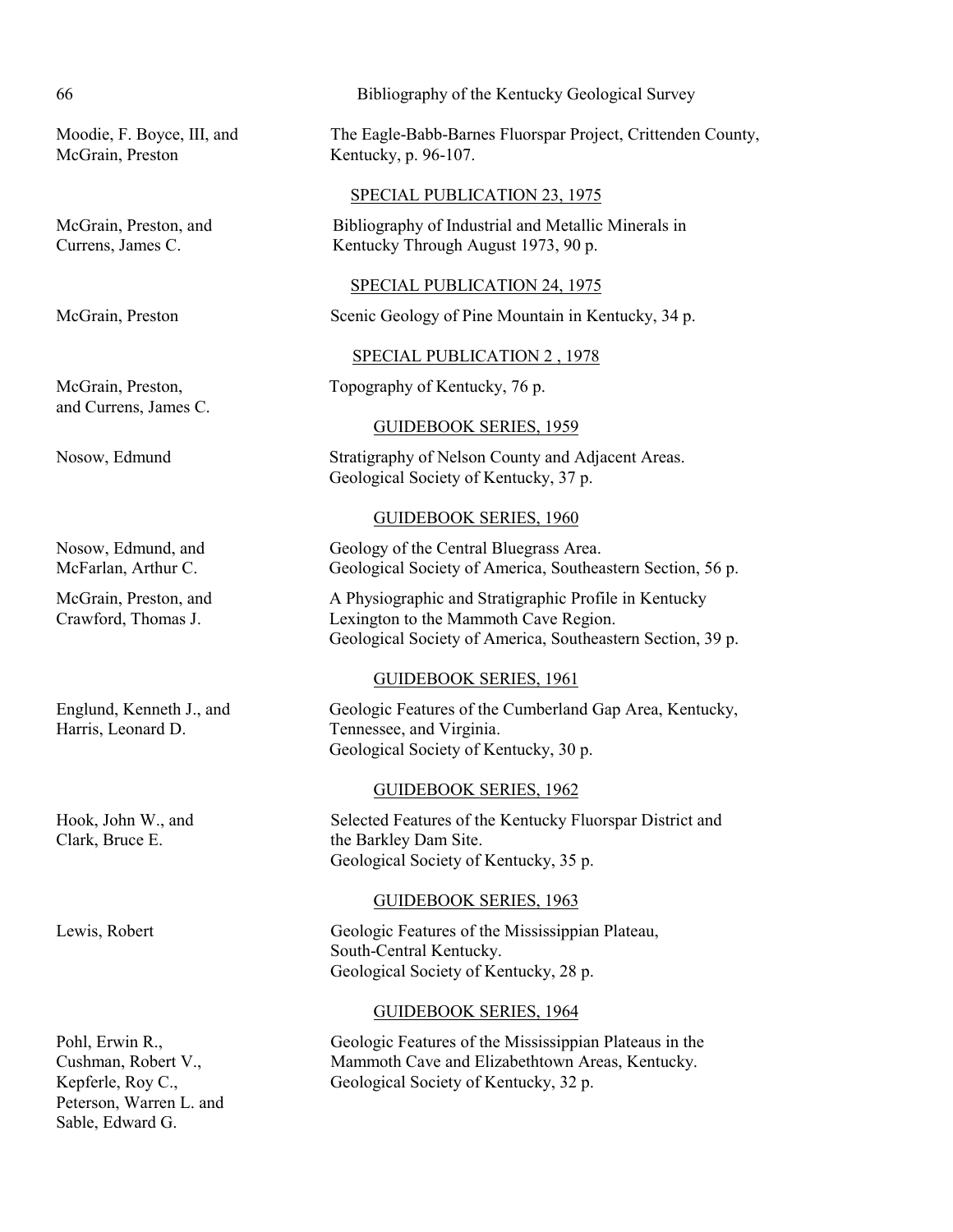# GUIDEBOOK SERIES, 1965

| Black, Douglas F. B., and<br>MacQuown, William C., Jr.                                        | Lithostratigraphy of the Ordovician Lexington Limestone<br>and Clays Ferry Formation of the Central Bluegrass Area Near<br>Lexington, Kentucky;<br>Excursion to the Cryptoexplosive Structure Near Versailles,<br>Kentucky.<br>Geological Society of Kentucky, 51 p. |
|-----------------------------------------------------------------------------------------------|----------------------------------------------------------------------------------------------------------------------------------------------------------------------------------------------------------------------------------------------------------------------|
|                                                                                               | <b>GUIDEBOOK SERIES, 1966</b>                                                                                                                                                                                                                                        |
| Johnson, William D., Jr.,<br>Smith, Avery E.,<br>Sable, Edward G., and<br>Paterson, Warren L. | Geologic Features of Selected Pennsylvanian and<br>Mississippian Channel Deposits Along the Eastern<br>Rim of the Western Kentucky Coal Basin.<br>Geological Society of Kentucky, 34 p.                                                                              |
| Smith, Melvin O.,<br>Noger, Martin C., and<br>Smith, Gilbert E.                               | <b>GUIDEBOOK SERIES, 1967</b><br>Some Aspects of the Stratigraphy of the Pine Mountain<br>Front Near Elkhorn City, Kentucky, with Notes on<br>Pertinent Structural Features.<br>Geological Society of Kentucky, 24 p.                                                |
| Calvert, Warren L.,<br>Noger, Martin C., and<br>Branson, Edwin R.                             | <b>GUIDEBOOK SERIES, 1968</b><br>Geological Aspects of the Maysville-Portsmouth Region,<br>Southern Ohio and Northeastern Kentucky.<br>Geological Society of Kentucky and Ohio Geological<br>Society, 87 p.                                                          |
| Smith, Gilbert E.,<br>Franklin, George J., and<br>Palmer, James E.                            | <b>GUIDEBOOK SERIES, 1969</b><br>Middle and Upper Pennsylvanian Strata In Hopkins and<br>Webster Counties, Kentucky.<br>Geological Society of Kentucky.<br>Introduction, p. 8-15.                                                                                    |
| Williamson, Allen D.                                                                          | Geology in the Park, p. 16-19.<br>Road Log, p. 20-65.                                                                                                                                                                                                                |
| Donan, John G.                                                                                | Commercial Coals and Marketing Date of the Western<br>Kentucky Coal Field, p. 66-70.                                                                                                                                                                                 |
| Nuttall, Brandon D.                                                                           | Recent Oil and Gas Development in Hopkins County,<br>Kentucky, p. 71-80.                                                                                                                                                                                             |
| MacQuown, William C., Jr.,<br>and Noger, Martin C.                                            | <b>GUIDEBOOK SERIES, 1970</b><br>Guidebook for Field Trips.<br>Geological Society of America, Southeastern Section.                                                                                                                                                  |
|                                                                                               | Trip 1                                                                                                                                                                                                                                                               |
| Froelich, Albert J.                                                                           | Geologic Features of Southeastern Kentucky, p, 5-15.                                                                                                                                                                                                                 |

Noger, Martin C., and Ponsetto, Louis R.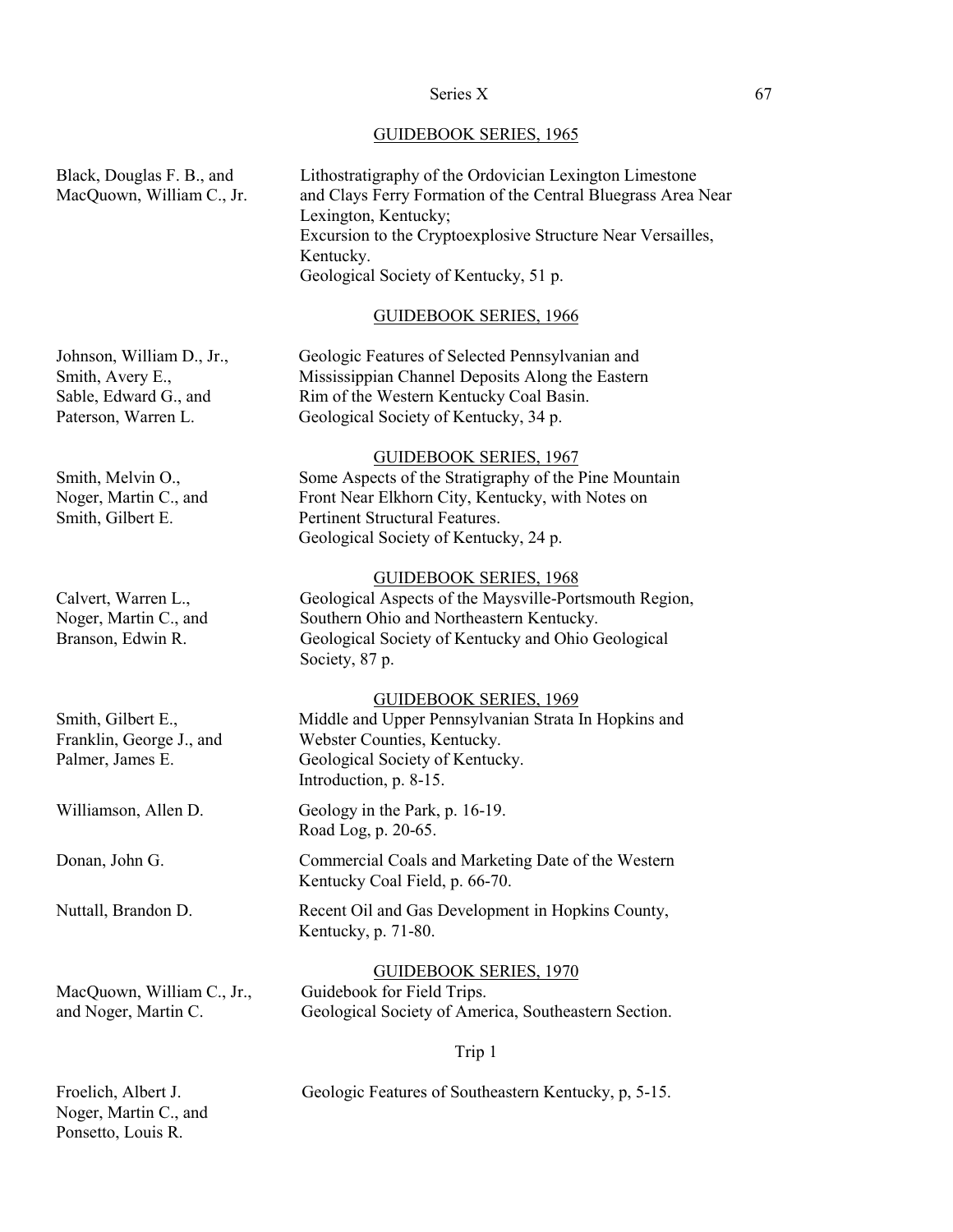| 68                                                                                   | Bibliography of the Kentucky Geological Survey                                                                                                                                                          |
|--------------------------------------------------------------------------------------|---------------------------------------------------------------------------------------------------------------------------------------------------------------------------------------------------------|
|                                                                                      | Trip 2                                                                                                                                                                                                  |
| Cressman, Earle R., and<br>Karklins, Olgerts L.                                      | Lithology and Fauna of the Lexington Limestone<br>(Ordovician) of Central Kentucky, p. 17-28.                                                                                                           |
|                                                                                      | Trip 3                                                                                                                                                                                                  |
| Weir, Gordon W.                                                                      | Borden Formation (Mississippian) in Southeast-Central<br>Kentucky, p. 29-48.<br>Trip 4                                                                                                                  |
| Weir, Gordon W., and<br>Philloy, John C.                                             | Paleozoic Section on East Flank of Cincinnati Arch Along<br>Interstate 64, Lexington to Olive Hill, Kentucky, p. 49-70.                                                                                 |
| Ferm, John C.,<br>Horne, John C.,<br>Swinchatt, Jonathan P., and<br>Whaley, Peter W. | <b>GUIDEBOOK SERIES, 1971</b><br>Carboniferous Depositional Environments in Northeastern<br>Kentucky.<br>Geological Society of Kentucky, p. 1-30.                                                       |
| Smith, Gilbert E.,<br>and others                                                     | <b>GUIDEBOOK SERIES, 1971</b><br>Depositional Environments of Eastern Kentucky Coals.<br>Geological Society of America.                                                                                 |
|                                                                                      | Part 1                                                                                                                                                                                                  |
| Dever, Garland R., Jr.                                                               | Guide to the Geology Along Interstate Highway 64 and the<br>Mountain Parkway, Lexington to Wolfe County, Kentucky, p. 2-12.                                                                             |
|                                                                                      | Part 2                                                                                                                                                                                                  |
| Horne, John C.,<br>Whaley, Peter I., and<br>Smith, Gilbert E.                        | Depositional Environments of Pennsylvanian Rocks Along the<br>Mountain Parkway and Kentucky Highway 15, Wolfe County to<br>Knott County, Kentucky, p. 13-22.                                            |
| Olive, Wilds W., and<br>Dortch, Nat                                                  | <b>GUIDEBOOK SERIES, 1972</b><br>Geology of the Jackson Purchase Region, Kentucky.<br>Geological Society of Kentucky, p. 13-22.                                                                         |
| McGrain, Preston, and<br>Tibbs, John S.                                              | <b>GUIDEBOOK SERIES, 1973</b><br>Geologic Guide to a Portion of the Fluorspar Mining<br>District in Livingston and Crittenden Counties, Kentucky.<br>Forum on the Geology of Industrial Minerals, 12 p. |
| Thomas Ralph N and                                                                   | Geologic Features of the Rough Creek Fault in Gravson                                                                                                                                                   |

Thomas, Ralph N., and Geologic Features of the Rough Creek Fault in Grayson Schwalb, Howard R. and Ohio Counties, Kentucky. Indiana-Kentucky Geological Society, 14 p.

#### GUIDEBOOK SERIES, 1974

Campbell, Lois J., Late Cenozoic Geologic Features of the Middle Ohio River Bleuer, Ned K., Valley. Gray, Henry H., Geological Society of Kentucky, 25 p.

Powell, Richard L., and

Swadley, W C.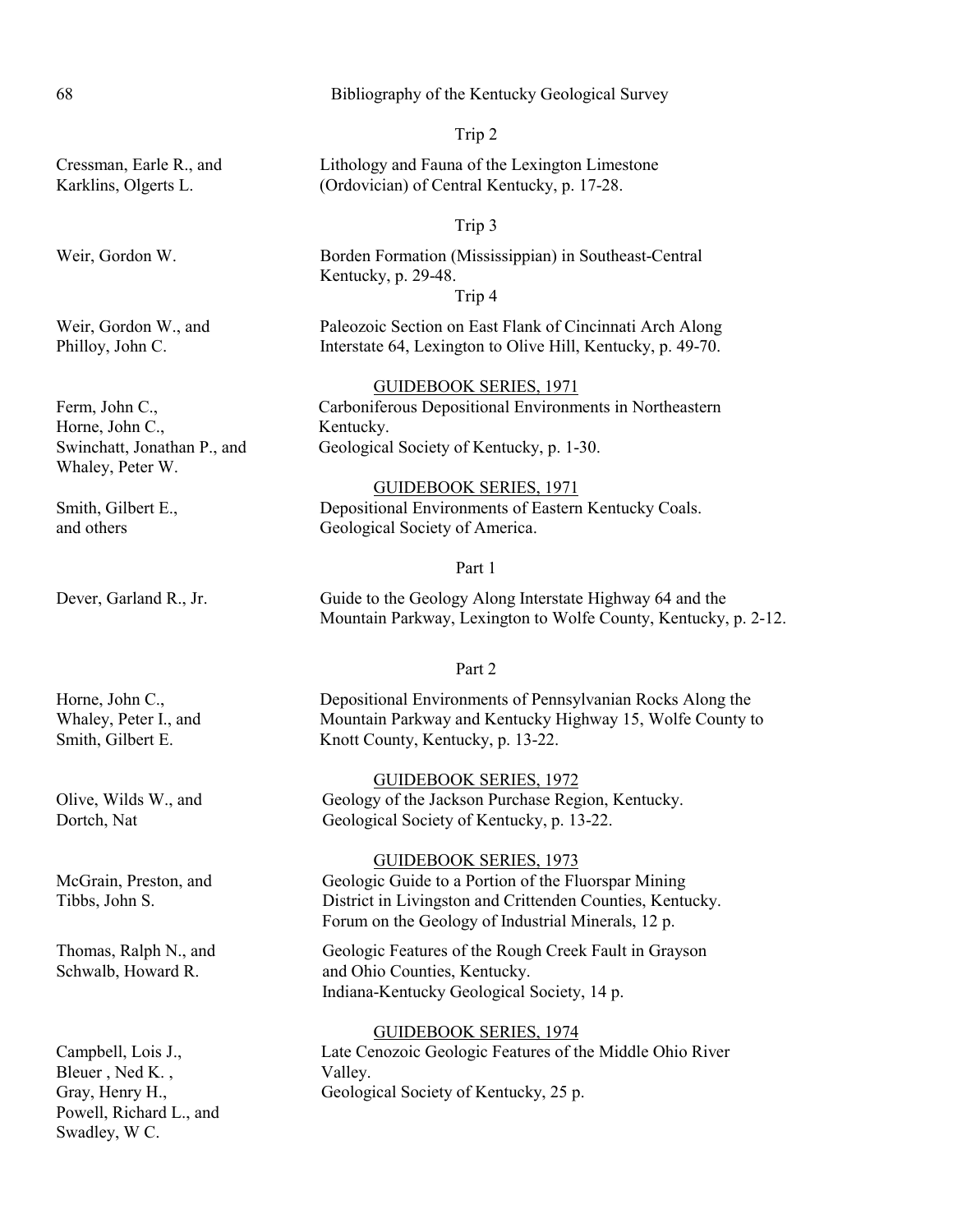### Series X 69

### GUIDEBOOK SERIES, 1975

| Black, Douglas F. B., and<br>Haney, Donald C.                                               | Selected Structural Features and Associated Dolostone<br>Occurrences in the Vicinity of the Kentucky River Fault<br>System.<br>Geological Society of Kentucky, 27 p.                           |
|---------------------------------------------------------------------------------------------|------------------------------------------------------------------------------------------------------------------------------------------------------------------------------------------------|
|                                                                                             | <b>GUIDEBOOK SERIES, 1977</b>                                                                                                                                                                  |
| Dever, Garland C., Jr.,<br>Hoge, Harry P., Hester,<br>Norman C., and Ettensohn,<br>Frank R. | Stratigraphic Evidence for Late Paleozoic Tectonism in<br>Northeastern Kentucky. American Association of Petroleum<br>Geologists, Eastern Section and Geological Society of<br>Kentucky, 80 p. |
|                                                                                             | <b>REPRINT 1, 1959</b>                                                                                                                                                                         |
| Reed, Avery H.,<br>McGrain, Preston, and<br>Rivers, Mildred E.                              | The Mineral Industry of Kentucky (1957), 18 p.                                                                                                                                                 |
|                                                                                             | <b>REPRINT 2, 1959</b>                                                                                                                                                                         |
| Nosow, Edmund                                                                               | Oil and Gas Developments in Kentucky in 1958, 8 p.                                                                                                                                             |
|                                                                                             | <b>REPRINT 3, 1959</b>                                                                                                                                                                         |
| McGrain, Preston                                                                            | Services of State Geological Surveys to the Structural<br>Clay Products Industry, 3 p.                                                                                                         |
|                                                                                             | <b>REPRINT 4, 1960</b>                                                                                                                                                                         |
| Reed, Avery H.,<br>McGrain, Preston, and                                                    | The Mineral Industry of Kentucky (1958), 19 p.                                                                                                                                                 |
| Rivers, Mildred E.                                                                          | <b>REPRINT 5, 1960</b>                                                                                                                                                                         |
| Patterson, Sam H., and<br>Hosterman, John W.                                                | Geology of the Clay Deposits in the Olive Hill<br>District, 23 p.                                                                                                                              |
|                                                                                             | <b>REPRINT 6, 1960</b>                                                                                                                                                                         |
| Nosow, Edmund                                                                               | Oil and Gas Developments in Kentucky in 1959, 6 p.                                                                                                                                             |
|                                                                                             | <b>REPRINT 7, 1961</b>                                                                                                                                                                         |
| Reed, Avery H.,<br>McGrain, Preston, and<br>Rivers, Mildred E.                              | The Mineral Industry of Kentucky (1959), 21 p.                                                                                                                                                 |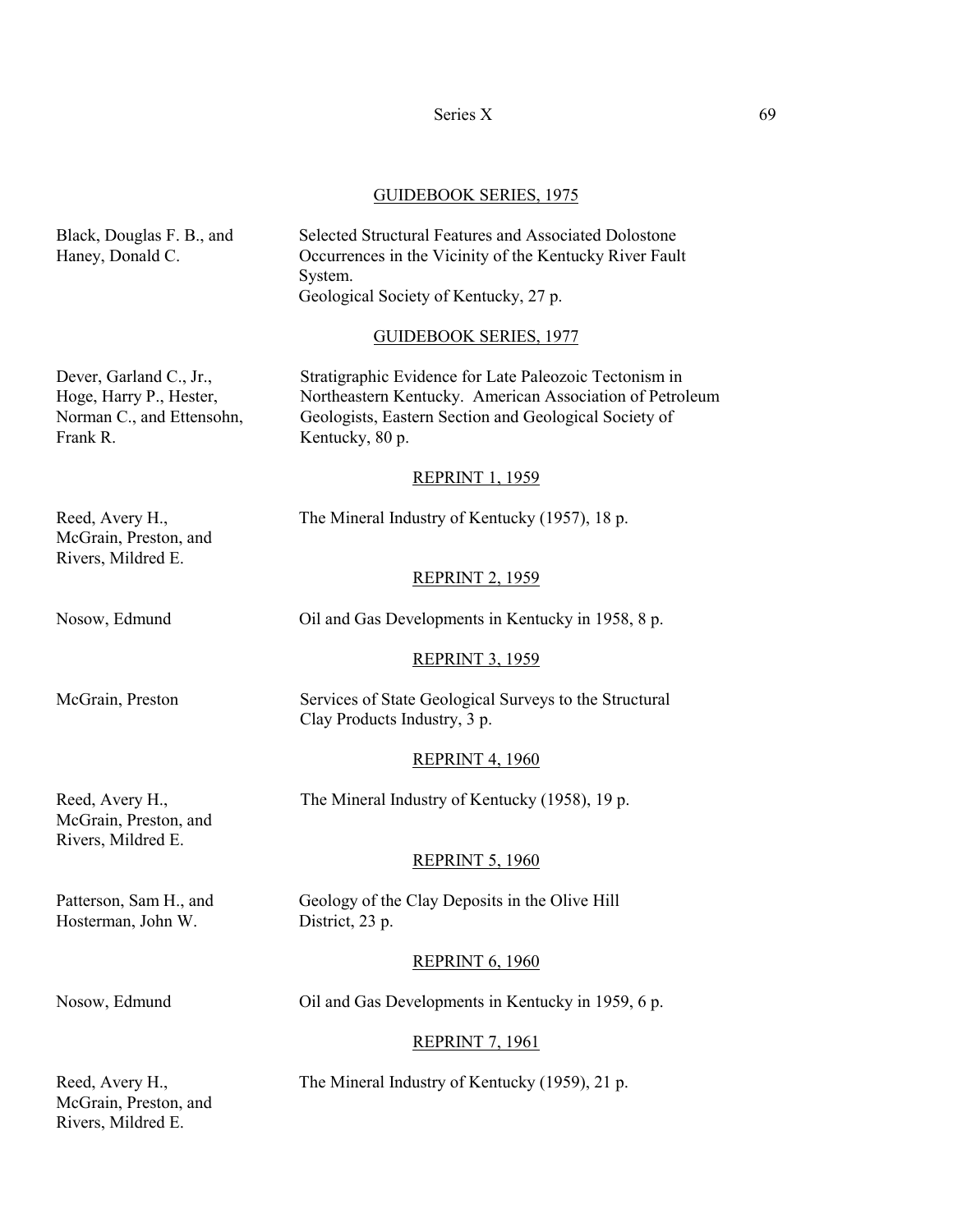70 Bibliography of the Kentucky Geological Survey

#### REPRINT 8, 1961

Nosow, Edmund **Oil and Gas Developments in Kentucky in 1960**, 6 p.

### REPRINT 9, 1962

Reed, Avery H., The Mineral Industry of Kentucky (1960), 20 p.

#### REPRINT 10, 1962

McGrain, Preston, and Rivers, Mildred E.

#### Nosow, Edmund Oil and Gas Developments in Kentucky in 1961, 5 p.

### REPRINT 11, 1962

Riley, Harold L., The Mineral Industry of Kentucky (1961), 19 p.

McGrain, Preston, and Rivers, Mildred E.

### REPRINT 12, 1963

Nosow, Edmund Oil and Gas Developments in Kentucky in 1962, 4 p.

### REPRINT 13, 1963

Riley, Harold L., The Mineral Industry of Kentucky (1962), 21 p.

McGrain, Preston, and Rivers, Mildred E.

#### REPRINT 14, 1964

# Nosow, Edmund Oil and Gas Developments in Kentucky in 1963, 5 p.

#### REPRINT 15, 1964

Jolly, Janice L., and Mineral Paragenesis and Zoning in the Central Kentucky Heyl, Allen V. Mineral District, 29 p.

#### REPRINT 16, 1964

Riley, Harold L., and The Mineral Industry of Kentucky (1963), 22 p.

#### REPRINT 17, 1965

Carpenter, Gerry L., Oil and Gas Developments in East-Central States in

McGrain, Preston

Milhous, Holman C., 1964, 14 p. Nosow, Edmund, Swann, David H., and Van Den Berg, Jacob.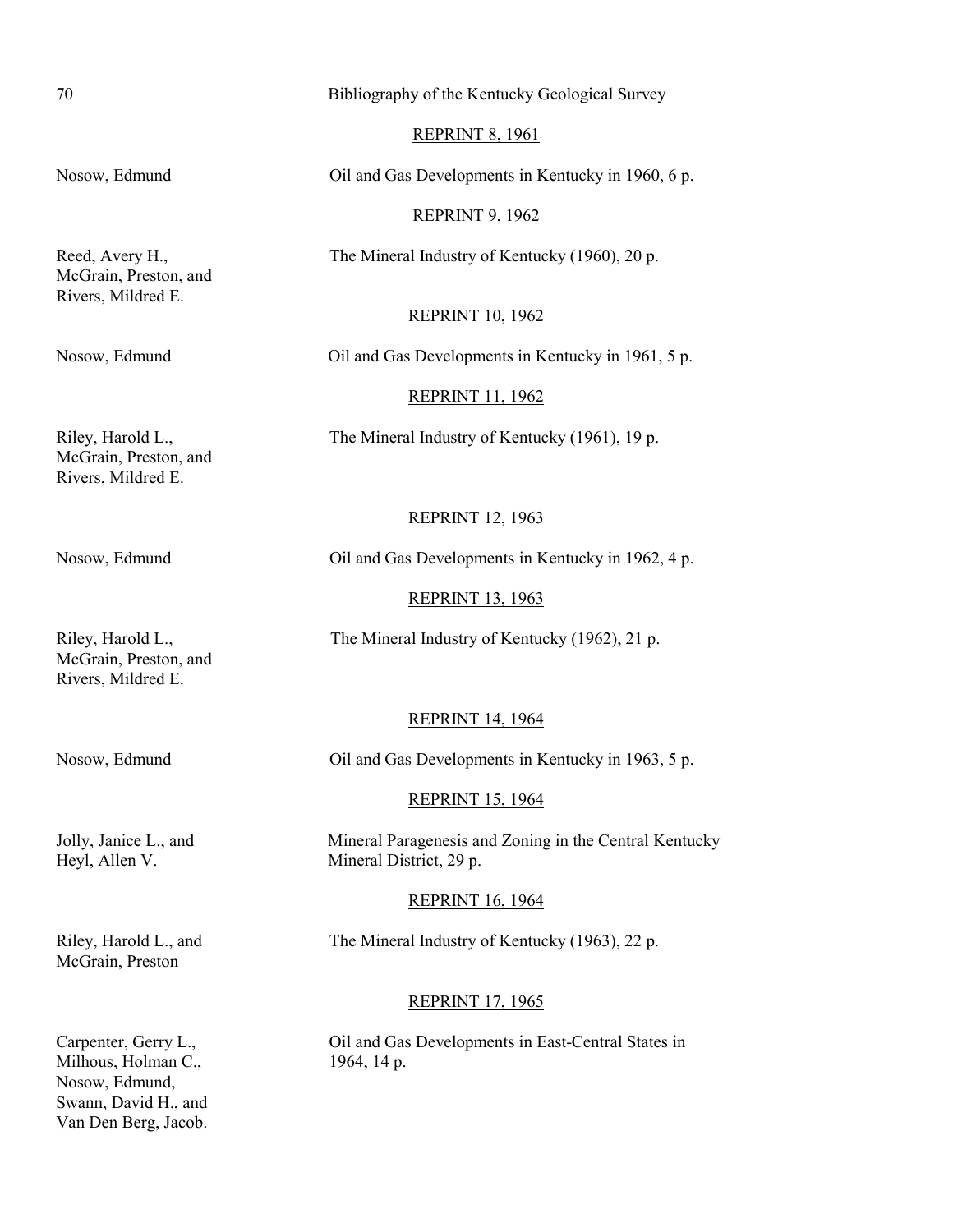#### Series X 71

#### REPRINT 18, 1965

Riley, Harold L., and The Mineral Industry of Kentucky, 1964, 18 p.

#### REPRINT 19, 1966

Milhous, Holman C., Cil and Gas Developments in East-Central States in

### REPRINT 20, 1966

McGrain, Preston, and Geology of Cement Raw Materials in Kentucky, 14 p.

#### REPRINT 21, 1966

McGrain, Preston Some Sources of Ceramic Materials in Kentucky, 5 p.

#### REPRINT 22, 1967

Riley, Harold L., and The Mineral Industry of Kentucky (1965), 16 p. McGrain, Preston

Van Den Berg, Jacob, 1966, 12 p. Swann, David H., Carpenter, Gerry L., and Milhous, Holman C.

McGrain, Preston

Swann, David H., 1967, 11 p. Carpenter, Gerry L., Milhous, Holman C., and Nosow, Edmund

Bell, Alfred H., Meents, Wayne F., and Rose, William D.

REPRINT 23, 1967 Nosow, Edmund, Oil and Gas Developments in East-Central States in

REPRINT 24, 1968 Riley, Harold L., and The Mineral Industry of Kentucky (1966), 16 p.

REPRINT 25, 1968 Van Den Berg, Jacob, Oil and Gas Developments in East-Central States in

REPRINT 26, 1968 Bond, Donald C., Natural Gas in Illinois Basin, 15 p.

McGrain, Preston

Nosow, Edmund, 1965, 13 p. Van Den Berg, Jacob, Swann, David H., and Carpenter, Gerry L.

Dever, Garland R., Jr.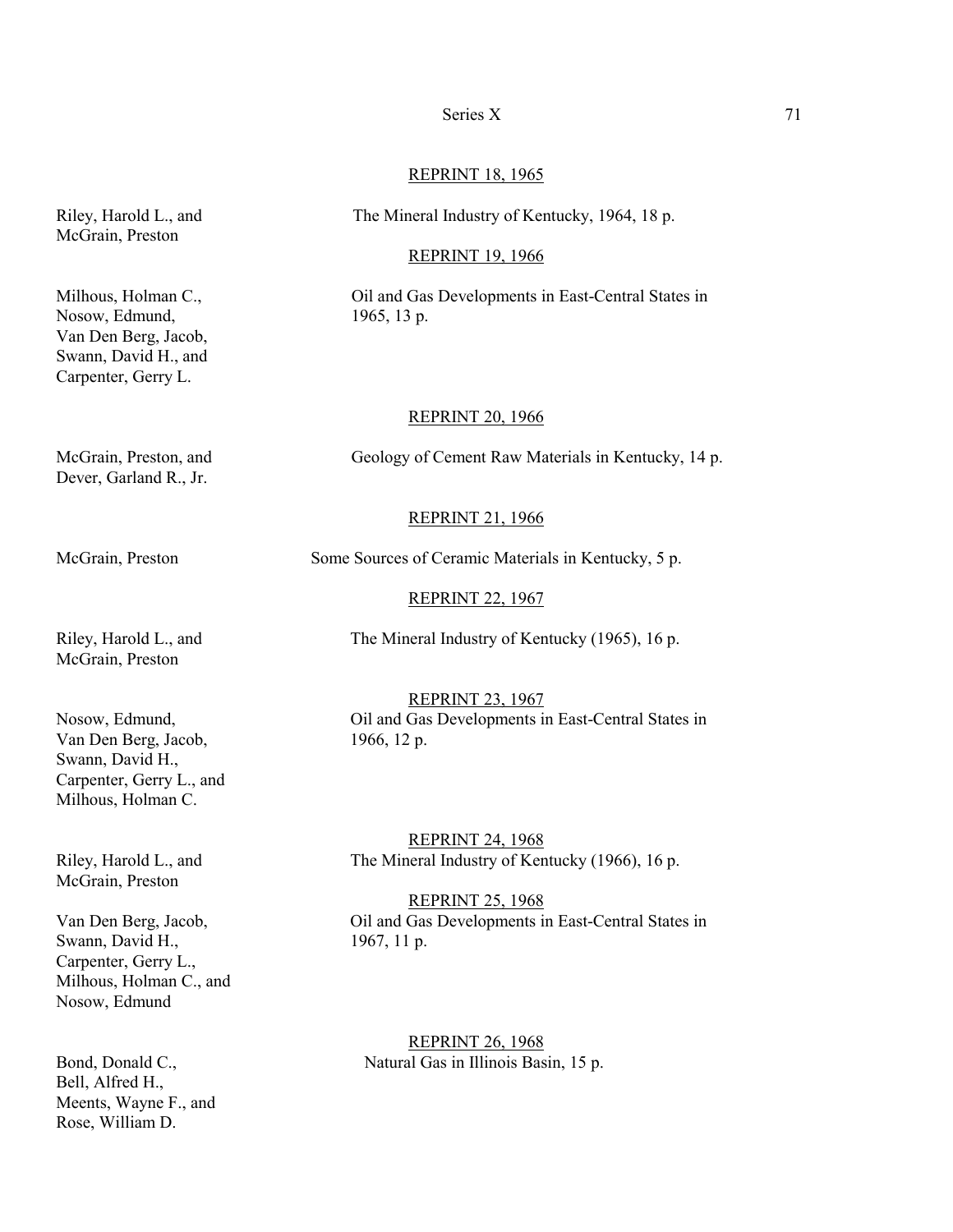|                                                                                           | <b>REPRINT 27, 1968</b>                                                                                                                                  |
|-------------------------------------------------------------------------------------------|----------------------------------------------------------------------------------------------------------------------------------------------------------|
| Riley, Harold L., and<br>McGrain, Preston                                                 | The Mineral Industry of Kentucky (1967), 15 p.                                                                                                           |
|                                                                                           | <b>REPRINT 28, 1969</b>                                                                                                                                  |
| Seeger, C. Ronald                                                                         | Origin of the Jeptha Knob Structure, Kentucky, 31 p.                                                                                                     |
|                                                                                           | <b>REPRINT 29, 1969</b>                                                                                                                                  |
| Kohut, Joseph J., and<br>Sweet, Walter C.                                                 | The American Upper Ordovician Standard.<br>X. Upper Maysville and Richmond Conodonts From the<br>Cincinnati Region of Ohio, Indiana, and Kentucky, 22 p. |
|                                                                                           | <b>REPRINT 30, 1969</b>                                                                                                                                  |
| Van Den Berg, Jacob,<br>Carpenter, Gerry L.,<br>Milhous, Holman C., and<br>Nosow, Edmund  | Oil and Gas Developments in East-Central States in<br>1968, 10 p.                                                                                        |
|                                                                                           | <b>REPRINT 31, 1969</b>                                                                                                                                  |
| McGrain, Preston                                                                          | Extension of Lost River Chert Across Parts of Kentucky, 2 p.                                                                                             |
|                                                                                           | <b>REPRINT 32, 1970</b>                                                                                                                                  |
| Riley, Harold L., and<br>McGrain, Preston                                                 | Mineral Industry of Kentucky (1968), 14 p.                                                                                                               |
|                                                                                           | <b>REPRINT 33, 1970</b>                                                                                                                                  |
| Van Den Berg, Jacob,<br>Carpenter, Gerry L.,<br>Nosow, Edmund, and<br>Statler, Anthony T. | Oil and Gas Developments in East-Central States,<br>in 1969, 9 p.                                                                                        |
|                                                                                           | <b>REPRINT 34, 1971</b>                                                                                                                                  |
| Friedman, Samuel A., and<br>McGrain, Preston                                              | The Mineral Industry of Kentucky, 1969, 15 p.                                                                                                            |
|                                                                                           | <b>REPRINT 35, 1971</b>                                                                                                                                  |
| Carpenter, Gerry L.,<br>Nosow, Edmund,<br>Statler, Anthony T., and                        | Oil and Gas Developments in East-Central. States<br>in 1970, 9 p.                                                                                        |

72 Bibliography of the Kentucky Geological Survey

Van Den Berg, Jacob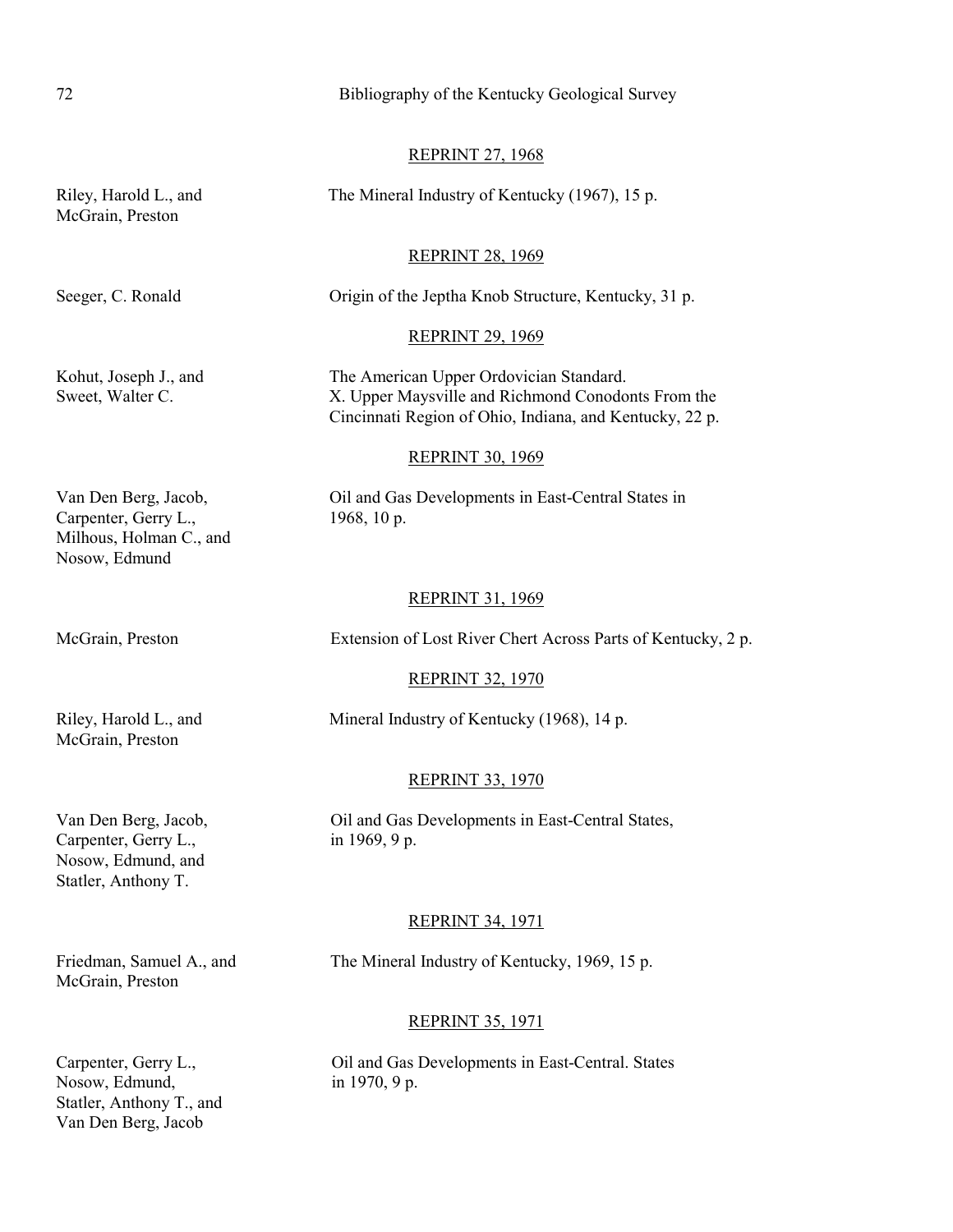#### Series X 73

#### REPRINT 36, 1972

Wilson, Edward N. Counties, Kentucky, 6 p.

Schwalb, Howard R., and Greensburg Consolidated Oil Pool, Green and Taylor

#### REPRINT 37, 1972

McGrain, Preston

Riley, Harold L., and The Mineral Industry of Kentucky, 1970, 15 p.

#### REPRINT 38, 1972

Statler, Anthony T., in 1971, 8 p. Van Den Berg, Jacob, and Carpenter, Serry L.

Nosow, Edmund, Oil and Gas Developments in East-Central States

#### REPRINT 39, 1973

Dever, Garland R., Jr., and Compositional Variations in High-Calcium Limestone McGrain, Preston Deposits in Western Kentucky, 8 p.

#### REPRINT 40, 1973

McGrain, Preston

Riley, Harold L., and The Mineral Industry of Kentucky, 1971, 13 p.

#### REPRINT 41, 1973

Statler, Anthony T., Oil and Gas Developments in East-Central States in

Van Den Berg, Jacob, 1972, 11 p. Carpenter, Gerry L., and Nosow, Edmund

#### REPRINT 42, 1974

Van Den Berg, Jacob, Oil and Gas Development in East-Central States in

Carpenter, Gerry L., 1973, 10 p. Nosow, Edmund, and Statler, Anthony T.

McGrain, Preston

REPRINT 43, 1974 Riley, Harold L., and The Mineral Industry of Kentucky, 1972, 13 p.

#### REPRINT 44, 1975

Carpenter, Gerry L., Oil and Gas Developments in East-Central States in

Nosow, Edmund, 1974, 14 p. Statler, Anthony T., and Van Den Berg, Jacob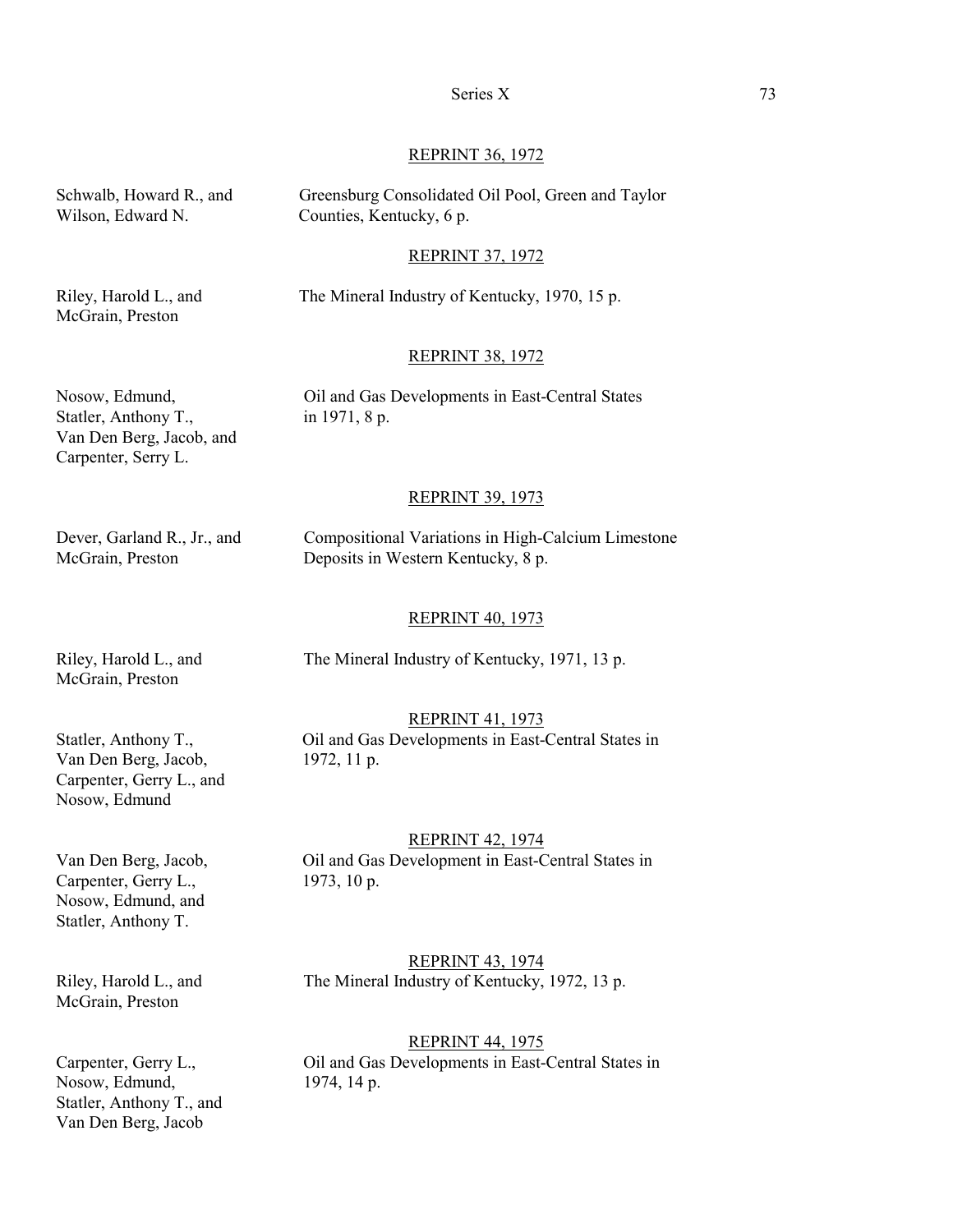| $\mathcal{O}$ and $\mathcal{O}$ , $\mathcal{O}$<br>Van Dan Berg, Jacob, | $1713, p. 1222 - 1233.$                                                |
|-------------------------------------------------------------------------|------------------------------------------------------------------------|
| and Carpenter Gerry L.                                                  |                                                                        |
|                                                                         | <b>REPRINT 47, 1977</b>                                                |
| Boyd, William T.,                                                       | The Mineral Industry of Kentucky, 1974, 13 p.                          |
| and McGrain, Preston                                                    |                                                                        |
|                                                                         | <b>REPRINT 48, 1978</b>                                                |
| Statler, Anthony T.,                                                    | Oil and Gas Developments In East-Central States in                     |
| Van Den Berg, Jacob,                                                    | 1976, p. 1183-1198.                                                    |
| Carpenter, Gerry L.,                                                    |                                                                        |
| and Nosow, Edmund                                                       |                                                                        |
|                                                                         | <b>REPRINT 49, 1978</b>                                                |
| Dever, Garland R., Jr.,                                                 | Industrial Limestone Resources along the Ohio River                    |
| McGrain, Preston, and                                                   | Valley of Kentucky, p. 396-401.                                        |
| Ellsworth, George W., Jr.                                               |                                                                        |
|                                                                         | <b>MISCELLANEOUS PUBLICATIONS</b>                                      |
|                                                                         | 1964                                                                   |
| McGrain, Preston                                                        | Economic Significance of Kentucky's Areal Geologic                     |
|                                                                         | Mapping Program-A Progress Report, 4 p.                                |
|                                                                         | <u>1965</u>                                                            |
| McGrain, Preston                                                        | The Application of New Geologic Maps to the Economic                   |
|                                                                         | Growth of Kentucky, 13 p.                                              |
|                                                                         | 1971                                                                   |
| McGrain, Preston                                                        | Geologic mapping Provides Key to Environmental and                     |
|                                                                         | Natural Resource Development in Kentucky, 12 p.                        |
|                                                                         |                                                                        |
|                                                                         | <b>SERIES XI</b> Donald C. Haney, Director and State Geologist (1978-) |
|                                                                         |                                                                        |

#### **Kentucky Geological Survey University of Kentucky**

### GUIDEBOOK SERIES, 1978

Lewis, Richard Q., Surface Rocks in the Western Lake Cumberland Area, and Potter, Paul R. Clinton, Russell, and Wayne Counties, Kentucky. Geological Society of Kentucky, 41 p.

### REPRINT 1, 1978

The Mineral Industry in Kentucky, 1975, 13 p.

REPRINT 2, 1978 Van Den Berg, Jacob, Oil and Gas Developments in East-Central States in 1977,

Carpenter, Gerry L., p. 1340-1354. Nosow, Edmund, and Statler, Anthony T.

Boyd, William T., and McGrain, Preston

McGrain, Preston

Statler, Anthony, T., 1975, p. 1222-1233. Va and Carpenter Gerry L.

74 Bibliography of the Kentucky Geological Survey

REPRINT 45, 1976 Frey, L. H., and The Mineral Industry of Kentucky, 1973, 13 p.

REPRINT 46, 1976 Nosow, Edmond,  $\qquad \qquad$  Oil and Gas Developments in East-Central States in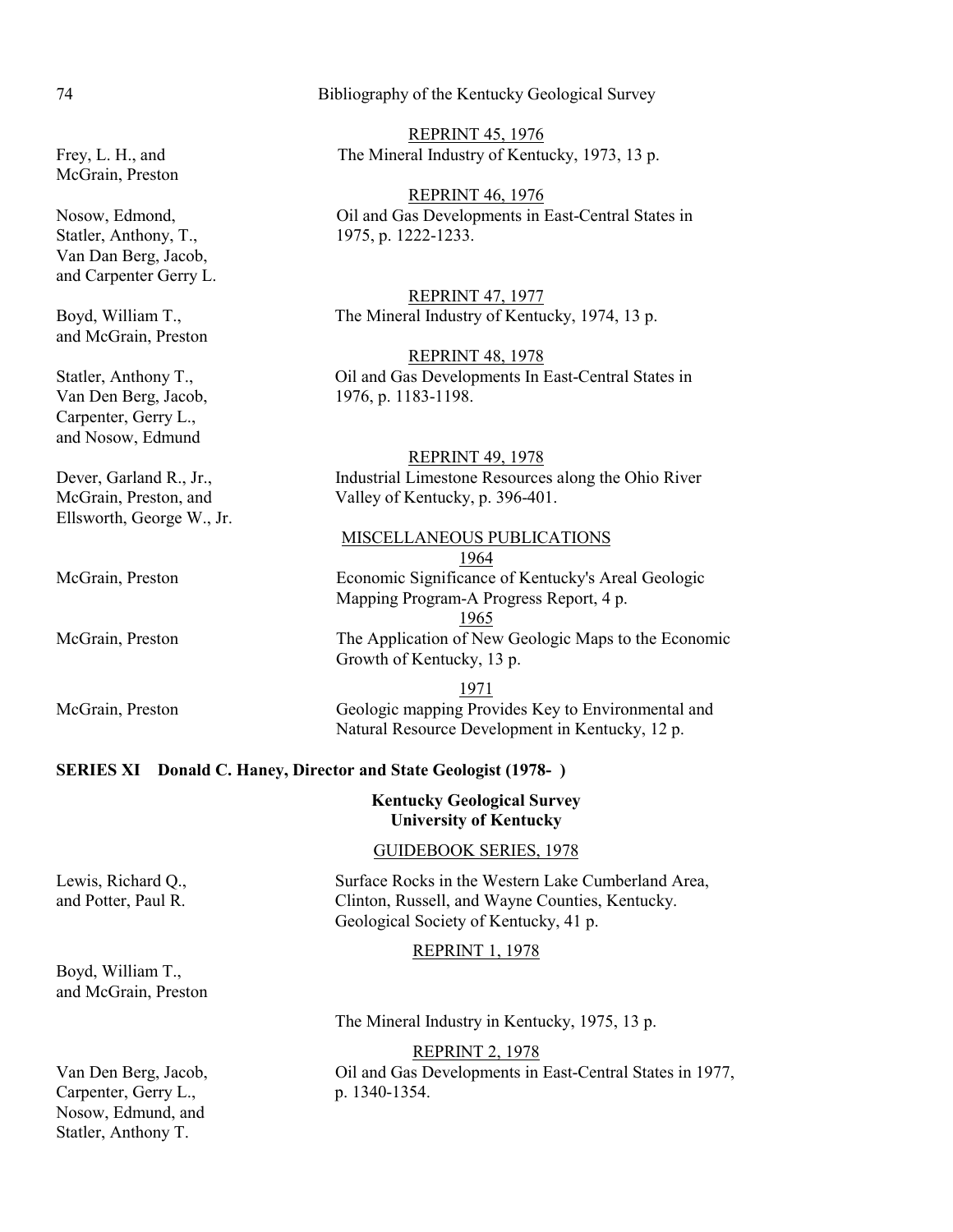### **AUTHOR INDEX**

| Alexander, John D.<br>1964               | Thermal Recovery by In Situ Combustion: Ser. X, Sp. Pub. 8.                                                                                                  |
|------------------------------------------|--------------------------------------------------------------------------------------------------------------------------------------------------------------|
| Allen, C. A.<br>Allen, J. A.             | See Cash, F. E., 1925.                                                                                                                                       |
| 1876                                     | The American Bisons, Living and Extinct: Ser. II, Vol. 1, Mem.                                                                                               |
| 1876a                                    | Occurrence of the Buffalo: Ser. II, Vol. 1, Mem.                                                                                                             |
| American Geological<br>Institute<br>1970 | Bibliography of Coal in Kentucky: Ser. X, Sp. Pub. 19.                                                                                                       |
| Anderson, J. A., III<br>1959             | Percentage Depletion Allowance: Ser. X, Sp. Pub. 2.                                                                                                          |
| Anonymous<br>1861                        | Obituary Notice of the Late Principal Geologist of Kentucky<br>David Dale Owen M. D.: Ser. I, Vol. 4.                                                        |
| Anonymous<br>1882                        | Christian County, Its Advantages and Inducements to Immigrants:<br>Ser. II, Imm. Rpt. 10.                                                                    |
| Anonymous<br>1883                        | Climate of Kentucky Compared With That of the Northwestern States<br>and Canada. Facts to be Studied by all Persons Seeking Homes:<br>Ser. II, Imm. Rpt. 23. |
| 1883                                     | Kentucky vs. Wisconsin. Wahrheit mit Phantasiebildern Vergleichen:<br>Ser. II, Imm. Rpt. 24.                                                                 |
| 1883                                     | Letters Describing Experiences in the Northwest, (etc.) in German:<br>Ser. II, Imm. Rpt. 21.                                                                 |
| 1883                                     | Thermometric scale, Comparative of Fahrenheit, Celsius and Reaumur:<br>Ser. II, Imm. Rpt. 16.                                                                |
| 1883                                     | Ueber Reben-Kultur und Wein-Erzeugung (Uebersetzt): Ser. II,<br>Imm. Rpt. 28.                                                                                |
| Anonymous                                |                                                                                                                                                              |
| 1892                                     | Deutsche und Schweizer Unsiedlung 20 Ottenheim Lincoln County,<br>Kentucky: Ser. II, Imm. Rpt. 44.                                                           |
| Anonymous                                |                                                                                                                                                              |
| 1935                                     | Mineral Operators in Kentucky: Ser. VIII, Pam. 2.                                                                                                            |
| Anonymous                                |                                                                                                                                                              |
| 1944                                     | Chemical Analyses of Water From Wells in the Louisville Area,<br>Kentucky: Ser. VIII, Coop. Rpt.                                                             |
| 1944                                     | Chemical Analyses of Water From Wells in the Louisville Area,<br>Kentucky: Ser. VIII, Coop. Rpt.                                                             |
| Anonymous                                |                                                                                                                                                              |
| 1945                                     | Drillers' Logs of Wells and Test Borings in the Louisville Area,<br>Kentucky: Ser. VIII, Coop. Rpt.                                                          |
| Anonymous<br>1947                        | Buried Treasure: Ser. VIII, Misc.                                                                                                                            |
|                                          |                                                                                                                                                              |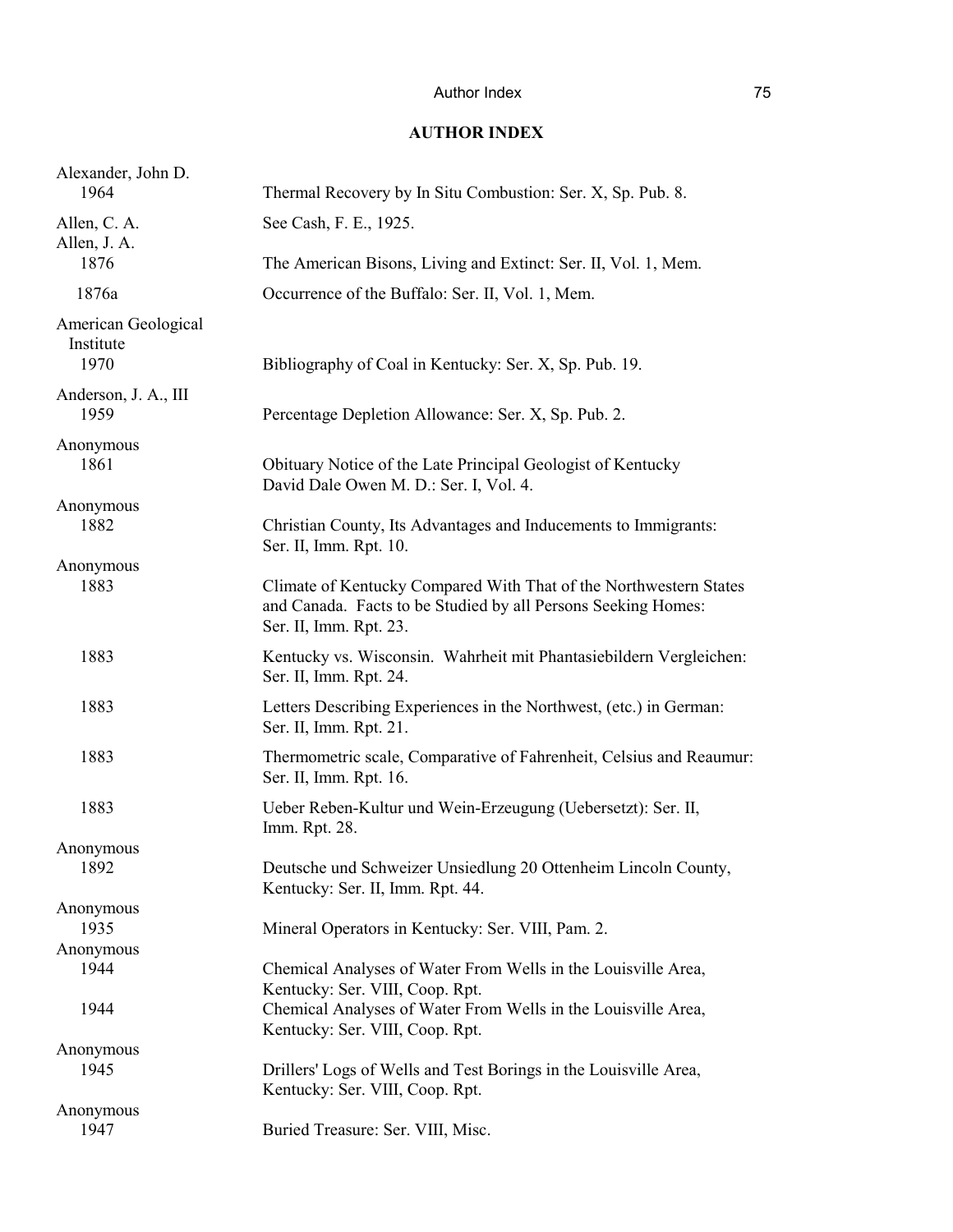| 76                                              | Bibliography of the Kentucky Geological Survey                                                                                                                                                                                                                      |
|-------------------------------------------------|---------------------------------------------------------------------------------------------------------------------------------------------------------------------------------------------------------------------------------------------------------------------|
| Arkle, Thomas, Jr.                              | See Headlee, A. J. W., 1955.                                                                                                                                                                                                                                        |
| Atkinson, J. B.                                 | See Procter, J. R., 1884.                                                                                                                                                                                                                                           |
| Ault, R. K.                                     | See MacFarlane, R, M., 1959.                                                                                                                                                                                                                                        |
| Averitt, Paul                                   |                                                                                                                                                                                                                                                                     |
| 1953                                            | (and J. W. Huddle) Coal Resource Studies Undertaken by the U.S.<br>Geological Survey in the Southeastern United States: Ser. IX,<br>Sp. Pub. 1.                                                                                                                     |
| Avila, John<br>1967                             | The Geological Procedures Used in the Evaluation of Camp Breckinridge:<br>Ser. X, Sp. Pub. 14.                                                                                                                                                                      |
| Baker, Alan A.<br>1964                          | Recent Developments in Well Completions: Ser. X, Sp. Pub. 8.                                                                                                                                                                                                        |
| Baldridge, Harold L.<br>1972                    | External Corrosion of Well Casings in Salt Sands of the Lee Formation:<br>Ser. X, Sp. Pub. 21.                                                                                                                                                                      |
| Barger, Hugh S.<br>1957                         | Panther Pool Bethel Waterflood, Daviess County, Kentucky: Ser. IX,<br>Sp. Pub. 11.                                                                                                                                                                                  |
| Barnett, Kenneth E.<br>1954                     | (and J. R. Vaughan) A Waltersburg Sand Flood in a Portion of the<br>Uniontown Consolidated Field, Union County, Kentucky: Ser. IX, Sp. Pub. 6.                                                                                                                      |
| Bartlett, H. F.                                 | See Grogan, R. M., 1974.                                                                                                                                                                                                                                            |
| Barton, John E.<br>1919<br>1919a<br>1919b       | Relation of Private Forestry to the Economic Development of the<br>State: Ser. V, Vol. 1, No. 2.<br>The Amount of Standing Timber in Kentucky: Ser. V, Vol. 1, No. 3.<br>First Biennial Report of the Department of Geology and Forestry:<br>Set. V, Vol. 1, No. 3. |
| Bashe, Robert W.<br>1967                        | Trempealeau Remnants Defined by Dipmeter Surveys: Ser. X, Sp. Pub. 14.                                                                                                                                                                                              |
| Bateman, Samuel J.<br>1969<br>Bauer, Charles B. | Using the Drill-Stem Test as an Exploratory Tool: Ser. X, Sp. Pub. 17.                                                                                                                                                                                              |
| 1957<br>Beckham, Charles W.                     | West Dixie Pool, Henderson County, Kentucky: Ser. IX, Sp, Pub. 11.                                                                                                                                                                                                  |
| 1885<br>Beckner, Lucien                         | List of Birds of Nelson County: Ser. II, Geol. Rpts.                                                                                                                                                                                                                |
| 1926<br>Bell, Edwin A.                          | Indian Burial Ground at Fullerton, Kentucky: Ser. VI, Vol. 26.                                                                                                                                                                                                      |
| 1962                                            | The Ground-Water Situation in the Louisville Area, Kentucky 1945-61:<br>Ser. X, Inf. Cir. 10.                                                                                                                                                                       |
| Bennett, John<br>Benson, Donald C.              | See Chancy, P. E., 1959.                                                                                                                                                                                                                                            |
| 1958<br>Berube, Stephen C.                      | Natural Gas Development in Western Kentucky: Ser. X, Sp. Pub. 1.                                                                                                                                                                                                    |
| 1972                                            | (and R. N. Young) Bottom-Hole Percussion Tools--Where and How to<br>Use Them: Ser. X, Sp. Pub. 21.                                                                                                                                                                  |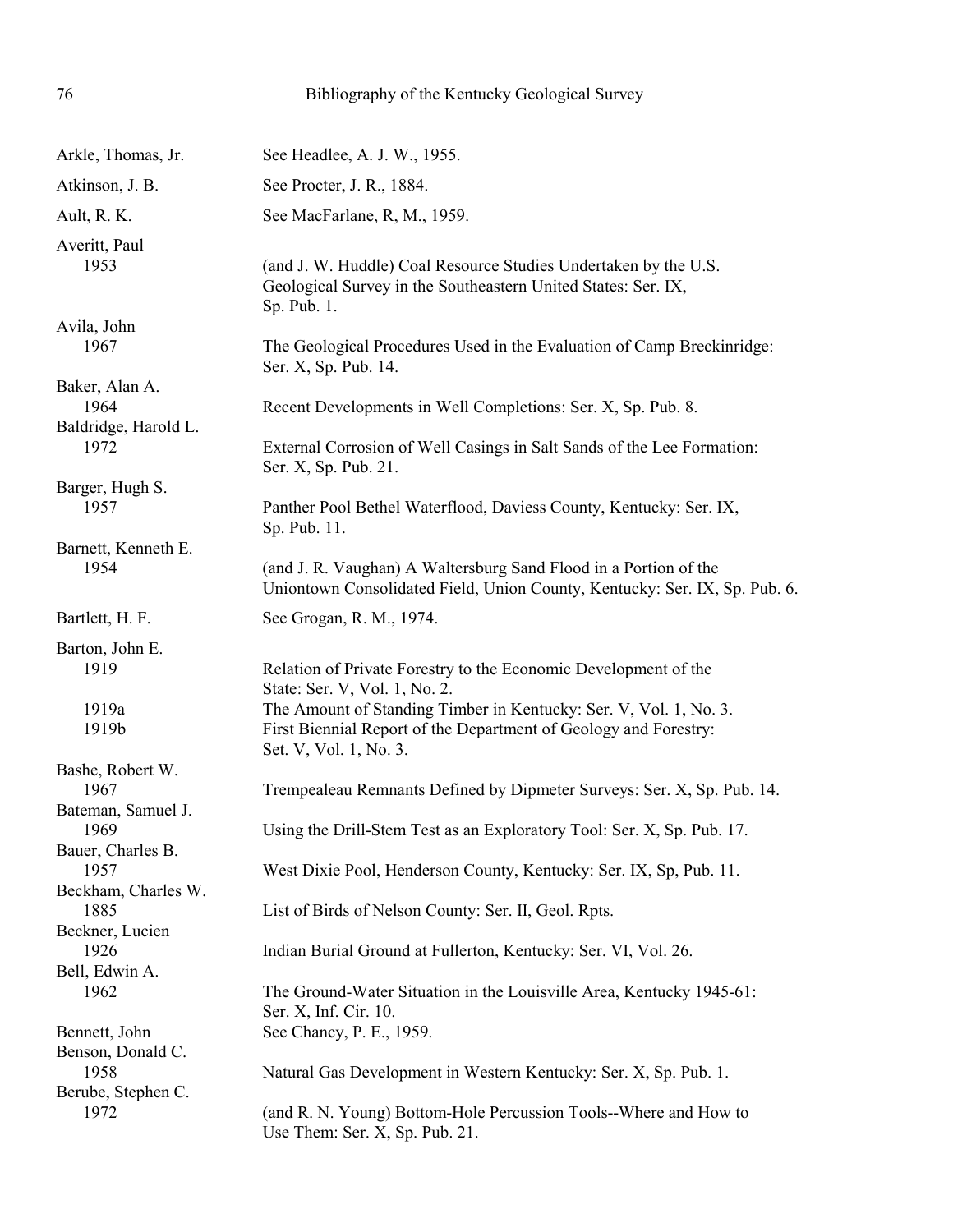| Bird, James M.<br>1955                 | (and J. C. Dempsey) The Use of Radioactive-Tracer Surveys in Water-                                                                                                                                                                                                |
|----------------------------------------|--------------------------------------------------------------------------------------------------------------------------------------------------------------------------------------------------------------------------------------------------------------------|
|                                        | Injection Wells: Ser. IX, Sp. Pub. 8.                                                                                                                                                                                                                              |
| Black, Douglas F. B.<br>1965           | (and W. C. MacQuown, Jr.) Lithostratigraphy of the Ordovician<br>Lexington Limestone and Clays Ferry Formation of the Central Bluegrass<br>Area Near Lexington, Kentucky; Excursion to the Cryptoexplosive<br>Structure Near Versailles, Kentucky: Ser. X, Gd. Bk. |
| Black, Douglas F. B.<br>1975           | (and D. C. Haney) Selected Structural Features and Associated Dolostone<br>Occurrences in the Vicinity of the Kentucky River Fault System.<br>Geological Society of Kentucky: Ser. X, Gd. Bk.                                                                      |
| Black, H. N.                           | See Jennings, A. R., Jr., 1969.                                                                                                                                                                                                                                    |
| Blauvelt, W. H.<br>1913                | The Manufacture of Coke: Ser. IV, Vol. 1.                                                                                                                                                                                                                          |
| Bleuer, Ned K.                         | See Campbell, L. J., 1974.                                                                                                                                                                                                                                         |
| B1unschli, John                        |                                                                                                                                                                                                                                                                    |
| 1884                                   | Letters Concerning East Bernstadt, Laurel County: Ser. II, Imm. Rpt. 30                                                                                                                                                                                            |
| 1884a                                  | (Letter written in German): Ser. II, Imm. Rpt. 30A.                                                                                                                                                                                                                |
| Bond, Donald C.<br>1968                | Petroleum - Where it Came From, Where it is Found, How it Got There<br>Ser. X, Sp. Pub. 15.                                                                                                                                                                        |
| Bond, Donald C.,<br>and others         |                                                                                                                                                                                                                                                                    |
| 1968<br>Bossler, Robert 3.             | Natural Gas in Illinois Basin: Ser. X, Rep. 26.                                                                                                                                                                                                                    |
| 1953<br>Boucot, Arthur J.              | Resume of Water-Flooding in Eastern Kentucky: Ser. IX, Sp. Pub. 3<br>See Rexroad, C. B., 1965.                                                                                                                                                                     |
| Bowen, Richard L.<br>1952              | Geology of the Guffie Area, McLean and Daviess Counties, Kentucky:<br>Ser. IX, Bull. 9.                                                                                                                                                                            |
| Boyd, William T.<br>1977               | (and Preston McGrain) The Mineral Industry of Kentucky:<br>Ser. X, Rep. 47.                                                                                                                                                                                        |
| Boyd, William T.<br>1978               | (and Preston McGrain) The Mineral Industry in Kentucky:<br>1975: Ser. XI, Rep. 1.                                                                                                                                                                                  |
| Bradford, B. B.<br>1968                | (and G. A. Sullivan, L. B. Spangle) Low-Mobility Cement Slurries<br>Reduce Gas Cutting and Fall-Back: Ser. X, Sp. Pub. 15.                                                                                                                                         |
| Brake, J. A.                           |                                                                                                                                                                                                                                                                    |
| 1959                                   | Underground Storage of Liquefied Petroleum Gas: Ser. X, Sp. Pub.                                                                                                                                                                                                   |
| Branson, Edwin R.<br>Branson, Edwin R. | See Rexroad, C. B., 1965.                                                                                                                                                                                                                                          |
| 1966                                   | Economic Geology of Allen County, Kentucky: Ser. X, Co. Rpt. 1.                                                                                                                                                                                                    |
| 1969                                   | Economic Geology of Simpson County, Kentucky: Ser. X, Co. Rpt. 3.                                                                                                                                                                                                  |
| Breston, J. N.<br>1954                 | Selective Plugging of Water Injection Wells With Perma-Plugs:<br>Ser. IX, Sp. Pub. 6.                                                                                                                                                                              |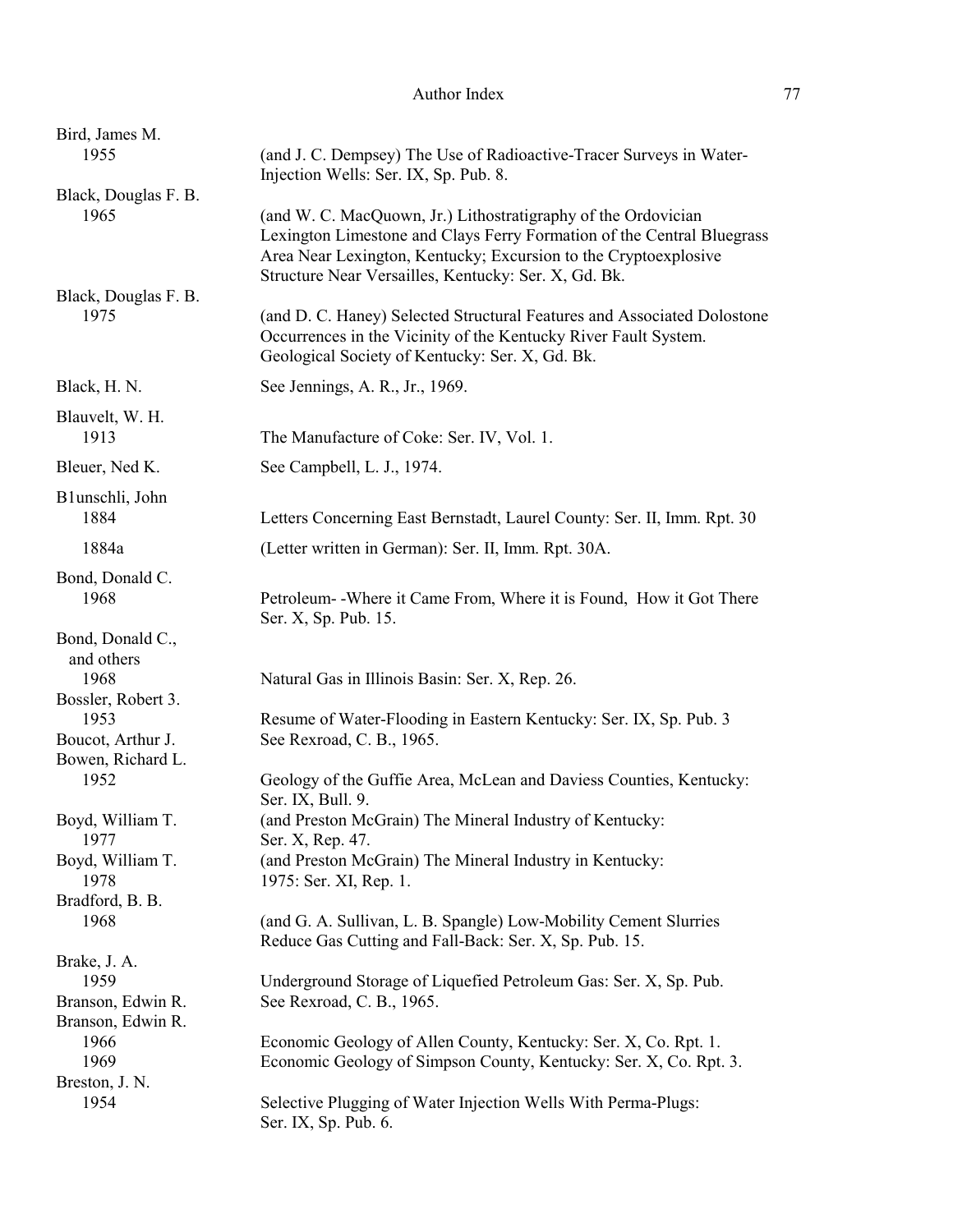| 78                   | Bibliography of the Kentucky Geological Survey                                                                                 |
|----------------------|--------------------------------------------------------------------------------------------------------------------------------|
| Bright, O.T.         |                                                                                                                                |
| 1956                 | Introduction to Radioactivity Logging: Ser IX, Sp. Pub. 9.                                                                     |
| Brown, Jimmie A.     | Application of Well Logging to Underground Gas Storage in Western                                                              |
| 1965                 | Kentucky: Ser. X, Sp. Pub. 10.                                                                                                 |
| Brown, William R.    |                                                                                                                                |
| 1953                 | Structural framework and Mineral Resources of the Virginia Piedmont:                                                           |
|                      | Ser. IX, Sp. Pub. 1.                                                                                                           |
| Browne, Ruth         |                                                                                                                                |
| 1958                 | (and J. Conkin, B. Conkin, L. M. MacCary) Sedimentation and                                                                    |
|                      | Stratigraphy of the Silurian and Devonian Rocks in the Louisville                                                              |
|                      | Area, Kentucky: Ser. IX, Gd. Bk.                                                                                               |
| Browning, Iley B.    |                                                                                                                                |
| 1919                 | (and P. G. Russell) The Coals (and Structure) of Magoffin County,                                                              |
|                      | Kentucky: Ser. IV, Vol. 5, Pt. 2.                                                                                              |
| Browning, James S.   | See Hollenbeck, R. P 1967                                                                                                      |
| Bruce, Clemont H.    |                                                                                                                                |
| 1949                 | Geology of the Utica Oil Field, Daviess County, Kentucky: Ser.                                                                 |
|                      | Bull. 1.                                                                                                                       |
| Brunner, Otto        |                                                                                                                                |
| 1880                 | Anhang I, Ein oeffener Brief von Otto Brunner aus Bern, an die                                                                 |
| 1881                 | Auswanderungslustigen gerichtet: Ser. II, Imm. Rpt. 1.                                                                         |
|                      | Die Auswanderung nach den Vereinigtan Staaten Nord-Amerikas,<br>Amerikanische landwirthschaftliche Verhaeltnisse und ein neves |
|                      | Ansiedlunja-Project (Zweiter Theil, Dan Kolonizations-Project in                                                               |
|                      | Staate Kentucky, pp. 54-85): Ser. II, Imm. Rpt.                                                                                |
| 1881a                | Die Schweizerr-Colonie, "Bernstadt", in Laurel County, Kentucky,                                                               |
|                      | Nord-Amerika: Ser. II, Imm. Rpt. 7.                                                                                            |
| 1881b                | Betrachtungen ueber Emigration and Colonization behufs Bildung einer                                                           |
|                      | schweizerisch-Amerikanischen Colonizations--Gesellschaft im                                                                    |
|                      | Kenton Zurich: Ser, II, Imm. Rpt, 8,                                                                                           |
| 1881c                | Thoughts on Emigration and Colonization in View of the Formation                                                               |
|                      | of a Swiss-American Colonization Society in the Canton of Zurich:                                                              |
|                      | Ser. II, Imm. Rpt. 8A.                                                                                                         |
| 1882                 | Die Schweizer-Colonie "Bernstadt". im Laurel County, Kentucky,                                                                 |
|                      | Nord-Amarika. Die Eindruecke und Resultate des ersten Jahres                                                                   |
|                      | ihrer Existenz: Ser. II, Imm. Rpt. 8B.                                                                                         |
| Bryant, J. Owen      |                                                                                                                                |
| 1914                 | The Economic Geology of a Portion of Edmonson and Grayson Counties:                                                            |
|                      | Ser. IV, Vol. 2, Pt. 1.                                                                                                        |
| Bucher, Walter H.    |                                                                                                                                |
| 1925                 | Geology of Jeptha Knob: Ser. VI, Vol. 21.                                                                                      |
| Burgess, Blanford C. |                                                                                                                                |
| 1953                 | The Tuscaloosa Kaolins of Georgia: Ser. IX, Sp. Pub. 1.                                                                        |
| Burroughs, Wilbur G. |                                                                                                                                |
| 1923                 | A Pottsville Filled Channel in the Mississippian: Ser. VI Vol. 10.                                                             |
| 1924                 | The Geography of the Western Kentucky Coal Field: Ser. VI, Vol. 24.                                                            |
| 1926                 | The Geography of the Kentucky Knobs: Ser. VI, Vol. 19.                                                                         |
| 1926a<br>1927        | Geology of the Berea Region: Ser. V1, Vol. 26.<br>Louisville, (A Preliminary Study of the Influence of Geology,                |
|                      |                                                                                                                                |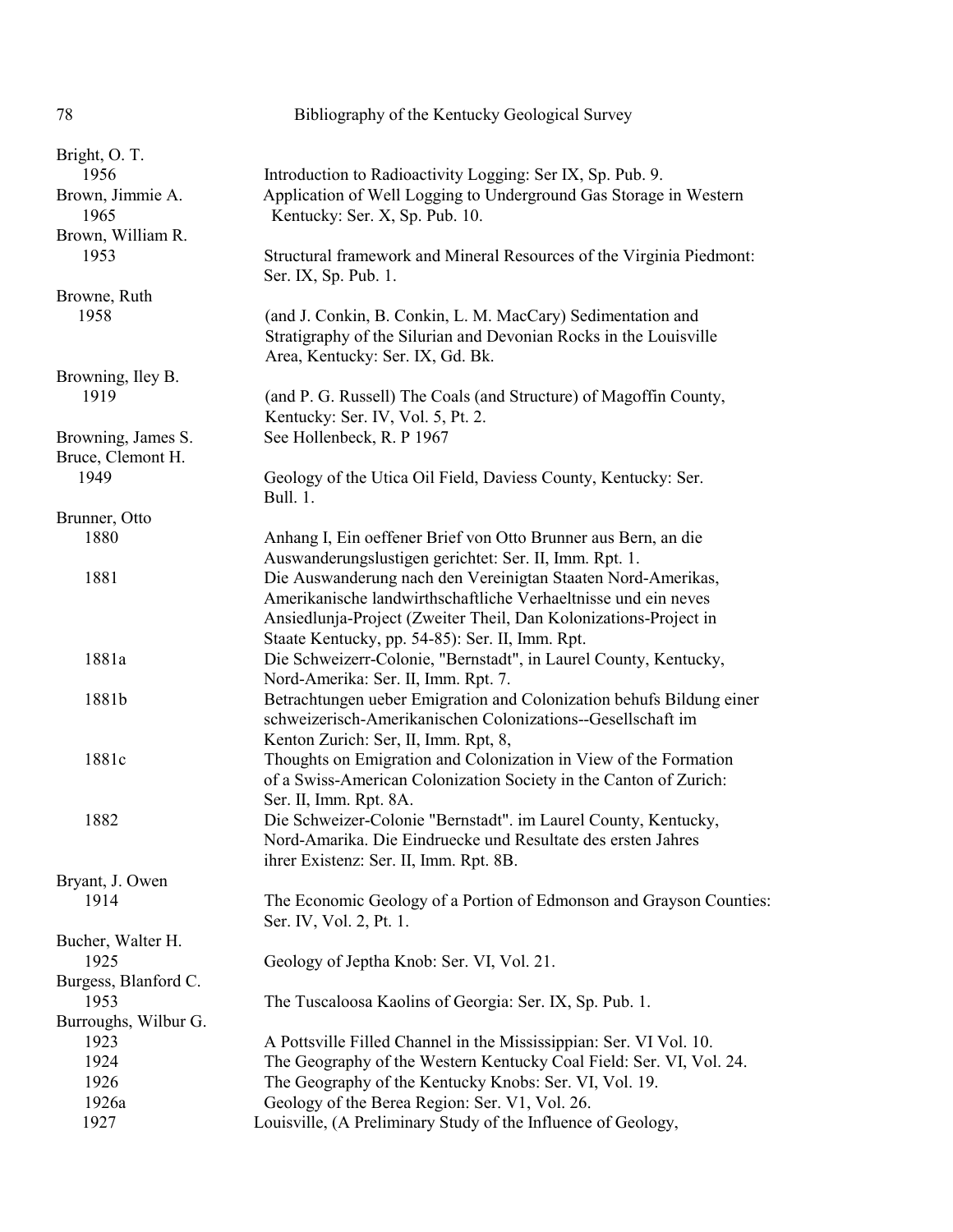|                           | Physiography, and Mineral Resources Upon the Industrial and<br>Commercial Development of a City): Ser. VI, Vol. 25. |
|---------------------------|---------------------------------------------------------------------------------------------------------------------|
| 1930                      | Directory of Kentucky Mineral Operators: Ser. VI, Vol. 32.                                                          |
| 1930a                     | Mineral Resources of Kentucky and Their Future Development:                                                         |
|                           | Ser. VI, Vol. 32.                                                                                                   |
| 1931                      | Mineral Resources of the Ashland, Kentucky Region: Ser. VI, Vol. 37.                                                |
| Butler, Arthur P., Jr.    | See Ray, L. L., 1947.                                                                                               |
| Butts, Charles            |                                                                                                                     |
| 1915                      | Geology and Mineral Resources of Jefferson County, Kentucky:<br>Ser. IV, Vol. 3, Pt. 2.                             |
| 1918                      | Descriptions and Correlation of the Mississippi Formations of                                                       |
|                           | Western Kentucky: Ser. IV, Geol. Rpts.                                                                              |
| 1919                      | Geology of Barren County: Ser. V, Vol. 1, No. 3.                                                                    |
| 1922                      | The Mississippian Series of Eastern Kentucky: Ser. VI, Vol. 7.                                                      |
| Caldwell, William A., Jr. |                                                                                                                     |
| 1879                      | Iron Ores and Coals--Advantages of Western Kentucky for the                                                         |
|                           | Manufacture of Iron: Series II, Bull. 1.                                                                            |
| 1880                      | Report on the Limonite Ores of Trigg, Lyon, and Caldwell Counties,                                                  |
|                           | Known as the "Cumberland River Ores": Ser. II, Vol. 5.                                                              |
| 1880a                     | Iron: The Impurities Which Commonly Occur With it, and Their Effects:                                               |
|                           | Ser. II, Vol. 5.                                                                                                    |
| 1884                      | Report on the Limonite Ores of Trigg, Lyons, and Caldwell Counties                                                  |
|                           | Known as the "Cumber land River Ores": Ser. II Vol. D.                                                              |
| Calvert, Warren L.        |                                                                                                                     |
| 1968                      | (and M. C. Noger, E. R. Branson) Geological Aspects of the Maysville-                                               |
|                           | Portsmouth Region, Southern Ohio and Northeastern Kentucky:                                                         |
|                           | Ser. X, Gd. Bk.                                                                                                     |
| Campbell, Lois J.         |                                                                                                                     |
| 1974                      | (and N. K. Bleuer, H. H. Gray, R. L. Powell, W C Swadley) Late                                                      |
|                           | Cenozoic Geologic Features of the Middle Ohio River Valley.                                                         |
|                           | Ser. X, Gd. Bk.                                                                                                     |
| Cann, Stuart              |                                                                                                                     |
| 1880                      | Anhang F, Die Kohlen-Minen in Kentucky: Ser. II, Imm. Rpt. 1.                                                       |
| Carpenter, Gerry L.       |                                                                                                                     |
| 1965                      | (and H. C. Milhous, E. Nosow, D. H. Swann, J. Van Den Berg)                                                         |
|                           | Oil and Gas Developments in East-Central States in 1964:                                                            |
|                           | Ser. X, Rep. 17.                                                                                                    |
| Carpenter, Gerry L.       | See Milhous, H. C., 1966.                                                                                           |
| Carpenter, Gerry L.       | See Nosow, E., 1967.                                                                                                |
| Carpenter, Gerry L.       | See Van Den Berg, J., 1968.                                                                                         |
| Carpenter, Gerry L.       | See Van Den Berg, J., 1969.                                                                                         |
| Carpenter, Gerry L.       | See Van Den Berg, J., 1970.                                                                                         |
| Carpenter, Gerry L.       |                                                                                                                     |
| 1971                      | (and E. Nosow, A. T. Statler, J. Van Den Berg) Oil and Gas                                                          |
|                           | Developments in East-Central States in 1970: Ser. X, Rep. 35.                                                       |
| Carpenter, Gerry L.       | See Nosow, E., 1972.                                                                                                |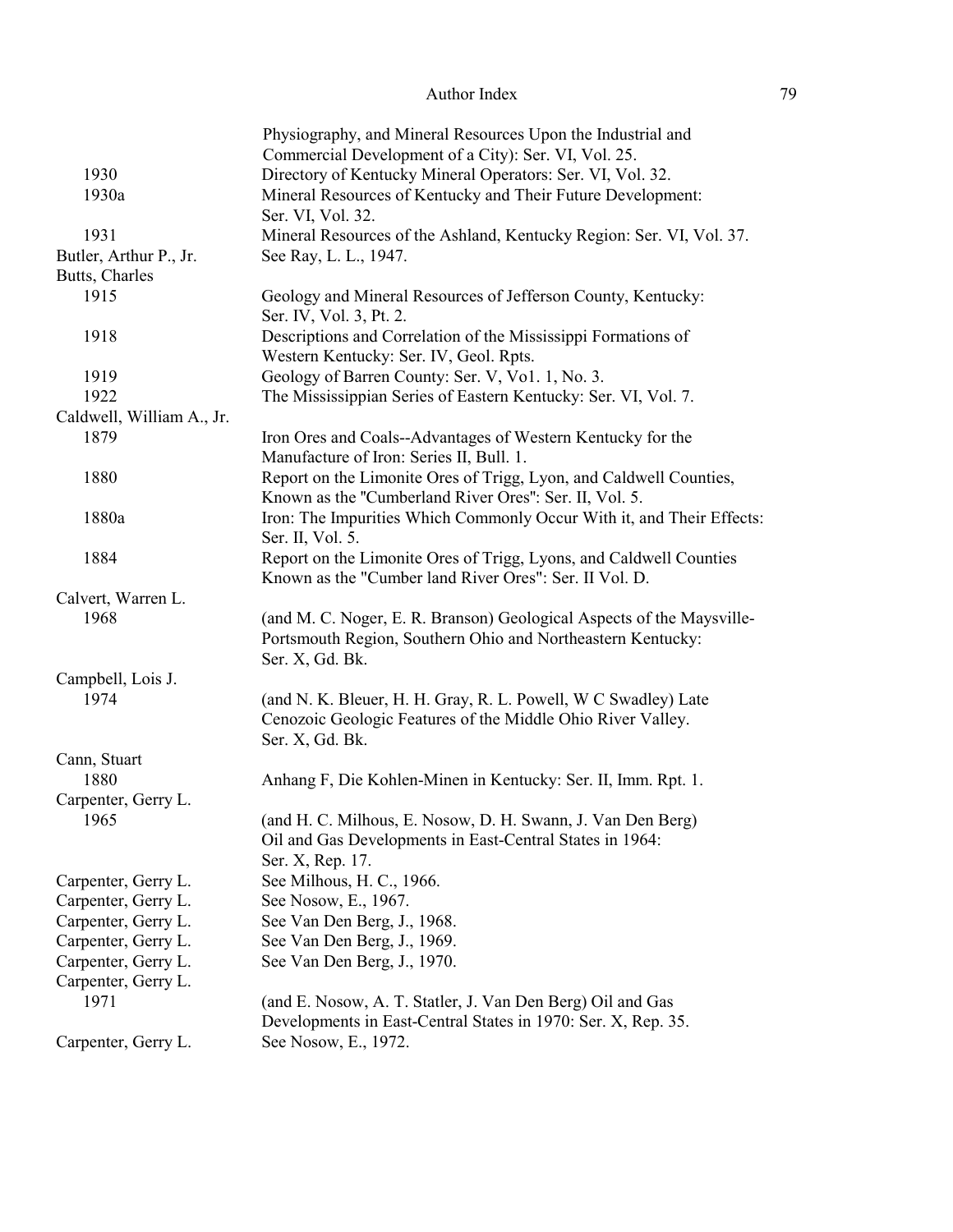| 80                                                                | Bibliography of the Kentucky Geological Survey                                                                              |
|-------------------------------------------------------------------|-----------------------------------------------------------------------------------------------------------------------------|
| Carpenter, Garry L.<br>Carpenter, Gerry L.<br>Carpenter, Gerry L. | See Statler, A. T., 1973.<br>See Van Den Berg, J., 1974.                                                                    |
| 1975                                                              | (and E. Nosow, A. T. Statler, J. Van Den Berg) Oil and Gas<br>Developments in East-Central States in 1974: Ser. X, Rep. 44. |
| Carpenter, Gerry L.                                               | See Nosow, Edmund, 1976.                                                                                                    |
| Carpenter, Gerry L.                                               | See Statler, Anthony T., 1978.                                                                                              |
| Carpenter, Gerry L.                                               | See Van Den Berg, Jacob, 1978.                                                                                              |
| Carr, Lucien<br>1876                                              | (and N. S. Shaler) On the Prehistoric Remains of Kentucky: Ser. II,<br>Vol. 1, Mem.                                         |
| Carr, Lucien                                                      |                                                                                                                             |
| 1880                                                              | The Mounds of the Mississippi Valley Historically Considered:<br>Ser. II, Vo1. 2, Mem.                                      |
| Cash, Frank E.                                                    |                                                                                                                             |
| 1925                                                              | (and C. A. Allen) Coal Losses in Kentucky: Ser. VI, Vol. 27.                                                                |
| Cathey, Joseph B., Jr.                                            | See Walker, F. H., 1951.                                                                                                    |
| Cathey, Joseph B., Jr.                                            | See Walker, F. H., 1954.                                                                                                    |
| Cathey, Joseph B, Jr.<br>Cathey, Joseph B., Jr.                   | See Walker, F. H., 1955.                                                                                                    |
| 1955                                                              | Geology and Mineral Resources of the Newburgh Quadrangle, Kentucky:<br>Ser. IX, Bull. 15.                                   |
| Cathey, Joseph B., Jr.<br>Chaney, P. E.                           | See Walker, F. H., 1956.                                                                                                    |
| 1959                                                              | (and F. M. Mayes, J. W. Jones, J. Bennett) Drill Stem Logging Tool:<br>Ser. X, Sp. Pub. 2.                                  |
| Chellgren, Wilbur F.                                              |                                                                                                                             |
| 1958                                                              | Producers Kentucky Tax Basis and Income Tax Pitfalls: Ser. X,<br>Sp. Pub. 1.                                                |
| 1960                                                              | Kentucky's Three Percent Sales and Use Tax and Its Application to<br>"Producers": Ser. X, Sp. Pub. 3.                       |
| 1961                                                              | The Kentucky Three Percent Sales and Use Tax: Ser. X, Sp. Pub. 4.                                                           |
| Cheney, Theodore A.<br>1958                                       | Airphotos in the Mineral Fuels Industry: Ser. X, Sp. Pub. 1.                                                                |
| Chisholm, David H.<br>1931                                        | The Geology of Hancock County: Ser. VI, Vol. 41.                                                                            |
| Chowner, William D.<br>1953                                       | Oil Exploration and Development in Southwestern Kentucky: Ser. IX,<br>Sp. Pub. 3.                                           |
| Clark, Bruce E.<br>Clark, Robert E.                               | See Hook, J. W., 1962.                                                                                                      |
| 1961                                                              | Paint Creek Geology of the Handyville Pool, Daviess County, Kentucky:<br>Ser. X, Sp. Pub. 4.                                |
| Combs, Edward J.                                                  |                                                                                                                             |
| 1955                                                              | Geology of the Comer Field, McLean County, Kentucky: Ser. IX, Sp. Pub. 8.                                                   |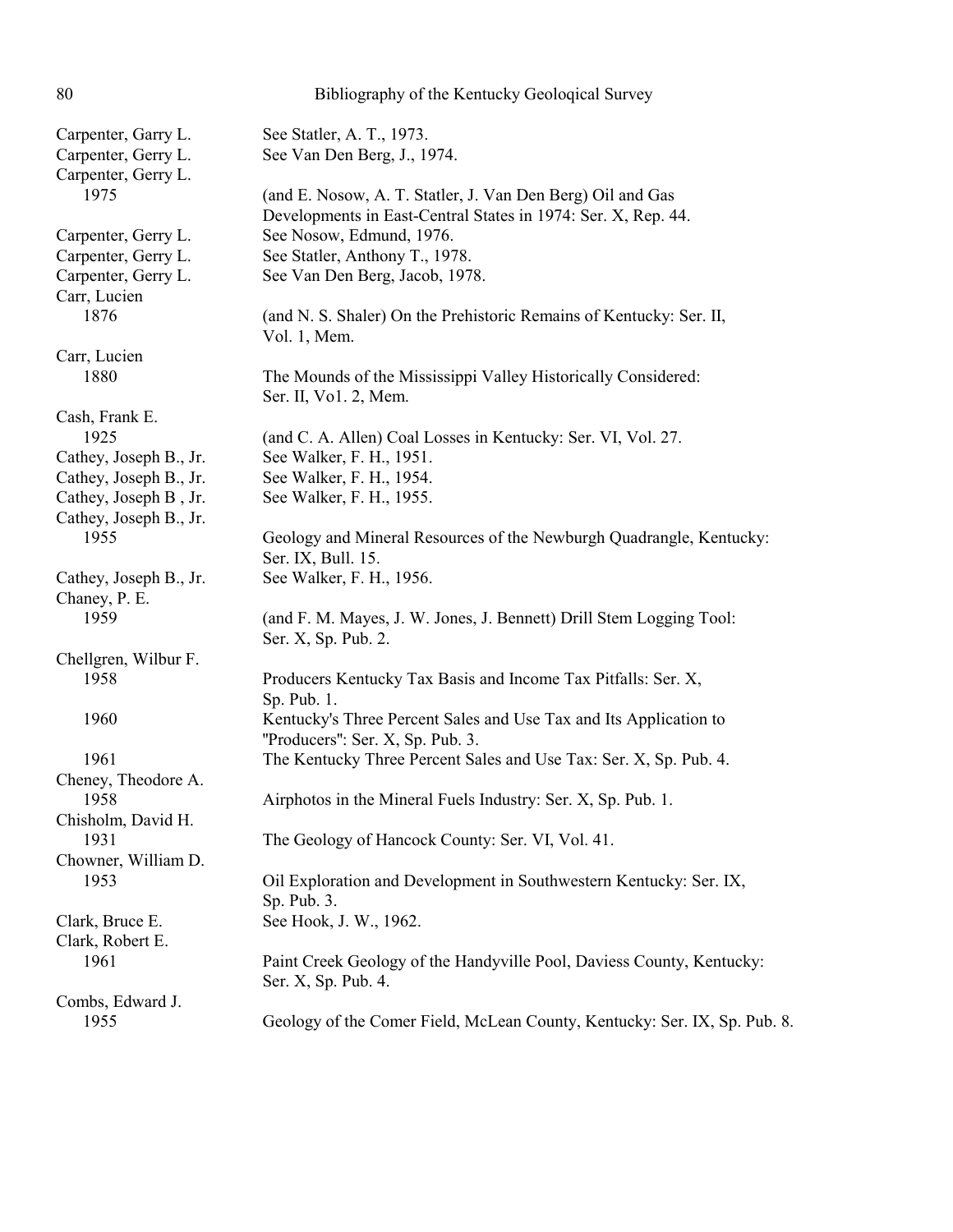| Commonwealth of     |                                                                      |
|---------------------|----------------------------------------------------------------------|
| Kentucky            |                                                                      |
| 1960                | Oil and Gas Conservation Act, 1960: Ser. X, Sp. Pub. 3.              |
| Conkin, Barbara     | See Browne, R., 1958.                                                |
| Conkin, James       | See Browne, R., 1958.                                                |
| Cooper, Chalmer L.  |                                                                      |
| 1931                | The Pleistocene Fauna of Kentucky: Ser. VI, Vol. 36.                 |
| Cox, Edward T.      |                                                                      |
| 1857                | Palaeontological Report of Coal Measure Mollusca: Ser. I, Vol. 3.    |
| Crandall, Albert R. | See Shaler, N. S., 1876.                                             |
| Crandall, Albert R. |                                                                      |
| 1877                |                                                                      |
|                     | Report on the Geology of Greenup, Carter and Boyd Counties, and a    |
|                     | part of Lawrence: Ser. II, Vol. 2.                                   |
| 1877a               | Report on the Geology of the Proposed Line of the Elizabethtown,     |
|                     | Lexington and Big Sandy Railroad from Mt. Sterling to the Big Sandy  |
|                     | River: Ser. II, Vol. 2.                                              |
| 1877b               | Brief Statement of the Economic Geology of the Big Sandy Valley:     |
|                     | Ser. II, Vol. 2.                                                     |
| Crandall, Albert R. |                                                                      |
| 1878                | (and P. N. Moore) On the Geology of Portions of the Upper Cumberland |
|                     | River Valley, in Bell and Harlan Counties: Ser. II, Vol. 4.          |
| Crandall, Albert R. |                                                                      |
| 1878                | Report on the Geology of Menifee County: Ser. II, Vol. 4.            |
| 1880                | Report on the Chinn's Branch Cannel Coal District: Ser. II, Vol. 5.  |
| 1880a               | Preliminary Report on the Geology of Morgan, Johnson, Magoffin, and  |
|                     | Floyd Counties: Ser. II, Vol. 6.                                     |
| 1884                | Report on the Geology of Greenup, Carter and Boyd Counties, and Part |
|                     | of Lawrence County: Ser. II, Vol. C.                                 |
| 1884a               | Report on the Geology of Menifee County: Ser. II, Vol. C.            |
| 1884b               | Report on the Chinn's Branch Cannel Coal District: Ser. II, Vol. C.  |
| 1885                | Report on the Pound Gap Region: Ser. II, Geol. Rpts.                 |
| 1886                | Report on the Geology of Elliott County: Ser. II, Geol. Rpts.        |
| 1886a               | Notes on the Elliott County Dike, Eastern Kentucky: Ser. II,         |
|                     | Geol. Rpts.                                                          |
| 1889                | Report on the Geology of Whitley County, and a Part of Pulaski:      |
|                     | Ser. II, Geol. Rpts.                                                 |
|                     |                                                                      |
| 1890                | The Log Mountain, Clear Creek Region Coal and Timbers: Ser. II,      |
|                     | Geol. Rpts.                                                          |
| 1905                | The Coals of the Big Sandy Valley, South of Louisa and Between       |
|                     | Tug Fork and the Headwaters of the North Fork of Kentucky River:     |
|                     | Ser. III, Bull. 4.                                                   |
| 1910                | Report on the Coal Beds of the Tug Fork Region, Martin and Pike      |
|                     | Counties, Kentucky: Ser. III, Prog. Rpt.                             |
| 1910a               | Coals of the Licking Valley Region: Ser. III, Bull. 10.              |
| 1910b               | The Coals of Menifee County With Notes on Other Economic Resources:  |
|                     | Ser. III, Bull. 10.                                                  |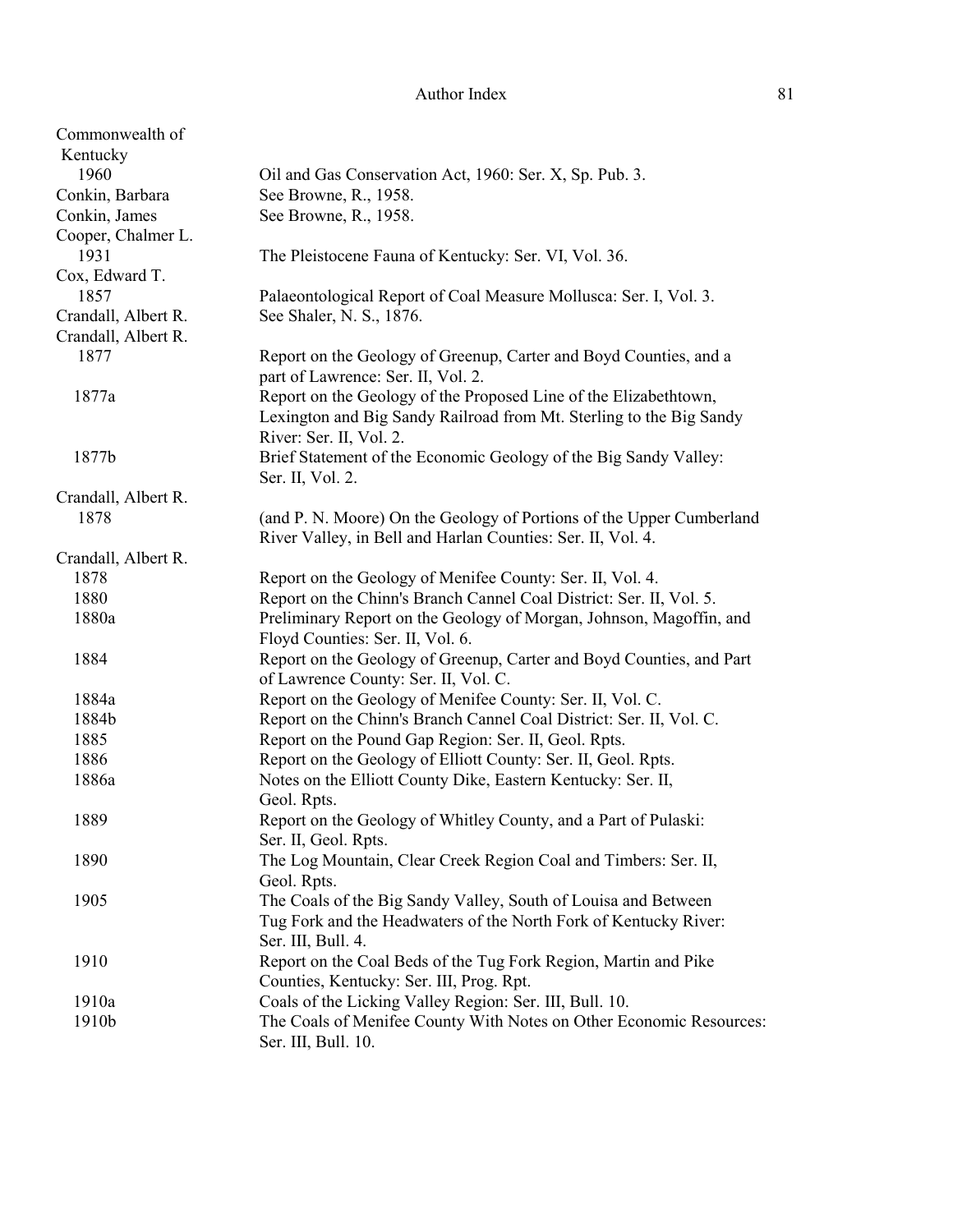| 82                  | Bibliography of the Kentucky Geological Survey                                                                                                                                  |
|---------------------|---------------------------------------------------------------------------------------------------------------------------------------------------------------------------------|
| 1910C<br>1910d      | The Coals, Ores, and Dikes of Elliott County: Ser. III, Bull. 10.<br>Revised Notes on the Elliott Dike With all Account of its Exploration<br>For Diamonds: Ser. III, Bull. 10. |
| Crandall, Albert R. |                                                                                                                                                                                 |
| 1912                | (and G. M. Sullivan) Report on the Coal Field Adjacent to Pineville<br>Gap in Bell and Knox Counties: Ser. III, Bull. 14.                                                       |
| Crane, John K.      |                                                                                                                                                                                 |
| 1954                | Hydraulic Fracturing in the State of Kentucky: Ser. IX, Sp. Pub. 6.                                                                                                             |
| Crawford, Thomas J. |                                                                                                                                                                                 |
| 1958                | Compilation of Coal and Petroleum Production Data for Kentucky:<br>Ser. X, Rpt. Inv. 1.                                                                                         |
| Crawford, Thomas J. | See McGrain, P., 1959.                                                                                                                                                          |
| Crawford, Thomas J. | See McGrain, P., 1959a.                                                                                                                                                         |
| Crawford, Thomas J. | See McGrain, P., 1960.                                                                                                                                                          |
| Crawford, Thomas J. | See Pitts, A. C., 1960.                                                                                                                                                         |
| Cressman, Earle R.  |                                                                                                                                                                                 |
| 1970                | (and O. L. Karklins) Lithology and Fauna of the Lexington Limestone<br>(Ordovician) of Central Kentucky: Ser. X, Gd. Bk.                                                        |
| Cressman, Earle R.  | (and Martin C. Noger) Tidal-Flat Carbonate Environments in                                                                                                                      |
| 1976                | the High Bridge Group (Middle Ordovician) of Central Kentucky:<br>Ser. X, Rpt. Inv. 17.                                                                                         |
| Crider, Albert F.   |                                                                                                                                                                                 |
| 1913                | Economic Geology of Tell City and Owensboro Quadrangles: Ser. IV,                                                                                                               |
|                     | Vol. 1.                                                                                                                                                                         |
| 1913a               | The Fire Clays and Fire Clay Industries of the Olive Hill and Ashland<br>Districts of Northeastern Kentucky: Ser. IV, Vol. 1.                                                   |
| 1914                | Report on the Geology and Mineral Resources of the Dawson Springs                                                                                                               |
|                     | Quadrangle: Ser. IV, Vol. 2, Pt. 1.                                                                                                                                             |
| 1914a               | Geology and Economic Products of the Earlington Quadrangle: Ser. IV,<br>Vol. 2, Pt. 1.                                                                                          |
| 1915                | Coals of the Nortonville Quadrangle: Ser. IV, Vol. 3, Pt. 1.                                                                                                                    |
| 1915a               | The Coals of the Drakesboro Quadrangle: Ser. IV, Vol. 3, Pt. 1.                                                                                                                 |
| 1915b               | Coals of the Dunmor Quadrangle: Ser. IV, Vol. 3, Pt. 1                                                                                                                          |
| 1915c               | The Coals of the Little Muddy Quadrangle: Ser. IV, Vol. 3, Pt. 1.                                                                                                               |
| 1916                | The Coals of Letcher County: Ser. IV, Vol. 4, Pt. 1.                                                                                                                            |
| Crouse, Charles S.  |                                                                                                                                                                                 |
| 1921                | Retorting Methods as Applied to Kentucky Oil Shales: Ser. VI, Vol. 6.                                                                                                           |
| 1925                | The Precious Metal Content of the Black Devonian Shales of Kentucky:                                                                                                            |
|                     | Ser. VI, Vol. 21.                                                                                                                                                               |
| 1925a               | An Economic Study of the Black Devonian Shales of Kentucky: Ser. VI,                                                                                                            |
|                     | Vol. 21.                                                                                                                                                                        |
| 1925b               | The Intrastate Industrial Utilization of the Mineral Resources of                                                                                                               |
|                     | Kentucky: Ser. VI, Vol. 21.                                                                                                                                                     |
| Crump, Malcolm H.   |                                                                                                                                                                                 |
| 1913                | The Oolitic Limestones of Warren County: Ser. IV, Vol. 1.                                                                                                                       |
| 1913a               | Kentucky Rock Asphalt: Ser. IV, Vol.1.                                                                                                                                          |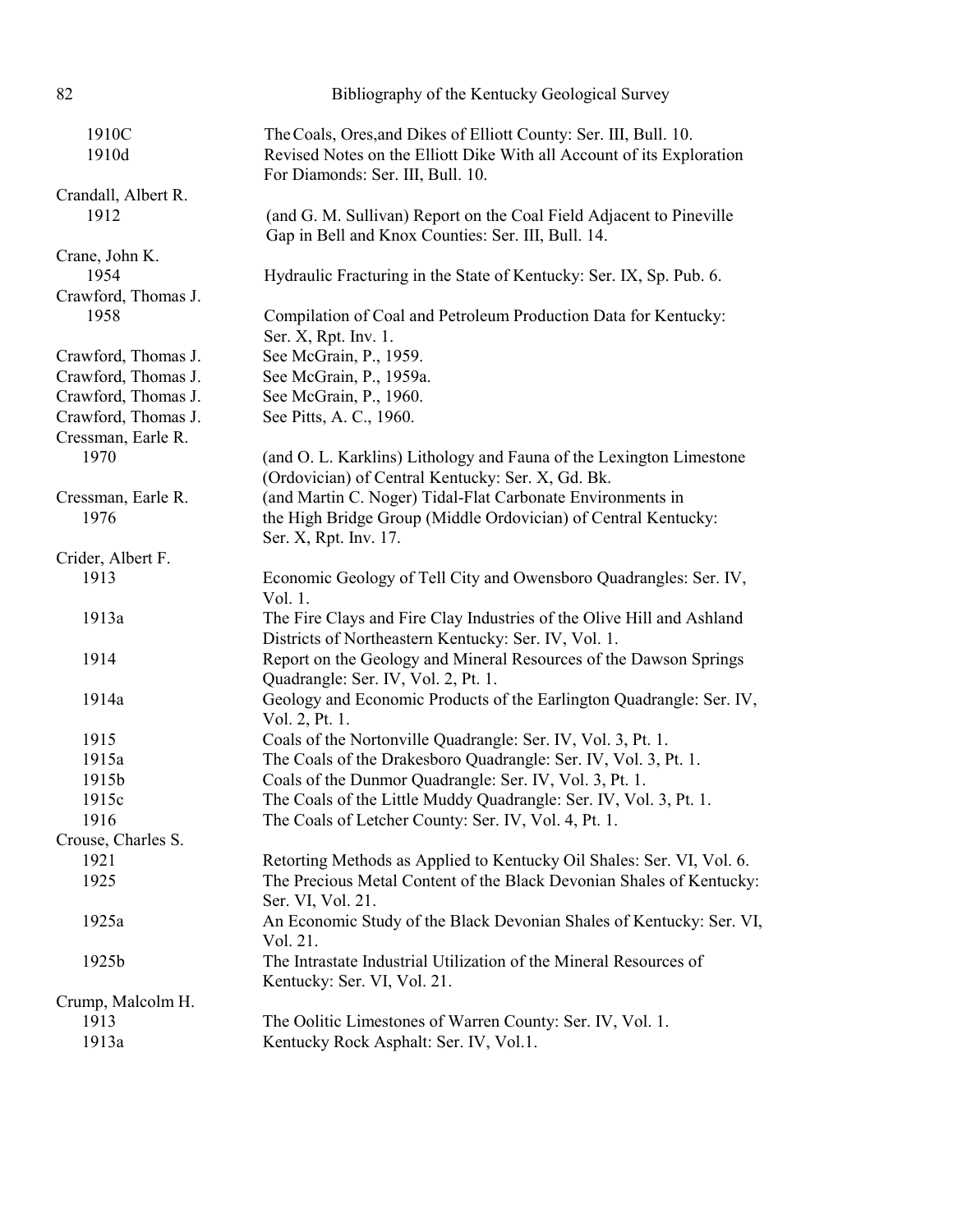| Cunningham-Dunlop,<br>Peter K. | See Grogan, R. M., 1974.                                                                                                                                               |
|--------------------------------|------------------------------------------------------------------------------------------------------------------------------------------------------------------------|
| Currens, James C.              | See McGrain, P., 1975.                                                                                                                                                 |
| Currens, James C.              | (and Gilbert E. Smith) Coal Production in Kentucky, 1790-1975:                                                                                                         |
| 1977                           | Ser. X, Inf. Cir. 23.                                                                                                                                                  |
| Currens, James C.              | See McGrain, Preston, 1978.                                                                                                                                            |
| Currier, Louis W.<br>1923      | Fluorspar Deposits of Kentucky, (A Description and Interpretation of<br>the Geologic Occurrence and Industrial Importance of Kentucky Fluorspar):<br>Ser. VI, Vol. 13. |
| Cushman, Robert V.             | See Krieger, R. A., 1969.                                                                                                                                              |
| Cushman, Robert V.             | See Mull, D. S., 1971.                                                                                                                                                 |
| Czel, Louis J.                 | See Grogan, R. M., 1974.                                                                                                                                               |
| Davis, Darrell H.              |                                                                                                                                                                        |
| 1923                           | The Geography of the Jackson Purchase of Kentucky: Ser. VI, Vol. 9.                                                                                                    |
| 1924                           | The Geography of the Mountains of Eastern Kentucky: Ser. VI, Vol. 18.                                                                                                  |
| 1927                           | The Geography of the Blue Grass Region of Kentucky: Ser. V1, Vol. 23,                                                                                                  |
| Davis, Robert, W.              |                                                                                                                                                                        |
| 1971                           | (and T. W. Lambert, A. J. Hansen, Jr.) Water in the Economy of the                                                                                                     |
|                                | Jackson Purchase Region of Kentucky: Ser. X, Sp. Pub. 20.                                                                                                              |
| Davis, Robert W.               |                                                                                                                                                                        |
| 1974                           | (and R. O. Plebuch, H. M. Whitman) Hydrology and Geology of Deep                                                                                                       |
|                                | Sandstone Aquifers of Pennsylvanian Age in Part of the Western Coal                                                                                                    |
|                                | Field Region, Kentucky: Ser. X, Rpt. Inv. 15.                                                                                                                          |
| Davis, W. J.                   |                                                                                                                                                                        |
| 1885                           | Kentucky Fossil Corals. (The text was never published ): Ser. II, Mon., Pt. 1.                                                                                         |
| 1885a                          | Kentucky Fossil Corals. A Monograph of the Fossil Corals of the Silurian                                                                                               |
|                                | and Devonian Rocks of Kentucky: Ser. II, Mon., Pt. 2.                                                                                                                  |
| Dawson, Thomas A.              |                                                                                                                                                                        |
| 1955                           | Oil Development in Indiana During 1954: Ser. IX, Sp. Pub. 8.                                                                                                           |
| Dawson, Thomas A.              | See Patton, J. B., 1969.                                                                                                                                               |
| Decker, J.                     | See Procter, J. R., 1884.                                                                                                                                              |
| DeFriese, Layfette H.          |                                                                                                                                                                        |
| 1877                           | Report on the Timbers of the Grayson, Breckinridge, Ohio, and                                                                                                          |
|                                | Hancock Counties: Ser. II, Vol. 2.                                                                                                                                     |
| 1878                           | Report on the Timbers of the North Cumberland, Bell, and Harlan                                                                                                        |
|                                | Counties: Ser. II, Vol. 4.                                                                                                                                             |
| 1880                           | Report on the Timbers of the Tradewater Region, Caldwell, Lyon,                                                                                                        |
|                                | Crittenden, Hopkins, Webster, and Union Counties: Ser. II, Vol. 5.                                                                                                     |
| 1880a                          | Report on the Timbers of the District West of the Tennessee River,                                                                                                     |
|                                | Commonly Known as the Purchase District: Ser. II, Vol. 5.                                                                                                              |
| 1880b                          | Report on a Belt of Kentucky Timbers, Extending East and West                                                                                                          |
|                                | Along the South-Central Part of the State, from Columbus to Pound                                                                                                      |
| 1884                           | Gap: Ser. II, Vol. 5.                                                                                                                                                  |
|                                | Report on the Timbers of Grayson, Breckinridge, Ohio and Hancock<br>Counties: Ser. II, Vol. B.                                                                         |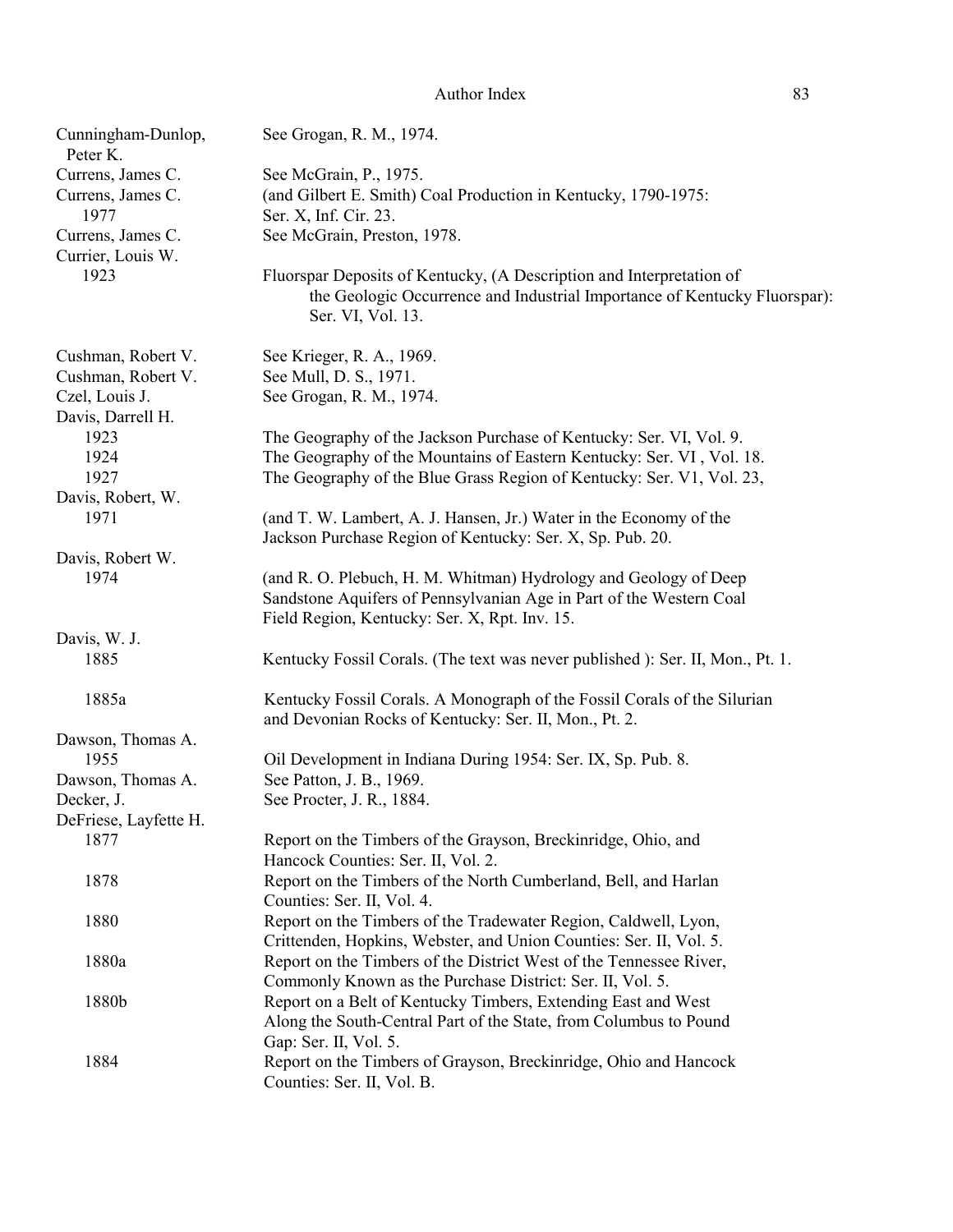| 84                                               | Bibliography of the Kentucky Geological Survey                                                                                                                                   |
|--------------------------------------------------|----------------------------------------------------------------------------------------------------------------------------------------------------------------------------------|
| 1884a                                            | Report on the Timbers of the North Cumberland: Bell, and Harlan<br>Counties: Ser. II, Vol. B.                                                                                    |
| 1884b                                            | Report on the Timbers of the Tradewater Region, Caldwell, Lyon,<br>Crittenden, Hopkins, Webster and Union Counties: Ser. II, Vol. B                                              |
| 1884c                                            | Report on the Timbers of the District West of the Tennessee River<br>Commonly Known as the Purchase District: Ser. II, Vol. B.                                                   |
| 1884d                                            | Report on a Belt of Kentucky Timbers, Extending East and West Along<br>the South-Central Part of the State, from Columbus to Pound Gap:<br>Ser. II, Vol. B.                      |
| Dempsey, John C.                                 | See Bird, J. M., 1955.                                                                                                                                                           |
| Denny, Charles S.                                | See Ray, L. L., 1947.                                                                                                                                                            |
| Dever, Garland R., Jr.                           | See McGrain, P., 1966.                                                                                                                                                           |
| Dever, Garland R., Jr.                           | See McGrain, P., 1967.                                                                                                                                                           |
| Dever, Garland R., Jr.<br>Dever, Garland R., Jr. | See McGrain, P., 1967a.                                                                                                                                                          |
| 1969                                             | (and P. McGrain) High-Calcium and Low-Magnesium Limestone Resources<br>in the Region of the Lower Cumberland, Tennessee, and Ohio Valleys,<br>Western Kentucky: Ser. X, Bull. 5. |
| Dever, Garland R., Jr.                           |                                                                                                                                                                                  |
| 1971                                             | Guide to the Geology Along Interstate Highway 64 and the Mountain<br>Parkway, Lexington to Wolfe County, Kentucky: Ser. X, Gd. Bk.                                               |
| Dever, Garland R., Jr.                           |                                                                                                                                                                                  |
| 1973                                             | (and P. McGrain) Compositional Variations in High-Calcium Limestone<br>Deposits in Western Kentucky: Ser. X, Rep. 39.                                                            |
| Dever, Garland R., Jr.                           |                                                                                                                                                                                  |
| 1974                                             | High-Carbonate Rock in the High Bridge Group (Middle Ordovician),<br>Boone County, Kentucky: Ser. X, Inf. Cir. 22.                                                               |
| Dever, Garland R., Jr.<br>1977                   | (and Harry P. Hoge, Norman C. Hester, Frank R. Ettensohn) Stratigraphic<br>Evidence for Late Paleozoic Tectonism in Northeastern Kentucky:<br>Ser. X, Gd. Bk.                    |
| Dever, Garland R., Jr.<br>1978                   | (and Preston McGrain, George W. Ellsworth, Jr.) Industrial Limestone<br>Resources along the Ohio River Valley of Kentucky: Ser. X, Rep. 49.                                      |
| Diller, Joseph S.                                |                                                                                                                                                                                  |
| 1886                                             | Note on the Periodotite of Elliott County, Kentucky: Ser. II, Geol. Rpts.                                                                                                        |
| 1886a                                            | The Genesis of the Diamond: Ser. II, Geol. Rpts.                                                                                                                                 |
| Donan, John G.                                   |                                                                                                                                                                                  |
| 1969                                             | Commercial Coals and Marketing Data of the Western Kentucky Coal<br>Field: Ser. X, Gd. Bk.                                                                                       |
| Dortch, Nat<br>Duchscherer, William<br>M., Jr.   | See Olive, Wilds Q., 1972.                                                                                                                                                       |
| 1965                                             | Secondary Recovery by Inert Gas Injection in the Spring Grove Pool,<br>Union County, Kentucky: Ser. X, Sp. Pub. 10.                                                              |
| Eakle, Hunter                                    |                                                                                                                                                                                  |
| 1964                                             | Does the Oil and Gas Industry Need Drilling Contractors? Ser. X,<br>Sp. Pub. 8.                                                                                                  |
| Easton, H. D.                                    |                                                                                                                                                                                  |
| 1913                                             | Report on the Technology of Kentucky Clays, Including Chemical<br>and Mechanical Analysis, and Burning Tests: Ser. IV, Vol. 1.                                                   |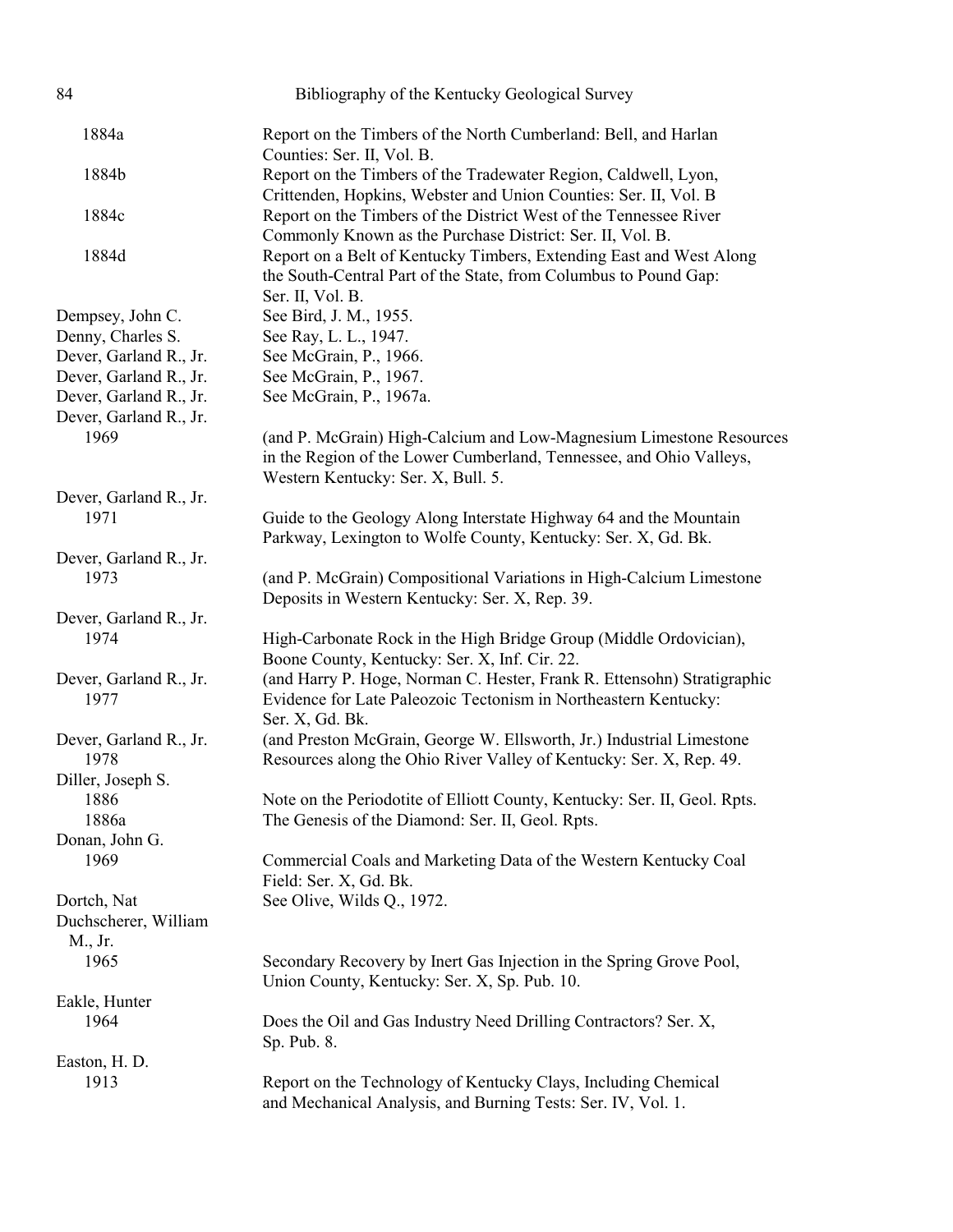| Eckard, William E.         |                                                                                              |
|----------------------------|----------------------------------------------------------------------------------------------|
| 1968                       | A Progress Report on Increasing Permeability by Explosives and<br>Heat: Ser. X, Sp. Pub. 15. |
| Ellis, Arthur J.           |                                                                                              |
| 1919                       | Kentucky Mineral Waters in 1917: Ser. V, Vol. 1, No. 2.                                      |
| Ellsworth, George W., Jr.  | See Dever, Garland R., 1978.                                                                 |
| Englund, Kenneth J.        |                                                                                              |
| 1961                       | (and L. D. Harris) Geologic Features of the Cumberland Gap Area,                             |
|                            | Kentucky, Tennessee, and Virginia: Ser. X, Gd. Bk.                                           |
| Ettensohn, Frank R.        | See Dever, Garland R., Jr., 1977.                                                            |
| Fenstermaker, Charles D.   |                                                                                              |
| 1969                       | Resume of Current Activity of the Oil Industry Northeast of the                              |
|                            | Mississippi River- - Geographic, Geologic--and Magnitude of Recent                           |
|                            | Years Discoveries: Ser. X, Sp. Pub. 17.                                                      |
| Ferm, John C.              |                                                                                              |
| 1971                       | (and J. C. Horne, J. P. Swinchatt, P. W. Whaley) Carboniferous                               |
|                            | Depositional Environments in Northeastern Kentucky: Ser. X, Gd. Bk.                          |
| Field, Thomas P.           |                                                                                              |
| 1961                       | A Guide to Kentucky Place Names: Ser. X, Sp. Pub. 5.                                         |
| Finch, Byron M.            |                                                                                              |
| 1954                       | Deep Well Drilling and Completion Practices in the Appalachian Area:                         |
|                            | Ser. IX, Sp. Pub. 6.                                                                         |
| Finch, Warren I.           |                                                                                              |
| 1968                       | Engineering Geology of the Calvert City Quadrangle, Livingston and                           |
|                            | Marshall Counties, Kentucky: Ser. X, Inf. Cir. 16.                                           |
| Fish, S. E.                |                                                                                              |
| 1969                       | Methods and Considerations in Appraising a Coal Property:                                    |
|                            | Ser. X, Sp. Pub. 18.                                                                         |
| Floyd, Robert J.           |                                                                                              |
| 1955                       | (and T. A. Kendall) Miscellaneous Clay and Shale Analyses for                                |
|                            | 1952-54: Ser. IX, Rpt. Inv. 9.                                                               |
| Floyd, Robert J.           | See McGrain, P., 1956.                                                                       |
|                            |                                                                                              |
| Foerste, August F.<br>1905 |                                                                                              |
|                            | Silurian, Waverly and Irvine Clays: Ser. III, Bull. 6.                                       |
| 1906                       | The Silurian, Devonian and Irvine Formations of East-Central Kentucky:<br>Ser. III, Bull. 7. |
| 1906a                      | Economic Geology. The Silurian and Devonian Clays and Limestones of                          |
|                            | Eastern Kentucky, with Notes on Waverly and Irvine Clays: Ser. III, Bull. 7.                 |
| 1906b                      | Characteristic Fossils of the Silurian Formations of East Central                            |
|                            | Kentucky. Chiefly from the Waco Limestone Horizon: Ser. III, Bull. 7.                        |
| 1908                       | Abstract From Preliminary Report on the Field Work of the Soil Survey:                       |
|                            | Ser. III, Prog. Rpt.                                                                         |
| 1910                       | Oil, Gas, and Asphalt Rocks in Meade and Breckinridge Counties:                              |
|                            | Ser. III, Prog. Rpt.                                                                         |
| Foerste, August F.         | See Morse, W. C., 1912.                                                                      |
| Foerste, August F.         |                                                                                              |
| 1912                       | Report on the Value of the Dix River as a Source of Water Power:                             |
|                            | Ser. III, Bull. 21.                                                                          |
| 1912a                      | Report on Dix River: Ser. III, Bull. 21.                                                     |
|                            |                                                                                              |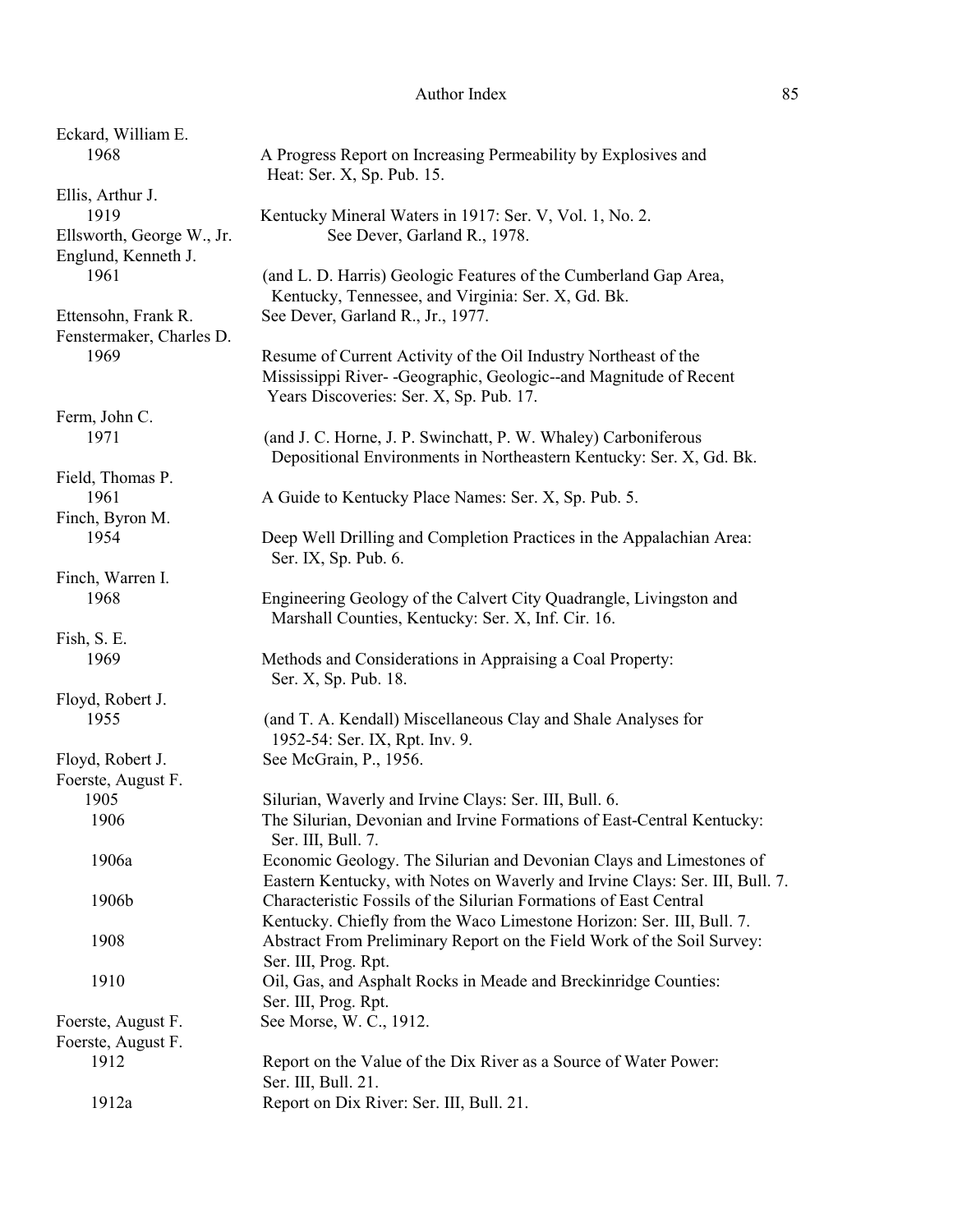| 86                  | Bibliography of the Kentucky Geological Survey                                                                                            |
|---------------------|-------------------------------------------------------------------------------------------------------------------------------------------|
| 1913                | The Identification of Trenton and Lower Geological Horizons:                                                                              |
|                     | Ser. IV, Vol. 1.                                                                                                                          |
| 1913a               | A Chemical Study of the Trenton and Stone's River Rocks in Central                                                                        |
|                     | Kentucky: Ser. IV, Vol. 1.                                                                                                                |
| 1913b               | The Phosphate Deposits in the Upper Trenton Limestones of Central<br>Kentucky: Ser. IV, Vol. 1.                                           |
| 1931                | The Silurian Fauna of Kentucky: Ser. VI, Vol. 36.                                                                                         |
| Fohs, F. Julius     |                                                                                                                                           |
| 1905                | Clays in Crittenden and Livingston Counties: Ser. III, Bull. 6.                                                                           |
| 1907                | Fluorspar Deposits of Kentucky: Ser. III, Bull. 9.                                                                                        |
| 1910                | The Barytes and Associated Deposits of Central Kentucky:<br>Ser. III, Prog. Rpt.                                                          |
| 1910a               | Resources of Lewis and Rowan Counties: Ser. III, Prog. Rpt.                                                                               |
| 1912                | Coals of the Region Drained by the Quicksand Creeks in Breathitt,<br>Floyd, and Knott Counties: Ser. III, Bull. 18.                       |
| 1912a               | Report on the Economic Geology of Lewis and Rowan Counties:<br>Ser. III, Co. Rpt. 3.                                                      |
| 1912b               | Report on the Geology and Economic Resources of Rockcastle County:<br>Ser. III, Co. Rpt. 4.                                               |
| 1913                | Barytes Deposits of Kentucky: Ser. IV, Vol. 1.                                                                                            |
| Fons, Lloyd         |                                                                                                                                           |
| 1961                | Evaluation of Producing Horizons by Flo-Pak/Fluid Density Logging:<br>Ser. X, Sp. Pub. 4.                                                 |
| Franke, Karl L.     |                                                                                                                                           |
| 1880                | Einleitung: Ser. II, Imm. Rpt. 1.                                                                                                         |
| 1880a               | Anhang C, Das Louisville, Nashville, und Great-Southern Eisenbahn<br>System: Ser. II, Imm. Rpt. 1.                                        |
| 1880b               | Anhang G, Die Ergeknisse der Ernte der Boden-Erzeugnisse Kentucky's<br>im der Jahren 1876-1879: Ser. II, Imm. Rpt. 1.                     |
| Franklin, George J. |                                                                                                                                           |
| 1969                | Introduction: Ser. X, Gd. Bk.                                                                                                             |
| Franklin, George J. |                                                                                                                                           |
| 1969                | (and J. E. Palmer) Road Log: Ser. X, Gd. Bk,                                                                                              |
| Franzoni, Robert A. |                                                                                                                                           |
| 1969                | (and J. E. Green) Operations Research and Economic Analysis<br>Application to the Study of Exploration Decisions: Ser. X,<br>Sp. Pub. 17. |
| Freeman, Louise B.  |                                                                                                                                           |
| 1938                | Preliminary Report on the "McClosky" Oil Horizon in Western<br>Kentucky: Ser. VIII, Bull. 3.                                              |
| 1939                | A Sample Study of the Devonian of Western Kentucky: Ser. VIII,<br><b>Bull. 4.</b>                                                         |
| 1939a               | Present Status of St. Peter Problem in Kentucky: Ser. VIII, Rep. 5.                                                                       |
| 1941                | Devonian Subsurface Strata in Western Kentucky: Ser. VIII, Rep. 6.                                                                        |
| 1941a               | Geology of the Big Sinking Pool, Lee County, Kentucky: Ser. VIII,<br>Rep. 7.                                                              |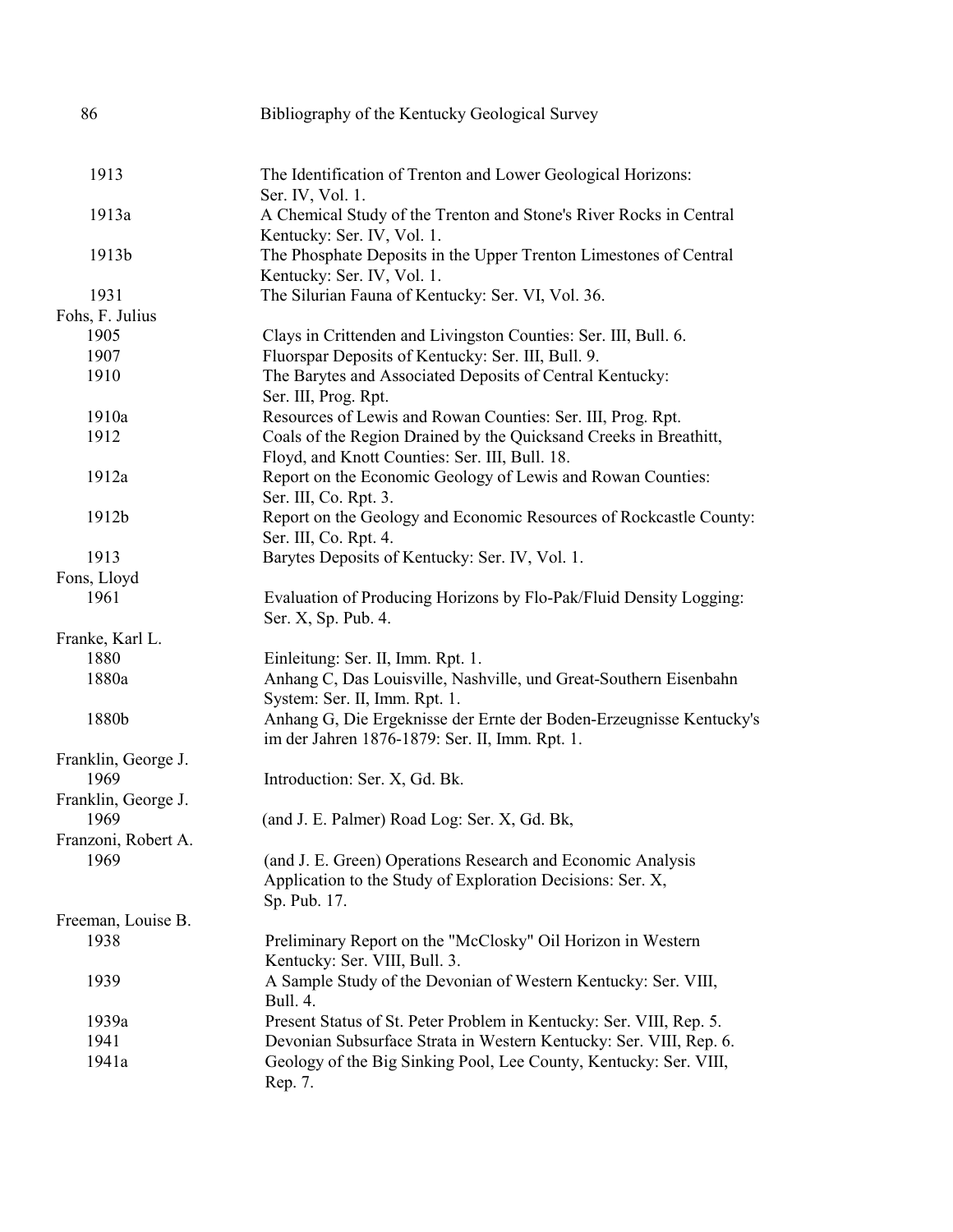| Author Index |  |
|--------------|--|
|--------------|--|

| 1945                                          | Paleozoic Geology: Ser. VIII, Bull. 8.                                                                                                                    |
|-----------------------------------------------|-----------------------------------------------------------------------------------------------------------------------------------------------------------|
| 1950                                          | Paleozoic Geology: Ser. IX, Bull. 4                                                                                                                       |
| 1951                                          | Regional Aspects of Silurian and Devonian Stratigraphy in Kentucky: Ser. IX, Bull. 6.                                                                     |
| 1951a                                         | Regional Aspects of Silurian and Devonian Subsurface Stratigraphy in<br>Kentucky: Ser. IX, Rep. 2.                                                        |
| 1953                                          | Regional Subsurface Stratigraphy of the Cambrian and Ordovician in<br>Kentucky and Vicinity: Ser. IX, Bull. 12.                                           |
| Frey. L. H.<br>1976                           | (and Preston McGrain) The Mineral Industry of Kentucky,<br>1973: Ser. X, Rep. 45.                                                                         |
| Friberg, James F.,<br>and others              |                                                                                                                                                           |
| 1969                                          | Bethel Sandstone (Mississippian) of Western Kentucky and South<br>Central Indiana, a Submarine Channel Fill (abstracted version):<br>Ser. X, Sp. Pub. 18. |
| Friedman, Samuel A.                           |                                                                                                                                                           |
| 1971                                          | (and P. McGrain) The Mineral Industry of Kentucky, 1969: Ser. X.<br>Rep. 34.                                                                              |
| Froelich, Albert J.                           |                                                                                                                                                           |
| 1970                                          | Landslide Geology Along South Slope of Pine Mountain, Pineville<br>to Harlan: Ser. X, Gd. Bk.                                                             |
| 1973                                          | Preliminary Report of the Oil and Gas Possibilities Between Pine<br>and Cumberland Mountains, Southeastern Kentucky: Ser. X, Rpt. Inv. 14.                |
| Fugate, George W., Jr.                        |                                                                                                                                                           |
| 1956                                          | Geology of the Area of Smith Mills North and Geneva Oil Pools,<br>Henderson County, Kentucky: Ser. IX, Bull. 18.                                          |
| Fullerton, Donald S.<br>Funkhouser, William D | See Pitts, A. C., 1960.                                                                                                                                   |
| 1925                                          | Wild Life in Kentucky: Ser. VI, Vol. 16.                                                                                                                  |
| Funkhouser, William D.<br>1928                | (and W. S. Webb) Ancient Life in Kentucky: Ser. VI, Vol. 34.                                                                                              |
| Garbus, Richard O.                            |                                                                                                                                                           |
| 1957                                          | Application of a Thermal Method for Recovery of Oil: Ser. IX,<br>Sp. Pub. 11.                                                                             |
| Gardner, James H.                             |                                                                                                                                                           |
| 1905                                          | The Kaolins and Plastic Clays on the Eastern Rim of the Western<br>Coal Field: Ser. III, Bull. 6.                                                         |
| 1905a                                         | Clays in the Red River Valley: Bar. III, Bull. 6.                                                                                                         |
| 1905b                                         | Clays and Sands of the Jackson Purchase Region: Ser. III, Bull. 6.                                                                                        |
| 1905c                                         | Miscellaneous Analyses of Kentucky Clays and Marls: Ser. III, Bull. 6.                                                                                    |
| 1912                                          | The Economic Geology of the Hartford Quadrangle: Ser. III, Bull. 20.                                                                                      |
| 1926                                          | The Elm Lick Coal Bed: Ser. VI, Vol. 26.                                                                                                                  |
| German, Samuel                                |                                                                                                                                                           |
| 1883                                          | On the Reptiles and Batrachians: Ser. II, Vol. 2, Mem.                                                                                                    |
| Gehr, James B.                                |                                                                                                                                                           |
| 1964                                          | New Developments In Appalachian Logging Services: Ser. X, Sp. Pub. 8.                                                                                     |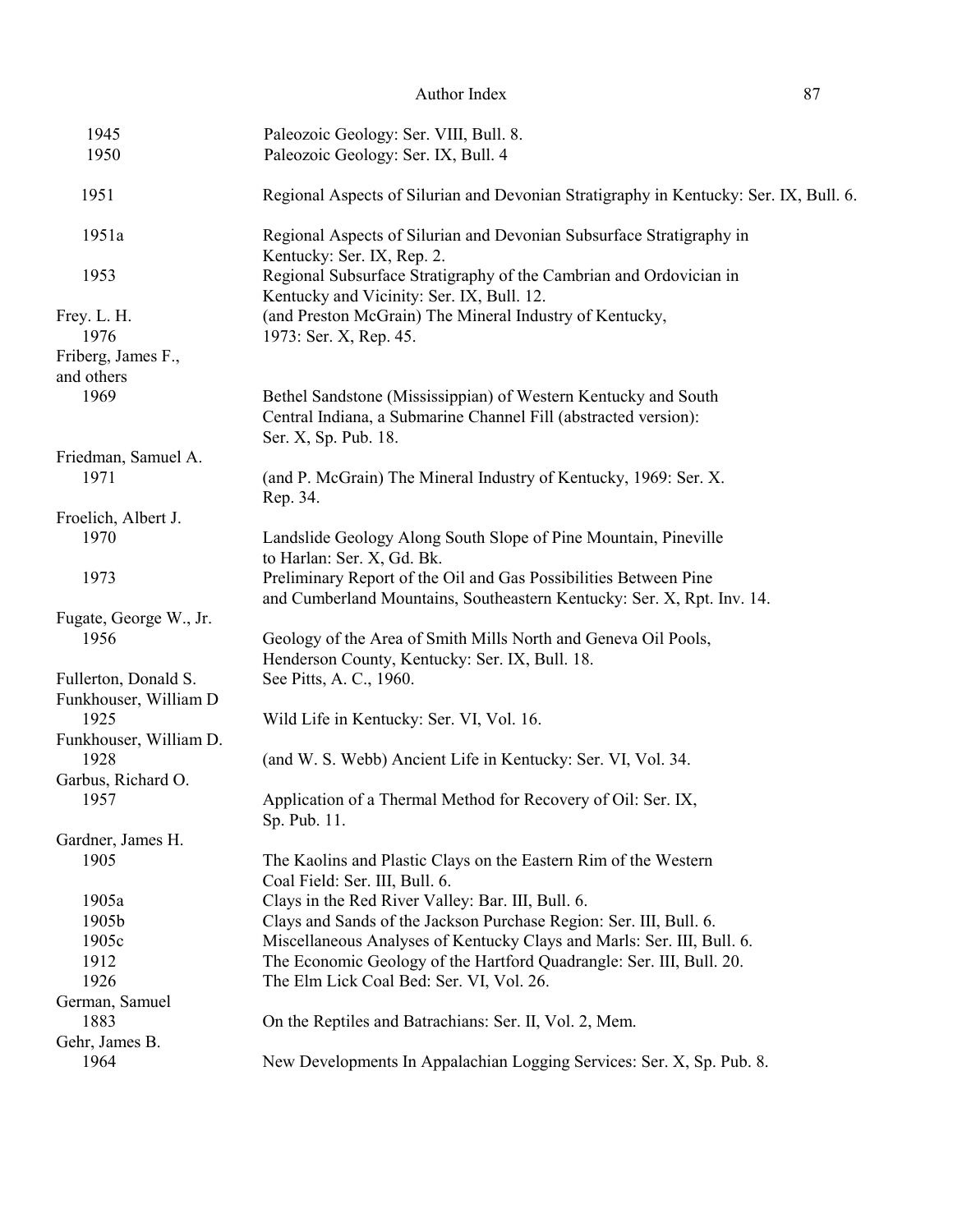| 88                                               | Bibliography of the Kentucky Geological Survey                                                                                                                                                                             |
|--------------------------------------------------|----------------------------------------------------------------------------------------------------------------------------------------------------------------------------------------------------------------------------|
| George, Jerry V.<br>1964                         | The Application of Fracturing in the Oil Springs Pool: Ser. X,                                                                                                                                                             |
|                                                  | Sp. Pub. 8.                                                                                                                                                                                                                |
| Gildersleeve, Benjamin                           | See Roberts, J. K., 1945.                                                                                                                                                                                                  |
| Gildersleeve, Benjamin<br>Gildersleeve, Benjamin | See Roberts, J. K., 1950.                                                                                                                                                                                                  |
| 1953                                             | Clays of the Gulf Embayment Region of Tennessee and Kentucky:<br>Ser. IX, Sp. Pub. 1.                                                                                                                                      |
| Glenn, Leonidas C.                               |                                                                                                                                                                                                                            |
| 1912                                             | Geology of Webster County (Abstract): Ser. III, Prog. Rpt.                                                                                                                                                                 |
| 1912a                                            | A Geological Reconnaissance of the Tradewater River Region with<br>Special Reference to the Coal Beds (Embracing Parts of Union,<br>Webster, Hopkins, Crittenden, Caldwell and Christian Counties):<br>Ser. III, Bull. 17. |
| 1922                                             | The Geology and Coals of Webster County: Ser. VI, Vol. 5.                                                                                                                                                                  |
| Gray, Henry H.                                   | See Campbell, L. J., 1974.                                                                                                                                                                                                 |
| Green, J. Edward<br>Griffith, Howard D.          | See Franzoni, R. A., 1969.                                                                                                                                                                                                 |
| 1969                                             | Application of Electronic Computers to Reservoir Engineering:<br>Ser. X, Sp. Pub. 18.                                                                                                                                      |
| Grogan, Robert M.                                |                                                                                                                                                                                                                            |
| 1974                                             | (and P. K. Cunningham-Dunlop, H. F. Bartlett, L. J. Czel)                                                                                                                                                                  |
|                                                  | The Environments of Deposition of Fluorspar: Ser. X, Sp. Pub. 22.                                                                                                                                                          |
| Grunigen, Johann V.<br>1882                      | Eine Kurze Beschreibung der Saaner-Kolonie, Nahe bei Stanford, im<br>Lincoln County, Kentucky: Ser. II, Imm. Rpt. 9.                                                                                                       |
| Guyton, William F.                               |                                                                                                                                                                                                                            |
| 1944                                             | Artificial Recharge of Ground-water Reservoir With Water From City's<br>Surface Supply at Louisville, Kentucky: Ser. VIII, Coop. Rpt.                                                                                      |
| Guyton, William F.                               |                                                                                                                                                                                                                            |
| 1944                                             | (and H. E. Sublett) Conservation of Ground Water in the Louisville<br>Area, Kentucky: Ser. VIII, Coop. Rpt.                                                                                                                |
| Guyton, William F.                               |                                                                                                                                                                                                                            |
| 1944                                             | (and W. T. Stuart, G. B. Maxey) Progress Report on the Ground-water<br>Resources of the Louisville Area, Kentucky: Ser. VIII, Coop. Rpt.                                                                                   |
| Gwinn, James R.                                  |                                                                                                                                                                                                                            |
| 1964                                             | The Determination of the Bonding Quality of Cement to Casing:<br>Ser. X, Sp. Pub. 8.                                                                                                                                       |
| Hagan, Wallace W.                                |                                                                                                                                                                                                                            |
| 1956                                             | Future Oil and Gas Possibilities of the Shallow Rim Area in<br>Western Kentucky: Ser. IX, Sp. Pub. 9.                                                                                                                      |
| 1961                                             | Progress Report of Kentucky Areal Geologic Mapping Program:<br>Ser. X, Sp. Pub. 4.                                                                                                                                         |
| Halloran, Thomas                                 |                                                                                                                                                                                                                            |
| 1968                                             | Oil-Field Application of Detergents: Ser. X, Sp. Pub. 15.                                                                                                                                                                  |
| Hamilton, Daniel K.                              |                                                                                                                                                                                                                            |
| 1944                                             | Ground Water in the Bedrock Beneath the Glacial Outwash in the<br>Louisville Area, Kentucky: Ser. VIII, Coop. Rpt.                                                                                                         |
| 1950                                             | Areas and Principles of Ground-Water Occurrence in the Inner<br>Bluegrass Region, Kentucky; Ser. IX, Bull. 5.                                                                                                              |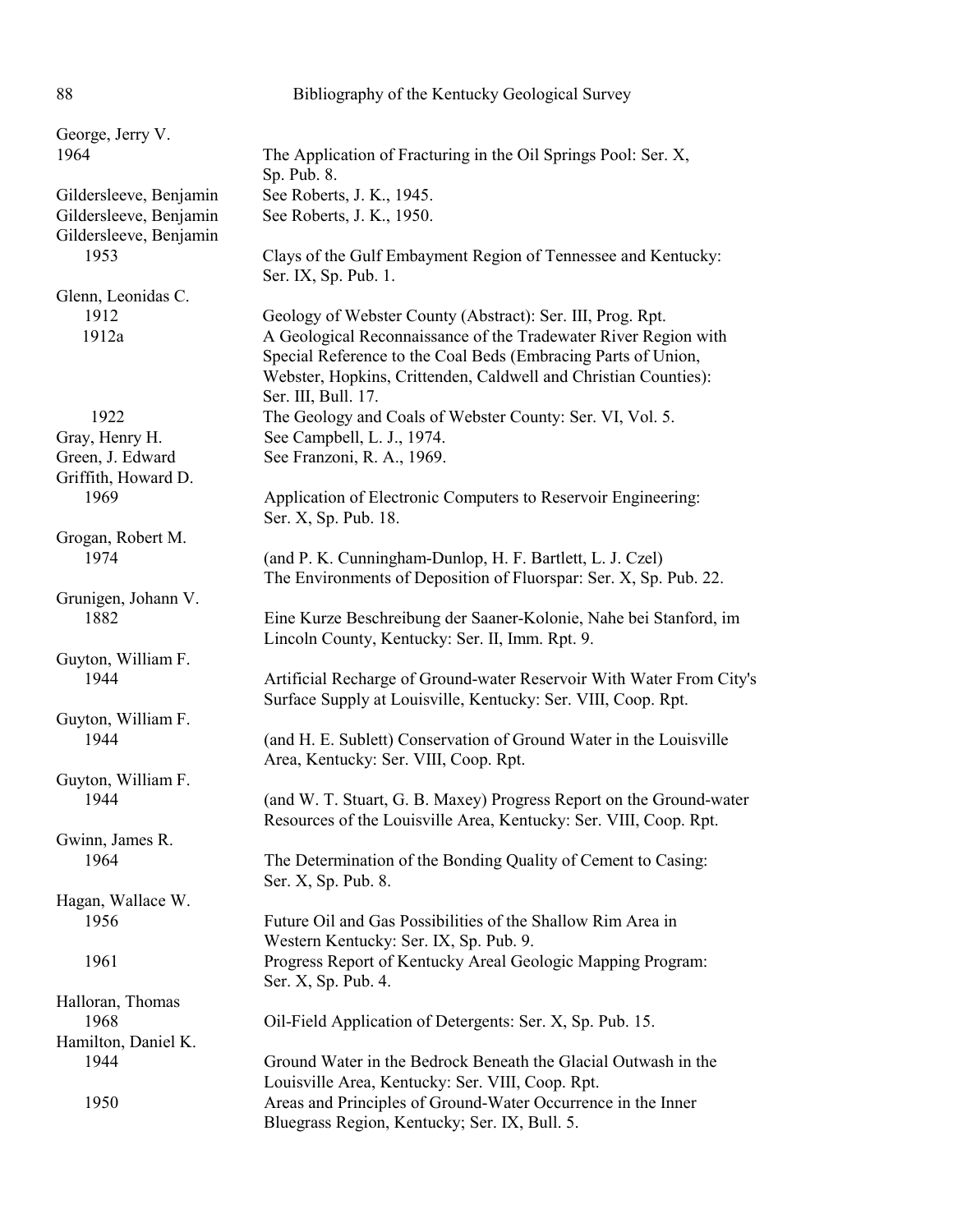| Hamlin, Howard P.      |                                                                         |
|------------------------|-------------------------------------------------------------------------|
| 1960                   | Evaluating Ceramic Clays for Possible Commercial Utilization:           |
|                        | Ser. X, Rpt. Inv. 3.                                                    |
| Haney, Donald C.       | See Black, D. F. B., 1975.                                              |
| Haney, Gene            |                                                                         |
|                        |                                                                         |
| 1968                   | Newburg Gas Development, Kanawha and Jackson Counties, West Virginia:   |
|                        | Ser. X, Sp. Pub. 15.                                                    |
| Hansen, Arnold J., Jr. | See Davis, R. W., 1971.                                                 |
| Hanser, Karl           |                                                                         |
| 1883                   | Einladung zum Anschluss an eine deutsche Weilban-Kolonie                |
|                        | "Strassburg" London, Laurel County, Kentucky: Ser. II, Imm. Rpt. 18     |
|                        |                                                                         |
| 1884                   | Deutsche Weinbau Kolonie "Strassburg", nahe London, Laurel County,      |
|                        | Kentucky, U. S. A: Ser. II, Imm. Rpt. 27.                               |
|                        |                                                                         |
| Harcourt, George K.    |                                                                         |
| 1955                   | Isoflow Logging--A Method of Water Injectivity Profiling: Ser. IX,      |
|                        | Sp. Pub. 8.                                                             |
| Harmon, William G.     |                                                                         |
| 1961                   | Diamond Coring in the Southern Appalachians: Ser. X, Sp. Pub. 4.        |
| Harris, Leonard D.     | See Englund, K. J., 1961.                                               |
| Harris, Leonard D.     |                                                                         |
| 1967                   | Geology of the L. S. Bales Well, Lee County, Virginia--a Cambrian       |
|                        | and Ordovician Test: Ser. X, Sp. Pub. 14.                               |
| Haught, Oscar L.       |                                                                         |
| 1956                   |                                                                         |
|                        | Probabilities of the Presence of Reservoirs in the Cambrian and         |
|                        | Ordovician of the Allegheny Synclinorium: Ser. IX, Sp. Pub. 9.          |
| Hauser, Robert E.      |                                                                         |
| 1953                   | Geology and Mineral Resources of the Paintsville Quadrangle, Kentucky:  |
|                        | Ser. IX, Bull. 13.                                                      |
| Hauser, Robert E.      |                                                                         |
| 1957                   | (and F. H. Walker, V. E. Nelson) Some Stratigraphic and Structural      |
|                        | Features of the Middlesboro Basin: Ser. IX, Gd. Bk.                     |
| Hauser, Robert E.      |                                                                         |
|                        |                                                                         |
| 1958                   | Geology and Mineral Resources of the Prestonsburg Quadrangle, Kentucky: |
|                        | Ser. IX, Bull. 22.                                                      |
| Headlee, Alvah J. W.   |                                                                         |
| 1955                   | (and T. Arkle, Jr.) Waterflood Developments in West Virginia:           |
|                        | Ser. IX, Sp. Pub. 8.                                                    |
| Helton, Walter L.      | See McGrain, P., 1964.                                                  |
| Helton, Walter L.      |                                                                         |
| 1964                   | Kentucky's Rocks and Minerals: Ser. X, Sp. Pub. 9.                      |
| 1968                   | Silurian-Devonian Stratigraphy of Pulaski County, Kentucky:             |
|                        | Ser. X, Th. Ser. 2.                                                     |
|                        |                                                                         |
| Hendrickson, Gerth E.  | See Krieger, R. A., 1960.                                               |
| Hennessy, Gerald J.    |                                                                         |
| 1958                   | Geology and Development of Oak Hill West Pool, Hopkins County,          |
|                        | Kentucky: Ser. X, Sp. Pub. 1.                                           |
| 1964                   | Oil Exploration in Hopkins County, Kentucky, Relative to the            |
|                        | Hanson Oil Pool: Ser. X, Sp. Pub. 8.                                    |
| Hester, Norman C.      | See Dever, Garland R., Jr., 1977.                                       |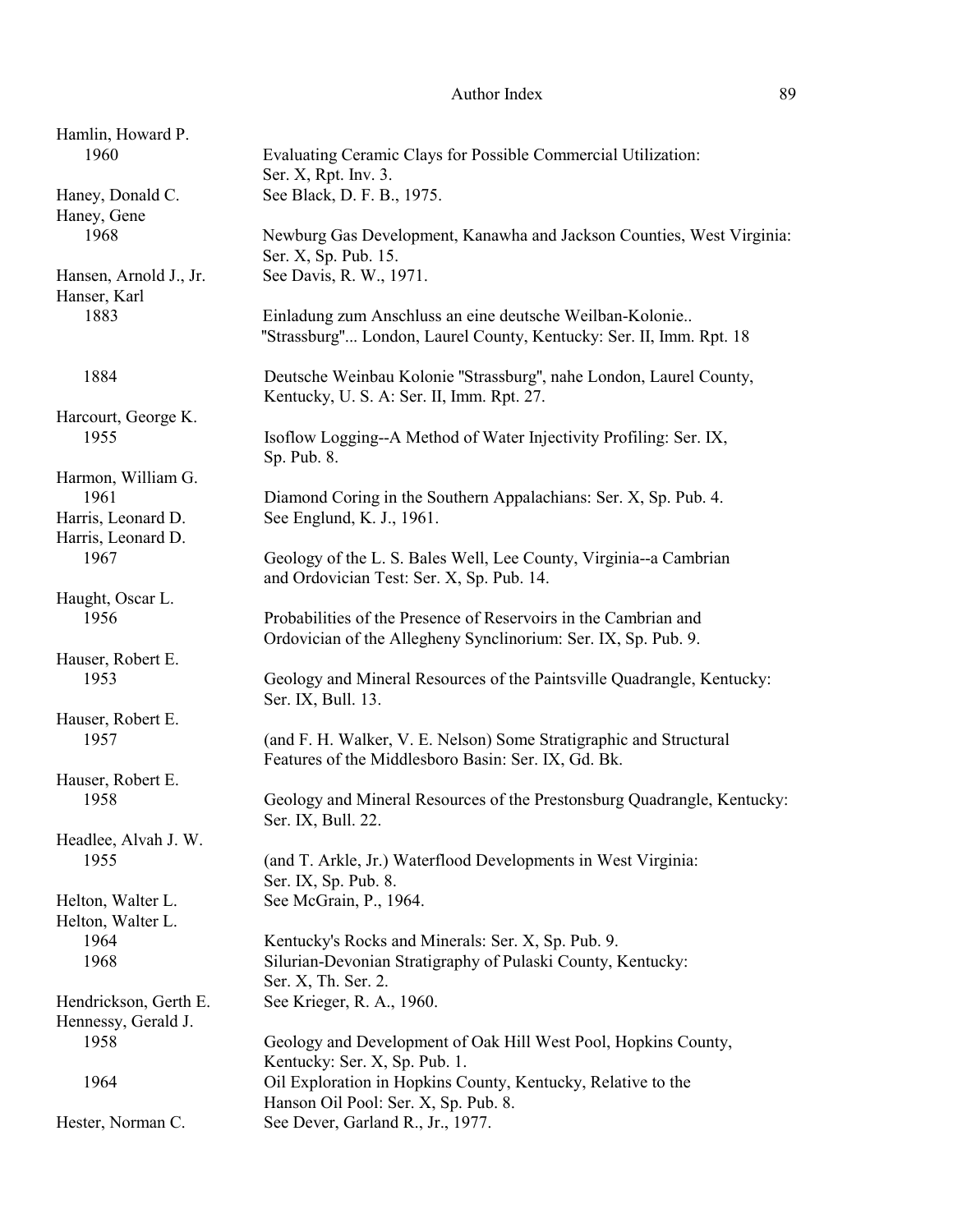| 90                | Bibliography of the Kentucky Geological Survey                                                                            |
|-------------------|---------------------------------------------------------------------------------------------------------------------------|
|                   |                                                                                                                           |
| Heyl, Allen V.    | See Jolly, J. L., 1964.                                                                                                   |
| Heyl, Allen V.    |                                                                                                                           |
| 1974              | Some Fluorite-Barite Deposits in the Mississippi Valley in                                                                |
|                   | Relation to Major Structures and Zonation: Ser. X, Sp. Pub. 22.                                                           |
| Hine, George T.   |                                                                                                                           |
| 1970              | Relation of Fracture Traces, Joints, and Ground-Water Occurrence                                                          |
|                   | in the Area of the Bryantsville Quadrangle, Central Kentucky:                                                             |
|                   | Ser. X, Th. Ser. 3.                                                                                                       |
| Hodge, James M.   |                                                                                                                           |
| 1885              | Preliminary Report on the Geology of Parts of Letcher, Harlan,                                                            |
|                   | Leslie, Perry and Breathitt Counties: Ser. 11, Geol. Rpts.                                                                |
| 1885a             | Preliminary Report on the Geology of the Lower North Fork, Middle                                                         |
|                   | and South Forks of the Kentucky River: Ser. II, Geol. Rpts.                                                               |
| 1908              | Summary of Report on the Region Drained by the Three Forks of the                                                         |
| 1910              | Kentucky River: Ser. III, Prog. Rpt.<br>Report on the Coals of the Three Forks of the Kentucky River: Ser. III, Bull. 11. |
| 1912              | The Upper Cumberland Coal Field. The Region Drained by Poor and                                                           |
|                   | Clover Forks of Cumberland River in Harlan and Letcher Counties:                                                          |
|                   | Ser. III, Bull. 13.                                                                                                       |
| 1913              | Report on the Coals of the Headwaters of Licking River, Magoffin                                                          |
|                   | County: Ser. IV, Vol. 1.                                                                                                  |
| 1913a             | Coals on the North Side of the North Fork of Kentucky River in                                                            |
|                   | Perry and Knott Counties: Ser. IV, Vol. 1.                                                                                |
| 1913b             | The Coals of the Upper Carr Fork and Big Branch and Bull Creek                                                            |
|                   | Region of North Fork of Kentucky River: Ser. IV, Vol. 1.                                                                  |
| 1914              | Report on the Coals of Macies and Leatherwood Creeks, Perry County:                                                       |
|                   | Ser. IV, Vol. 2, Pt. 2.                                                                                                   |
| 1914a             | Report on the Coals of Goose Creek and Its Tributaries in Clay and                                                        |
|                   | Knox Counties, Kentucky: Ser. IV, Vol. 2, Pt. 2.                                                                          |
| 1914b             | Report on the Coals of the North Fork of Kentucky River from Hazard                                                       |
|                   | Down to Krypton: Ser. IV, Vol. 2, Pt. 2.                                                                                  |
| 1915              | Coals of the North Fork of the Kentucky River in Breathitt and                                                            |
|                   | Perry Counties: Set. IV, Vol. 3, Pt. 3.                                                                                   |
| 1916              | Supplementary Report on the Coals of the Clover Fork and Poor                                                             |
|                   | Fork in Harlan County: Ser. IV, Geol. Rpts.                                                                               |
| 1918              | The Coals of Goose Greek and Its Tributaries, Clay County:                                                                |
|                   | Ser. IV, Vol. 4, Pt. 3.                                                                                                   |
| 1918a             | Coals of the Middle Fork of Kentucky River in Leslie and Harlan                                                           |
|                   | Counties: Ser. IV, Vol. 5, Pt. 1.                                                                                         |
| Hoeing, Joseph B. |                                                                                                                           |
| 1905              | The Oil and Gas Sands of Kentucky: Ser. III, Bull. 1.                                                                     |
| 1913              | Preface: Ser. IV, Vol. 1.                                                                                                 |
| 1913a             | Oil and Gas: Ser. IV, Vol. 1.                                                                                             |
| 1913b             | Barite, Fluorspar, Zinc and Lead, Central Kentucky: Ser. IV, Vol. 1.                                                      |
| 1913c             | Water Power: Ser. IV, Vol. 1.                                                                                             |
| 1913d             | The Coals of the Upper Big Sandy Valley and the Headwaters of the<br>North Fork of the Kentucky River: Ser. IV, Vol. 1.   |
|                   |                                                                                                                           |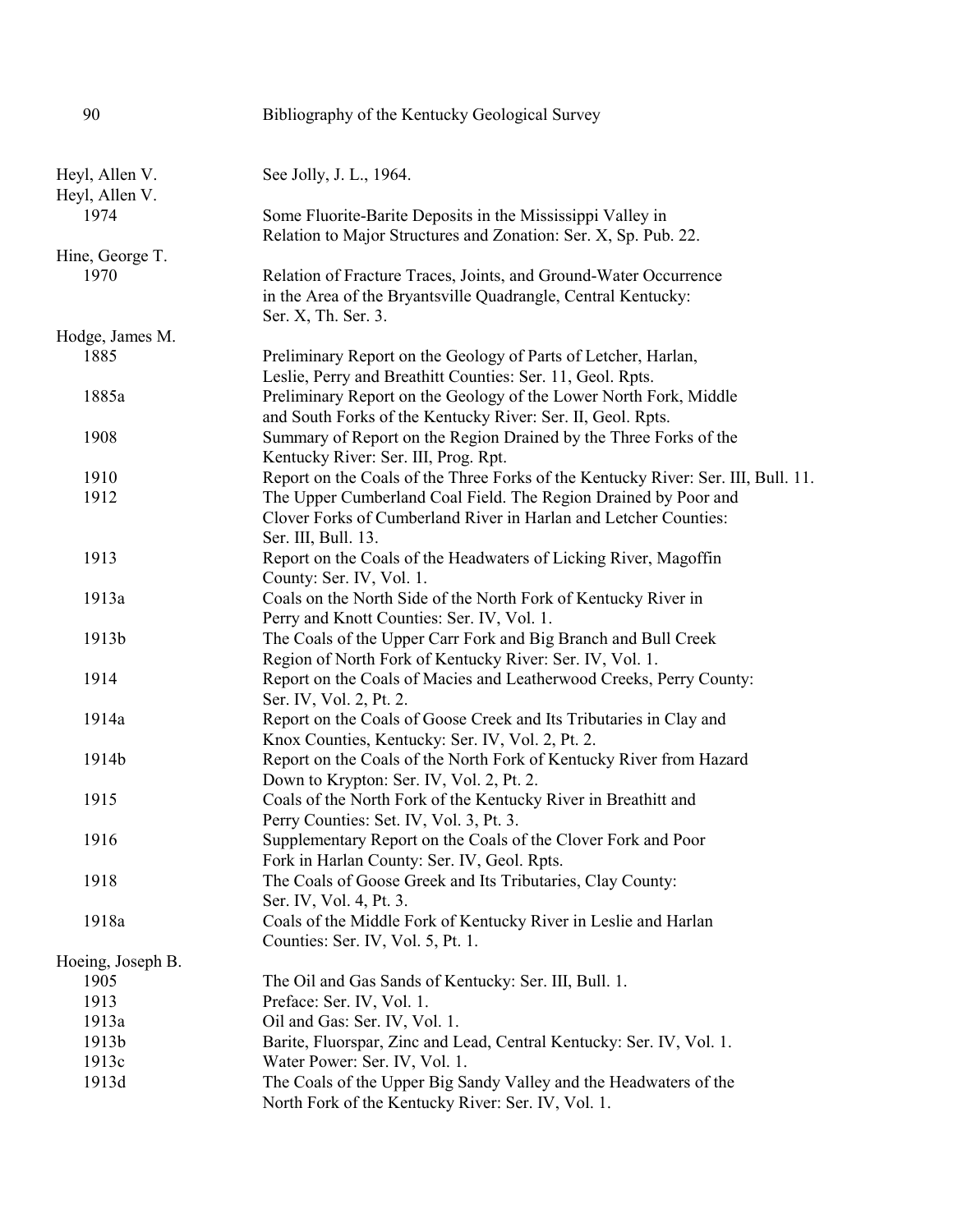| 1913e                                                                    | Elevations Above Sea of Points in Kentucky: Ser. IV, Vol. 1.                                                                                                                                       |
|--------------------------------------------------------------------------|----------------------------------------------------------------------------------------------------------------------------------------------------------------------------------------------------|
| 1913f                                                                    | Astronomical Stations in Kentucky: Ser. IV, Vol. 1.                                                                                                                                                |
| 1915                                                                     | Report of Progress 1915: Ser. IV, Prog. Rpt.                                                                                                                                                       |
| Hoge, Harry P.                                                           | See Dever, Garland R., Jr., 1977.                                                                                                                                                                  |
| Hogg, C. C.<br>1935<br>Hollenbeck, Ronald P.                             | The Laboratory and the Oil Producer: Ser. VIII, Pam. 1.                                                                                                                                            |
| 1967                                                                     | (and J. S. Browning, T. L. McVay) Industrial Sand in Pike County,<br>Kentucky: Ser. X, Rpt. Inv. 7.                                                                                                |
| Hook, John W.<br>1962                                                    | (and B. E. Clark) Selected Features of the Kentucky Fluorspar<br>District and the Barkley Dam Site: Ser. X, Gd. Bk.                                                                                |
| Hook, John W.<br>1974                                                    | Structure of the Fault Systems in the Illinois-Kentucky Fluorspar<br>District: Ser. X, Sp. Pub. 22.                                                                                                |
| Hopkins, Herbert T.                                                      | See Kulp, W. K., 1960.                                                                                                                                                                             |
| Hopkins, Herbert T.<br>1963                                              | The Effect of Oilfield Brines on the Potable Ground Water in the<br>Upper Big Pitman Creek Basin, Kentucky: Ser. X, Rpt. Inv. 4.                                                                   |
| Hopkins, John I., Jr.<br>1969                                            | Cartographic Activities of the Geologic Mapping Program in Kentucky:<br>Ser. X, Sp. Pub. 17.                                                                                                       |
| Horne, John C.<br>Horne, John C.                                         | See Ferm, J. C., 1971.                                                                                                                                                                             |
| 1971                                                                     | (and P. W. Whaley, G. E. Smith) Depositional Environments of<br>Pennsylvanian Rocks Along the Mountain Parkway and Kentucky Highway<br>15, Wolfe County to Knott County, Kentucky: Ser. X, Gd. Bk. |
| Hosterman, John W.<br>Howell, Paul<br>Huddle, John W.<br>Huddle, John W. | See Patterson, S. H., 1960.<br>See McGuire, W. H., 1964.<br>See Averitt, P., 1953.                                                                                                                 |
| 1953                                                                     | Guide to Some Pennsylvanian Sections in Morgan, Magoffin, and<br>Breathitt Counties, Kentucky Ser. IX, Gd. Bk.                                                                                     |
| Huddle, John W.<br>Hudnall, James S.                                     | See McGrain, P., 1956.                                                                                                                                                                             |
| 1925<br>1926<br>Hunt, T. Sterry                                          | The Elkhorn Coal Field: Ser. VI, Vol. 27.<br>Coals of Martin County: Ser. VI, Vol. 26.                                                                                                             |
| 1877<br>Hunter, Coleman D.                                               | The Origin of Metalliferous Deposits: Ser. II, Vol. 2.                                                                                                                                             |
| 1953                                                                     | (and D. M. Young) Relationship of Natural Gas Occurrence and<br>Production in Eastern Kentucky to Joints and Fractures in<br>Devonian Bituminous Shale: Ser. IX, Rep. 7.                           |
| Hunter, Coleman D.<br>Hunter, Coleman D.                                 | See Walker, F. H., 1954.                                                                                                                                                                           |
| 1955                                                                     | Development of Natural Gas Fields of Eastern Kentucky: Ser. IX, Rep. 11.                                                                                                                           |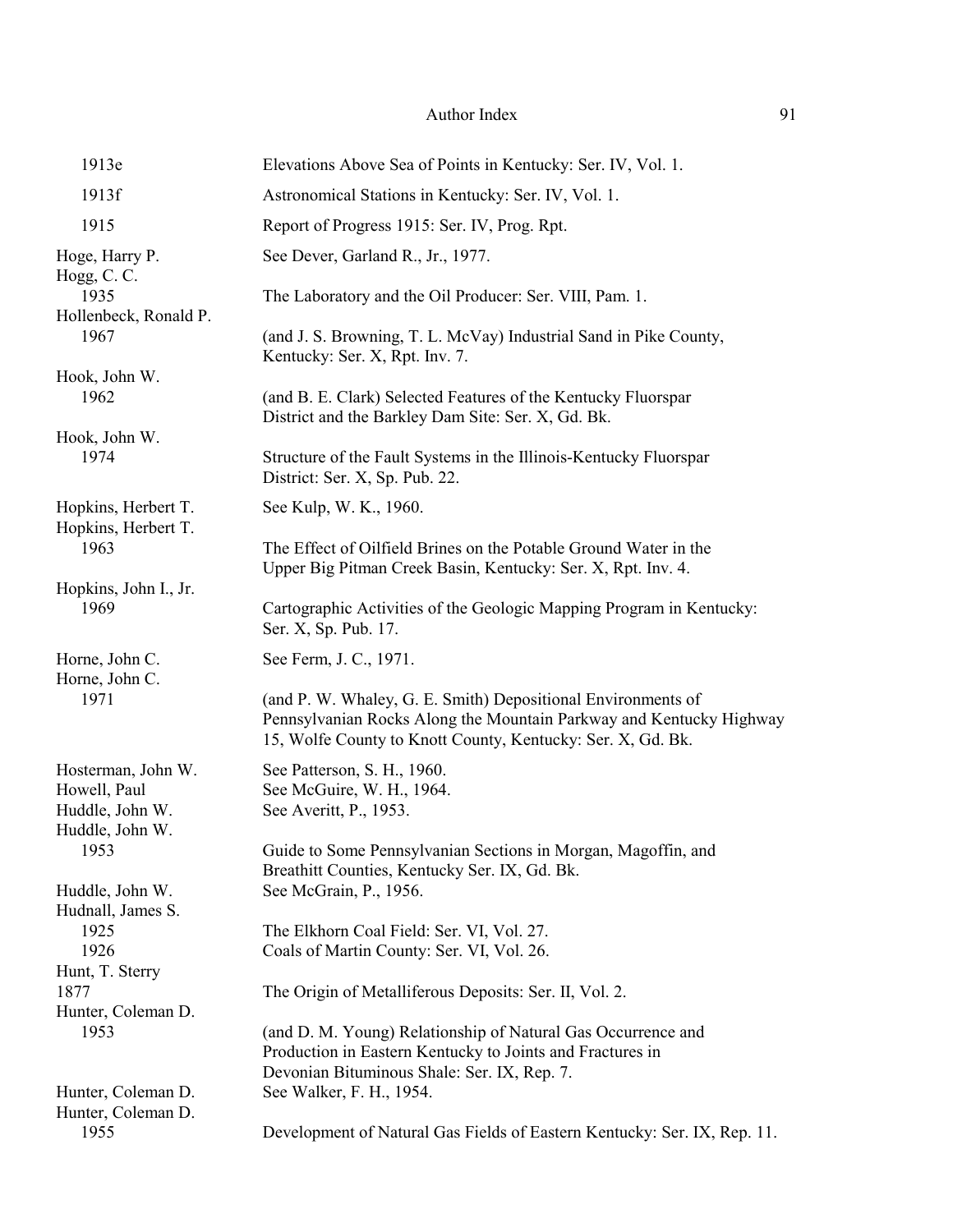| 92                   | Bibliography of the Kentucky Geological Survey                                                                                                                                                                                                                       |
|----------------------|----------------------------------------------------------------------------------------------------------------------------------------------------------------------------------------------------------------------------------------------------------------------|
| 1964                 | Gas Development, Production and Estimated Ultimate Recovery of<br>Devonian Shale in Eastern Kentucky: Ser. X, Sp. Pub. 8.                                                                                                                                            |
| Hussey, John         |                                                                                                                                                                                                                                                                      |
| 1876                 | Report on the Botany of Barren and Edmonson Counties: Ser. II, Vol. 1.                                                                                                                                                                                               |
| Hussey, John         |                                                                                                                                                                                                                                                                      |
| 1884                 | (and N. S. Shaler) Report on the Botany of Barren and Edmonson<br>Counties: Ser. II, Vol. B.                                                                                                                                                                         |
| Hutchinson, F. M.    |                                                                                                                                                                                                                                                                      |
| 1910                 | Coals in Central City, Madisonville, Calhoun, and Newburg                                                                                                                                                                                                            |
| 1910a                | Quadrangles of the Western Coal Field: Bar. III, Prog. Rpt.<br>Preliminary Report on Oil and Gas Possibilities in the Newburg,<br>Calhoun, Central City and Madisonville Quadrangles, Including<br>a Discussion of the Primary Factors Governing Such Accumulations: |
| 1912                 | Ser. III, Prog. Rpt.<br>Report on the Geology and Coals of the Central City, Madisonville,<br>Calhoun, and Newburg Quadrangles (In Muhlenberg, Hopkins, Ohio,<br>McLean, Webster, Daviess, and Henderson Counties): Ser. III, Bull. 19.                              |
| 1912a                | Report on the Geology and Coals of the Central City, Madisonville,<br>Calhoun, and Newburg Quadrangles: Ser. III, Bull. 22.                                                                                                                                          |
| Jacobsen, Lynn       |                                                                                                                                                                                                                                                                      |
| 1950                 | Geology of the Island Area, McLean County, Kentucky: Ser. II, Bull. 3.                                                                                                                                                                                               |
| Jenkins, Ernest B.   |                                                                                                                                                                                                                                                                      |
| 1965                 | Resume of Drilling Activity in Eastern Kentucky in 1963: Ser. X,<br>Sp. Pub. 10.                                                                                                                                                                                     |
| Jennings, A. R., Jr. |                                                                                                                                                                                                                                                                      |
| 1969                 | (and H. N. Black, W. T. Malone) Some Important Factors to Consider<br>When Planning a Fracturing Treatment: Ser. X, Sp. Pub. 18.                                                                                                                                     |
| Jillson, Willard R.  |                                                                                                                                                                                                                                                                      |
| 1919                 | The Oil and Gas Resources of Kentucky. A Geological Review of the<br>Past Development and the Present Status of the Industry in Each of<br>the One Hundred and Twenty Counties in the Commonwealth: Ser. V. Bull. 1.                                                 |
| 1919a                | The Geology and Coals of Stinking Creek, Knox County, Kentucky:<br>Set. V, Bull. 3.                                                                                                                                                                                  |
| 1919b                | Sketch of the Development of the Oil and Gas Industry in Kentucky<br>During the Past Century (1819-1919): Ser. V, Vol. 1, No. 1.                                                                                                                                     |
| 1919c                | The Used and Unused Natural Gas Fields of Eastern Kentucky and<br>Their Relations to Present and Future Public Service Demands:<br>Ser. V, Vol. 1, No. 1.                                                                                                            |
| 1919d                | A Bibliography of Kentucky Petroleum, Natural Gas, Asphalt, and<br>Oil Shale: Ser. V, Vol. 1. No. 1.                                                                                                                                                                 |
| 1919e                | Structural Deformation and Its Relation to Proven Oil and Gas<br>Accumulation in Eastern Kentucky: Ser. V, Vol. 1, No. 2.                                                                                                                                            |
| 1919f                | The Status of the Mauch Chunk in Southeastern Kentucky as a<br>Producer of Petroleum and Natural Gas: Ser. V, Vol. 1, No. 2.                                                                                                                                         |
| 1919g                | Local Name Key to Oil and Gas Pool and Pipe Line Map of Kentucky:<br>Ser. V, Vol. 1, No. 2.                                                                                                                                                                          |
| 1919h                | The Kendrick Shale—A New Calcareous Fossil Horizon in the Coal<br>Measures of Eastern Kentucky: Ser. V, Vol. 1, No. 2.                                                                                                                                               |
| 1919i                | The Migration of the Headwaters Divide of Right Middle Creek,<br>Floyd County: Ser. V. Vol. 1, No. 2.                                                                                                                                                                |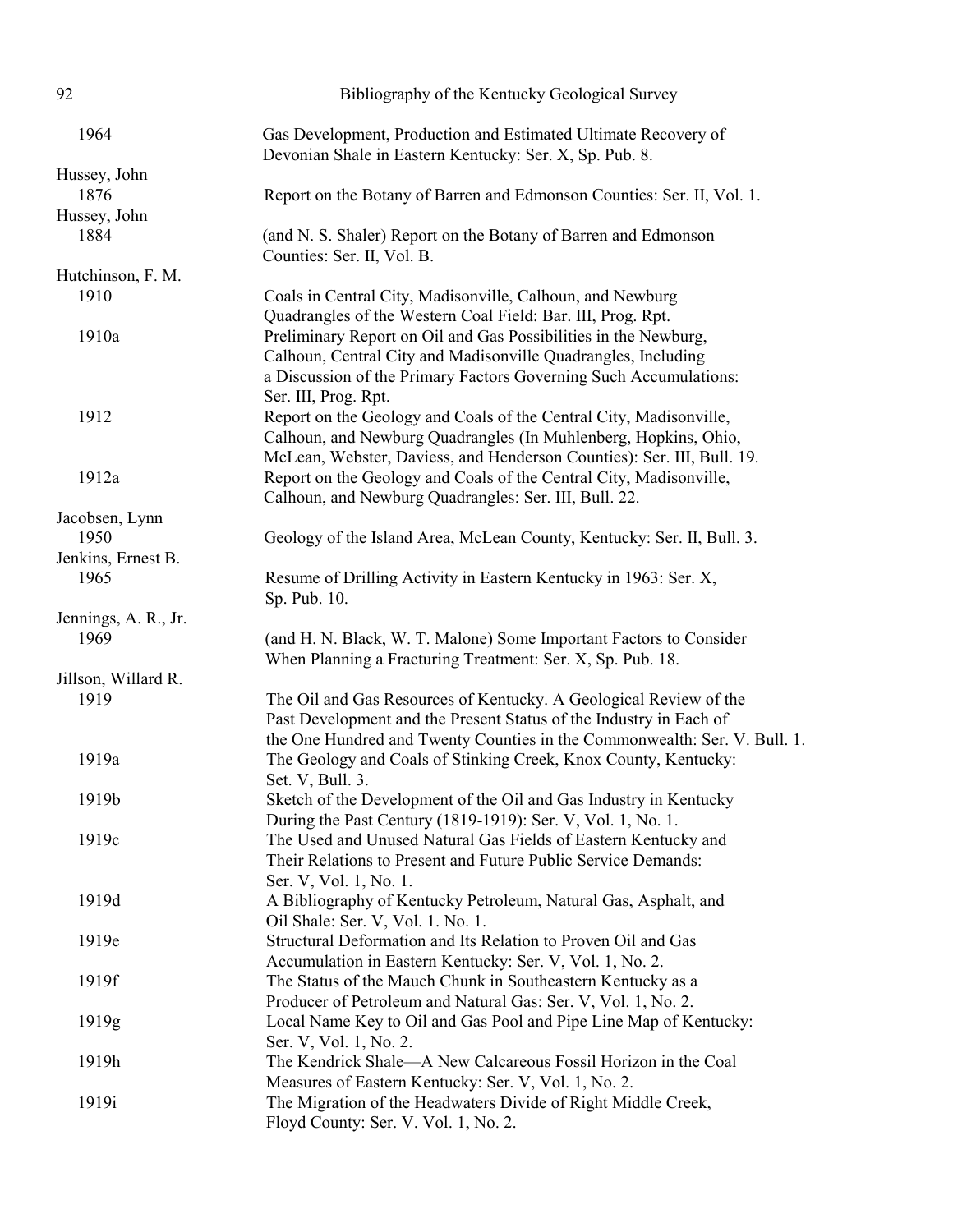| 1919 <sub>j</sub> | The Low Sulfur Coals of Kentucky: Ser. V. Vol. 1, No. 2.                     |
|-------------------|------------------------------------------------------------------------------|
| 1919k             | The New Oil and Gas Pools of Allen County: Ser. V, Vol. 1, No. 2.            |
| 19191             | The Oil and Gas Geology of Breathitt and Knott Counties:                     |
|                   | Ser. V, Vol. 1, No. 3.                                                       |
| 1919m             | A Bibliography of the Coals of Kentucky: Ser. V, Vol. 1, No. 3.              |
| 1919 <sub>n</sub> | The Production of Coal in Kentucky: Ser. V, Vol. 1, No. 3.                   |
| 19190             | The Wier Sand--A Newly Recognized Oil Horizon in Eastern                     |
|                   | Kentucky, Ser. V, Vol. 1, No. 3.                                             |
| 1919 <sub>p</sub> | Pay Oil Sands of Eastern Kentucky: Ser. V, Vol. 1, No. 3.                    |
| 1919q             | The New Oil and Gas Pools of Warren County, Kentucky: Ser. V,                |
|                   | Vol. 1, No. 3.                                                               |
| 1920              | Contributions to Kentucky Geology (Reprints from Vol. 1, Nos.                |
|                   | 1, 2, and 3) Ser. V, Bull. 4.                                                |
| 1920a             | A Bibliography of the Several Books, Reports, Papers, and Maps               |
|                   | Relating to Geology: Ser. VI, Pam. 1.                                        |
| 1921              | A Preliminary Report on the Oil Shales of Kentucky: Ser. VI, Vol. 2.         |
| 1921a             | Kentucky Rock Asphalt--The Ideal Road Surface: Ser. VI, Vol. 2.              |
| 1921b             | Geological Problems in the Recovery of Oil and Gas in Kentucky:              |
|                   | Ser. VI, Vol. 2.                                                             |
| 1921c             | The Production of Kentucky Crude Oil: Ser. VI, Vol. 2.                       |
| 1921d             | The Value and Direction of State Geological Surveys: Ser. VI, Vol. 2.        |
| 192le             | River and Forest Trails in Western Kentucky: Ser. VI, Vol. 2.                |
| 1921f             | The Ultimate Source of Kentucky Crudes: Ser. VI, Vol. 2.                     |
| 1921g             | Production of Fluorspar in Western Kentucky: Ser. VI, Vol. 2.                |
| 1921h             | Geology of Oil and Gas in Grayson County: Ser. VI, Vol. 2.                   |
| 1921i             | A Mauch Chunk Island in the Mississippian Seas of Eastern Kentucky:          |
|                   | Ser. VI, Vol. 2.                                                             |
| 1921j             | The Sandy Hook Anticline--A Newly Discovered Oil and Gas Structure           |
|                   | in Elliott County, Kentucky: Ser. VI, Vol. 2.                                |
| 1921k             | The Campbellsville Anticline in Taylor County: Ser. VI, Vol. 2.              |
| 19211             | Paint Creek--Pirate: Ser. VI, Vol. 2.                                        |
| 1921m             | An Administrative Report (1920-1921): Ser. VI, Vol. 6.                       |
| 1921n             | Geology and Coals of the Middle Fork of the Kentucky River Near              |
|                   | Buckhorn in Perry and Breathitt Counties: Ser. VI, Vol. 6.                   |
| 1921 <sub>o</sub> | A New Method of Producing Crude Oil in Kentucky: Ser. VI, Vol. 6.            |
| 1921p             | Oil and Gas Possibilities of "The Jackson Purchase" Region: Ser. VI, Vol. 6. |
| $192$ lq          | Drainage Problems in Kentucky: Ser. VI, Vol. 6.                              |
| 1921r             | Recent Mineral Production in Kentucky: Ser. VI, Vol. 6.                      |
| 1921s             | The Region About Frankfort: Ser. VI, Vol. 6.                                 |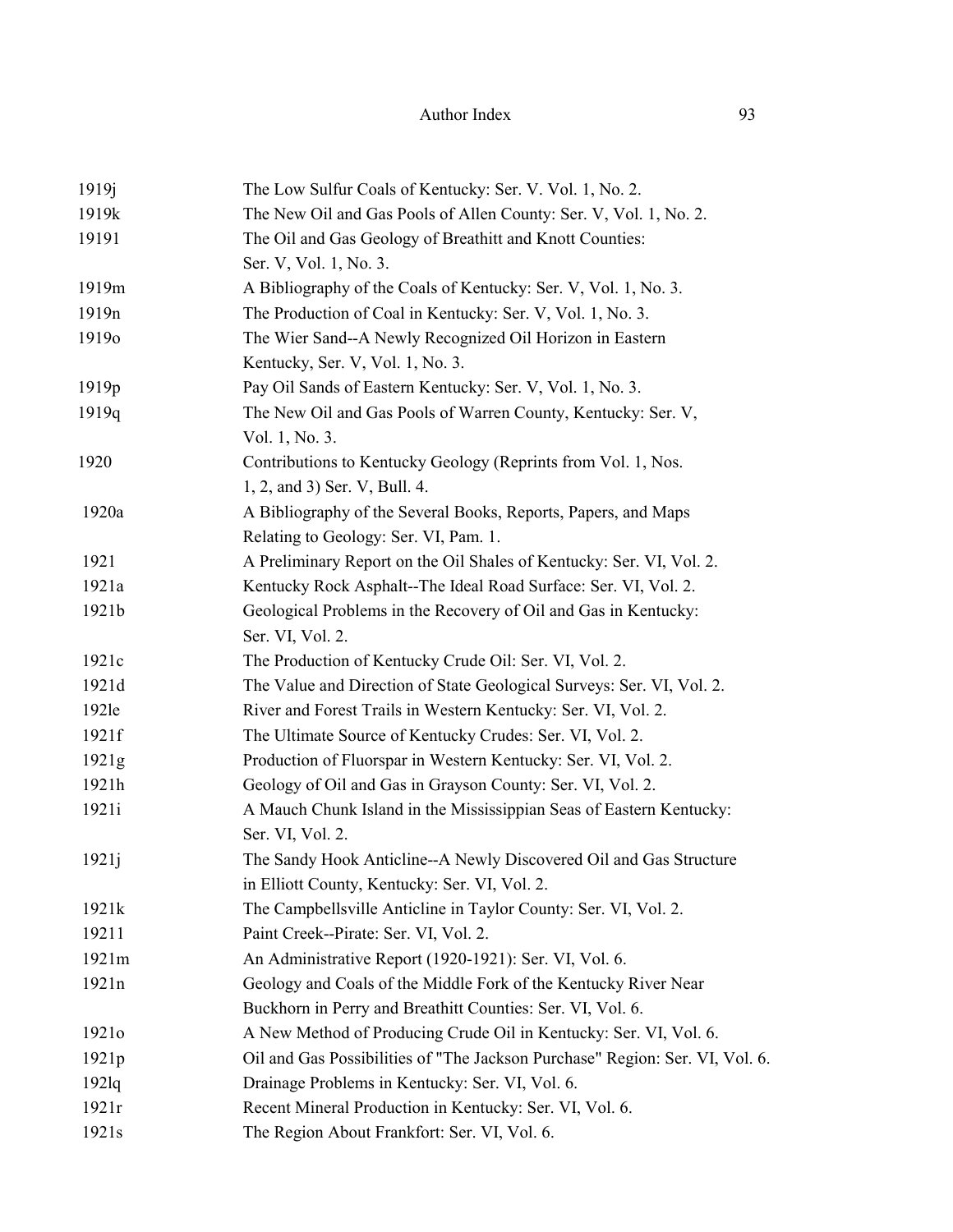| 94    | Bibliography of the Kentucky Geological Survey                           |
|-------|--------------------------------------------------------------------------|
| 1921t | A Bibliography of the Several Books, Reports, Papers, and Maps,          |
|       | Principally Relating to Geology: Ser. VI, Pam. 2.                        |
| 1922  | Oil Field Stratigraphy of Kentucky: Ser. VI, Vol. 3.                     |
| 1922a | A Bibliography of the Several Books, Reports, Papers, and Maps,          |
|       | Principally Related to Geology: Ser. VI, Pam. 3.                         |
| 1923  | Bibliography of the Mammoth Cave of Kentucky: Ser. VI, Vol. 10.          |
| 1923a | Geological Research in Kentucky: Ser. VI, Vol. 15.                       |
| 1924  | The Coal Industry in Kentucky: Ser. VI, Vol. 20.                         |
| 1924a | A Bibliography of the Several Books, Reports, Papers, and Maps           |
|       | Principally Relating to Geology: Ser. VI, Pam. 4.                        |
| 1924b | Kentucky State Parks: Ser. VI, Pam 17.                                   |
| 1924c | American Karst Country: Ser. VI, Rep. 2.                                 |
| 1924d | Early Glaciation in Kentucky: Ser. VI, Rep. 3.                           |
| 1924e | Glaciation in Eastern Kentucky: Ser. VI, Rep. 6.                         |
| 1924f | Kentucky Cannel Coals: Ser. VI, Rep. 7.                                  |
| 1925  | Administrative Report for the (Sixth) Kentucky Geological Survey--       |
|       | Years 1924-1925: Ser. VI, Pam. 5.                                        |
| 1925a | Agricultural Perspective of Kentucky Geology: Ser. VI, Rep. 1.           |
| 1926  | Geology of the Pellville Oil Pool: Ser. VI, Vol. 12.                     |
| 1926a | Oil and Gas Geology of the Williamsburg Region: Ser. VI, Vol. 12.        |
| 1926b | Resume of Kentucky's Mineral Resources: Ser. VI, Vol. 12.                |
| 1926c | Comparative Values of Kentucky Petroleums: Ser. VI, Vol. 12.             |
| 1926d | Explorations for Oil and Gas in Boyd County, Kentucky: Ser. VI, Vol. 12. |
| 1926e | Morton's Gap Oil Pool: Ser. VI, Vol. 12.                                 |
| 1926f | Geology of the Rockcastle River Uplift: Ser. VI, Vol. 12.                |
| 1926g | New Oil and Gas Pools of Owsley County: Ser. VI, Vol. 12.                |
| 1926h | Recent Production of Petroleum in Kentucky: Ser. VI, Vol. 12.            |
| 1926i | Natural Gas Production in Kentucky During Years 1923-24-25;              |
|       | Ser. VI, Vol. 12.                                                        |
| 1926j | Topographic Base Mapping in Kentucky: Ser. VI, Vol. 12.                  |
| 1926k | Administrative Report for the (Sixth) Kentucky Geological Survey--       |
|       | Years 1922-1923: Ser. VI, Vol. 12.                                       |
| 19261 | State Parks in Kentucky; Ser. VI, Pam. 6.                                |
| 1926m | Resume of Kentucky's Mineral Resources: Ser. VI, Pam. 7.                 |
| 1926n | Fire Clays of Northeastern Kentucky: Ser. VI, Pam. 8.                    |
| 19260 | The Clays of Kentucky: Ser. VI, Pam. 9.                                  |
| 1926p | A Bibliography of the Several Books, Reports, Papers, and Maps           |
|       | Principally Relating to Geology: Ser. VI, Pam. 11.                       |
|       |                                                                          |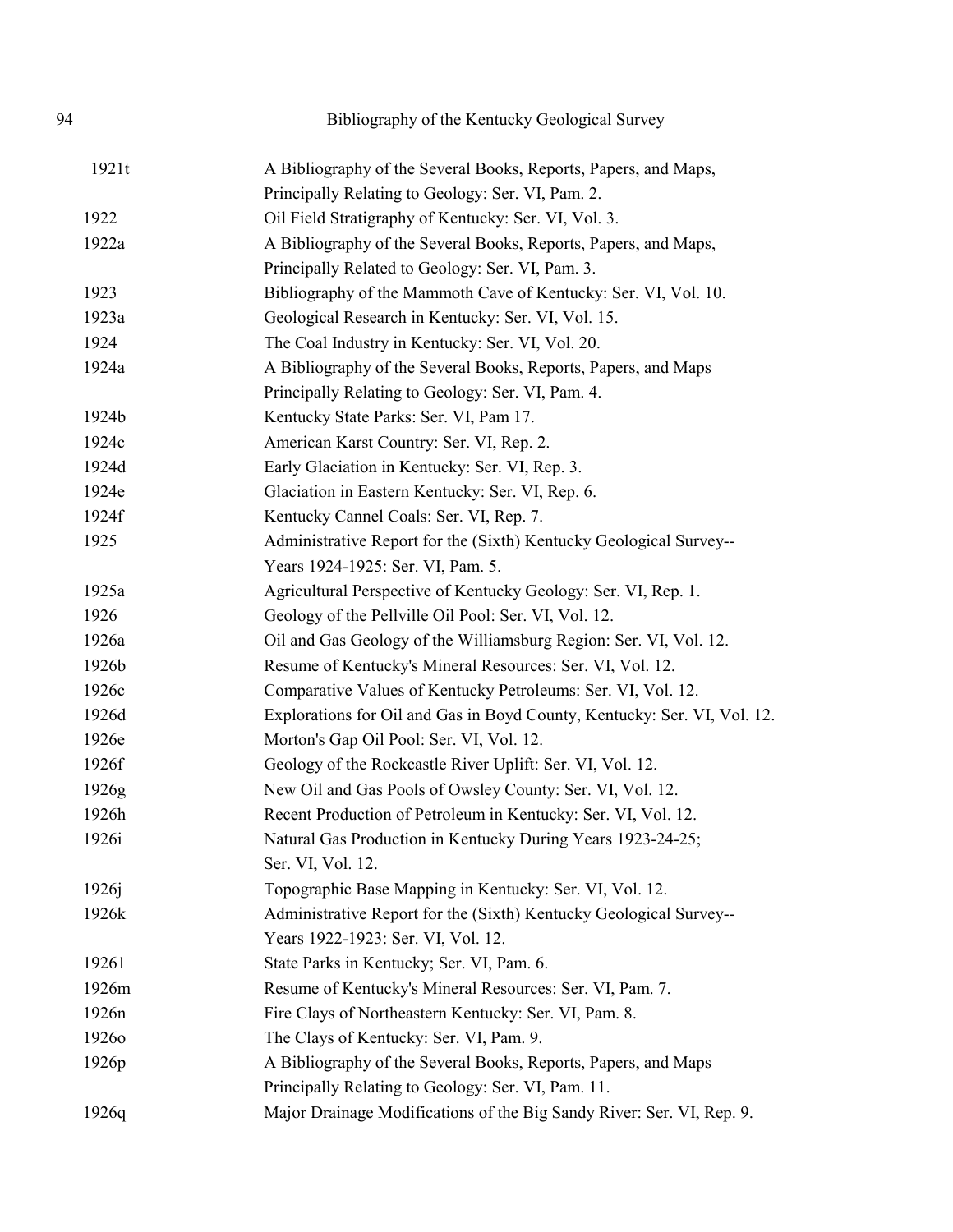| Oil Domes of Ashland: Ser. VI, Rep. 12.                                   |
|---------------------------------------------------------------------------|
| Primeval Tracts of Kentucky: Ser. VI, Rep. 13.                            |
| Unused Wealth--An Opportunity: Ser. VI, Rep. 15.                          |
| The Topography of Kentucky: Ser. VI, Vol. 30.                             |
| An Isothrustic Hypothesis: Ser. VI, Vol. 30.                              |
| Unique Devonic Sandbar: Ser. VI, Vol. 30.                                 |
| Fault Pattern of Kentucky: Ser. VI, Vol. 30.                              |
| New Relief Map of Kentucky: Ser. VI, Vol. 30.                             |
| Kentucky Cannel Coals: Ser. VI, Vol. 30.                                  |
| Primeval Tracts in Kentucky: Ser. VI, Vol. 30.                            |
| Kentucky Rock Asphalt: Ser. VI, Vol. 30.                                  |
| Outlook for Mineral Development in Kentucky: Ser. VI, Vol. 30.            |
| American Karst Country: Ser. VI, Vol. 30.                                 |
| Glacial Pebbles in Eastern Kentucky: Ser. VI, Vol. 30.                    |
| Glaciation in Eastern Kentucky: Ser. VI, Vol. 30.                         |
| Early Glaciation in Kentucky: Ser. VI, Vol. 30.                           |
| Agricultural Perspective of Kentucky Geology: Ser. VI, Vol. 30.           |
| Administrative Report for the (Sixth) Kentucky Geological Survey—         |
| Years 1924 and 1925: Ser. VI, Vol. 30.                                    |
| State Parks in Kentucky: Ser. VI, Vol. 30.                                |
| Natural Resources of Kentucky: Ser. VI, Vol. 30.                          |
| Unused Natural Wealth--An Opportunity: Ser. VI, Vol. 30.                  |
| Major Drainage Modifications of Big Sandy River: Ser. VI, Vol. 30.        |
| The Ashland Gas Field: Ser. VI, Vol. 30.                                  |
| Fire Clays of Northeastern Kentucky: Ser. VI, Vol. 30.                    |
| The Clays of Kentucky: Ser. VI, Vol. 30.                                  |
| Governor Powell's Recommendation to the Legislature Relative to           |
| the Establishment of the First Kentucky Geological Survey:                |
| Ser. VI, Vol. 30.                                                         |
| Valley-filled Areas of Western Kentucky Coal Field: Ser. VI, Vol. 30.     |
| Geology of the Oil Shales of the Eastern United States: Ser. VI, Vol. 30. |
| Geology of the Oil Shales of the Eastern United States: Ser. VI, Pam. 10. |
| Geology of the Island Creek Oil Pool: Ser. VI, Pam. 12.                   |
| Kentucky's Mineral Resources: Ser. VI, Pam. 13.                           |
| Pollution of Stream Waters in Kentucky: Ser. VI, Pam. 14.                 |
| Administrative Report for the (Sixth) Kentucky Geological Survey—Years    |
| 1926-1927, Ser. VI, Pam 20.                                               |
|                                                                           |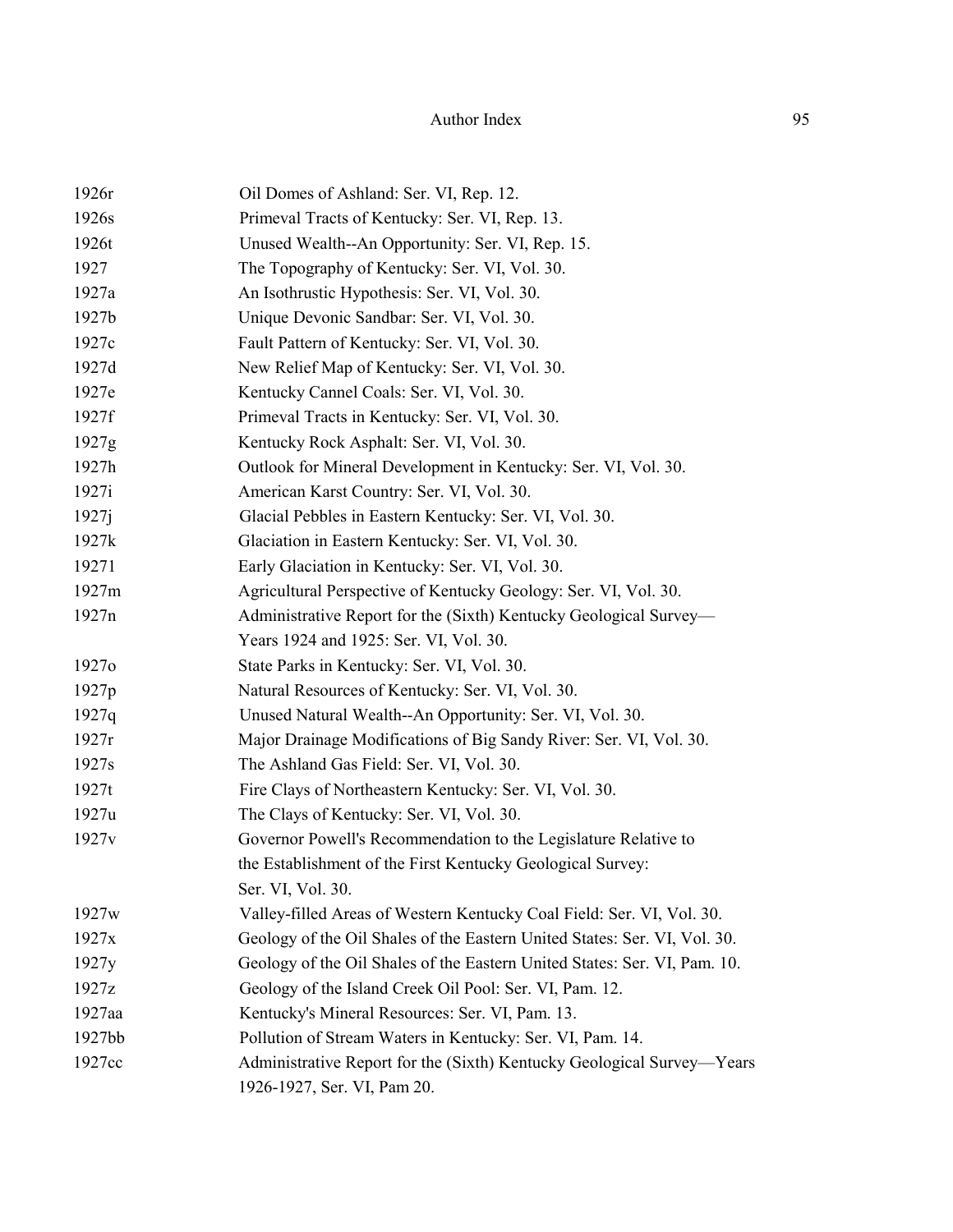| 96                | Bibliography of the Kentucky Geological Survey                       |
|-------------------|----------------------------------------------------------------------|
| 1927dd            | Nest of Sinking Stream: Ser. VI, Rep. 11.                            |
| 1927ee            | Shaded Topographic Maps: Ser. VI, Rep. 15.                           |
| 1928              | The Geology and Mineral Resources of Kentucky: Ser. VI, Vol. 17.     |
| 1928a             | Bentonite Deposits of Kentucky: Ser. VI, Pam. 15.                    |
| 1928b             | Kentucky Rock Asphalt: Ser. VI, Pam. 16.                             |
| 1928c             | Hypothesis of a Lost Ozarkia: Ser. VI, Pam. 18.                      |
| 1928d             | Geology and Geography of Kentucky: Ser. VI, Pam. 19.                 |
| 1928e             | Geology in the Service of a New National Park: Ser. VI, Rep. 20.     |
| 1928f             | The Geographic Surveys of Kentucky: Ser. VI, Rep. 21.                |
| 1928g             | Peneplanes in Kentucky: Ser. VI, Rep. 24.                            |
| 1930              | Administrative Report for the (Sixth) Kentucky Geological Survey--   |
|                   | Years 1926 and 1927: Ser. VI, Vol. 35.                               |
| 1930a             | Administrative Report for the (Sixth) Kentucky Geological Survey--   |
|                   | Years 1928 and 1929: Ser. VI, Vol. 35.                               |
| 1930b             | Kentucky's Mineral Resources: Ser. VI, Vol. 35.                      |
| 1930c             | A Correlation of the Coals of Western-Kentucky, Southeastern         |
|                   | Illinois, and Southwestern Indiana: Ser. VI, Vol. 35.                |
| 1930d             | Early Carbonic Deformation in Western Kentucky: Ser. VI, Vol. 35.    |
| 1930e             | Geology of the Island Creek Oil Pool: Ser. VI. Vol. 35.              |
| 1930f             | Peneplains in Kentucky: Ser. VI, Vol. 35.                            |
| 1930g             | Early Sketches on Kentucky Geology: Ser. VI, Vol. 35.                |
| 1930h             | Kentucky Fluorites: Ser. VI, Vol. 35.                                |
| 1930i             | Bibliography of Willard Rouse Jillson (1917-1930): Ser. VI, Vol. 35. |
| 1930j             | Oil and Gas in Western Kentucky: Ser. VI, Vol. 39.                   |
| 1930k             | The Legrande Oil Pool: Ser. VI, Pam. 25.                             |
| 1931              | Natural Gas in Western Kentucky: Ser. VI, Vol. 38.                   |
| 1931a             | Oil and Gas in the-Bluegrass Region: Ser. VI, Vol. 40.               |
| 1931b             | Geology of the Deep Wells in Kentucky: Ser. VI, Vol. 42.             |
| 1931c             | An Administrative Report 1930 and 1931: Ser. VI, Vol. 43.            |
| 1931d             | Professor Stuart Weller--A Tribute: Ser. VI, Vol. 43.                |
| 1931e             | Structural Geology of Northern Central Kentucky: Ser. VI, Vol. 43.   |
| 1931f             | The Himyar Gas Field: Ser. VI, Vol. 43.                              |
| 1931g             | Geology and Industry: Ser. VI, Pam. 26.                              |
| 1931h             | The Himyar Gas Field: Ser. VI, Pam. 28.                              |
| 1931i             | Filson's Kentucke: Ser. VI, Pam. 30.                                 |
| Johnson, Alvin C. |                                                                      |
| 1972              | Inorganic Geochemical Prospecting for Oil and Gas Accumulations:     |
|                   | Ser. X, Sp. Pub. 21.                                                 |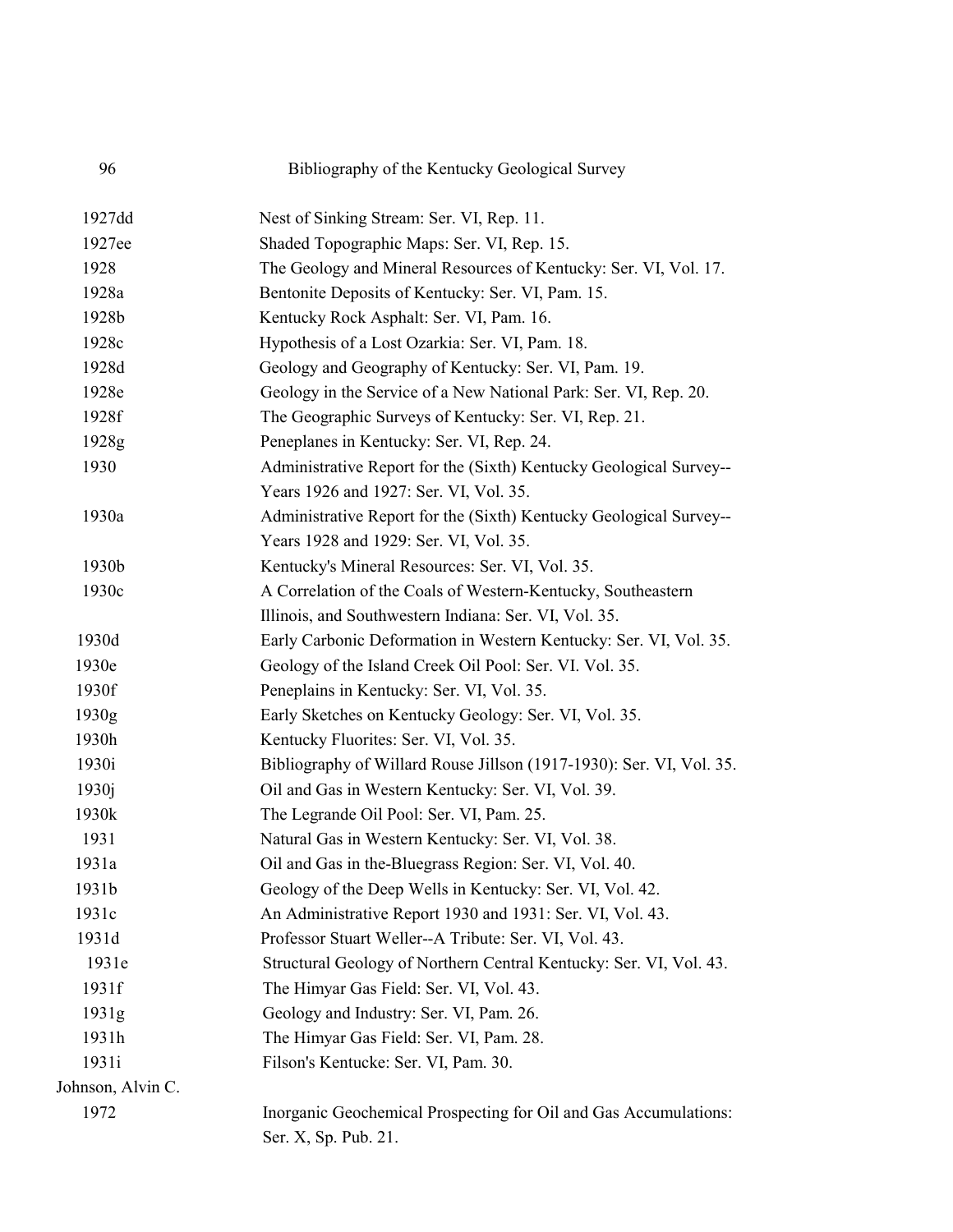| Johnson, William D., Jr. |                                                                                                                                            |
|--------------------------|--------------------------------------------------------------------------------------------------------------------------------------------|
| 1966                     | (and A. E. Smith, E. G. Sable, W. L. Peterson) Geologic Features of<br>Selected Pennsylvanian and Mississippian Channel Deposits Along the |
|                          | Eastern Rim of the Western Kentucky Coal Basin: Ser. X, Gd. Bk.                                                                            |
| Jolly, Janice L.         |                                                                                                                                            |
| 1964                     | (and A. V. Heyl) Mineral Paragenesis and Zoning in the Central                                                                             |
|                          | Kentucky Mineral District: Ser. X, Rep. 15.                                                                                                |
| Jones, Daniel J.         |                                                                                                                                            |
| 1933                     | (and A. C. McFarlan) Geology of the Big Sinking Pool, Lee County,                                                                          |
|                          | Kentucky: Ser. VII, Bull. 1.                                                                                                               |
| Jones, Daniel J.         |                                                                                                                                            |
| 1934                     | (and N. M. Wilder, J. F. Maurice) Mountain Bumps in the Coal Fields                                                                        |
|                          | of Harlan County, Kentucky: Ser. VIII, Bull. 1.                                                                                            |
| Jones, Daniel J.         |                                                                                                                                            |
| 1949                     | Index of Published Well Records of Kentucky Geological Survey:                                                                             |
|                          | Ser. IX, Bull. 2.                                                                                                                          |
| Jones, Daniel J.         |                                                                                                                                            |
| 1955                     | (and P. McGrain) Directory of Geological Material for Kentucky:                                                                            |
|                          | Ser. IX, Inf. Cir. 4.                                                                                                                      |
| Jones, Daniel J.         |                                                                                                                                            |
| 1956                     | Index List of Early Western Kentucky Well Records: Ser. IX,                                                                                |
|                          | Inf. Cir. 5.                                                                                                                               |
| Jones, Daniel J.         | See Walker, F. H., 1957.                                                                                                                   |
| Jones, Daniel J.,        |                                                                                                                                            |
| and others               |                                                                                                                                            |
| 1952                     | Summary of Secondary Recovery Operations in Kentucky to 1951:                                                                              |
|                          | Ser. IX, Rep. 5.                                                                                                                           |
| Jones, Jack W.           | See Chaney, P. E., 1959.                                                                                                                   |
| Jones, Sadocia C.        |                                                                                                                                            |
| 1910                     | Abstract From Preliminary Report of the Soil Survey: Ser. III,                                                                             |
|                          | Prog. Rpt.                                                                                                                                 |
| Jones, Sadocia C.        | See Miller, A. M., 1912.                                                                                                                   |
| Jones, Sadocia C.        |                                                                                                                                            |
| 1912                     | Soils of the Hartford Quadrangle: Ser. III, Bull. 20.                                                                                      |
| 1912a                    | Soils and Agriculture of the Eastern Coalfield: Ser. III,                                                                                  |
|                          |                                                                                                                                            |
| 1913                     | Prog. Rpt.<br>Soils of the Eastern Coal Field: Ser. IV, Vol. 1.                                                                            |
|                          |                                                                                                                                            |
| 1913a                    | Soil Survey of Webster County: Ser. IV, Vol. 1.                                                                                            |
| 1913b                    | Soil Survey of the Marrs Farm, Henderson County: Ser. IV, Vol. 1.                                                                          |
| 1913c                    | Soil Surveys of the Hartford, Madisonville and Central City                                                                                |
|                          | Quadrangles: Ser. IV, Vol. 1.                                                                                                              |
| 1913d                    | A Practical Way to Supply Plant Food to Our Soils: Ser. IV, Vol. 1.                                                                        |
| 1913e                    | Soils of Meade and Breckinridge: Ser. IV, Vol. 1.                                                                                          |
| 1914                     | The Soils of Franklin County: Ser. IV, Vol. 2, Pt. 3.                                                                                      |
| Karklins, Olgerts L.     | See Cressman, E. R., 1970.                                                                                                                 |
| Kaufman, Alvin           | See Mote, R. H., 1956.                                                                                                                     |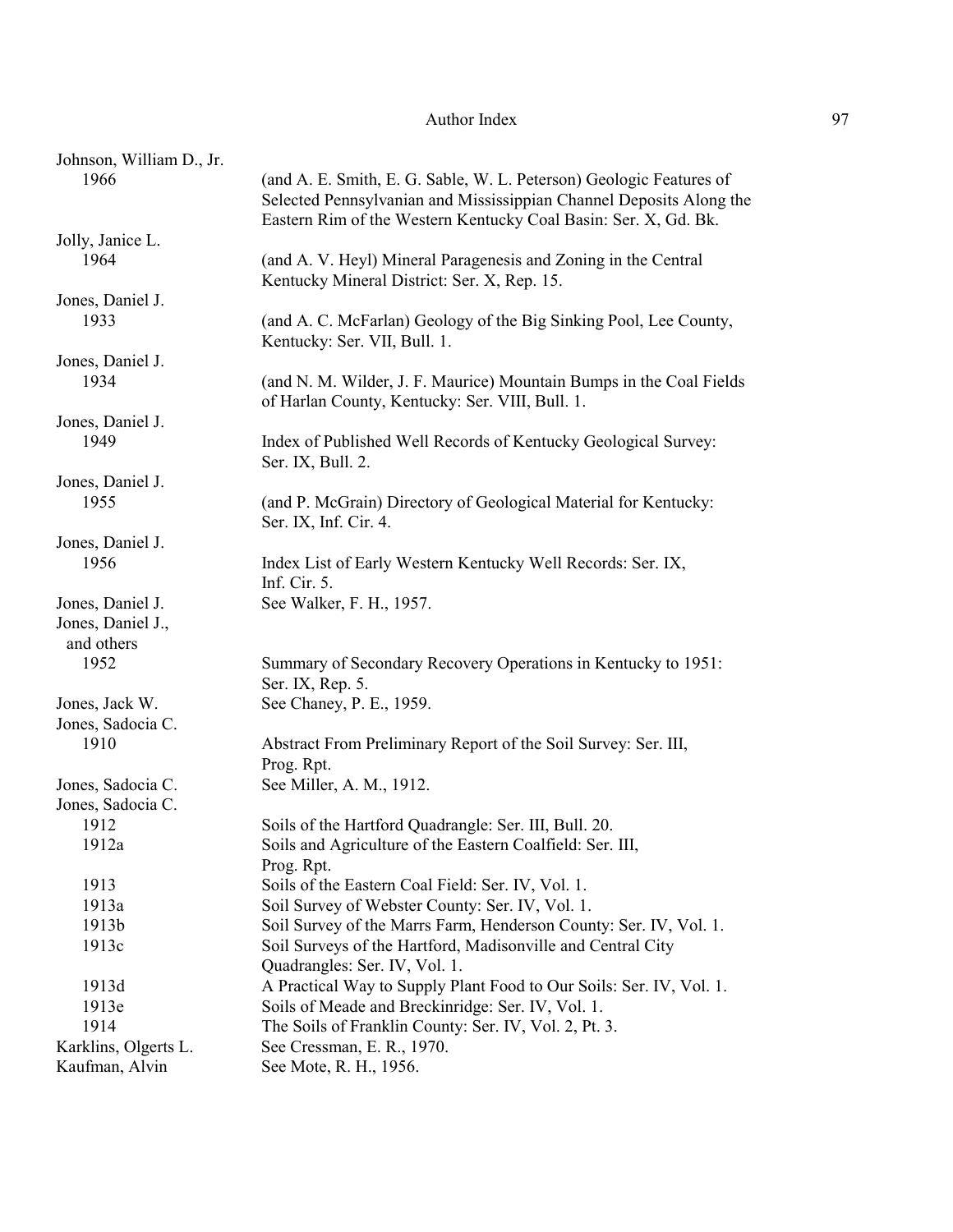98 Bibliography of the Kentucky Geological Survey Keller, Dominik 1833 (and R. Wust) Kolonie "Pine-Hill-Salzburg": Ser. II, Imm. Rpt. 29. Keller, Dominik 1884 (and R. Wust) Die Ansiedlung von "Pine Hill Salzburg" im Rockcastle County, Kentucky, Nord-Amerika: Ser. II, Imm. Rpt. 19. Kendall, Hugh F. 1953 Some Copper-Zinc Bearing Pyrrhotite Ore Bodies in Tennessee and North Carolina: Ser. IX, Sp. Pub. 1. Kendall, Thomas A. See Floyd, R. J., 1955. Kendall, Thomas A. See McGrain, P., 1957. Kendall, Thomas A. See McGrain, P., 1960. Kendall, Thomas A. See McGrain, P., 1972. Kentucky Geol. Survey 1958 Oil Production in Kentucky for 1957: Ser. X, Sp. Pub. 1. 1959 Oil Production in Kentucky for 1958: Ser. X, Sp. Pub. 2. 1960 Oil Production in Kentucky for 1959: Ser. X, Sp. Pub. 3. 1961 Oil Production in Kentucky for 1960: Ser. X, Sp. Pub. 4. 1964 Oil Production in Kentucky for 1961: Ser. X, Sp. Pub. 8. 1964a Oil Production in Kentucky for 1962: Ser. X, Sp. Pub. 8. 1965 Oil Production in Kentucky for 1963: Ser. X, Sp. Pub. 10. 1967 Oil Production in Kentucky for 1965: Ser. X, Sp. Pub. 14. 1968 Oil Production in Kentucky for 1964-66: Ser. X, Sp. Pub. 15. 1969 Oil Production in Kentucky for 1967 and 1968: Ser. X, Sp. Pub. 17. 1969a Oil Production in Kentucky for 1968: Ser. X, Sp. Pub. 18. 1972 Oil Production in Kentucky for 1969 and 1970: Ser. X, Sp. Pub. 21. Kindle, Edward M. 1931 The Story of the Discovery of Big Bone Lick: Ser. VI, Vol. 41. King, Warren R. 1924 Surface Waters of Kentucky: Ser. VI, Vol. 14. 1931 The Surface Waters of Kentucky: Ser. vi, Vol. 41. Kirkpatrick, George A. 1963 (and W. E. Price, Jr., R. A. Madison) Water Resources of Eastern Kentucky--Progress Report: Ser. X, Rpt. Inv. 5. Knodell, John D., Jr. 1960 The Kentucky Oil and Gas Conservation Act of 1960: Ser. X, Sp. Pub. 3. Knott, William T. 1885 Report on the Geology of Marion County: Ser. II, Geol. Rpts. Koenig, James B. 1956 The Petrography of Certain Igneous Dikes of Kentucky: Ser. IX, Bull. 21. Kohut, Joseph J. 1969 (and W. C. Sweet) The American Upper Ordovician Standard. X. Upper Maysville and Richmond Conodonts From the Cincinnati Region

of Ohio, Indiana, and Kentucky: Ser. X, Rep. 29.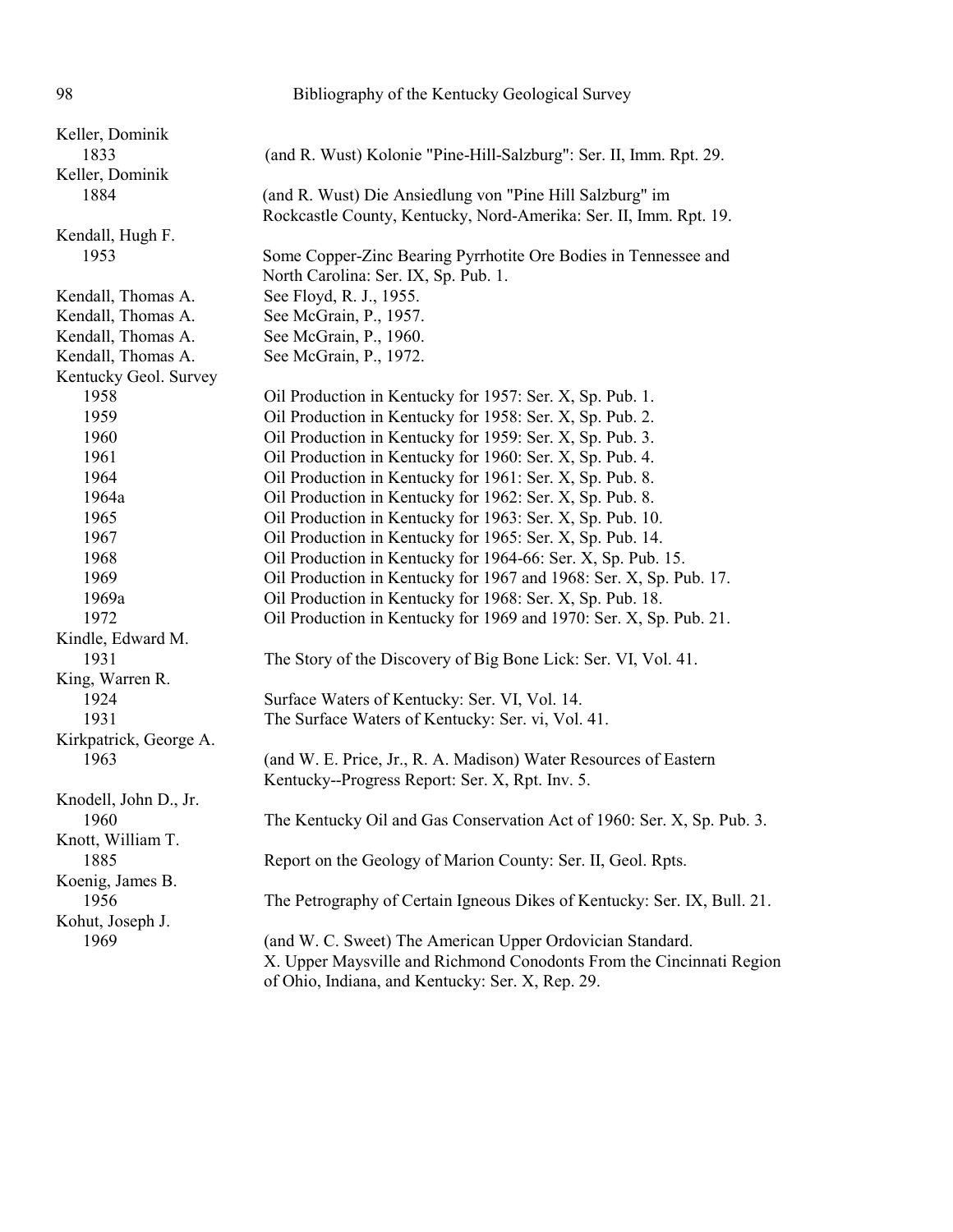| Korst, Ira M.        |                                                                         |
|----------------------|-------------------------------------------------------------------------|
| 1961                 | Imports and Their Effect Upon Independents: Ser. X, Sp. Pub. 4.         |
| Krause, Leon         |                                                                         |
| 1953                 | Review of Water-Flooding in Limestones in the Tri-State Area:           |
|                      | Ser. IX, Sp. Pub. 3.                                                    |
| Krieger, Robert A.   |                                                                         |
| 1960                 | (and G. E. Hendrickson) Effects of Greensburg Oilfield Brines on        |
|                      | the Streams, Wells, and Springs of the Upper Green River Basin,         |
|                      | Kentucky: Ser. X, Rpt. Inv. 2.                                          |
| Krieger, Robert A.   |                                                                         |
| 1969                 | (and R. V. Cushman, N. O. Thomas) Water in Kentucky: Ser. X,            |
|                      | Sp. Pub. 16.                                                            |
| Kulp, W. K.          |                                                                         |
| 1960                 | (and H. T. Hopkins) Public and Industrial Water Supplies of Kentucky:   |
|                      |                                                                         |
|                      | Ser. X, Inf. Cir. 4.                                                    |
| Lambert, T. William  | See MacCary, L. M., 1956.                                               |
| Lambert, T. William  | See Davis, R. W., 1971.                                                 |
| Lambert, T. William  | See Mull, D. S., 1971.                                                  |
| Lambert, T. William  | Water in a Limestone Terrane in the Bowling Green Area,                 |
| 1976                 | Warren County, Kentucky: Ser. X, Rpt. Inv. 17.                          |
| Lauffer, J. B.       | Set, Thomas, G. R., 1964.                                               |
| Lavens, John R., Jr. |                                                                         |
| 1955                 | Discussion of Core Analysis: Ser. IX, Sp. Pub. 8.                       |
| 1957                 | Discussion of Core Analysis in Illinois, Indiana and Kentucky           |
|                      | Areas: Ser. IX, Sp. Pub. 11.                                            |
| Lee, Wallace         |                                                                         |
| 1916                 | Geology of the Kentucky Part of the Shawneetown Quadrangle:             |
|                      | Ser. IV, Vol. 4, Pt. 2.                                                 |
| Lesley, Joseph       |                                                                         |
| 1861                 | Topographical and Geological Report of the Country Along the Outcrop    |
|                      | Base Line, Following the Western Margin of the Eastern Coal Field of    |
|                      | the State of Kentucky Through the Counties of Carter, Rowan, Morgan,    |
|                      | Bath, Montgomery, Powell, Estill, Owsley, Jackson, Rockcastle, Pulaski, |
|                      | Wayne and Clinton From a Survey Made During the Years 1858-9:           |
|                      | Ser. I. Vol. 4.                                                         |
| 1877                 | The Outcrop Belt of the East Kentucky Coal Field: Ser. II, Vol. 3.      |
| Lesquereux, Leo      |                                                                         |
| 1857                 | Palaeontological Report of the Fossil Flora of the Coal Measures of     |
|                      | the Western Kentucky Coal Field: Ser. I, Vol. 3.                        |
| 1861                 | Report of the Fossil Flora, and of the Stratigraphical Distribution     |
|                      | of the Coal in the Kentucky Coal Fields: Ser. I, Vol. 4.                |
| Leverett, Frank      |                                                                         |
| 1929                 | The Pleistocene of Northern Kentucky: Ser. VI, Vol. 31.                 |
| Lewis, Richard Q.    | (and Paul E. Potter) Surface Rocks in the Western Lake                  |
| 1978                 |                                                                         |
|                      | Cumberland Area, Clinton, Russell, and Wayne Counties,                  |
|                      | Kentucky: Ser. XI, Gd. Bk.                                              |
| Lewis, Robert Q.     |                                                                         |
| 1963                 | Geologic Features of the Mississippian Plateau, South Central           |
|                      | Kentucky: Ser. X, Gd. Bk.                                               |
| Lewis, Tom           |                                                                         |
| 1958                 | Stream Pollution: Ser. X, Sp. Pub. 1.                                   |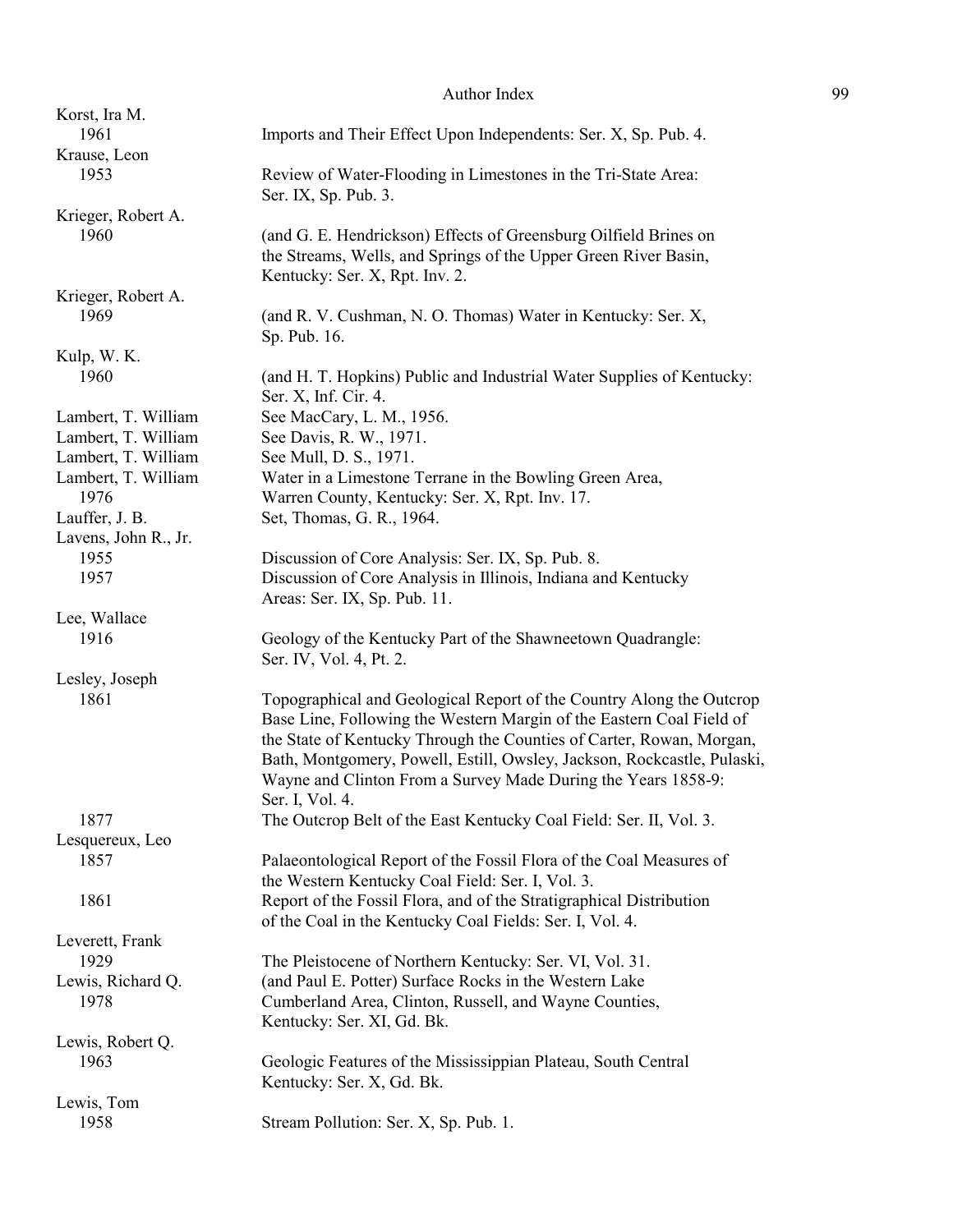| 100                  | Bibliography of the Kentucky Geological Survey                                                 |
|----------------------|------------------------------------------------------------------------------------------------|
| Lewis, W. J.         | See Wortham, J.S., 1884.                                                                       |
| Lewis, W. J.         | See Wortham, J. S., 1884a.                                                                     |
| Lieberman, Nathan I. |                                                                                                |
| 1972                 | Independents Should Automate: Ser. X, Sp. Pub. 21.                                             |
| Link, George H.      |                                                                                                |
| 1953                 | Hydraulic Fracturing in the Tri-State Area of Illinois, Indiana, and                           |
|                      | Kentucky: Ser. IX, Sp. Pub. 3.                                                                 |
| Linney, William M.   |                                                                                                |
| 1880                 | Report on the Timber of Boyle and Mercer Counties: Ser. II, Vol. 5.                            |
| 1882                 | Notes on the Rocks of Central Kentucky, With List of Fossils:                                  |
|                      | Ser. II, Geol. Rpts.                                                                           |
| 1882a                | Report on the Geology of Washington County: Ser. II, Geol. Rpts.                               |
| 1882b                | Import an the Botuqr of Madison, Lincoln, Garrard, Washington, and                             |
|                      | Marion Counties, Kentucky: Ser. II, Geol. Rpts.                                                |
| 1882c                | Report on the Geology of Lincoln County: Ser. II, Geol. Rpts.                                  |
| 1882d                | Report on the Geology of Garrard County: Ser. II, Geol. Rpts.                                  |
| 1882e                | Report on the Geology of Mercer County: Ser. II, Geol. Rpts.                                   |
| 1884                 | Report on the Geology of Spencer County: Ser. II, Geol. Rpts.                                  |
| 1884a                | Report on the Geology of Nelson County: Ser. II, Geol. Rpts.                                   |
| 1884b                | Report on the Geology of Clark County: Ser. II, Geol. Rpts.                                    |
| 1884c                | Report on the Geology of Montgomery County: Ser. II, Geol. Rpts.                               |
| 1885                 | Report on the Geology of Mason County: Ser. II, Geol. Rpts.                                    |
| 1886                 | Report on the Geology of Bath County: Ser. II, Geol. Rpts.                                     |
| 1886a                | Report on the Geology of Fleming County: Ser. II, Geol. Rpts,                                  |
| 1887                 | Report on the Geology of Henry County: Ser. II, Geol. Rpts.                                    |
| 1887a                | Report on the Geology of Shelby County: Ser. II, Geol. Rpts.                                   |
| 1887b                | Report on the Geology of Oldham County: Ser. II, Geol. Rpts.                                   |
| Litton, W. R.        |                                                                                                |
| 1960                 | Recent Trends of Waterflooding of the Weir Oil Sands in Eastern                                |
|                      | Kentucky: Ser. X, Sp. Pub. 3.                                                                  |
| Livesay, Ann         | See Luttrell, E. M., 1952.                                                                     |
| Livesay, Ann         |                                                                                                |
| 1953                 | Geology of the Mammoth Cave National Park Area: Ser. IX, Sp. Pub. 2.                           |
| Livesay, Ann         |                                                                                                |
| 1962                 | (Revised by P. McGrain) Geology of the Mammoth Cave National Park<br>Area: Ser. X, Sp. Pub. 7. |
| Lobeck, Armin K.     |                                                                                                |
| 1928                 | Geology and Physiography of the Mammoth Cave National Park:<br>Ser. VI, Pam. 21.               |
| 1929                 | The Geology and Physiography of the Mammoth Cave National Park:<br>Ser. VI, Vol. 31.           |
| 1930                 | The Midland Trail in Kentucky: Ser. VI, Vol. 33.                                               |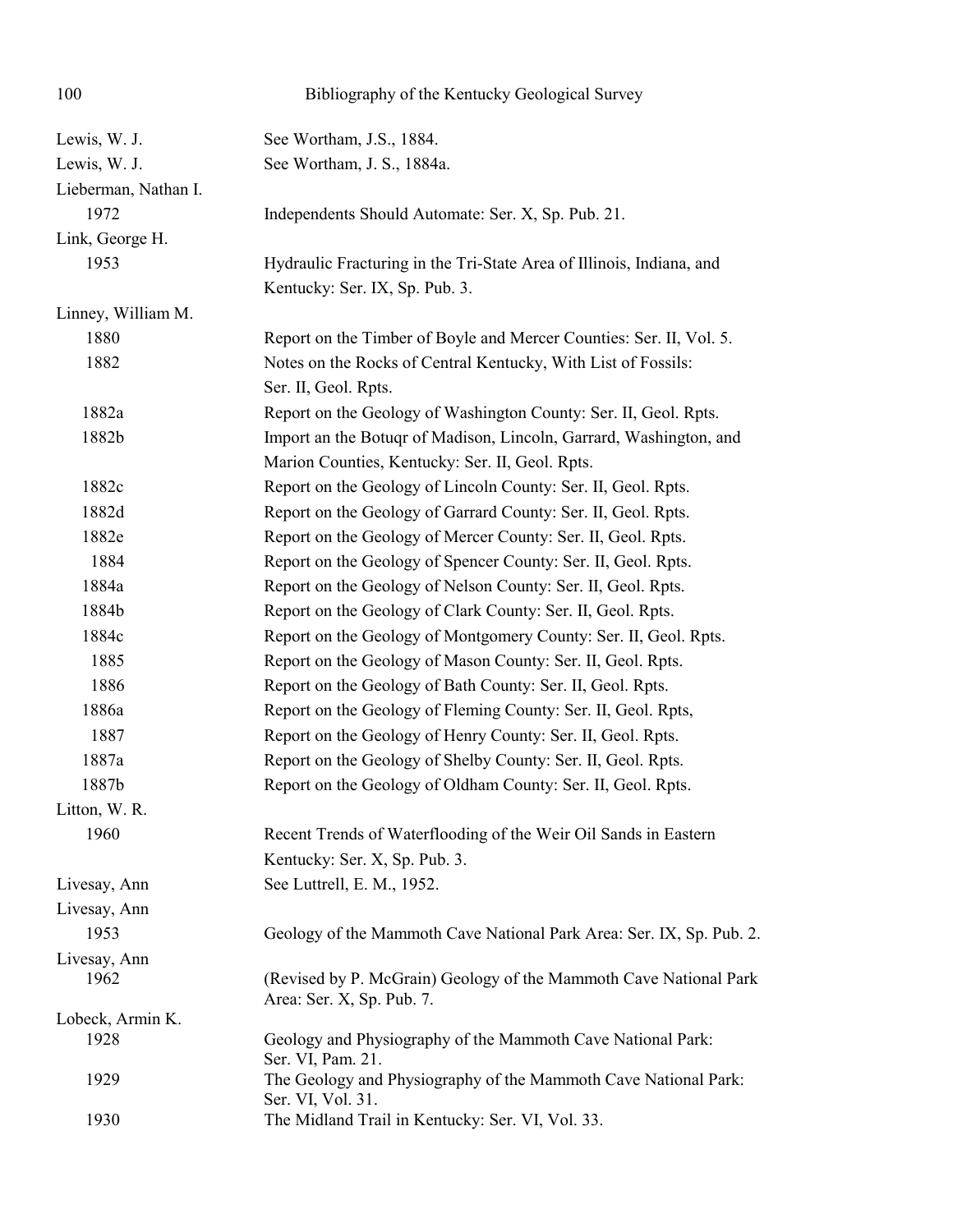| 1930a                   | Geology and Physiography of the Midland Trail in Kentucky:<br>Ser. VI, Pam. 22. |
|-------------------------|---------------------------------------------------------------------------------|
| Loughridge, Robert H.   |                                                                                 |
| 1888                    | Report on the Geological and Economic Features of the Jackson                   |
|                         | Purchase Region, Embracing the Counties of Ballard, Calloway,                   |
|                         |                                                                                 |
|                         | Fulton, Graves, Hickman, McCracken, and Marshall: Ser. II, Vol. F.              |
| 1890                    | Report on the Geology of Clinton County: Ser. II, Geol. Rpts.                   |
| 1912                    | Report on the Mineral Veins and Other Resources of Livingston County:           |
|                         | Ser. III, Co. Rpt. 1.                                                           |
| Lovan, Tom E.           |                                                                                 |
| 1959                    | Sonic Logging--A Method of Porosity Determination: Ser. X, Sp. Pub. 2.          |
| Lucas, F. E.            |                                                                                 |
| 1913                    |                                                                                 |
|                         | (and N. S. Sydney) The Manufacture of Coke: Ser. IV, Vol. 1.                    |
| Luttrell, Eugene M.     |                                                                                 |
| 1952                    | (and A. Livesay) Devonian and Lower Mississippian Chert Formations              |
|                         | of Western Kentucky: Ser. IX, Bull. 11.                                         |
|                         |                                                                                 |
| Luttrell, Eugene M.     | See Stokley, J. A., 1952.                                                       |
| Lyon, Sidney S.         |                                                                                 |
| 1856                    | Topographical Geological Report of That Portion of Kentucky Including           |
|                         | Union and Part of Crittenden Counties, Surveyed During, the Years 1854          |
|                         | and 1855: Ser. I, Vol. 1.                                                       |
| 1857                    | Topographical Geological Report of the Progress of the Survey of                |
|                         | Kentucky, Through Hopkins, Crittenden Caldwel1, Greenup and Carter              |
|                         | Counties. Made During the Years 1856 and 1857: Ser. I, Vol. 2.                  |
|                         |                                                                                 |
| 1857a                   | Continuation From Volume Two of the Topographical Geological Report             |
|                         | of the Progress of the Survey of Kentucky in the Counties of Greenup,           |
|                         | Carter, Lawrence and Hancock for the Year 1857: Ser. I, Vol. 3.                 |
| 1857b                   | Palaeontological Report: Ser. I, Vol. 3.                                        |
| 1861                    | Topographical Geological Report of the Progress of the Survey of                |
|                         | Kentucky for the Years 1858 and 1859: Ser. I, Vol. 4.                           |
| McCabe, John A.         |                                                                                 |
| 1962                    | Floods in Kentucky--Magnitude and Frequency Ser. X, Inf. Cir. 9.                |
| McCann, Thomas P.       |                                                                                 |
|                         |                                                                                 |
| 1956                    | Deep Tests in Cumberland County, Tennessee and Crittenden                       |
|                         | County, Kentucky: Ser. IX, Sp. Pub. 9.                                          |
| MacCary, L. M.          |                                                                                 |
| 1956                    | (and T. W. Lambert) Selected Geologic Features of Southwestern                  |
|                         | Kentucky: Ser. IX, Gd. Bk.                                                      |
| MacCary, L. M.          | See Browne, R., 1958.                                                           |
| McCarville, Margaret A. | See Wood, E. B., 1952.                                                          |
| McFarlan, Arthur C.     |                                                                                 |
|                         |                                                                                 |
| 1931                    | The Ordovician Fauna of Kentucky: Ser. IV, Vol. 36.                             |
| McFarlan, Arthur C.     | See Jones, D. J., 1933.                                                         |
| McFarlan, Arthur C.     |                                                                                 |
| 1952                    | (and W. H. White) Boyle-Duffin-Ohio Shale Relationships: Ser. IX, Bull. 10.     |
| McFarlan, Arthur C.     | See Stokley, J. A., 1952.                                                       |
| McFarlan, Arthur C.     |                                                                                 |
| 1954                    | Geology of the Natural Bridge State Park Area: Ser. IX, Sp. Pub. 4.             |
|                         |                                                                                 |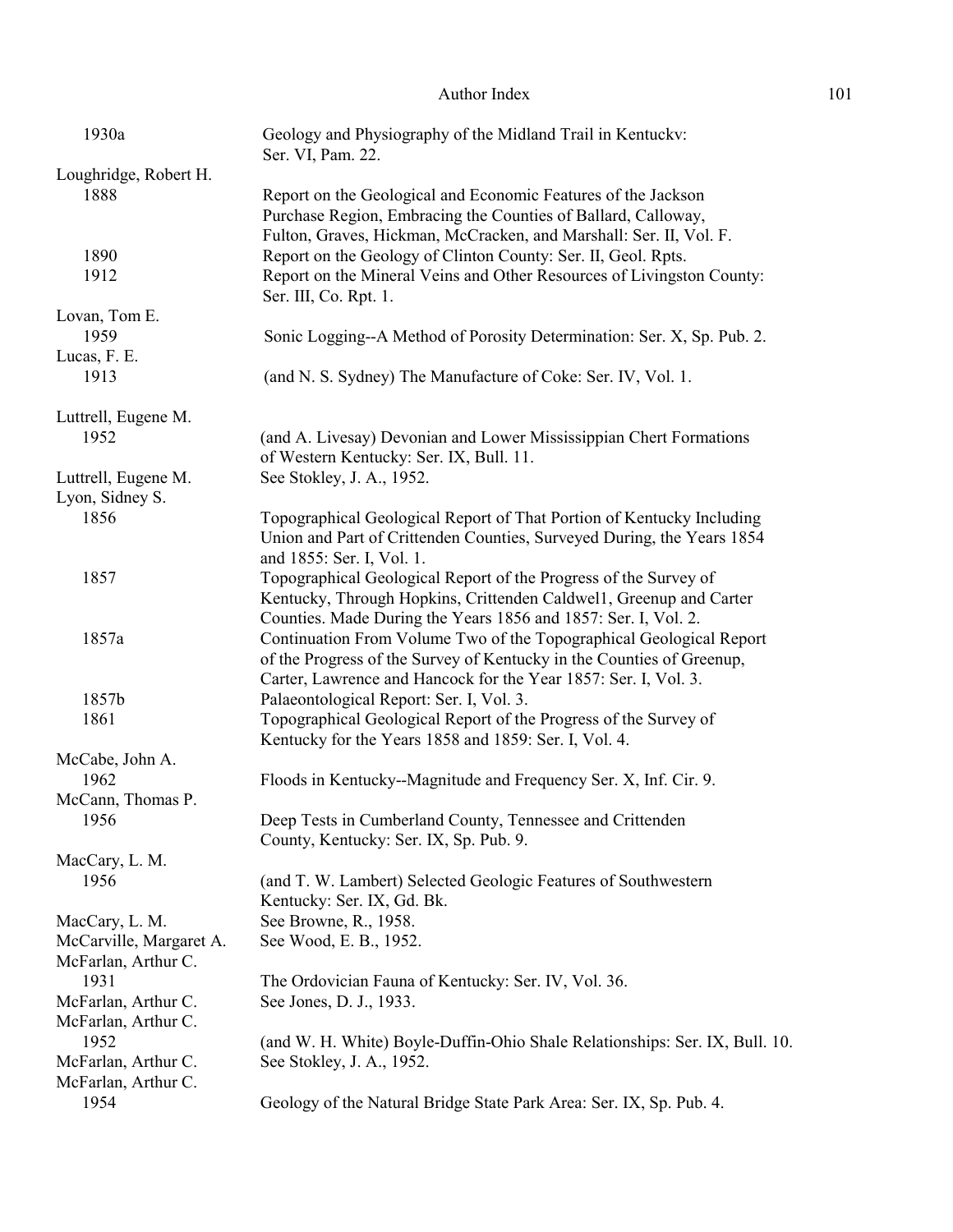| 102                                        | Bibliography of the Kentucky Geological Survey                                                                                          |
|--------------------------------------------|-----------------------------------------------------------------------------------------------------------------------------------------|
| McFarlan, Arthur C.                        |                                                                                                                                         |
| 1955                                       | (and D. H. Swann, F. H. Walker, E. Nosow) Some Old Chester Problems--                                                                   |
|                                            | Correlations of Lower and Middle Chester Formations of Western                                                                          |
|                                            | Kentucky: Ser. IX, Bull. 16.                                                                                                            |
| McFarlan, Arthur C.                        | See Reed, A. H., 1956.                                                                                                                  |
| McFarlan, Arthur C.<br>McFarlan, Arthur C. | See Reed, A. H., 1956a.                                                                                                                 |
| 1956                                       | (and F. H. Walker) Some Old Chester Problems--Correlations Along the                                                                    |
|                                            | Eastern Belt of Outcrop: Ser. IX, Bull. 20.                                                                                             |
| McFarlan, Arthur C.                        |                                                                                                                                         |
| 1958                                       | Behind the Scenery in Kentucky: Ser. IX, Sp. Pub. 10.                                                                                   |
| McFarlan, Arthur C.                        | See Nosow, E., 1960.                                                                                                                    |
| MacFarlane, Robert M.                      |                                                                                                                                         |
| 1959                                       | (and R. K. Ault) Nuclear Logging in the Appalachian Basin:<br>Ser. X, Sp. Pub. 2.                                                       |
| McGrain, Preston                           |                                                                                                                                         |
| 1951                                       | (and G. R. Thomas) Preliminary Report on the Natural Brines of<br>Eastern Kentucky: Ser. IX, Rpt. Inv. 3.                               |
| McGrain, Preston                           |                                                                                                                                         |
| 1952                                       | Outcrop of the Chester Formations of Crawford and Perry Counties,                                                                       |
| 1952a                                      | Indiana and Breckinridge County, Kentucky: Ser. IX, Gd. Bk.<br>Recent Investigations of Silica Sands of Kentucky: Ser. IX, Rpt. Inv. 5. |
| 1953                                       | Miscellaneous Analyses of Kentucky Brines: Ser. IX, Rpt. Inv. 7.                                                                        |
| 1954                                       | Geology of the Carter and Cascade Caves Area: Ser. IX, Sp. Pub. 5.                                                                      |
| McGrain, Preston                           |                                                                                                                                         |
| 1954                                       | (and F. H. Walker) Geology of the Mammoth Cave Region, Barren,                                                                          |
|                                            | Edmonson, and Hart Counties, Kentucky: Ser. IX, Gd. Bk.                                                                                 |
| McGrain, Preston                           |                                                                                                                                         |
| 1955                                       | Geology of the Cumberland Falls State Park Area: Ser. IX, Sp. Pub. 7.                                                                   |
| McGrain, Preston                           | See Jones, D. J., 1955.                                                                                                                 |
| McGrain, Preston                           |                                                                                                                                         |
| 1956                                       | Recent Investigations of Silica Sands of Kentucky No. 2:<br>Ser. IX, Rpt. Inv. 11.                                                      |
| 1956a                                      | Sources of Fuller's Earth Type Clay in Kentucky: Ser. IX, Inf. Cir. 6.                                                                  |
| McGrain, Preston                           |                                                                                                                                         |
| 1956                                       | (and R. J. Floyd) Mineral Resources Summary for Kentucky 1953 and<br>1954: Ser. IX, Rpt. Inv. 10.                                       |
| McGrain, Preston                           |                                                                                                                                         |
| 1956                                       | (and E. Nosow, J. W. Huddle) Selected Features of Kentucky Geology:<br>Ser. IX, Gd. Bk.                                                 |
| McGrain, Preston                           |                                                                                                                                         |
| 1957                                       | (and T. A. Kendall) Miscellaneous Clay and Shale Analyses for<br>1955-56: Ser. IX, Rpt. Inv. 13.                                        |
| McGrain, Preston                           |                                                                                                                                         |
| 1957                                       | Sources of Shale in Kentucky for Lightweight Aggregate Production:<br>Ser. IX, Rpt. Inv. 12.                                            |
| 1958                                       | Services of the Kentucky Geological Survey to the Oil and Gas Industry:<br>Ser. X, Sp. Pub. 1.                                          |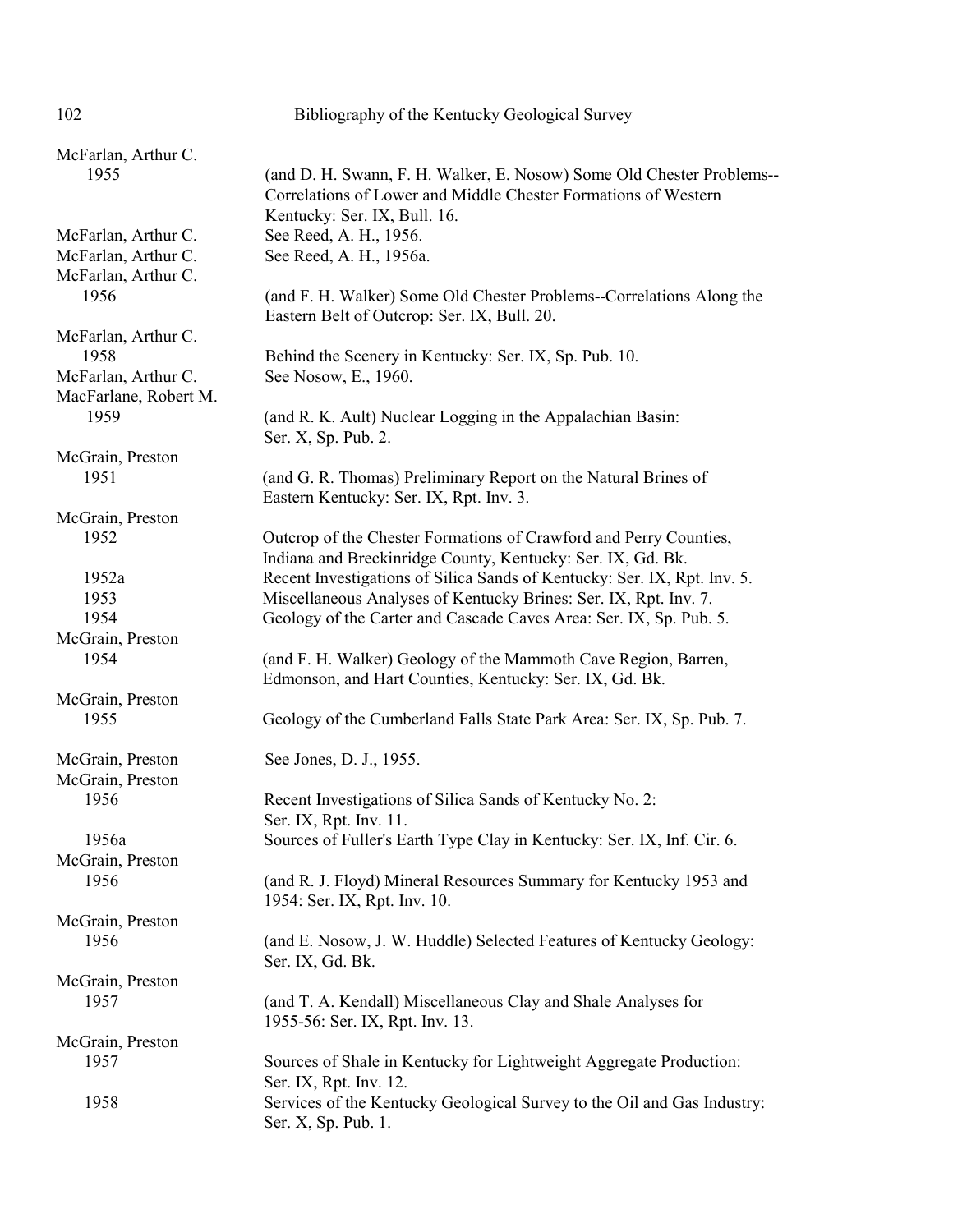| 1958a                                | Mineral Resources Summary for Kentucky 1955-56: Ser. IX, Rpt. Inv. 14.                                                              |
|--------------------------------------|-------------------------------------------------------------------------------------------------------------------------------------|
| 1958b                                | Sources of Shale in Kentucky for Lightweight Aggregate Production No. 2:<br>Ser. IX, Rpt. Inv. 15.                                  |
| McGrain, Preston<br>and others       |                                                                                                                                     |
| 1958                                 | Summary of Secondary Recovery Operations in Kentucky in 1957:<br>Ser. IX, Rep. 17.                                                  |
| McGrain, Preston<br>McGrain, Preston | See Read, A. H., 1959.                                                                                                              |
| 1959                                 | Services of State Geological Surveys to the Structural Clay Products<br>Industry: Ser. X, Rep. 3.                                   |
| McGrain, Preston                     |                                                                                                                                     |
| 1959                                 | (and T. J. Crawford) High-Silica Sandstone and Conglomerate on Pine<br>Mountain Near Elkhorn City, Kentucky: Ser. X, Inf. Cir. 1.   |
| 1959a                                | (and T. J. Crawford) High-Silica Sands in Calloway and Carlisle<br>Counties, Kentucky: Ser. X, Inf. Cir. 2.                         |
| McGrain, Preston                     | See Reed, A. H., 1960.                                                                                                              |
| McGrain, Preston                     |                                                                                                                                     |
| 1960                                 | A High Refractory Clay in Hart County, Kentucky: Ser. X, Inf. Cir. 5.                                                               |
| McGrain, Preston                     |                                                                                                                                     |
| 1960                                 | (and T. J. Crawford) A Physiographic and Stratigraphic Profile in<br>Kentucky-Lexington to the Mammoth Cave Region: Ser. X, Gd. Bk. |
| McGrain, Preston                     |                                                                                                                                     |
| 1960                                 | (and T. A. Kendall, T. C. Teater) Miscellaneous Clay and Shale<br>Analyses for 1957-59: Ser. X, Rpt. Inv. 3.                        |
| McGrain, Preston                     | See Read, A. H., 1961.                                                                                                              |
| McGrain, Preston                     |                                                                                                                                     |
| 1961                                 | The Geologic Story of Diamond Caverns: Ser. 1, Sp. Pub. 6.                                                                          |
| McGrain, Preston                     | See Livesay, A., 1962.                                                                                                              |
| McGrain, Preston                     | See Reed, A. H., 1962.                                                                                                              |
| McGrain, Preston                     | See Riley, H. L., 1962.                                                                                                             |
| McGrain. Preston                     | See Riley, H. L., 1963.                                                                                                             |
| McGrain, Preston                     | See Riley, H. L., 1964.                                                                                                             |
| McGrain, Preston                     |                                                                                                                                     |
| 1964                                 | A Deposit of High-Calcium Limestone Near Barkley Lake, Kentucky:<br>Ser. X, Inf. Cir. 14.                                           |
| 1964a                                | Economic Significance of Kentucky's Areal Geologic Mapping Program--<br>A Progress Report: Ser. X, Misc.                            |
| McGrain, Preston                     |                                                                                                                                     |
| 1964                                 | (and W. L. Helton) Gypsum and Anhydrite in the St. Louis Limestone in<br>Northwestern Kentucky: Ser. X, Inf. Cir. 13.               |
| McGrain, Preston                     | See Riley, H. L., 1965.                                                                                                             |
| McGrain, Preston                     |                                                                                                                                     |
| 1965                                 | The Application of New Geologic Maps to the Economic Growth of<br>Kentucky: Ser. X, Misc.                                           |
| 1965a                                | Fuller's Earth Resources of the Jackson Purchase Region, Kentucky<br>Ser. X, Bull. 3.                                               |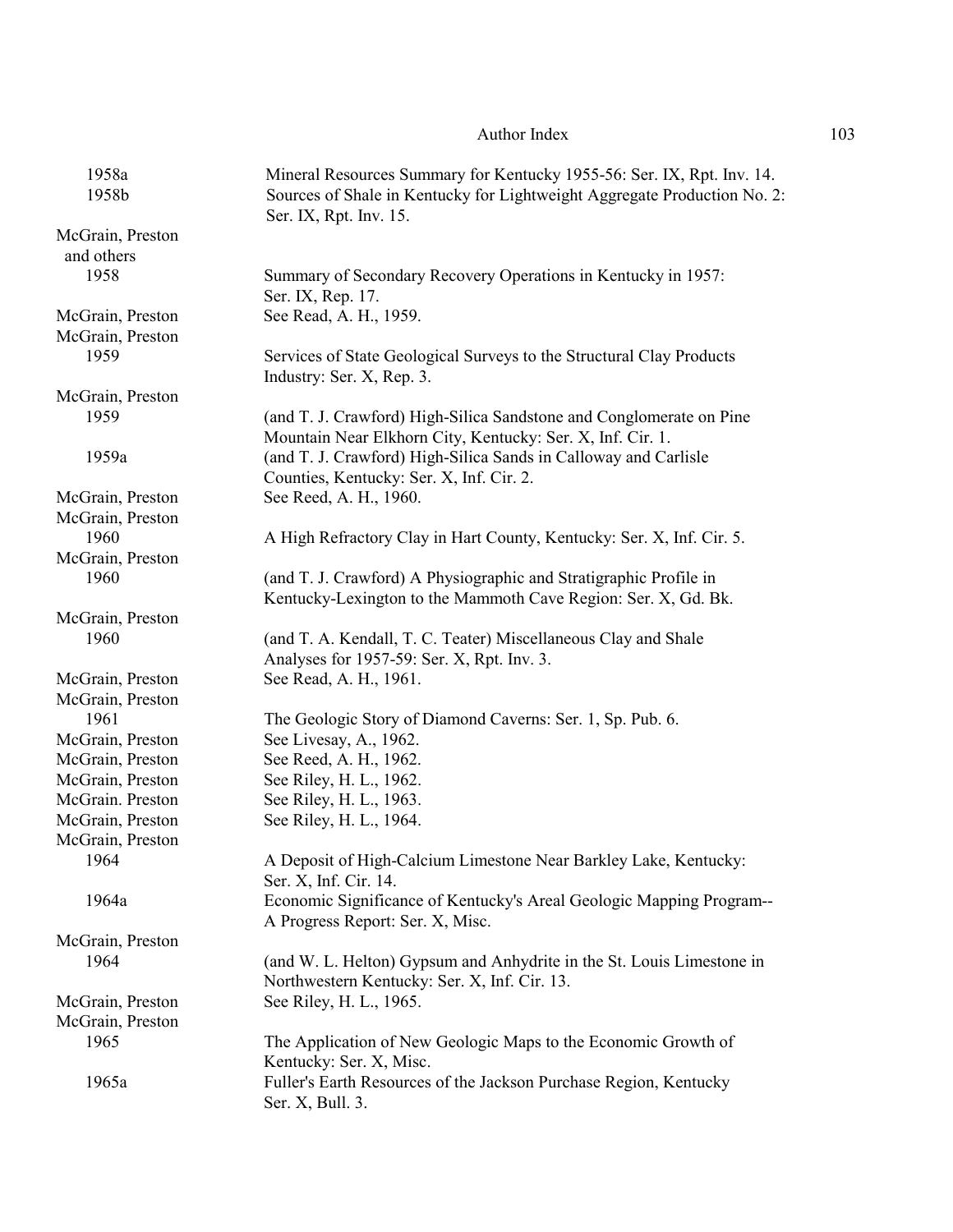| 104                      | Bibliography of the Kentucky Geological Survey                           |
|--------------------------|--------------------------------------------------------------------------|
|                          |                                                                          |
| McGrain, Preston<br>1966 |                                                                          |
| 1966a                    | Geology of the Cumberland Falls State Park Area: Ser. X, Sp. Pub. 11.    |
|                          | Geology of the Carter and Cascade Caves Area: Ser. X, Sp. Pub. 12.       |
| 1966b                    | Some Sources of Ceramic Materials in Kentucky: Ser. X, Rep. 21.          |
| McGrain, Preston         |                                                                          |
| 1966                     | (and G. R. Dever, Jr.) Geology of Cement Raw materials in Kentucky:      |
|                          | Ser. X, Rep. 20.                                                         |
| McGrain, Preston         | See Riley, H. L., 1967.                                                  |
| McGrain, Preston         |                                                                          |
| 1967                     | The Geologic Story of Bernheim Forest: Ser. X, Sp. Pub. 13.              |
| 1967a                    | The Application of New Geologic Maps to the Economic Growth of Kentucky: |
|                          | Ser. X, Sp. Pub. 14.                                                     |
| McGrain, Preston         |                                                                          |
| 1967                     | (and G. R. Dever, Jr.) Limestone Resources in the Appalachian Region     |
|                          | of Kentucky: Ser. X, Bull. 4.                                            |
| 1967a                    | (and G. R. Dever, Jr.) High-Purity Limestones at Somerset, Kentucky:     |
|                          | Ser. X, Rpt. Inv. 8.                                                     |
| McGrain, Preston         | See Riley, H. L., 1968.                                                  |
| McGrain, Preston         | See Riley, H. L., 1968a.                                                 |
| McGrain, Preston         |                                                                          |
| 1968                     | Economic Geology of Calloway County, Kentucky: Ser. X, Co. Rpt. 2.       |
| McGrain, Preston         | See Dever, G. R., Jr., 1969.                                             |
| McGrain, Preston         |                                                                          |
| 1969                     | Extension of Lost River Chert Across Parts of Kentucky:                  |
|                          | Ser. X, Rep. 31.                                                         |
| McGrain, Preston         | See Riley, H. L., 1970.                                                  |
| McGrain, Preston         |                                                                          |
| 1970                     | Economic Geology of Marshall County, Kentucky: Ser. X, Co. Rpt. 5.       |
| McGrain, Preston         |                                                                          |
| 1970                     | (and H. R. Schwalb, G. E. Smith) Economic Geology of Hancock             |
|                          | County, Kentucky: Ser. X, Co. Rpt. 4.                                    |
| McGrain, Preston         | See Friedman, S. A., 1971.                                               |
| McGrain, Preston         |                                                                          |
| 1971                     | Geologic Mapping Provides Key to Environmental and Natural Resource      |
|                          | Development in Kentucky: Ser. X, Misc.                                   |
| McGrain, Preston         | See Riley, H. L., 1972.                                                  |
| McGrain, Preston         |                                                                          |
| 1972                     | (and T. A. Kendall) Miscellaneous Analyses of Kentucky Clays and         |
|                          | Shales for 1960-1970: Ser. X, Rpt. Inv. 12.                              |
| McGrain, Preston         | See Dever, G. R., Jr., 1973.                                             |
| McGrain, Preston         | See Riley, H. L., 1973.                                                  |
| McGrain, Preston         |                                                                          |
| 1973                     | (and D. G. Sutton) Economic Geology of Warren County, Kentucky:          |
|                          | Ser. X, Co. Rpt. 6.                                                      |
| McGrain, Preston         |                                                                          |
| 1973                     | (and J. S. Tibbs) Geologic Guide to a Portion of the Fluorspar           |
|                          | Mining District in Livingston and Crittenden Counties, Kentucky:         |
|                          | Ser. X, Gd. Bk.                                                          |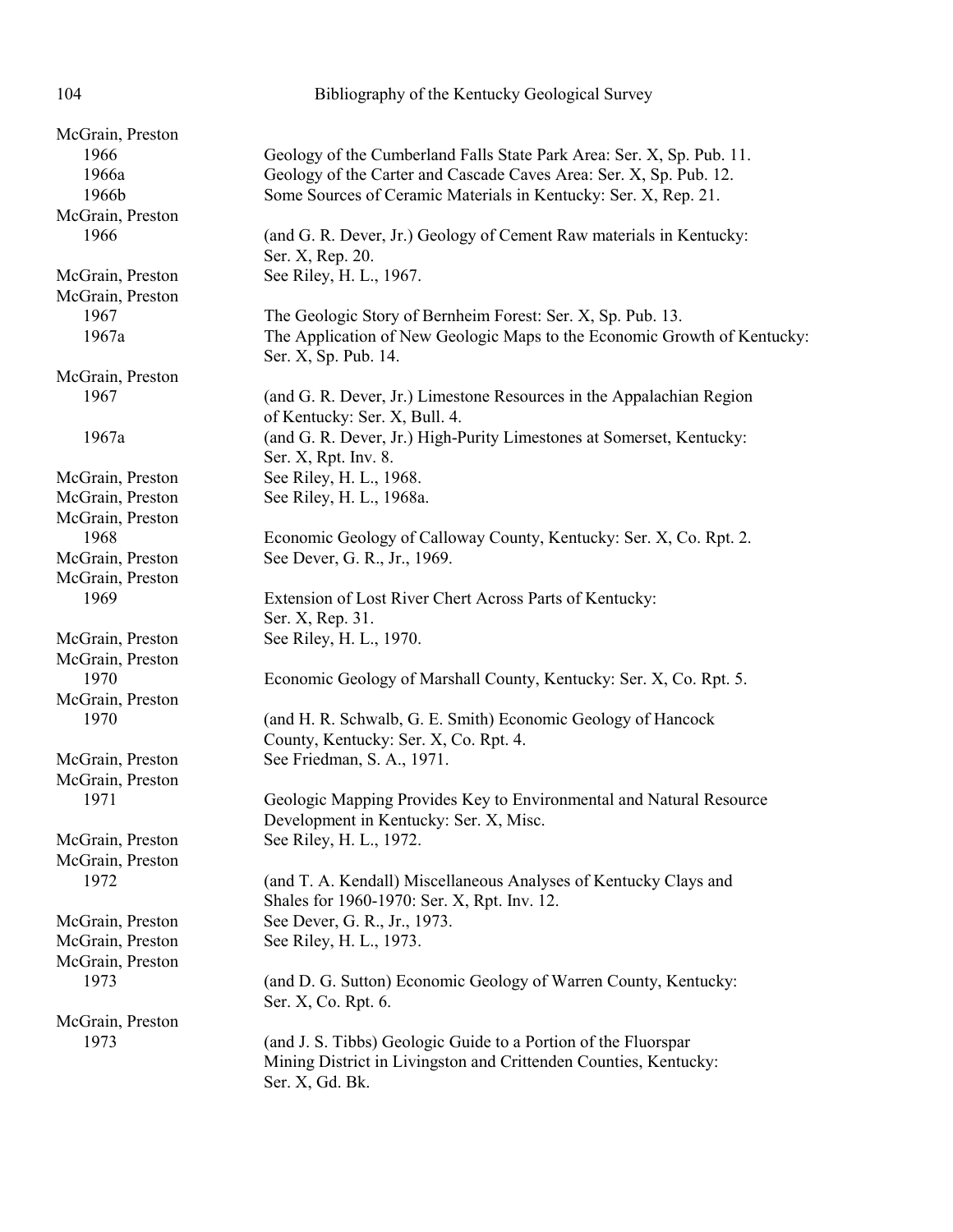| McGrain, Preston          | See Moodie, F. B., III, 1974.                                         |
|---------------------------|-----------------------------------------------------------------------|
| McGrain, Preston          | See Riley, H. L., 1974.                                               |
| McGrain, Preston          |                                                                       |
| 1975                      | Scenic Geology of Pine Mountain in Kentucky: Ser. X, Sp. Pub. 24.     |
| McGrain, Preston          |                                                                       |
| 1975                      | (and J. C. Currens) Bibliography of Industrial and Metallic           |
|                           | Minerals in Kentucky Through August 1973: Ser. X, Sp. Pub. 23.        |
| McGrain, Preston          | See Frey, L. H. 1976.                                                 |
| McGrain, Preston          | Tar Sands (Rock Asphalt) of Kentucky--A Review: Ser. X, Rpt. Inv. 19. |
| 1976                      |                                                                       |
| McGrain, Preston          | See Boyd, William T, 1977.                                            |
| McGrain, Preston          | See Malott, Clyde A., 1977.                                           |
| McGrain, Preston          | See Boyd, William T., 1978.                                           |
| McGrain, Preston          | See Dever, Garland R., 1978.                                          |
| McGrain, Preston          | Economic Geology of McCracken County, Kentucky:                       |
| 1978                      | Ser. X, Co. Rpt. 7.                                                   |
| McGrain, Preston          | (and James C. Currens) Topography of Kentucky:                        |
| 1978a                     | Ser. X, Sp. Pub. 25.                                                  |
| McGuire, William H.       |                                                                       |
| 1964                      | (and P. Howell) Geology of the St. Peter Sandstone in Clark and       |
|                           | Estill Counties, Kentucky: Ser. X, Sp. Pub. 8.                        |
| McGuire, William H.       |                                                                       |
| 1965                      | Relationship of Oil and Gas Production to Major Gravity Anomalies     |
|                           | in Western Kentucky: Ser. X, Sp. Pub. 10.                             |
| 1965a                     | Porosity Zones in the Knox Dolomite of Northeastern Kentucky:         |
|                           | Ser. X, Sp. Pub. 10.                                                  |
| 1968                      | Exploration Objectives in the Cambro-Ordovician of Kentucky:          |
|                           | Ser. X, Sp. Pub. 15.                                                  |
| 1968a                     | Geophysical Exploration in Eastern Kentucky: Ser. X, Sp. Pub. 15.     |
| McHenry, Henry D.         |                                                                       |
| 1881                      | Der Helvetia-Verein und die Einwanderung. Eine Erklaerung des         |
|                           | Helvetia-Vereins: Ser. II, Imm. Rpt. 6.                               |
| McInteer, B. B.           |                                                                       |
| 1941                      | Distribution of the Woody-Plants of Kentucky in Relation to           |
|                           | Geologic Regions: Ser. VIII, Bull. 6.                                 |
| MacQuown, William C., Jr. | See Black, D. F. B., 1965.                                            |
| MacQuown, William C., Jr. |                                                                       |
| 1970                      | (and M. C. Noger) Guidebook for Field Trips: Ser. X, Gd. Bk.          |
| McVay, Thomas L.          | See Hollenbeck, R. P., 1967.                                          |
| Madison, Robert A.        | Sea Kirkpatrick, G. A., 1963.                                         |
| Melons, W. T.             | See Jennings, A. R., Jr., 1969.                                       |
| Malott, Clyde A.          | (and Preston McGrain) A Geologic Profile of Sloans Valley,            |
| 1977                      | Pulaski County, Kentucky: Ser, X, Rpt. Inv. 20.                       |
| Marsh, G. P.              |                                                                       |
| 1877                      | Earth as Modified by Human Action: Ser. 11, Vol. 3.                   |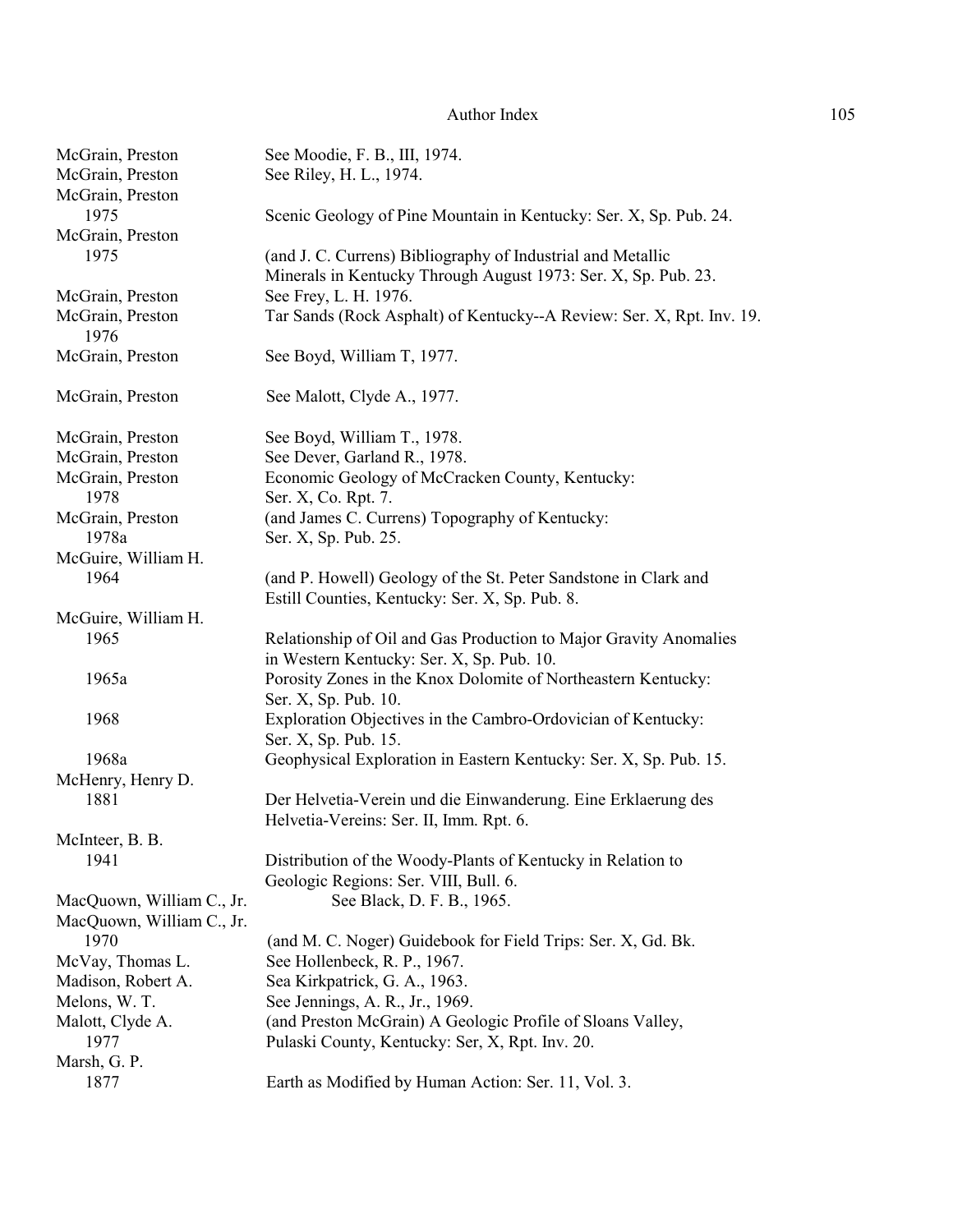| 106                                                            | Bibliography of the Kentucky Geological Survey                                                                                                    |
|----------------------------------------------------------------|---------------------------------------------------------------------------------------------------------------------------------------------------|
| Marshall, R. B.<br>1914                                        | Results of Spirit Leveling in Kentucky for the Years 1898 to 1913,<br>Inclusive: Ser. IV, Vol. 2, Pt. 2.                                          |
| Martin, Henry G.<br>1931                                       | The Insoluble Residues of Some Mississippian Limestone of<br>Western Kentucky: Ser. VI, Vol. 41.                                                  |
| Mason, Joseph E.<br>1974                                       | Geology of the Derbyshire Fluorspar Deposits, United Kingdom:<br>Ser. X, Sp. Pub. 22.                                                             |
| Mather, William W.<br>1839                                     | Report on the Reconnaissance of Kentucky Made in 1838.<br>Earliest Rpt., no Series.                                                               |
| Maurice, John F.<br>Maxey, George B.<br>Maxey, George B.       | See Jones, D. J., 1934.<br>See Guyton, W. F., 1944.                                                                                               |
| 1944                                                           | Test to Determine Practicability of Ranney Water Collector on Bank<br>of Ohio River at Bells Lane, Louisville, Kentucky: Ser. VIII,<br>Coop. Rpt. |
| Maxwell, W. Byron<br>1954                                      | Underground Storage of Natural Gas in the Appalachian Area:<br>Ser. IX, Sp. Pub. 6.                                                               |
| Mayes, F. M.<br>Meacham, Reid P.<br>1933                       | See Chaney, P. E., 1959.<br>A Stratigraphic Analysis of Some Deep Well Records in Kentucky:                                                       |
| Merrill, George P.                                             | Ser. VII, Bull. 2.                                                                                                                                |
| 1921                                                           | The Cumberland Falls, Whitley County, Kentucky Meteorite:<br>Ser. VI, Vol. 6.                                                                     |
| Miles, Phil M.<br>1972                                         | Notes on "Corniferous" Production in Eastern Kentucky:<br>Ser. X, Sp. Pub. 21.                                                                    |
| Milhous, Holman C.<br>1958                                     | General Geology and History of Oil and Gas Development in Northern<br>Tennessee: Ser. X, Sp. Pub. 1.                                              |
| Milhous, Holman C.<br>Milhous, Holman C.<br>1966               | See Carpenter, G. L., 1965.<br>(and E. Nosow, J. Van Den Berg, D. H. Swann, G. L. Carpenter)                                                      |
|                                                                | Oil and Gas Developments in East-Central States in 1965:<br>Ser. X, Rep. 19.                                                                      |
| Milhous, Holman C.<br>Milhous, Holman C.<br>Milhous, Holman C. | See Nosow, E., 1967.<br>See Van Den Berg, J., 1968.<br>See Van Den Berg, J., 1969.                                                                |
| Miller, Arthur M.<br>1905                                      | The Lead and Zinc Bearing Rocks of Central Kentucky with Notes on<br>the Mineral Veins: Ser. III, Bull. 2.                                        |
| 1908                                                           | Abstract of Report on the Lower (or "Conglomerate") Measures Along<br>the Western Border of the Eastern Coal Field: Ser. III, Prog. Rpt.          |
| 1910                                                           | Coals of the Lower Measures Along the Western Border of the Eastern<br>Coalfield: Set. III, Bull. 12.                                             |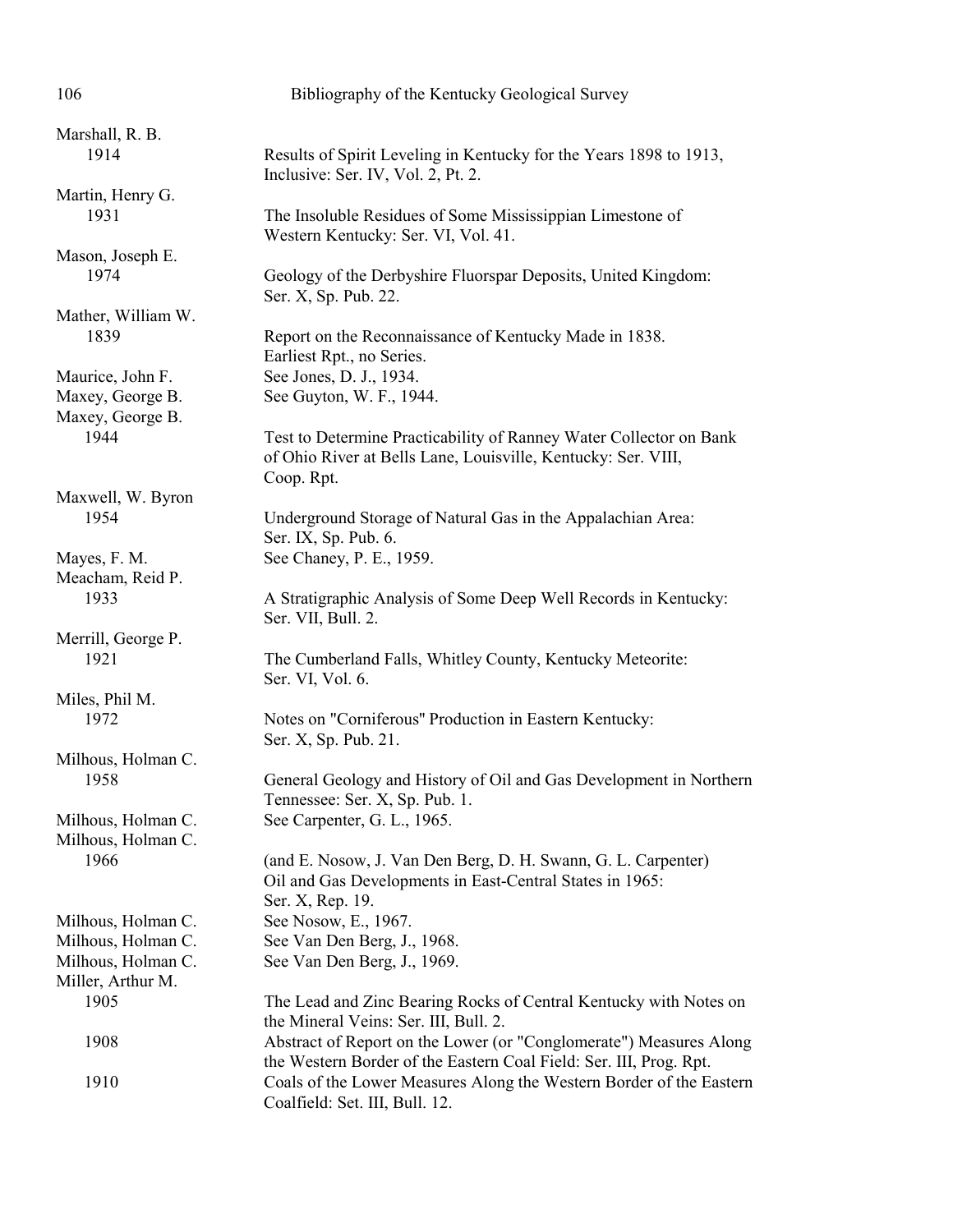| Miller, Arthur M.      |                                                                       |
|------------------------|-----------------------------------------------------------------------|
| 1912                   | (and S. C. Jones) Geology and Soils of Adair, Green, and Taylor       |
|                        | Counties: Ser. III, Co. Rpt. 2.                                       |
| Miller, Arthur M.      |                                                                       |
| 1913                   | Geology of the Georgetown Quadrangle: Ser. IV, Vol. 1.                |
| 1914                   | Geology of Franklin County: Ser. IV, Vol. 2, Pt. 3.                   |
| 1919                   | The Geology of Kentucky: Ser. V, Bull. 2.                             |
| 1919a                  | The Cumberland Falls Meteorite: Ser. V, Vol. 1, No. 2.                |
| 1919b                  | Geology of Allen County: Ser. V, Vol. 1, No. 3.                       |
| 1923                   | Recent Cave Explorations in Kentucky for Animal and Human Remains:    |
|                        | Ser. VI, Vol. 10.                                                     |
| 1925                   | Geology of Woodford County: Ser. VI, Vol. 21.                         |
| Monroe, Watson H.      |                                                                       |
| 1953                   | General Geologic Features of the Atlantic and Gulf Coastal Plain:     |
|                        | Ser. IX, Sp. Pub. 1.                                                  |
| Montgomery, Gill       |                                                                       |
| 1974                   | Fluorine Resources--An Overview: Ser. X, Sp. Pub. 22.                 |
| Moodie, F. Boyce, III  |                                                                       |
| 1974                   | (and P. McGrain) The Eagle-Babb-Barnes Fluorspar Project,             |
|                        | Crittenden County, Kentucky: Ser. X, Sp. Pub. 22.                     |
|                        |                                                                       |
| Moodie, Roy L.<br>1931 | The Geological Succession of Life in Kentucky: Ser. VI, Vol. 36.      |
| 1931a                  | The Pennsylvanian Vertebrate Fauna of Kentucky: Ser. VI, Vol. 36.     |
|                        |                                                                       |
| Moore, Phillip N.      |                                                                       |
| 1876                   | Report on the Iron Ores of Greenup, Boyd, and Carter Counties:        |
|                        | Ser. II, Vol. 1.                                                      |
| 1876a                  | The Iron Manufacture of the Kentucky Division of the Hanging Rock     |
|                        | Iron Region: Ser. II, Vol. 1.                                         |
| 1877                   | Report on the Geology of the Nolin River District Embracing Portions  |
|                        | of Grayson, Edmonson, Hart and Butler Counties: Ser. II, Vol. 2.      |
| 1877a                  | Report Upon the Airdrie Furnace and Property, Muhlenberg County,      |
|                        | Kentucky: Ser. II, Vol. 2.                                            |
| 1877b                  | The Iron Ores of Kentucky: Ser. II, Vol. 2.                           |
| Moore, Phillip N.      | See Crandall, A. R., 1878.                                            |
| Moore, Phillip N.      |                                                                       |
| 1878                   | Report on the Iron Ores and the Iron Manufacture of the Kentucky      |
|                        | Red River Iron Region: Ser. II, Vol. 4.                               |
| 1878a                  | Report on a Geological Reconnaissance of the Region Adjacent to       |
|                        | the Kentucky and Virginia State Line, From Cumberland Gap to the      |
|                        | Chatterawha or Big Sandy River: Ser. II, Vol. 4.                      |
| 1878b                  | Report on the Iron Ores in the Vicinity of the Cumberland Gap:        |
|                        | Ser. II, Vol. 4.                                                      |
| 1878c                  | Report on the Geology of a Section From Near Campton, Wolfe County,   |
|                        | to the Mouth of Troublesome Creek, Breathitt County: Ser. II, Vol. 4. |
| 1878d                  | On the Geology of Hancock County: Ser. II, Vol. 4.                    |
| 1878e                  | On the Geology of the Region Adjacent to the Eastern Border of the    |
|                        |                                                                       |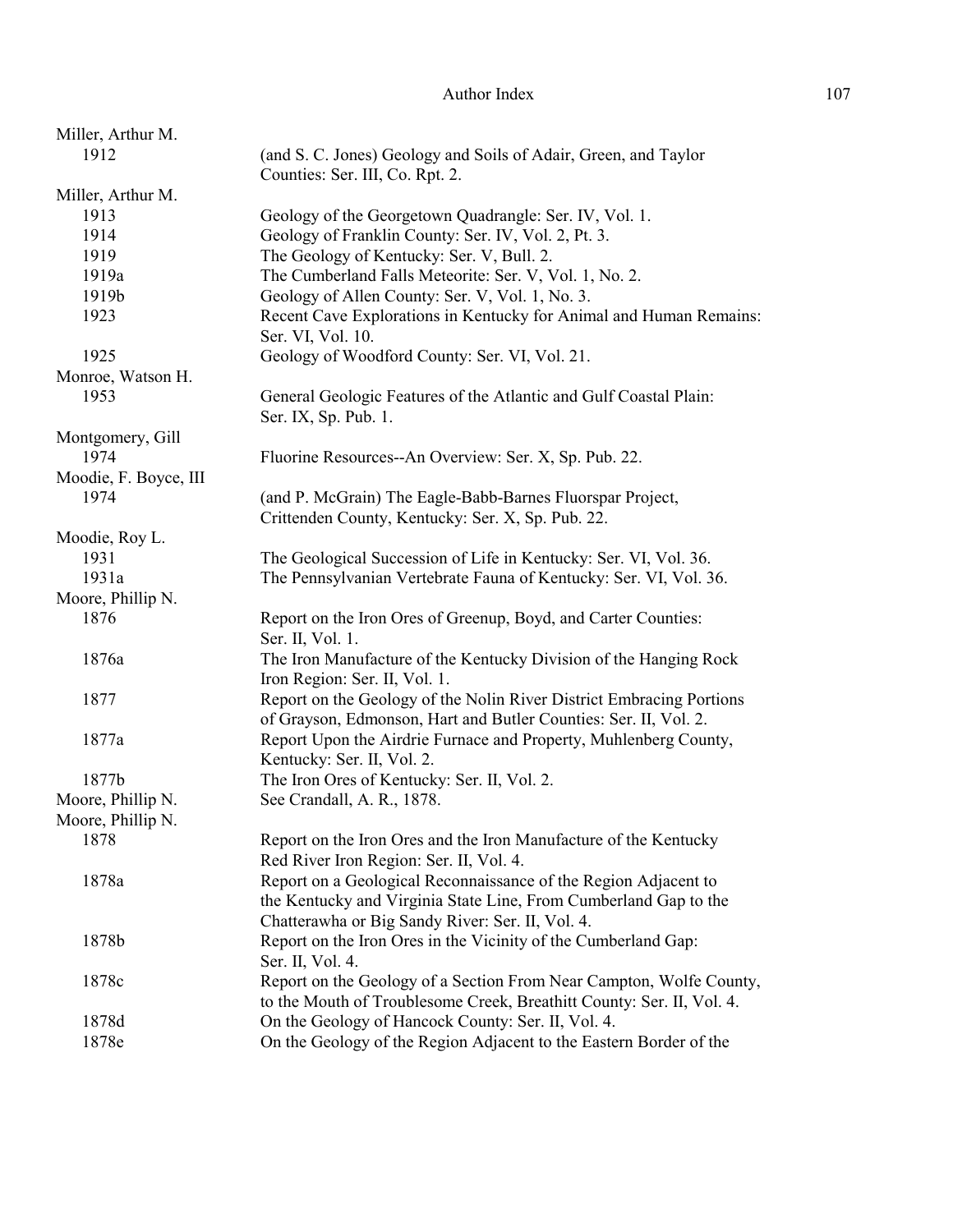| 108                              | Bibliography of the Kentucky Geological Survey                                                                                                 |
|----------------------------------|------------------------------------------------------------------------------------------------------------------------------------------------|
|                                  | Western Coal Field, From the Louisville, Paducah and Southwestern<br>Railway to the Ohio River: Ser. II, Vol. 4.                               |
| 1880                             | Report on Coal Washing far the Separation of Coal From its Impurities:<br>Ser. II, Vol. 6.                                                     |
| 1884                             | Report an the Iron Ores of Greenup, Boyd, and Carter Counties.<br>The Kentucky Division of the Hanging Rock Iron Region: Ser. II, Vol. C.      |
| 1884a                            | The Iron Manufacture of the Kentucky Division of the Hanging<br>Rock Iron Region: Ser. II, Vol. C.                                             |
| 1884b                            | Report on the Iron Ores, and the Iron Manufacture of the Kentucky<br>Red River Iron Region: Ser. II, Vol. C.                                   |
| 1884c                            | Report on the Iron, Ores in the Vicinity of Cumberland Gap: Ser. II, Vol. C.                                                                   |
| 1884d                            | Report on the Geology of a Section From Near Campton, Wolfe County,<br>to the South of Troublesome Creek, Breathitt County: Ser. II, Vol. C.   |
| 1884e                            | Report on the Geology of the Nolin River District, Embracing Portions<br>of Grayson, Edmonson, Hart and Butler Counties: Ser. II, Vol. D.      |
| 1884f                            | Report Upon the Airdrie Furnace and Property, Muhlenberg County,<br>Kentucky: Ser. II, Vol. D.                                                 |
| 1910                             | Some Coals Along A Line From Near Campton, Wolfe County, to the<br>Mouth of Troublesome Creek, Breathitt County: Ser. III, Bull. 10.           |
| Moore, Wendell S.                |                                                                                                                                                |
| 1957                             | A Resume of Fracturing in Eastern Kentucky: Ser. IX, Sp. Pub. 11.                                                                              |
| Moran, Frederick E.              |                                                                                                                                                |
| 1953                             | Waterflood Development in Western Kentucky: Ser. IX, Sp. Pub. 3.                                                                               |
|                                  |                                                                                                                                                |
| Morgan, John H.<br>1967          | Pumping Test of an Eocene Aquifer Near Mayfield, Kentucky: Ser. X,<br>Inf. Cir. 15.                                                            |
| Morse, William C.                |                                                                                                                                                |
| 1912                             | (and A. F. Foerste) Preliminary Report an the Waverlian Formations<br>of East Central Kentucky, and Their Economic Values: Ser. III, Bull. 16. |
| Morse, William C.                |                                                                                                                                                |
| 1931                             | The Pennsylvanian Invertebrate Fauna of Kentucky: Ser. VI, Vol. 36.                                                                            |
| Mote, Richard H.                 |                                                                                                                                                |
| 1956                             | (and A. Kaufman) The Mineral Industry of Kentucky (1953): Ser. IX,<br>Rep. 13.                                                                 |
| Mull, Donald S.                  |                                                                                                                                                |
| 1968                             | (and R. J. Pickering) Water Resources of the Middlesboro Area,<br>Kentucky: Ser. X, Rpt. Inv. 9.                                               |
| Mull, Donald S.                  |                                                                                                                                                |
| 1971                             | (and R. V. Cushman, T. W. Lambert) Public and Industrial Water<br>Supplies of Kentucky, 1968-69: Ser. X, Inf. Cir. 20.                         |
| Mullins, Allan T.,<br>and others |                                                                                                                                                |
| 1963                             | Coal Reserves in Portions of Butler, Edmonson, Grayson, Muhlenberg,<br>Ohio, and Warren Counties, Kentucky: Ser. X, Inf. Cir. 11.              |
| Mullins, Allan T.,               |                                                                                                                                                |
| 1968                             | Pennsylvanian Structure of Western Kentucky: Ser. X. Sp. Pub. 15.                                                                              |
| Munn, M. J.                      |                                                                                                                                                |
| 1910                             | Oil and Gas Fields of Eastern and South Central, Kentucky:<br>Ser. III, Prog. Rpt.                                                             |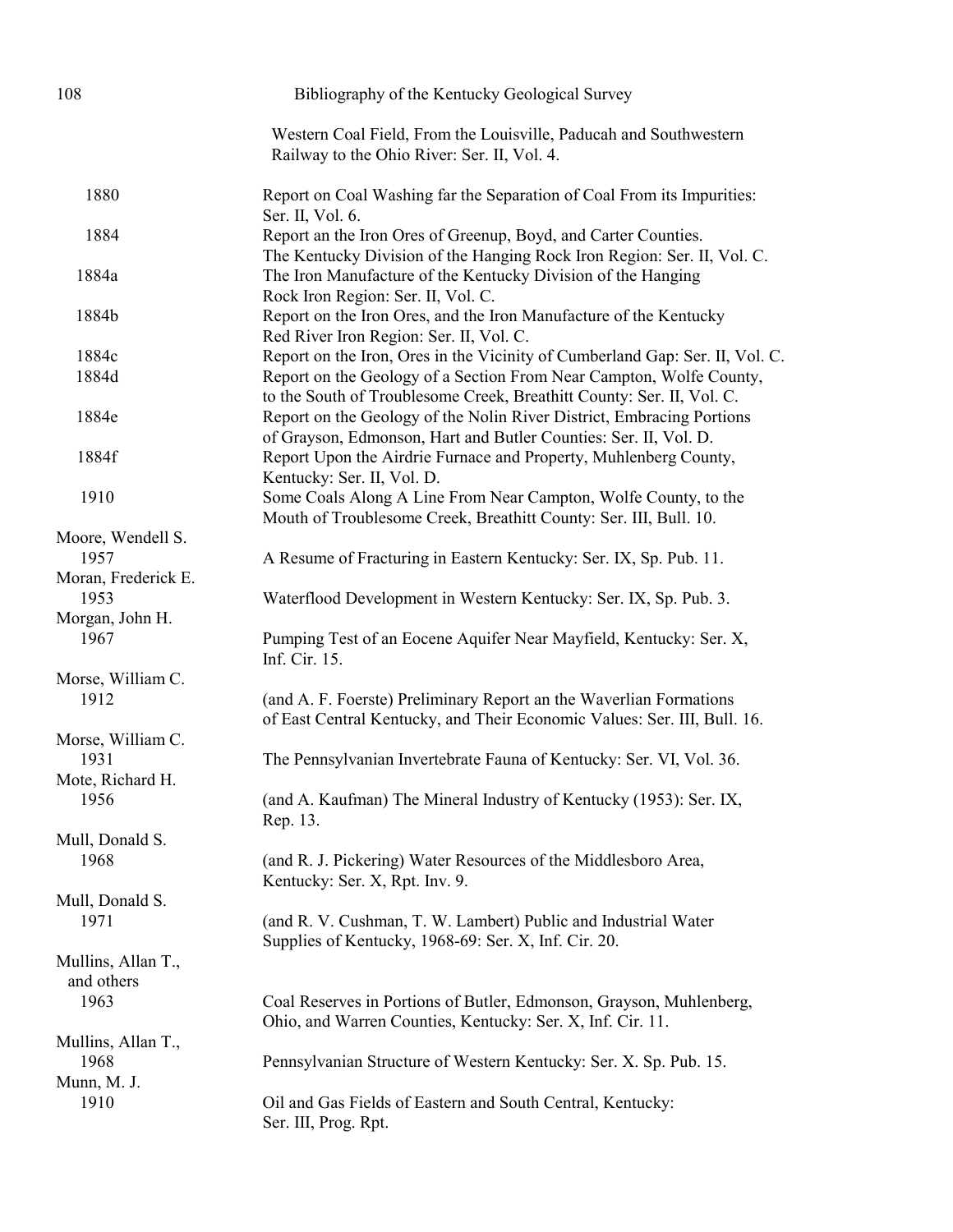| Munyan, Arthur C.<br>1937                      | A Now Occurrence of Gypsum in Kentucky: Ser. VIII, Rep. 1.                                                                                                                                       |
|------------------------------------------------|--------------------------------------------------------------------------------------------------------------------------------------------------------------------------------------------------|
| Murray, Grover E.<br>1953                      | Resume of Salt and Sulphur in Louisiana: Ser. IX, Sp. Pub, 1.                                                                                                                                    |
| Myers, Raymond M.<br>1955                      | A Hill Billy Becomes a Public Utility: Ser. IX, Sp. Pub. 8.                                                                                                                                      |
| Nabors, William M.<br>1938                     | (and C. E. Whieldon. Jr.) Secondary Recovery Operations on the<br>L. C. Bailey Lease, Oil Springs Pool, Magoffin County, Kentucky:<br>Ser. X, Sp. Pub. 1.                                        |
| Nelson, Vincent E.<br>1949                     | (and E. B. Wood) Preliminary Report an Iron Resources of Western<br>Kentucky: Ser. IX, Rpt. Inv. 1.                                                                                              |
| Nelson, Vincent E.<br>Nettleroth, Henry C. E., | See Hauser, R. E., 1957.                                                                                                                                                                         |
| 1889                                           | Fossil Shells of the Silurian and Devonian Rocks. A Short<br>Sketch on Geology: Ser. II, Mon.                                                                                                    |
| 1889a                                          | Fossil Shells of the Silurian and Devonian Rocks.<br>Description of Species: Ser. II, Mon.                                                                                                       |
| Newman, Fred C.                                |                                                                                                                                                                                                  |
| 1958                                           | Bank Financing of Oil Properties: Ser. X, Sp. Pub. 1.                                                                                                                                            |
| Nichols, Edith S.                              | See Whitesides, D. V., 1961.                                                                                                                                                                     |
| Nichols, Edith S.                              | See Whitesides, D. V., 1961a.                                                                                                                                                                    |
| Nickles, John M.<br>1905                       | The Upper Ordovician Rocks of Kentucky and Their Bryozoa.<br>Ser. III, Bull. 5.                                                                                                                  |
| Noe, Adolph C.                                 |                                                                                                                                                                                                  |
| 1923                                           | The Flora of the Western Kentucky Coal Field: Ser. VI, Vol. 10.                                                                                                                                  |
| Noger, Martin C.                               | See Smith, M. O., 1967.                                                                                                                                                                          |
| Noger, Martin C.                               | See Calvert, W. L., 1968.                                                                                                                                                                        |
| Noger, Martin C.                               | See MacQuown, W. C., 1970.                                                                                                                                                                       |
| Noger, Martin C.                               |                                                                                                                                                                                                  |
| 1970                                           | (and L. R. Ponsetto) Geology of Middle and Upper Paleozoic Rocks<br>Along Pine Mountain Front, Harlan to Pineville; Paleozoic Rocks<br>Along Interstate 75, London to Lexington: Ser. X, Gd. Bk. |
| Noger, Martin C.<br>Norris, Ronald L.          | See Cressman, Earle R., 1976.                                                                                                                                                                    |
| 1964                                           | The Bon Harbor Gas Pool, Daviess County, Kentucky--a Waltersburg<br>Anomaly: Ser. X, Sp. Pub. 8.                                                                                                 |
| Northrop, John D.                              |                                                                                                                                                                                                  |
| 1919                                           | Natural Gas Gasoline in Kentucky in 1917: Ser. V, Vol. 1, No. 2.                                                                                                                                 |
| Norwood, Charles J.                            |                                                                                                                                                                                                  |
| 1876                                           | Report on the Geology of the Region Adjacent to Louisville,<br>Paducah, and Southwestern Railroad: Ser. II, Vol. 1.                                                                              |
| 1876a                                          | Report of a Reconnaissance in the Lead Region of Livingston<br>Crittenden, and Caldwell Counties: Ser. II, Vol. 1.                                                                               |
| 1877                                           | Report of a Reconnaissance on the Proposed Line of Railway from<br>Livingston Station to Cumberland Gap: Ser. II, Vol. 2.                                                                        |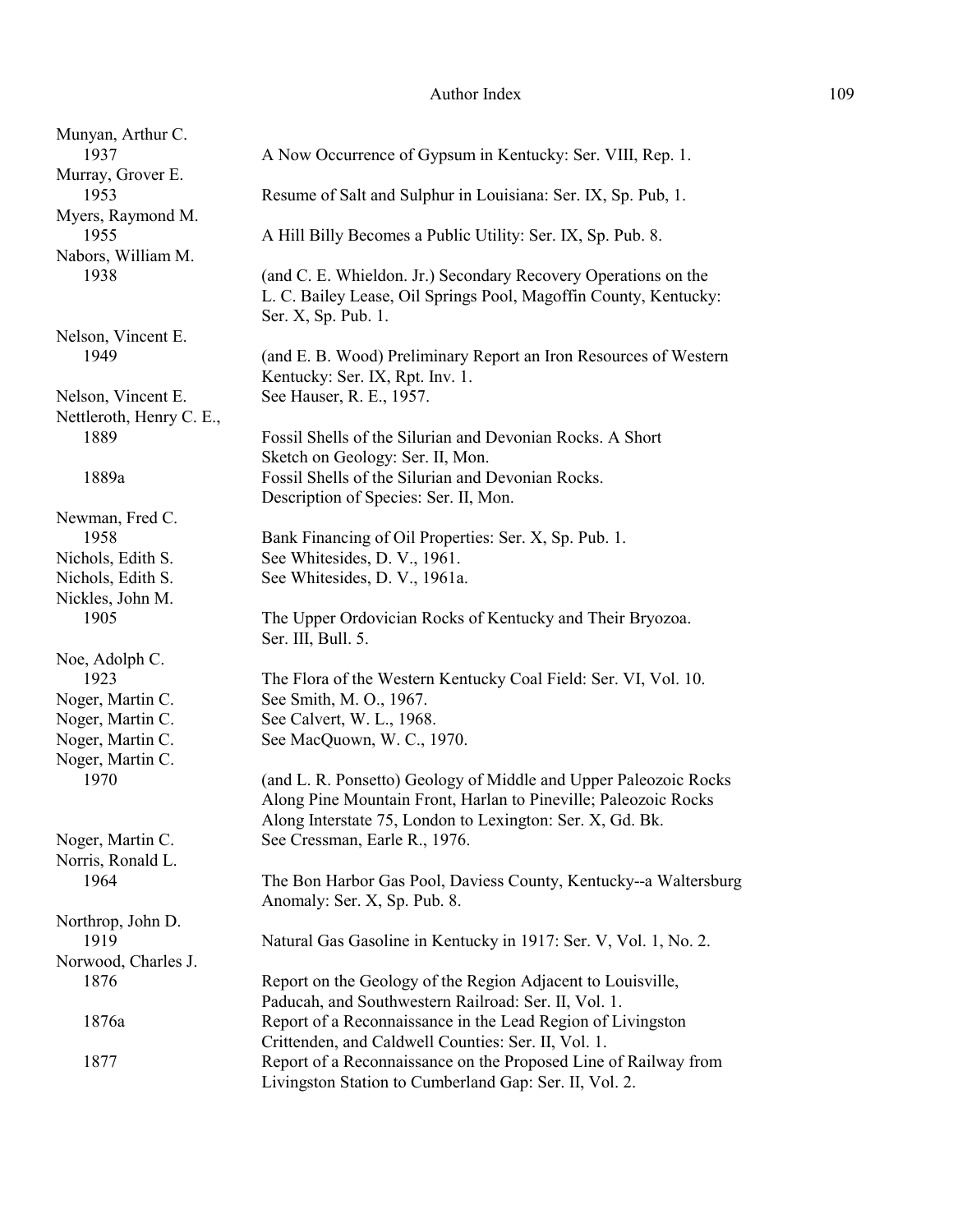| 110                            | Bibliography of the Kentucky Geological Survey                                  |
|--------------------------------|---------------------------------------------------------------------------------|
| 1877a                          | A Reconnaissance Report of the Lead Region of Henry County, With                |
|                                | Some Notes on Owen and Franklin Counties: Ser. II, Vol. 2.                      |
| 1877b                          | General Resources of the Western Coal Field and Bordering Territory:            |
|                                | Ser. 2, Vol. 2.                                                                 |
| 1878                           | A Report of Examinations Made Along the Paths of the North and South            |
|                                | Running Railways in Western Kentucky: Ser. II, Vol. 4.                          |
|                                | A Report of Reconnaissance of a Part of the Breckinridge Cannel Coal            |
| 1878a                          |                                                                                 |
|                                | District: Ser. II, Vol. 4.                                                      |
| 1880                           | A General Account of the Geology of a Part of Ohio County: Ser. II,             |
|                                | Vol. 5.                                                                         |
| 1884                           | On the Geology of Hancock County: Ser. II, Vol. D.                              |
| 1884a                          | A General Account of the Geology of a Part of Ohio County: Ser. II,             |
|                                | Vol. D.                                                                         |
| 1884b                          | A Report of a Reconnaissance of a Part of the Breckinridge Cannel               |
|                                | Coal District: Ser. II, Vol. D.                                                 |
| 1905                           | Report on the Progress of the Survey for the Years 1904 and 1905:               |
|                                | Ser. III, Prog. Rpt.                                                            |
| 1908                           | Progress of the Survey for the Years 1906 and 1907: Ser. III,                   |
|                                | Prog. Rpt.                                                                      |
| 1908a                          | Disbursements of the Appropriation: Ser. III, Prog. Rpt.                        |
| 1910                           | Report on the Progress of the Survey for the Years 1908 and                     |
|                                | 1909: Ser. III, Prog. Rpt.                                                      |
| 1910a                          | Cooperation in Mapping: Ser. III, Prog. Rpt.                                    |
| 1912                           | Report on the Progress of the Survey for the Years 1910 and 1911:               |
|                                | Ser. III, Prog. Rpt.                                                            |
| Nosow, Edmund                  | See McFarlan, A. C., 1955.                                                      |
| Nosow, Edmund<br>Nosow, Edmund | See McGrain, P., 1956.                                                          |
| 1956                           | Geology of the Apex and Hardeson Pools: Ser. IX, Sp. Pub. 9.                    |
| 1958                           | Recent Oil and Gas Development in Breathitt County, Kentucky                    |
|                                | (Abstract): Ser. X, Sp. Pub. 1.                                                 |
| Nosow, Edmund                  |                                                                                 |
| 1958                           | (and E. O. Ray) Oil and Gas Developments in Kentucky in 1957:                   |
|                                | Ser. IX, Rep. 19.                                                               |
| Nosow, Edmund<br>1959          | Some Devonian-Silurian Stratigraphic Relationships on the West                  |
|                                | Flank of the Cincinnati Arch: Ser. X, Sp. Pub. 2.                               |
| 1959a                          | Stratigraphy of Nelson County and Adjacent Areas: Ser. X, Gd. Bk.               |
| 1959b                          | Oil and Gas Developments in Kentucky in 1958: Ser. X, Rep. 2.                   |
| 1960                           | Oil and Gas Developments in Kentucky in 1959: Ser. X, Rep. 6.                   |
| Nosow, Edmund                  |                                                                                 |
| 1960                           | (and A. C. McFarlan) Geology of the Central Bluegrass Area:                     |
| 1961                           | Ser. X, Gd. Bk.<br>New Reservoir Possibilities in Kentucky: Ser. X, Sp. Pub. 4. |
| 1961a                          | Oil and Gas Developments in Kentucky in 1960: Ser. X, Rep. 8.                   |
|                                |                                                                                 |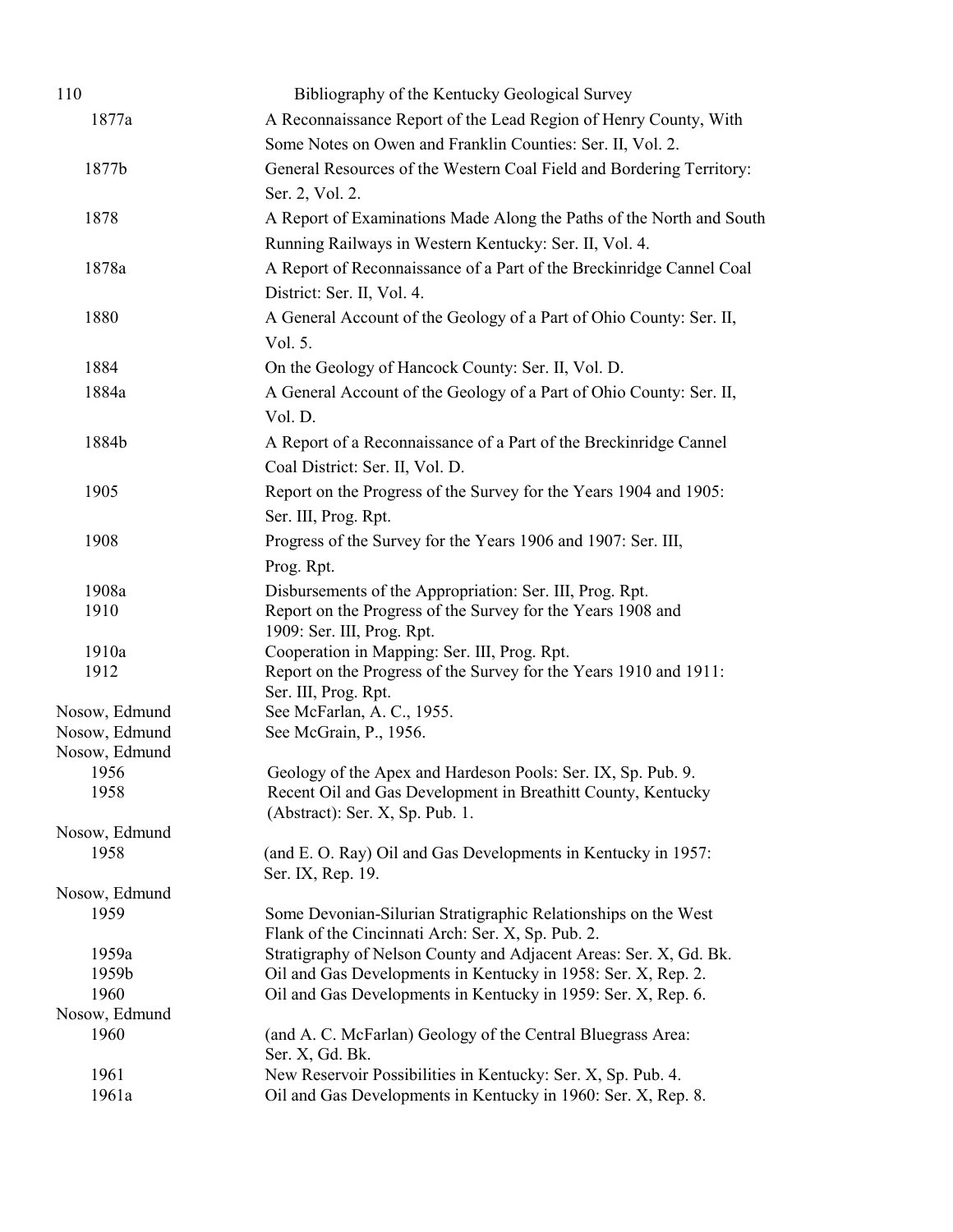| 1962                | Oil and Gas Developments in Kentucky in 1961: Ser. X, Rep. 10.     |
|---------------------|--------------------------------------------------------------------|
| 1963                | Oil and Gas Developments in Kentucky in 1962: Ser. X, Rep. 12.     |
| 1964                | Oil and Gas Developments in Kentucky in 1963: Ser. X, Rep. 14.     |
| Nosow, Edmund       | See Carpenter, G. L., 1965.                                        |
| Nosow, Edmund       | See Milhous, H. C., 1966.                                          |
| Nosow, Edmund       |                                                                    |
| 1967                | (and J. Van Den Berg, D. H. Swann, G. L. Carpenter, H. C. Milhous) |
|                     | Oil and Gas Developments in East-Central States in 1966:           |
|                     | Ser. X, Rep. 23.                                                   |
| Nosow, Edmund       | See Van Den Berg, J., 1968.                                        |
| Nosow, Edmund       | See Van Den Berg, J., 1969.                                        |
| Nosow, Edmund       | See Van Den Berg, J., 1970.                                        |
| Nosow, Edmund       | See Carpenter, G. L., 1971.                                        |
| Nosow, Edmund       |                                                                    |
| 1972                | (and A. T. Statler, J. Van Den Berg, G. L. Carpenter) Oil and      |
|                     | Gas Developments in East-Central States in 1971: Ser. X, Rep. 38.  |
| Nosow, Edmund       | See Statler, A. T., 1973.                                          |
| Nosow, Edmund       | See Van Den Berg, J., 1974.                                        |
| Nosow, Edmund       | See Carpenter, G. L., 1975.                                        |
| Nosow, Edmund       | (and Anthony T. Statler, Jacob Van Den Berg, Gerry L. Carpenter)   |
| 1976                | Oil and Gas Developments in East-Central States in 1975: Ser. X,   |
|                     | Rep. 46.                                                           |
| Nosow, Edmund       | See Statler, Anthony T., 1978.                                     |
| Nosow, Edmund       | See Van Den Berg, Jacob, 1978.                                     |
| Nuttall, Brandon D. |                                                                    |
| 1964                | Recent Developments in Oil and Gas Exploration in Southwestern     |
|                     | Butler County, Kentucky: Ser. X, Sp. Pub. 8.                       |
| 1969                | Recent Oil and Gas Development in Hopkins County, Kentucky:        |
|                     | Ser. X, Gd. Bk.                                                    |
| Olive, Wilds W.     |                                                                    |
| 1972                | (and N. Dortch) Geology of the Jackson Purchase Region, Kentucky:  |
|                     | Ser. X, Gd. Bk.                                                    |
| Orton, Edward       |                                                                    |
| 1891                | Report on the Occurrence of Petroleum, Natural Gas, and Asphalt    |
|                     | Rock in Western Kentucky, Based on Examinations Made in 1888 and   |
|                     | 1889: Ser. II, Vol. E.                                             |
| Ottenheimer, J.     |                                                                    |
| $18 -$              | Lincoln Land Companie von Kentucky: Ser. II, Imm. Rpt. 43.         |
| 1884                | Superior Advantages Offered to Emigrants and Settlers by the       |
|                     | Lincoln Land Company of Kentucky: Ser. II, Imm. Rpt. 42.           |
| Otton, Edmond G.    |                                                                    |
| 1948                | Ground-Water Supplies of the Campbellsville Area, Kentucky:        |
|                     | Ser. VIII, Coop. Rpt.                                              |
| 1948a               | Ground-Water Resources of the Elizabethtown Area, Kentucky:        |
|                     | Ser. VIII, Coop. Rpt.                                              |
|                     |                                                                    |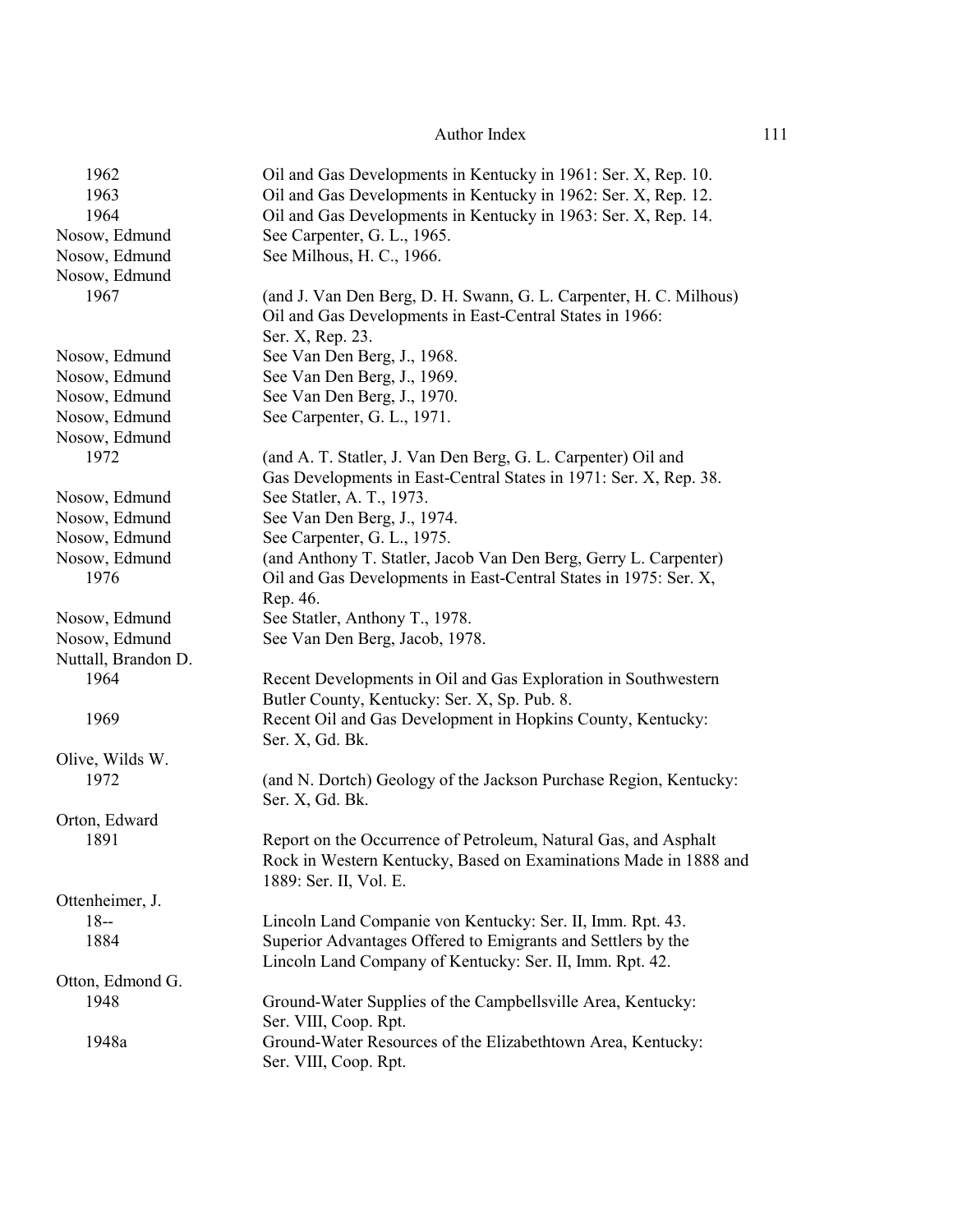| 112                                    | Bibliography of the Kentucky Geological Survey                                                                                                                                              |
|----------------------------------------|---------------------------------------------------------------------------------------------------------------------------------------------------------------------------------------------|
| 1948b                                  | Geology and Ground-Water Resources of the London Area, Kentucky:<br>Ser. VIII, Coop. Rpt.                                                                                                   |
| Owen, David Dale                       |                                                                                                                                                                                             |
| 1856                                   | General Report of the Geological Survey in Kentucky, Made During,<br>the Years 1851, and 1855: Ser. 1, Vol. 1.                                                                              |
| 1857                                   | Second Report of the Geological Survey in Kentucky, Made During<br>the Years 1856 and 1857: Ser. 1, Vol. 2.                                                                                 |
| 1857a                                  | Third General Report of the Geological Survey in Kentucky Made<br>During the Years 1856 and 1857: Ser. 1, Vol. 3.                                                                           |
| 1861                                   | Fourth General Report of the Geological Survey in Kentucky, Made<br>During the Years 1858 and 1859: Ser. 1, Vol. 4.                                                                         |
| Page, William B.                       |                                                                                                                                                                                             |
| 1877                                   | Topographical Report of the Nolin River District: Ser. II, Vol. 2.                                                                                                                          |
| 1880                                   | Description of the Topography of the Area Included Within the<br>Reconnaissance Triangulation of the U.S. Coast Survey in Kentucky<br>During the Seasons of 1875 and 1876: Ser. II, Vol. 5. |
| 1884                                   | Topographical Report of the Nolin River District: Ser. II, Vol. D.                                                                                                                          |
| Palmer, James E.<br>Pasini, Joseph III | See Franklin, G. J., 1969.                                                                                                                                                                  |
| 1969                                   | Some Aspects of Recent Production Research and Possible Effects on<br>Petroleum Recovery: Ser. X, Sp. Pub. 17.                                                                              |
| Patchen, Douglas G.                    |                                                                                                                                                                                             |
| 1969                                   | Geology and Drilling History of the Newburg Sand in West Virginia:<br>Ser. X, Sp. Pub. 17.                                                                                                  |
| Patterson, Reid                        |                                                                                                                                                                                             |
| 1960                                   | An Interpretation of Recent Discoveries in Kentucky's Allen County<br>Area: Ser. X, Sp. Pub. 3.                                                                                             |
| Patterson, Sam H.                      |                                                                                                                                                                                             |
| 1960                                   | (and J. W. Hosterman) Geology of the Clay Deposits in the Olive Hill<br>District: Ser. X, Rep. 5.                                                                                           |
| Patton, John B.                        |                                                                                                                                                                                             |
| 1969                                   | (and I. A. Dawson) Some Petroleum Prospects of the Cincinnati Arch<br>Province: Ser. X, Sp. Pub. 18.                                                                                        |
| Payne, Henry M.                        |                                                                                                                                                                                             |
| 1930                                   | Examination and Comparative Study of the Work of the Kentucky<br>Geological Survey: Ser. VI, Pam. 29.                                                                                       |
| Perdue, Doran E.<br>1954               | Legal Aspects of Waterflooding in Kentucky: Ser. IX, Sp. Pub. 6.                                                                                                                            |
| Perkins, Jerome H.<br>1955             | Geology of the Decide Pool, Clinton County, Kentucky:                                                                                                                                       |
| 1968                                   | Ser. IX, Bull. 17.<br>Subsurface Geology of the Sulphur Lick-Tompkinsville Area,                                                                                                            |
|                                        | Monroe County, Kentucky: Ser. X, Sp. Pub. 15.                                                                                                                                               |
| 1972                                   | Geology and Economics of Knox Dolomite Oil Production in<br>Gradyville East Field, Adair County, Kentucky: Ser. X, Sp. Pub. 21.                                                             |
| Peter, Alfred M.                       | See Peter, R., 1834.                                                                                                                                                                        |
| Peter, Alfred M.                       | Sea Peter, R., 1835.                                                                                                                                                                        |
| Peter, Alfred M.                       | See Peter, R., 1888.                                                                                                                                                                        |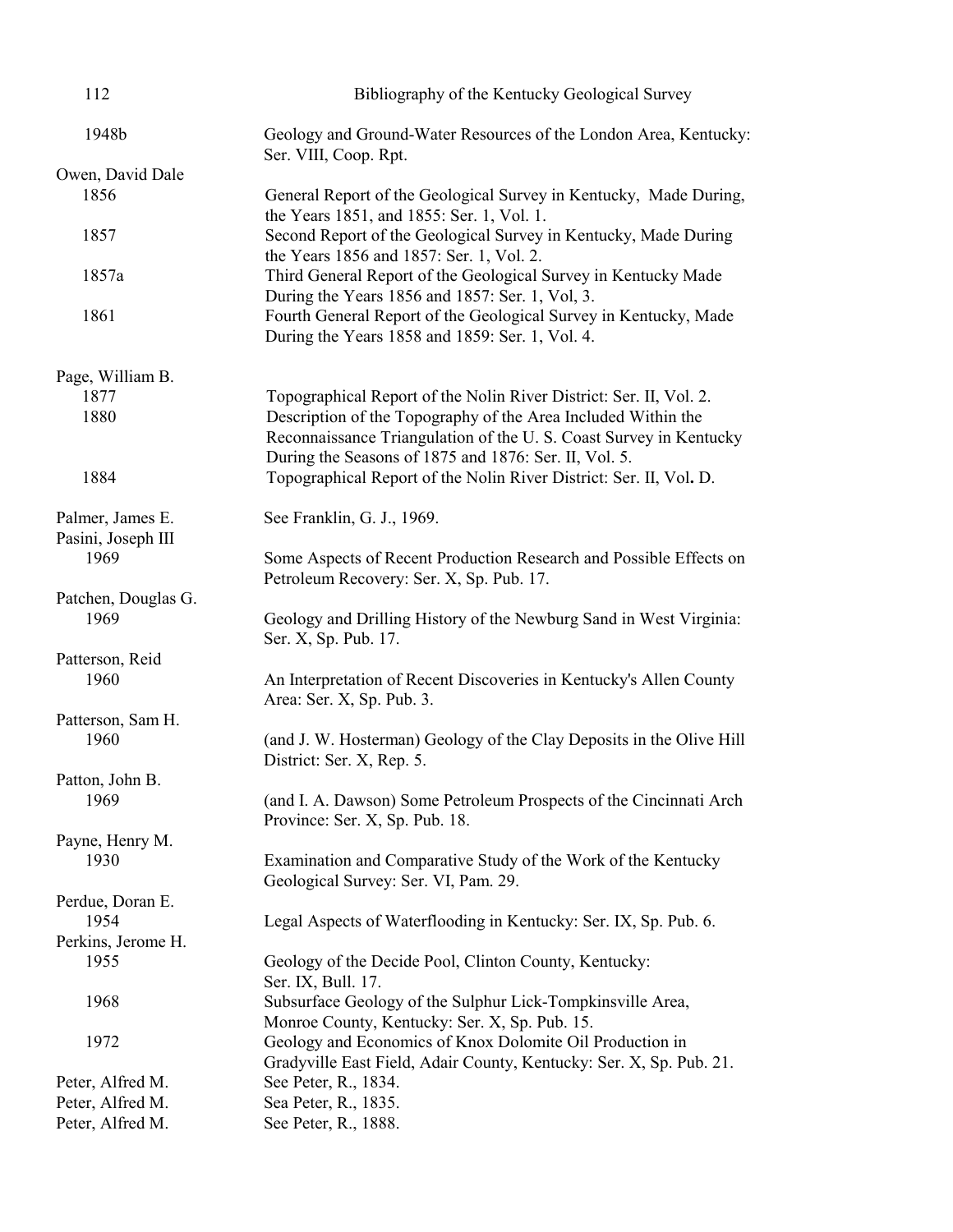| Peter, Robert     |                                                                          |
|-------------------|--------------------------------------------------------------------------|
| 1856              | Chemical Report of the Minerals, Rocks and Soils: Ser. I, Vol. 1.        |
| 1857              | Second Chemical Report of the Ores, Rocks, Soils, Coals, Mineral         |
|                   | Waters, etc. of Kentucky: Ser. I, Vol. 2.                                |
| 1857a             | Third Chemical Report of the Soils, Marls, Ores, Rocks, Coals,           |
|                   | Mineral Waters, etc. of Kentucky: Ser. I, Vol. 3.                        |
| 1861              | Fourth Chemical Report of the Soils, Marls, Ores, Rocks, Coals,          |
|                   | Iron Furnace Products, Mineral Waters, etc. of Kentucky: Ser. I, Vol. 4. |
| Peter, Robert     |                                                                          |
| 1876              | (aril J. H. Talburt) Chemical Report of the Soils, Marls, Clays,         |
|                   | Ores, Coals, Iron Furnace Products, Mineral Waters, etc. of              |
|                   |                                                                          |
|                   | Kentucky: Ser. II, Vol. 1.                                               |
| Peter, Robert     |                                                                          |
| 1877              | Chemical Examination of the Ashes of the Hemp and Buckwheat              |
|                   | Plants, With Remarks on its Bearing on Hemp Culture in Kentucky:         |
|                   | Ser. II, Vol. 2.                                                         |
| 1877a             | Chemical Geology of Kentucky: Ser. II, Vol. 2.                           |
| Peter, Robert     |                                                                          |
| 1878              | (and J. H. Talbutt) Chemical Report of the Soils, Coals, Ores,           |
|                   | Iron Furnace Products, Clays, Marls, Mineral Waters, Rocks, etc.         |
|                   | of Kentucky: Ser. II, Vol. 4.                                            |
| Peter, Robert     |                                                                          |
| 1880              | Chemical Report of the Soils, Coals, Ores, Iron Furnace Products,        |
|                   | Clays, Marls, Mineral Waters, Rocks, etc. of Kentucky: Ser. II,          |
|                   | Vol. 5.                                                                  |
| 1880a             | Chemical Report of the Soils, Coals, Ores, Clays, Marls, Mineral         |
|                   | Waters, Rocks, etc. of Kentucky: Ser. II, Vol. 5.                        |
| 1880b             | Thoughts on the Agricultural, Manufactural and Educational Interests     |
|                   | of Kentucky, Suggested by a Study of the Great International             |
|                   | Centennial Exhibition of 1876: Ser. II, Vol. 6.                          |
| 1880c             | Anhang A. Ueber die vorzueglichen Eigenschaften des Bodens im            |
|                   | Kentucky: Ser. II, Imm. Rpt. 1.                                          |
|                   |                                                                          |
| 1880d             | Vorwort. (Preface): Ser. II, Inn. Rpt. 1.                                |
| 1880e             | Erster Brief, Geographische Lage und Flaecheninhalt Ser. II,             |
|                   | Imm. Rpt. 1.                                                             |
| 1880f             | Zweiter Brief, Bodenreichtam, Waelder: Ser. II, Imm. Rpt. 1.             |
| 1880g             | Dritter Brief, Charakter des Bodens, Prodtukte: Ser. II, Imm. Rpt. 1.    |
| 1880h             | Vierter Brief, Staats-Schuld, Revenue, Schulen, Buergerrecht,            |
|                   | Militaerpflicht: Ser. II, Imm. Rpt. 1.                                   |
| 1880i             | Fuenfter Brief, Die bedeutandsten Staedte des Staates: Ser. II,          |
|                   | Imm. Rpt. 1.                                                             |
| 1880 <sub>j</sub> | Sechster Brief, LandKauf, Arbeitsloehne: Ser. II, Imm. Rpt. 1.           |
| 1880k             | Ziebenter Brief, Vergehen und Verbrechen: Ser. II, Imm. Rpt. 1.          |
| 18801             | Achter Brief, Die Einwanderung nach den Vercinigten Staaten:             |
|                   | Ser. II, Imm. Rpt. 1.                                                    |
| 1880m             | Anhang B, Ein Auszug eines Gesetzes (Exemption Law): Ser. II,            |
|                   | Imm. Rpt. 1.                                                             |
| 1880n             | Anhang H, Die Bevoelkerung von Kentucky im Jahre 1880: Ser. II,          |
|                   | Imm. Rpt. 1.                                                             |
|                   |                                                                          |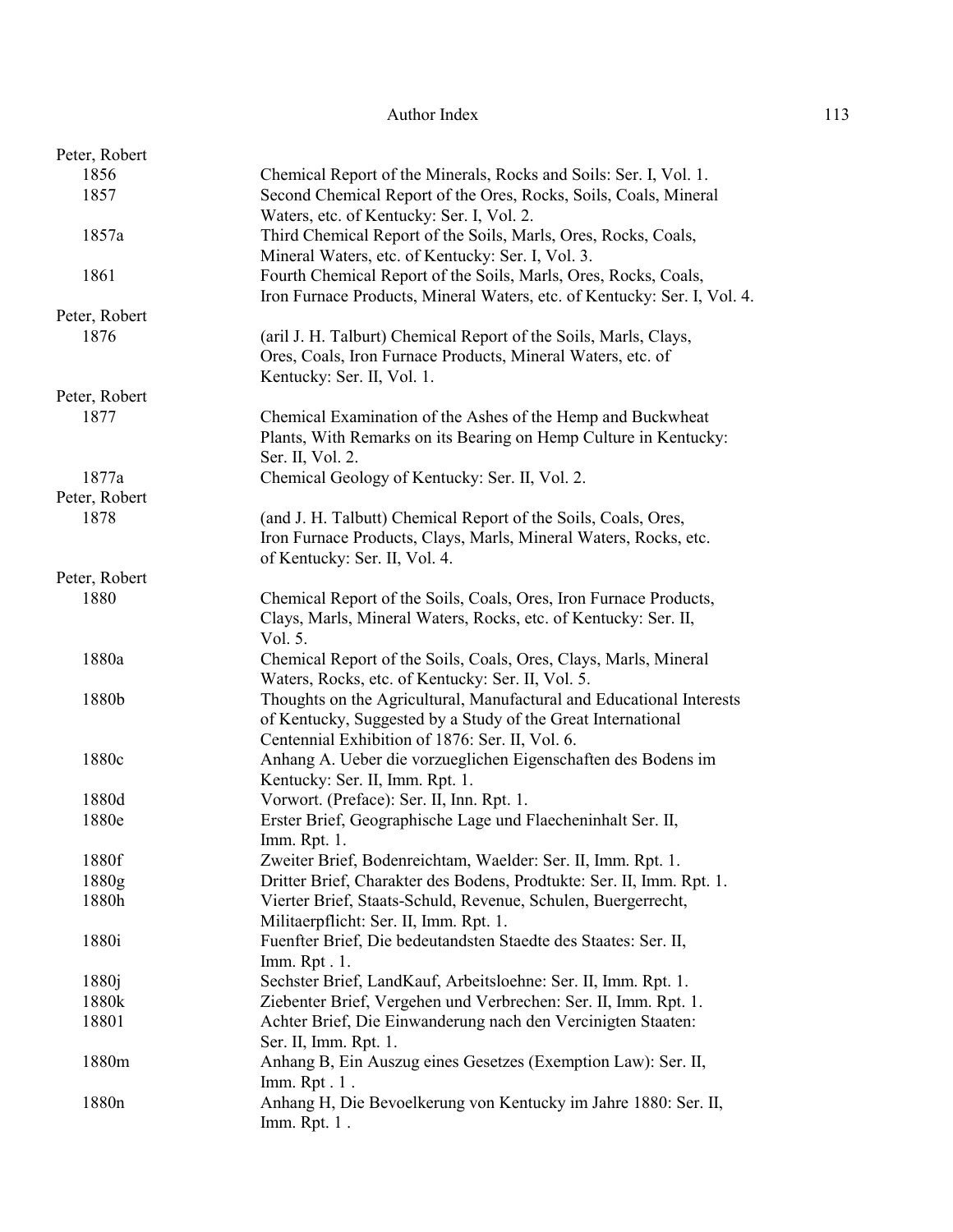| 114           | Bibliography of the Kentucky Geological Survey                                                                                                                                                                          |
|---------------|-------------------------------------------------------------------------------------------------------------------------------------------------------------------------------------------------------------------------|
| 1881          | Report on the Resources of the Region Adjacent to the Kentucky<br>Union Railway Company: Ser. II, Geol. Rpts.                                                                                                           |
| 1881a         | To the Farmers of Great Britain and Ireland. On the General<br>Excellence of the Soils of Kentucky, etc.: Ser. II, Imm. Rpt. 2.                                                                                         |
| 1881b         | Information for Emigrants. The Climate, Soils, Timbers, etc., of<br>Kentucky, Contrasted With Those of the Northwest: Ser. II, Imm. Rpt. 3.                                                                             |
| 1881c         | Mittheilungen fur Auswanderer, Klima, Boden Waelder, u.s.w.<br>von Kentucky, Verglichen mit denen des Nordwestens: Ser. II, Imm. Rpt. 4.                                                                                |
| 1881d         | Underrattelse for Utvandraren, Kentucky. 1 Forhalland Till<br>Nordvestern: Ser. II, Imm. Rpt. 5.                                                                                                                        |
| 1882          | Report on the Progress of the Survey From May 1, 1880 to January 1,<br>1882: Ser. II, Prog. Rpt.                                                                                                                        |
| 1882a         | About Immigration--Gratifying Success of the Swiss Colony in Laurel--<br>Still Hopeful of Rugby--The Character and Value of Foreign Immigration,<br>and the Fallacy of the Over-Population Fear: Ser. II, Imm. Rpt. 8c. |
| 1883          | Comparative Views of the Composition of the Soils, Limestones,<br>Clays, Marls, etc. of the Several Geological Formations of<br>Kentucky: Ser. II, Chem. Anal.                                                          |
| Peter, Robert |                                                                                                                                                                                                                         |
| 1884          | (and J. H. Talbutt. A. M. Peter)-first Chemical Report: Ser. II<br>Chem. Anal.                                                                                                                                          |
| 1884a         | Second Chemical Report: Ser. II, Chem. Anal.                                                                                                                                                                            |
| 1884b         | Third Chemical Report: Ser. II, Chem. Anal.                                                                                                                                                                             |
| 1884c         | Chemical Examination of the Ashes of the Hemp and Buckwheat<br>Plants: Ser. II, Chem. Anal.                                                                                                                             |
| Peter. Robert |                                                                                                                                                                                                                         |
| 1885          | (and A. M. Peter) Fourth Chemical Report: Ser. II, Vol. A, Chem. Anal.                                                                                                                                                  |
| 1885a         | (and A. M, Peter) Compositions of Soils, Limestones, etc.: Ser. II,<br>Vol. A, Chem. Anal.                                                                                                                              |
| 1885b         | (and A. M. Peter) Fifth Chemical Report: Ser. II, Vol. A, Chem. Anal.                                                                                                                                                   |
| 1885c         | (and A. M. Peter) Sixth Chemical Report: Ser. II, Vol. A, Chem. Anal.                                                                                                                                                   |
| 1885d         | (and A. M. Peter) Appendix, Ser. II, Vol. A. Chem. Anal.                                                                                                                                                                |
| 1885e         | (and A.M. Peter) Supplement: Ser. II, Vol. A, Chem. Anal.                                                                                                                                                               |
| Peter, Robert |                                                                                                                                                                                                                         |
| 1888          | (and A. M. Peter) The Seventh Chemical Report of the Coals, Soils,<br>Clays, Petroleum, Mineral Waters, etc. of Kentucky: Ser. II, Vol. A, Chem. Anal.                                                                  |
| Peter, Robert |                                                                                                                                                                                                                         |
| 1890          | (and A. M. Peter) Reprint of Seventh Chemical Report: Ser. II,<br>Vol. A, Chem. Anal.                                                                                                                                   |
| 1890a         | (end A. M. Peter) The Eighth Chemical Report of the Coals, Cokes,<br>Mineral Waters, Iron Ores, Limestones, etc. of Kentucky: Ser. II,<br>Vol. A., Chem. Anal.                                                          |
| Peter, Robert |                                                                                                                                                                                                                         |
| 1905          | Chemical Report of the Coals, Clays, Mineral Waters, etc. of<br>Kentucky: Ser. III, Bull. 3.                                                                                                                            |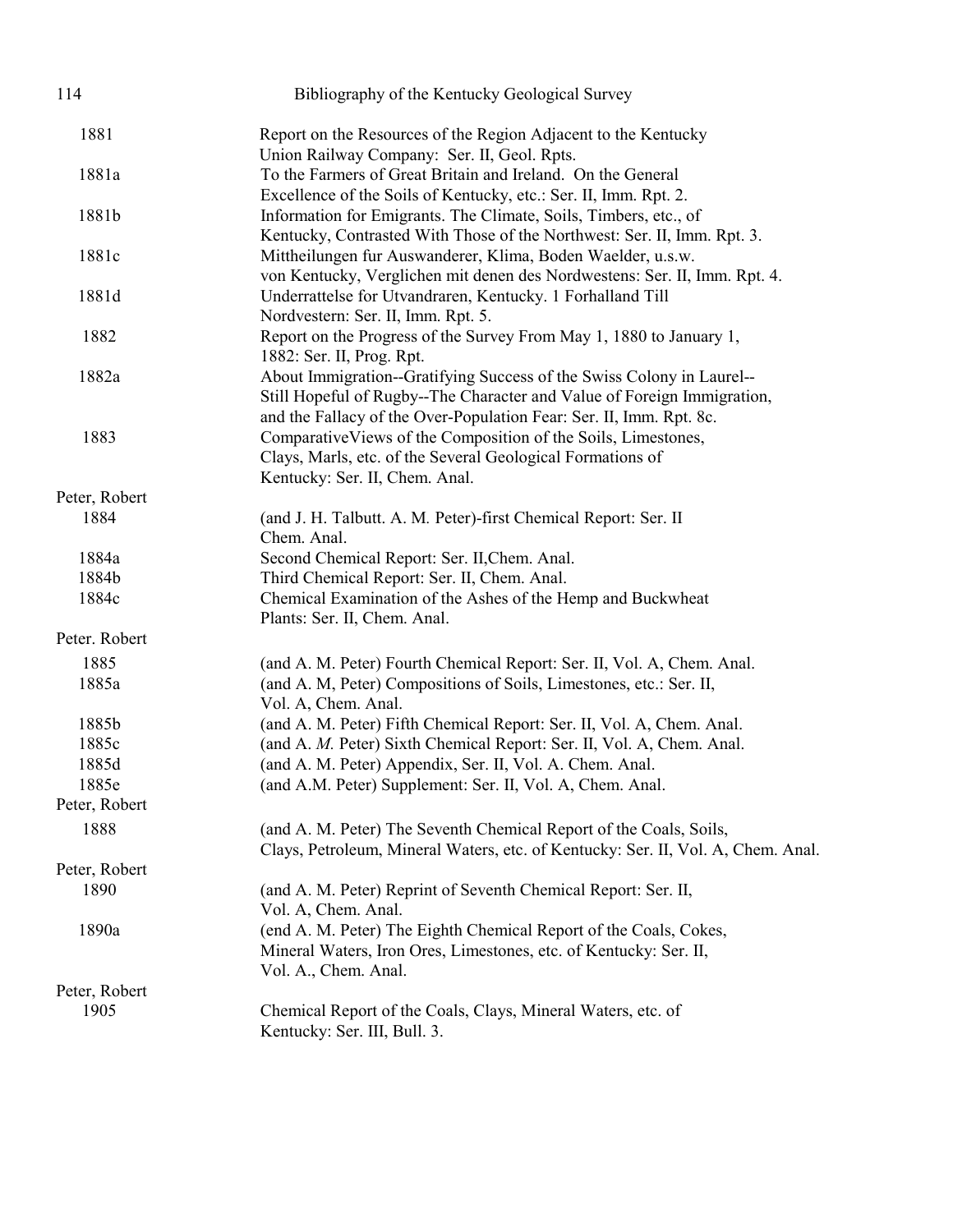| Phalan, James H.                    |                                                                                                                                              |
|-------------------------------------|----------------------------------------------------------------------------------------------------------------------------------------------|
| 1958                                | Problems Created by Oil and Gas operations in Coal-Bearing Areas<br>in Kentucky: Ser. X, Sp. Pub. 1.                                         |
| Phalen, William C.                  |                                                                                                                                              |
| 1915                                | The Central Kentucky Phosphate Field: Ser. IV, Geol. Rpts.                                                                                   |
| 1918                                | Phosphate Rocks in Central Kentucky: Set. IV, Geol. Rpts.                                                                                    |
| Philley, John C.                    | See Weir, C. W., 1970.                                                                                                                       |
| Pickard, Greenleaf W.               |                                                                                                                                              |
| 1974                                | Geology of Mexican Fluorspar Deposits: Ser. X, Sp. Pub. 22.                                                                                  |
| Pickering, Ranard J.                | See Mull, D. S., 1968.                                                                                                                       |
| Pitts, Anna C.                      |                                                                                                                                              |
| 1960                                | (and D. S. Fullerton, T. J. Crawford) Supplement to index List of<br>Well Cuttings Filed at Kentucky Geological Survey: Ser. X, Inf. Cir. 3. |
| Plebuch, Raymond O.                 | See Davis, R. W., 1974.                                                                                                                      |
| Pohl, Erwin R.,<br>and others       |                                                                                                                                              |
| 1964                                | Geologic Features of the Mississippian Plateaus in the Mammoth Cave<br>and Elizabethtown Areas, Kentucky: Ser. X, Gd. Bk.                    |
| Pohly, Richard A.                   |                                                                                                                                              |
| 1956                                | Use of Gravity in Locating Geological Traps: Ser. IX, Sp. Pub. 9.                                                                            |
| Pompelly, Ralph                     |                                                                                                                                              |
| 1877                                | On the influence of Marine Life and Currents in the Formation of                                                                             |
| Ponsetto, Louis R.                  | Metalliferous Deposits: Ser. II, Vol. 2.<br>See Noger, M. C., 1970.                                                                          |
| Potter, Paul E.,                    |                                                                                                                                              |
| 1958                                | (and E. Nosow, N. M. Smith, D. H. Swann, F. H. Walker) Chester<br>Cross-Bedding and Sandstone Trends in Illinois Basin: Ser. IX, Rep. 18.    |
| Potter, Paul E.<br>Pounder, Jack A. | See Lewis, Richard Q., 1978.                                                                                                                 |
| 1967                                | Cambrian Play in Southwestern Ontario: Ser. X, Sp. Pub. 14.                                                                                  |
| Powell, E. D.                       | See Procter, J. R., 1884.                                                                                                                    |
| Powell, Richard L.                  | See Campbell, L. J., 1974.                                                                                                                   |
| Price, William E., Jr.              | See Kirkpatrick, G. A., 1963.                                                                                                                |
| Procter, John R.                    | See Shaler, N. S., 1879.                                                                                                                     |
| Procter, John R.                    |                                                                                                                                              |
| 1879                                | Notes on the Yellow Fever Epidemic at Hickman, Kentucky 1878:<br>Ser. II, Bull. 1.                                                           |
| 1880                                | Culture of Flax and Hemp: Ser. II, Vol. 6.                                                                                                   |
| 1880a                               | On the Pottery Clays of Kentucky, and Their Uses: Ser. II, Vol. 6.                                                                           |
| 1880b                               | Resources of the North Cumberland Valley Comprising Parts of Whitley,                                                                        |
|                                     | Knox, Bell, Harlan, and Letcher Counties: Ser. II, Vol. 6.                                                                                   |
| 1880c                               | Report on the Resources of the Region Adjacent to the Paris,<br>Georgetown and Frankfort Railway: Ser. II, Geol. Rpts.                       |
| Procter, John R.                    |                                                                                                                                              |
| 1884                                | (and J. B. Atkinson) Exhibit of Hay Grown on Coal Measures Soils,<br>Hopkins County, Kentucky: Ser. II, Imm. Rpt. 35.                        |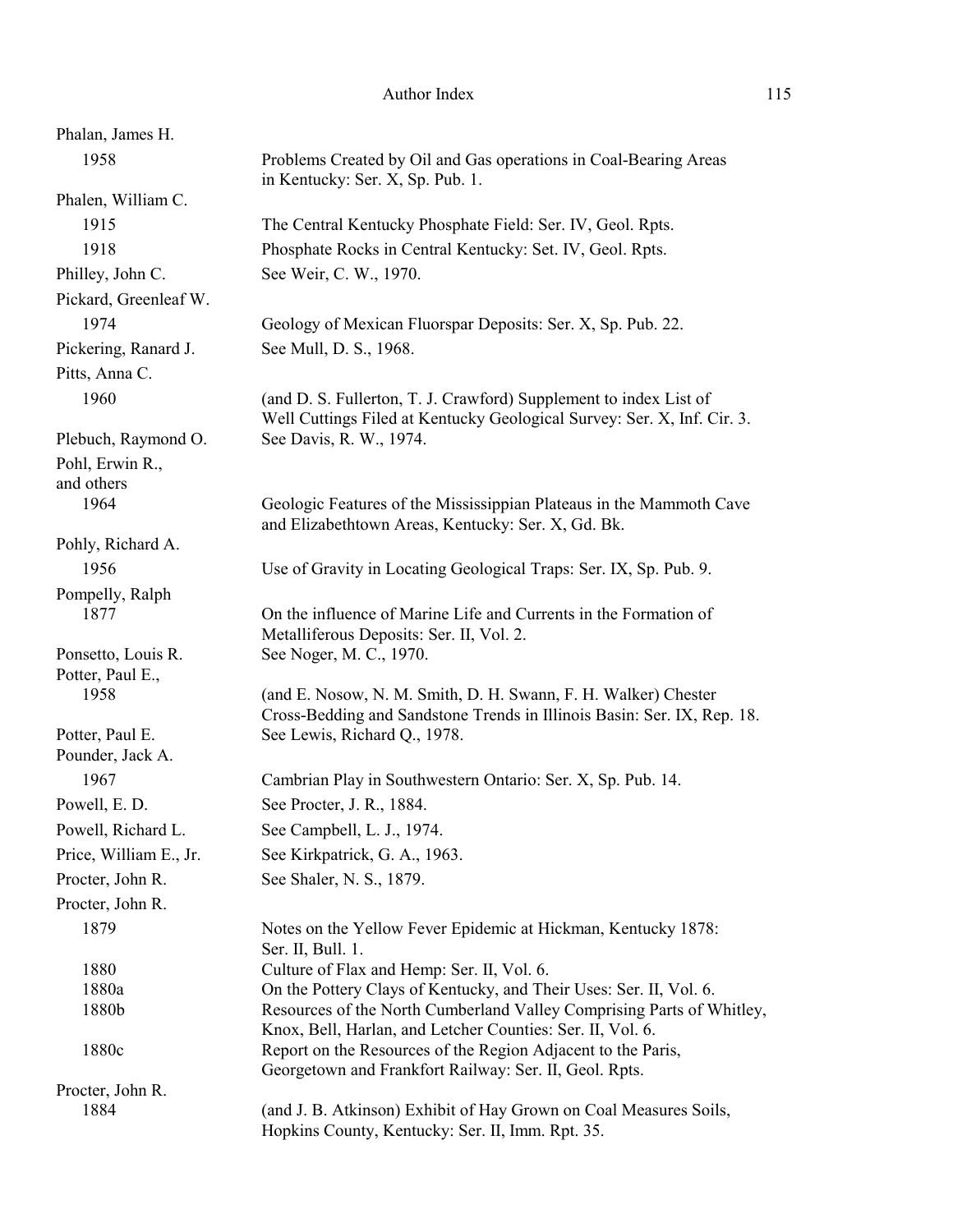| 116                | Bibliography of the Kentucky Geological Survey                                                                                                 |
|--------------------|------------------------------------------------------------------------------------------------------------------------------------------------|
| Procter, John R.   |                                                                                                                                                |
| 180                | (and E. D. Powell, J. Decker) Fruit in Kentucky: Cultivation of                                                                                |
|                    | Apples, Cultivation of Small Fruits: Ser. II, Imm. Rpt. 33.                                                                                    |
| Procter, John R.   |                                                                                                                                                |
| 1884               | Report on the Progress of the Survey From January, 1832 to<br>January, 1834: Ser. II, Prog. Rpt.                                               |
| 1886               | Report on the Progress of the Survey From January, 1884 to<br>January, 1886: Ser. II, Prog. Rpt.                                               |
| 1887               | Report on the Progress of the Survey for the Years 1886 and 1887:<br>Ser. II, Prog. Rpt.                                                       |
| 1887a              | Cumberland Gap, Its Geographical and Commercial Features and<br>Importance as a Railroad Center: Ser. II, Geol. Rpts.                          |
| 1890               | Report on the Progress of the Survey From January, 1888 to<br>January, 1890: Ser. II, Prog. Rpt.                                               |
| 1892               | Report on the Progress of the Survey From January, 1890 to<br>January, 1892: Ser. II, Prog. Rpt.                                               |
| 1931               | The Answering Silhouettes: Ser. VI, Pam. 27,                                                                                                   |
| Puryear, Robert E. | See Wilker, F. H., 1951.                                                                                                                       |
| Putnam, G. B.      |                                                                                                                                                |
| 1969               | Drilling Conditions and Problems in Eastern Kentucky: Ser. X,<br>Sp. Pub. 18.                                                                  |
| Quickel, Ralph D.  |                                                                                                                                                |
| 1910               | Analyses and Heat Value of Coals: Ser. II, Prog. Rpt.                                                                                          |
| Ray, Edward O.     | See Walker, F. H., 1955.                                                                                                                       |
| Ray, Edward O.     | See Walker, F. H., 1956.                                                                                                                       |
| Ray, Edward O.     | See Walker, F. II., 1957.                                                                                                                      |
| Ray, Edward O.     | See Nosow, E., 1958.                                                                                                                           |
| Ray, Edward O.     |                                                                                                                                                |
| 1959               | Resume of Drilling Activities in Eastern Kentucky in 1958:<br>Ser. X, Sp. Pub. 2.                                                              |
| 1961               | Resume of Drilling Activities in Eastern Kentucky in 1960:<br>Ser. X, Sp. Pub. 4.                                                              |
| 1968               | Shale Stimulation--A New Approach: Ser. X, Sp. Pub. 15.                                                                                        |
| 1972               | Delivery Performance of Fractured Shale Wells: Ser. X,<br>Sp. Pub. 21.                                                                         |
| Ray, Louis L.      |                                                                                                                                                |
| 1947               | (and A. P. Butler, Jr., C. S. Denny) Relation of Sand Deposits<br>at Tip Top, Kentucky to the Meramec-Chester Boundary:<br>Ser. VIII, Bull, 9. |
| Reed, Avery H.     |                                                                                                                                                |
| 1956               | (and A. C. McFarlan) The Mineral Industry of Kentucky (1954):<br>Ser. IX, Rep. 15.                                                             |
| 1956a              | (and A. C, McFarlan) The Mineral. Industry of Kentucky (1955):<br>Ser. IX, Rep. 16.                                                            |
| Reed, Avery H.     |                                                                                                                                                |
| 1959               | (and P. McGrain, M. E. Rivers) The Mineral Industry of Kentucky<br>$(1957)$ : Ser. X, Rep. 1.                                                  |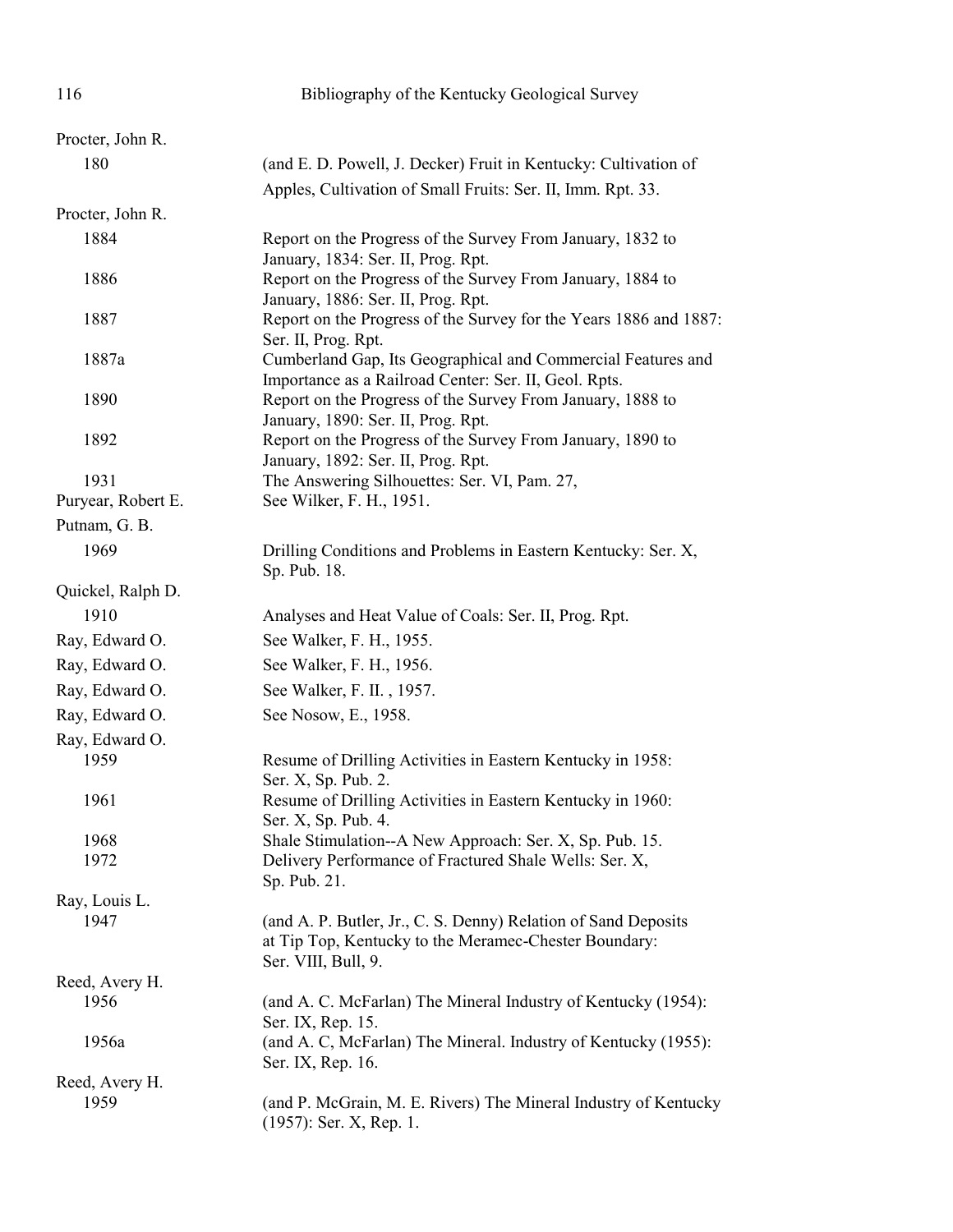| (and P. McGrain, M. E. Rivers) The Mineral industry of Kentucky<br>$(1958)$ : Ser. X, Rep. 4.                                                        |
|------------------------------------------------------------------------------------------------------------------------------------------------------|
|                                                                                                                                                      |
| (and P. McGrain, M. E. Rivers) The Mineral Industry of Kentucky<br>(1959): Set. X, Rep. 7.                                                           |
|                                                                                                                                                      |
| (and P. McGrain, M. E. Rivers) The Mineral Industry of Kentucky<br>$(1960)$ : Ser. X, Rep. 9.                                                        |
|                                                                                                                                                      |
| Petroleum Potential of the Rough Creek Tectonic Element in<br>Kentucky: Ser. X, Sp. Pub. 15,                                                         |
|                                                                                                                                                      |
| (and E. R. Branson, M. O. Smith, C. Summerson, A. J. Boucot) The Silurian<br>Formations of East-Central Kentucky and Adjacent Ohio: Ser. X, Bull. 2. |
|                                                                                                                                                      |
| (and J. K. Vincent) Western Kentucky's Bethel Channel--the Largest<br>Continuous Reservoir in the Illinois Basin: Ser. X, Sp. Pub. 14.               |
|                                                                                                                                                      |
| The Paint Creek Uplift: Ser. V, Vol. 1, No. 3.                                                                                                       |
|                                                                                                                                                      |
| Glass Sands of Kentucky: Ser. VI, Vol. 1.                                                                                                            |
| The Building Stones of Kentucky: Ser. VI, Vol. 11.                                                                                                   |
| The Road Materials of Kentucky: Ser. VI, Vol. 22.                                                                                                    |
| The Mineralogy of Kentucky: Ser. VI, Vol. 27.                                                                                                        |
| The Molding Sands of Kentucky: Ser. VI, Vol. 29.                                                                                                     |
| Cement Materials of Kentucky: Ser. VI, Vol. 29.                                                                                                      |
|                                                                                                                                                      |
| The Clay Deposits of Kentucky: Ser. VI, Vol. 8.                                                                                                      |
|                                                                                                                                                      |
| Applications and the Future of the Computer in the Petroleum<br>Industry: Ser. X, Sp. Pub. 15.                                                       |
|                                                                                                                                                      |
| (and P. McGrain, M. E. Rivers) The Mineral Industry of Kentucky<br>$(1961)$ : Sur. X, Rep. 11.                                                       |
|                                                                                                                                                      |
| (and P. McGrain, M. E. Rivers) The Mineral Industry of Kentucky<br>$(1962)$ : Ser. X, Rep. 13.                                                       |
|                                                                                                                                                      |
| (and P. McGrain) The Mineral Industry of Kentucky (1963):<br>Ser. X, Rep. 16.                                                                        |
|                                                                                                                                                      |
| (and P. McGrain) The Mineral Industry of Kentucky, 1964:<br>Ser. X, Rep. 18.                                                                         |
|                                                                                                                                                      |
| (and P. McGrain) The Mineral Industry of Kentucky (1965):<br>Ser. X, Rep. 22.                                                                        |
|                                                                                                                                                      |
| (and P. McGrain) The Mineral Industry of Kentucky (1966)<br>Ser. X, Rep. 24.                                                                         |
|                                                                                                                                                      |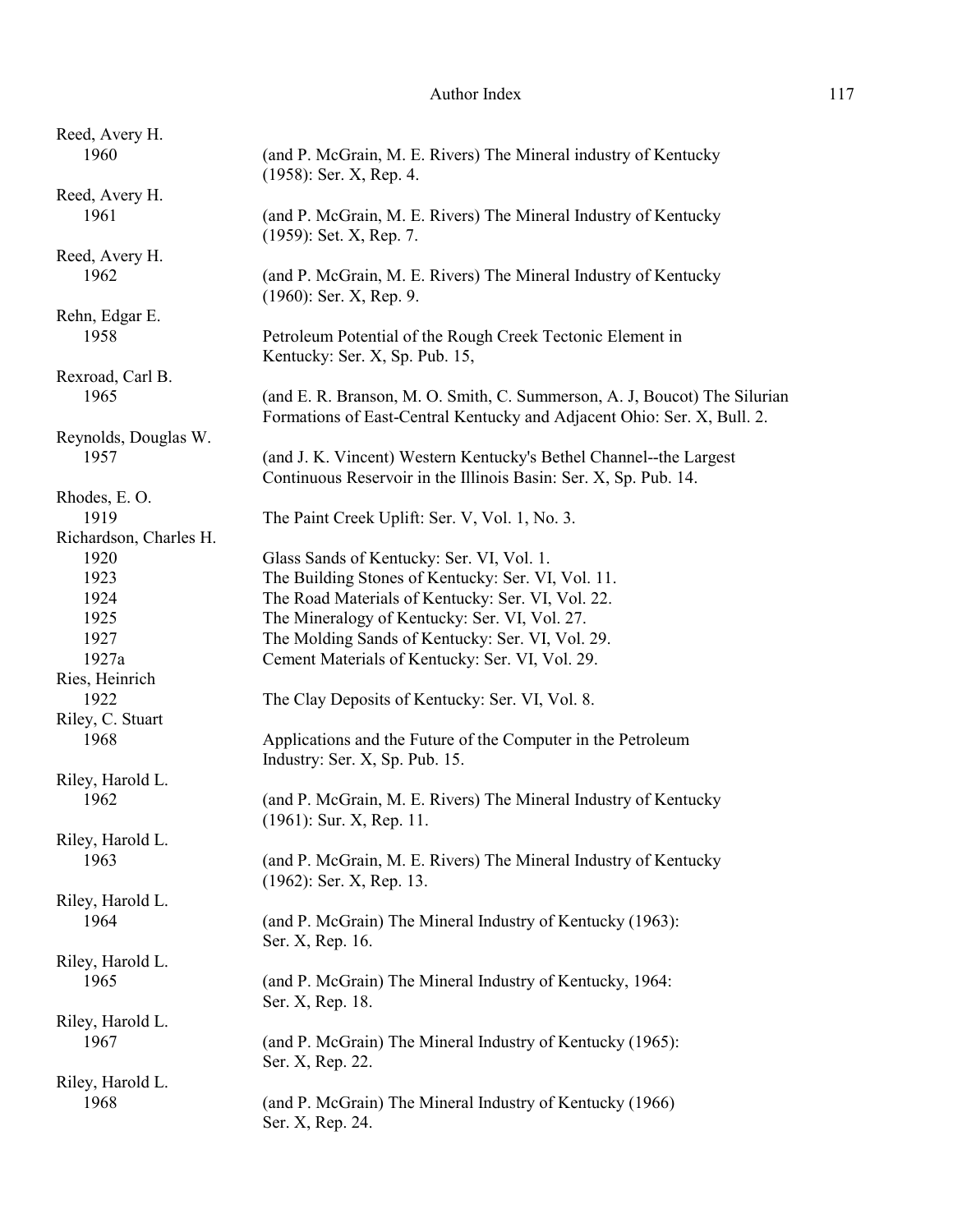| 118                        | Bibliography of the Kentucky Geological Survey                                                                                                                                         |
|----------------------------|----------------------------------------------------------------------------------------------------------------------------------------------------------------------------------------|
| 1968a                      | (and P. McGrain) The Mineral Industry of Kentucky (1967):<br>Ser. X, Rep. 27.                                                                                                          |
| Riley, Harold L.<br>1970   | (and P. McGrain) Mineral Industry of Kentucky (1968):<br>Ser. X, Rep. 32.                                                                                                              |
| Riley, Harold L.<br>1972   | (and P. McGrain) The Mineral Industry of Kentucky, 1970:<br>Ser. X, Rep. 37.                                                                                                           |
| Riley, Harold L.<br>1973   | (and P. McGrain) The Mineral Industry of Kentucky, 1971:                                                                                                                               |
| Riley, Harold L.<br>1974   | Ser. X, Rep. 40.<br>(and P. McGrain) The Mineral Industry of Kentucky, 1972:<br>Ser. X, Rep. 43.                                                                                       |
| Rivers, Mildred E.         | See Reed, A. H., 1939.                                                                                                                                                                 |
| Rivers, Mildred E.         | See Reed, A. H., 1960.                                                                                                                                                                 |
| Rivers, Mildred E.         | See Reed, A. H., 1951.                                                                                                                                                                 |
| Rivers, Mildred E.         | See Reed, A. H., 1962.                                                                                                                                                                 |
| Rivers, Mildred E.         | See Riley, H. L., 1962.                                                                                                                                                                |
| Rivers, Mildred E.         | See Riley, H. L., 1963.                                                                                                                                                                |
| Roberts, A.C.<br>1953      | Comments on Shooting Practice in Water-Flood Areas: Ser. IX,<br>Sp. Pub. 3.                                                                                                            |
| Roberts, Joseph K.<br>1929 | The Cretaceous Deposits of Trigg, Lyon and Livingston Counties,<br>Kentucky: Ser. VI, Vol. 31.                                                                                         |
| 1931<br>1931a<br>1931b     | The Mesozoic Fauna and Flora of Kentucky: Ser. VI, Vol. 36.<br>The Cenozoic Fauna and Flora in Kentucky: Ser. VI, Vol, 36.<br>Tertiary Deposits of Western Kentucky: Ser. VI, Vol. 41. |
| Roberts, Joseph K.<br>1945 | (and B. Gildersleeve) Geology and Mineral Resources of the Jackson<br>Purchase Region: Ser. VIII, Bull. 8.                                                                             |
| Roberts, Joseph K.<br>1950 | (and B. Gildersleeve) Geology and Mineral Resources of the Jackson<br>Purchase Region, Kentucky: Ser. IX, Bull. 4.                                                                     |
| Robinson, Lewis C.         |                                                                                                                                                                                        |
| 1926<br>1931               | Geology of Morgan County, Kentucky: Ser. VI, Vol. 26.<br>A Reconnaissance Report on the Geology of McLean County: Ser. VI,<br>Vol. 37.                                                 |
| 1931a                      | The Vein Deposits of Central Kentucky: Ser. VI, Vol. 41.                                                                                                                               |
| Rodermund, Carl G.<br>1961 | Reservoir Evaluation of Empty Bore Holes by a New Logging Technique<br>Ser. X, Sp. Pub. 4.                                                                                             |
| Rodgers, John              |                                                                                                                                                                                        |
| 1953                       | The Folds and Faults of the Appalachian Valley and Ridge Province<br>Ser. IX, Sp. Pub. 1.                                                                                              |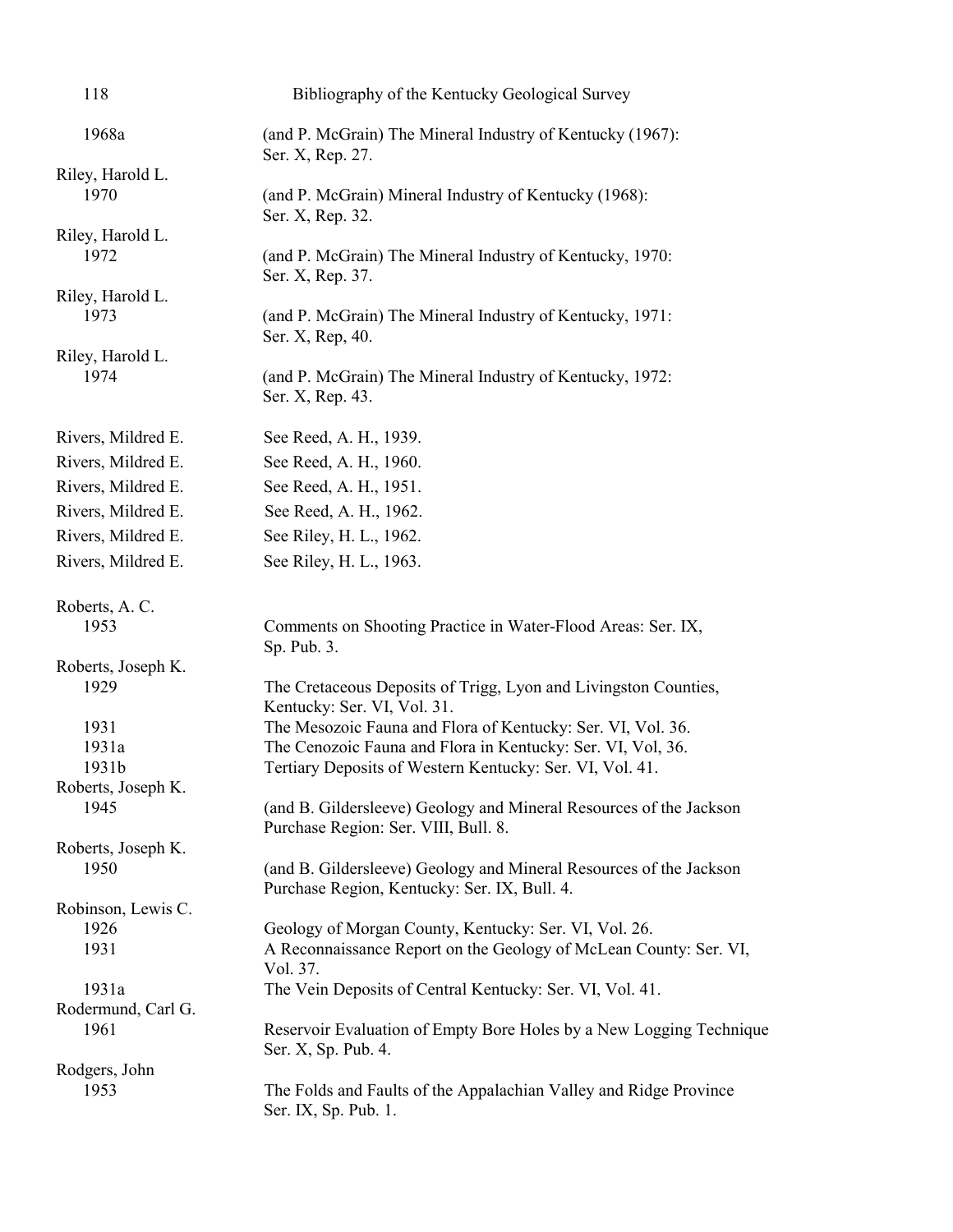| Rose, William D.                    |                                                                                                                                                                                                      |
|-------------------------------------|------------------------------------------------------------------------------------------------------------------------------------------------------------------------------------------------------|
| 1963                                | Oil and Gas Geology of Muhlenberg County, Kentucky: Ser. X, Bull. 1.                                                                                                                                 |
| 1965                                | Highlights of Western Kentucky Oil and Gas Exploration in 1963<br>and early 1964: Ser. X, Sp. Pub. 10.                                                                                               |
| Rosel, Alois                        |                                                                                                                                                                                                      |
| 1882                                | Wahrer Bericht. uber Auswanderung und Ansiedlung, nebst einer<br>genaven Darstellung der-beabsichtigten Grundung einer<br>osterreichischen Ausiedlung im Staaten Kentucky: Ser. II,<br>Imm. Rpt. 11. |
| 1883                                | Die neue Kolonie "Alsace" im Boyle County, Kentucky: Ser. II,<br>Imm. Rpt. 17.                                                                                                                       |
| 1883a                               | Kolonie "New Austria" (Neu-Oesterreich): Ser. II, Imm. Rpt. 25.                                                                                                                                      |
| 1883b                               | Kolonie "New Austria" (Neu-Oesterreich): Ser. II, Imm. Rpt. 25A.                                                                                                                                     |
| Russell, Phillip G.                 |                                                                                                                                                                                                      |
| 1918                                | The Coals of Sexton Creek, Clay County, Kentucky: Ser. IV, Vol. 4, Pt. 3.                                                                                                                            |
| Russell, Phillip G.                 | See Browning I. M., 1919.                                                                                                                                                                            |
| Russell, William L.                 |                                                                                                                                                                                                      |
| 1934                                | Oil and Gas Production North of Sebree in Henderson and<br>Webster Counties: Ser. VII, Bull. 4.                                                                                                      |
| 1934a                               | Oil and Gas Pools of Hart County, Kentucky: Ser. VII, Bull. 5.                                                                                                                                       |
| 1934b                               | The Janet Gas Field in East-Central Powell County: Ser. VII, Bull. 6.                                                                                                                                |
| Ryder, Paul D.<br>St. Clair, Stuart | See Whitesides, D. V., 1969.                                                                                                                                                                         |
| 1919                                | The Irvine Oil District, Kentucky: Ser. V, Vol. 1, No. 2.                                                                                                                                            |
| 1921                                | The Oil Pools of Warren County, Kentucky: Ser. VI, Vol. 6.                                                                                                                                           |
| Sauer, Carl O.                      |                                                                                                                                                                                                      |
| 1927                                | Geography of the Pennyroyal: Ser. VI, Vol. 25.                                                                                                                                                       |
| Savage, Thomas E.<br>1930           | The Devonian Rocks of Kentucky: Ser. VI, Vol. 33.                                                                                                                                                    |
| 1931                                | The Devonian Fauna of Kentucky: Ser. VI, Vol. 36.                                                                                                                                                    |
| Schenk, Carl                        |                                                                                                                                                                                                      |
| 1880                                | Topographical Report of a Part of Greenup and Lawrence Counties<br>for the Year 1874: Ser. II, Vol. 5.                                                                                               |
| 1880a                               | On the Use of the Telemeter in Topographical Surveys: Ser. II, Vol. 5.                                                                                                                               |
| 1880b                               | Anhang E, Die Stadt Newport und Umgegend: Ser. II, Imm. Rpt. 1.                                                                                                                                      |
| Schenk, Paul von                    |                                                                                                                                                                                                      |
| 1886                                | Die kolonie Bernstadt im Laurel County, Kentucky am beginne<br>ihres sechsten lebensjahres: Ser. II, Imm. Rpt. 40.                                                                                   |
| Schrader, Floyd F.                  |                                                                                                                                                                                                      |
| 1946                                | Water: Ser. VIII, Rep. 10.                                                                                                                                                                           |
| Schwalb, Howard R.                  |                                                                                                                                                                                                      |
| 1969                                | Paleozoic Geology of the Jackson Purchase Region, Kentucky With<br>Reference to Petroleum Possibilities: Ser. X, Rpt. Inv. 10.                                                                       |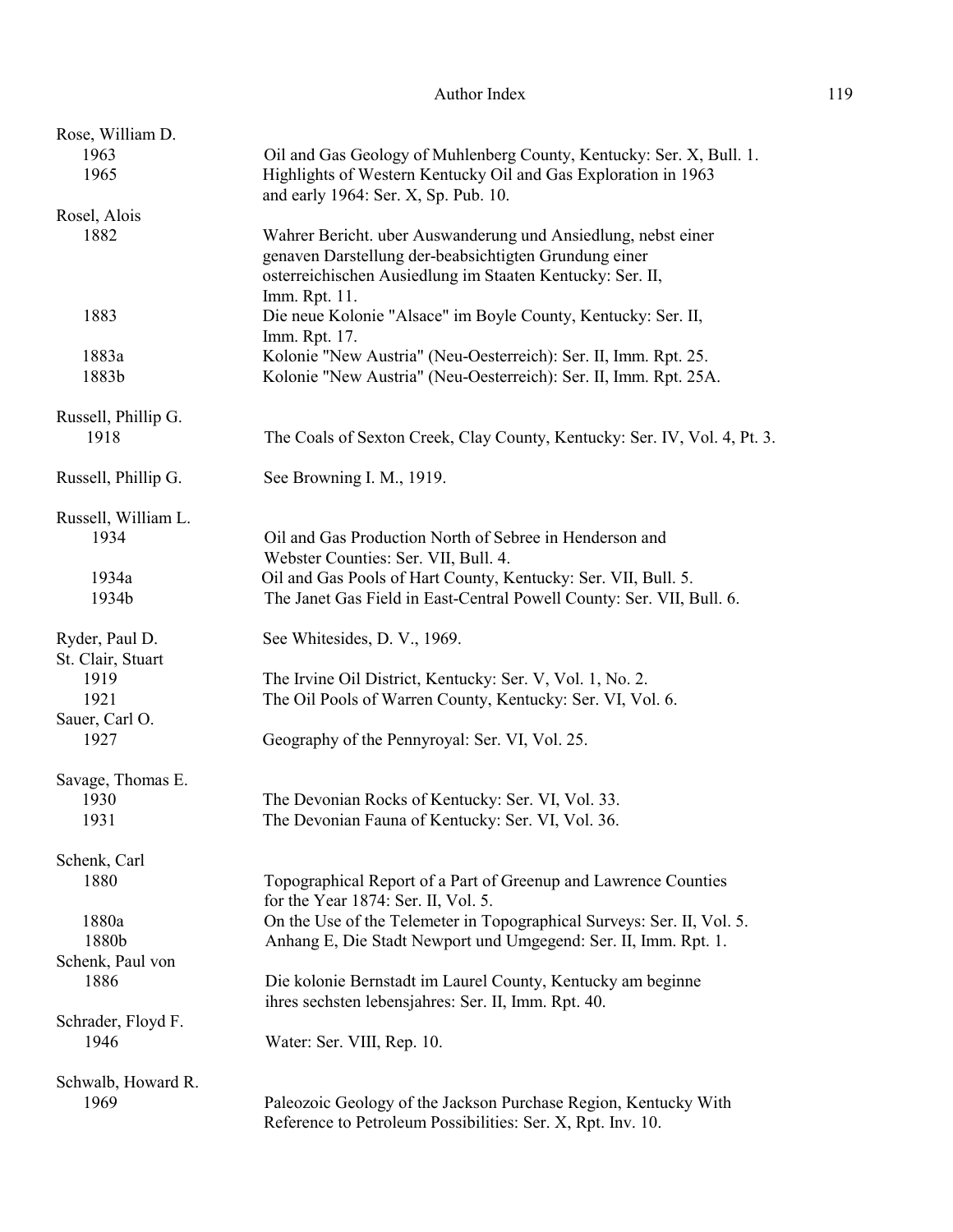| 120                          | Bibliography of the Kentucky Geological Survey                                                                                                                    |
|------------------------------|-------------------------------------------------------------------------------------------------------------------------------------------------------------------|
| 1969a<br>1969b               | Catalog of Devonian and Deeper Wells in Western Kentucky: Ser. X, Inf. Cir. 17.<br>Deep (Cambro-Ordovician) Exploration in Western Kentucky: Ser. X, Sp. Pub. 27. |
| Schwalb, Howard R.           | See McGrain, P., 1970.                                                                                                                                            |
| Schwalb, Howard R.           |                                                                                                                                                                   |
| 1970                         | (and J. G. Smith) Catalog of Well Samples and Cores on File at                                                                                                    |
|                              | Kentucky Geological Survey: Ser. X, Inf. Cir. 19.                                                                                                                 |
| Schwalb, Howard R.           |                                                                                                                                                                   |
| 1972                         | (and R. N. Wilson) Greensburg Consolidated Oil Pool, Green and                                                                                                    |
|                              | Taylor Counties, Kentucky: Ser. X, Rep. 36.                                                                                                                       |
| Schwalb, Howard R.           |                                                                                                                                                                   |
| 1972                         | Sixty Years Exploration in Logan County, South-Central Kentucky: Ser. X, Sp. Pub. 21.                                                                             |
| 1972a                        | Petroleum Exploration Opportunities in Butler County, Kentucky, Ser. X, Sp. Pub. 21.                                                                              |
| Schwalb, Howard R.           | See Thomas, R. N., 1973                                                                                                                                           |
| Schwalb, Howard R.           |                                                                                                                                                                   |
| 1975                         | Oil and Gas in Butler County, Kentucky: Ser. 1, Rpt. Inv. 16.                                                                                                     |
| Sedimentation                |                                                                                                                                                                   |
| Seminar                      |                                                                                                                                                                   |
| 1969                         | Bethel Sandstone (Mississippian) of Western Kentucky and                                                                                                          |
|                              | South-Central Indiana, a Submarine-Channel Fill: Ser. X, Rpt. Inv. 11.                                                                                            |
| 1972                         | Sedimentology of the Mississippian Knifley Sandstone and                                                                                                          |
|                              | Cane Valley Limestone of South-Central Kentucky: Ser. X, Rpt. Inv. 13.                                                                                            |
| 1978                         | Sedimentology of the Kyrock Sandstone (Pennsylvanian) in the Brownsville Paleovalley,<br>Edmonson and Hart Counties, Kentucky: Ser. X, Rpt. Inv. 21.              |
| Beager, C. Ronald            |                                                                                                                                                                   |
| 1969                         | Origin of the Jeptha Knob Structure, Kentucky: Ser. X, Rep. 28.                                                                                                   |
| Seifert, Walter F.           |                                                                                                                                                                   |
| 1965                         | Improved Secondary Recovery by Control of Water Mobility: Ser. X, Sp. Pub. 10.                                                                                    |
| Settle, Harry W.             |                                                                                                                                                                   |
| 1951                         | Geology of the Herman Pool, Todd County, Kentucky: Ser. IX, Bull. 8                                                                                               |
| Shaler, Nathaniel S.         | See Carr, L., 1876                                                                                                                                                |
| Shaler, Nathaniel S.         |                                                                                                                                                                   |
| 1876                         | (and A. R. Crandall) Report on the Forests of Greenup, Carter                                                                                                     |
|                              | Boyd, and Lawrence Counties: Ser. II, Vol. 1.                                                                                                                     |
| Shaler, Nathaniel S.<br>1876 |                                                                                                                                                                   |
|                              | On the Antiquity of the Caverns and Cavern Life of the Ohio<br>Valley: Ser. II, Vol. 1, Mem.                                                                      |
| 1876a                        | On the Age of the Bison in the Ohio Valley: Ser. II, Vol 1, Mem.                                                                                                  |
| 1876b                        | On the Fossil Brachiopods of the Ohio Valley: Ser. II, Vol. 1, Mem.                                                                                               |
| Shaler, Nathaniel S.,        |                                                                                                                                                                   |
| and others                   |                                                                                                                                                                   |
| 1877                         | A General Account of the Commonwealth of Kentucky: Ser. II, Vol. 2.                                                                                               |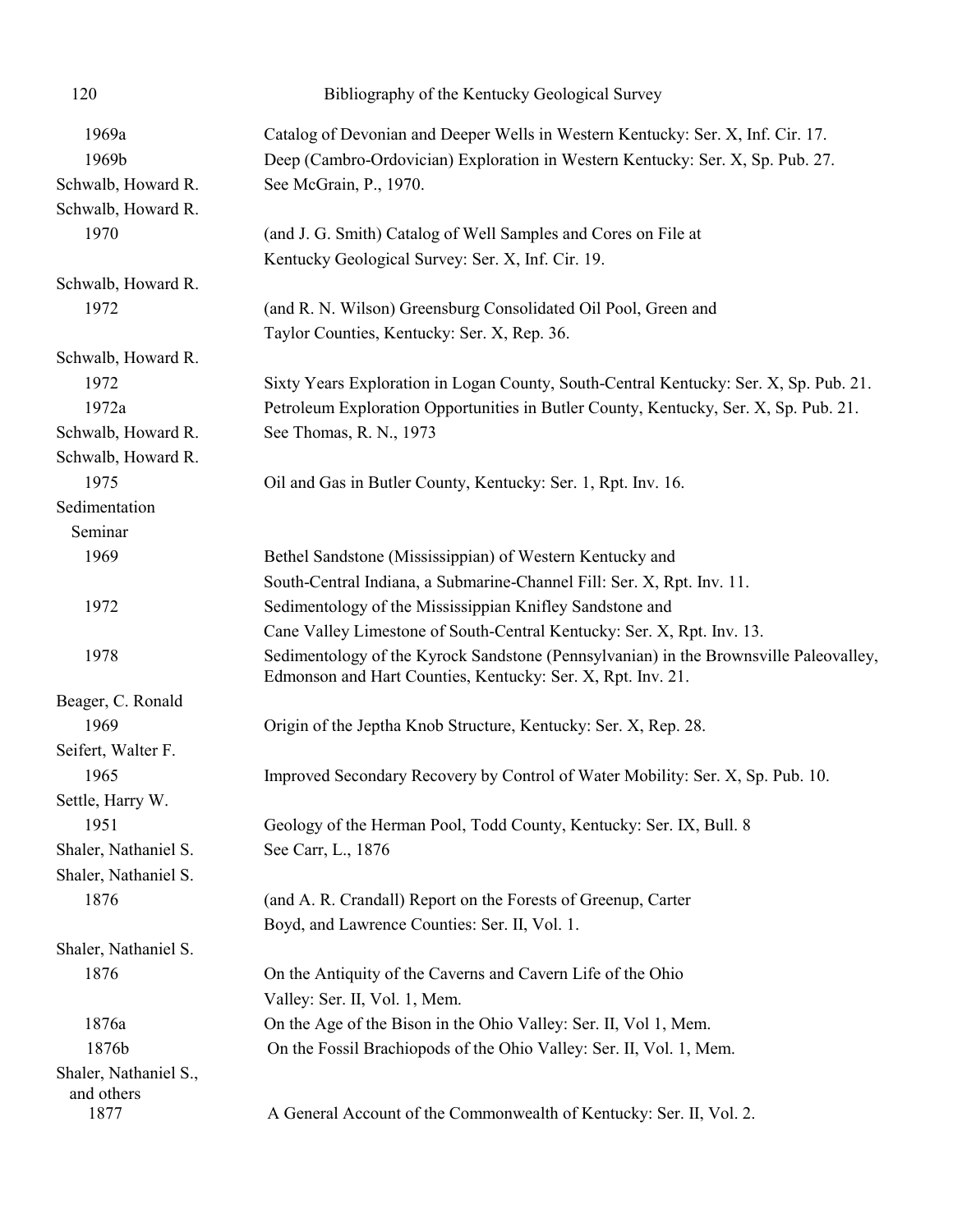| Shaler, Nathaniel S.   |                                                                                                                                                                             |
|------------------------|-----------------------------------------------------------------------------------------------------------------------------------------------------------------------------|
| 1877                   | On the Origin of the Galena Deposits of the Upper Cambrian Rocks<br>of Kentucky. Ser. II, Vol. 2.                                                                           |
| 1877a                  | General Report of the Geological Survey of Kentucky: Ser. II, Vol. 3.                                                                                                       |
| 1877b                  | History of the Operations of the Survey in 1874 and 1875: Ser. II, Vol. 3.                                                                                                  |
| 1877c                  | Notes on the Investigations of the Geological Survey During the                                                                                                             |
|                        | Years, 1873, 1874 and 1875: Ser. II, Vol. 3.                                                                                                                                |
| 1877d                  | Annual Report for the Year 1876: Ser. II, Vol. 3.                                                                                                                           |
| 1877e                  |                                                                                                                                                                             |
|                        | The Transportation Routes of Kentucky and Their Relation to the<br>Economic Resources of the Commonwealth: Ser. II, Vol. 3.                                                 |
| 1877f                  | Description of the Preliminary Topographical and Geological Maps of<br>Kentucky: Ser. II, Vol. 3.                                                                           |
| 1877g                  | Annual Report of N. S. Shaler, State Geologist, for the Year 1877.                                                                                                          |
|                        | Notes an the Problems Encountered by the Geological Survey During<br>the Year 1877: Ser. II, Vol. 3.                                                                        |
| 1877h                  | Report of the Unfinished Work of the Survey of the Commonwealth                                                                                                             |
|                        | Under the Direction of Dr. David Dale Owen: Ser. II. Vol. 3.                                                                                                                |
|                        |                                                                                                                                                                             |
| Shaler, Nathaniel S.   |                                                                                                                                                                             |
| 1879                   | Introduction to Bulletin of the Kentucky Geological Survey<br>Ser. II, Bull. 1.                                                                                             |
| Shaler, Nathaniel S.   |                                                                                                                                                                             |
| 1879                   | Petroleum: Ser. II, Bull. I                                                                                                                                                 |
| 1879a                  | On the Improvement of the Rivers of Kentucky: Ser. II, Bull. 1.                                                                                                             |
| Shaler, Nathaniel S.   |                                                                                                                                                                             |
| 1879                   | (and J. R. Procter) On the Importance of Improvement in the<br>Navigation of the Kentucky River to the Mining and Manufacturing<br>Interests of Kentucky: Ser. II, Bull. 1. |
| Shaler, Nathaniel S.   |                                                                                                                                                                             |
|                        | see Hussey, J., 1884                                                                                                                                                        |
| Shaler, Nathaniel S.   |                                                                                                                                                                             |
| 1884                   | (and A. R. Crandall) Report on the Forests of Greenup, Carter,                                                                                                              |
|                        | Boyd, and Lawrence Counties: Ser. II, Vol. B.                                                                                                                               |
| Shierella, Nicholas W. |                                                                                                                                                                             |
| 1933                   | Typical Oil Producing Structures in the Owensboro Field of<br>Western Kentucky: Ser. VII, Bull. 3.                                                                          |
| Silberman, J. Donald   |                                                                                                                                                                             |
| 1972                   | Cambro-Ordovician Structural and Stratigraphic Relationships of                                                                                                             |
|                        | a Portion of the Rome Trough: Ser. X, Sp. Pub. 21.                                                                                                                          |
| Simmons, Arthur C.     |                                                                                                                                                                             |
| 1956                   | Waterflood Development of the Weir Sand of Eastern Kentucky:<br>Ser. IX, Sp. Pub. 9.                                                                                        |
| Smith, Gilbert E.      | see Smith, M. O. 1967.                                                                                                                                                      |
| Smith, Gilbert E.      |                                                                                                                                                                             |
| 1967                   | Pennsylvanian Cross Sections in Western Kentucky--Coals of the                                                                                                              |
|                        | Lower Carbondale Formation, Part 1: Ser. X, Rpt. Inv. 6.                                                                                                                    |
| Smith, Gilbert E.,     |                                                                                                                                                                             |
| and others             |                                                                                                                                                                             |
| 1969                   | Middle and Upper Pennsylvanian Strata in Hopkins and Webster                                                                                                                |
|                        | Counties, Kentucky: Ser. X, Gd. Bk.                                                                                                                                         |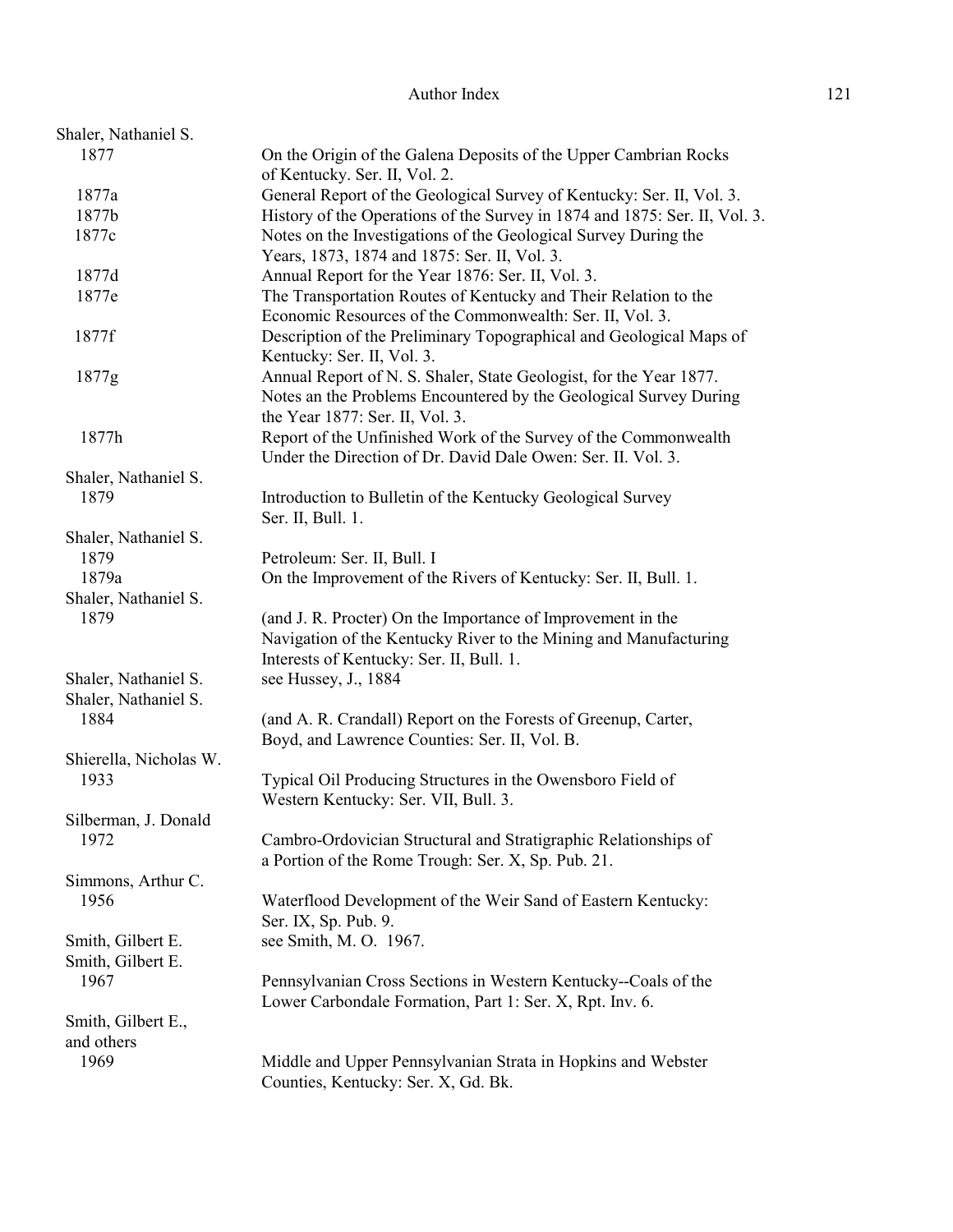| 122                      | Bibliography of the Kentucky Geological Survey                                                       |
|--------------------------|------------------------------------------------------------------------------------------------------|
| Smith, Gilbert E.        | See McGrain, P., 1970.                                                                               |
| Smith, Gilbert E.        | See Horne, J. C., 1971.                                                                              |
| Smith, Gilbert E.,       |                                                                                                      |
| and others               |                                                                                                      |
| 1971                     | Depositional Environments of Eastern Kentucky Coals: Ser. X, Gd. Bk.                                 |
| Smith, Gilbert E.        | See Currens, James C., 1977                                                                          |
| Smith, Juanita G.        | See Schwalb, H. R., 1970.                                                                            |
| Smith, Melvin O.         | See Rexroad, C. B., 1965.                                                                            |
| Smith, Melvin O.<br>1966 |                                                                                                      |
|                          | Geology and Successful Farm Ponds in the Inner Blue Grass Region of<br>Kentucky: Ser. X, Th. Ser. 1. |
| Smith, Melvin O.         |                                                                                                      |
| 1967                     | (see M. C. Noger, G. E. Smith) Some Aspects of the Stratigraphy                                      |
|                          | of the Pine Mountain Front Near Elkhorn City, Kentucky, With                                         |
|                          | Notes on Pertinent Structural Features: Ser. X, Gd. Bk.                                              |
| Smith, Norman C.<br>1953 | Aerial Photographs Provide Perspective for Geological                                                |
|                          | Reconnaissance: Ser. IX, Sp. Pub. 1.                                                                 |
| Smith, W. W.             |                                                                                                      |
| 1968                     | Operational Aspects of the Fry In Situ Project: Ser. X, Sp. Pub. 15.                                 |
| Spangle, L. B.           | See Bradford, B. B., 1968.                                                                           |
| Stack, Wayne             |                                                                                                      |
| 1965                     | Some Aspects of Waterflooding in the Big Sinking Field, Lee County,                                  |
|                          | Kentucky: Ser. X, Sp. Pub. 10.                                                                       |
| Stadnichenko, Taisia     | See White, D., 1925.                                                                                 |
| Stanonis, Frank L.       |                                                                                                      |
| 1968                     | Future Prospective Areas of Western Kentucky: Ser. X, Sp. Pub. 15.                                   |
| 1968a                    | Oil-Field Technology Applied to Subsurface Disposal of Industrial                                    |
|                          | Fluid Wastes: Ser. X, Sp. Pub. 15.                                                                   |
| Statler, Anthony T.      | See Van Dan Berg, J., 1970.                                                                          |
| Statler, Anthony T.      | See Carpenter, G. L., 1971.                                                                          |
| Statler, Anthony T.      | See Nosow, E. 1972.                                                                                  |
| Statler, Anthony T.      |                                                                                                      |
| 1973                     | (J. Van Dan Berg, G. L, Carpenter, E. Nosow) Oil and Gas                                             |
|                          | Developments in East-Central States in 1972: Ser. X, Rep. 41.                                        |
| Statler, Anthony T.      | See Van Den Berg, J. 1974.                                                                           |
| Statler, Anthony T.      | See Carpenter, G. L., 1975.                                                                          |
| Statler, Anthony T.      | See Nosow, Edmund, 1976.                                                                             |
| Statler, Anthony T.      | (and Jacob Van Den Berg, Gerry L. Carpenter, Edmund Nosow)                                           |
| 1978                     | Oil and Gas Developments in East-Central States, 1976: Ser. X, Rep. 48.                              |
| Statler, Anthony T.      | See Van Den Berg, Jacob, 1978.                                                                       |
| Stegalmon, Arthur, Jr.   |                                                                                                      |
| 1954                     | Diesel Oil Cement and Its Use in the Tri-State Area: Ser. IX, Sp. Pub. 6.                            |
|                          |                                                                                                      |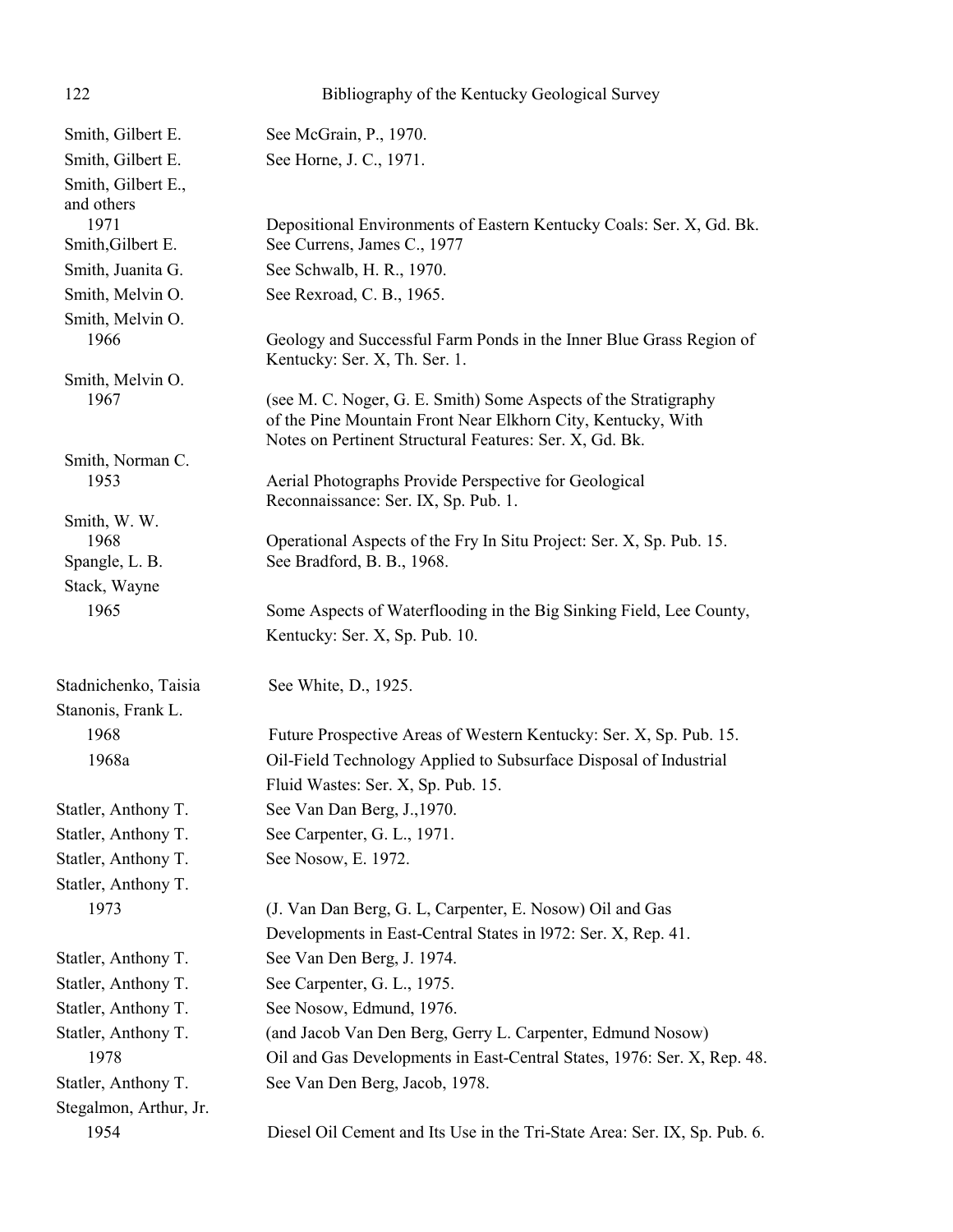| 1955                    | Fracturing of Oil Bearing Strata in Proximity to Aquifers:<br>Ser. IX, Sp. Pub. 8.     |
|-------------------------|----------------------------------------------------------------------------------------|
| Stith, Sam H., Jr.      |                                                                                        |
| 1939                    | Coals of the Quicksand Area, Breathitt County, Kentucky:<br>Ser. VIII, Bull. 5.        |
| Stoeckinger, William T. |                                                                                        |
| 1957                    | Geology of the McQuady Pool, Breckinridge County, Kentucky:<br>Ser. IX, Sp. Pub. 11.   |
| Stokley, John A.        |                                                                                        |
| 1949                    | Industrial Limestones of Kentucky: Ser. IX, Rpt. Inv. 2.                               |
| Stokley, John A.        |                                                                                        |
| 1952                    | (and A. C. McFarlan) Industrial Limestones of Kentucky No. 2:<br>Ser. IX, Rpt. Inv. 4. |
| Stokley, John A.        |                                                                                        |
| 1952                    | (and E. M. Luttrell) High-Calcium Limestone in the Kentucky Lake                       |
|                         | Area: Ser. IX, Inf. Cir. 2.                                                            |
| Stokley, John A.        |                                                                                        |
| 1952                    |                                                                                        |
|                         | (and F. H. Walker) High Calcium Limestone in the Somerset, Pulaski                     |
|                         | County area: Ser. IX, Inf. Cir. 3.                                                     |
| Stokley, John A.        |                                                                                        |
| 1953                    | (and F. H. Walker) Industrial Limestones of Kentucky No. 3:                            |
|                         | Ser. IX, Rpt. Inv. 8.                                                                  |
| Stone, John E.          | See Wortham, J. S., 1884.                                                              |
| Stone, John E.          | See Wortham, J. S., 1884a.                                                             |
| Stouder, Ralph E.       |                                                                                        |
| 1938                    | Chester Rocks of Meade, Hardin, and Breckinridge Counties,                             |
|                         | Kentucky: Ser. VIII, Rep. 3.                                                           |
| 1941                    |                                                                                        |
|                         | Geology of the Big Clifty Quadrangle: Ser. VIII, Bull. 7.                              |
| Stringfield, Victor T.  |                                                                                        |
| 1953                    | Artesion Water in the Southeastern States: Ser. IX, Sp. Pub. 1.                        |
| Stuart, Wilber T.       | See Guyton, W. F., 1944.                                                               |
| Stuart, Wilber T.       |                                                                                        |
| 1944                    | Conservation of Ground Water, Including Artificial Recharge, by                        |
|                         |                                                                                        |
|                         | Two Companies in the Louisville Area, Kentucky: Ser. VIII,                             |
|                         | Coop. Rpt.                                                                             |
| Sublett, Hazel E.       | See Guyton, W. F., 1944.                                                               |
| Sublett, Hazel E.       |                                                                                        |
| 1945                    | Chemical Quality of Ground Water in the Louisville Area, Kentucky                      |
|                         | Ser. VIII, Coop. Rpt.                                                                  |
| Sublett, Robert B.      |                                                                                        |
| 1947                    | Limited Entry Well Completion Technique: Ser. X, Sp. Pub. 14                           |
|                         |                                                                                        |
| Sullivan, Dan M.        |                                                                                        |
|                         |                                                                                        |
| 1960                    | Recent Oil Development in Spencer County, Indiana: Ser. X,                             |
|                         | Sp. Pub. 3.                                                                            |
| Sullivan, W. A.         | See Bradford, B. B., 1968.                                                             |
| Sullivan, George M.     |                                                                                        |
| 1891                    | Report on the Geology of Parts of Jackson and Rockcastle                               |
|                         | Counties: Ser. II, Geol. Rpts.                                                         |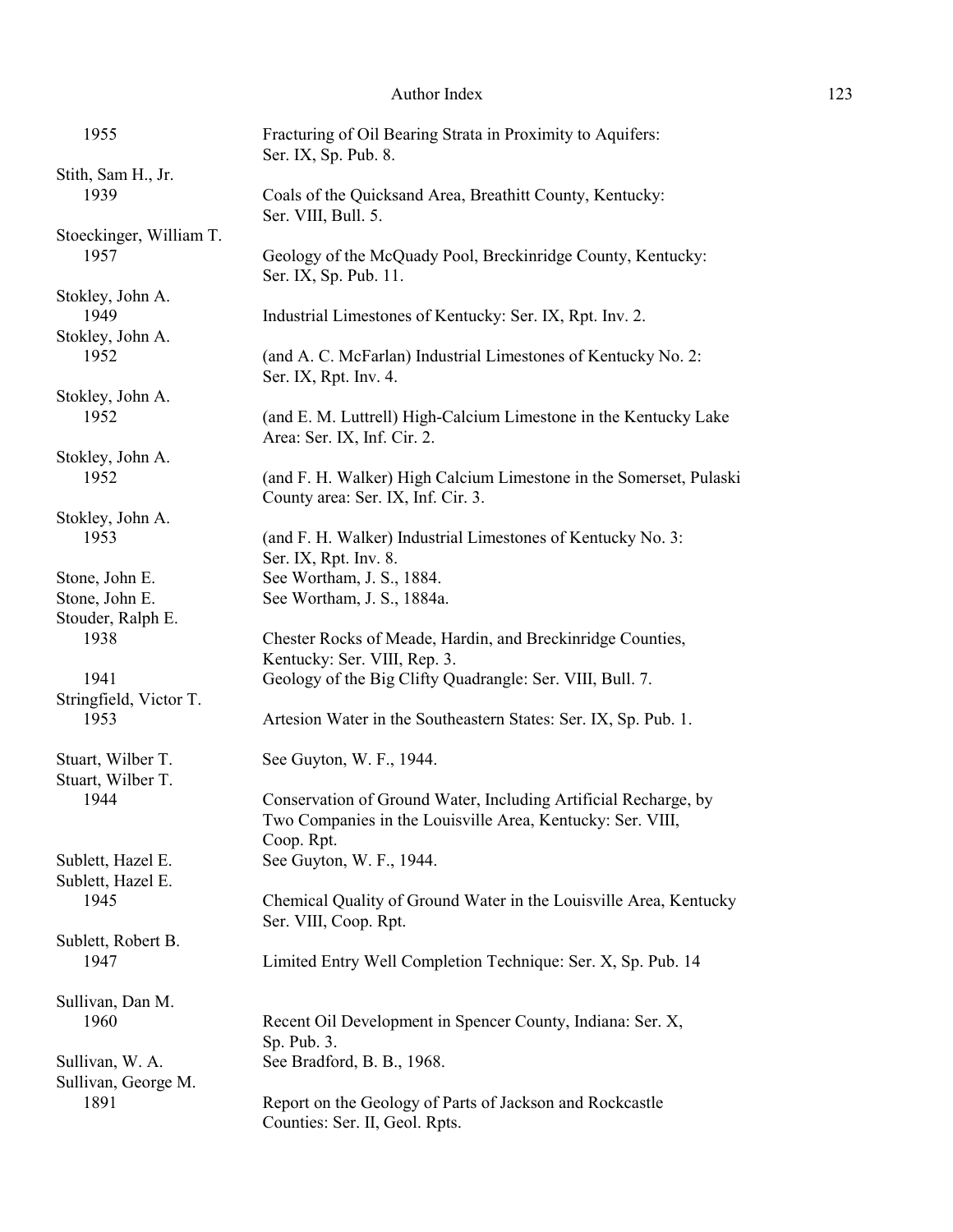| Sullivan, George M.                          | See Crandall, A. R., 1912.                                                                    |
|----------------------------------------------|-----------------------------------------------------------------------------------------------|
| Sulzer, Elmer G.                             |                                                                                               |
| 1932                                         | Geological Research in Kentucky. (Addendum to Vol. 15)                                        |
| Summerson, Charles                           | See Rexroad, C. B., 1965.                                                                     |
| Sutton, Arle H.                              |                                                                                               |
| 1929                                         | Geology of the Southern Part of the Dawson Springs Quadrangle,<br>Kentucky: Ser. VI, Vol. 31. |
| 1931                                         | A Reconnaissance Survey of the Geology of Northern Hardin County:                             |
|                                              | Ser. VI, Vol. 37.                                                                             |
| 1953                                         | Fluorspar Resources of the Southeast: Ser. IX, Sp. Pub. 1.                                    |
| Sutton, Donald G.                            |                                                                                               |
| 1953                                         | Geological Review of Rough Creek Fault: Ser. IX, Sp. Pub. 3.                                  |
| Sutton, Donald G.                            | See McGrain, P., 1973.                                                                        |
| Swadley, W. C.                               | See Campbell, L.J., 1974.                                                                     |
| Swann David H.                               | See Mcfarlan, A. C., 1955.                                                                    |
| Swann, David R.                              | See Carpenter, G. L., 1965.                                                                   |
| Swann, David H.                              | See Milhous, H. C., 1966.                                                                     |
| Swann, David H.                              | See Nosow, E., 1967.                                                                          |
| Swann, David H.                              | See Van Den Berg, J. 1968.                                                                    |
| Sweeney, Albert E., Jr.                      |                                                                                               |
| 1954                                         | Increasing Oil Recovery--Past, Present, and Future: Ser. IX: Sp. Pub. 6.                      |
| Sweet, Walter C.                             | See Kohut, J. J., 1969.                                                                       |
| Swinchatt, Jonathan P. See Ferm, J.C., 1971. |                                                                                               |
| Sydney, N. S.                                | See Lucas, F. E., 1913.                                                                       |
| Talbutt, John H.                             |                                                                                               |
| 1876                                         | The Leitchfield Marl: Ser. II, Vol. 1.                                                        |
| Talbutt, John H.                             | See Peter, R., 1876.                                                                          |
| Talbutt, Jobn H.                             | See Peter, R., 1878                                                                           |
| Talbutt, John H.                             | See Peter, R., 1884.                                                                          |
| Tatem, H. H.                                 |                                                                                               |
| 1880                                         | Anhang D, Laengs des grossen "Cincinnati-Southern" Eisenbahn:                                 |
|                                              | Ser. II, Imm. Rpt. 1.                                                                         |
| Taylor, Lloyd C.                             |                                                                                               |
| 1955                                         | Vertical Fracturing: Ser. IX, Sp. Pub. 8.                                                     |
| 1959                                         | New Developments in Well Stimulation Techniques: Ser. X, Sp. Pub. 2.                          |
| Teater, Thelma C.                            | See McGrain, P. 1960.                                                                         |
| Thiessen, Reinhardt                          |                                                                                               |
| 1925                                         | Microscopic Examination of Kentucky Oil Shales: Ser. VI, Vol. 21.                             |
| Thomas, George R.                            | See McGrain, P., 1951.                                                                        |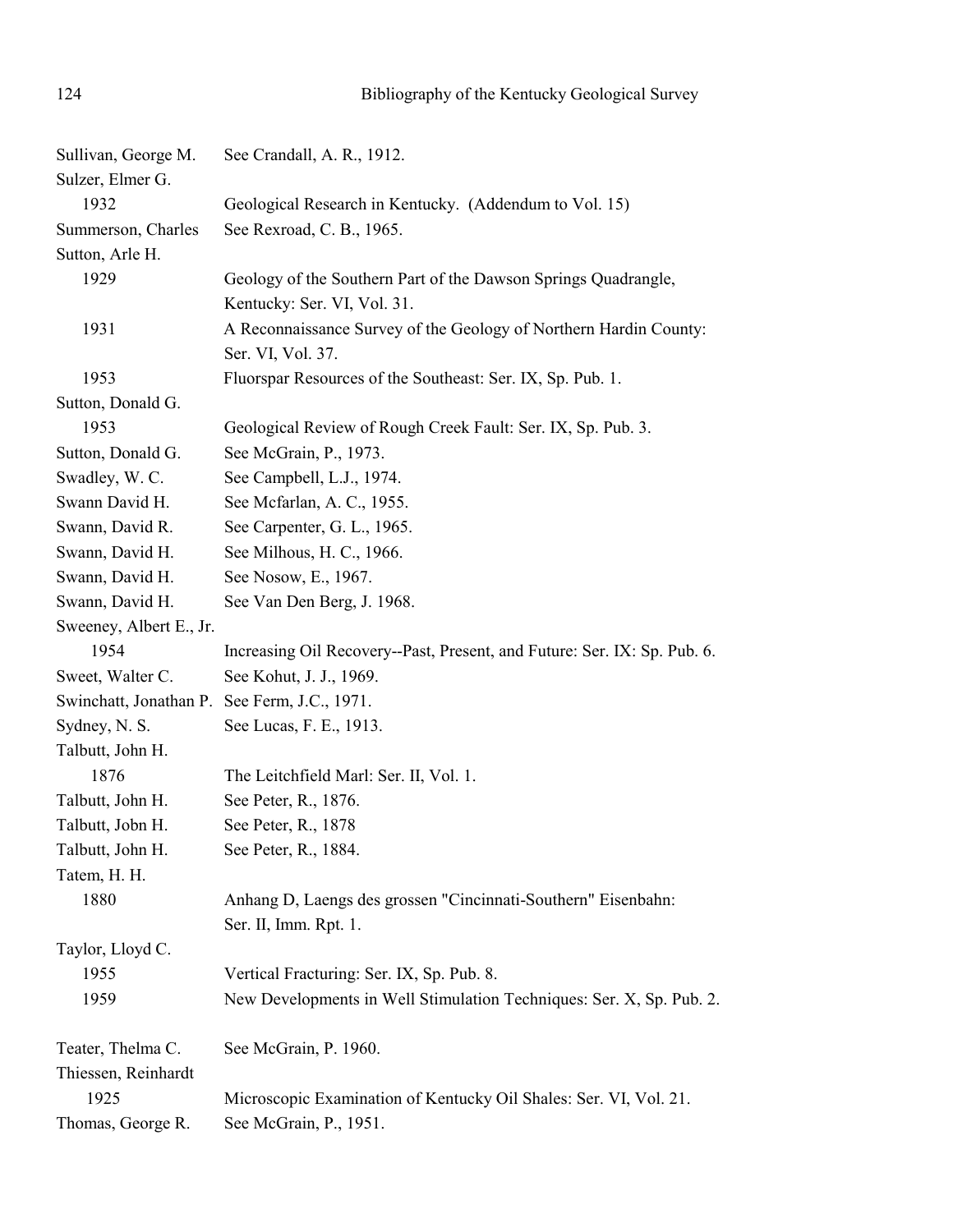| Thomas, George R.<br>1950 | Geology of Recent Deep Drilling in Eastern Kentucky: Ser. X, Sp. Pub. 3.                                                                           |
|---------------------------|----------------------------------------------------------------------------------------------------------------------------------------------------|
| Thomas, George R.         |                                                                                                                                                    |
| 1964                      | (and J. B. Lauffer) Completion Techniques and Results of Recent Berea                                                                              |
|                           | Sand Development in Pike County, Kentucky: Sec. X, Sp. Pub. 8.                                                                                     |
| Thomas, N.O.              | See Krieger, R. A., 1959,                                                                                                                          |
| Thomas, Ralph N.          |                                                                                                                                                    |
| 1938<br>1951              | Source of "Corniferous" Oil in Eastern Kentucky: Ser. VIII, Rep. 4.<br>Devonian Shale Gas Production in Central Appalachian Area: Ser. IX, Rep. 4. |
| Thomas, Ralph N.          |                                                                                                                                                    |
| 1955                      | Exposures of Producing Formations of Northeastern Kentucky: Ser. IX, Gd. Bk.                                                                       |
| Thomas, Ralph N.          |                                                                                                                                                    |
| 1973                      | (and H. Schwalb) Geologic Features of the Rough Creek Fault in Grayson and                                                                         |
| Thunstroem, Conrad        | Ohio Counties, Kentucky: Ser. X, Gd. Bk.                                                                                                           |
| 1884                      | Report on Colonization by Swedish Immigrants in Edmonson County,                                                                                   |
|                           | Kentucky, U.S.A.: Ser. II, Imm. Rpt. 34.                                                                                                           |
| Tibbs, John S.            | See MGrain, P., 1973.                                                                                                                              |
| Tibbs, John S.            |                                                                                                                                                    |
| 1974                      | Geology and History of Pennwalt Corporation's Dyers Hill Mine,                                                                                     |
| Townsend, John W.         | Livingston County, Kentucky: Ser. X, Sp. Pub. 22.                                                                                                  |
| 1931                      | Origin of the Geological Survey: Ser. VI, Vol. 41.                                                                                                 |
| Townsend, Paul S.         |                                                                                                                                                    |
| 1965                      | The New Tax Law--Problems and Opportunities: Ser. X, Sp. Pub. 10.                                                                                  |
| Trace, Robert D.          | Illinois-Kentucky Fluorspar District: Ser. X, Sp. Pub. 22.                                                                                         |
| Trace, Robert D.          |                                                                                                                                                    |
| 1974                      | Illinois-Kentucky Fluorspar District: Ser. X, Sp. Pub. 22.                                                                                         |
| True, H.W.                |                                                                                                                                                    |
| 1956                      | Induction--Electrical Logging in Oklahoma: Ser. IX, Sp. Pub. 9.                                                                                    |
| Twenhofel, William H.     |                                                                                                                                                    |
| 1931                      | The Building of Kentucky: Ser. VI, Vol. 37.                                                                                                        |
| Ueltschi, Robert          |                                                                                                                                                    |
| 1882                      | Letter About Bernstadt Colony. (Written in German). Ser. II, Imm. Rpt. 12.                                                                         |
| 1882a                     | Letter About Bernstadt: Colony. (English Translation of No. 12):                                                                                   |
|                           | Ser. II, Imm. Rpt. 13.                                                                                                                             |
| Ulrich, Edward O.         |                                                                                                                                                    |
| 1918                      | The Formations of the Chester Series in Western Kentucky and Their                                                                                 |
|                           | Correlates Elsewhere: Ser. IV, Geol. Rpts.                                                                                                         |
| U. S. Bureau of Mines     |                                                                                                                                                    |
| 1914                      | (and Kentucky Geol. Survey) Coal Analyses in the Western Coal Field:                                                                               |
|                           | Ser. IV, Vol. 2, Pt. 1.                                                                                                                            |
| Van Couvering, John A.    |                                                                                                                                                    |
| 1962                      | Characteristics of Large Springs in Kentucky: Ser. X, Inf. Cir. 8.                                                                                 |
| Van Couvering, John A.    | See Wilson, E. N., 1965.                                                                                                                           |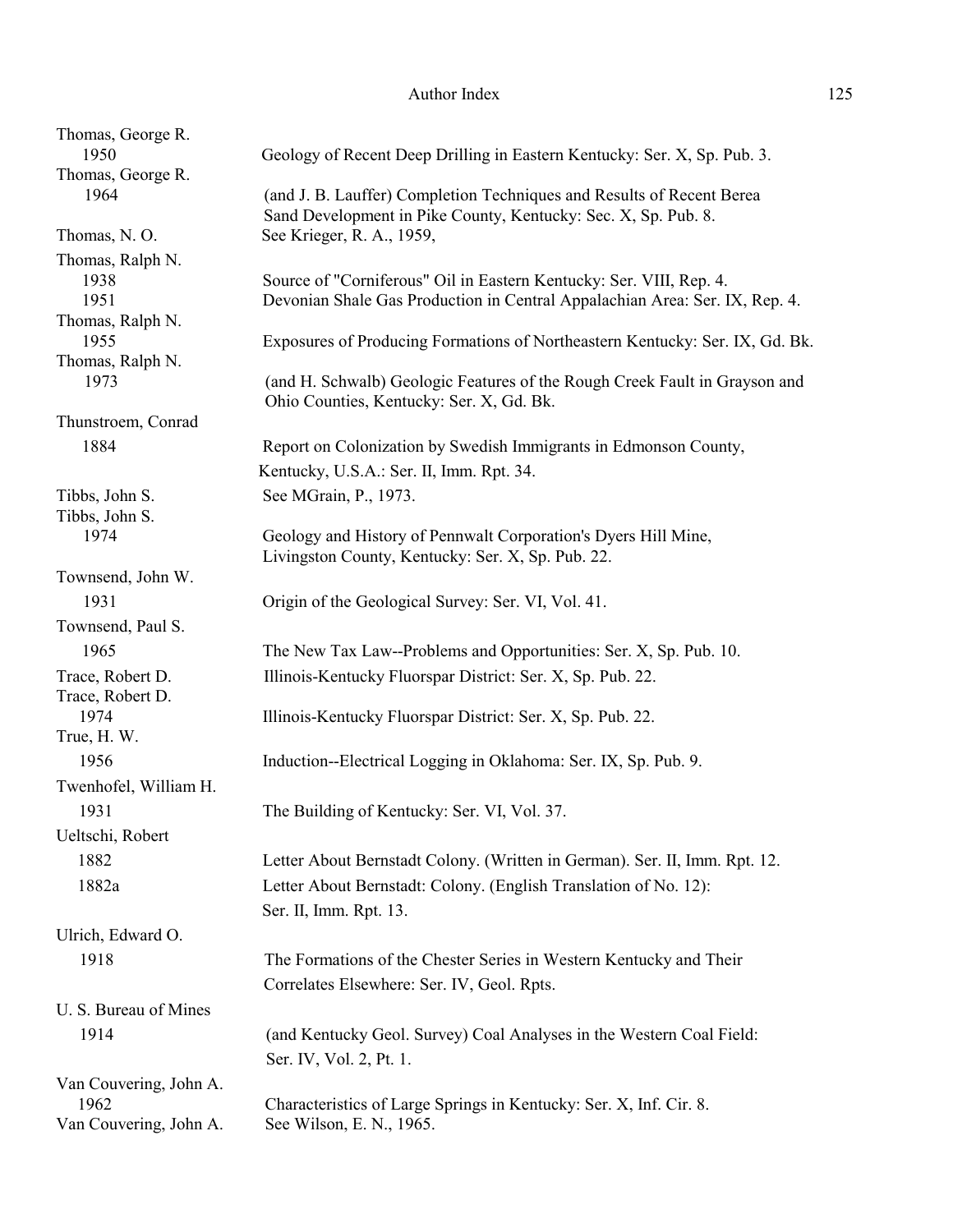| 126                 | Bibliography of the Kentucky Geological Survey                                                                                              |
|---------------------|---------------------------------------------------------------------------------------------------------------------------------------------|
| Van Den Berg, Jacob | See Carpenter, G. L., 1965.                                                                                                                 |
| Van Den Berg, Jacob | See Milhous, H. C., 1966.                                                                                                                   |
| Van Den Berg. Jacob | See Nosow, E., 1967.                                                                                                                        |
| Van Den Berg, Jacob |                                                                                                                                             |
| 1968                | (and D. R. Swann, G. L. Carpenter, H. C. Milhous, E. Nosow)<br>Oil and Gas Developments in East-Central States In 1967:<br>Ser. X, Rep. 23. |
| Van Den Berg, Jacob |                                                                                                                                             |
| 1969                | (and G. L. Carpenter, H. C. Milhous, E. Nosow) Oil and Gas<br>Developments in East-Central States in 1968: Ser. X, Rep. 30.                 |
| Van Den Berg, Jacob |                                                                                                                                             |
| 1970                | (and G. L. Carpenter, E. Nosow, A. T. Statler) Oil and Gas<br>Developments in East-Central States in 1969: Ser. X, Rep. 33.                 |
| Van Den Berg, Jacob | See Carpenter, G. L., 1971.                                                                                                                 |
| Van Den Berg, Jacob | See Nosow, E., 1972.                                                                                                                        |
| Van Den Berg, Jacob | Sao Stitler, A. T., 1973.                                                                                                                   |
| Van Den Berg, Jacob |                                                                                                                                             |
| 1974                | (G. L. Carpenter, E. Nosow, A.T. Statler) Oil and Gas Developments                                                                          |
|                     | in East-Central States in 1973: Ser. X, Rep. 42.                                                                                            |
| Van Den Berg, Jacob | See Carpenter, G. L., 1975.                                                                                                                 |
| Van Den Berg, Jacob | See Nosow, Edmund, 1976.                                                                                                                    |
| Van Den Berg, Jacob | (and Gerry L. Carpenter, Edmund Nosow, Anthony T. Statler)                                                                                  |
| 1978                | Oil and Gas Developments to East-Central States in 1977: Ser. XI, Rep. 2.                                                                   |
| Van Den Berg, Jacob | See Statler. Anthony T., 1978.                                                                                                              |
| Vaughan, Jerry R.   | See Barnett, K. E., 1954.                                                                                                                   |
| Vincent, James K.   | See Reynolds, D. W., 1967.                                                                                                                  |
| Vincent, Jerry W.   |                                                                                                                                             |
| 1975                | Lithofacies and Biofacies of the Raney Limestone (Mississippian),                                                                           |
|                     | Illinois, Indiana, and Kentucky: Ser. X., Th. Ser. 4.                                                                                       |
| Visher, Stephen S.  |                                                                                                                                             |
| 1929                | The Climate of Kentucky: Ser. VI, Vol. 31.                                                                                                  |
| Von Borries, Frank  |                                                                                                                                             |
| 1887                | Immigration in Kentucky: Ser. II, Imm. Rpt. 41.                                                                                             |
| VonGrunigen, John   |                                                                                                                                             |
| 1886                | (Letter Written in German): Ser. II, Imm. Rpt. 39?                                                                                          |
| Waegli, C.          |                                                                                                                                             |
| 1882                | Letter About Bernstadt Colony. (English Translation of No. 15):<br>Ser. II, Rpt. 14.                                                        |
| 1882a               | Letter About Bernstadt Colony. (Written in German same as No. 14):<br>Ser. 11, Imm. Rpt. 15.                                                |
| Walker, A. J.       | See Wood, R. B., 1956.                                                                                                                      |
| Walker, Frank R.    |                                                                                                                                             |
| 1951                | (and R. E. Puryear, J. B. Cathey, Jr.) Geology and Mineral Resources<br>of the Henderson Quadrangle, Kentucky: Ser. IX, Bull. 7.            |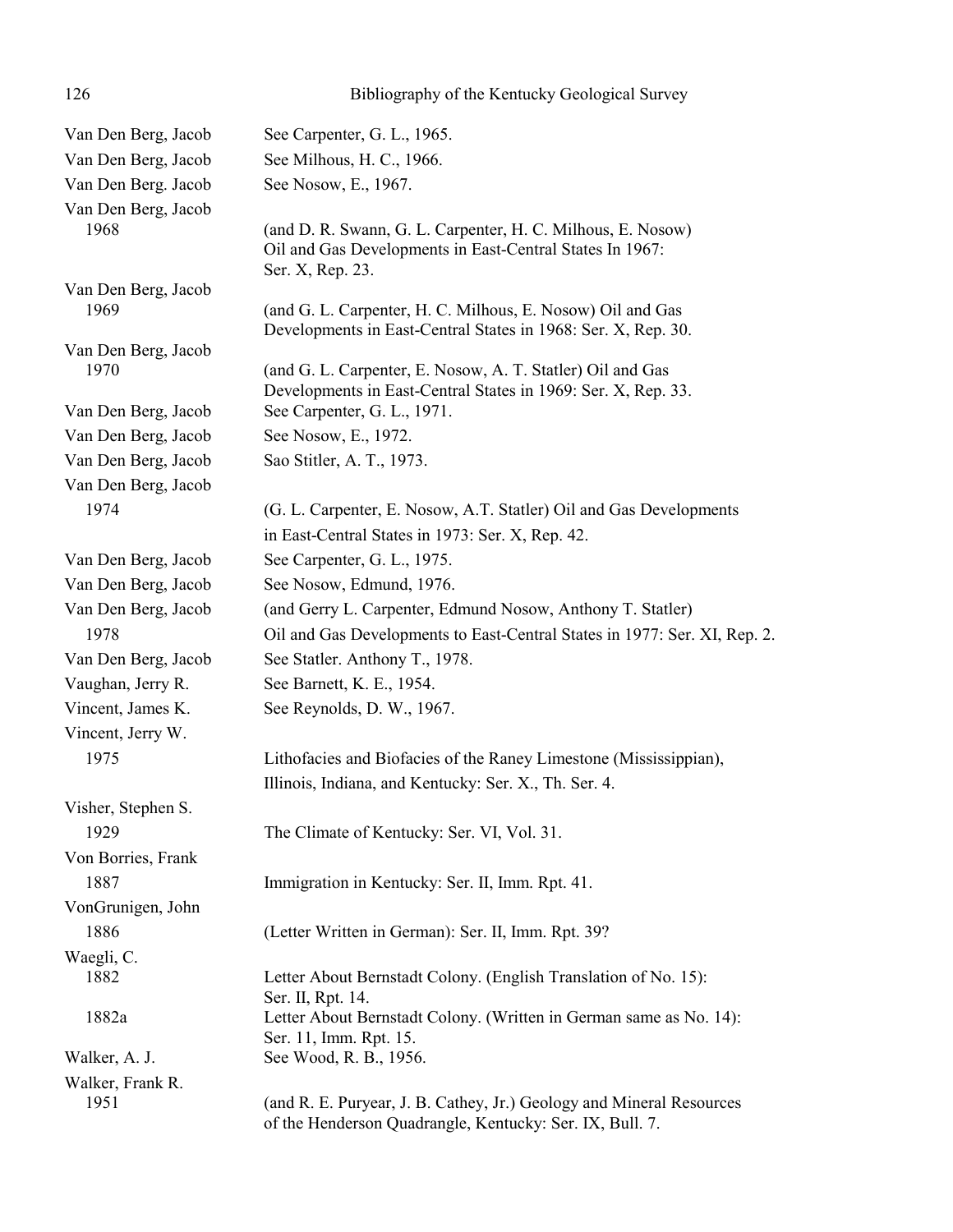| Walker, Frank H.         |                                                                                                                                   |
|--------------------------|-----------------------------------------------------------------------------------------------------------------------------------|
| 1951                     | Miscellaneous Clay and Shale Analyses for the Year 1950-51: Ser. IX,<br>Inf. Cir. 1.                                              |
| Walker, Frank H.         | See Stokley, J. A., 1952.                                                                                                         |
| Walker, Frank H.         | See Stokley, J. A., 1953.                                                                                                         |
| Walker, Frank H.         |                                                                                                                                   |
| 1953                     | Miscellaneous Clay and Shale Analyses for the Year 1951-52: Ser. IX,                                                              |
| 1953a                    | Rpt. Inv. 6.<br>Oil and Gas Developments in Kentucky in 1952: Ser. IX, Rep. 8.                                                    |
| Walker, Frank H.         |                                                                                                                                   |
| 1954                     | (and C. D. Hunter, J. B. Cathey, Jr.) Oil and Gas Developments<br>in Kentucky in 1953: Ser. IX, Rep. 9.                           |
| Walker, Frank H.         | See McGrain, P., 1954.                                                                                                            |
| Walker, Frank H.         | See McFarlan A. C., 1955.                                                                                                         |
| Walker, Frank H.         |                                                                                                                                   |
| 1955                     | (and E. O. Ray, J. B. Cathey, Jr.) Oil and Gas Developments in                                                                    |
|                          | Kentucky in 1954: Ser. IX, Rep. 10.                                                                                               |
| Walker, Frank H.         |                                                                                                                                   |
|                          |                                                                                                                                   |
| 1955                     | Oil and Gas Developments in Kentucky in 1954: Ser. IX, Sp. Pub. 8.                                                                |
| 1955a                    | Exploration Extensive in Eastern Kentucky: Ser. IX, Rep. 11.                                                                      |
| Walker, Frank H.         | See McFarlan, A. C., 1956.                                                                                                        |
| Walker, Frank H.         |                                                                                                                                   |
| 1956                     | Records of Known Wells in the Jackson Purchase Region, Kentucky:                                                                  |
|                          | Ser. IX, Inf. Cir. 8.                                                                                                             |
| Walker, Frank H.         |                                                                                                                                   |
| 1956                     | (and E. O. Ray, J. B. Cathey, Jr.) Oil and Gas Developments in                                                                    |
|                          | Kentucky in 1955: Ser. IX, Rep. 12.                                                                                               |
| Walker, Frank H.         | See Hauser, R. E., 1957.                                                                                                          |
| Walker, Frank H.         |                                                                                                                                   |
| 1957                     | Oil and Gas Developments in Kentucky in 1956: Ser. IX, Sp. Pub. 11.                                                               |
|                          |                                                                                                                                   |
| Walker, Frank H.<br>1957 | (and D. J. Jones, E. O. Ray) Oil and Gas Developments in Kentucky<br>in 1956: Ser. IX, Rep. 14.                                   |
| Walker, Frank H.         |                                                                                                                                   |
| 1961                     | The 1950 Oil and Gas Conservation Act the First Year: Ser. X, Sp. Pub. 4.                                                         |
| 1965                     | Oil and Gas Conservation Activities: Ser. X, Sp. Pub. 10.                                                                         |
| 1968                     | Oil and Gas Conservation Activities: Ser. X, Sp. Pub. 15.                                                                         |
| Warren, Jack R.          |                                                                                                                                   |
| 1956                     | A Study of Magnetic Anomalies Associated With Ultra Basic Dikes<br>in the Western Kentucky Fluorspar District: Ser. IX, Bull. 19. |
| Wayman, James            |                                                                                                                                   |
| 1883                     | Fields for Emigration: Ser. II, Imm. Rpt. 20.                                                                                     |
| 1883a                    | Impressions of Kentucky. By an Englishman: Ser. II, Imm. Rpt. 22.                                                                 |
| 1883b                    | Impressions of Kentucky. By an English Editor: Ser. II,<br>Imm. Rpt. 26.                                                          |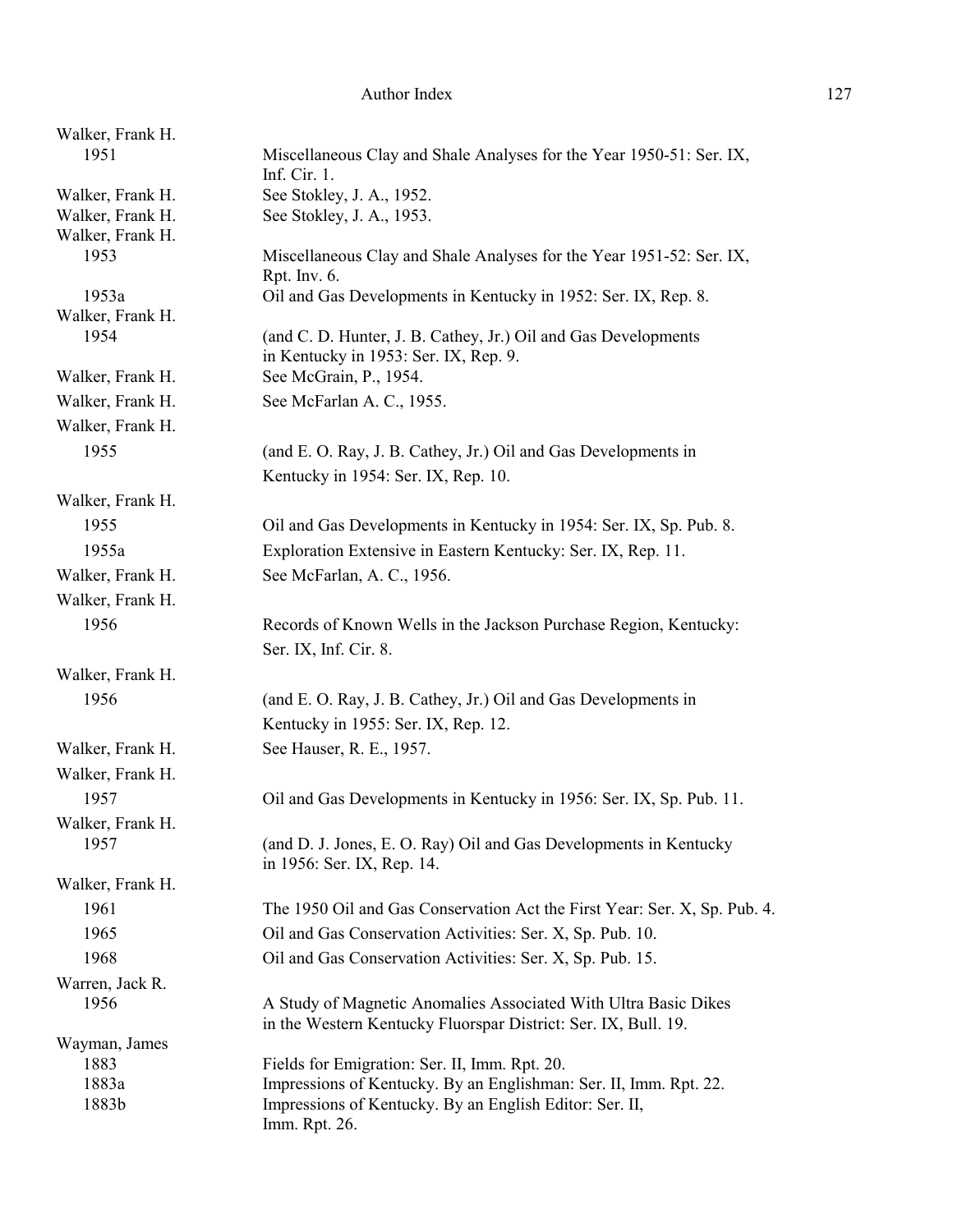| 128                                  | Bibliography of the Kentucky Geological Survey                                                                                                    |
|--------------------------------------|---------------------------------------------------------------------------------------------------------------------------------------------------|
| Webb, Elmer J.                       |                                                                                                                                                   |
| 1969                                 | Geologic History of the Cambrian System in the Appalachian<br>Basin: Ser. X, Sp. Pub. 18.                                                         |
| 1972                                 | Stratigraphic Relationships of Certain Mississippian-Age Pools<br>in Southeastern Kentucky and Northeastern Tennessee: Ser. X,<br>Sp. Pub. 21.    |
| Webb, William S.                     | See Funkhouser, W. D., 1928.                                                                                                                      |
| Weir, Gordon W.<br>1970              | Borden Formation (Mississippian) in Southeast-Central Kentucky:<br>Ser. X, Gd. Bk.                                                                |
| Weir, Gordon W.<br>1970              | (and J. C. Philley) Paleozoic Section on East Flank of Cincinnati Arch<br>Along Interstate 64, Lexington to Olive Hill, Kentucky: Ser. X, Gd. Bk. |
| Weller, James M.<br>1927<br>1931     | The Geology of Edmonson County: Ser. VI, Vol. 28.<br>The Mississippian Fauna of Kentucky: Ser. VI, Vol. 36.                                       |
| Weller, Stuart<br>1921<br>1921a      | Geology of the Golconda Quadrangle: Ser. VI, Vol. 4.<br>Oil and Gas Possibilities in Caldwell County, Kentucky:<br>Ser. VI, Vol. 6.               |
| 1923<br>1926                         | Geology of the Princeton Quadrangle: Ser. VI, Vol. 10.<br>Geology of the Cave in Rock Quadrangle: Ser. VI, Vol. 26.                               |
| Wentworth, Chester K.<br>1927        | The Geology and Coal Resources of the Middlesboro Basin in<br>Kentucky: Ser. VI, Vol. 29.                                                         |
| Wesley, George R.<br>1936            | Geology of the Livermore Oil Pool: Ser. VIII, Bull. 2.                                                                                            |
| Whaley, Peter W.<br>Whaley, Peter W. | See Ferm, J. C., 1971.<br>See Horne, J. C., 1971.                                                                                                 |
| Whieldon, Charles E.,<br>Jr.         | See Nabors, W. M., 1958.                                                                                                                          |
| White, David<br>1925                 | (and T. Stadnichenko) Some Mother Plants of Petroleum in the<br>Devonian Black Shales: Ser. VI, Vol. 21.                                          |
| White, William H.                    | See McFarlan, A. C., 1952.                                                                                                                        |
| Whitesides, Douglas V.<br>1961       | (and E. S. Nichols) Water Levels in Observation Wells in Jefferson<br>County, Kentucky, 1935 Through 1960: Ser. X, Inf. Cir. 6.                   |
| 1961a                                | (and E. S. Nichols) Water Levels in Observation Wells in Kentucky<br>Excluding Jefferson County, 1948 Through 1960: Ser. X, Inf. Cir. 7.          |
| Whitesides, Douglas V.<br>1969       | (and P. D. Ryder) Effects of Pumping From the Ohio River Valley<br>Alluvium Between Carrollton and Ghent, Kentucky: Ser. X, Inf. Cir.18.          |
| Whitesides, Douglas V.<br>1971       | Yields and Specific Capacities of Bedrock Wells it Kentucky:<br>Ser. X, Inf. Cir. 21.                                                             |
| Whitman, Harry H.                    | See Davis, R. W., 1974.                                                                                                                           |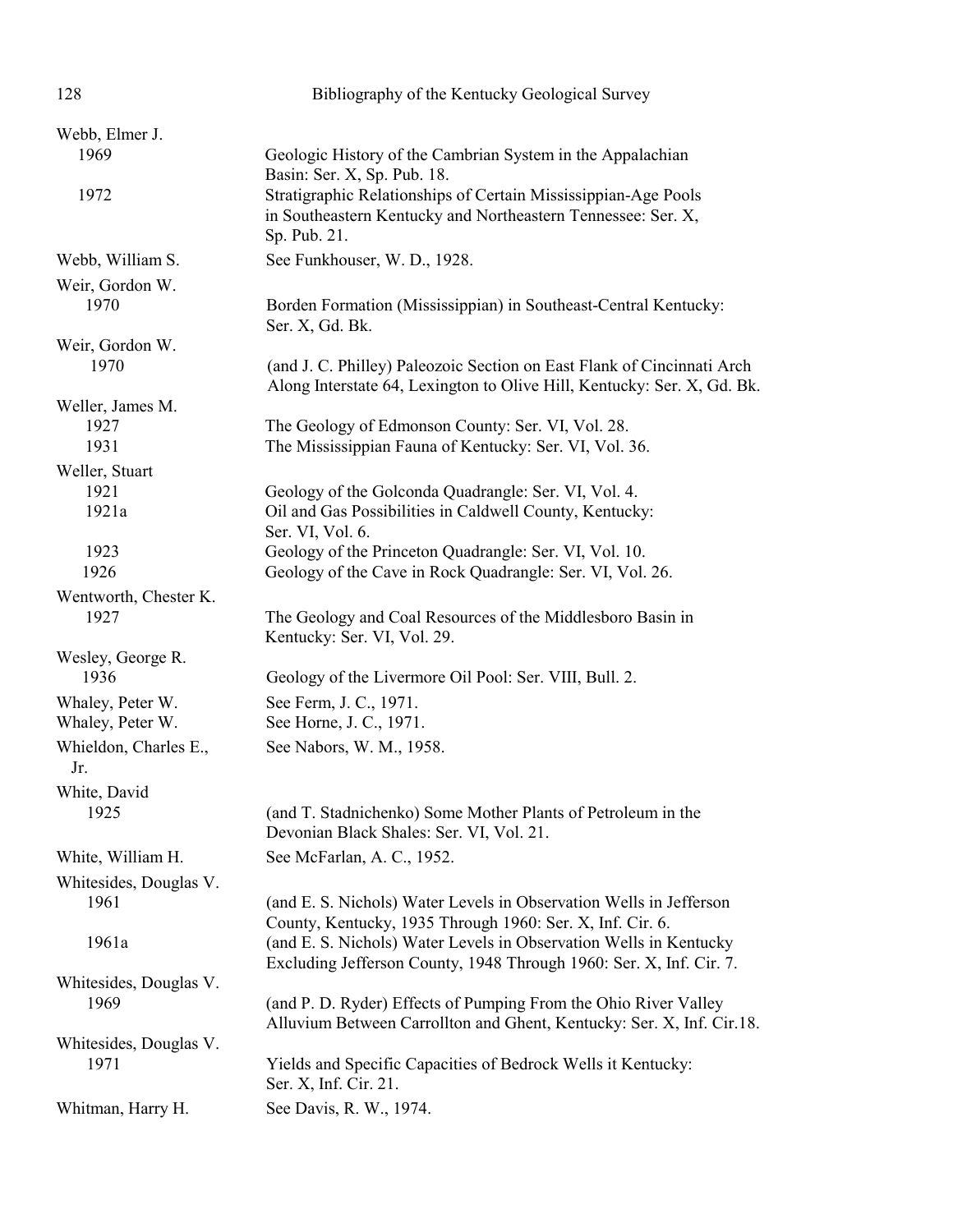| Whitney, J. D<br>1877            | Report on the Upper Mississippi Lead Region: Ser. II, Vol. 2.                                                                                                         |
|----------------------------------|-----------------------------------------------------------------------------------------------------------------------------------------------------------------------|
| Wieland, Denton R.<br>1972       | Frac Pad Acidizing in Carbonate Reservoirs: Ser. X, Sp. Pub. 21                                                                                                       |
| Wilder, Newell M.                | See Jones, D. J., 1934.                                                                                                                                               |
| Wilder, Newell M.<br>1938        | Practical Repressuring: Ser. VIII., Rep. 2.                                                                                                                           |
| William, W. Jerry<br>1957        | Gamma Rays Reveal Subsurface Faulting: Ser. IX, Sp. Pub. 11.                                                                                                          |
| Williamson, Allen D.<br>1969     | Geology in the Park: Ser. X, Gd. Bk.                                                                                                                                  |
| Wilson, Charles W., Jr.          |                                                                                                                                                                       |
| 1953                             | Geologic Relationships Within the Interior Lowlands and<br>Appalachian, Plateau of the Southeastern States: Ser. IX, Sp. Pub 1.                                       |
| Wilson, Edward N.<br>1965        | (and J. A. Van Couvering) A Deep Fresh Water Aquifer in New Cypress<br>Pool, Muhlenberg County, Kentucky, Corroborated by Geophysical<br>Logs: Ser. X, Inf. Cir. 12.  |
| Wilson, Edward N.                |                                                                                                                                                                       |
| 1967<br>1968                     | Using Geologic Maps in Oil and Gas Exploration: Ser. X, Sp. Pub. 14.<br>Some Aspects of Drilling Activities in Eastern Kentucky in<br>1965-1966: Ser. X, Sp. Pub. 15. |
| Wilson, Edward N.                | See Schwalb, H. R., 1972.                                                                                                                                             |
| Wilson, Jack L.<br>1972          | "Brown Shale" Problem in Eastern Kentucky: Ser. X, Sp. Pub. 21.                                                                                                       |
| Wood, E. Boyne<br>Wood, E. Boyne | See Nelson, V., E., 1949.                                                                                                                                             |
| 1950<br>1952                     | Oil and Gas Developments in Kentucky In 1949: Ser. IX. Rep. 1.<br>Oil and Gas Developments in Kentucky in 1950: Ser. IX, Rep. 3.                                      |
| Wood, E. Boyne<br>1952           | (and M. A. McCarville) Oil and Gas Developments in Kentucky in<br>1951: Ser. IX, Rep. 6.                                                                              |
| Wood, E. Boyne                   |                                                                                                                                                                       |
| 1955                             | Geology of the Morganfield South Pool, Union County, Kentucky:<br>Ser. IX, Bull. 14.                                                                                  |
| Wood, H. B.<br>1956              | (and A. J. Walker) Index List of Wall Cuttings Filed at Kentucky<br>Geological Survey: Ser. IX, Inf. Cir. 7.                                                          |
| Worl, Ronald G.<br>1974          | Geology of Fluorspar Deposits of the Western United States<br>Ser. X, Sp. Pub. 22.                                                                                    |
| Wortham, James S.                |                                                                                                                                                                       |
| 1884                             | (and W. J. Lewis, J. E. Stone) Grayson County: Soil, Timber,<br>Minerals, Agricultural Products, etc.: Ser. II, Imm. Rpt. 36.                                         |
| 1884a                            | (and W. J. Lewis, J. E. Stone) Grayson County: Land, Skog,<br>Mineralier Landmanna Produkter M. M.: Ser. II, Imm. Rpt. 39.                                            |
| Wust, Richard                    | See Keller, D., 1883.                                                                                                                                                 |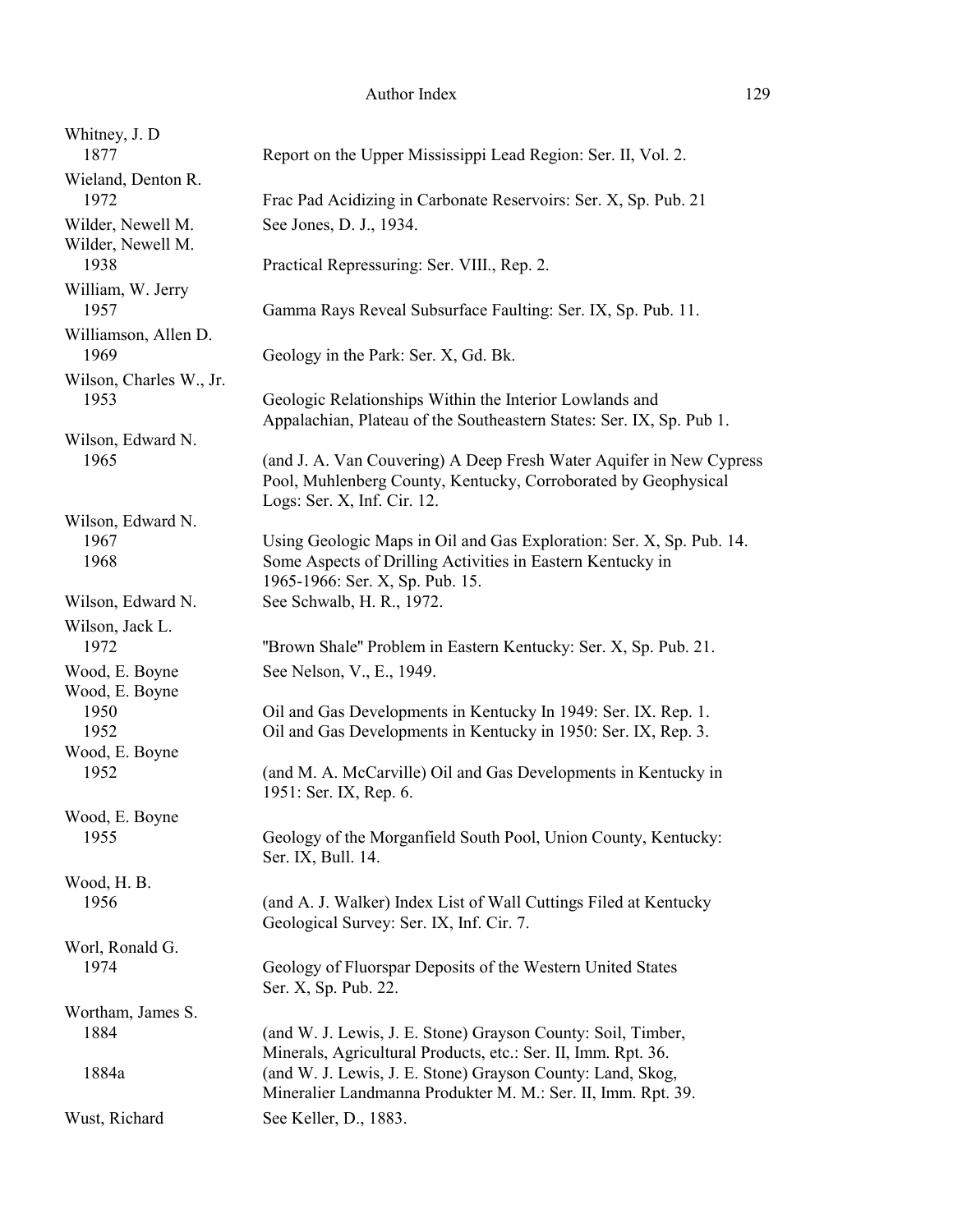| 130              | Bibliography of the Kentucky Geological Survey                         |
|------------------|------------------------------------------------------------------------|
| Wust, Richard    | See Keller, D., 1884.                                                  |
| Wylie, W. W.     |                                                                        |
| 1955             | What is Meant by Permanent Type Well Completion: Ser. IX,              |
|                  | Sp. Pub. 8.                                                            |
| York, D. E.      |                                                                        |
| 1953             | The Use of Radio in Natural Gas Operation: Ser. IX, Sp. Pub. 3.        |
| Young, David M.  |                                                                        |
| 1946             | Kentucky's Resources Minerals: Ser. VIII, Rep. 9.                      |
| Young, David M.  | See Hunter, C. D., 1953.                                               |
| Young, David M.  |                                                                        |
| 1953             | Natural Gas Development in Southwestern Virginia: Ser. IX, Sp. Pub. 3. |
| Young, Robert N. | See Berube, S. C., 1972.                                               |
|                  |                                                                        |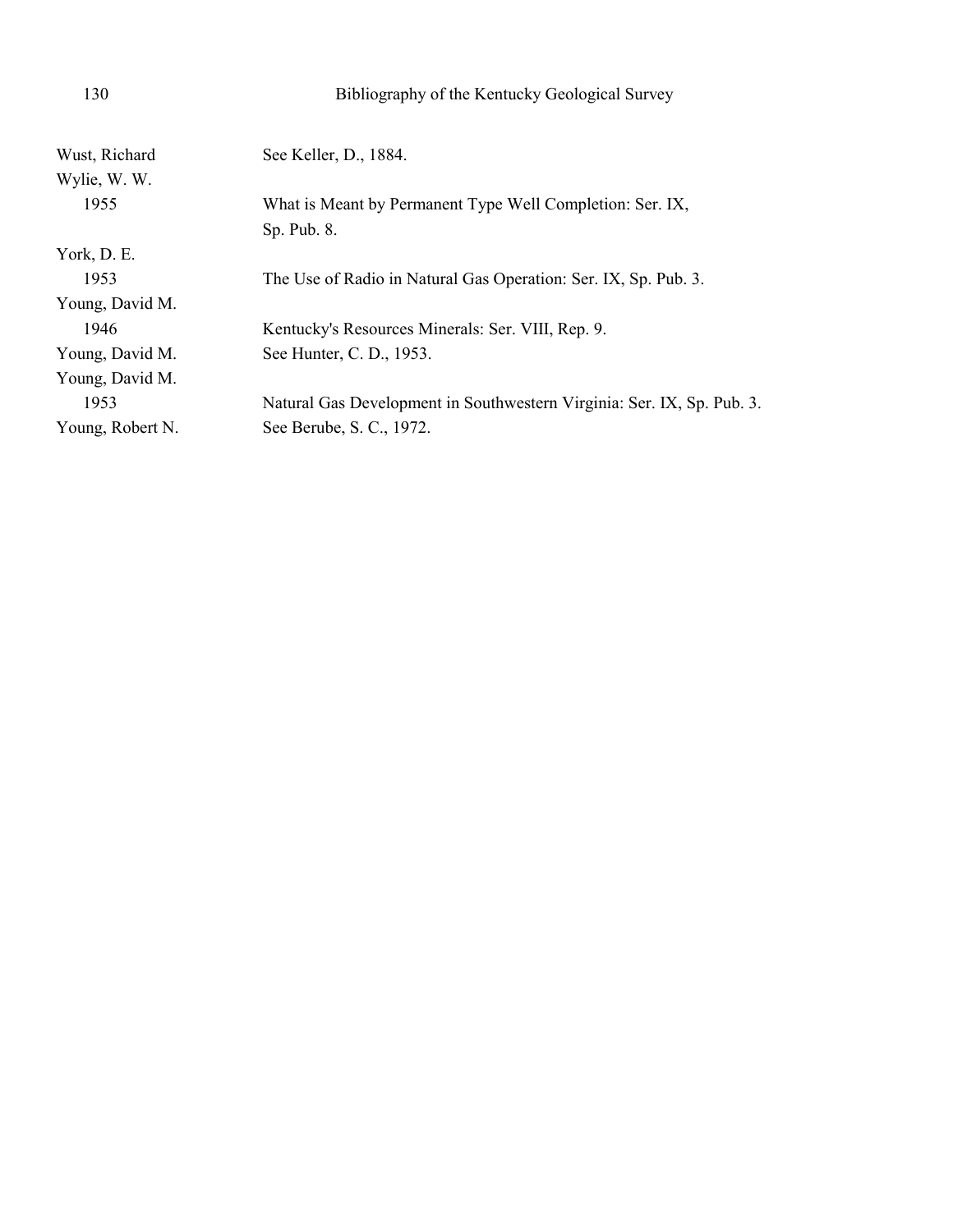# Maps--Series 1 131

## **MAPS**

| <b>SERIES I</b>        |                                                                             |
|------------------------|-----------------------------------------------------------------------------|
| Anonymous              | Coal District of Union County Lying on the Ohio River Nearly                |
|                        | Opposite Shawnectown.                                                       |
|                        | 1854<br>Vol. 1, 1856                                                        |
| Lyon, Sidney S., and   | Exhibiting the Topographical and Geological Features, Map of                |
| Owen, David D.         | Union and Part of Crittenden Counties.                                      |
|                        | Scale: 1:50,000<br>Map No. 1 in Atlas 1857<br>1856                          |
| Lyon, Sidney S.,       | Exhibiting the Topographical and Geological Features of Parts of            |
| Mylotte, Edward, and   | Greenup, Carter and Lawrence Counties.                                      |
| Beirne, P.O.           | 1856<br>Scale: 1": 1.9 mi.<br>Map No. 3 in Atlas 1857                       |
| Lyon, Sidney S., and   | Map of Hopkins County, Kentucky. (Geographic)                               |
| Owen, David D.         | Scale: 1": 1.58 mi. Map No. 2 in Atlas 1857<br>1857                         |
| Owen, David D., and    | Map of Greenup, Carter and Lawrence Counties. (Topographic and Geologic)    |
| Lyon, Sidney S.        | Scale: 1": 2.6 mi.<br>1857                                                  |
| Hoeing, Joseph B., and | Geological Map of Bath and Fleming Counties.                                |
| Linney, William M.     | 1866<br>Scale: 1": 2 mi.                                                    |
|                        |                                                                             |
| <b>SERIES II</b>       |                                                                             |
| Moore, Phillip N., and | Geology of the Nolin River District.                                        |
| Page, William B.       | Scale: 1:63,360<br>1874<br>Vol. 2, 1877                                     |
| Norwood, Charles J.    | Map Embracing the Lead Region of Southwest Kentucky. (Geologic)             |
|                        | Scale: 1": 6 mi.<br>1874<br>Vol. 1, 1876                                    |
| Norwood, Charles J.    | Preliminary Section from Yellow Creek Valley to Livingston Station,         |
|                        | Kentucky. (Structure)                                                       |
|                        | 1875<br>Scale: 1: 4,800<br>Vol. 2, 1877                                     |
| Schenk, Carl           | Plan of Part of Bath, Menifee, Montgomery, Powell, Wolfe, Morgan            |
|                        | and Estill Counties. (Geographic)                                           |
|                        | 1875-76 Scale: 1": 2.4 mi.<br>Vol. 4, 1878                                  |
| Shaler, Nathaniel S.   | Preliminary Map of the Commonwealth of Kentucky. (Geologic and Topographic) |
|                        | Scale: 1": 12.5 mi.<br>Vol. 2, 1877<br>1875                                 |
| Trouvelot, L.          | Preliminary Map Compiled from Various Surveys. (Geologic)                   |
|                        | Scale: 1": 12.5 mi.<br>1875<br>Vol. 2, 1877                                 |
| Allen, J. A.           | Map of North America Showing Overland Trail and the Union Pacific,          |
|                        | Kansas, and Colorado Railway Courses Because of Their Significance in       |
|                        | Restricting the Range of the Bison.                                         |
|                        | Vol. 1, Pt. 2, Memoirs, 1876                                                |
| Schenk, Carl, and      | Map of the Counties of Greenup, Carter, Boyd, and a Part of Lawrence,       |
| Mitchell, W.           | Kentucky. (Topographic)                                                     |
|                        | Scale: 1": 2 mi.<br>1876                                                    |
| Shaler, Nathaniel S.   | Map of the Southern Part of North America Designed to Show the              |
|                        | Position of the Commonwealth of Kentucky. (Geographic)                      |
|                        | Vol. 2, Pt. 2, 1877<br>1876                                                 |
| Shaler, Nathaniel S.   | Preliminary Map of the Commonwealth of Kentucky. (Geologic and Topographic) |
|                        | 1876<br>Scale: 1": 12.5 mi.                                                 |
| Crandall, Albert R.    | Geology of Greenup, Carter and Boyd Counties and a Part of Lawrence County. |
|                        | 1877<br>Scale: 1: 125,000                                                   |
| Leslie, Joseph, Jr.    | Map of Eastern Kentucky Showing the Western Outcrop of its Coal Field as    |
|                        | Determined by the Surveys of 1855 and 1859.                                 |
|                        | 1877<br>Scale: 1:250,000<br>Vol. 3, 1877                                    |
|                        |                                                                             |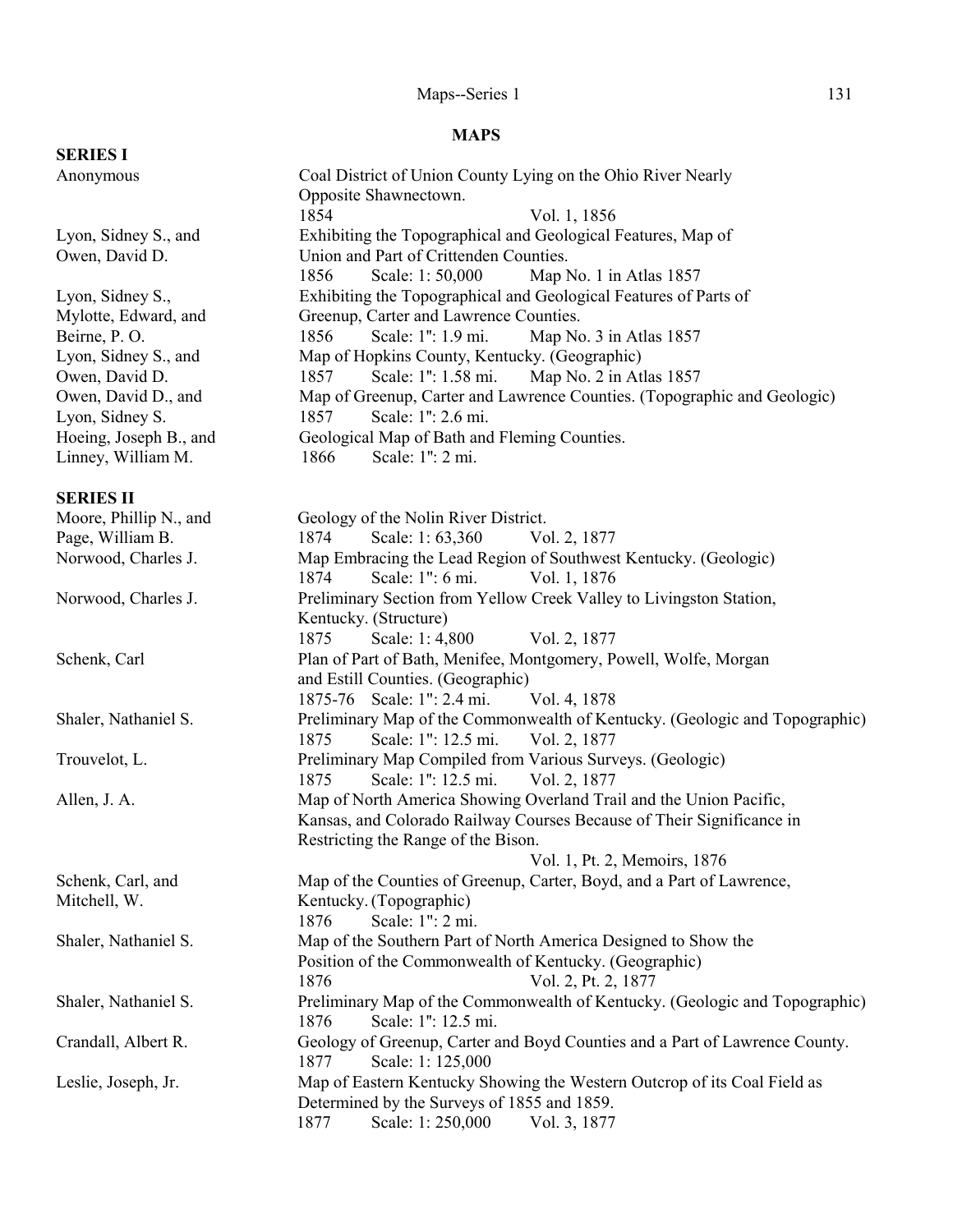| 132 | Bibliography of the Kentucky Geological Survey |  |
|-----|------------------------------------------------|--|
|     |                                                |  |

| McCreath, Andrew S., and<br>D'Invilliers, E.V.                | Map of a Section of South East Kentucky and South West Virginia. (Geologic)<br>Scale: 1": 5 mi.<br>1877                                                            |
|---------------------------------------------------------------|--------------------------------------------------------------------------------------------------------------------------------------------------------------------|
| Shaler, Nathaniel S.                                          | A General Account of the Commonwealth of Kentucky. Prepared by Kentucky<br>Geological Survey for the Centennial Exhibition at Philadelphia, 1876.<br>1877          |
| Shaler, Nathaniel S.                                          | Map of the Southern Part of North America Designed to Show the Position of<br>the Commonwealth of Kentucky. (Geographic)<br>Vol. 2, 1877                           |
| Shaler, Nathaniel S.                                          | Preliminary Geological Map of Kentucky.<br>Vol. 2, 1877<br>1877                                                                                                    |
| Shaler, Nathaniel S.                                          | Preliminary Topographical Map of Kentucky.<br>1877                                                                                                                 |
| Trouvelot, L.                                                 | Preliminary Map of Kentucky Compiled from Various Surveys to Illustrate<br>Drainage Basins of the Commonwealth.<br>Scale: 1": 13 mi.<br>1877                       |
| Moore, Phillip N., and                                        | Map of Hancock County and Parts of Ohio, Grayson, and Breckinridge,                                                                                                |
| Page, William B.                                              | Showing Eastern Outline of the Western Coal Field. (Geographic)<br>Scale: 1": 26.5 mi. 2 sheets<br>1878<br>Vol. 4, 1878                                            |
| Anonymous                                                     | Map of Hickman, Kentucky.<br>(City Plan with Contour Line)<br>Vol. 1, A-F, Bulletin, 1879                                                                          |
| Anonymous                                                     | Preliminary Map of Upper Cumberland Valley.<br>Scale: 1": 5 mi.                                                                                                    |
| Ayers, H. R.                                                  | Map of Wayne County. (Geologic)<br>Scale: 1": 2 mi.                                                                                                                |
| Hoeing, Joseph B., and<br>Procter, John R.                    | Map of Madison County. (Geologic)<br>Scale: 1": 2 mi.                                                                                                              |
| Hoeing, Joseph B.                                             | Map of the United States East of Longitude 102° West.                                                                                                              |
| Hoeing, Joseph B., and<br>Linney, William M.                  | Map Showing the Geology of Lincoln County.<br>Scale: 1": 2 mi.                                                                                                     |
| Procter, John R., and<br>Hoeing, Joseph B.                    | Map of Madison County, Kentucky. (Geologic)<br>Scale: 1: 125,000                                                                                                   |
| Anonymous                                                     | Sketch Map of the Valley of the Upper Cumberland River.<br>Scale: 1": 12 mi.<br>Vol. 6, 1880                                                                       |
| Crandall, Albert R.                                           | Map of Morgan and Johnson Counties Showing Parts of Magoffin, Floyd<br>and Martin Counties. (Geographic)<br>Vol. 6, 1880                                           |
| Procter, John R.                                              | Map of Kentucky Showing Geography, Coal Fields and Proposed Route of<br>Paris, Georgetown and Frankfort Railroads.<br>Scale: 1": 2.4 mi. Geol. Rpts., 1880<br>1880 |
| Procter, John R.                                              | Map of the Paris, Georgetown and Frankfort Railway and Connections.<br>1880<br>Geol. Rpts., 1880                                                                   |
| Hoeing, Joseph B., and                                        | Geologic Map of Lincoln County.                                                                                                                                    |
| Linney, William M.                                            | Scale: 1": 2 mi.<br>1882<br>Vol. 2, Memoirs, 1882                                                                                                                  |
| Hoeing, Joseph B.,<br>Fales, J. C., and<br>Linney, William M. | Map of Boyle and Mercer Counties. (Geologic)<br>Scale: 1" : 2 mi.<br>Geol. Rpts., 1882                                                                             |
| Hoeing, Joseph B., and                                        | Map of Garrard County, Kentucky. (Geologic)                                                                                                                        |
| Linney, William M.                                            | Scale: 1" : 2 mi.<br>1882<br>Vol. 2, Memoirs, 1882.                                                                                                                |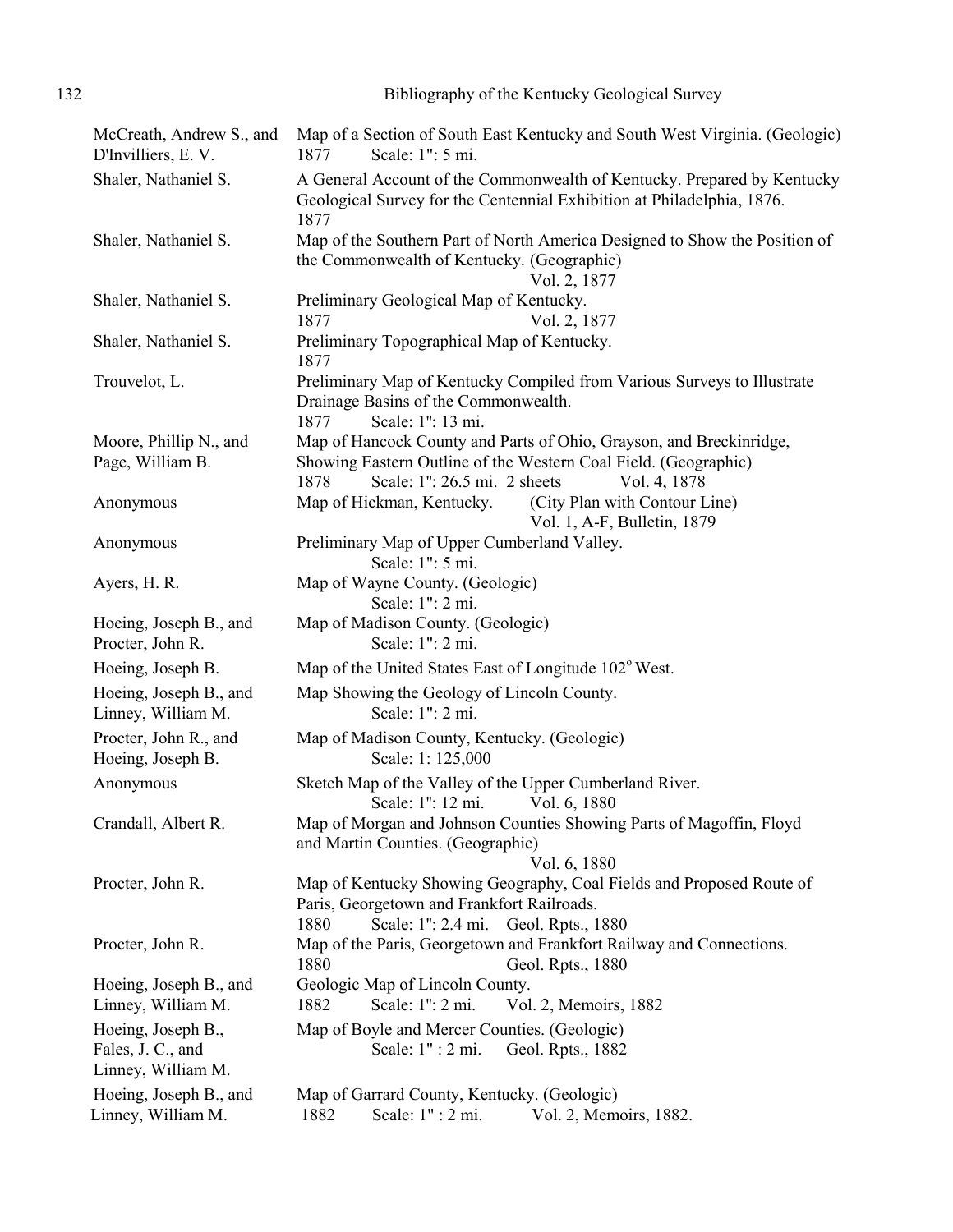# Maps--Series II 133

| Knott, William or.                                                                          | Map of the Geology of Marion County, Kentucky.<br>Scale: 1: 125, 000<br>Vol. 2, Memoirs, 1882<br>1882                                                                                          |
|---------------------------------------------------------------------------------------------|------------------------------------------------------------------------------------------------------------------------------------------------------------------------------------------------|
| Procter, John R.                                                                            | Map of Kentucky from the Eclectic Geographies. (Geologic)<br>Scale: 1": 26.5 mi.<br>1882                                                                                                       |
| Hoeing, Joseph B., and<br>Linney, William M.                                                | Geologic Map of Montgomery County and Clark County.<br>Scale: 1": 2 mi.<br>1884<br>Geol. Rpts., 1814                                                                                           |
| Hoeing, Joseph B., and<br>Crandall, Albert R.                                               | Map of Boyd, Carter, and Greenup Counties, Kentucky. (Geologic)<br>Scale: 1": 2 mi.<br>1884                                                                                                    |
| Hoeing, Joseph B., and<br>Linney, William M.                                                | Map of Spencer and Nelson Counties. (Geologic)<br>Scale: 1: 125,000<br>1884<br>Geol. Rpts., 1884                                                                                               |
| Linney, William M., and<br>Hoeing, Joseph B.                                                | Map of Montgomery and Clark Counties.<br>Scale: 1": 2 mi.<br>Geol. Rpts. 1884                                                                                                                  |
| Linney, William M.                                                                          | Map of Spencer and Nelson Counties, Kentucky. (Geologic)<br>Scale: 1" : 2 mi.<br>Geol. Rpts., 1884                                                                                             |
| Crandall, Albert R.                                                                         | Sketch Map of Region North of Pine Mountain, Kentucky. (Geographic)<br>Scale: 1": 5 mi.<br>1865                                                                                                |
| Hoeing, Joseph B.,<br>Loughridge, Robert H.,<br>and Ayers, H. R.                            | Geologic Map of the Jackson Purchase, Comprising Ballard, Breckinridge,<br>Marshall, Graves, Calloway, Hickman, and Fulton Counties, Kentucky.<br>1885<br>Scale: 1" : 4.73 mi.<br>Vol. F, 1888 |
| Hoeing Joseph B., and<br>Linney, William M.                                                 | Map of Mason County, Kentucky. (Geologic)<br>Scale: 1" : 2 mi.<br>1885<br>Geol. Rpts., 1885                                                                                                    |
| Hoeing, Joseph B.,<br>Ayers, H. R., and                                                     | Map of the Jackson Purchase. (Geologic)<br>Scale: 1: 125,000<br>1815                                                                                                                           |
| Loughridge, Robert H.<br>Hoeing, Joseph B.,<br>Linney, William M., and<br>Knott, William T. | Map of Washington and Marion Counties. (Geologic)<br>Scale: 1": 2 mi.<br>Geol. Rpts., 1885                                                                                                     |
| Loughridge, Robert H.,<br>Hoeing, Joseph B., and<br>Ayers, H. R.                            | Map of the Jackson Purchase.<br>(Geologic)<br>Scale: 1": 2 mi.<br>1885<br>Vol. F, 1888                                                                                                         |
| Crandall, Albert R.                                                                         | Map of Elliott County, Kentucky, (Geologic)<br>1886<br>Scale: 1": 2 mi.<br>Geol. Rpts., 1886                                                                                                   |
| Crandall, Albert R., and<br>Hoeing, Joseph B.                                               | Map Showing Relation Between Conglomerate Uplifts and Elliott<br>County Dikes.                                                                                                                 |
|                                                                                             | Scale: 1": 5 mi.<br>Geol. Rpts., 1896                                                                                                                                                          |
| Hoeing, Joseph B., and                                                                      | Map of Spencer and Nelson Counties. (Geologic)                                                                                                                                                 |
| Linney, William N.                                                                          | Scale: 1": 2 mi.<br>1886                                                                                                                                                                       |
| Hoeing. Joseph B.                                                                           | Preliminary Map of Southeast Kentucky. (Geologic)                                                                                                                                              |
|                                                                                             | Scale: 1" : 5 mi.<br>1886                                                                                                                                                                      |
| Hoeing, Joseph B.                                                                           | Preliminary Map of Southeast Kentucky. (Geographic)                                                                                                                                            |
|                                                                                             | Scale: 1": 5 mi.<br>1886                                                                                                                                                                       |
| Hoeing, Joseph B., and                                                                      | Map of the Geology of Bath and Fleming Counties, Kentucky.                                                                                                                                     |
| Linney, William M.                                                                          | 1886<br>Scale: 1: 125,000<br>Geol. Rpts., 1886                                                                                                                                                 |
| Boeing, Joseph B., and<br>Linney, William M.                                                | Map of Bath and Fleming Counties, Kentucky. (Geologic)<br>Scale: 1": 2 mi.<br>1886<br>Geol. Rpts., 1886                                                                                        |
| Loughridge, Robert H.                                                                       | Map of the Jackson Purchase Showing Approximate Areas of                                                                                                                                       |
|                                                                                             | Distribution of the Quaternary Gravel.                                                                                                                                                         |
|                                                                                             | 1886<br>Vol. F, 1988                                                                                                                                                                           |
|                                                                                             |                                                                                                                                                                                                |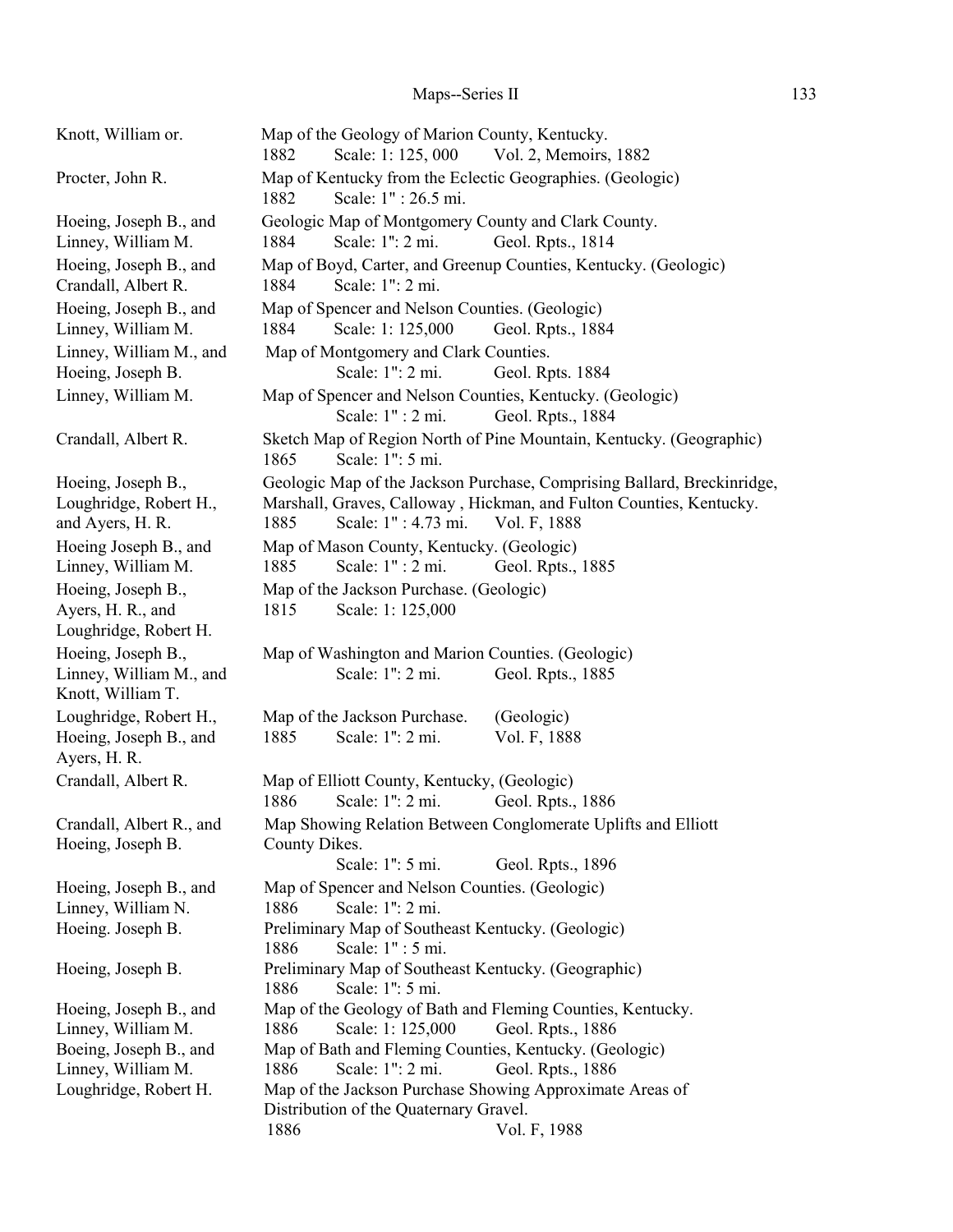| 134                                             | Bibliography of the Kentucky Geological Survey                                                                                                                                           |
|-------------------------------------------------|------------------------------------------------------------------------------------------------------------------------------------------------------------------------------------------|
| Loughridge, Robert H.,<br>and Hoeing, Joseph B. | Agriculture Map of Jackson, Purchase.<br>1886<br>Scale: 1": 4.73 mi.<br>Vol. F, 1888                                                                                                     |
| Hoeing, Joseph B.                               | Preliminary Map of Kentucky, Showing Eastern and Western Coal Fields.                                                                                                                    |
|                                                 | Scale: 1": 20 mi.<br>1887                                                                                                                                                                |
| Hoeing, Joseph B., and<br>Linney, William N.    | Map of Henry, Shelby, and Oldham Counties. (Geologic)<br>Scale: 1": 2 mi.<br>1887<br>Geol. Rpts., 1887                                                                                   |
| Hoeing, Joseph B., and<br>Linney, William M.    | Map of Henry, Shelby and Oldham Counties, Kentucky.<br>Scale: 1": 1 mi.<br>Geol. Rpts., 1887<br>1887                                                                                     |
| Hoeing, Joseph B.                               | (Geologic)<br>Preliminary Map of Kentucky<br>Scale: 1" : 20 mi.<br>1887                                                                                                                  |
| Hoeing, Joseph B.                               | Map Showing the Relation of Eastern Kentucky Coal Field to the<br>Transportation Routes and Iron Areas of the South Appalachian Region.<br>1888<br>Scale: 1" : 30 mi.                    |
| Hoeing, Joseph B.                               | Preliminary Map of Kentucky. (Geographic)<br>Scale: 1": 10 mi.<br>1889                                                                                                                   |
| Hoeing, Joseph B.                               | Preliminary Map of Kentucky. (Geologic)<br>Scale: 1": 10 mi.<br>1889                                                                                                                     |
| Hoeing, Joseph B.                               | Preliminary Map of Southeast Kentucky.<br>1889<br>Scale. 1": 5 mi.                                                                                                                       |
| Hoeing, Joseph B.                               | Map Showing Mountain Passes. (Pass Locations)<br>Scale: 1": 15 mi.<br>1889                                                                                                               |
| Hoeing, Joseph B.                               | Map Showing Mountain Passes. (No Locations)<br>Scale: 1": 15 mi.<br>1889                                                                                                                 |
| Hoeing, Joseph B., and<br>Crandall, Albert R.   | Geology of Whitley County and Shaving Eastern Part of McCreary<br>County.<br>1889                                                                                                        |
| Hoeing, Joseph B., and<br>Crandall, Albert R.   | Geologic Map of Whitley County and Parts of Pulaski, Laurel and<br>Bell Counties. Also Includes Eastern McCreary County.<br>Scale: 1" : 2 mi.<br>1889                                    |
| Ayers, H. R., and<br>Loughridge, Robert H.      | Map of Clinton County, Kentucky. (Geologic)<br>Scale: 1" : 2 mi.<br>Geol. Rpts., 1890<br>1890                                                                                            |
| Hoeing, Joseph B.                               | Preliminary Map of Kentucky. (Geographic)<br>Scale: 1": 10 mi.<br>1890                                                                                                                   |
| Linney, William. M.                             | Section from Anderson County Through Mercer and Garrard to Sub-<br>conglomerate Coal in Rockcastle, Showing Kentucky Anticlinal and<br>Synclinal. (Geologic)<br>1890<br>Scale: 1": 2 mi. |
| Loughridge, Robert H.,<br>and Ayers, B. R.      | Geologic Map of Clinton County.<br>1890<br>Scale: 1" : 2 mi.<br>Geol. Rpts., 1890                                                                                                        |
| Loughridge, Robert H.                           | Map of Clinton County. (Geologic)<br>Scale: 1: 125,000<br>1890<br>Geol. Rpts., 1890                                                                                                      |
| Anonymous                                       | Preliminary Map of Upper Cumberland Valley.<br>Scale: 1": 5 mi.<br>1890?                                                                                                                 |
| Crandall, Albert R.,<br>and Hoeing, Joseph B.   | Map of Whitley County and a Part of Pulaski County. (Geologic)<br>1889<br>Geol. Rpts., 1889                                                                                              |
| Hoeing, Joseph B.                               | Preliminary Map of Kentucky.<br>(Geologic)<br>Scale: 1": 10 mi.<br>1891                                                                                                                  |
|                                                 |                                                                                                                                                                                          |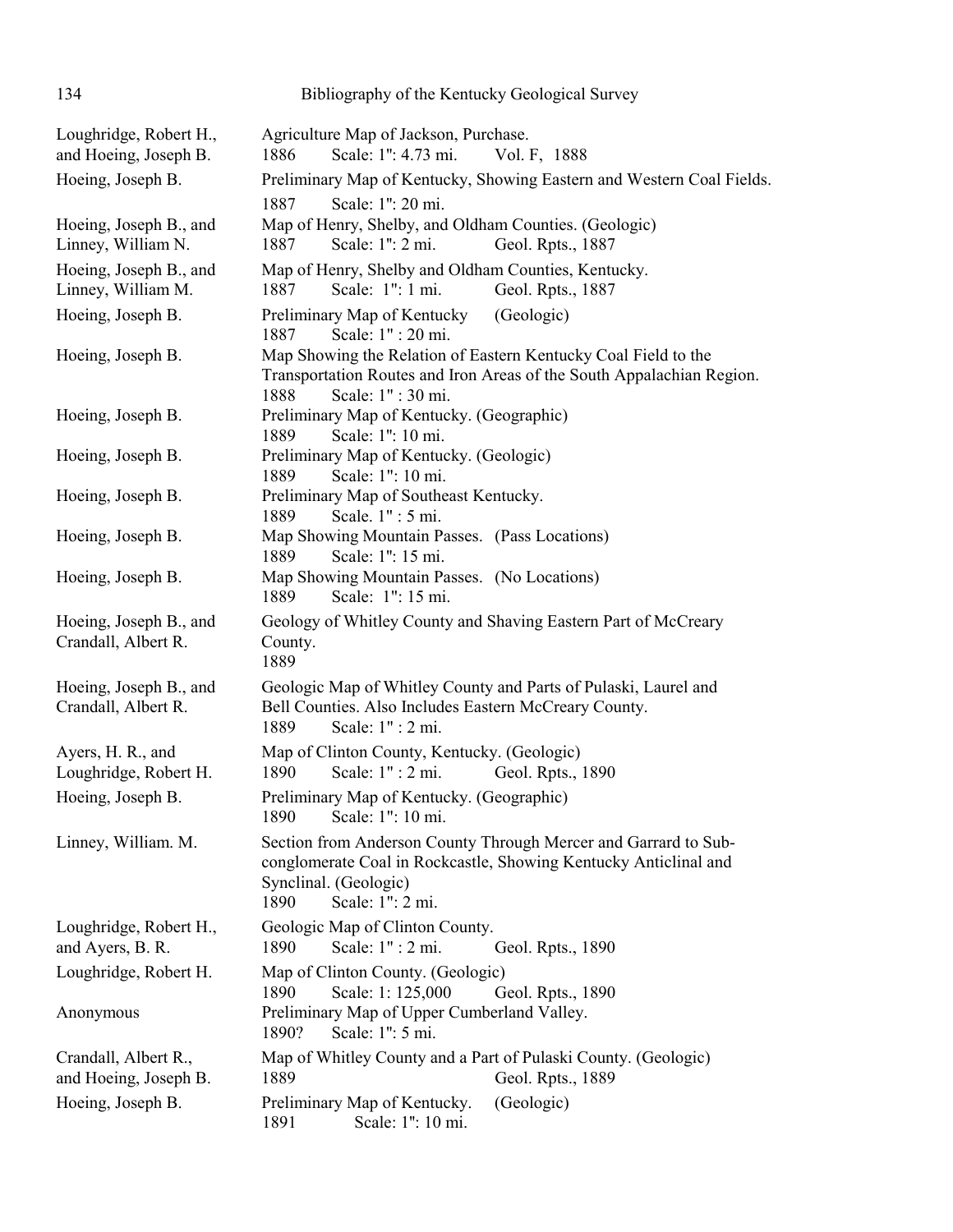| Hoeing, Joseph B.                               | Map of the Cumberland Mountain System. (Topographic)<br>Scale: 1": 4 mi.<br>1891                                                                                                                                   |
|-------------------------------------------------|--------------------------------------------------------------------------------------------------------------------------------------------------------------------------------------------------------------------|
| Hoeing, Joseph B.                               | Map Showing Relation of Eastern Kentucky Coal Field to the<br>Transportation Points and Iron Ores of the South Appalachian Region.<br>1891<br>Scale: 1": 30 mi.                                                    |
| Hoeing, Joseph B., and<br>Loughridge, Robert H. | Map of Meade and Breckinridge Counties, Kentucky. (Geographic)<br>Scale: 1": 2 mi.<br>1891                                                                                                                         |
| Hoeing, Joseph B., and<br>Loughridge, Robert H. | Generalized Geologic Sections Showing Anticlines in Meade and<br>Breckinridge Counties.<br>1891                                                                                                                    |
| Loughridge, Robert H.,<br>and Hoeing, Joseph B. | Map of Meade and Breckinridge Counties. (Geologic)<br>Scale: 1: 125,000<br>1891                                                                                                                                    |
| Loughridge, Robert H.                           | Map of Meade County Gas Wells.<br>Scale: 1" : 2 mi.<br>1891                                                                                                                                                        |
| McAdee, J. E., and<br>Hoeing, Joseph B.         | Map of Warren County. (Geologic)<br>Scale: 1" : 2 mi.<br>1891                                                                                                                                                      |
| Orton, Edward                                   | Report of the Occurrence of Petroleum, Natural Gas, and Asphalt<br>Rock in Western Kentucky.<br>1891<br>2 sheets<br>Vol. E, Geol. Rpts., 1891                                                                      |
| Procter, John R.                                | Preliminary Map of Kentucky.<br>(Geologic)<br>Scale: 1": 2 mi.<br>1891                                                                                                                                             |
| Procter, John R., and<br>Orton, Edward          | Preliminary Geological Map of Kentucky. Report of Petroleum, Gas<br>and Asphalt Rock.                                                                                                                              |
| Sullivan, George M.                             | Scale: 1": 20 mi.<br>1891<br>Vol. E, Geol. Rpts., 1891<br>Sketch Map of Parts of Jackson and Rockcastle Counties, Kentucky. (Geologic)<br>Scale: 1" : 2 mi.<br>Geol. Rpts. 1891<br>1891                            |
| Anonymous                                       | Map No. 2 (of Kentucky) Showing Progress of Work to January 1, 1892.<br>1892                                                                                                                                       |
| <b>SERIES III</b>                               |                                                                                                                                                                                                                    |
| Crandall, Albert R.,<br>and Hodge, James M.     | Sketch Map of Region North of Pine Mountain Kentucky. (Geographic)<br>Scale: 1": 5 mi.                                                                                                                             |
| Fohs, P. Julius, and<br>Hoeing, Joseph B.       | Map of Trigg and Christian Counties. (Geologic)<br>Scale: 1": 2 mi.                                                                                                                                                |
| Hoeing, Joseph B.                               | Map of Kentucky, Showing Outcrop and Extent of the Corniferous Limestone.<br>Scale: 1": 30 mi.<br>1905<br>Bull. No. 1, 1905                                                                                        |
| Hoeing, Joseph B.                               | Map of Kentucky Showing Producing Oil and Gas Fields, Pipelines<br>and Outlines of Eastern and Western Coal Fields.<br>Scale: 1": 30 mi.<br>1905<br>Bull. No. 1, 1905                                              |
| Hoeing, Joseph B.                               | Map of Kentucky Showing Outcrops of and Areas Underlaid by the Berea<br>Grit and the Big Injun Sands and the Area Where the Trenton Rocks are<br>at the Surface.<br>Scale: 1": 30 mi.<br>1905<br>Bull. No. 1, 1905 |
| Jones, Sadocia C., and<br>Norwood, Joseph W.    | Soil Map of Adair County, Kentucky.<br>Scale: 1": 2 mi.                                                                                                                                                            |
| Miller, Arthur M.                               | Map of Highbridge and Trenton Areas Showing Location of Mineral Veins.<br>Scale: 1": 4.73 mi.<br>1905<br>Bull. No. 2, 1905                                                                                         |
| Miller, Arthur M., and<br>Maxwood, Joseph W.    | Geologic Map of Green, Taylor, and Adair Counties<br>Scale: 1" : 2 mi.                                                                                                                                             |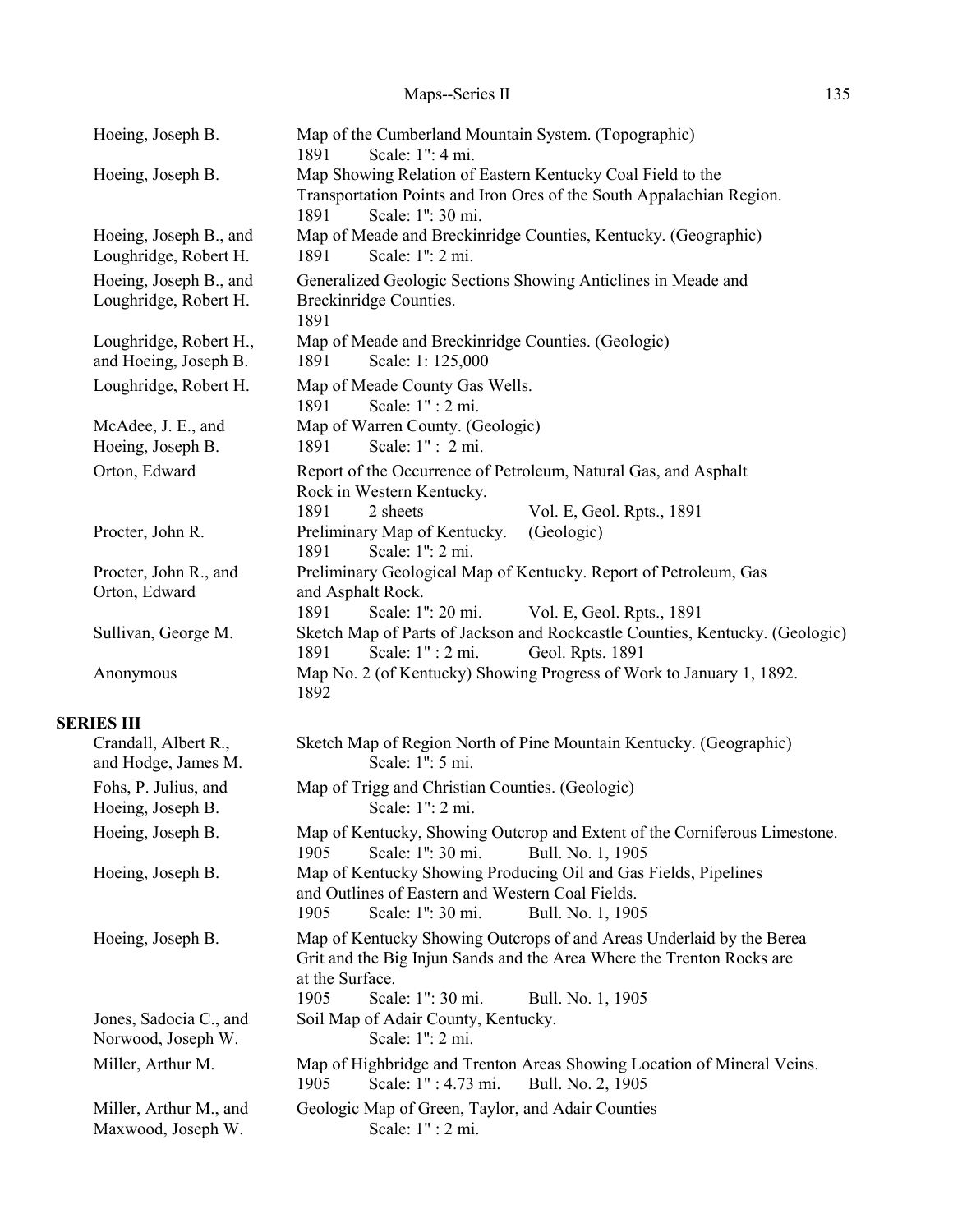| Hoeing, Joseph B        | Preliminary Geological Map of Kentucky.                                                                       |
|-------------------------|---------------------------------------------------------------------------------------------------------------|
|                         | Scale: 1": 2 mi.<br>1905                                                                                      |
| Hoeing, Joseph B.       | Map of the Big Sandy Valley.<br>(Geologic)                                                                    |
|                         | 1905<br>Scale: 1": 4 mi.<br>Bull. No. 4, 1905                                                                 |
| Fohs, F. Julius         | Sketch Map of the Lead, Zinc and Fluorspar District of Western                                                |
|                         | Kentucky. Showing Location of Mines and Mills.                                                                |
|                         | Scale: 1": 8 mi.<br>1907<br>Bull. No. 9, 1907                                                                 |
| Hoeing, Joseph B.       | Map of the Western Border of the Eastern Coal Field. (Geologic)                                               |
|                         | 1907-08 Scale: 1: 125,000 3 sheets Bull. No. 12, 1910                                                         |
| Hoeing, Joseph B.       | Map of the Upper Cumberland Valley and Contiguous Regions.                                                    |
|                         | (Geographic)                                                                                                  |
|                         | 1907<br>Scale: 1": 1.5 mi.<br>Bull. No. 13, 1907                                                              |
| Hoeing, Joseph B.       | Revised Preliminary Map of Southeast Kentucky. (Geographic)                                                   |
|                         | Scale: 1": 5 mi.<br>1907<br>Bull. No. 14, 1912                                                                |
| Hoeing, Joseph B.       | Preliminary Map of the Pineville and Middlesboro Regions.<br>(Geographic)                                     |
|                         | 1907<br>Scale: 1": 1 mi.                                                                                      |
| Norwood, Joseph W.      | Bull. No. 14, 1912<br>Map of the Western Border of the Eastern Coal Field. (Geologic)                         |
|                         | Scale: 1: 125,000<br>Bull. No. 12, 1910<br>1908                                                               |
| Crandall, Albert R.     | Page Map of Caney Creek, Morgan County, Kentucky. (Geologic)                                                  |
|                         | 1910<br>Scale: 1": 1 mi.<br>Bull. No. 14, 1912                                                                |
| Hoeing, Joseph B.       | Map of the Licking Valley Region. Morgan and Magoffin Counties. (Geographic)                                  |
|                         | Scale: 1": 4 mi.<br>Bull. No. 10, 1910<br>1910                                                                |
| Miller, Arthur M.       | The Geology of Western Wolfe County.                                                                          |
|                         | Scale: 1": 2 mi.<br>1910                                                                                      |
| Hutchinson, F. M.       | Geology and Coals of the Central City, Madisonville, Calhoun,                                                 |
|                         | and Newburgh Quadrangles.                                                                                     |
|                         | 1912<br>Scale: 1: 62,500 4 sheets Bull. No. 19, 1912                                                          |
| Gardner, James H.       | Map of the Hartford Quadrangle.                                                                               |
|                         | 1912<br>Scale: 1: 96,000 4 sheets Bull. No. 20, 1912                                                          |
| Norwood, Joseph W., and | Soil Map of Adair County.                                                                                     |
| Jones, Sadocia C.       | Scale: 1": 2 mi.<br>1912?                                                                                     |
| Norwood, Joseph W., and | Soil Map of Green County.                                                                                     |
| Jones, Sadocia C.       | 1912?<br>Scale: 1": 2 mi.                                                                                     |
| Norwood, Joseph W., and | Soil Map of Taylor County.                                                                                    |
| Jones, Sadocia C.       | 1912?<br>Scale: 1": 2 mi.                                                                                     |
| Norwood, Joseph W., and | Soil Map of Taylor County Coupled with Green and Adair County.                                                |
| Jones, Sadocia C.       | Scale: 1": 2 mi.<br>1912?                                                                                     |
| Norwood, Joseph W., and | Soil Map of Webster County.                                                                                   |
| Jones, Sadocia C.       | 1912?<br>Scale: 1": 2 mi.                                                                                     |
| <b>SERIES IV</b>        |                                                                                                               |
| Sellier, Lucien M.      | Economic Industries Map of Boyd, Carter and Greenup Counties.<br>Scale: 1": 3 mi.<br>1913<br>Map Packet, 1913 |
|                         |                                                                                                               |

|                       | .    |                                | $1.144 \mu$ 1 avenue, $1.715$                              |
|-----------------------|------|--------------------------------|------------------------------------------------------------|
| Sellier, Lucien M.,   |      |                                | Map of Georgetown Quadrangle, Woodford, Fayette, and Scott |
| and Miller, Arthur M. |      | Counties, Kentucky. (Geologic) |                                                            |
|                       | 1913 | Scale: $1"$ : $1$ mi.          | Map Packet. 1913                                           |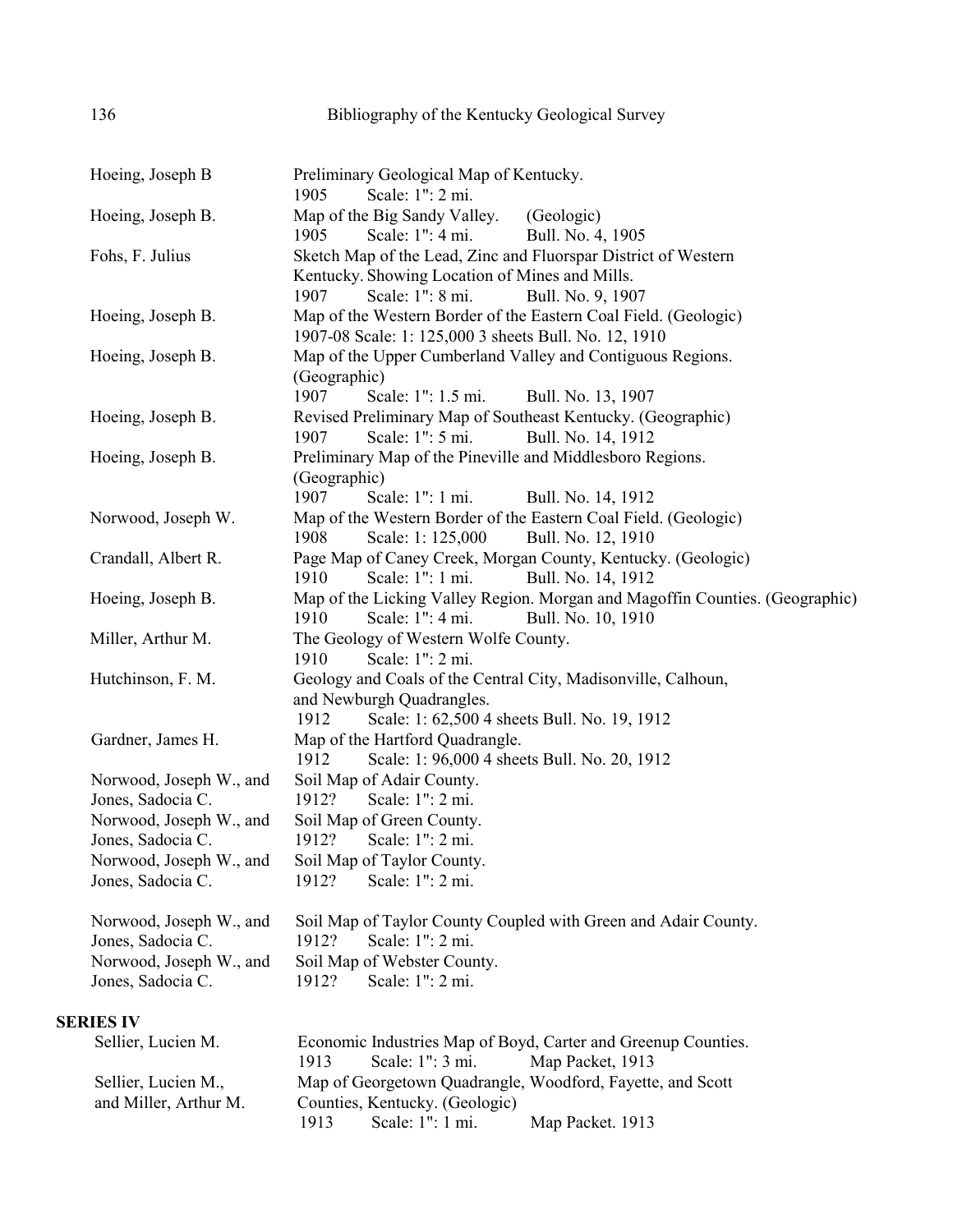| Sellier, Lucien M.<br>(Geographic) | Coal Mine Map of Pond and Blackberry Creeks (Pike County).                                                        |
|------------------------------------|-------------------------------------------------------------------------------------------------------------------|
|                                    | 1913<br>Scale: 1": 1 mi.<br>Map Packet, 1913                                                                      |
| Sellier, Lucien M.                 | Economic Industries Map of a Portion of Rowan County.                                                             |
|                                    | Scale. 1": 1 mi.<br>Map Packet, 1913<br>1913                                                                      |
| Sellier, Lucien M.                 | Maps of the Upper Big Sandy Valley. (Topographic)                                                                 |
|                                    | Scale: 1": 1 mi. 4 sheets Map Packet, 1913<br>1913                                                                |
| Sellier, Lucien M.                 | Coal Mine Map of Upper Licking Valley. (Geographic)                                                               |
|                                    | Scale: 1": 1 mi.<br>1913<br>Map Packet, 1913                                                                      |
| Sellier, Lucien M.                 | Map Showing Geology of the Dawson Springs Quadrangle.                                                             |
|                                    | 1914<br>Scale: 1:62,500<br>Vol. 2, Pt. 1, 1914                                                                    |
| Sellier, Lucien M.                 | (Geologic)<br>Map of Nolin River District.                                                                        |
|                                    | Scale: 1": 1 mi.<br>Vol. 2, Pt. 1, 1914<br>1914                                                                   |
| Sellier, Lucien M.                 | Map Showing Geology of the Earlington Quadrangle.                                                                 |
|                                    | 1914<br>Scale: 1:62,500 Vol. 2, Pt. 1, 1914                                                                       |
| Sellier, Lucien M.                 | Map of Leatherwood Creek, Perry County. (Coal Mines)                                                              |
|                                    | Scale: 2": 1 mi.<br>Vol. 2, Pt. 2, 1914<br>1914                                                                   |
| Sellier, Lucien M.                 | Map of Macies Creek, Perry County. (Coal Mines)                                                                   |
|                                    | 1914<br>Scale: 2": 1 mi.<br>Vol. 2, Pt. 2, 1914                                                                   |
| Sellier, Lucien M.                 | Map of Goose Creek and Tributaries. (Coal Mines)                                                                  |
|                                    | Scale: 1": 1 mi.<br>1914<br>Vol. 2, Pt. 2, 1914                                                                   |
| Sellier, Lucien M.                 | Map of Drainage of North Fork of Kentucky River, Between Hazard                                                   |
|                                    | and Krypton. (Coal Mines)                                                                                         |
|                                    | Scale: 2": 1 mi.<br>1915<br>Vol. 2, Pt. 2, 1914                                                                   |
|                                    |                                                                                                                   |
|                                    |                                                                                                                   |
| Jones, Sadocia. C., and            | Soil Map of Franklin County, Kentucky.                                                                            |
| Sellier, Lucien M.                 | Scale: 1": 1 mi.<br>1914<br>Vol. 2, Pt. 3, 1914                                                                   |
| Sellier, Lucien M., and            | Map of Franklin County, Kentucky. (Geologic)                                                                      |
| Miller, Arthur M.                  | Scale: 1": 1 mi.<br>1914<br>Vol. 2, Pt. 3, 1914                                                                   |
| Sellier, Lucien M.                 | Map of Franklin County, Kentucky. (Soils)                                                                         |
|                                    | Scale: 1": 1 mi.<br>Vol. 2, Pt. 3, 1914<br>1914                                                                   |
| Sellier, Lucien M.                 | Nolin River District, Edmonson, Grayson, and Hart Counties,                                                       |
|                                    | Kentucky. (Geographic)                                                                                            |
|                                    | 1914<br>Scale: 1": 1 mi.                                                                                          |
| Anonymous                          | Geologic Map of Central Kentucky, Showing the Distribution of                                                     |
|                                    | Mohawkian (Middle Ordovician) Rocks.                                                                              |
|                                    | Scale: 1": 10 mi.<br>1915                                                                                         |
| Butts, Charles                     | Map of Jefferson County, Kentucky. (Geologic)                                                                     |
|                                    | 1915<br>Scale: 1": 1 mi.<br>Vol. 3, Pt. 2, 1915                                                                   |
| Sellier, Lucien M.                 | Map Showing Geology of the Drakesboro Quadrangle, Kentucky.<br>1915<br>Scale: 1": 0.99 mi.<br>Vol. 3, Pt. 1, 1915 |
| Sellier, Lucien M.                 | Map Showing Geology of the Dunmor Quadrangle, Kentucky.                                                           |
|                                    | Scale: 1": 1 mi.<br>Vol. 3, Pt. 1, 1915<br>1915                                                                   |
| Sellier, Lucien M.                 | Map Showing Geology of the Nortonville Quadrangle.                                                                |
|                                    | 1915<br>Scale: 1:62,500.<br>Vol. 3, Pt. 1, 1915                                                                   |
| Sellier, Lucien M.                 | Map Showing Geology of the Little Muddy Quadrangle.                                                               |
|                                    | 1915<br>Scale: 1:62,500.<br>Vol. 3, Pt. 1, 1915                                                                   |
| Sellier, Lucien M.                 | Map of North Fork Kentucky River and Its Tributaries.<br>Scale: 2": 1 mi.<br>Vol.3. Pt. 3, 1915<br>1915           |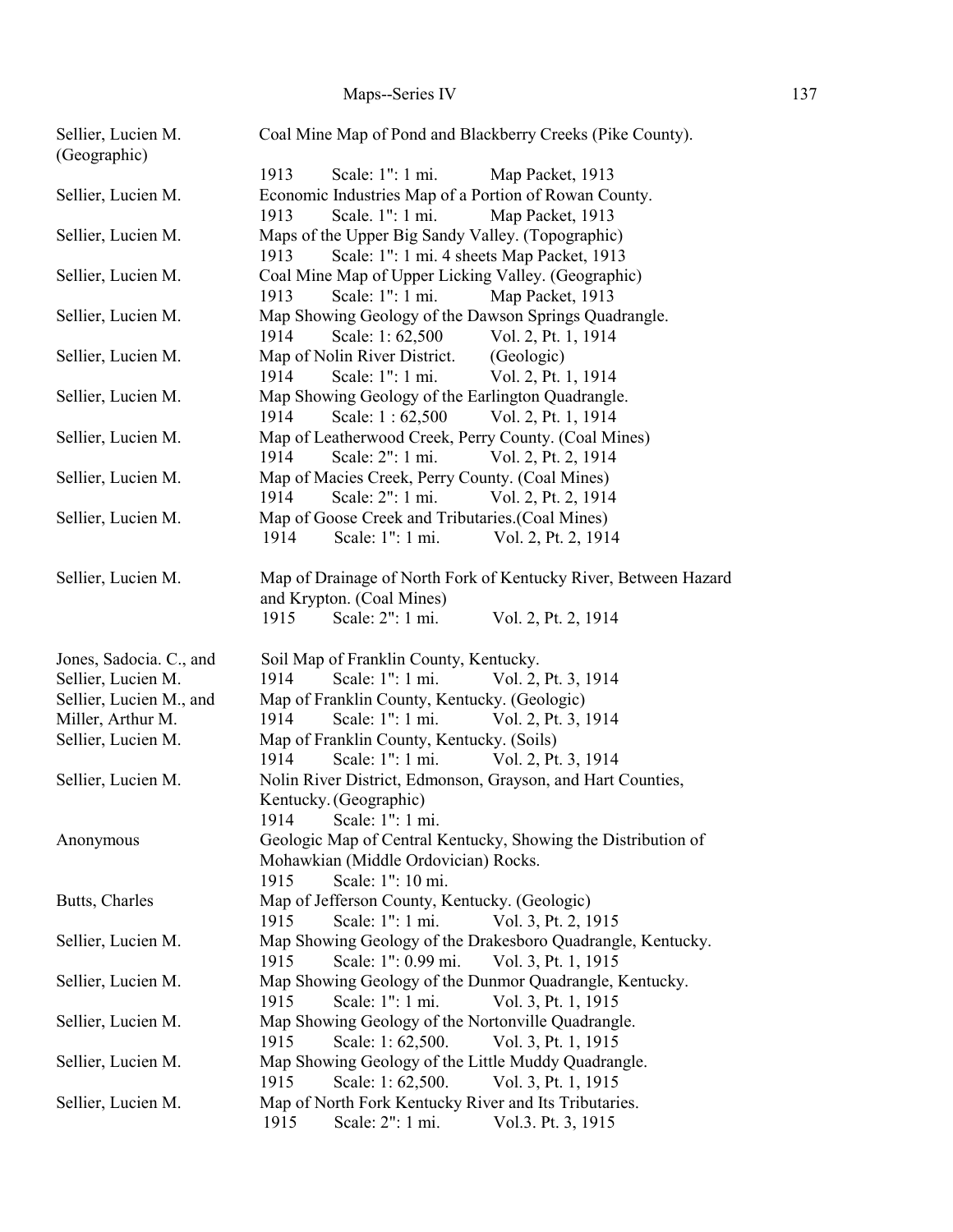| 138                                          | Bibliography of the Kentucky Geological Survey                        |
|----------------------------------------------|-----------------------------------------------------------------------|
| Sellier, Lucien M.                           | Map of Troublesome Creek and Its Tributaries. (Geographic)            |
|                                              | 1915<br>Scale: 1": 1 mi.<br>Vol. 3, Pt. 3, 1915                       |
| Sellier, Lucien M.                           | Geologic Map of Kentucky.<br>Scale: 1": 10 mi.<br>1915                |
| Sellier, Lucien M.                           | Preliminary Map of Kentucky.<br>(Geographic)                          |
|                                              | Scale: 1": 10 mi.<br>1915                                             |
| Sellier, Lucien M.                           | Geographic Map of Crittenden County.                                  |
|                                              | Scale: 1": 1 mi.<br>1915                                              |
|                                              | Map of Letcher County, Kentucky, Showing Fire Clay and Elkhorn        |
| Sellier, Lucien M., and<br>Crider, Albert F. | Coals.                                                                |
|                                              | 1915<br>Scale: 1": 1 mi.                                              |
|                                              | Vol. 4, Pt. 1, 1915                                                   |
| Sellier, Lucien M., and                      | Map of Letcher County Showing Geologic Structure.                     |
| Crider, Albert F.                            | 1915<br>Scale: 1": 1 mi.<br>Vol. 4, Pt. 1, 1915                       |
| Sellier, Lucien M., and                      | Coals of Letcher County.                                              |
| Crider, Albert F.                            | 1915<br>Scale: 1: 125,000<br>Vol. 4, Pt 1, 1916                       |
| Sellier, Lucien M., and                      | Map of Letcher County.                                                |
| Crider, Albert F.                            | Scale: 1": 1 mi.<br>1915<br>Vol.4, Pt. 1, 1916                        |
| Lee, Wallace L.                              | Map of the Shawneetown Quadrangle. (Geologic)                         |
|                                              | 1916<br>Scale: 1:62,500<br>Vol. 4, Pt. 2, 1916                        |
| Sellier, Lucien M.                           | A Map of the Cumberland River and Adjacent Territory. (Geographic)    |
|                                              | Scale: 1": 1 mi.<br>1916                                              |
|                                              |                                                                       |
| Sellier, Lucien M.                           | Map of Western Coal Field Showing Areas Underlaid by No. 9 Coal.      |
|                                              | Scale: 1": 3 mi.<br>1916                                              |
| Sellier, Lucien M.                           | Map of Upper Cumberland River and Adjacent Territory.                 |
|                                              | 1916<br>Scale: 1": 1 mi.<br>Vol. 4, Pt. 2, 1916                       |
| Sellier, Lucien M.                           | Map of Goose Creek and Tributaries. (Geographic)                      |
|                                              | Scale: 1": 1 mi.<br>Vol. 4, Pt. 3, 1918                               |
| Miller, Arthur M.                            | Map of Western Clay County, Kentucky, Showing Locations of            |
|                                              | Leases of the Kentucky Petroleum Producing Company and Approximate    |
|                                              | Structure of Irvine Oil Sand.                                         |
|                                              | 1917<br>Scale: 2": 1 mi.                                              |
| Sellier, Lucien M.                           | Preliminary Map of Kentucky.<br>(Geologic)                            |
|                                              | Scale: 1": 10 mi.<br>1917                                             |
| Sellier, Lucien M.                           | Map of Allen County. (Oil and Gas Wells)                              |
|                                              | Scale: 1": 1 mi.<br>1917                                              |
| Sellier, Lucien M.                           | Geographic Map of Magoffin County.                                    |
|                                              | Scale: 1": 1 mi.<br>1917                                              |
| Sellier, Lucien M.                           | Oil and Gas Structural Map of Magoffin County                         |
|                                              | Scale: 1" : 2 mi.<br>1917                                             |
| Sellier, Lucien M.                           | Map of Magoffin County.                                               |
|                                              | 1917<br>Scale: 1": 1 mi.<br>Vol. 5, 1919                              |
| Butts, Charles                               | Chart of Sections of Mississippian Rocks Between the Cincinnati       |
|                                              | Anticline in Central Kentucky and Hardin County in Southern Illinois. |
|                                              | Scale: 4 1/2" : 400 ft.<br>1918                                       |
| Norwood, Joseph W.                           | Map of Kentucky Streams and Counties.                                 |
| Sellier, Lucien M.                           | Structure Map of Magoffin County.                                     |
|                                              | 1919<br>Vol.5, 1919                                                   |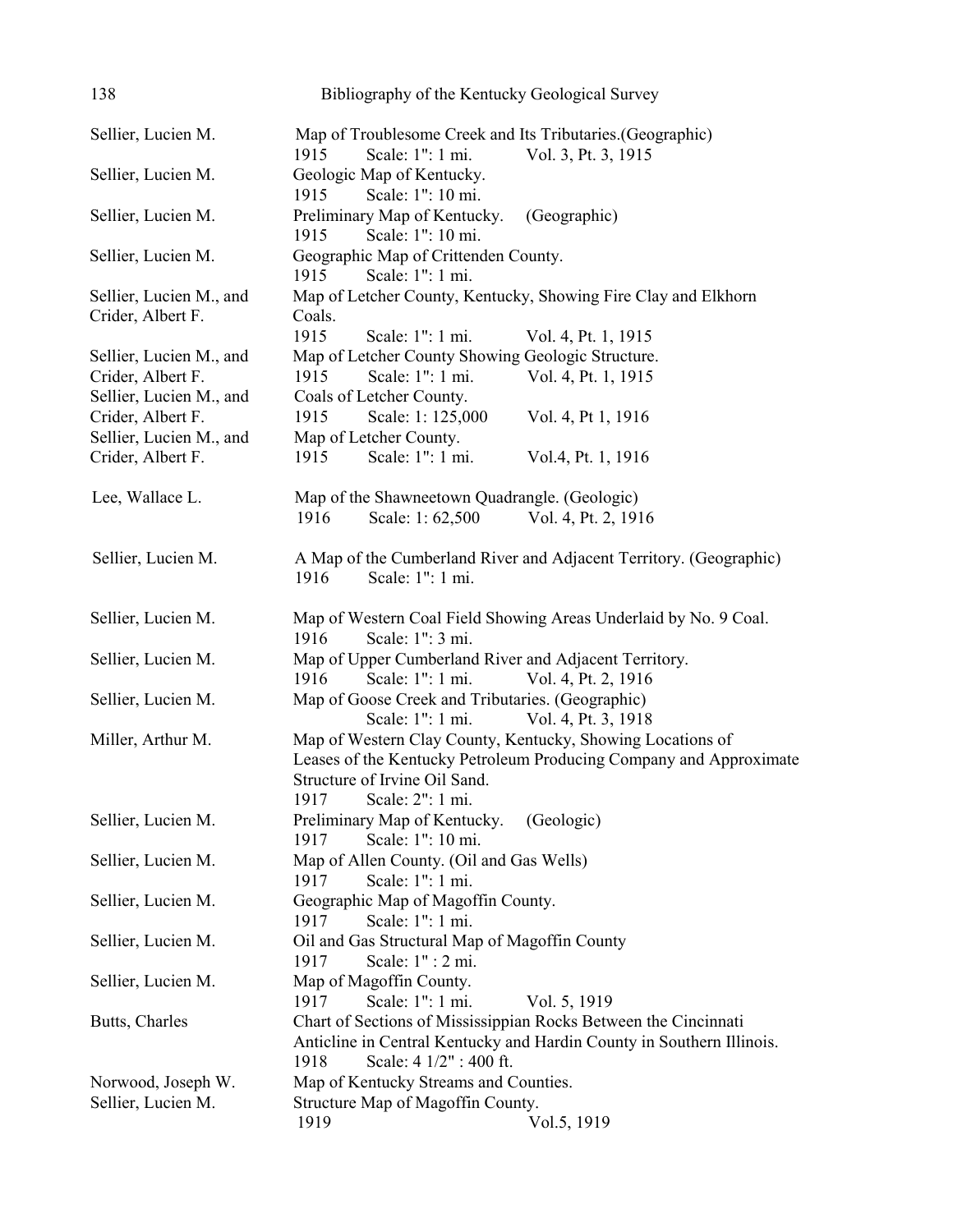|                          | Maps--Series V                                                                         | 139 |
|--------------------------|----------------------------------------------------------------------------------------|-----|
| <b>SERIES V</b>          |                                                                                        |     |
| Shaw, E.W.               | Reconnaissance Map, Structural Geology of Irvine Fields,                               |     |
|                          | Estill and Powell Counties, Kentucky.                                                  |     |
|                          | Scale: 1": .75 mi.<br>Bull. No. 1, 1919<br>1917                                        |     |
| Gardner, James H.        | Structure Map Showing Oil and Gas at Lewisburg and Epley,                              |     |
|                          | Todd and Logan Counties, Kentucky.                                                     |     |
|                          | Scale: 3/4": 1 mi.<br>1919<br>Bull. No. 1, 1919                                        |     |
| Jillson, Willard R.      | Geologic Map of Kentucky and the Adjoining States Showing the                          |     |
|                          | Surficial Distribution of Oil and Gas Producing Formations in                          |     |
|                          | the Appalachian and Adjoining Fields.                                                  |     |
|                          | Scale: 1:5,000,000<br>Bull. No. 1, 1919<br>1918                                        |     |
| Jillson, Willard R.      | Sketch Map of the Geologic Structure of Newcomb Creek,                                 |     |
|                          | Elliott County, Kentucky.                                                              |     |
|                          | 1919<br>Bull. No. 1, 1919                                                              |     |
| Jillson, Willard R.      | Stratigraphic Correlation with Index Map, Showing Section from Bull                    |     |
|                          | Fork, Menifee County, Kentucky, to Buffalo Creek, Perry County, Kentucky.              |     |
|                          | Scale: 1": 1,320 ft.<br>Bull. No. 1, 1919<br>1919                                      |     |
| Jillson, Willard R.      | Map of the Kentucky Appalachian and Lake States Oil and Gas Fields.                    |     |
|                          | Scale: 1": 80 mi.<br>Bull. No. 1, 1919<br>1919                                         |     |
| Jillson, Willard R.      | Oil and Gas Pool and Pipeline Map of Kentucky.                                         |     |
|                          | Scale: 1": 25 mi.<br>Bull. No. 1, 1919<br>1919                                         |     |
| Jillson, Willard R.      | Sketch Map of the Farm Lines and Oil Development of the Big                            |     |
|                          | Sinking Field in Lee County, Kentucky.                                                 |     |
|                          | 1919<br>Scale: 1": 4,500 ft.<br>Bull. No. 1, 1919                                      |     |
| Browning, Iley B., and   | Map of the Structural Geology of Breathitt County, Kentucky.                           |     |
| Jillson, Willard R.      | 1919<br>Scale: 1:62,500<br>Vol. 1, No. 3, 1919                                         |     |
| Butts, Charles           | Reconnaissance Geologic Map of Barren County.                                          |     |
|                          | Scale: 1": 2 mi.<br>1919<br>Vol. 1, No. 3, 1919                                        |     |
| Herring, L. B.,          | Structural Map of Magoffin County, Kentucky.                                           |     |
| Hudnall, James S., and   | Scale: 1": 1 mi.<br>1919                                                               |     |
| Campbell, W. R.          |                                                                                        |     |
| Jillson, Willard R.      | Sketch Map Showing Oil and Gas Development in Warren County,<br>Kentucky. (Geographic) |     |
|                          | 1919<br>Scale: 1": 2 mi.<br>Vol. 1, No. 3, 1919                                        |     |
|                          |                                                                                        |     |
| Merry, H. R.             | Oil and Gas Map of Barren County, Kentucky.                                            |     |
|                          | Scale: 1": 2 mi.<br>1919<br>Vol. 1, No. 3, 1919                                        |     |
|                          |                                                                                        |     |
| Miller, Arthur M.        | Map of the Geology of Allen County.                                                    |     |
|                          | Scale: 1": .9 mi.<br>1919<br>Vol. 1, No. 3, 1919                                       |     |
| Miller, Arthur M., and   | Map of Allen County, Kentucky. (Geographic)                                            |     |
| Sellier, Lucien M.       | Scale: 1": 1 mi.<br>Vol. 1, No. 3, 1919<br>1919                                        |     |
|                          |                                                                                        |     |
| Sellier, Lucien M., and  | Map of Allen County, Kentucky. (Oil and Gas Wells)                                     |     |
| Jillson, Willard R.      | Scale: 1": 1 mi.<br>1919<br>Vol. 1, No. 2, 1919                                        |     |
| Jillson, Willard R.      | (Oil and Gas Pools)<br>Map of Allen County, Kentucky.                                  |     |
|                          | Scale: 1" : 1 mi.<br>1919<br>Vol. 1, No. 2, 1919                                       |     |
| Jillson, Willard R., and | Sketch Map of the Stinking Creek Region, Knox County, Kentucky.                        |     |
| Hodge, James M.          | 1919<br>Bull. No. 3, 1919                                                              |     |
| Browning, Iley B.        | <b>Structural Geology of Breathitt</b><br>County.                                      |     |
|                          | Scale: 3": 4 mi.<br>Vol.1, No. 3, 1919<br>1919                                         |     |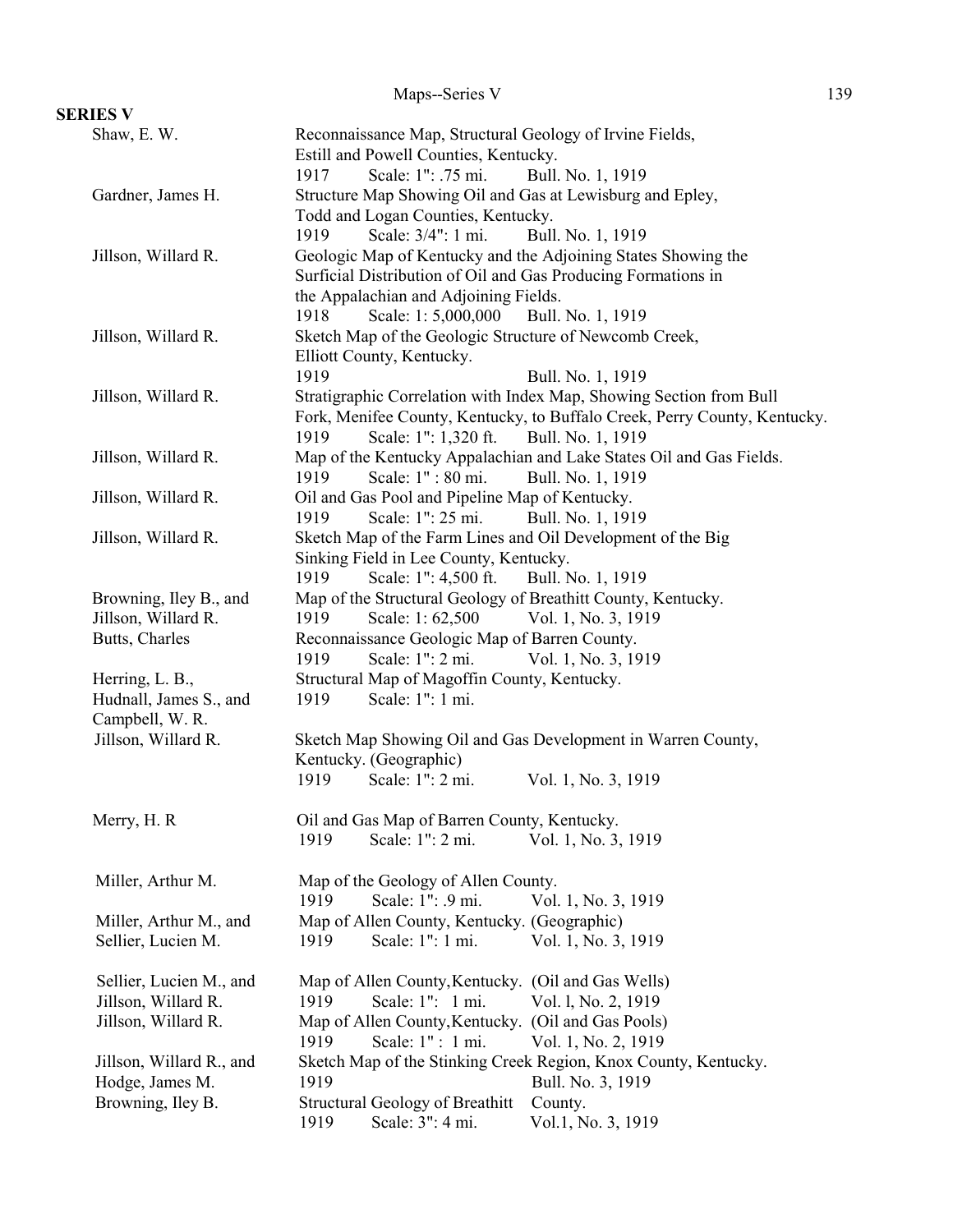| 140                                        | Bibliography of the Kentucky Geological Survey                                                                                                                        |
|--------------------------------------------|-----------------------------------------------------------------------------------------------------------------------------------------------------------------------|
| Browning, Iley B.                          | Map of the Structural Geology of Knott County, Kentucky.<br>Scale: 1": 1 mi.<br>1919<br>Vol. 1, No. 3, 1919                                                           |
| Jillson, Willard R.                        | Oil and Gas Pool and Pipelines Map of Kentucky.<br>Scale: 1": 40 mi.<br>Vol. 1, No. 2, 1919<br>1919                                                                   |
| Rhodes, E. O., and<br>White, K. D.         | Structure Map of the Paint Creek Uplift in Johnson County, Kentucky.<br>1919<br>Vol. 1, No. 3, 1919                                                                   |
| Miller, Arthur M., and                     | Structural Geology of Allen County, Kentucky                                                                                                                          |
| Sellier, Lucien M.<br>Jillson, Willard R.  | 1919<br>Scale: 1": 1 mi.<br>Geologic Map of Kentucky Showing Oil and Gas Pools and Pipelines and<br>the Eastern and Western Coal Fields.<br>1920<br>Scale: 1": 10 mi. |
| <b>SERIES VI</b>                           |                                                                                                                                                                       |
| Browning, Iley B.                          | Oil and Gas Structural Geological Map of Johnson County.<br>Scale: 1": 1 mi.<br>1921                                                                                  |
| Browning, Iley B.                          | Map of the Structural Geology of Magoffin County, Kentucky.<br>Scale: 1": 1 mi.<br>1921                                                                               |
| Glenn, Leonidas C.                         | Map of Geology and Coals of Webster County.<br>1922<br>Scale: 1:62,500<br>Vol. 5, 1922                                                                                |
| Hudnall, James S.                          | Map of the Structural Geology of Floyd County, Kentucky.<br>Scale: 1": 1 mi.<br>1922                                                                                  |
| Ries, Heinrich                             | Geographic Map of Kentucky Showing Distribution of Clay Industries.<br>1922<br>Scale: 1": 30 mi.<br>Vol. 8, 1922                                                      |
| Anonymous                                  | Mineral Resource Map of Northeast Breathitt County and<br>Parts of Magoffin and Knott Counties. (Geologic)<br>Scale: 1": 1 mi.                                        |
| Bissell J. L.                              | Geographic Map of Grant County, Kentucky.<br>Scale: ??                                                                                                                |
| Bertsch, F. W.                             | Reconnaissance Map of Grant County, Kentucky. (Geographic)<br>Scale: 1": 1 mi.<br>1923                                                                                |
| Bertsch, F. W.                             | Reconnaissance Map of Harrison County, Kentucky. (Geographic)<br>1923 Scale: 1": 1 mi.                                                                                |
| Bertsch, F. W.                             | Reconnaissance Geographic Map of Owen County, Showing Oil and<br>Gas Development.<br>Scale: 1": 1 mi.<br>1923                                                         |
| Bertsch, F. W.                             | Reconnaissance Geographic Map of Pendleton County. Shows Oil<br>and Gas and Lead Development.<br>1923<br>Scale: 1": 1 mi.                                             |
| Bissell, J. L., and<br>Mayfield, Samuel M. | Geographic Map of Anderson County.<br>Scale: 1": 1 mi.<br>1923                                                                                                        |
|                                            |                                                                                                                                                                       |
| Bissell J. L.                              | Reconnaissance Geographic Map of Boone County.<br>Scale: 1": 1 mi.<br>1923                                                                                            |
| Bissell J. L.                              | Reconnaissance Geographic Map of Bracken County.<br>Scale: 1": 2 mi.<br>1923                                                                                          |
| Bissell J. L.                              | Reconnaissance Map of Bourbon County, Kentucky. (Geographic)<br>Scale: 1" : 1 mi.<br>1923                                                                             |
| Bissell, J. L.                             | Reconnaissance Geographic Map of Gallatin County.<br>Scale: 1": 2 mi.<br>1923                                                                                         |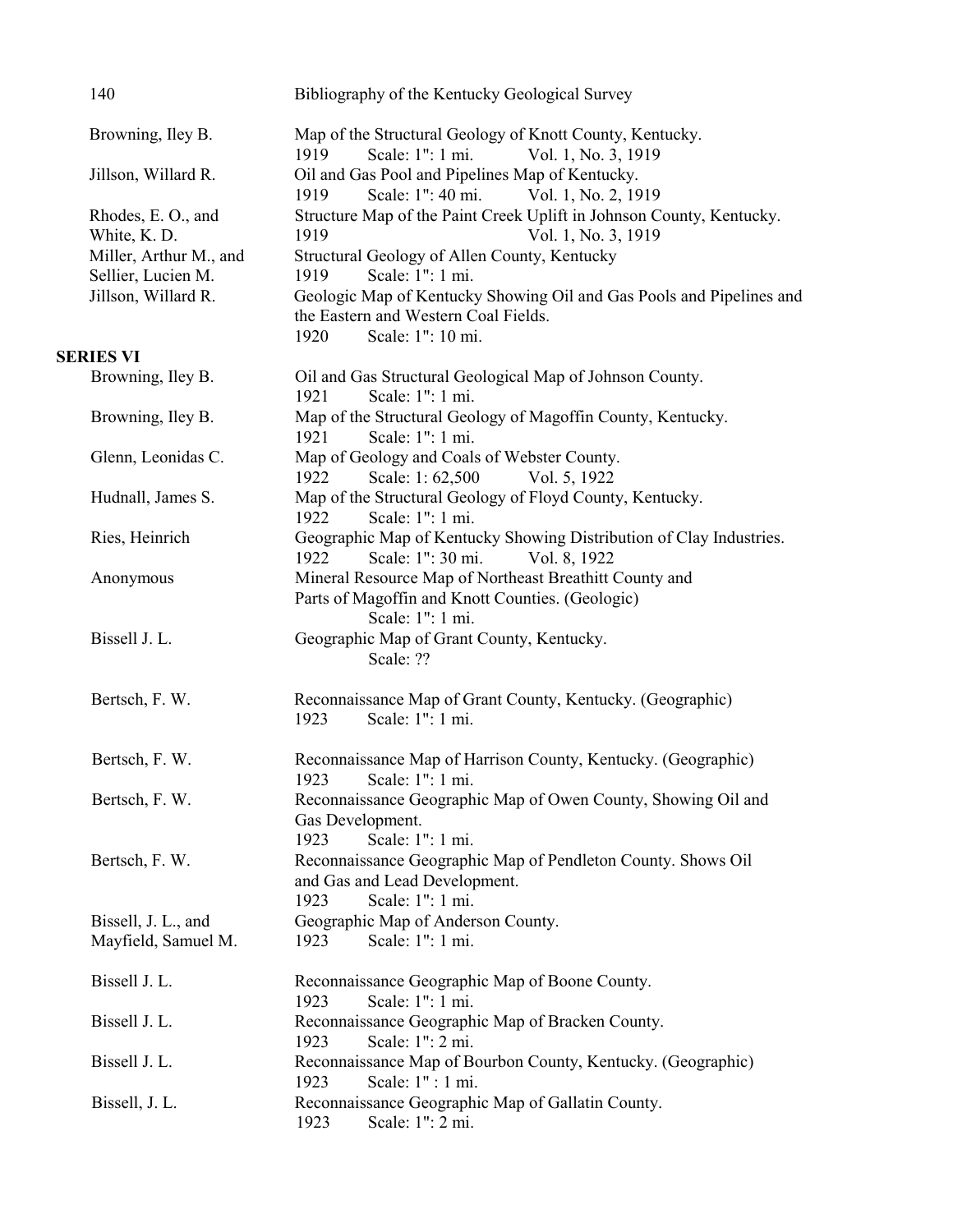| Bissell, J. L.                               | Reconnaissance Geographic Map of Harrison County.<br>Scale: 1": 1 mi.<br>1923              |
|----------------------------------------------|--------------------------------------------------------------------------------------------|
| Bissell, J. L.                               | Reconnaissance Geographic Map of Hart County,<br>Scale: 1": 2 mi.<br>1923                  |
| Bissell, J. L.                               | Reconnaissance Map of Kenton and Campbell Counties, Kentucky.<br>(Geographic)              |
| Bissell, J. L.                               | 1923<br>Scale: 1" : 1 mi.<br>Reconnaissance Map of Livingston and Lyon Counties, Kentucky. |
|                                              | (Geographic)<br>Scale: 1": 1 mi.<br>1923                                                   |
| Bissell, J. L.                               | Reconnaissance Geographic Map of Pendleton County.<br>Scale: 1": 2 mi.<br>1923             |
| Bissell, J. L.                               | Reconnaissance Map of Scott County, Kentucky. (Geographic)<br>Scale: 1": 1 mi.<br>1923     |
| Bucher, Walter H.                            | Kentucky (Shelby County), Jeptha Knob Area. (Geologic)<br>1923-25 Scale: 1": 4,000 feet.   |
| Burroughs, Wilbur G.,                        | Sketch Map Showing the Extent of Pottsville (coal measure)                                 |
| and Miller, Arthur M.                        | Sediments in Hart, Green, Taylor, Marion and Larue Counties                                |
|                                              | Kentucky.                                                                                  |
| Crider, H. D.                                | Scale: 1": 2 mi.<br>1923                                                                   |
|                                              | Map of Metcalfe County. (Oil and Gas Wells)<br>Scale: 1": 1 mi.<br>1923                    |
| Glenn, Leonidas C.                           | Areal and Structural Geologic Map of Webster County.                                       |
|                                              | Scale: 1": 1 mi.<br>1923                                                                   |
| Hudnall, James S.                            | Map of Structural Geology of Boyd County.                                                  |
|                                              | Scale: 1": 1 mi.<br>1923                                                                   |
| Hudnall, James S.                            | Map of Lawrence County Showing the Oil and Gas Structure.                                  |
|                                              | 1923<br>Scale:                                                                             |
| Hudnall, James S.                            | Structural Map of Floyd County, Kentucky.<br>Scale: 1": 1 mi.<br>1923                      |
| Hudnall, James S.                            | Map of the Structural Geology of Pike County, Kentucky.                                    |
|                                              | Scale: 1": 1 mi.<br>1923                                                                   |
| Hudnall, James S.,<br>Theis, Charles V., and | Map of the Structural Geology of Leslie County. (Oil and<br>Gas Wells)                     |
| Morris, George W.                            | 1923 Scale: 1": 1 mi.                                                                      |
| Hudnall, James S.                            | Map of the Structural Geology of Martin County, Kentucky.                                  |
|                                              | Scale: 1": 1 mi.<br>1923                                                                   |
| Hudnall, James S.,                           | Map of the Structural Geology of Perry County.                                             |
| Theis, Charles V., and                       | Scale: 1": 1 mi.<br>1923                                                                   |
| Morris, George W.                            |                                                                                            |
| Hudnall, James S.                            | Structural Geology of Station Camp Creek.<br>Scale: 1": 1 mi.<br>1923                      |
| Jillson, Willard R.,                         | Geological Map of Kentucky Showing Oil and Gas Pools and                                   |
| and Sellier, Lucien M.                       | Pipelines, Eastern and Western Coal Fields.                                                |
|                                              | 1923<br>Scale: 1": 10 mi.<br>Vol. 12, 1926                                                 |
| Jillson, Willard R.,                         | Map of Geology of Hopkins County.                                                          |
| Crider, Albert F.,                           | Scale: 1": 1 mi.<br>1923                                                                   |
| Hutchinson, F. M., and                       |                                                                                            |
| Hudnall, James S.                            |                                                                                            |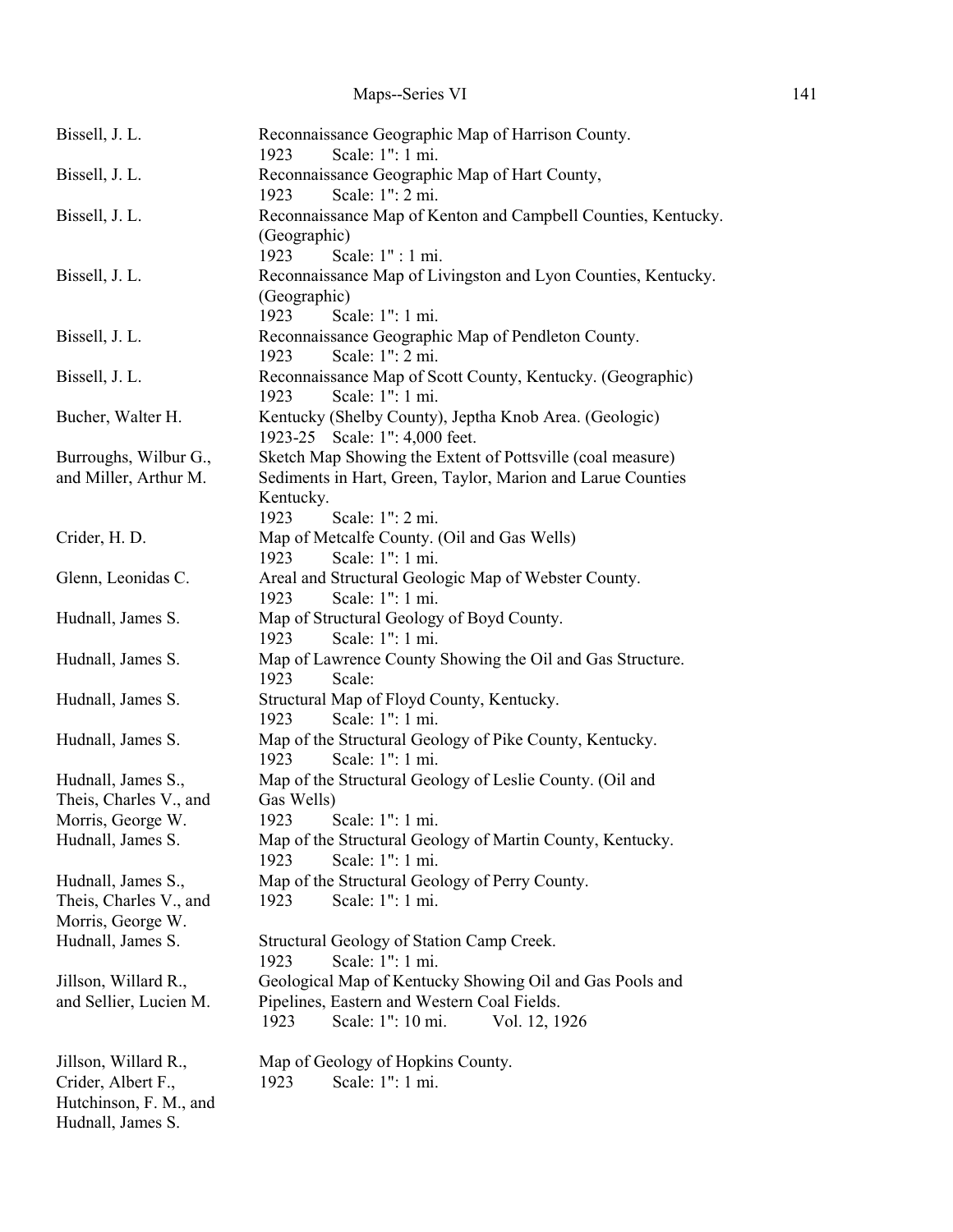| 142                                   | Bibliography of the Kentucky Geological Survey                                 |
|---------------------------------------|--------------------------------------------------------------------------------|
|                                       |                                                                                |
| Jillson, Willard R.                   | Geologic Map of Kentucky.                                                      |
|                                       | Scale: 1" : 10 mi.<br>1923                                                     |
| Jillson, Willard R., and              | Map of the Rockcastle River Uplift in Laurel and Clay                          |
| Hudnall, James S.                     | Counties, Kentucky. (Geologic)                                                 |
|                                       | Vol. 12, 1926<br>Scale: 1:62,500.<br>1923                                      |
| Jillson, Willard R., and              | Map of the Williamsburg Anticline in Whitley County,                           |
| Hudnall, James S.                     | Kentucky. (Geologic)<br>Vol. 12, 1926                                          |
| Miller, Arthur M.                     | Geological Map of Woodford County.                                             |
|                                       | Scale: 1": 1 mi.<br>1923                                                       |
| Pirtle, George W.                     | Map of Monroe County Showing Oil and Gas Development.                          |
|                                       | (Geographic)                                                                   |
|                                       | 1923<br>Scale: 1": 1 mi.                                                       |
| Pirtle, George W., and                | Map of Cumberland County. (Oil and Gas Wells)<br>Scale: 1": 1 mi.<br>1923      |
| Jillson, Willard R.<br>Weller, Stuart | Outline Map of Princeton Quadrangle Showing Faults.                            |
|                                       | Scale: 1": 1 mi.<br>1923                                                       |
| Weller, Stuart                        | Geology of the Princeton Quadrangle.                                           |
|                                       | 1923<br>Scale: 1:62,500.                                                       |
| Weller, Stuart                        | Structure Section in Walche's Cut, Illinois Central                            |
|                                       | Railroad, East of Scottsburg.                                                  |
|                                       | Scale: 1": 150 ft.<br>1923                                                     |
| Bissell, J. L.                        | Reconnaissance Map of Anderson County, Kentucky. (Geographic)                  |
|                                       | Scale: 1": 1 mi.<br>1924                                                       |
| Bissell, J. L.                        | Map of Franklin County, Kentucky. (Geographic)                                 |
|                                       | Scale: 1" : 1 mi.<br>1924                                                      |
| Bissell, J. L.                        | Oil and Gas Map of Hancock County, Kentucky.<br>Scale: 1": 1 mi.<br>1924       |
| Bissell, J. L.                        | Geographic Map of Logan County, Kentucky.                                      |
|                                       | 1924<br>Scale: 1" : 1 mi.                                                      |
| Bissell, J. L., and                   | Oil and Gas Map of Logan County, Kentucky.                                     |
| Lane, R. C.                           | Scale: 1": 1 mi.<br>1924                                                       |
| Bissell, J. L.                        | Oil and Gas Map of McLean County, Kentucky.                                    |
|                                       | Scale: 1": 1 mi.<br>1924                                                       |
| Bissell, J. L.                        | Geographic Map of McLean County, Kentucky.                                     |
|                                       | 1 Scale: 1": 1 mi.<br>1924                                                     |
| Bissell, J. L.                        | Economic Map of McLean County.                                                 |
|                                       | 1924<br>Scale: 1:62,500.                                                       |
| Boston, E. B.                         | Map of Casey County, Kentucky. (Oil and Gas Wells)<br>Scale: 1": 1 mi.<br>1924 |
| Boston, E. B.                         | Map of Russell County, Kentucky. (Geographic)                                  |
|                                       | Scale: 1": 1 mi.<br>1924                                                       |
| Boston, E. B.                         | Geographic Map of Casey County, Kentucky.                                      |
|                                       | Scale: 1": 1 mi.<br>1924                                                       |
| Crider, H. D.                         | Map of Metcalfe County, Kentucky. (Geographic)                                 |
|                                       | Scale: 1": 1 mi.<br>1924                                                       |
| Crider, H. D.                         | Map of Metcalfe County, Kentucky. (Oil and Gas Wells)                          |
|                                       | 1924<br>Scale: 1": 1 mi.                                                       |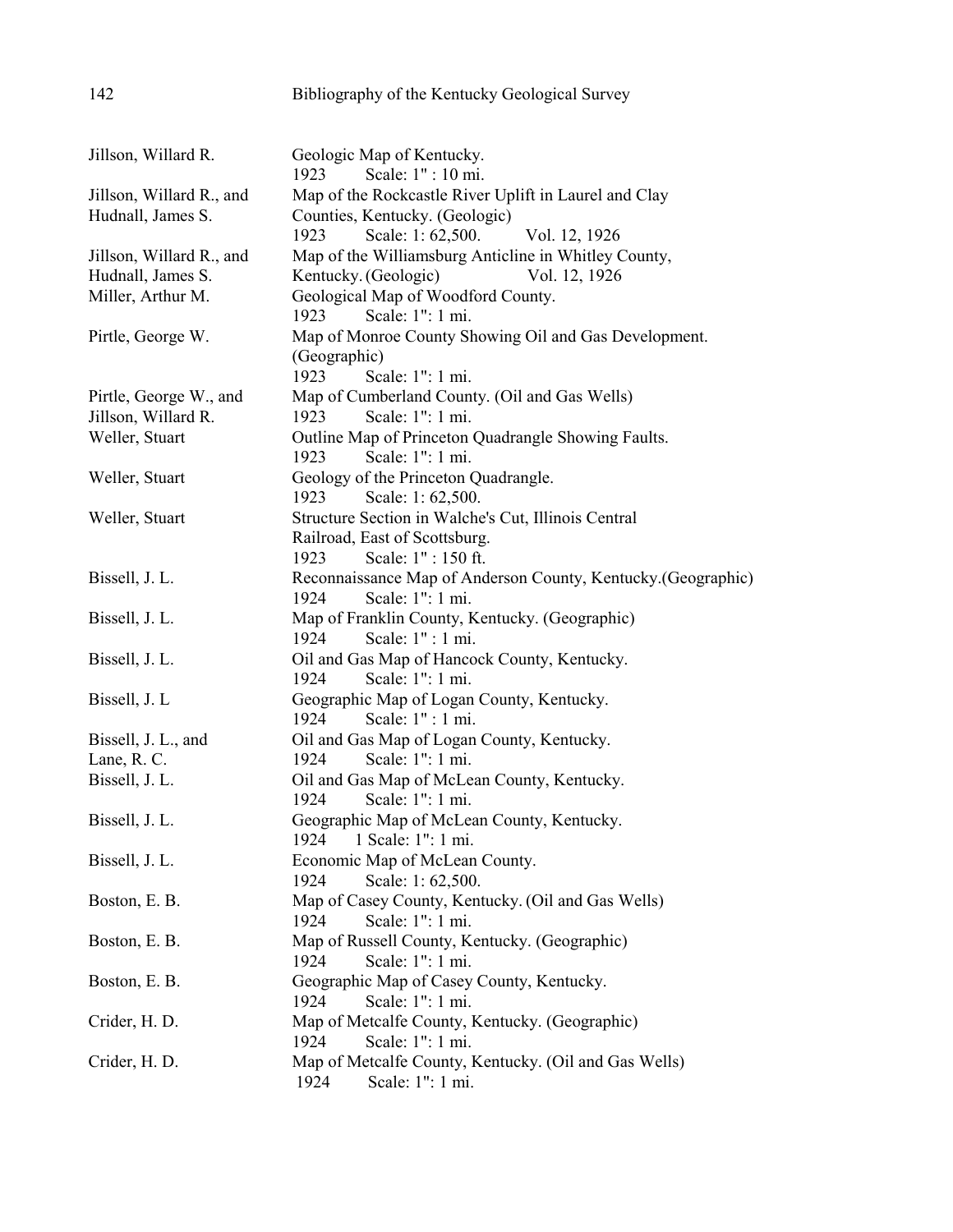| Crider, H. D., and     | Map of Larue County, Kentucky. (Geographic)                                   |
|------------------------|-------------------------------------------------------------------------------|
| Pirtle, George W.      | Scale: 1": 1 mi.<br>1924                                                      |
| Gardner James H.       | Geologic Map of the Hartford Quadrangle.                                      |
|                        | Scale: 1:62,500.<br>1924                                                      |
| Griffin, Judson R.     | Geologic Map of Larue County, Kentucky.                                       |
|                        | Scale: 1" : 1 mi.<br>1924                                                     |
| Hudnall James S.       | Map of the Structural Geology of Boyd County, Kentucky.                       |
|                        | 1924<br>Scale: 1": 1 mi.                                                      |
| Pirtle, George W.,     | Map of the Structural Geology of the Region South of Irvine                   |
| Hudnall, James S.,     | and Berea in Estill, Jackson, Lee, Madison and Rockcastle                     |
| Burroughs, Wilbur G.,  | Counties, Kentucky.                                                           |
| and Woodruff, John G.  | Scale: 1": 1 mi.<br>1924                                                      |
| Hudnall, James S., and | Map of the Structural Geology of Parts of Cumberland                          |
| Pirtle, George W.      | Monroe, and Clinton Counties, Kentucky.                                       |
|                        | Scale: 1": 1 mi.<br>1924                                                      |
| Hudnall, James S., and | Structural Map Isonville Oil Pool, Elliott County, Kentucky.                  |
| Williams, A. E.        | Scale: 2": 1 mi.<br>1924                                                      |
| Hudnall, James S.,     | Map of the Structural Geology of Leslie County, Kentucky.                     |
| and others             | Scale: 1": 1 mi.<br>1924                                                      |
| Hudnall James S.       | Map of the Sub-surface Structural Geology of Martin County, Kentucky.         |
|                        | Scale: 1": 1 mi.<br>1924                                                      |
| Hudnall, James S., and | Structural Geologic Map of the Paint Creek Uplift in Floyd,                   |
| Browning, Iley B.      | Magoffin, Morgan, Lawrence, and Elliott Counties.                             |
|                        | 1924<br>Scale: 1:62,500.                                                      |
| Hudnall, James S.      | Map of the Structural Geology of Perry County, Kentucky.                      |
|                        | Scale: 1": 1 mi.<br>1924                                                      |
| Hudnall James S.       | Map of the Structural Geology of a Portion of the South Fork                  |
|                        | of Station Camp Creek.<br>1924                                                |
|                        | Scale: 1": 2,986.5 ft.<br>Map of Oil and Gas Pools and Pipelines in Kentucky. |
| Jillson, Willard R.    | Scale: 1": 30 mi.<br>1924                                                     |
| Jillson, Willard R.    | Topographic Map of Muhlenberg County, Kentucky.                               |
|                        | 1924<br>Scale: 1": 1 mi.                                                      |
| Lane, R. C.            | Map of Todd County, Kentucky. (Oil and Gas Wells)                             |
|                        | Scale: 1": 1 mi.<br>1924                                                      |
| Miller, Arthur M.      | Geologic Map of Adair County, Kentucky.                                       |
|                        | 1924<br>Scale: 1:62,500.                                                      |
| Miller, Arthur M., and | Surface and Structure Map of Laurel County, Kentucky.                         |
| Withers, F. Spencer    | Scale: 1": 1 mi.<br>1924                                                      |
| Miller, Arthur M.      | Geologic Map of Woodford County.                                              |
|                        | 1924<br>Scale: 1:62,500.                                                      |
| Perry, Eugene S.       | Map of Robertson and Nicholas Counties, Kentucky. (Geographic)                |
|                        | Scale: 1": 1 mi.<br>1924                                                      |
| Pirtle, George W.      | Oil and Gas Map of Cumberland County, Kentucky.                               |
|                        | Scale: 1": 1 mi<br>1924                                                       |
| Renshawe, Jno. H.      | Relief Map of Kentucky.                                                       |
|                        | Scale: 1:500,000<br>1924                                                      |
|                        |                                                                               |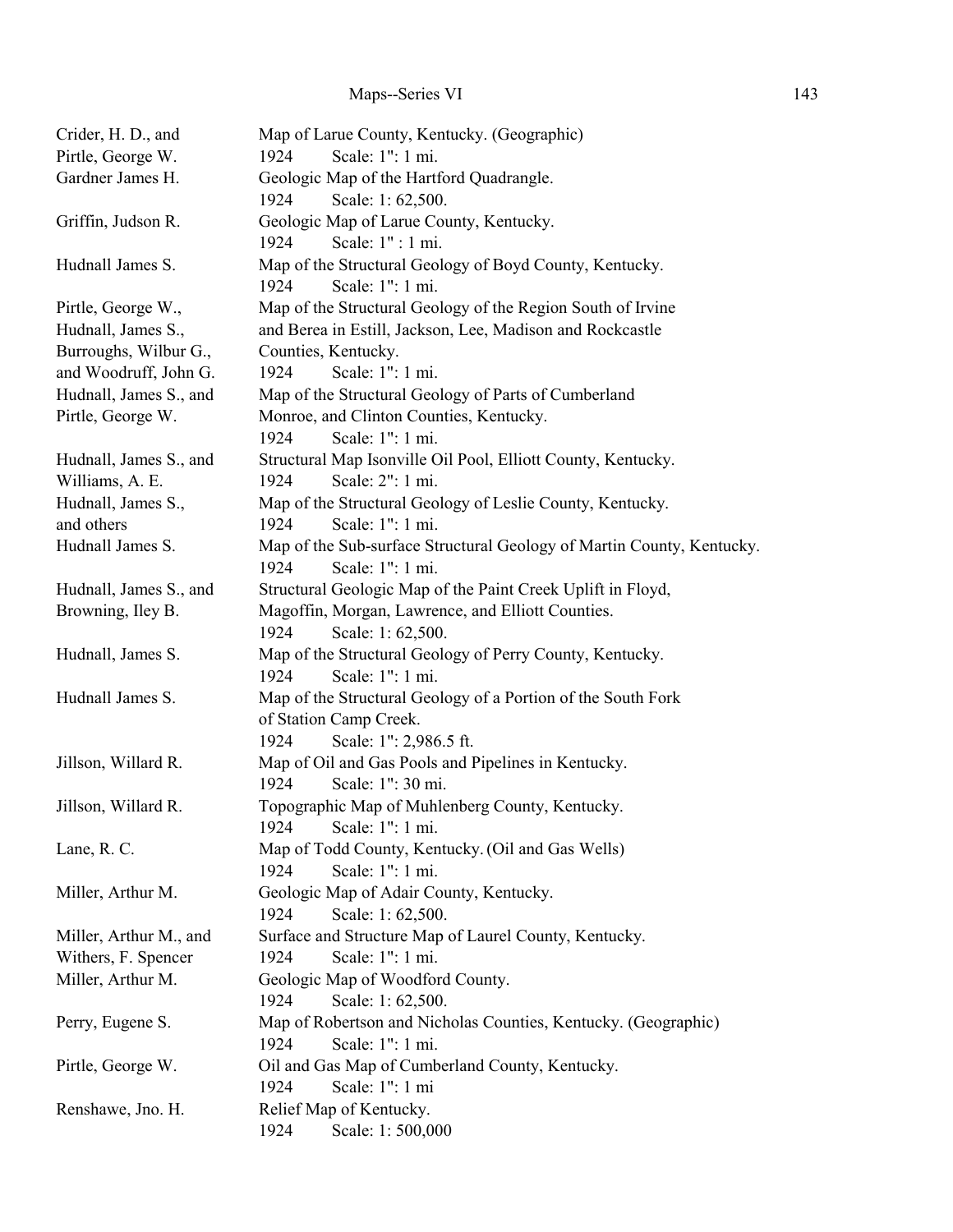| 144 |                                       | Bibliography of the Kentucky Geological Survey                                                                                |
|-----|---------------------------------------|-------------------------------------------------------------------------------------------------------------------------------|
|     | Sellier, Lucien M.                    | Geographic Map of Kentucky Showing Geologic Boundaries<br>in Outline and County Seat Elevations.<br>Scale: 1": 10 mi.<br>1924 |
|     | Shelton, W. A.                        | Oil and Gas Map of Simpson County, Kentucky.<br>Scale: 1": 1 mi.                                                              |
|     | Theis, Charles V.                     | 1924<br>Geologic Map of Hopkins County.<br>1924<br>Scale: 1:62,500.                                                           |
|     | Anonymous                             | Structural Map of Carter County.<br>Scale: 1": 1 mi.<br>1925                                                                  |
|     | Bucher, Walter H.                     | Geology of Jeptha Knob.<br>1925<br>Scale; 1: 48,000                                                                           |
|     | Chidsey, H. H., and<br>Shelton, W. A. | Map of Northeastern Ohio County, Kentucky. (Geographic)<br>1925<br>Scale: 1": 1 mi.                                           |
|     | Crider, H. D., and                    | Oil and Gas Map of Greenup County, Kentucky.                                                                                  |
|     | Pirtle, George W.                     | Scale: 1": 1 mi.<br>1925                                                                                                      |
|     | Crider, H. D., and                    | Reconnaissance Structural Oil and Gas Map of                                                                                  |
|     | Pirtle, George W.                     | Greenup County, Kentucky.<br>Scale: 1": 1 mi.<br>1925                                                                         |
|     | Eyl, William C.                       | Oil and Gas Map of Barren County, Kentucky.                                                                                   |
|     |                                       | Scale: 1": 1 mi.<br>1925                                                                                                      |
|     | Gardner, James H.                     | Outcrop Map of the Elm Lick-Aberdeen Coal Bed,<br>Ohio and Butler Counties, Kentucky.<br>Scale: 1": 4,000 ft.<br>1925         |
|     | Gardner, James H.                     | Geology of the Hartford Quadrangle, Ohio, Butler, and<br>Muhlenberg Counties, Kentucky.                                       |
|     |                                       | Scale: 1": 1 mi.<br>1925                                                                                                      |
|     | Hunter, Coleman D.                    | Oil and Gas Map of Taylor County, Kentucky.                                                                                   |
|     |                                       | Scale: 1": 1 mi.<br>1925                                                                                                      |
|     | Jillson, Willard R.                   | Oil and Gas Map of Boyd County, Kentucky.<br>Scale: 1": 1 mi.<br>1925                                                         |
|     | Jillson, Willard R.                   | Map of the Subsurface Structural Geology of Boyd                                                                              |
|     |                                       | County, Kentucky.                                                                                                             |
|     |                                       | 1925<br>Scale: 1": 1 mi.                                                                                                      |
|     | Jillson, Willard R.                   | Sketch Map of Central Kentucky Showing Distribution of                                                                        |
|     |                                       | Bentonitic Clays.                                                                                                             |
|     |                                       | 1925<br>Scale: 1:750,000.                                                                                                     |
|     | Lane, R. C., and                      | Geographic Map of Fulton County, Kentucky.                                                                                    |
|     | Miller, Raymond                       | Scale: 1": 1 mi.<br>1925                                                                                                      |
|     | Lane, R. C.,                          | Sketch Map Showing Location of Farms in Parts of Greenup                                                                      |
|     | Miller, Raymond, and                  | and Carter Counties, Kentucky.                                                                                                |
|     | Hunter, Coleman D.                    | Scale: 1": 1 mi.<br>1925                                                                                                      |
|     | McGraw, Evans, and                    | Oil and Gas Map of Fleming County, Kentucky.                                                                                  |
|     | Sherwood, Earl                        | Scale: 1": 1 mi.<br>1925                                                                                                      |
|     | Martin, Frank                         | Map of Rowan County, Kentucky. (Geologic)<br>1925<br>Scale: 1": 1 mi.                                                         |
|     | Mayfield, Samuel M.,                  | Oil and Gas Map of Pulaski County, Kentucky.                                                                                  |
|     | and Lane, R. C.                       | Scale: 1": 1 mi.<br>1925                                                                                                      |
|     | Miller, Raymond                       | Map of Bullitt County, Kentucky. (Geographic)                                                                                 |
|     |                                       | Scale: 1": 1 mi.<br>1925                                                                                                      |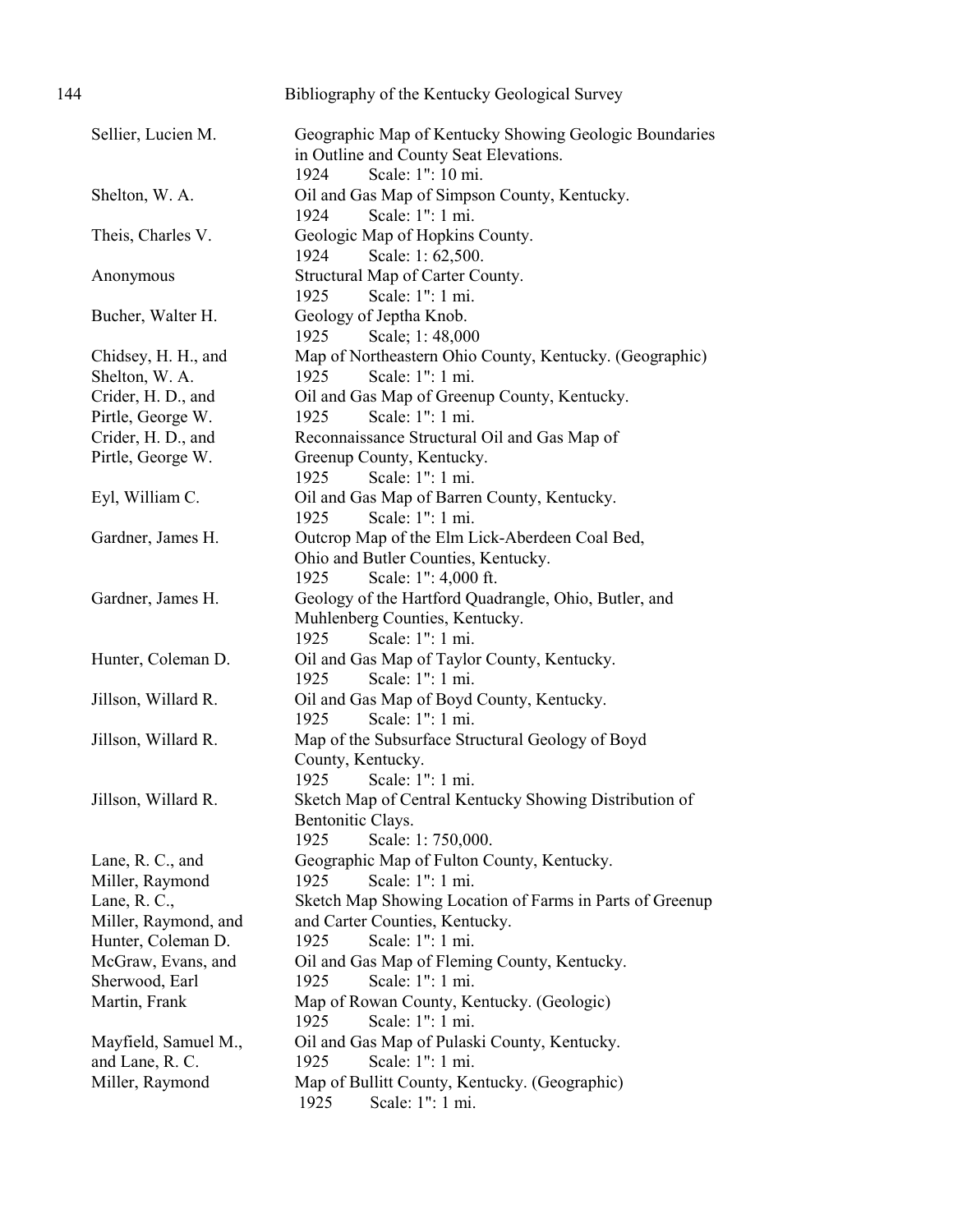# Maps--Series VI 145

| Miller, Raymond        | Map of Oldham County, Kentucky. (Geographic)<br>1925<br>Scale: 1": 1 mi.      |
|------------------------|-------------------------------------------------------------------------------|
| Miller, Raymond,       | Geological Map of Powell County, Kentucky.                                    |
| and Briggs, Guy        | Scale: 1": 1 mi.<br>1925                                                      |
| Perry, Eugene S.       | Geologic Map of Lewis County, Kentucky.                                       |
|                        | 1925<br>Scale: 1:62,500.                                                      |
| Perry, Eugene S.       | Geographic Map of Nicholas and Robertson Counties, Kentucky.                  |
|                        | Scale: 1": 1 mi.<br>1925                                                      |
| Pirtle, George W.      | Map of Grant County, Kentucky. (Geographic)                                   |
|                        | 1925<br>Scale: 1": 1 mi.                                                      |
| Pirtle, George W.,     | Map of Hardin County, Kentucky. (Geographic)                                  |
| and Miller, Raymond    | 1925<br>Scale: 1": 1 mi.                                                      |
| Pirtle, George W       | Geographic Map of Trigg County, Kentucky.                                     |
|                        | Scale: 1": 1 mi.<br>1925                                                      |
| Pirtle, George W.      | Map of Trimble County, Kentucky. (Geographic)                                 |
|                        | Scale: 1": 1 mi.<br>1925                                                      |
| Robinson, Lewis C.,    | Map of Areal and Structural Geology of Morgan County, Kentucky.               |
| and Hudnall, James S.  | 1925<br>Scale: 1": 1 mi.                                                      |
| Shelton, W. A.         | Oil and Gas Map of Simpson County, Kentucky.                                  |
|                        | Scale: 1": 1 mi.<br>1925                                                      |
| Theis, Charles V.      | Reconnaissance Map of the Structural Geology of Knox County, Kentucky.        |
|                        | 1925<br>Scale: 1": 1 mi.                                                      |
| Weller, Stuart         | Map of the Structural Geology of the Golconda and Cave In Rock                |
|                        | Quadrangles in Kentucky.                                                      |
|                        | Scale: 1": 1 mi.<br>1925                                                      |
| Weller, Stuart         | Outline Map Showing Faults of the Cave In Rock Quadrangle, Kentucky.<br>1925? |
| Williams, A. B.        | Oil and Gas Map of Elliott County, Kentucky.                                  |
|                        | 1925<br>Scale: 1": 1 mi.                                                      |
| Withers, Spencer       | Oil and Gas Map of Clinton County, Kentucky.                                  |
|                        | Scale: 1": 1 mi.<br>1925                                                      |
| Anonymous              | Reconnaissance Structural Oil and Gas Map of Greenup County, Kentucky.        |
|                        | Scale: 1": 1 mi.<br>1926                                                      |
| Anonymous              | Structural Map of Lawrence County, Kentucky.                                  |
|                        | Scale: 1": 1 mi.<br>1926                                                      |
| Eyl, William C., and   | Structural Map of Jackson County, Kentucky.                                   |
| Hudnall, James S.      | Scale: 1": 1 mi.<br>1926                                                      |
| Hudnall, James S.,     | Map of Jackson County, Kentucky. (Geographic)                                 |
| and Eyl, William C.    | 1926?                                                                         |
| Hudnall, James S., and | Reconnaissance Map of the Structural Geology                                  |
| Theis, Charles V.      | of Clay County, Kentucky.                                                     |
|                        | Scale: 1": 1 mi.<br>1926                                                      |
| Hudnall, James S., and | Structural Map of Lawrence County, Kentucky.                                  |
| Pirtle, George W.      | Scale: 1": 1 mi.<br>1926                                                      |
| Hunter, Coleman D.     | Map of Boyle County, Kentucky. (Geographic)                                   |
|                        | 1926<br>Scale: 1": 1 mi.                                                      |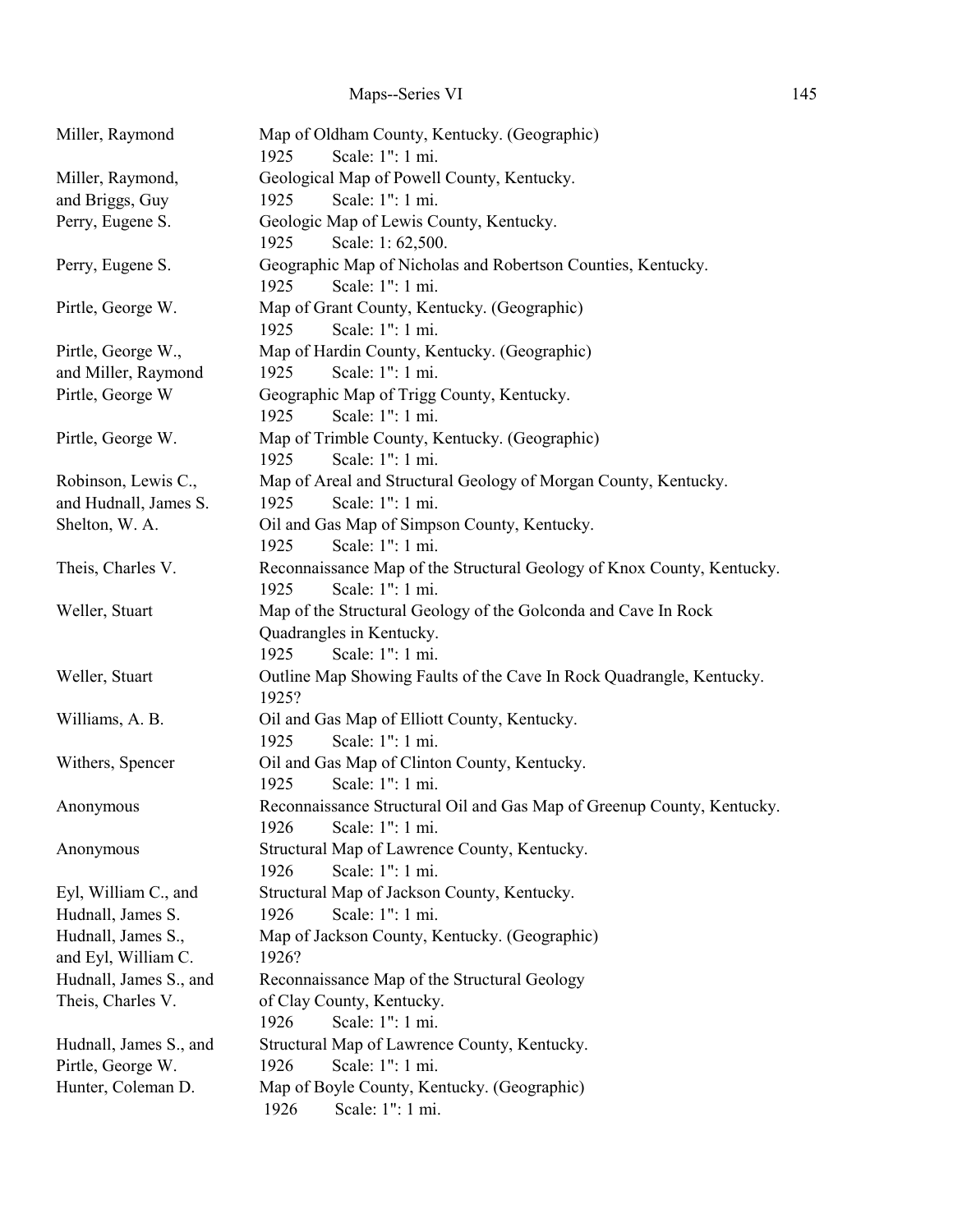| 146                                                                                                                                        | Bibliography of the Kentucky Geological Survey                                                                                                                                                                                             |
|--------------------------------------------------------------------------------------------------------------------------------------------|--------------------------------------------------------------------------------------------------------------------------------------------------------------------------------------------------------------------------------------------|
| Hunter, Coleman D.                                                                                                                         | Map of Clark County, Kentucky. (Geographic)<br>Scale: 1": 1 mi.<br>1926                                                                                                                                                                    |
| Jillson, Willard R.                                                                                                                        | Geographic Map of Kentucky Showing Producing Deposits of<br>Petroleum, Natural Gas, Coal, Asphalt, Fluorspar, Clay and Stone.<br>1926                                                                                                      |
| jillson, Willard R.                                                                                                                        | Map of Edmonson County, Kentucky Showing Position of Beds<br>of Bituminous Sandstone.<br>Scale: 1": 1 mi.<br>1926                                                                                                                          |
| Jillson, Willard R.                                                                                                                        | Map of Grayson County, Kentucky, Showing Approximate<br>Distribution of Bituminous Sandstone Outcrops, Fault<br>Pattern, and Oil and Gas Wells.<br>1926<br>Scale: 1": 1 mi.                                                                |
| Jillson, Willard R.                                                                                                                        | Map of Grayson County, Kentucky. (Geologic)<br>Scale: 1": 1 mi.<br>1926                                                                                                                                                                    |
| McFarlan, Arthur C.                                                                                                                        | Carbon Ratio Map of the Eastern Kentucky Coal Field. (Oil and Gas Wells)<br>1926<br>Scale: 1": 10 mi.                                                                                                                                      |
| McFarlan, Arthur C.,<br>and Robinson, Lewis C.<br>McGraw, Evans C., and<br>Sherwood, Earl W.<br>McGraw, Evans C., and<br>Sherwood, Earl W. | Map of Areal and Structural Geology of Fayette County.<br>Scale: 1:62,500.<br>1926<br>Oil and Gas Map of Bracken County, Kentucky.<br>Scale: 1" : 1 mi.<br>1926<br>Map of Mason County, Kentucky. (Geographic)<br>Scale: 1": 1 mi.<br>1926 |
| Perry, Eugene S.                                                                                                                           | Oil and Gas Structural Geologic Map of Greenup County,<br>Kentucky.                                                                                                                                                                        |
| Pirtle, George W.                                                                                                                          | 1926<br>Scale: 1:62,500.<br>Geographic Map of Grant County, Kentucky.<br>1926<br>Scale: 1": 1 mi.                                                                                                                                          |
| Roberts, Joseph K.,<br>Sutton, Arle H., and<br>Weller, Stuart                                                                              | Reconnaissance Geological Map of Lyon County, Kentucky.<br>Scale: l": 1 mi.<br>1926                                                                                                                                                        |
| Robinson, Lewis C.,<br>and Crider, Albert F.                                                                                               | Map of the Structural Geology of Letcher County, Kentucky.<br>1926<br>Scale: 1": 1 mi.                                                                                                                                                     |
| Weller, Stuart                                                                                                                             | Outline Map of the Cave In Rock Quadrangle, Showing<br>Fluorspar, Lead, and Zinc Mines and Areal Geology.<br>1926                                                                                                                          |
| Weller, Stuart,<br>Roberts, Joseph K., and<br>Mayfield, Samuel M.                                                                          | Map of Areal and Structural Geology of Livingston County,<br>Kentucky.<br>Scale: 1": 1 mi.<br>1926                                                                                                                                         |
| Woodruff, John G.,<br>Roberts, Joseph K.,<br>and Sutton, Arle H.<br>Woodruff, John G.                                                      | Map of Areal and Structural Geology of Lyon County,<br>Kentucky.<br>1926<br>Scale: 1:62,500.<br>Geographic Map of Todd County, Kentucky.<br>Scale: 1:62,500<br>1926                                                                        |
| Woodruff John G.                                                                                                                           | Map of Trigg County, Kentucky. (Geographic)<br>Scale: 1": 1 mi.<br>1926                                                                                                                                                                    |
| Bishop, R. C.,<br>Lansing, R. S., and<br>Montgomery, Arthur                                                                                | Map of Graves County, Kentucky. (Geographic)<br>Scale: 1": 1 mi.<br>1927                                                                                                                                                                   |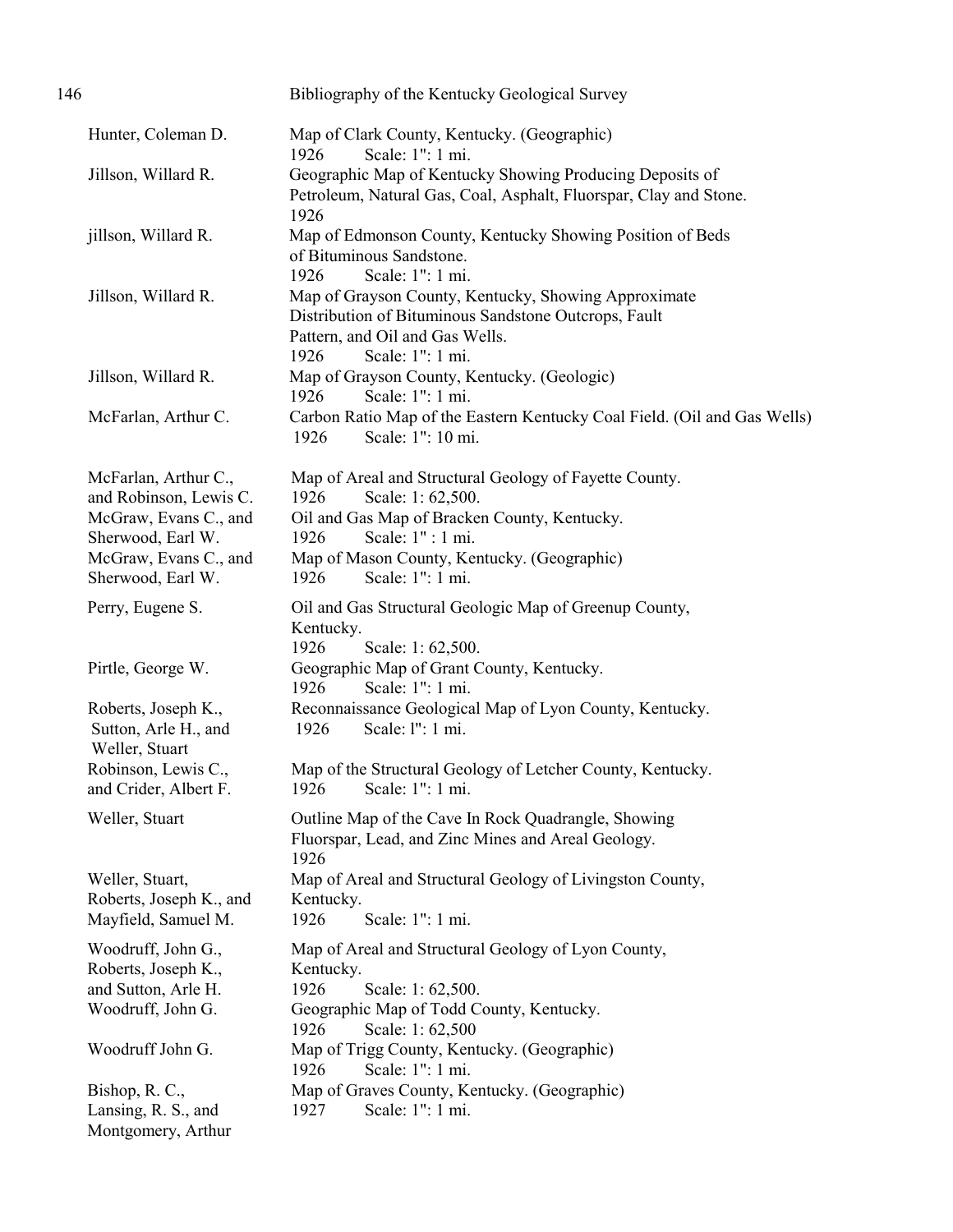| Browning, Iley B.       | Structural Geological Oil and Gas Map of Breathitt County, Kentucky.<br>Scale: 1": 1 mi.<br>1927        |
|-------------------------|---------------------------------------------------------------------------------------------------------|
| Chisholm, David B.,     | Map of the Structural Geology of Whitley County,                                                        |
| Hudnall, James S., and  | Kentucky.                                                                                               |
| Jillson, Willard R.     | 1927<br>Scale: 1": 1 mi.                                                                                |
| Douglas, F. H.          | Oil and Gas Map of Wayne County, Kentucky.                                                              |
|                         | Scale: 1": 1 mi.<br>1927                                                                                |
| Eyl, William C.         | Map of the Subsurface Geology of Bells Run Anticline Ohio County, Kentucky.<br>1927<br>Scale: 1": 1 mi. |
| Eyl, William C., and    | Map of Areal and Structural Geology of Jackson County.                                                  |
| Hudnall, James S.       | 1927<br>Scale: 1:62,500                                                                                 |
| Eyl, William C.         | Map of the Areal and Structural Geology of Lee County, Kentucky.<br>Scale: 1": 1 mi.<br>1927            |
| Hudnall, James S., and  | Subsurface Structural Map of Lawrence County, Kentucky.                                                 |
| Pirtle, George W.       | Scale: 1": 1 mi.<br>1927                                                                                |
| Hudnall, James S.,      | Map of the Structural Geology of Leslie County,                                                         |
| Morris, Charles V., and | Kentucky.                                                                                               |
| Morris, George W.       | 1927<br>Scale: 1": 1 mi.                                                                                |
| Jillson, Willard R.     | Geologic Map of Kentucky, Showing Oil and Gas Pools and                                                 |
|                         | Pipelines, Fluorspar and Rock Asphalt Deposits, and the                                                 |
|                         | Eastern and Western Coal Fields.                                                                        |
|                         | Scale: 1": 10 mi.<br>1927                                                                               |
| Jillson, Willard R.     | Geologic Map of Kentucky, Showing Oil, Gas, Coal, Asphalt                                               |
|                         | and Fluorspar Fields.<br>Scale: 1": 30 mi.<br>1927                                                      |
| Jillson, Willard R.     | Topographic Map of Kentucky.                                                                            |
|                         | 1927<br>Scale: 1": 1 mi.                                                                                |
| Jillson, Willard R.,    | Structural Geological Oil and Gas Map of Breathitt                                                      |
| and Browning, Iley B.   | County, Kentucky.                                                                                       |
|                         | Scale: 1": 1 mi.<br>1927                                                                                |
| McFarlan, Arthur C.,    | Map of the Areal and Structural Geology of Garrard County, Kentucky                                     |
| Mayfield, Samuel M.,    | 1927<br>Scale: 1:62,500.                                                                                |
| and Richardson, H. T.   |                                                                                                         |
| McFarlan, Arthur C.,    | Map of the Structural Geology Fault Patterns of Lincoln                                                 |
| and Richardson, H. T.   | County, Kentucky.                                                                                       |
|                         | Scale: 1": 1 mi.<br>1927                                                                                |
| McGraw, Evans C.        | Oil and Gas Map of Powell County, Kentucky.<br>1927<br>Scale: 1": 1 mi.                                 |
| Miller, Raymond, and    | Map of the Structural Geology of Harlan County, Kentucky.                                               |
| Withers, Spencer        | Scale: 1": 1 mi.<br>1927                                                                                |
| Miller, Raymond,        | Map of the Structural Geology of Laurel County, Kentucky.                                               |
| Withers, Spencer, and   | Scale: 1": 1 mi.<br>1927                                                                                |
| Hudnall, James S.       |                                                                                                         |
| Perry, Eugene S.        | Structural Geological Oil and Gas Map of Owsley County, Kentucky.                                       |
|                         | Scale: 1": 1 mi.<br>1927                                                                                |
| Robinson, Lewis C.,     | Reconnaissance Map of the Geology of Menifee County,                                                    |
| McFarlan, Arthur C.,    | Kentucky.                                                                                               |
| and Miller. Arthur M.   | Scale: 1:62,500<br>1927                                                                                 |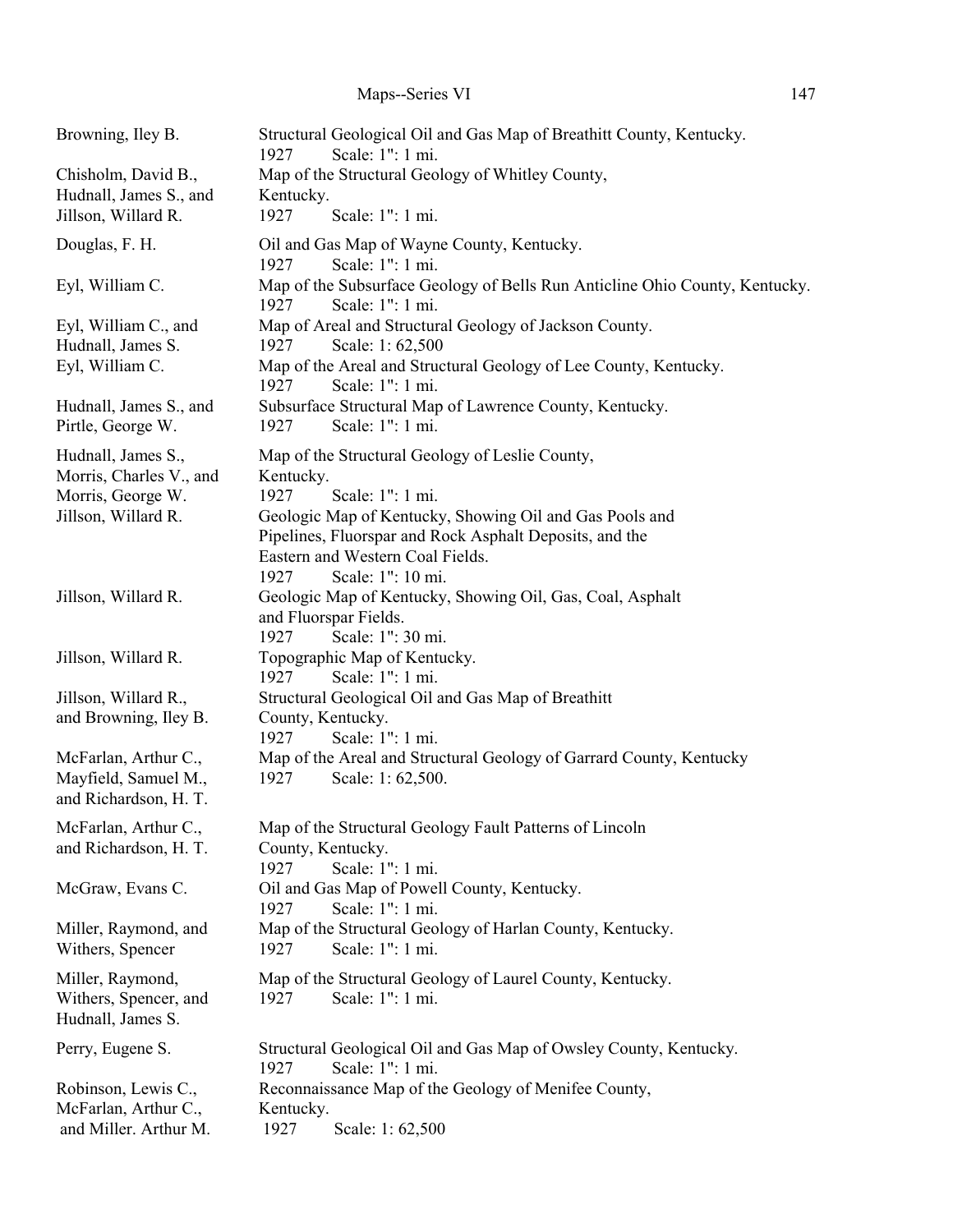| 148                                                                | Bibliography of the Kentucky Geological Survey                                                                                                                                          |
|--------------------------------------------------------------------|-----------------------------------------------------------------------------------------------------------------------------------------------------------------------------------------|
| Robinson, Lewis C.                                                 | Map of the Areal and Structural Geology of Wolfe County, Kentucky.<br>Scale: 1": 1 mi.<br>1927                                                                                          |
| Sherwood, Earl                                                     | Oil and Gas Map of Bath County, Kentucky.<br>Scale: 1": 1 mi.<br>1927                                                                                                                   |
| Sutton, Arle H.                                                    | Map of the Geology of the Dawson Springs Quadrangle,<br>Caldwell, Hopkins and Christian Counties, Kentucky.<br>1927<br>Scale: 1:62,500                                                  |
| Theis, Charles V.<br>Theis, Charles V.                             | Reconnaissance Map of the Structural Geology of Clay County, Kentucky.<br>Scale: 1": 1 mi.<br>1927<br>Structural Geological Map of Henderson County, Kentucky.                          |
| Weller, Stuart<br>Sutton, Arle H., and<br>Crider, Albert F.        | Scale: 1": 1 mi.<br>1927<br>Map of Areal and Structural Geology of Caldwell County, Kentucky<br>1927<br>Scale: 1:62,500                                                                 |
| Weller, J. M.<br>Wentworth, Chester K.                             | Topography of the Mammoth Cave and a Part of the Great Cavern.<br>Scale: 1": 1,320 ft.<br>1927<br>Vol. 28. 1927<br>Structural Geology of Middlesboro Syncline.<br>1927<br>Vol. 29, 1927 |
| Wesley, George                                                     | Geographic Map of Henry County, Kentucky.                                                                                                                                               |
| Wesley, George                                                     | Scale: 1": 1 mi.<br>1927<br>Geographic Map of Lincoln County, Kentucky.<br>Scale: 1": 1 mi.<br>1927                                                                                     |
| Withers, F. Spencer                                                | Map of Ballard County, Kentucky. (Geographic)<br>1927<br>Scale: 111: 1 mi.                                                                                                              |
| Withers, F. Spencer                                                | Geographic Map of McCracken County, Kentucky.<br>Scale: 1": 1 mi.<br>1927                                                                                                               |
| Bach, W. E.                                                        | Map of Calloway County, Kentucky.<br>Scale: 1": 1 mi.<br>1928                                                                                                                           |
| Bach, W. E., and<br>Strunk, T. G.                                  | Map of Marshall County, Kentucky. (Geographic)<br>1928 Scale: 1":, 1 mi.                                                                                                                |
| Bishop, R. C., and<br>Montgomery, Arthur                           | Geologic Map of Carlisle County, Kentucky<br>Scale: 1:62,500<br>1928                                                                                                                    |
| Briggs, Guy, and<br>Withers, F. Spencer                            | Map of the Region About Stanton, Powell County, Kentucky<br>Showing Available Cement Materials.<br>Scale: 1": 1,500 ft.<br>1928                                                         |
| Chisholm, David,<br>Miller, Raymond, and<br>Withers, F. Spencer    | Map of the Structural Geology of Bell County, Kentucky.<br>Scale: 1" : 1 mi.<br>1928                                                                                                    |
| Dunn, Paul H.                                                      | Map of Areal and Structural Geology of Bourbon County, Kentucky.<br>Scale: 1:62,500.<br>1928                                                                                            |
| Eyl, William C.                                                    | Oil and Gas Map of Warren County, Kentucky.<br>Scale: 1": 1 mi.<br>1928                                                                                                                 |
| Freeman, Louise B.,<br>Mayfield, Samuel B.,<br>and Sutton, Arle H. | Map of Lower Miller Creek, Estill County, Kentucky,<br>Showing Available Cement Materials.<br>Scale: 1": 500 ft.<br>1928                                                                |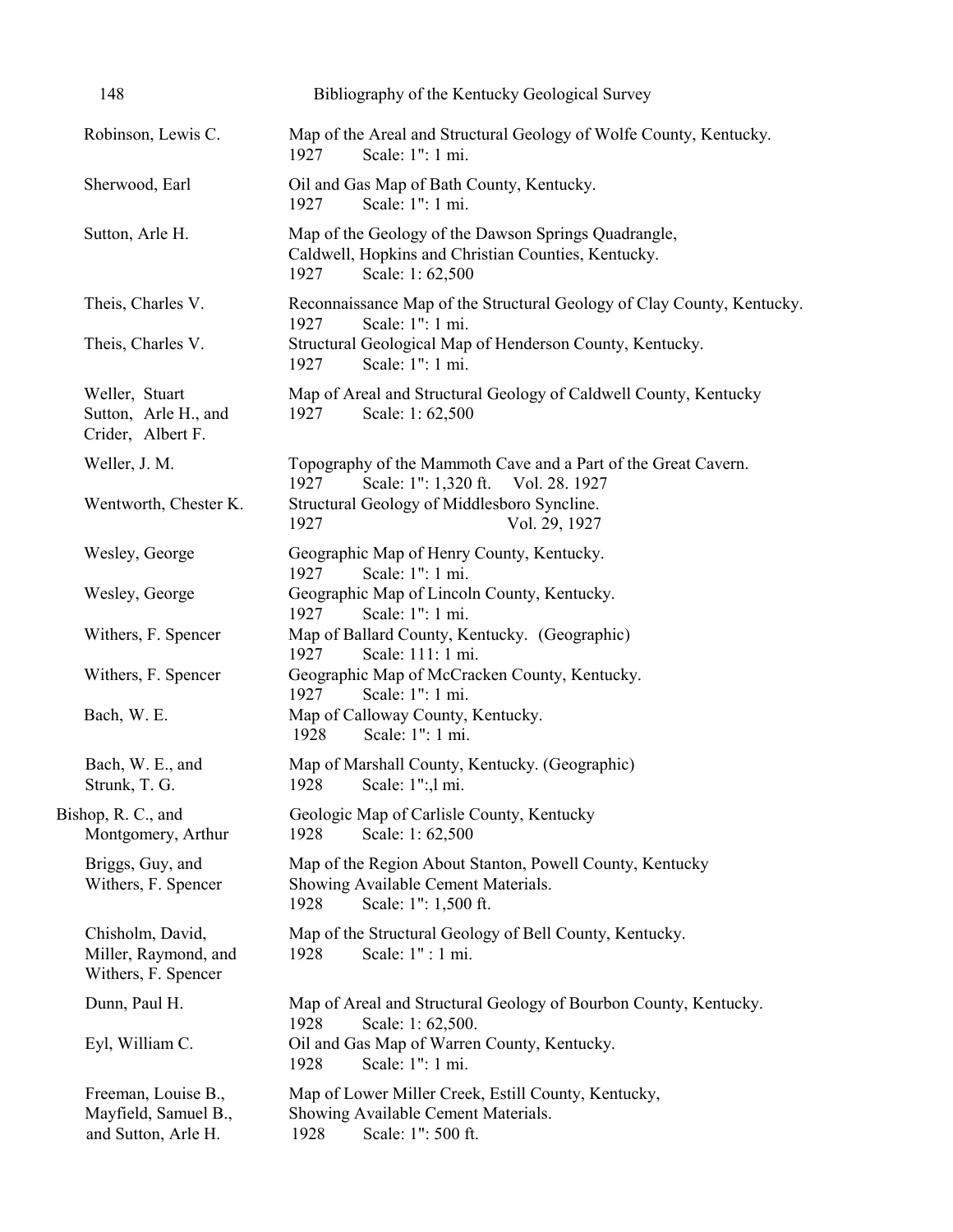| Glenn, Leonidas C., and<br>McFarlan, Arthur C. | Geologic Map of Butler County, Kentucky.<br>Scale: 1": 62,500<br>1928                           |
|------------------------------------------------|-------------------------------------------------------------------------------------------------|
| Glenn, Leonidas C., and                        | Preliminary Map of the Areal and Structural Geology of                                          |
| Lee, Wallace                                   | Union County, Kentucky.                                                                         |
|                                                | 1928<br>Scale: 1": 1 mi.                                                                        |
| Harrison, R. L.,                               | Base Map of Kentucky Showing Physiographic Features and Elevations.                             |
| and Gill, W. H.                                | Scale: 1": 8 mi.<br>1928                                                                        |
| Hudnall, James S.,                             | Reconnaissance Structural Map of Elliott County, Kentucky.                                      |
| Robinson, Lewis C.,                            | Scale: 1": 1 mi.<br>1928                                                                        |
| and Richardson, H.<br>Jillson, Willard R.      | Profile of Geological Structure of the Haddix-Coalburg Geosyncline of                           |
|                                                | Eastern Kentucky and Southern West Virginia. (Geologic)<br>Scale: 1": 10 mi.<br>1928            |
| Jillson, Willard R.                            | Oil and Gas Map of Butler County, Kentucky.<br>Scale: 1": 1 mi.<br>1928                         |
| Jillson, Willard R.                            | Oil and Gas Map of Floyd County, Kentucky.<br>Scale: 1": 1 mi.<br>1928                          |
| Jillson, Willard R.                            | Map of the Subsurface Structural Geology of Floyd County, Kentucky.<br>1928<br>Scale: 1": 1 mi. |
| Jillson, Willard R.,                           | Reconnaissance Geological Map of Ohio County, Kentucky.                                         |
| Glenn, Leonidas C.,                            | Scale: 1": 1 mi.<br>1928                                                                        |
| Miller, Raymond, and                           |                                                                                                 |
| Withers, F. Spencer                            |                                                                                                 |
| McGraw, Evans                                  | Oil and Gas Map of Green County, Kentucky.<br>Scale: 1": 1 mi.<br>1928                          |
|                                                |                                                                                                 |
| Miller, Arthur M., and<br>Withers, F. Spencer  | Subsurface Structure of Floyd County, Kentucky.<br>Scale: 1:62,500.<br>1928                     |
| Murphy, Robert E., and                         | Reconnaissance Map of the Structural and Areal Geology                                          |
| Miller, Raymond                                | of McCreary County, Kentucky.                                                                   |
|                                                | Scale: 1": 1 mi.<br>1928                                                                        |
| Shideler, William H.                           | Geologic Map of Nelson County, Kentucky.                                                        |
| Miller, Raymond, and                           | Scale: 1": 1 mi.<br>1928                                                                        |
| Briggs, Guy H., Jr.                            |                                                                                                 |
| Sutton, Arle H.                                | Preliminary Map of the Areal and Structural Geology of                                          |
|                                                | Christian County, Kentucky.<br>Scale: 1": 1 mi.<br>1928                                         |
| Wesley, George K.                              | Map of Henry County, Kentucky. (Geographic)                                                     |
|                                                | Scale: 1": 1 mi.<br>1928                                                                        |
| Withers, F. Spencer,                           | Map of Lower Miller Creek, Estill County, Kentucky.                                             |
| Miller, Raymond, and                           | (Geologic)                                                                                      |
| Briggs, Guy H.                                 | Scale: 1": 1500 ft.<br>1928                                                                     |
| Withers, F. Spencer                            | Geographic Map of McCracken County, Kentucky.<br>Scale: 1": 1 mi.<br>1928                       |
| Withers, F. Spencer,                           | Map and Generalized Stratigraphic Section of Nelson County,                                     |
| Miller, Raymond,                               | Kentucky.                                                                                       |
| and Briggs, Guy H.                             | 1928<br>Scale: 1": 1 mi.                                                                        |
| Withers, F. Spencer,<br>Miller, Raymond, and   | Map of Nelson County, Kentucky. (Geographic)<br>Scale: 1": 1 mi.<br>1928                        |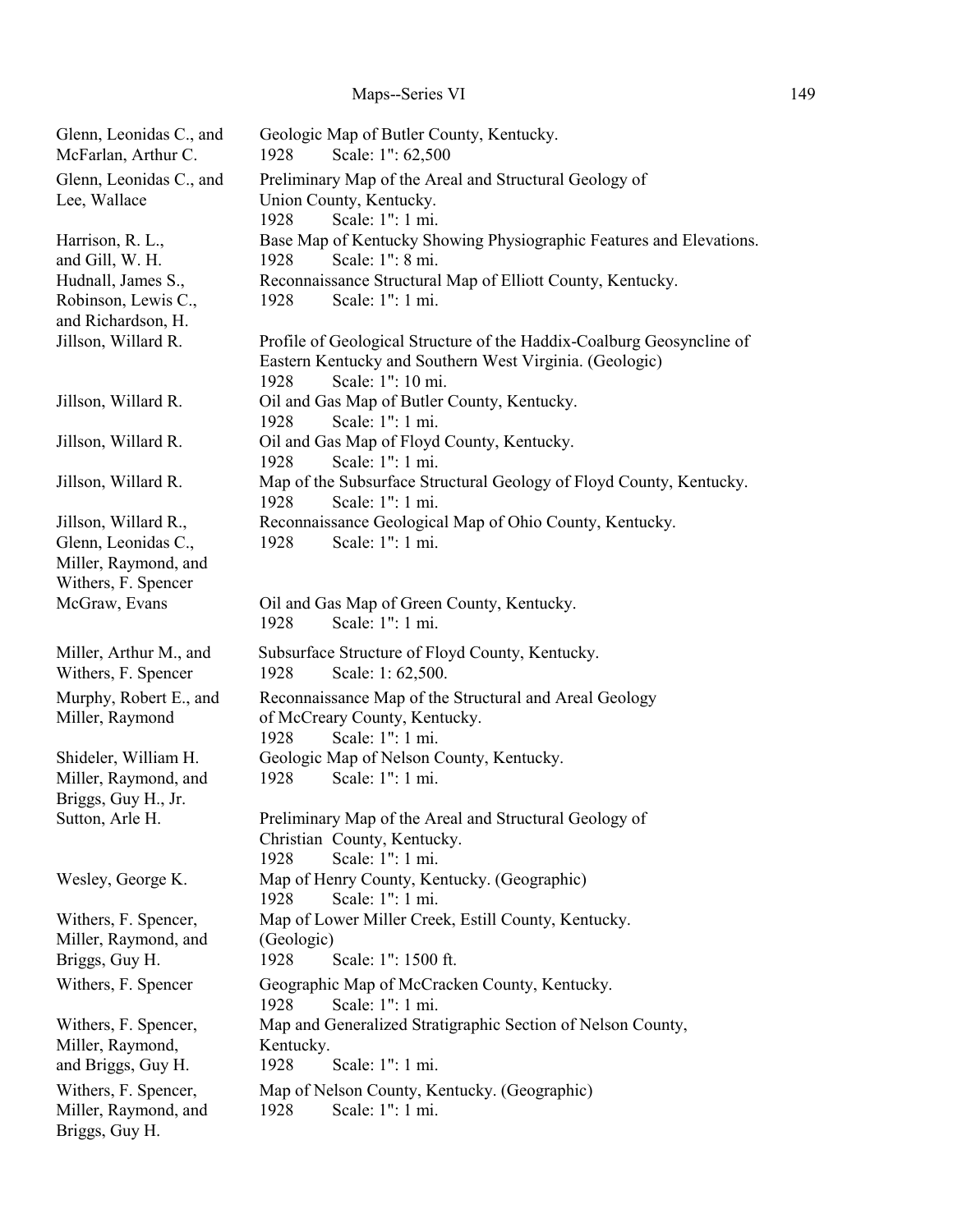| 150                                        | Bibliography of the Kentucky Geological Survey                              |
|--------------------------------------------|-----------------------------------------------------------------------------|
| Withers, F. Spencer                        | Areal Geologic Map of Pulaski County, Kentucky.<br>Scale: 1": 1 mi.<br>1928 |
| Withers, F. Spencer,                       | Map of the Region About Frankfort, Franklin County,                         |
| Miller, Raymond, and                       | Kentucky. (Geologic)                                                        |
| Briggs, Guy H.                             | Scale: 1": 1500 ft.<br>1928                                                 |
| Withers, F. Spencer,                       | Map of Spencer County, Kentucky. (Geographic)                               |
| and Briggs, Guy H.                         | Scale: 1": 1 mi.<br>1928                                                    |
| Woodruff John G.                           | Areal Geology of Daviess County, Kentucky.                                  |
|                                            | 1928<br>Scale: 1:62,500.                                                    |
| Anonymous                                  | Areas of Old Drift in Covington, Kentucky.                                  |
|                                            | Scale: 1: 93,750.<br>1929                                                   |
| Anonymous                                  | Geographic Map of Franklin County, Kentucky.<br>Scale: 1:62,500.<br>1929    |
| Bach, W. E.                                | Geographic Map of Calloway County, Kentucky.<br>Scale-1": 1 mi.<br>1929     |
| Bach, W. E., and                           | Map of Madison County, Kentucky. (Geographic)                               |
| Goodwin, Sidney S.                         | Scale: 1": 1 mi.<br>1929                                                    |
| Bach, W. E., and                           | Map of Mercer County, Kentucky. (Geographic)                                |
| Wesley, George R.                          | Scale: 1": 1 mi.<br>1929                                                    |
| Bishop, R. C.,                             | Geographical Map of Graves County, Kentucky.                                |
| Lansing, R. S., and                        | (Oil and Gas Wells)                                                         |
| Montgomery, Arthur                         | 1929<br>Scale: 1": 1 mi.                                                    |
| Bishop, R. C., and                         | Geographic Map of Hickman County, Kentucky.                                 |
| Montgomery, Arthur                         | 1929<br>Scale: 1": 1 mi.                                                    |
| Briggs, Guy H., Jr.<br>and Miller, Raymond | Map of Carroll County, Kentucky. (Geographic)<br>Scale: 1": 1 mi.<br>1929   |
| Briggs, Guy H., and<br>Withers, F. Spencer | Map of Harrison County, Kentucky. (Geographic)<br>1929<br>Scale: 1": 1 mi.  |
| Briggs, Guy H.                             | Oil and Gas Map of Meade County, Kentucky.<br>Scale: 1": 1 mi.<br>1929      |
| Briggs, Guy H.,                            | Map of Pendleton County, Kentucky. (Geography)                              |
| Bach, W. E., and                           | 1929<br>Scale: 1": 1 mi.                                                    |
| Wesley, George R.                          |                                                                             |
| Dunn, Paul H.                              | Geologic Map of Bracken County, Kentucky.                                   |
|                                            | 1929<br>Scale: 1:62,500.                                                    |
| Eyl, William C., and                       | Oil and Gas Map of Barren County, Kentucky.                                 |
| Briggs, Guy H., Jr.                        | Scale: 1": 1 mi.<br>1929                                                    |
| Freeman, Louise B.,                        | Map of Areal and Structural Geology of Estill County, Kentucky.             |
| Mayfield, Samuel M.,                       | 1929<br>Scale: 1:62,500.                                                    |
| and Sutton, Arle H.                        |                                                                             |
| Glenn, Leonidas C., and                    | Areal Geologic Map of Butler County, Kentucky.                              |
| McFarlan, Arthur C.                        | Scale: 1": 1 mi.<br>1929                                                    |
| Jillson, Willard R.                        | Geographic Map of Kentucky.                                                 |
|                                            | Scale: 1": 30 mi.<br>1929                                                   |
| Jillson, Willard R.                        | Geologic Map of Kentucky.                                                   |
|                                            | Scale: 1:500,000<br>1929                                                    |
| Jillson, Willard R.                        | Geographic Map of Edmonson County, Kentucky, Showing                        |
|                                            | Rock Asphalt Operations.                                                    |
|                                            | Scale: 1": 1 mi.<br>1929                                                    |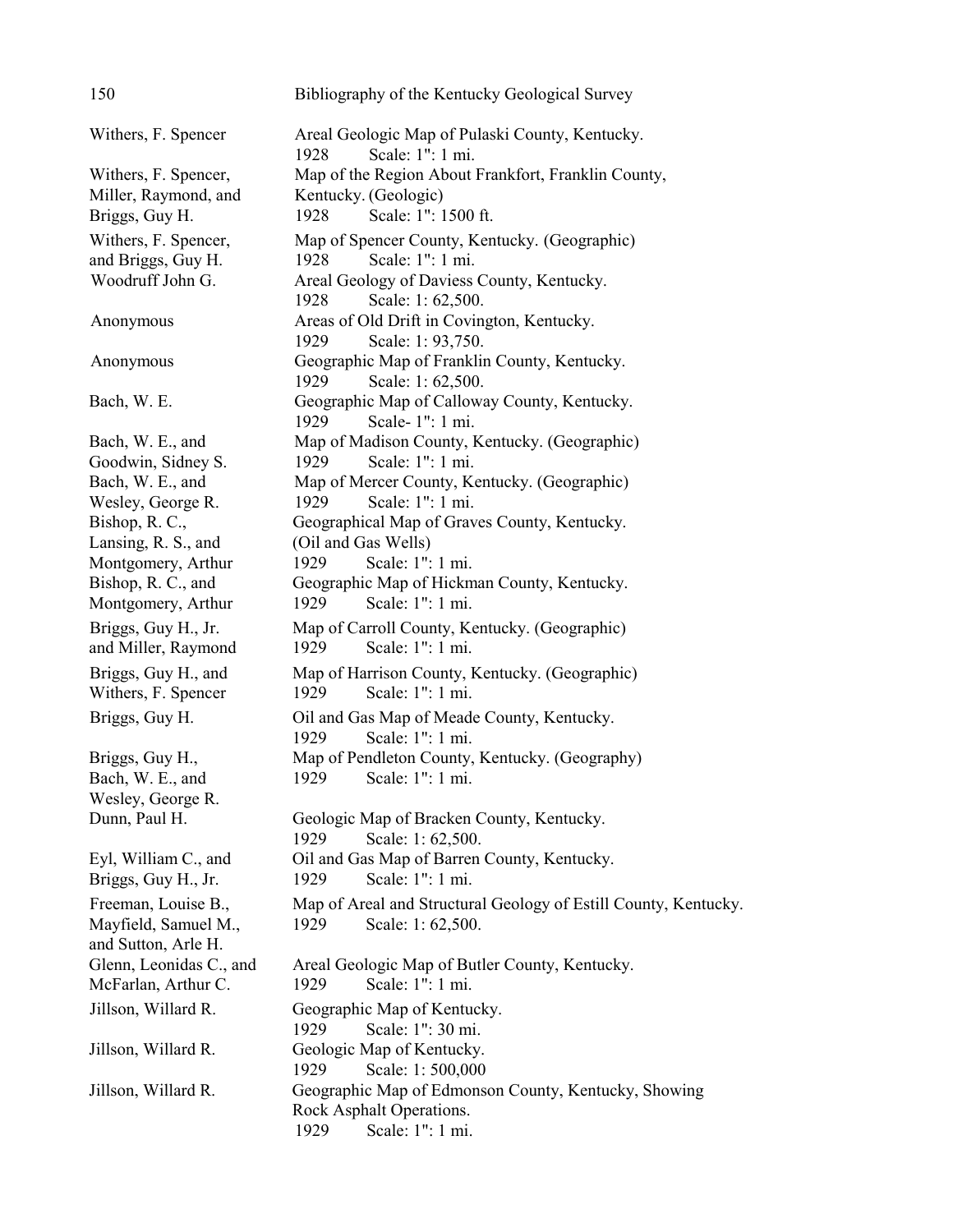# Maps--Series VI 151

| Jillson, Willard R.                           | Geographic Map of Franklin County, Kentucky.<br>Scale: 1": 1 mi.<br>1929 |
|-----------------------------------------------|--------------------------------------------------------------------------|
| Jillson, Willard R.,                          | Oil and Gas Map of Johnson County, Kentucky Areal                        |
| Miller, Raymond, and                          | Geology of Pottsville Conglomerate.                                      |
| Withers, F. Spencer                           | Scale: 1": 1 mi.<br>1929                                                 |
| Jillson, Willard R.                           | Oil and Gas Map of Rowan County, Kentucky.                               |
|                                               | Scale: 1": 1 mi.<br>1929                                                 |
| McFarlan, Arthur C.,                          | Map of the Areal and Structural Geology of Jessamine                     |
| and Pirtle, George W.                         | County, Kentucky.                                                        |
|                                               | 1929<br>Scale: 1": 1 mi.                                                 |
| McFarlan, Arthur C.                           | Geologic Map of Lincoln County, Kentucky.                                |
|                                               | Scale: 1": 1 mi.<br>1929                                                 |
| McFarlan, Arthur C.,                          | Map of Areal and Structural Geology of Montgomery                        |
| and Goodwin, Sidney S.                        | County, Kentucky.                                                        |
|                                               | 1929<br>Scale: 1:62,500                                                  |
| McGraw, Evans, and                            | Oil and Gas Map of Fleming County, Kentucky.                             |
| Sherwood, Earl                                | Scale: 1": 1 mi.<br>1929                                                 |
| Mayfield, Samuel, and                         | Reconnaissance Map of the Areal and Structural Geology                   |
| Sutton, Arle H.                               | of Estill County, Kentucky.                                              |
|                                               | Scale: 1": 1 mi.<br>1929                                                 |
| Mayfield, Samuel M., and                      | Map of Areal and Structural Geology of Pulaski County, Kentucky.         |
| Withers, F. Spencer                           | 1929<br>Scale: 1:62,500                                                  |
| Miller, Raymond,                              | Geologic Map of Bath County, Kentucky.                                   |
| Goodwin, Sidney S.,                           | 1929<br>Scale: 1:62,500                                                  |
| Wesley, George R.,                            |                                                                          |
| Briggs, Guy H., Jr., and                      |                                                                          |
| Bach, W. E.                                   |                                                                          |
| Miller, Raymond,                              | Geologic Map of Boyle County, Kentucky.                                  |
| Goodwin, Signey S.,                           | 1929<br>Scale: 1:62,500                                                  |
| Briggs, Guy H., Jr.,                          |                                                                          |
| Richardson, H. T., and                        |                                                                          |
| Wesley, George R.                             |                                                                          |
| Miller, Raymond, and                          | Geologic Map of Bullitt County, Kentucky.                                |
| Briggs, Guy H., Jr.                           | 1929 Scale: 1:62,500                                                     |
| Miller, R. E., and                            | Geographic Map of Carroll County, Kentucky.                              |
| Briggs, Guy H., Jr.                           | 1929<br>Scale: 1": 1 mi.                                                 |
|                                               |                                                                          |
| Miller, Raymond,                              | Geologic Map of Fleming County, Kentucky.                                |
| Goodwin, Sidney S.,<br>Wesley, George R., and | 1929<br>Scale: 1:62,500                                                  |
| Briggs, Guy H., Jr.                           |                                                                          |
| Miller, Raymond, and                          | Map of Subsurface Structural Geology of Johnson County, Kentucky.        |
| Withers, F. Spencer                           | Scale: 1:62,500<br>1929                                                  |
| Miller, Raymond, and                          | Map of Areal and Structural Geology of Oldham County,                    |
| Briggs, Guy H., Jr.                           | Kentucky.                                                                |
|                                               | 1929<br>Scale: 1:62,500                                                  |
| Miller, Raymond, and                          | Areal Geology of Pottsville Conglomerate.                                |
| Withers, F. Spencer                           | 1929<br>Scale: 1:62,500                                                  |
| Miller, Raymond, and                          | Geologic Map of Powell County, Kentucky.                                 |
| Briggs, Guy H., Jr.                           | Scale: 1:62,500<br>1929                                                  |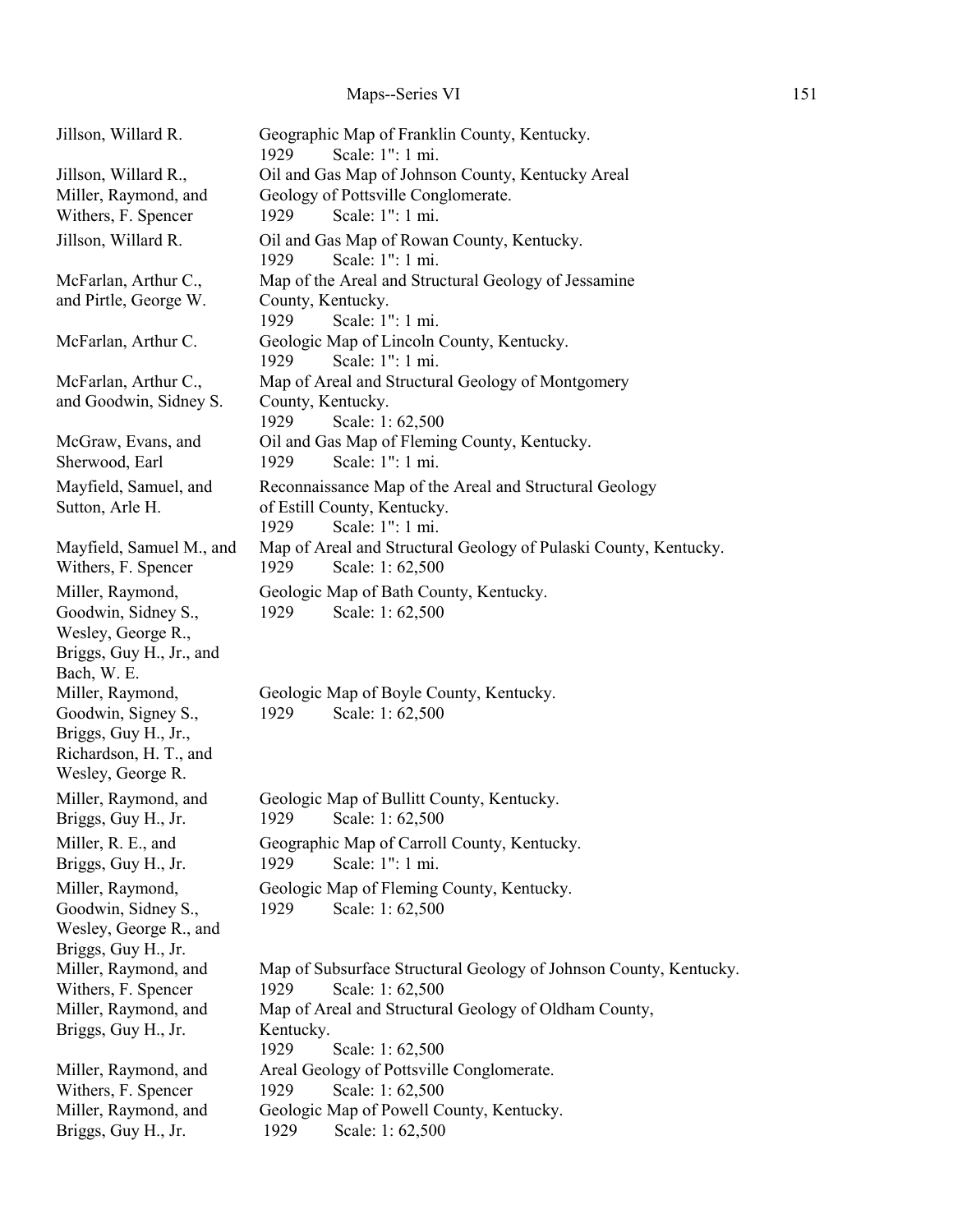| 152                                                                                   | Bibliography of the Kentucky Geological Survey                                                                                                      |
|---------------------------------------------------------------------------------------|-----------------------------------------------------------------------------------------------------------------------------------------------------|
| Roberts, Joseph K.,<br>and Meacham, Reid P.                                           | Geologic Map of Calloway County, Kentucky.<br>1929<br>Scale: 1:62,500                                                                               |
| Roberts, Joseph K.,<br>and Meacham, Reid P.<br>Robinson, Lewis C.                     | Geologic Map of McCracken County, Kentucky.<br>1929<br>Scale: 1:62,500<br>Map of Areal and Structural Geology of McLean County, Kentucky.<br>1929   |
| Sherwood, Earl W.,<br>and McGraw, Evans C.<br>Shideler, William H.                    | Geographic Map of Mason County, Kentucky.<br>Scale: 1": 1 mi.<br>1929<br>Geologic Map of Boone County, Kentucky.<br>Scale: 1" : 1 mi.<br>1929       |
| Shideler, William H.                                                                  | Geologic Map of Carroll County, Kentucky.<br>Scale: 1:62,500<br>1929                                                                                |
| Shideler, William H.,<br>Briggs, Guy H., and<br>Miller, Raymond                       | Geologic Map of Nelson County, Kentucky.<br>1929<br>Scale: 1:62,500                                                                                 |
| Shideler, William H.                                                                  | Geologic Map of Spencer County, Kentucky.<br>Scale: 1:62,500<br>1929                                                                                |
| Shideler, William H.                                                                  | Geologic Map of Trimble County, Kentucky.<br>1929<br>Scale: 1:62,500                                                                                |
| Sutton, Arle H.,<br>Griffin, Judson R.,<br>Cullison, James S., and<br>Miller, Raymond | Geologic Map of Northern Hardin County, Kentucky.<br>1929<br>Scale: 1:62,500                                                                        |
| Weller, Stuart, and<br>Sutton, Arle H.                                                | Map of Areal and Structural Geology of Crittenden<br>County, Kentucky.<br>1929<br>Scale: 1:62,500                                                   |
| Weller, James M.                                                                      | Geologic Map of Edmonson County, Kentucky.<br>1929<br>Scale: 1:62,500                                                                               |
| Wesley, George R.,<br>Roberts, Joseph K.,<br>and Meacham, Reid P.                     | Geologic Map of Calloway County, Kentucky.<br>Scale: 1": 1 mi.<br>1929                                                                              |
| Wesley, George, and<br>Bach, W. E.                                                    | Map of Calloway County, Kentucky. (Geographic)<br>1929<br>Scale: 1": 1 mi.                                                                          |
| Withers, F. Spencer                                                                   | Map of Area Near Kissinger, Franklin, and Scott Counties<br>Kentucky, (Showing Available Cement Materials).<br>Scale: 1": 1,000 ft.<br>1929         |
| Bach, W. E.                                                                           | Map of Washington County, Kentucky. (Geographic)<br>Scale: 1": 1 mi.<br>1930                                                                        |
| Briggs, Guy H., Jr.,<br>and others                                                    | Geographic Map of Boone County, Kentucky.<br>Scale: 1": 1 mi.<br>1930                                                                               |
| Browning, Iley B., and<br>Withers, F. Spencer                                         | Map of the Surface Structural Geology of Knott County,<br>Kentucky.<br>1930<br>Scale: 1": 1 mi.                                                     |
| Butts, Charles                                                                        | Geologic Map of Jefferson County, Kentucky.<br>Scale: 1:62,500<br>1930                                                                              |
| Crabb, Dean                                                                           | Map of the Geology of the Morehead Quadrangle, Rowan,<br>Elliott, Morgan, Bath, Carter, and Menifee Counties, Kentucky.<br>Scale: 1": 1 mi.<br>1930 |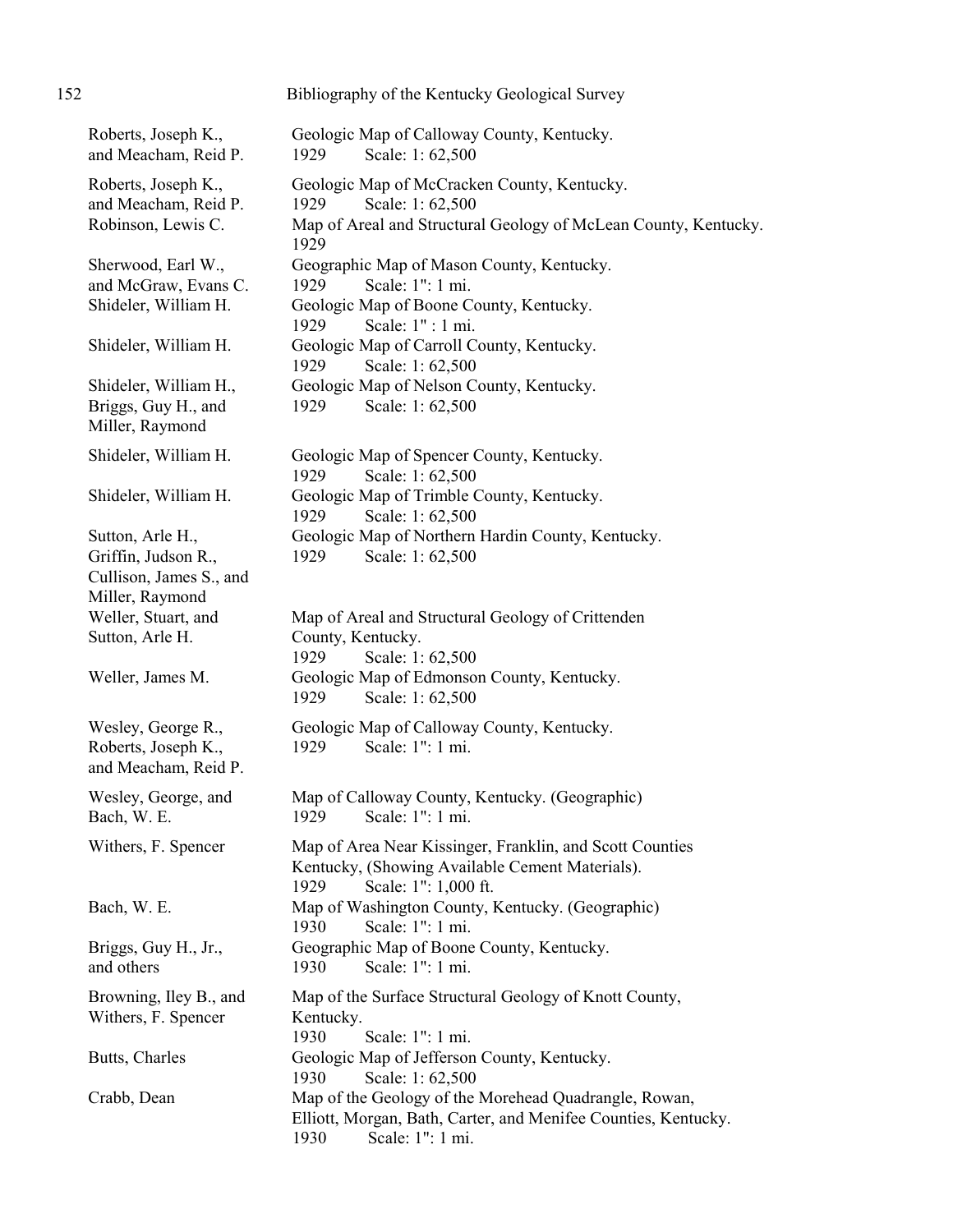| Dunn, Paul H.                               | Map of the Areal and Structural Geology of Harrison County, Kentucky.<br>1930<br>Scale: 1": 1 mi. |
|---------------------------------------------|---------------------------------------------------------------------------------------------------|
| Dunn, Paul H., and<br>Wolford, John J.      | Geologic Map of Mason County, Kentucky.<br>1930<br>Scale: 1:62,500                                |
| Dunn, Paul H.,                              | Geologic Map of Washington County, Kentucky.                                                      |
| Wolford, John J., and                       | Scale: 1:62,500<br>1930                                                                           |
| Withers, F. Spencer                         |                                                                                                   |
| Griffin, J, R.,                             | Areal Geologic Map of Breckinridge County, Kentucky.                                              |
| Culbertson, J. A.,                          | 1930<br>Scale: 1:62,500                                                                           |
| and Mayfield, Samuel M.                     |                                                                                                   |
| Hudnall, James S., and                      | Structural Map of Carter County, Kentucky                                                         |
| Perry, Eugene S.                            | Scale: 1": 1 mi.<br>1930                                                                          |
| Jillson, Willard R.                         | Natural Gas Sands of Eastern Kentucky.<br>1930                                                    |
| Jillson, Willard R.                         | Oil and Gas Map of Breckinridge County, Kentucky.<br>Scale: 1": 1 mi.<br>1930                     |
| Jillson, Willard R.                         | Oil and Gas Map of Hart County, Kentucky.<br>Scale: 1": 1 mi.<br>1930                             |
| McFarlan, Arthur C.,                        | Areal and Structural Geological Map of Anderson                                                   |
| and Wesley, George R.                       | County, Kentucky.                                                                                 |
|                                             | 1930<br>Scale: 1:62,500                                                                           |
| McFarlan, Arthur C.,                        | Reconnaissance Map of the Areal Geology of Madison                                                |
| and Goodwin, Sidney S.                      | County, Kentucky.                                                                                 |
|                                             | Scale: 1": 1 mi.<br>1930                                                                          |
| McFarlan, Arthur C.,                        | Geologic Map of Mercer County, Kentucky.                                                          |
| and Goodwin, Sidney                         | 1930<br>Scale: 1:62,500                                                                           |
| Miller, Arthur M.,                          | Areal Geologic Map of Franklin County, Kentucky.                                                  |
| and Wolford, John J.                        | Scale: 1": 1 mi.<br>1930                                                                          |
| Miller, Raymond, and<br>Briggs, Guy H., Jr. | Map of Marion County, Kentucky. (Geographic)<br>Scale: 1": 1 mi.<br>1930                          |
| Miller, Raymond, and                        | Geologic Map of Marion County, Kentucky.                                                          |
| Briggs, Guy H., Jr.                         | 1930<br>Scale: 1:62,500                                                                           |
| Miller, Raymond E.,                         | Areal Geologic and Structure Map of Oldham County, Kentucky.                                      |
| and Briggs, Guy H., Jr.                     | Scale: 1": 1 mi.<br>1930                                                                          |
| Miller, Raymond, and                        | Geologic Map of Simpson County, Kentucky.                                                         |
| Crabb, Dean H.                              | 1930<br>Scale: 1:62,500                                                                           |
| Roberts, Joseph K.,                         | Geologic Map of Marshall County, Kentucky.                                                        |
| and Meacham, Reid P.                        | 1930<br>Scale: 1:62,500                                                                           |
| Robinson, Lewis C.                          | Geologic Map of McLean County, Kentucky.<br>Scale: 1:62,500<br>1930                               |
| Shideler, William H.                        | Areal Geology and Structure of Campbell County, Kentucky.<br>Scale: 1": 1 mi.<br>1930             |
| Sutton, Arle H., and                        | Geologic Map of Meade County, Kentucky.                                                           |
| Wagner, Oscar E., Jr.                       | 1930<br>Scale: 1:62,500                                                                           |
| Wesley, George R.                           | Map of Gallatin County, Kentucky. (Geographic)                                                    |
|                                             | Scale: 1": 1 mi.<br>1930                                                                          |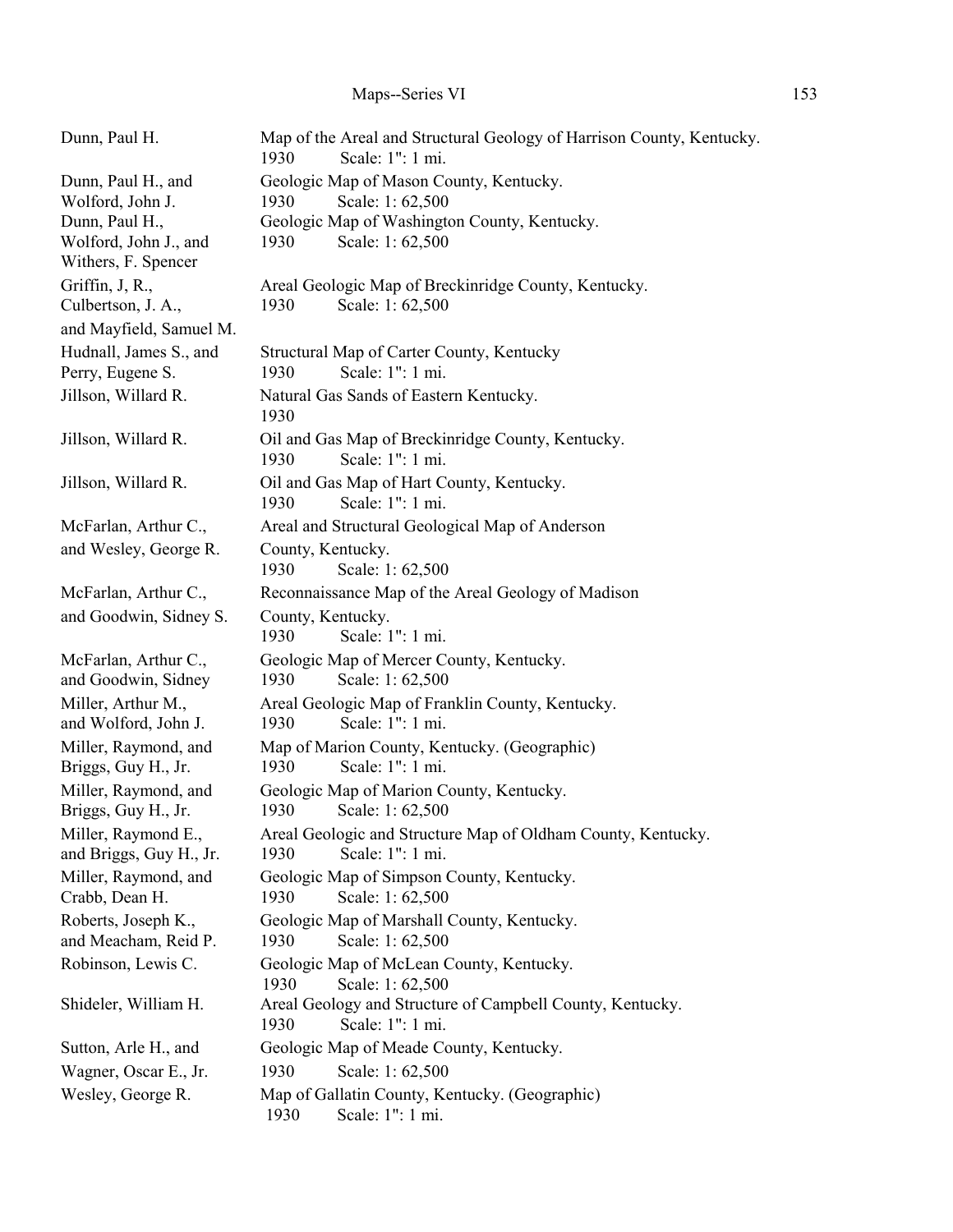| 154                                                                  | Bibliography of the Kentucky Geological Survey                                                                                                                         |
|----------------------------------------------------------------------|------------------------------------------------------------------------------------------------------------------------------------------------------------------------|
| Wesley, George R.                                                    | Geographic Map of Henry County, Kentucky.<br>1930<br>Scale: 1": 1 mi.                                                                                                  |
| Wolford, John J.,<br>Wesley, George R.,<br>and McFarlan, Arthur C.   | Geologic Map of Henry County, Kentucky.<br>Scale: 1:62,500<br>1930                                                                                                     |
| Wolford, John J.                                                     | Geologic Map of Robertson and Nicholas Counties, Kentucky.<br>1930<br>Scale: 1:62,500                                                                                  |
| Woodruff, John G.                                                    | Map of Areal and Structural Geology of Muhlenberg County, Kentucky.<br>Scale: 1:62,500<br>1930                                                                         |
| Anonymous                                                            | Geographic Map of Hancock County, Kentucky.<br>1931<br>Scale: 1:62,500                                                                                                 |
| Anonymous                                                            | Oil and Gas Map of Owen County, Kentucky.<br>Scale: 1:62,500<br>1931                                                                                                   |
| Bishop, R. C., and<br>Montgomery, Arthur                             | Geographic Map of Carlisle County.<br>Scale: 1": 1 mi.<br>1931                                                                                                         |
| Bishop, R. C., and<br>Montgomery, Arthur                             | Geographical Map of Hickman County, Kentucky.<br>Scale: 1" : 1 mi.<br>1931                                                                                             |
| Butts, Charles                                                       | Geologic Map of Jefferson County, Kentucky.<br>Scale: 1:62,500<br>1931                                                                                                 |
| Chappars, Michael S.,<br>and Withers, F. Spencer                     | Map of Areal and Structural Geology of Grant County,<br>Kentucky.<br>1931<br>Scale: 1:62,500                                                                           |
| Dunn, Paul H.,<br>Shideler, William H.,<br>and Wesley, George R.     | Map of Areal and Structural Geology of Cumberland<br>County, Kentucky.<br>Scale: 1:62,500<br>1931                                                                      |
| Dunn, Paul H., and<br>Withers, F. Spencer                            | Areal and Structural Geologic Map of Pendleton<br>County, Kentucky.<br>Scale: 1": 1 mi.<br>1931                                                                        |
| Eyl, William C.                                                      | Areal and Structural Geological Map of Rockcastle County, Kentucky.<br>1931<br>Scale: 1": 1 mi.                                                                        |
| Eyl, William C.                                                      | Geographic Map of Rockcastle County, Kentucky.<br>Scale: 1": 1 mi.<br>1931                                                                                             |
| Griffin, Judson R.,<br>Culbertson, J. A., and<br>Mayfield, Samuel M. | Geologic Map of Breckinridge County, Kentucky.<br>Scale: 1:62,500<br>1931                                                                                              |
| Griffin, Judson R.                                                   | Geologic Map of Larue County, Kentucky.<br>Scale: 1:62,500<br>1931                                                                                                     |
| Jillson, Willard R.                                                  | Structural Geologic Map of Kentucky Showing All Major Structural Features<br>and Their Actual Elevations, Oil and Gas Pools and Pipelines.<br>Scale: 1:500,000<br>1931 |
| Jillson, Willard R.                                                  | Geographic Map of Campbell County, Kentucky.<br>Scale: 1": 1 mi.<br>1931                                                                                               |
| Jillson, Willard R.                                                  | Aero Map of the Gex Gas Field, Carroll and Gallatin Counties, Kentucky.<br>Scale: 1": 1600 ft.<br>1931                                                                 |
| Jillson, Willard R.                                                  | Natural Gas Map of Shelby County, Kentucky.<br>Scale: 1": 1 mi.<br>1931                                                                                                |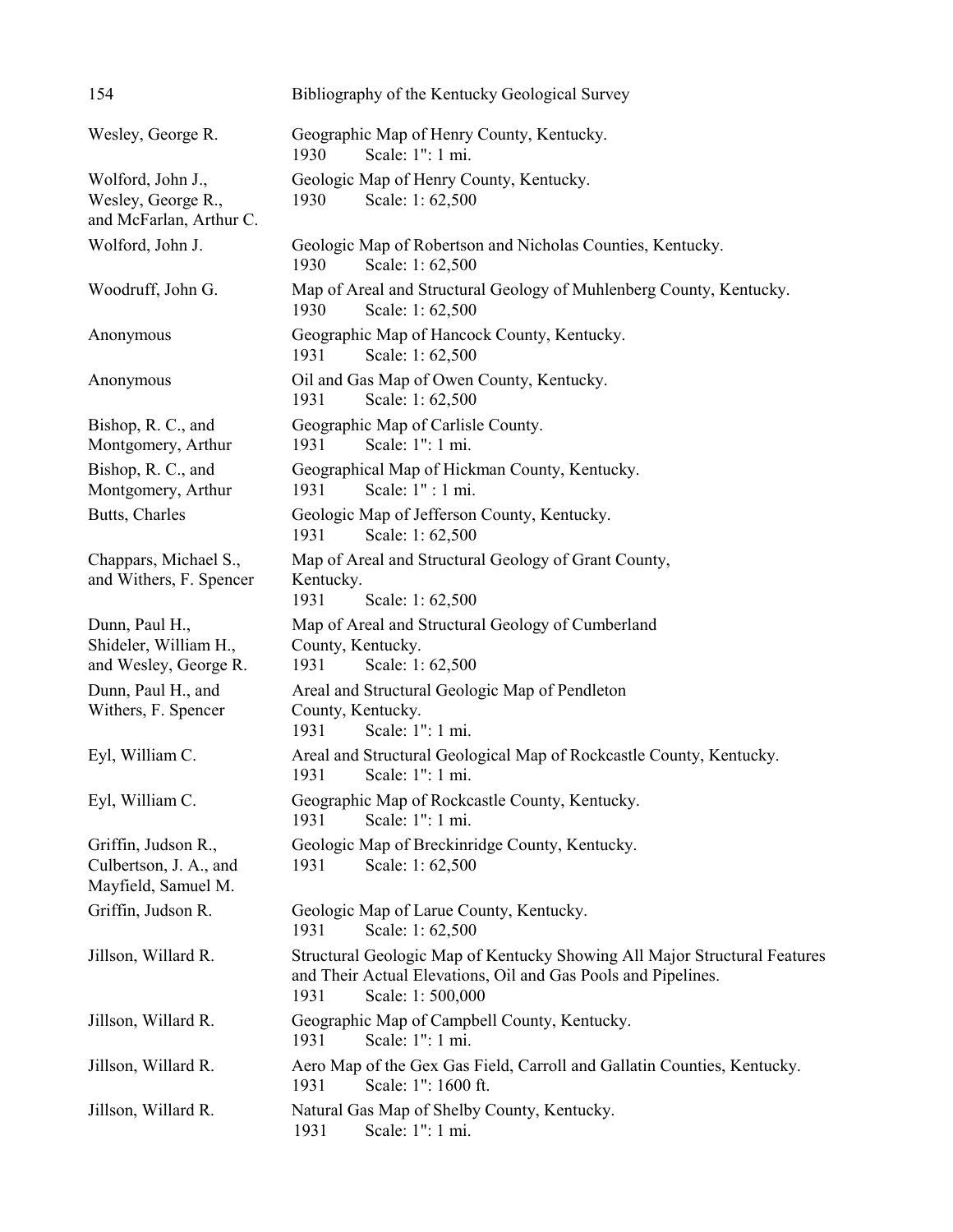| Jillson, Willard R.                                                  | Geographic Map of Hancock County, Kentucky.<br>Scale: 1": 1 mi.<br>1931                                                                    |
|----------------------------------------------------------------------|--------------------------------------------------------------------------------------------------------------------------------------------|
| Jillson, Willard R.                                                  | Oil and Gas Map of Owen County, Kentucky.<br>Scale: 1": 1 mi.<br>1931                                                                      |
| Jillson, Willard R.                                                  | Geographic Map of Scott County, Kentucky.<br>Scale: 1": 1 mi.<br>1931                                                                      |
| Jillson, Willard R.                                                  | Aerial Photographic Mosaic Map of Carroll-Gallatin Counties Gas Field.<br>Scale: 1": 1,000 ft.<br>1931                                     |
| Lane, R. C., and<br>Miller, Raymond                                  | Geographic Map of Fulton County, Kentucky.<br>Scale: 1": 1 mi.<br>1931                                                                     |
| McFarlan, Arthur C.,<br>and Withers, F. Spencer                      | Map of Areal and Structural Geology of Shelby<br>County, Kentucky.<br>1931<br>Scale: 1:62,500                                              |
| Mayfield, Samuel M.                                                  | Map of the Geology of the Fordsville Quadrangle,<br>Hancock, Breckinridge, Grayson and Ohio Counties, Kentucky.<br>1931<br>Scale: 1:62,500 |
| Mayfield, Samuel M.,<br>and Chisholm, David B.                       | Geologic and Structural Map of Hancock County, Kentucky.<br>Scale: 1": 1 mi.<br>1931.                                                      |
| Meacham, Reid P.,<br>Munyan, Arthur C., and<br>Wesley, George R.     | Map of Areal and Structural Geology of Clark<br>County, Kentucky.<br>Scale: 1:62,500<br>1931                                               |
| Miller, Raymond, and<br>Crabb, Dean H.                               | Areal and Structural Geologic Map of Clinton County,<br>Kentucky.<br>1931<br>Scale: 1": 1 mi.                                              |
| Pirtle, George W.,<br>Wesley, George R.,<br>and Soaper, J. M.        | Structural Oil and Gas Map of Cumberland County,<br>Kentucky.<br>1931<br>Scale: 1:62,500                                                   |
| Roberts, Joseph K.,<br>and Meacham, Reid P.                          | Geologic Map of Fulton County, Kentucky.<br>1931<br>Scale: 1:62,500                                                                        |
| Roberts, Joseph K.,<br>and Meacham, Reid P.                          | Geologic Map of Hickman County, Kentucky.<br>1931<br>Scale: 1:62,500                                                                       |
| Robinson, Lewis C.,<br>Hudnall, James S., and<br>Withers, F. Spencer | Areal Geologic and Structure Map of Morgan County, Kentucky.<br>Scale: 1": 1 mi.<br>1931                                                   |
| Shideler, William H.                                                 | Geologic Map of Boone County, Kentucky.<br>1931<br>Scale: 1:62,500                                                                         |
| Shideler, William H,                                                 | Map of Areal and Structural Geology of Campbell County, Kentucky.<br>Scale: 1:62,500<br>1931                                               |
| Shideler, William H.,<br>and Withers, F. Spencer                     | Map of Areal and Structural Geology of Gallatin<br>County, Kentucky.<br>1931<br>Scale: 1:62,500                                            |
| Shideler, William H.,<br>and Withers, F. Spencer                     | Areal and Structural Geologic Map of Kenton County, Kentucky.<br>1931                                                                      |
| Wesley, George R.,<br>and others                                     | Geographic Map of Kenton County, Kentucky.<br>Scale: 1:62,500<br>1931                                                                      |
| Withers, F. Spencer                                                  | Oil and Gas Structural Geologic Map of Boone County, Kentucky.<br>1931<br>Scale: 1:62,500                                                  |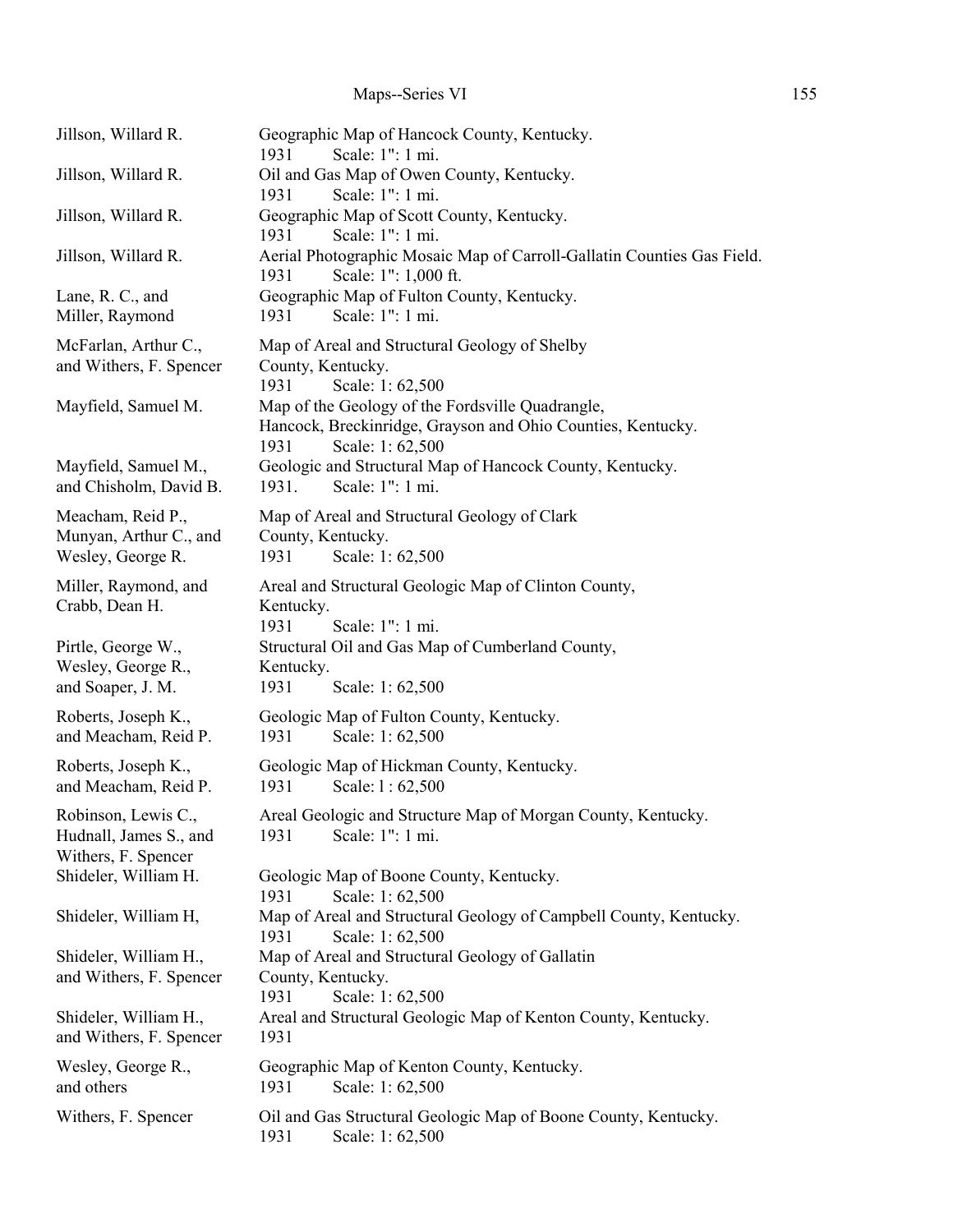|                                                                       | 156                                                                                   | Bibliography of the Kentucky Geological Survey                                                                                                                                                 |
|-----------------------------------------------------------------------|---------------------------------------------------------------------------------------|------------------------------------------------------------------------------------------------------------------------------------------------------------------------------------------------|
|                                                                       | Withers, F. Spencer,<br>Sutton, Arle H.,<br>Wesley, George R.,<br>and Crabb, T. W.    | Geologic Map of Hart County, Kentucky.<br>1931<br>Scale: 1:62,500.                                                                                                                             |
|                                                                       | Withers, F. Spencer<br>Withers, F. Spencer,<br>and Beckner, Lucien                    | Structural Map of Carlisle Gas Fields, Carroll and<br>Gallatin Counties, Kentucky.<br>Scale: 1": 2000 ft.<br>1931<br>Oil and Gas Map of Jefferson County, Kentucky.<br>1931<br>Scale: 1:62,500 |
|                                                                       | Miller, Arthur M., and<br>Wolford, John J.                                            | Geologic Map of Franklin County, Kentucky.<br>Scale: 1": 1 mi.<br>1931                                                                                                                         |
| Wolford, John J. and<br>Wesley, George R.<br>Scale: 1": 1 mi.<br>1931 |                                                                                       | Areal and Structural Geology of Henry County, Kentucky.                                                                                                                                        |
|                                                                       | Wolford, John J.,<br>Chappars, Michael S.,<br>and Withers, F. Spencer                 | Map of Areal and Structural Geology of Owen County,<br>Kentucky.<br>1931<br>Scale: 1:62,500.                                                                                                   |
|                                                                       | Wolford, John J., and<br>Miller, Arthur M.<br><b>SERIES VII</b><br><b>SERIES VIII</b> | Geologic Map of Scott County, Kentucky.<br>1931<br>Scale:1: 62,500.<br>No individual maps published during this Survey                                                                         |
|                                                                       | Wesley, George R.                                                                     | Geologic Map of the Livermore Oil Pool.                                                                                                                                                        |
|                                                                       |                                                                                       | Scale: 1": 1 mi.<br>1936                                                                                                                                                                       |
|                                                                       | Bushong, Paul D.                                                                      | Farm Map of Birk City Area, Daviess and Henderson Counties, Kentucky.<br>Scale 1": 1,000 ft.<br>1938                                                                                           |
|                                                                       | Sabo, D. M.                                                                           | Outline Map of Kentucky.<br>Scale: 1": 22 mi.<br>1941                                                                                                                                          |
|                                                                       | Stouder, Ralph E.                                                                     | Geology of the Big Clifty Quadrangle.<br>1941<br>Scale: 1: 187,500<br>Bull. 7, 1941                                                                                                            |
|                                                                       | Freeman, Louise B.                                                                    | Upper Mississippi Embayment Area Showing Areal Geology and<br>Contours on Top of the Paleozoic.<br>1945<br>Scale: 1: 1,000,000<br>Bull. 8, 1945                                                |
|                                                                       | Freeman, Louise B.                                                                    | Upper Mississippi Embayment Area Contours on Top of Everton.<br>1945<br>Scale: 1: 1,000,000<br>Bull. 8, 1945                                                                                   |
|                                                                       | Roberts, Joseph K.,<br>Gildersleeve, Benjamin,<br>and Meacham, Reid P.                | Geologic Map of the Jackson Purchase Region.<br>Scale: 1: 250,000<br>1945<br>Bull. 8, 1945                                                                                                     |
|                                                                       | Ray, Louis L.,<br>Butler, Arthur P., and<br>Denny, Charles S.                         | Generalized Geologic Map of Ekron and Vine Grove Quadrangles,<br>Kentucky.<br>Scale: 1: 160,000<br>Bull. 9, 1947<br>1947                                                                       |
|                                                                       | <b>SERIES IX</b>                                                                      |                                                                                                                                                                                                |
|                                                                       | Anonymous                                                                             | Map of Bourbon County, Kentucky Showing Location of Wells.<br>1948<br>Scale: 1" : 2 mi.<br>Bull. 5, 1950                                                                                       |
|                                                                       | Hamilton, Daniel K.,<br>O'Connell, Eugene M.,<br>and Boland, L. F.                    | Map of Areal Geology of Bourbon County, Kentucky.<br>Scale: 1" : 2 mi.<br>Bull. 5, 1950<br>1948                                                                                                |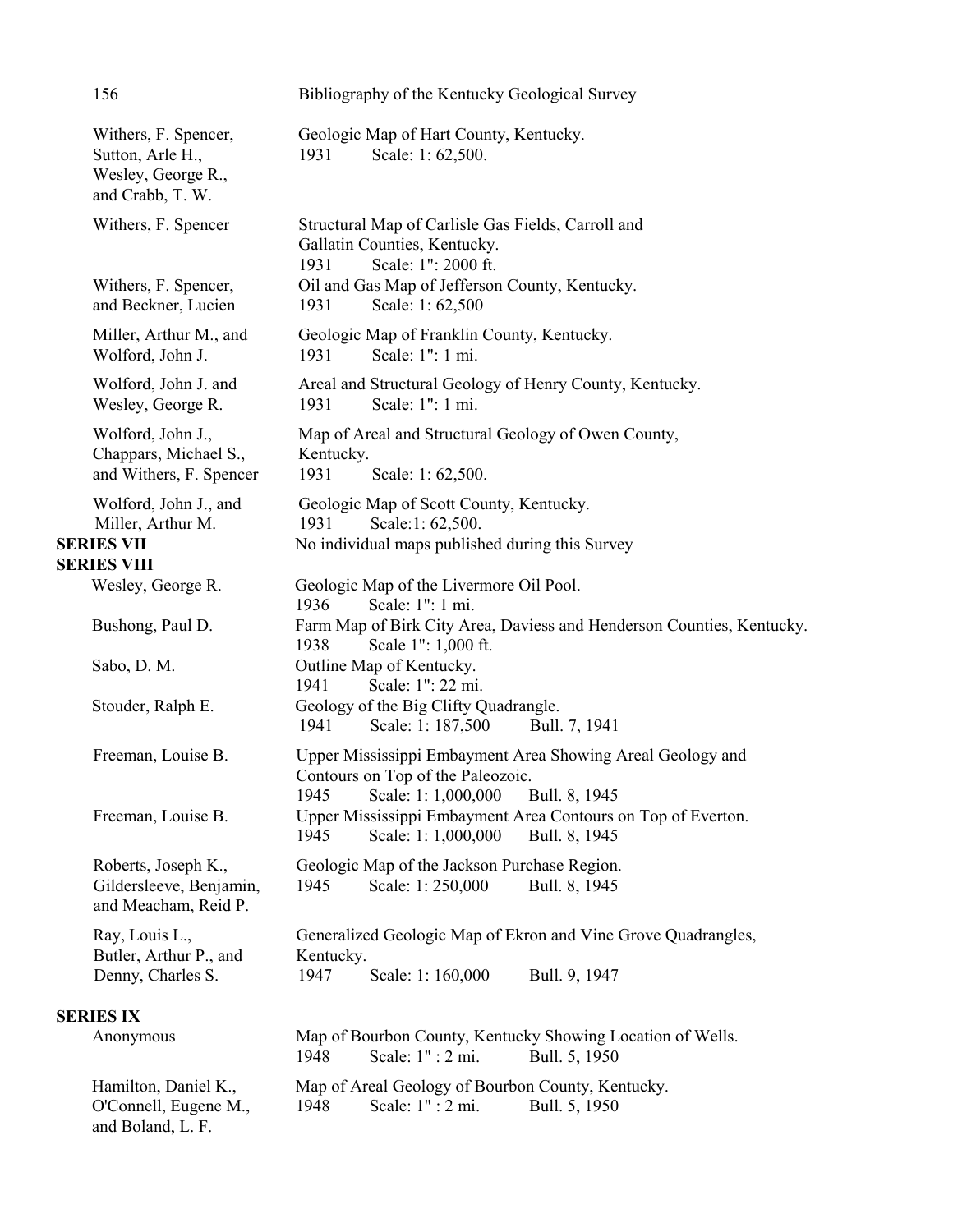| Hamilton, Daniel K.,                          |      |                                                   | Preliminary Structural Map of a Part of Bourbon County, Kentucky.             |
|-----------------------------------------------|------|---------------------------------------------------|-------------------------------------------------------------------------------|
| O'Connell, Eugene M.,                         | 1948 | Scale: 1": 2 mi.                                  | Bull. 5, 1950                                                                 |
| and Boland, L. F.<br>Hamilton, Daniel K.,     |      | Map of Ground-Water Areas of Fayette County.      |                                                                               |
| O'Connell, Eugene M.,                         | 1948 | Scale: 1": 2 mi.                                  | Bull. 5, 1950                                                                 |
| and Boland, L. F.                             |      |                                                   |                                                                               |
| Hamilton, Daniel K., and                      |      |                                                   | Preliminary Structural Map of Scott County, Kentucky.                         |
| O'Connell, Eugene M.                          | 1948 | Scale: 1": 2 mi.                                  | Bull. 5, 1950                                                                 |
| Hamilton, Daniel K.,                          |      | Map of Areal Geology of Fayette County, Kentucky. |                                                                               |
| O'Connell, Eugene M.,                         | 1948 | Scale: 1": 2 mi.                                  | Bull. 5, 1950                                                                 |
| and Boland, L. F.                             |      |                                                   |                                                                               |
| Hamilton, Daniel K.,                          |      |                                                   | Preliminary Structural Map of a Part of Fayette County, Kentucky.             |
| O'Connell, Eugene M.,                         | 1948 | Scale: 1": 2 mi.                                  | Bull. 5, 1950                                                                 |
| and Boland, L. F.<br>Hamilton, Daniel K.,     |      | Map of Areal Geology of Scott County, Kentucky.   |                                                                               |
| O'Connell, Eugene M.,                         | 1948 | Scale: 1": 2 mi.                                  | Bull. 5, 1950                                                                 |
| and Boland, L. F.                             |      |                                                   |                                                                               |
| Hamilton, Daniel K., and                      |      |                                                   | Map of Ground-Water Areas of Bourbon County, Kentucky.                        |
| O'Connell, Eugene M.                          | 1948 | Scale: 1": 2 mi.                                  | Bull. 5, 1950                                                                 |
| Hamilton, Daniel K.,                          |      |                                                   | Map of Ground-Water Areas of Jessamine County, Kentucky.                      |
| Boland, L. F., and                            | 1948 | Scale: 1": 1 mi,                                  | Bull. 5, 1950                                                                 |
| O'Connell, Eugene M.                          |      |                                                   |                                                                               |
| Hamilton, Daniel K., and                      |      |                                                   | Map of Ground-Water Areas of Scott County, Kentucky.                          |
| O'Connell, Eugene M.                          | 1948 | Scale: 1": 1 mi.                                  | Bull. 5, 1950                                                                 |
| Hamilton, Daniel K.,                          |      |                                                   | Map of Ground-Water Areas of Jessamine County, Kentucky.                      |
| Boland, L. F., and<br>O'Connell, Eugene M.    | 1948 | Scale-1": 2 mi.                                   | Bull. 5, 1950                                                                 |
| Hamilton, Daniel K., and                      |      |                                                   | Map of Ground-Water Areas of Scott County, Kentucky.                          |
| O'Connell, Eugene M.                          | 1948 | Scale: 1": 2 mi.                                  | Bull. 5, 1950                                                                 |
| Hamilton, Daniel K.,                          |      | Map of Areal Geology of Fayette County, Kentucky. |                                                                               |
| O'Connell, Eugene M.,                         | 1948 | Scale: 1": 2 mi.                                  | Bull. 5, 1950                                                                 |
| and Boland, L. F.                             |      |                                                   |                                                                               |
| Hamilton, Daniel K.,                          |      |                                                   | Preliminary Structural Map of a Part of Fayette County, Kentucky.             |
| O'Connell, Eugene M.,                         |      | 1948 Scale: 1": 2 mi. Bull. 5, 1950               |                                                                               |
| and Boland, L. F.                             |      | Map of Areal Geology of Scott County, Kentucky.   |                                                                               |
| Hamilton, Daniel K.,<br>O'Connell, Eugene M., | 1948 | Scale: 1": 2 mi.                                  | Bull. 5, 1950                                                                 |
| and Boland, L. F.                             |      |                                                   |                                                                               |
| Hamilton, Daniel K., and                      |      |                                                   | Map of Ground-Water Areas of Bourbon County, Kentucky.                        |
| O'Connell, Eugene M.                          | 1948 | Scale: 1": 2 mi.                                  | Bull. 5, 1950                                                                 |
| Anonymous                                     |      |                                                   | Map of Fayette County, Kentucky Showing Location of Wells.                    |
| Anonymous                                     | 1949 | Scale: 1": 2 mi.                                  | Bull. 5, 1950<br>Map of Jessamine County, Kentucky Showing Location of Wells. |
|                                               | 1949 | Scale: 1": 2 mi.                                  | Bull. 5, 1950                                                                 |
| Anonymous                                     |      |                                                   | Map of Scott County, Kentucky Showing Location of Wells.                      |
|                                               | 1949 | Scale: 1": 2 mi.                                  | Bull. 5, 1950                                                                 |
| Browning, Iley B.                             |      |                                                   | Structural Geologic Oil and Gas Map of Breathitt County, Kentucky.            |
|                                               |      | (Reprinted from Series VI, 1927)                  |                                                                               |
|                                               | 1949 | Scale: 1": 1 mi.                                  |                                                                               |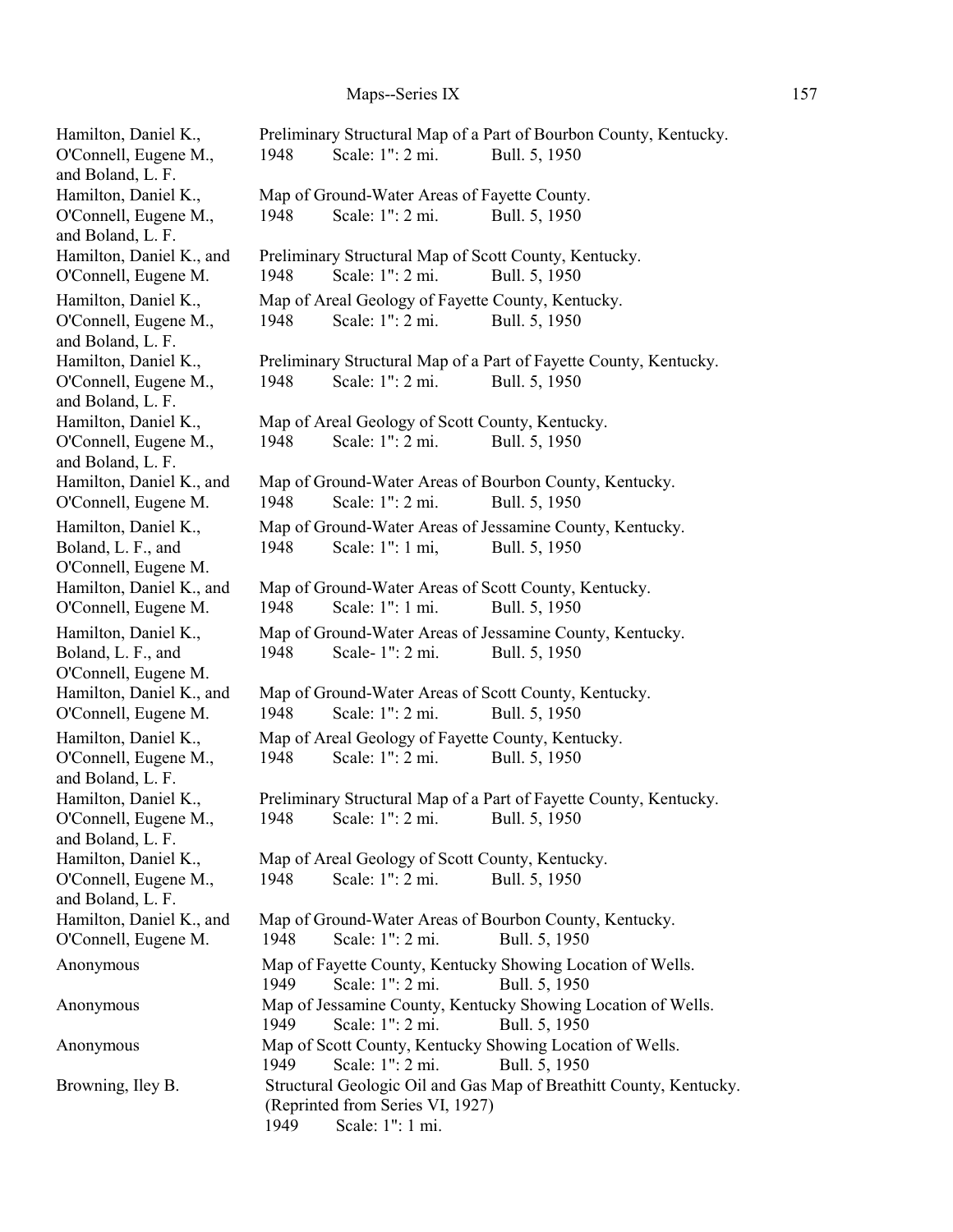| 158                                                                                        | Bibliography of the Kentucky Geological Survey                                                                                                                                                                   |
|--------------------------------------------------------------------------------------------|------------------------------------------------------------------------------------------------------------------------------------------------------------------------------------------------------------------|
| Browning, Iley B.                                                                          | Structural Geologic Map of Magoffin County, Kentucky.<br>(Reprinted from Series VI, 1921)<br>1949<br>Scale: 1": 1 mi.                                                                                            |
| Browning, Iley B., and<br>Withers, F. Spencer                                              | Structural Geologic Map of Knott County.<br>(Reprinted from Series VI, 1930)<br>1949<br>Scale: 1:62,500                                                                                                          |
| Chisholm, David B.,<br>Miller, Arthur M., and                                              | Map of the Structural Geology of Bell County, Kentucky.<br>(Reprinted from Series VI, 1928)                                                                                                                      |
| Withers, F. Spencer<br>Chisholm, David B.,<br>Hudnall, James S., and                       | 1949<br>Scale: 1": 1 mi.<br>Structural Geologic Map of Whitley County.<br>(Reprinted from Series VI, 1927)                                                                                                       |
| Jillson, Willard R.<br>Douglas, F. H.                                                      | Scale: 1": 1 mi.<br>1949<br>Oil and Gas Map of Wayne County, Kentucky.<br>(Reprinted from Series VI, 1927)<br>Scale: 1": 1 mi.<br>1949                                                                           |
| Eyl, William C., and<br>Hudnall, James S.                                                  | Areal and Structural Geologic Map of Jackson County.<br>(Reprinted from Series VI, 1927)<br>1949<br>Scale: 1:62,500                                                                                              |
| Eyl, William C.                                                                            | Oil and Gas Structural Geologic Map of Lee County, Kentucky.<br>(Reprinted from Series VI, 1927)<br>Scale: 1": 1 mi.<br>1949                                                                                     |
| Eyl, William C.                                                                            | Oil and Gas Map of Warren County, Kentucky.<br>(Reprinted from Series VI, 1928)<br>Scale: 1": 1 mi.<br>1949                                                                                                      |
| Glenn, Leonidas C.                                                                         | Areal and Structural Geologic Map of Webster County, Kentucky.<br>(Reprinted from Series VI, 1920)<br>Scale: 1": 1 mi.<br>1949                                                                                   |
| Hudnall, James S.                                                                          | Structural Geologic Map of Boyd County, Kentucky.<br>(Reprinted from Series VI, 1924)<br>Scale: 1": 1 mi.<br>1949                                                                                                |
| Hudnall, James S., and<br>Perry, Eugene S.                                                 | Structural Map of Carter County, Kentucky.<br>(Reprinted from Series VI, 1930)<br>1949 Scale: 1": 1 mi.                                                                                                          |
| Hudnall, James S., and<br>Browning, Iley B.                                                | Structural Geologic Map of the Paint Creek Uplift in<br>Floyd, Johnson, Magoffin, Morgan, Lawrence, and Elliott<br>Counties, Kentucky. (Reprinted from Series VI, 1924)<br>Scale: 1": 1 mi.<br>1949              |
| Hudnall, James S.,<br>Pirtle, George W.,<br>Burroughs, Wilbur G.,<br>and Woodruff, John G. | Map of the Structural Geology of the Region South of<br>Irvine and Berea in Estill, Jackson, Lee, Madison, and<br>Rockcastle Counties, Kentucky.<br>(Reprinted from Series VI, 1924)<br>Scale: 1": 1 mi.<br>1949 |
| Hudnall, James S.                                                                          | Sub-surface Structural Geologic Map of Martin County, Kentucky.<br>(Reprinted from Series V1, 1924)<br>Scale: 1": 1 mi.<br>1949                                                                                  |
| Hudnall, James S.,<br>and others                                                           | Structural Geologic Map of Leslie County, Kentucky. (Reprinted from Series VI, 1927)<br>1949<br>Scale: 1": 1 mi.                                                                                                 |
| Hudnall, James S., and<br>Pirtle, George W.                                                | Subsurface Geologic Map of Lawrence County, Kentucky.<br>(Reprinted from Series VI, 1927)<br>Scale: 1": 1 mi.<br>1949                                                                                            |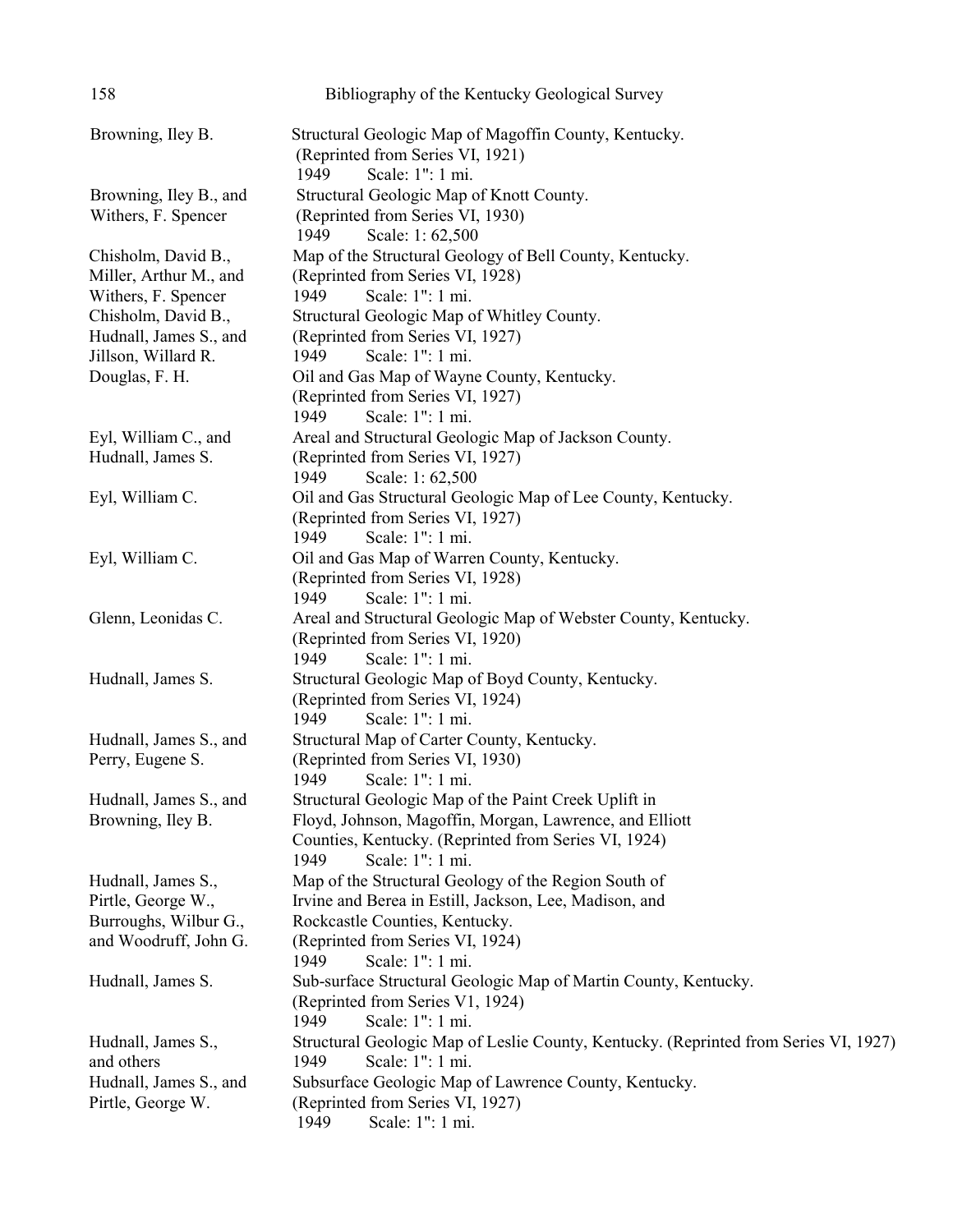## Maps--Series IX 159

| Hudnall, James S. and<br>Pirtle, George W.                                              | Structural Geologic Map of Lawrence County.<br>(Reprinted from Series VI, 1926)<br>Scale: 1": 1 mi.<br>1949                                                                                                      |
|-----------------------------------------------------------------------------------------|------------------------------------------------------------------------------------------------------------------------------------------------------------------------------------------------------------------|
| Hudnall, James S.                                                                       | Structural Geology, Perry County, Kentucky.<br>(Reprinted from Series VI, 1924)<br>Scale: 1": 1 mi.<br>1949                                                                                                      |
| Hudnall, James S<br>and<br>Pirtle, George W.                                            | Structural Geologic Map of Cumberland, Monroe,<br>Clinton Counties, Kentucky.<br>(Reprinted from Series VI, 1924)<br>Scale: 1": 1 mi.<br>1949                                                                    |
| McFarlan, Arthur C.,<br>and Pirtle, George W.                                           | Areal and Structural Geologic Map of Jessamine County, Kentucky.<br>(Reprinted from Series VI, 1929)<br>Scale: 1": 3 mi.<br>1949<br>Bull. 5, 1950                                                                |
| Miller, Raymond, and<br>Withers, F. Spencer                                             | Structural Geologic Map of Harlan County.<br>(Reprinted from Series VI, 1927)<br>Scale: 1": 1 mi.<br>1949                                                                                                        |
| Miller, Raymond,<br>Withers, F. Spencer,<br>and Hudnall, James S.                       | Structural Geologic Map of Laurel County, Kentucky.<br>(Reprinted from Series VI, 1927)<br>Scale: 1": 1 mi.<br>1949                                                                                              |
| Murphy, R. E., and<br>Miller, Raymond                                                   | Structural and Areal Geology of McCreary County, Kentucky.<br>(Reprinted from Series V1, 1928)<br>Scale: 1": 1 mi.<br>1949                                                                                       |
| Perry, Eugene S., and<br>Hudnall, James S.<br>Perry, Eugene S.                          | Structural Map of Carter County. (Geologic) (Reprinted from Series VI, 1930)<br>Scale: 1": 1 mi.<br>1940<br>Oil and Gas Structural Geologic Map of Greenup County, Kentucky.<br>(Reprinted from Series VI, 1926) |
| Perry, Eugene S.                                                                        | 1949<br>Scale: 1:62,500<br>Oil and Gas Structural Geologic Map of Owsley County, Kentucky.<br>(Reprinted from Series VI, 1927)<br>Scale: 1": 1 mi.<br>1949                                                       |
| Robinson, Lewis C.,<br>and Crider, Albert F.                                            | Structural Geologic Map of Letcher County, Kentucky.<br>(Reprinted from Series VI, 1926)<br>1949<br>Scale: 1": 1 mi.                                                                                             |
| Robinson, Lewis C., and<br>Hudnall, James S.                                            | Areal and Structural Geologic Map of Morgan County, Kentucky.<br>(Reprinted from Series VI, 1925)<br>Scale: 1": 1 mi.<br>1949                                                                                    |
| Sutton, Arle H.                                                                         | Geology of the Dawson Springs Quadrangle, Caldwell, Hopkins<br>and Christian Counties, Kentucky. (Reprinted from Series VI, 1927)<br>Scale: 1": 1 mi.<br>1949                                                    |
| Theis, Charles V.,<br>Hudnall, James S., and<br>Chisholm, David B.<br>Theis, Charles V. | Reconnaissance Structural Geologic Map of Clay County, Kentucky.<br>(Reprinted from Series VI, 1927)<br>1949<br>Scale: 1": 1 mi.<br>Structural Geologic Map of Henderson County, Kentucky.                       |
| Theis, Charles V.                                                                       | (Reprinted from Series VI, 1927)<br>1949<br>Scale: 1": 1 mi.<br>Reconnaissance Structural Geologic Map of Knox County, Kentucky.                                                                                 |
|                                                                                         | (Reprinted from Series VI, 1925)<br>1949<br>1 Scale: 1": 1 mi.                                                                                                                                                   |
| Wood, E. Boyne                                                                          | Preliminary Oil and Gas Map of Kentucky.<br>Scale:1": 15 mi.<br>1949                                                                                                                                             |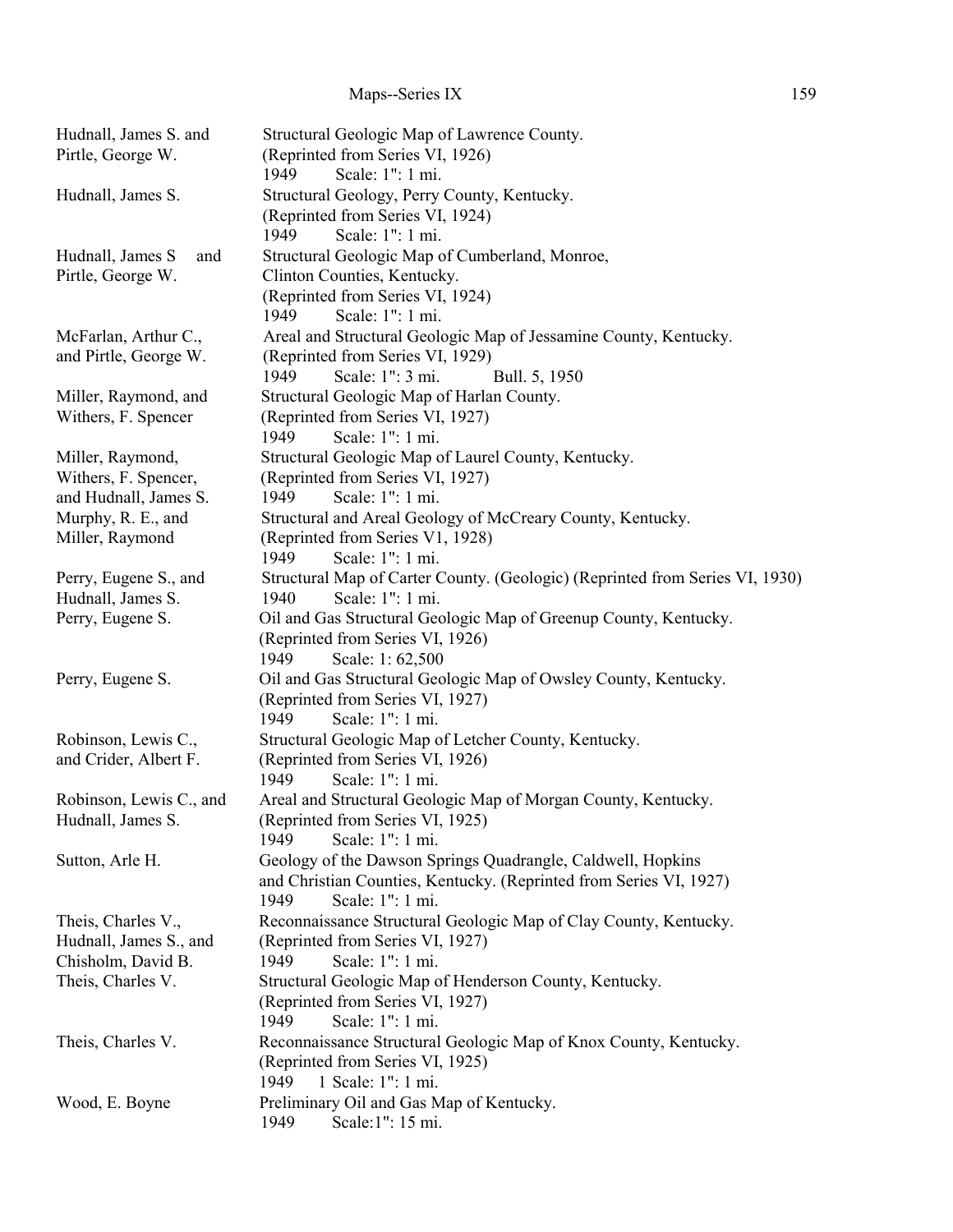| 160                                                                    | Bibliography of the Kentucky Geological Survey                                                                                                                                                 |
|------------------------------------------------------------------------|------------------------------------------------------------------------------------------------------------------------------------------------------------------------------------------------|
| Anonymous                                                              | Coordinate Map of Kentucky.<br>Scale: 1": 8 mi.<br>1950                                                                                                                                        |
| Butts, Charles                                                         | Reconnaissance Geologic Map of Barren County, Kentucky.<br>(Reprinted from Series V, 1919)<br>Scale: 1": 2 mi.<br>1950                                                                         |
| Dunn, Paul H.                                                          | Geologic Map of Bracken County, Kentucky.<br>(Reprinted from Series VI, 1929 Revised)<br>Scale: 1": 1 mi.<br>1950                                                                              |
| Dunn, Paul H.,<br>Wolford, John J., and<br>Withers, F. Spencer         | Geologic Map of Washington County, Kentucky.<br>(Reprinted from Series VI, 1930)<br>Scale: 1:62,500<br>1950                                                                                    |
| Freeman, Louise B.                                                     | Map of the Upper Mississippi Embayment Area Showing Areal Geology<br>and Contours on Top of the Paleozoic. (Reprinted from Series VIII, 1945)<br>1950<br>Scale: 1: 1,000,000<br>Bull. 12, 1953 |
| Freeman, Louise B.                                                     | Map of the Upper Mississippi Embayment Area Showing Contours on Top<br>of Everton. (Reprinted from Series VIII, 1945)<br>1950<br>Scale: 1: 1,000,000<br>Bull. 12, 1953                         |
| McFarlan, Arthur C.                                                    | Map of Areal and Structural Geology of Anderson County.<br>(Reprinted from Series VI, 1930, Revised)<br>Scale: 1:62,500<br>1950                                                                |
| McFarlan, Arthur C.<br>Mayfield, Samuel M.,<br>and Richardson, H. T.   | Geologic Map of Garrard County, Kentucky.<br>(Reprinted from Series VI, 1927, Revised)<br>Scale: 1": 1 mi.<br>1950                                                                             |
| McFarlan, Arthur C.,<br>and Goodwin, Sidney S.                         | Geologic Map of Madison County, Kentucky.<br>(Reprinted from Series VI, 1930, Revised)<br>1950<br>Scale: 1": 1 mi.                                                                             |
| McFarlan, Arthur C.,<br>and Withers, F. Spencer                        | Geologic Map of Shelby County.<br>(Reprinted from Series VI, 1931)<br>1950<br>Scale: 1:62,500                                                                                                  |
| Meacham, Reid P.,<br>Munyan, Arthur C., and<br>Wesley, George R.       | Geologic Map of Clark County, Kentucky.<br>(Reprinted from Series VI, 1931, Revised)<br>Scale: 1": 1 mi.<br>1950                                                                               |
| Miller, Arthur M.                                                      | Areal and Structural Geology of Allen County. (Reprinted from Series VI, 1920)<br>Scale: 1:62,500<br>1950                                                                                      |
| Miller, Arthur M.,<br>Goodwin, Sidney S., and<br>Briggs, Guy H., Jr.   | Geologic Map of Boyle County.<br>(Reprinted from Series VI, 1929, Revised)<br>Scale: 1:62,500<br>1950                                                                                          |
| Miller, Arthur M.                                                      | Geologic Map of Woodford County, Kentucky.<br>(Reprinted from Series VI, 1924, Revised)<br>Scale: 1": 1 mi.<br>1950                                                                            |
| Perry, Eugene S.                                                       | Geologic Map of Lewis County, Kentucky. (Reprinted from Series VI, 1925, Revised)<br>1950<br>Scale: 1": 1 mi.                                                                                  |
| Roberts, Joseph K.,<br>Gildersleeve, Benjamin,<br>and Meacham, Reid P. | Geology and Mineral Resources of the Jackson Purchase Region.<br>(Reprinted from Series VIII, 1945)<br>1950<br>Scale: 1: 250,000<br>Bull. 12, 1953                                             |
| Robinson, Lewis C.                                                     | Areal and Structural Geologic Map of Wolfe County. (Reprinted from Series VI, 1927)<br>Scale: 1": 1 mi.<br>1950                                                                                |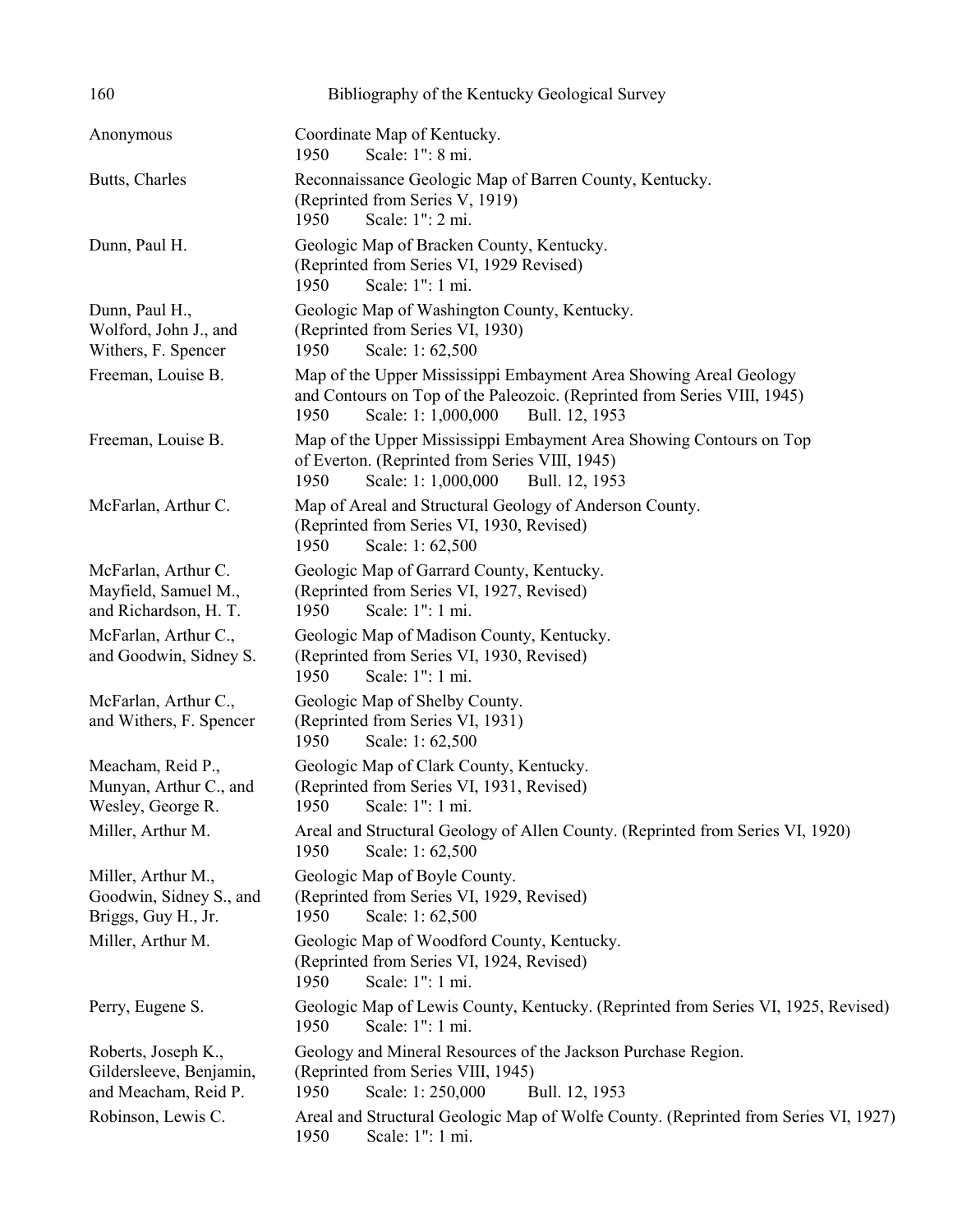# Maps--Series IX 161

| Settle, Harry W.,<br>Wood, E. Boyne, and<br>Thomas, George R.         | Reconnaissance Oil and Gas Structural Geologic<br>Map of Clinton County, Kentucky.<br>Scale: 1": 1 mi.<br>1950                                                                                 |
|-----------------------------------------------------------------------|------------------------------------------------------------------------------------------------------------------------------------------------------------------------------------------------|
| Shideler, William H.                                                  | Geologic Map of Campbell County.<br>(Reprinted from Series VI, 1931, Revised)<br>1950<br>Scale: 1:62,500.                                                                                      |
| Shideler, William H.                                                  | Geologic Map of Carroll County, Kentucky.<br>(Reprinted from Series VI, 1929, Revised)<br>Scale: 1": 1 mi.<br>1950                                                                             |
| Thomas, George R.,<br>Settle, Harry W., and<br>Wood, E. Boyne         | Reconnaissance Oil and Gas and Structural Geology<br>of Clinton County, Kentucky.<br>Scale: 1": 1 mi.<br>1950                                                                                  |
| Weller, Stuart,<br>Sutton, Arle H., and<br>Crider, Albert F.          | Map of the Areal and Structural Geology of Caldwell<br>County, Kentucky.<br>(Reprinted from Series VI, 1927, Revised)<br>Scale: 1"- 1 mi.<br>1950                                              |
| Weller, Stuart,<br>Roberts, Joseph K., and<br>Mayfield, Samuel M.     | Areal and Structural Geologic Map of Livingston<br>County, Kentucky.<br>(Reprinted from Series VI, 1926)<br>Scale: 1": 1 mi.<br>1950                                                           |
| Withers, F. Spencer,<br>Miller, Arthur M., and<br>Briggs, Guy H., Jr. | Geologic Map of Nelson County, Kentucky.<br>(Reprinted from Series VI, 1928, Revised)<br>Scale: 1": 1 mi.<br>1950                                                                              |
| Freeman, Louise B.                                                    | Thickness and Facies of Richmond Series.<br>Scale: 1": 25 mi.<br>1951<br>Bull. 6. 1951                                                                                                         |
| Freeman, Louise B.                                                    | Isopachous Map of Silurian.<br>Scale: 1": 24 mi.<br>1951<br>Bull. 6, 1951                                                                                                                      |
| Freeman, Louise B.                                                    | Isopachous Map of Pre-Dutch Creek Devonian.<br>Scale: 1": 24 mi.<br>1951<br>Bull. 6, 1951                                                                                                      |
| Freeman, Louise B.                                                    | Isopachous Map of Jeffersonville-Dutch Creek and Huntersville-Oriskany.<br>Scale: 1": 24 mi.<br>1951<br>Bull. 6, 1951                                                                          |
| Freeman, Louise B.                                                    | Isopachous Map of Hamilton Limestone.<br>Scale: 1": 24 mi.<br>1951<br>Bull. 6, 1951                                                                                                            |
| Freeman, Louise B.                                                    | Thickness of Corniferous, Eastern Kentucky.                                                                                                                                                    |
| Freeman, Louise B.                                                    | Scale: 1": 11 mi.<br>1951<br>Bull. 6, 1951<br>Structure Map of Eastern Kentucky.                                                                                                               |
| Freeman, Louise B.                                                    | Scale: 1": 8 mi.<br>1951<br>Bull 6, 1951<br>"Corniferous" Isopachous Map of the Big Sinking<br>Field Showing Relation of Production to Thickness.<br>Scale: 1": 1 mi.<br>1951<br>Bull. 6, 1951 |
| Freeman, Louise B.                                                    | Isopachous and Structure Map of "Corniferous" Southern Jackson County.<br>Scale: 1": 4,250 ft.<br>1951<br>Bull. 6, 1951                                                                        |
| Freeman, Louise B.                                                    | Himyar Gas Field, Knox County, Kentucky, Thickness of "Corniferous".<br>Scale: 1": 1,850 ft.<br>1951<br>Bull. 6, 1951                                                                          |
| Freeman, Louise B.                                                    | Structure Map of Western Kentucky Showing Relationship<br>to Central Interior Basin.<br>Scale: 1": 26 mi.<br>1951<br>Bull. 6, 1951                                                             |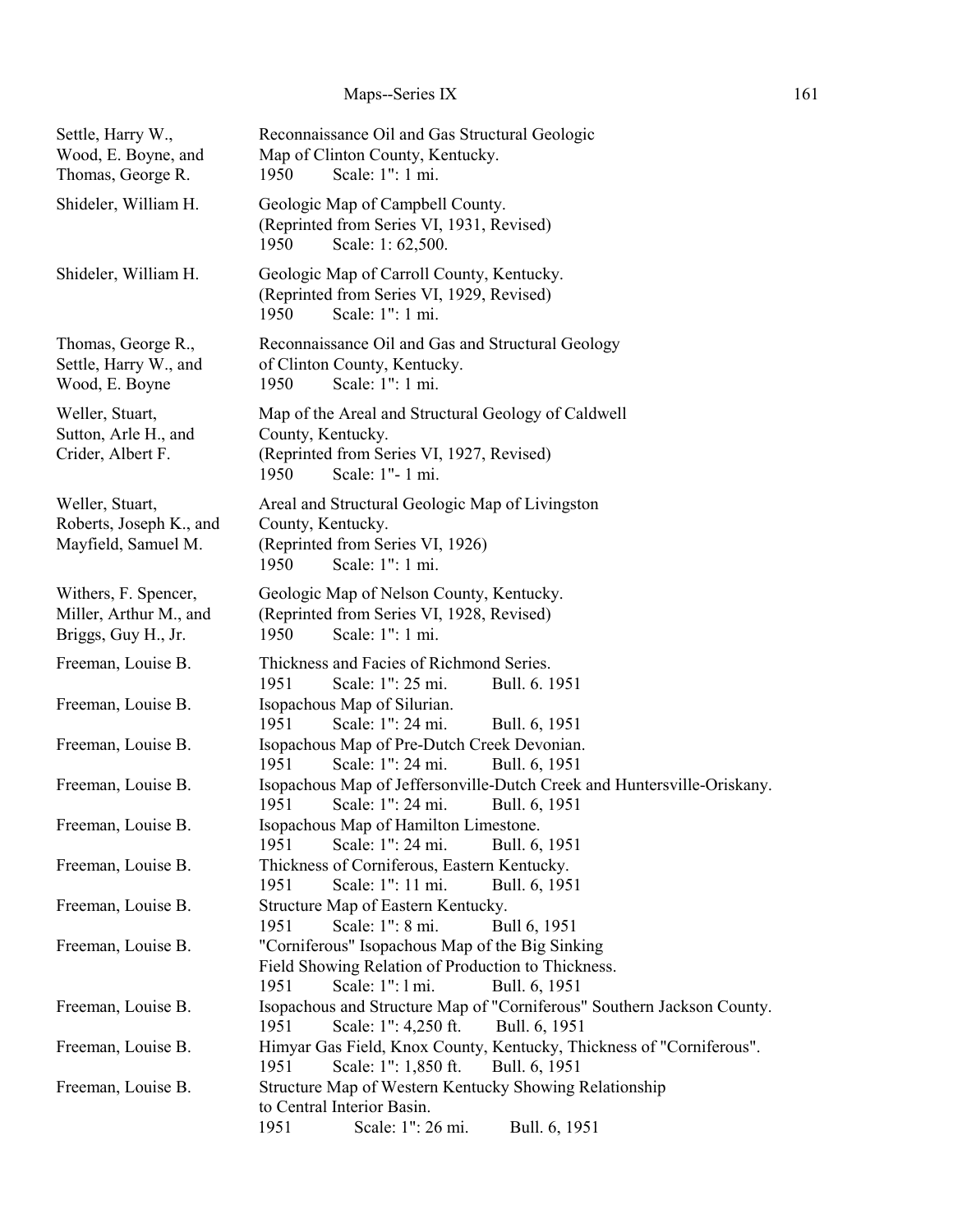| 162                                                                    | Bibliography of the Kentucky Geological Survey                                                                                                                       |
|------------------------------------------------------------------------|----------------------------------------------------------------------------------------------------------------------------------------------------------------------|
| Freeman, Louise B                                                      | Isopachous and Structure Map of Silurian and Devonian of Hart County.<br>Scale: 1": 1 1/2 mi.<br>Bull. 6, 1951<br>1951                                               |
| Freeman, Louise B.                                                     | Isopachous and Structure Map of the West Flank of the Cincinnati Arch.<br>Scale: 1": 2 1/2 mi.<br>1951<br>Bull. 6, 1951                                              |
| Freeman, Louise B.                                                     | Isopachous Map of Lower Devonian Showing Location of<br>Warren County Production.                                                                                    |
| Glenn, Leonidas C., and                                                | Scale: 1": 5 mi.<br>1951<br>Bull. 6, 1951<br>Geologic Map of Butler County, Kentucky.                                                                                |
| McFarlan, Arthur C.                                                    | (Reprinted from Series VI, 1928, Revised)<br>Scale: 1": 1 mi.<br>1951                                                                                                |
| Harvey, Edward J.                                                      | Preliminary Structural Map Showing Contours on Horizon<br>of Number 9 Coal, Henderson Quadrangle. (4 sheets)<br>Scale: 1": 3,000 ft.<br>1951<br>Bull. 7, 1951        |
| Stouder, R. E.                                                         | Structure Map of Northeast Meade County, Kentucky.<br>Scale: 1": 3,000 ft.<br>1951<br>Bull. 6, 1951                                                                  |
| Thomas, George R.                                                      | Isopach Map of Big Lime, Paintsville Southeast Quadrangle, Kentucky.<br>Scale: 1": 1,916.66 ft.<br>1951                                                              |
| Walker, Frank H.,<br>Puryear, Robert E., and<br>Cathey, Joseph B., Jr. | Geologic Map of the Henderson Quadrangle.<br>Scale: 1": 6,000 ft.<br>Bull. 7, 1951<br>1951                                                                           |
| Walker, Frank H.,<br>Puryear, Robert E., and<br>Cathey, Joseph B., Jr. | Structure map of the Henderson Quadrangle With Contours<br>Drawn on the Top of the Vienna Limestone.<br>Scale: 1": 6,000 ft.<br>Bull. 7, 1951<br>1951                |
| Walker, Frank H.,<br>Puryear, Robert E., and<br>Cathey, Joseph B., Jr. | Structure Map of the Henderson Quadrangle With Contours<br>Drawn on the Top of the Renault Limestone.<br>Scale: 1": 6,000 ft.<br>1951<br>Bull. 7, 1951               |
| Walker, Frank H.,<br>Puryear, Robert E., and<br>Cathey, Joseph B., Jr. | Map of the Henderson Quadrangle Showing Thickness<br>of the Waltersburg Formation.<br>Scale: 1": 6,000 ft.<br>Bull. 7, 1951<br>1951                                  |
| Walker, Frank H.,<br>Puryear, Robert E., and<br>Cathey, Joseph B., Jr. | Structure Map of the Henderson Quadrangle With Contours<br>Drawn on the Top of the Barlow Limestone.<br>Scale: 1": 6,000 ft.<br>1951<br>Bull. 7, 1951                |
| Walker, Frank H.,<br>Puryear, Robert E., and<br>Cathey, Joseph B., Jr. | Map of the Henderson Quadrangle Showing Ratio of Sandstone<br>to Thickness of the Waltersburg Formation.<br>Scale: 1": 6,000 ft.<br>1951<br>Bull. 7, 1951            |
| Walker, Frank H.,<br>Puryear, Robert E., and<br>Cathey, Joseph B., Jr. | Structure Map of the Henderson Quadrangle With Contours<br>Drawn on the Top of the Lower (Little) Menard Limestone.<br>Scale: 1": 6,000 ft.<br>1951<br>Bull. 7, 1951 |
| Weller, Stuart, and<br>Sutton, Arle H.<br>Wood, E. Boyne               | Geologic Map of the Western Kentucky Fluorspar District.<br>Scale: 1": 1 mi.<br>1951<br>Preliminary Oil and Gas Map of Kentucky.                                     |
| Hauser, Robert E.                                                      | Scale: 1": 8 mi.<br>1951<br>Preliminary Structure Map of the Van Lear Coal.<br>Scale: 1": 2,000 ft.<br>1952                                                          |
| Mayfield, Samuel M., and<br>Chisholm, David B.                         | Geologic and Structure Map of Hancock County.<br>(Reprinted With Some Revision).<br>1952<br>Scale: 1:62,500                                                          |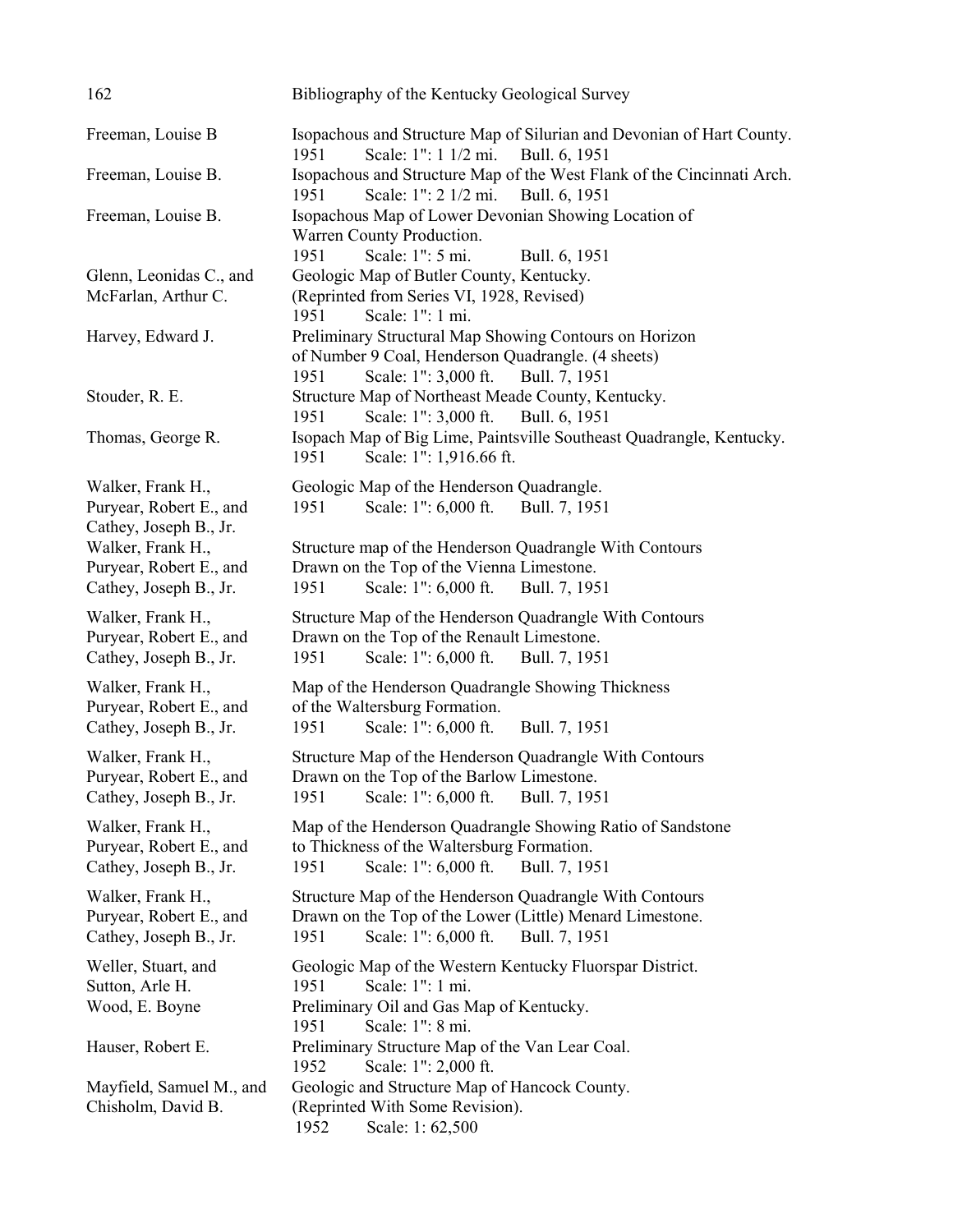| Settle, Harry W.       | Preliminary Geologic and Structure Map of Elkton Quadrangle, Kentucky.<br>Scale: 1": 2,000 ft.<br>1952 |
|------------------------|--------------------------------------------------------------------------------------------------------|
| Settle, Harry W.       | Preliminary Geologic and Structure Map of Hopkinsville Quadrangle, Kentucky.                           |
|                        | 1952<br>Scale: 1": 2,000 ft.                                                                           |
| Settle, Harry W.       | Preliminary Geologic and Structure Map Pembroke Quadrangle, Kentucky.                                  |
|                        | 1952<br>Scale: 1": 2,000 ft.                                                                           |
| Baker, J. A., and      | Paintsville Quadrangle, Areal Geologic Map.                                                            |
| Hauser, Robert E.      | 1953<br>Scale: 1: 24,000 4 sheets Bull. 13, 1953                                                       |
| Baker, J. A., and      | Paintsville Quadrangle, Structure Map on Van Lear Coal.                                                |
| Hauser, Robert E.      | Scale: 1: 24,000 4 sheets Bull. 13, 1953<br>1953                                                       |
| Brown, William R.      | Tectonic Map of the Virginia Piedmont.                                                                 |
|                        | Scale: 1": 16 mi.<br>1953                                                                              |
| Brown, William R., and | Tectonic Map of the Lynchburg Quadrangle, Virginia.                                                    |
| Sunderman, H. C.       | Scale: 1": 2 mi.<br>1953                                                                               |
| Freeman, Louise B.     | Generalized Thickness and Facies of Cambrian Showing                                                   |
|                        | Relation of Oil Production to Foreland Sediments.                                                      |
|                        | 1953<br>Scale: 1": 180 mi.<br>Bull. 12, 1953                                                           |
| Freeman, Louise B.     | Maps Showing Land-Sea Relationships and Generalized Facies of the Cambrian.                            |
|                        | Scale: 1": 420 mi.<br>1953<br>Bull. 12, 1953                                                           |
| Freeman, Louise B.     | Thickness of Post-Elvins Knox.                                                                         |
|                        | Scale: 1": 36 mi.<br>1953<br>Bull. 12, 1953                                                            |
| Freeman, Louise B.     | Generalized Thickness Map of Ordovician (Post-Knox)                                                    |
|                        | and Facies of Chazy-Black River.                                                                       |
| Freeman, Louise B.     | Scale: 1": 180 mi.<br>1953<br>Bull. 12, 1953<br>Upper Mississippi Embayment Area. (Geologic)           |
|                        | Scale: 1": 36 mi.<br>1953                                                                              |
| Freeman, Louise B.     | Thickness of St. Peter Sandstone.                                                                      |
|                        | Scale: 1": 16 mi.<br>1953<br>Bull 12, 1953                                                             |
| Freeman, Louise B.     | Thickness of Chazy-Black River.                                                                        |
|                        | Scale: 1": 36 mi.<br>Bull 12, 1953<br>1953                                                             |
| Freeman, Louise B.     | Thickness of Post-Tyrone Ordovician.                                                                   |
|                        | Scale: 1": 36 mi.<br>1953<br>Bull 12, 1953                                                             |
| Freeman, Louise B.     | Thickness and Facies of Richmond Series in Kentucky.<br>Scale: 1": 36 mi.<br>1953<br>Bull. 12, 1953    |
| Freeman, Louise B.     | Areas Recommended for Oil and Gas Exploration.                                                         |
|                        | Scale: 1": 32 mi.<br>1953<br>Bull. 12, 1953                                                            |
| Hauser, Robert E.      | Paintsville Quadrangle, Isopach Map of the Van Lear Coal.                                              |
|                        | Bull. 13, 1953<br>1953<br>Scale: 1:62,500                                                              |
| Hauser, Robert E.      | Paintsville Quadrangle, Structure Map on Top of Big Lime.                                              |
|                        | Scale: 1:24,000 3 sheets<br>1953<br>Bull. 13, 1953                                                     |
| Hauser, Robert E.      | Paintsville Quadrangle, Structure Map on Base of Big Lime.                                             |
|                        | 1953<br>Scale: 1:24,000 3 sheets<br>Bull. 13, 1953                                                     |
| Hauser, Robert E.      | Paintsville Quadrangle, Map Showing Locations of Coal, Measured                                        |
|                        | Sections, Clay and Brine Samples, Prospect Entries Into Asphalt, and                                   |
|                        | Best Possible Area for Limestone Production.                                                           |
|                        | Scale: 1:62,500<br>1953<br>Bull. 13, 1953                                                              |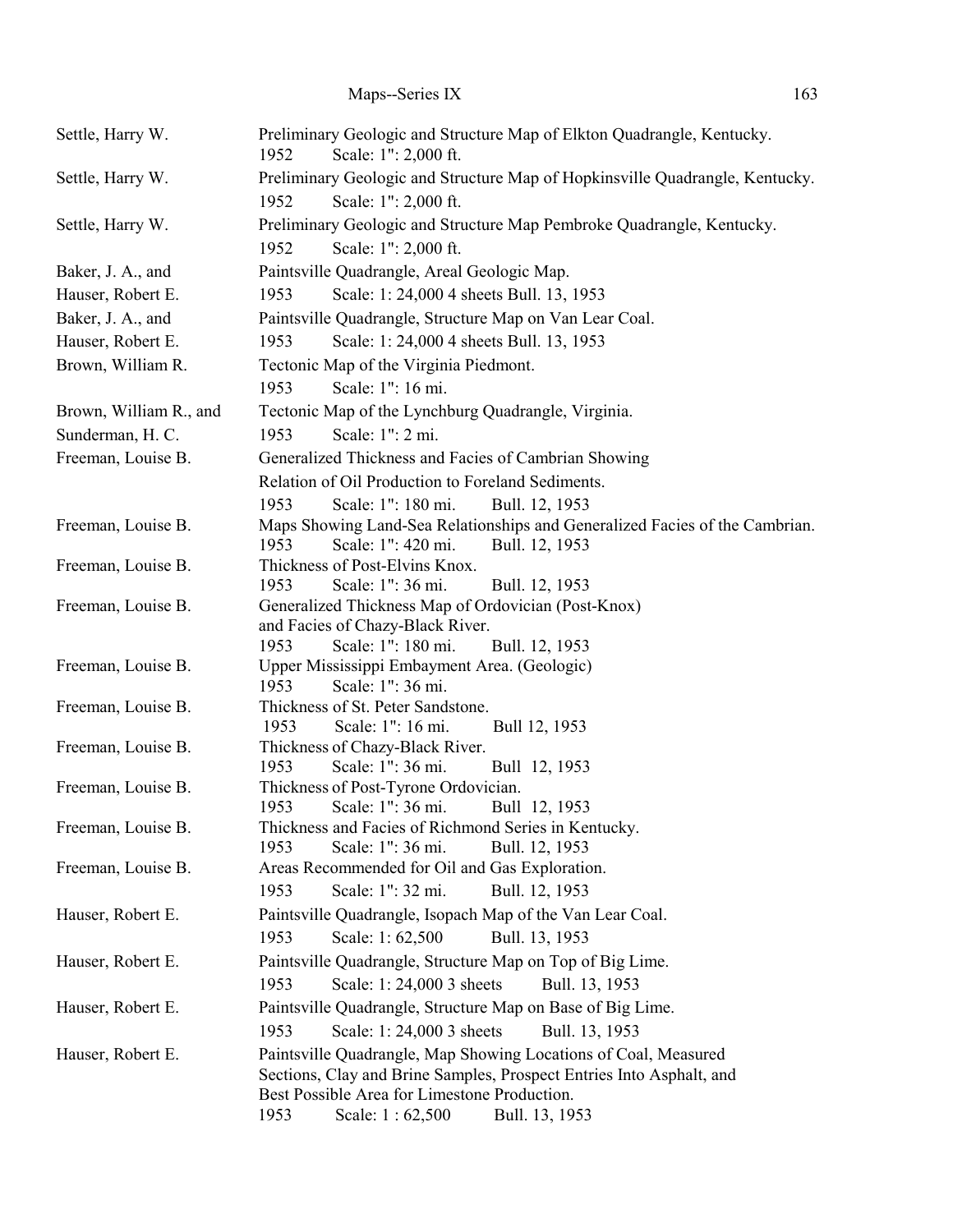| 164                                          | Bibliography of the Kentucky Geological Survey                                                                                                                    |
|----------------------------------------------|-------------------------------------------------------------------------------------------------------------------------------------------------------------------|
| Hauser, Robert E.                            | Paintsville Quadrangle, Isopach Map of Big Lime.<br>Scale: 1:24,000<br>3 Sheets<br>1953<br>Bull. 13, 1953                                                         |
| Thomas, George R.                            | Paintsville Quadrangle, Structure Map on Top of Berea Sandstone.<br>Scale: 1:24,000<br>3 Sheets<br>Bull. 13, 1953<br>1953                                         |
| Thomas, George R.                            | Paintsville Quadrangle, Structure Map on Top of Berea Sandstone<br>Showing Relationship to Oil and Gas Wells.<br>1953<br>Scale: 1:62,500.<br>Bull. 13, 1953       |
| McFarlan, Arthur C., and<br>Jones, Daniel J. | Geologic Map of Kentucky.<br>(Adopted With Minor Revisions)<br>Scale: 1": 16 mi.<br>1954                                                                          |
| Wood, E. Boyne, and<br>Walker, Frank H.      | Preliminary Oil and Gas Map of Kentucky.<br>Scale: 1": 15 mi.<br>1954                                                                                             |
| Wood, E. Boyne, and<br>Walker, Frank H.      | Oil and Gas Pool Map of Kentucky With Carter Coordinates and<br>Structure Contours on Devonian Black Shale. (Reprinted With Revision)<br>Scale: 1": 8 mi.<br>1954 |
| Wood, E. Boyne, and                          | Preliminary Oil and Gas Map of Kentucky.                                                                                                                          |
| Walker, Frank H.                             | Scale: 1": 10 mi.<br>1954                                                                                                                                         |
| Cathey, Joseph B.                            | Areal Geologic Map of Kentucky Portion of Newburgh<br>and Yankeetown Quadrangles.<br>1955<br>Scale: 1: 24,000.<br>Bull. 15, 1955                                  |
| Cathey, Joseph B.                            | Areal Geologic Map of Reed Quadrangle.<br>Bull. 15, 1955<br>Scale: 1: 24,000.<br>1955                                                                             |
| Cathey, Joseph B.                            | Areal Geologic Map of Spottsville Quadrangle.<br>Bull. 15, 1955<br>Scale: 1: 24,000.<br>1955                                                                      |
| Cathey, Joseph B.                            | Structure Map on Top of Curlew Limestone, Newburgh Quadrangle.<br>Scale: 1:48,000.<br>1955<br>Bull. 15, 1955                                                      |
| Cathey, Joseph B.                            | Structure Map on Top of No. 9 Coal, Newburgh Quadrangle.<br>Scale: 1:48,000.<br>Bull. 15, 1955<br>1955                                                            |
| Cathey, Joseph B.                            | Structure Map on Top of Lower Menard Limestone Newburgh Quadrangle.<br>1955<br>Scale: 1:48,000.<br>Bull. 15, 1955                                                 |
| Cathey, Joseph B.                            | Isopachous Map Showing Thickness of Permeable Sandstone                                                                                                           |
|                                              | in the Waltersburg Formation, Newburgh Quadrangle.<br>Scale: 1:48,000.<br>Bull. 15, 1955<br>1955                                                                  |
| Cathey, Joseph B.                            | Structure Map on Top of Vienna Limestone, Newburgh Quadrangle.<br>1955<br>Scale: 1:48,000.<br>Bull. 15, 1955                                                      |
| Cathey, Joseph B.                            | Structure Map on Base of Glen Dean Limestone, Newburgh Quadrangle.<br>Bull. 15, 1955<br>1955<br>Scale: 1:48,000.                                                  |
| Cathey, Joseph B.                            | Structure Map on Top of Barlow Limestone, Newburgh Quadrangle.<br>Scale: 1:48,000.<br>Bull. 15, 1955<br>1955                                                      |
| Cathey, Joseph B.                            | Structure Map on Top of Renault Limestone, Newburgh Quadrangle.<br>1955<br>Scale: 1:48,000.<br>Bull. 15, 1955                                                     |
| Wood, E. Boyne                               | Structure Map on Base of Little Menard Limestone Morganfield South Pool.<br>Scale: 1": 1,250 ft. Bull. 14, 1955<br>1955                                           |
| Wood, E. Boyne                               | Isopach Map of Waltersburg Sandstone, Morganfield South Pool.<br>1955<br>Scale: 1": 1,250 ft. Bull. 14, 1955                                                      |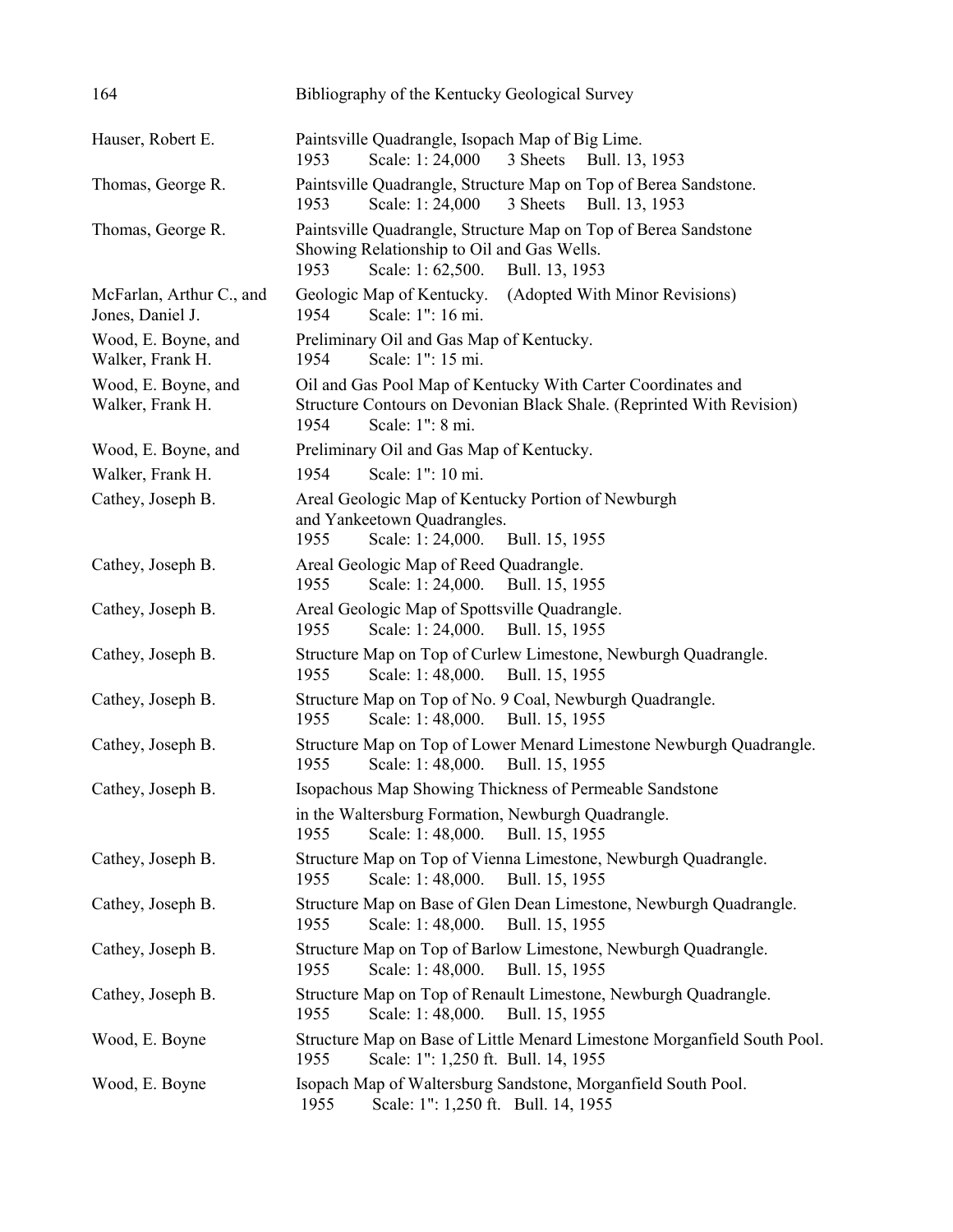| Wood, E. Boyne         | Structure Map on Base of Lower Glen Dean Limestone, Morganfield South Pool.<br>Scale: 1": 1,250 ft. Bull. 14, 1955<br>1955                                                |
|------------------------|---------------------------------------------------------------------------------------------------------------------------------------------------------------------------|
| Wood, E. Boyne         | Structure Map on Base of Barlow Limestone, Morganfield South Pool.<br>1955<br>Scale: 1": 1,250 ft. Bull. 14, 1955                                                         |
| Wood, E. Boyne         | Well Location Map of Morganfield South Pool Showing Distribution<br>of Producing Horizons and Position of Cross Sections.<br>1955<br>Scale: 1": 625 ft.<br>Bull. 14, 1955 |
| Fugate, George W., Jr. | Pool Locations and Producing Horizons, Smith Mills North and Geneva Oil Pools.<br>Scale: 1": 2,000 ft. Bull. 18, 1956<br>1956                                             |
| Fugate, George W., Jr. | Structure Map on Top of No. 9 Coal, Geneva and Smith Mills North Pools.<br>Scale-1": 2,000 ft. Bull. 18, 1956<br>1956                                                     |
| Fugate, George W., Jr. | Structure Map on Top of Vienna Limestone, Geneva and Smith Mills North Pools.<br>1956<br>Scale: 1": 2,000 ft. Bull. 18, 1956                                              |
| Fugate, George W., Jr. | Structure Map on Top of Barlow Limestone Geneva and Smith Mills North Pools.<br>Scale: 1": 2,000 ft. Bull. 18, 1956<br>1956                                               |
| Fugate, George W., Jr. | Isopach Map of Waltersburg Sandstone, Geneva and Smith Mills North Pools.<br>Scale: 1": 2,000 ft. Bull. 18, 1956<br>1956                                                  |
| Fugate, George W., Jr. | Isopach Map of Tar Springs Sandstone, Geneva and Smith Mills North Pools.<br>Scale: 1": 2,000 ft. Bull. 18, 1956<br>1956                                                  |
| Fugate, George W., Jr. | Isopach Map of Cypress Sandstone, Geneva and Smith Mills North Pools.<br>Scale: 1": 2,000 ft. Bull. 18, 1956<br>1956                                                      |
| Jillson, Willard R.    | Map of Green County, Kentucky Showing Faults, Oil, and Gas Wells.<br>Scale: 1": 3,960 ft.<br>1956                                                                         |
| Warren, Jack R.        | Geologic Map of Western Kentucky Fluorspar District<br>Showing Location of Dikes and Major Fault Systems.<br>1956<br>Scale: 1": 5 mi.<br>Bull. 19, 1956                   |
| Warren, Jack R.        | Vertical Intensity Map of Part of Hobby Dike, Caldwell County, Kentucky.<br>Scale: 1": 170 ft.<br>Bull. 19, 1956<br>1956                                                  |
| Warren, Jack R.        | Vertical Intensity Map of Part of Hutson Mine Property,<br>Livingston County, Kentucky.<br>Scale: 1": 95 ft.<br>1956<br>Bull. 19, 1956                                    |
| Jillson, Willard R.    | Map of the Bell Town Fault in Hart, Larue, Green, Taylor,<br>and Marion Counties, Kentucky.<br>Scale: 1": 2 mi.<br>1957                                                   |
| McFarlan, Arthur C.    | Carter Coordinate Map of Kentucky.<br>Scale: 1": 16 mi.<br>1957                                                                                                           |
| McGrain, Preston       | Mineral Industry Map of Kentucky.<br>Scale: 1": 16 mi.<br>1957                                                                                                            |
| Hauser, Robert E.      | Areal Geologic Map of Prestonsburg Quadrangle, Kentucky.<br>Bull. 22, 1958<br>1958<br>Scale: 1:62,500.                                                                    |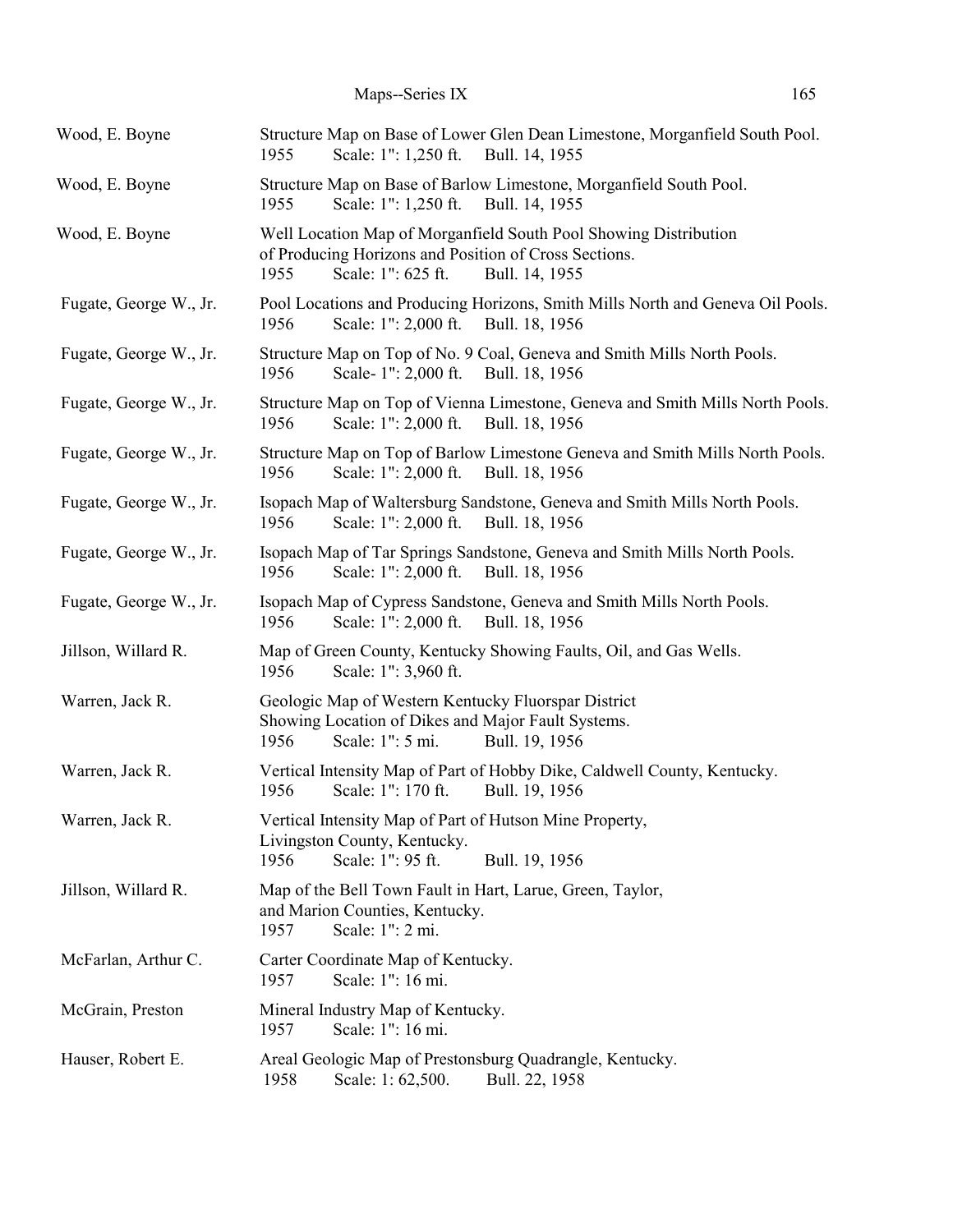| 166                                                            | Bibliography of the Kentucky Geological Survey                                                                                                                  |
|----------------------------------------------------------------|-----------------------------------------------------------------------------------------------------------------------------------------------------------------|
| Hauser, Robert E.                                              | Structure Map, Contoured on the Upper Elkhorn No. 3 Coal,<br>Prestonsburg Quadrangle, Kentucky.<br>Scale: 1:62,500<br>1958<br>Bull. 22, 1958                    |
| Hauser, Robert E.                                              | Structure Map, Contoured on Base of Big Lime, Prestonsburg Quadrangle, Kentucky.<br>1958<br>Scale: 1:62,500<br>Bull. 22, 1958                                   |
| Hauser, Robert E.                                              | Structure Map, Contoured on Top of Berea Sandstone<br>Prestonsburg Quadrangle, Kentucky.<br>1958<br>Scale: 1:62,500<br>Bull. 22, 1958                           |
| Jones, Daniel J., and<br>Hauser, Robert E.                     | Preliminary Oil and Gas Map of Green County.<br>Scale: 1:48,000<br>1958                                                                                         |
| <b>SERIES X</b>                                                |                                                                                                                                                                 |
| Ponsetto, Louis R.                                             | Coal Mine Map of Eastern Kentucky.<br>Scale: 1": 4 mi.<br>1958                                                                                                  |
| Crawford, Thomas J.                                            | Oil and Gas of Larue County.<br>1959<br>Scale: 1:48,000                                                                                                         |
| Crawford, Thomas J.,<br>Jones, Daniel J.,<br>and Nosow, Edmund | Oil and Gas Map of Taylor County.<br>Scale: 1:48,000<br>1959                                                                                                    |
| Nosow, Edmund, and<br>Potts, Roger B.                          | Preliminary Oil and Gas Map of Breathitt<br>County, Kentucky.<br>Scale: 1": 4 mi.<br>1959                                                                       |
| Rose, William D.                                               | Coal Mine Map of Western Kentucky.<br>1959<br>Scale: 1": 4 mi.                                                                                                  |
| Rose, William D.                                               | Oil and Gas Map of Muhlenberg County, Kentucky.<br>Scale: 1": 4 mi.<br>1959                                                                                     |
| Helton, Walter L.                                              | Oil and Gas Map of Pulaski County, Kentucky.<br>Scale: 1": 1 mi.<br>1960                                                                                        |
| Potts, Roger B.                                                | Topographic Index and Carter Coordinate Map of Kentucky.<br>Scale: 1": 15 mi.<br>1960                                                                           |
| Potts, Roger B.                                                | Carter Coordinate Map of Kentucky.<br>Scale: 1": 8 mi.<br>1960                                                                                                  |
| Rose, William D.                                               | Map of Greenville Quadrangle (Parts of Muhlenberg)<br>With Structure on Base of Vienna Limestone.<br>Scale: 1": 2000 ft.<br>1960                                |
| Crawford, Thomas J.                                            | Oil, Gas, and Structure Map of Halls Gap Quadrangle.<br>Scale: 1": 2000 ft.<br>1962                                                                             |
| Helton, Walter L.                                              | Oil, Gas, and Structure Map of Adair County, Kentucky<br>With Structure on Top of Chattanooga Shale.<br>Scale: 1:48,000<br>1963                                 |
| Price, Robert C., and<br>Dever, Garland R., Jr.                | Oil and Gas Map of East Fork Quadrangle.<br>(Parts of Adair, Green, and Metcalfe Counties)<br>Scale: 1:24,000<br>1963                                           |
| Rose, William D., and<br>Smith, Avery E.                       | Oil and Gas Map of Hanson Quadrangle. (Parts of Hopkins<br>and Webster Counties With Structure on Base of Beech<br>Creek Limestone).<br>1963<br>Scale: 1:24,000 |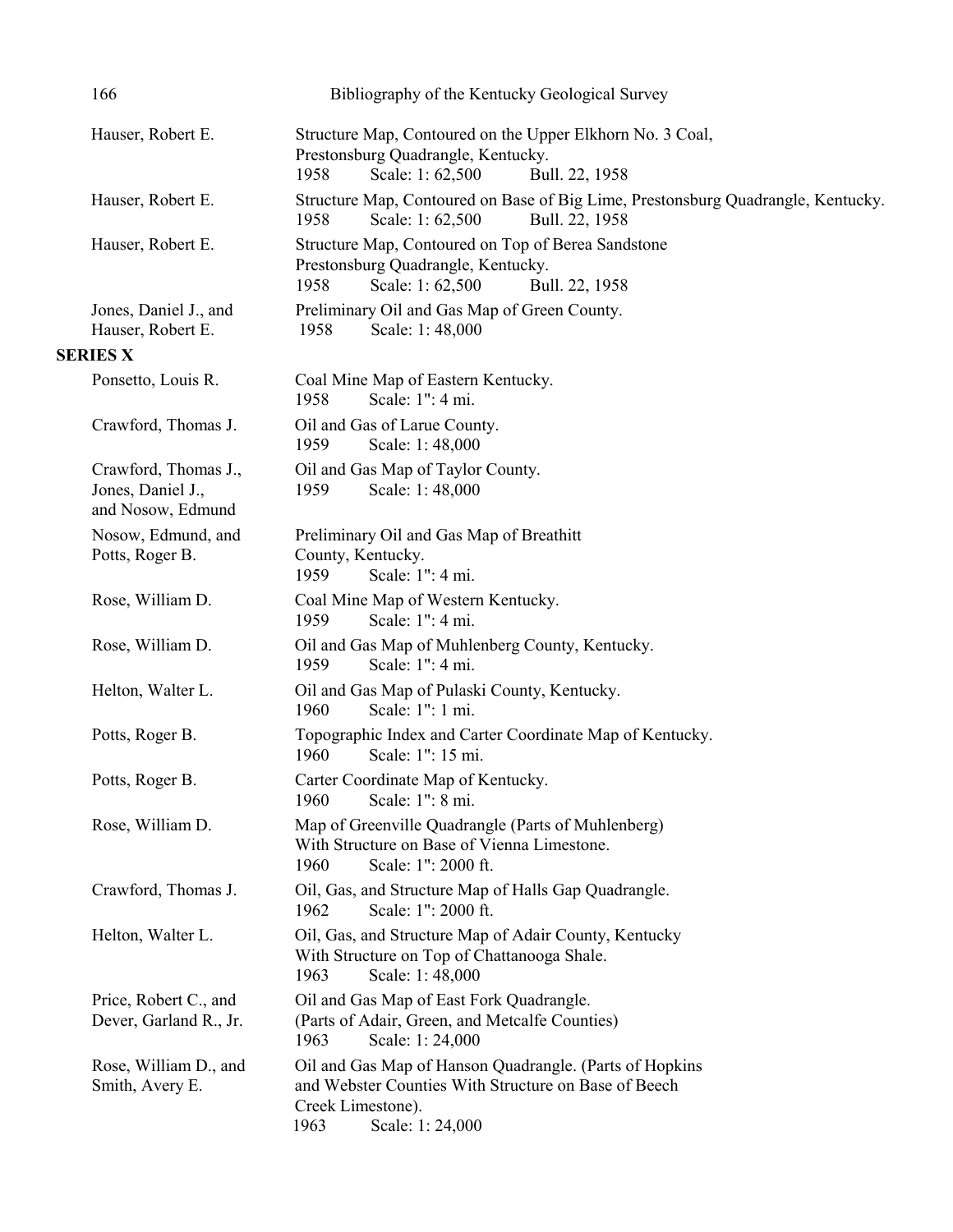| Rose, William D.                                | Oil and Gas Map of Slaughters Quadrangle. (Part of Hopkins and<br>Webster Counties With Structure on Base of Vienna Limestone).<br>Scale: 1": 2,000 ft.<br>1963        |
|-------------------------------------------------|------------------------------------------------------------------------------------------------------------------------------------------------------------------------|
| McFarlan, Arthur C.,<br>and Goodwin, Sidney S.  | Reconnaissance Map of the Areal Geology of Madison County,<br>Kentucky. (Reprinted From Series VI, 1930, Revised).<br>Scale: 1": 1 mi.<br>1964                         |
| Price, Robert C., and<br>Dever, Garland R., Jr. | Oil and Gas Map of Sulphur Well Quadrangle (Parts of<br>Metcalfe and Green Counties)<br>1964<br>Scale: 1:24,000                                                        |
| Rose, William D.                                | Oil and Gas Map of Northern Christian County, Kentucky With<br>Structure on Base of Vienna Limestone.<br>1964<br>Scale: 1:48,000                                       |
| Rose, William D.                                | Oil and Gas Map of Madisonville West Quadrangle. (Parts of<br>Hopkins County With Structure on Base of Vienna Limestone).<br>1964<br>Scale: 1:24,000                   |
| Rose, William D.                                | Oil and Gas Map of Nortonville Quadrangle.<br>(Parts of Hopkins)<br>and Christian Counties With Structure on Base of Vienna Limestone)<br>Scale: 1": 2,000 ft.<br>1964 |
| Dever, Garland R., Jr.                          | Oil and Gas Map of Rowan County With Structure on Base of Ohio Shale.<br>Scale: 1": 4,000 ft.<br>1965                                                                  |
| Potts, Roger B.                                 | Base Map of Barren County With Carter Coordinates.<br>1965<br>Scale: 1:48,000                                                                                          |
| Anonymous                                       | Oil and Gas Map of Freedom and Sulphur Lick Quadrangle.<br>Preliminary Parts of Monroe, Barren, and Metcalfe Counties.<br>1966<br>Scale: 1:24,000                      |
| Branson, Edwin R.                               | Generalized Geologic Map of Allen County, Kentucky.<br>Scale: 1: 125,000<br>Co. Rpt. 1, 1966<br>1966                                                                   |
| Branson, Edwin R.                               | Generalized Oil Pool and Structure Map of Allen County, Kentucky.<br>1966<br>Scale: 1: 125,000<br>Co. Rpt. 1, 1966                                                     |
| Hopkins, Herbert T.                             | Fresh-Saline Water Interface Map of Kentucky.<br>Scale: 1": 8 mi.<br>1966                                                                                              |
| Smith, Melvin O.                                | Preliminary Structural Map of a Part of Bourbon County, Kentucky.<br>(Reprinted Series IX, 1950)<br>1966<br>Scale: 1": 2 mi.<br>Th. Ser. 1, 1966                       |
| Smith, Melvin O.                                | Preliminary Structural Map of a Part of Fayette County, Kentucky.<br>(Reprinted Series IX, 1950)<br>1966<br>Scale: 1": 2 mi.<br>Th. Ser. 1, 1966                       |
| Smith, Melvin O.                                | Preliminary Structural Map of Scott County, Kentucky. (Reprinted Series IX, 1950)<br>Scale: 1": 2 mi.<br>1966<br>Th. Ser. 1, 1966                                      |
| Smith, Melvin O.                                | Areal Geology of Bourbon County, Kentucky. (Reprinted Series IX, 1949)<br>Scale: 1": 2 mi.<br>Th. Ser. 1, 1966<br>1966                                                 |
| Smith, Melvin O.                                | Areal Geology of Fayette County, Kentucky. (Reprinted Series IX, 1949)<br>1966<br>Scale: 1": 2 mi.<br>Th. Ser. 1, 1966                                                 |
| Smith, Melvin O.                                | Areal and Structural Geologic Map of Jessamine County, Kentucky.<br>(Reprinted Series IX, 1949)<br>1966<br>Scale: 1": 2 mi.<br>Th. Ser. 1, 1966                        |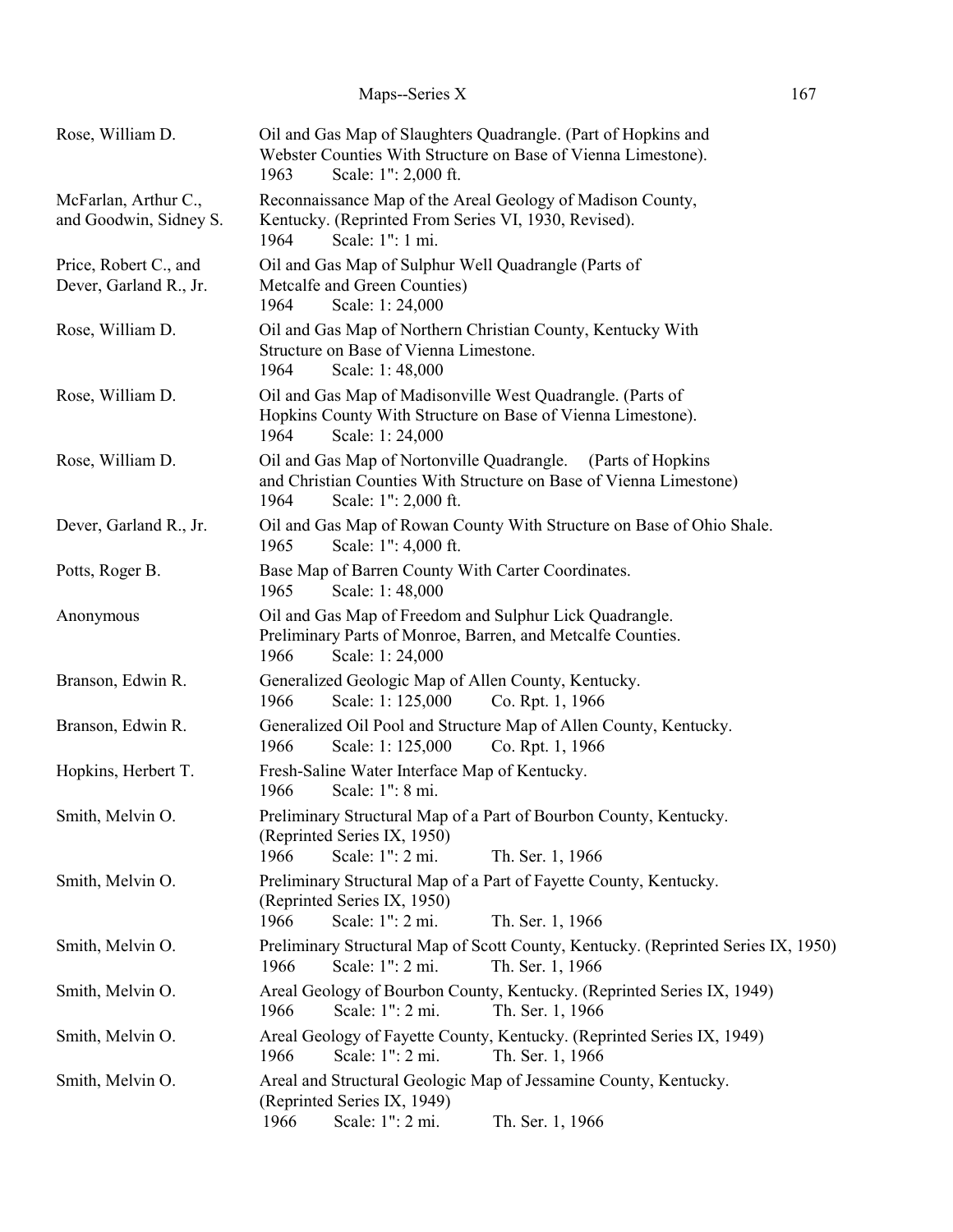| 168                                            | Bibliography of the Kentucky Geological Survey                                                                                                                                                 |
|------------------------------------------------|------------------------------------------------------------------------------------------------------------------------------------------------------------------------------------------------|
| Smith, Melvin O.                               | Areal Geology of Scott County, Kentucky. (Reprinted Series IX, 1949)<br>Scale: 1": 2 mi.<br>Th. Ser. 1 1966<br>1966                                                                            |
| Smith, Melvin O.                               | Geographic Index Map Showing Areas of Investigation and<br>Location of Ponds in Jessamine County, Kentucky.<br>Scale: 1": 48,000<br>Th. Ser. 1, 1966<br>1966                                   |
| Smith, Melvin O.                               | Geographic Index Map Showing Areas of Investigation and<br>Location of Ponds in Bourbon County, Kentucky.<br>Scale: 1:48,000<br>Th. Ser. 1, 1966<br>1966                                       |
| Smith, Melvin O.                               | Map of Bourbon, Scott, Fayette, and Jessamine Counties, Kentucky, Showing<br>Farm Pond Zones and the Percent of Successful Ponds in Each Zone.<br>1966<br>Scale: 1": 2 mi.<br>Th. Ser. 1, 1966 |
| Walker, Frank H.                               | Oil and Gas Map of Letcher County, Kentucky.<br>Scale: 1:48,000<br>1967                                                                                                                        |
| Helton, Walter L.                              | Isopach Map of Crab Orchard Shale Pulaski County, Kentucky.<br>Scale: 1": 2 mi.<br>1968<br>Th. Ser. 2, 1968                                                                                    |
| Helton, Walter L.                              | Pre-Chattanooga Paleogeologic Map of Pulaski County, Kentucky.<br>Scale: 1": 2 mi.<br>1968<br>Th. Ser. 2, 1968                                                                                 |
| Helton, Walter L.                              | Structure Map of Pulaski County, Kentucky.<br>Scale: 1": 2 mi.<br>Th. Ser. 2, 1968<br>1968                                                                                                     |
| McGrain, Preston                               | Generalized Geologic Map of Calloway County, Kentucky.<br>Scale: 1: 125,000<br>1968<br>Co. Rpt. 2, 1968                                                                                        |
| McGrain, Preston                               | Clay and Limestone Resources Map of Calloway County, Kentucky.<br>Scale: 1: 125,000<br>Co. Rpt. 2, 1968<br>1968                                                                                |
| McGrain Preston                                | Gravel Resources Map of Calloway County, Kentucky.<br>1968<br>Scale: 1: 125,000<br>Co. Rpt. 2, 1968                                                                                            |
| McGrain Preston                                | Industrial Sand Resources Map of Calloway County, Kentucky.<br>Scale: 1: 125,000<br>1968<br>Co. Rpt. 2, 1968                                                                                   |
| Branson, Edwin R.                              | Generalized Geologic Map of Simpson County, Kentucky.<br>1969<br>Scale: 1: 125,000<br>Co. Rpt. 3, 1969                                                                                         |
| Branson, Edwin R.                              | Generalized Oil and Gas and Structure Map of Simpson County, Kentucky.<br>Scale: 1: 125,000<br>1969<br>Co. Rpt. 3, 1969                                                                        |
| Carpenter, Gordon L., Jr.                      | Map of Ohio County, Kentucky. (Southern Part) (Well Locations)<br>1969<br>Scale: 1:48,000                                                                                                      |
| Froelich, Albert J.,<br>and Nelson, Vincent E. | Generalized Geologic Map of Western and Eastern Segments<br>of Pine Mountain.<br>1970<br>Scale: 1": 4,200 ft.<br>Gd. Bk. Ser., 1970                                                            |
| McGrain, Preston                               | Generalized Geologic Map of Hancock County, Kentucky.<br>Scale: 1: 125,000<br>Co. Rpt. 4, 1970<br>1970                                                                                         |
| McGrain, Preston                               | Generalized Ground-Water Availability Map of Hancock County, Kentucky.<br>1970<br>Scale: 1: 125,000<br>Co. Rpt. 4, 1970                                                                        |
| McGrain, Preston                               | Industrial Minerals Resources Map of Hancock County, Kentucky.<br>Co. Rpt. 4, 1970<br>1970<br>Scale: 1: 125,000                                                                                |
| McGrain, Preston                               | Generalized Geologic Map of Marshall County, Kentucky.<br>1970<br>Scale: 1: 125,000<br>Co. Rpt. 5, 1970                                                                                        |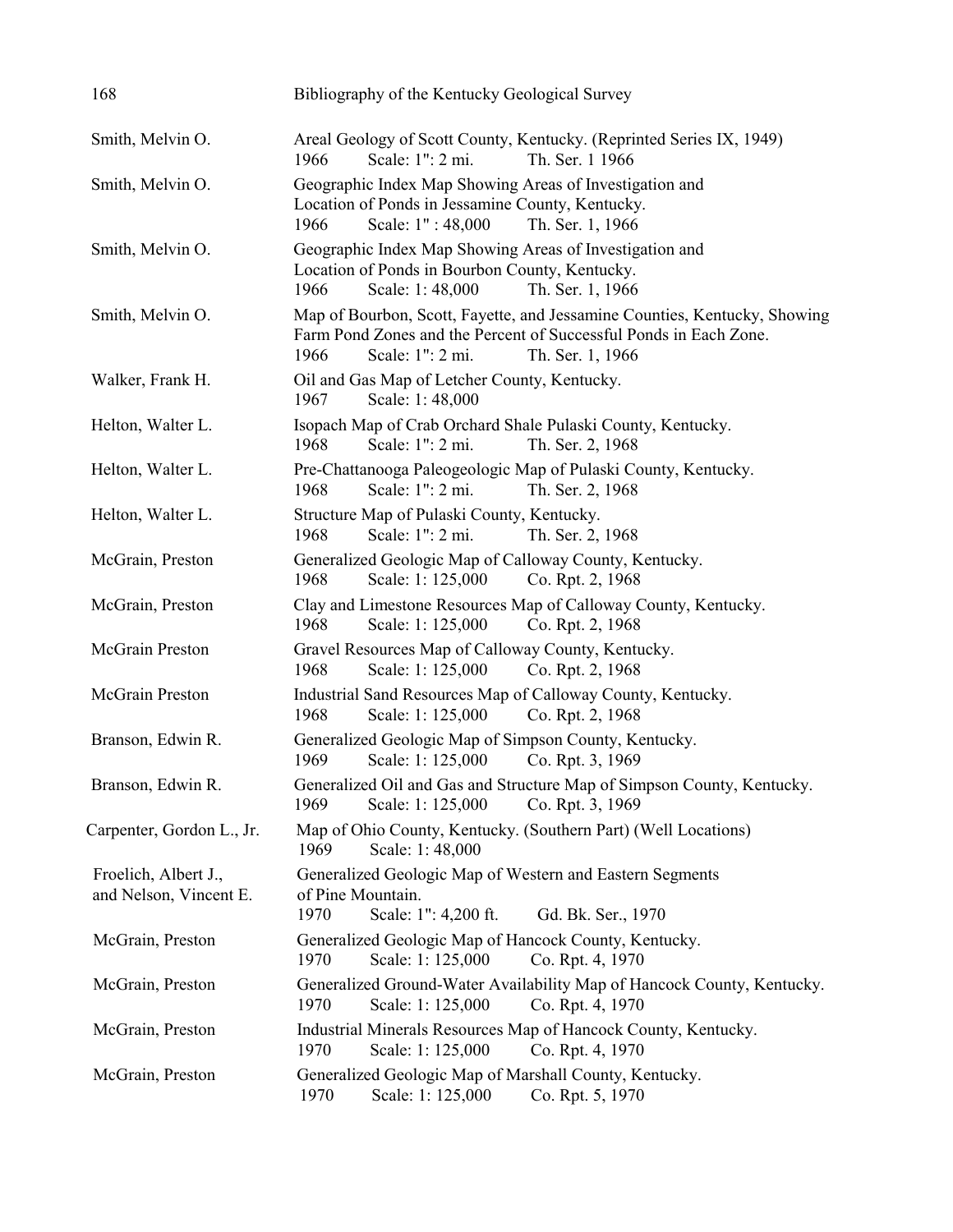# Maps--Series X 169

| McGrain, Preston                                                   | Gravel Resources Map of Marshall County, Kentucky.<br>Scale: 1: 125,000<br>Co. Rpt. 5, 1970<br>1970                                                                  |
|--------------------------------------------------------------------|----------------------------------------------------------------------------------------------------------------------------------------------------------------------|
| McGrain, Preston                                                   | Mineral Resources Map of Marshall County, Kentucky.<br>Scale: 1: 125,000<br>Co. Rpt. 5, 1970<br>1970                                                                 |
| Noger, Martin C., and<br>Ponsetto, Louis R. 1970                   | Interstate 75 Section, London and Bernstadt Quadrangles.<br>Scale: 1": 2,200 ft. Gd. Bk. Ser., 1970<br>1970                                                          |
| Noger, Martin C., and<br>Ponsetto, Louis R.                        | Interstate 75 Section, Livingston, Mount Vernon, and Wildie<br>Quadrangles.<br>Scale: 1": 2,200 ft. Gd. Bk. Ser., 1970<br>1970                                       |
| Noger, Martin C., and<br>Ponsetto, Louis R.                        | Interstate 75 Section, Berea and Richmond South<br>Quadrangles.<br>1970<br>Scale: 1": 2,200 ft. Gd. Bk. Ser., 1970                                                   |
| Noger, Martin C., and<br>Ponsetto, Louis R.                        | Interstate 75 Section, Richmond North, Ford, and<br>Coletown Quadrangles.<br>Scale: 1": 2,200 ft. Gd. Bk. Ser., 1970<br>1970                                         |
| Schwalb, Howard R.                                                 | Oil and Gas and Structure Map of Hancock County, Kentucky.<br>Scale: 1: 125,000<br>1970<br>Co. Rpt. 4, 1970                                                          |
| Smith, Gilbert E.                                                  | Outcrop of Principal Coal Horizons in Hancock County, Kentucky.<br>Scale: 1: 125,000<br>Co. Rpt. 4, 1970<br>1970                                                     |
| Dever, Garland R., Jr.                                             | Oil and Gas Exploration Map of Bullitt County, Kentucky.<br>1971<br>Scale: 1:48,000                                                                                  |
| Schwalb, Howard R.,<br>Wilson, Edward N., and<br>Sutton, Donald G. | Oil and Gas Map of Kentucky. Sheet 1, Western Part<br>Scale: 1:250,000<br>1971                                                                                       |
| Dever, Garland R., Jr.                                             | Oil and Gas Exploration Map, Nelson County.<br>1972<br>Scale: 1:48,000                                                                                               |
| Olive, Wilds W.                                                    | Geologic Map of the Jackson Purchase Region, Kentucky.<br>1972<br>Scale: 1:250,000<br>Gd. Bk. Ser., 1972                                                             |
| Schwalb, Howard R.,<br>Wilson, Edward N., and<br>Sutton, Donald G. | Oil and Gas Map of Kentucky, Sheet 2, West-Central Part.<br>Scale: 1:250,000<br>1972                                                                                 |
| Froelich, Albert J.                                                | Generalized Geologic Section Through the Cumberland Overthrust Block.<br>Scale: 1": 50 Kilometers. Rpt. Inv. 14, 1973<br>1973                                        |
| Froelich, Albert J.                                                | Status of Geologic Mapping in Southeastern Kentucky as of October 1971.<br>1973<br>Rpt. Inv. 14, 1973                                                                |
| Froelich, Albert J.                                                | Map of Geologic Structure in the Middlesboro Basin.<br>Scale: 1: 250,000<br>Rpt. Inv. 14, 1973<br>1973                                                               |
| Froelich, Albert J.                                                | Map Showing Structure on Base of the Harlan Coal Bed and<br>Locations of Gravity Stations, Harlan County, Kentucky.<br>Scale: 1:24,000<br>1973<br>Rpt. Inv. 14, 1973 |
| McGrain, Preston                                                   | Generalized Geologic Map of Warren County, Kentucky.<br>Scale: 1: 125,000<br>Co. Rpt. 6, 1973<br>1973                                                                |
| McGrain, Preston                                                   | Mineral Resources Map of Warren County, Kentucky.<br>Scale: 1: 125,000<br>1973<br>Co. Rpt. 6, 1973                                                                   |
| Sutton, Donald G.                                                  | Oil and Gas and Structure Map of Warren County, Kentucky.<br>1973<br>Scale: 1: 125,000<br>Co. Rpt. 6, 1973                                                           |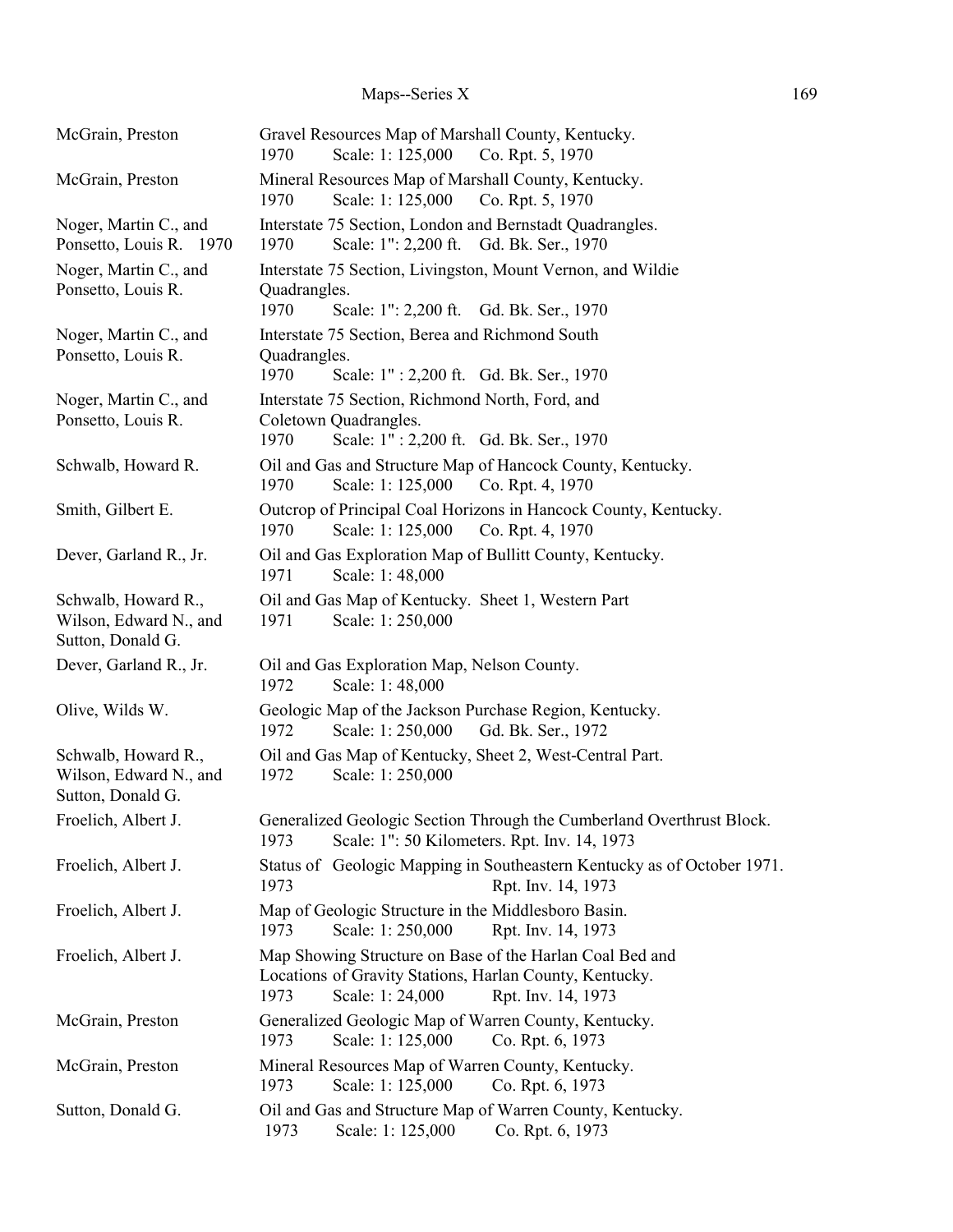Wilson, Edward N., and Oil and Gas Map of Kentucky, Sheet 3, East-Central Part. Sutton, Donald G. 1973 Scale: 1: 250,000 Davis, Robert W., Generalized Geologic Map of Part of the Western Coal Field Plebuch, Raymond O., and Adjacent Areas, Kentucky. and Whitman, Harry M. 1974 Scale: 1: 250,000 Rpt. Inv. 15, 1974 Davis, Robert W., Geology and Relief of the Pre-Pennsylvanian Surface. Plebuch, Raymond O., 1974 Scale- 1: 96,000 Rpt. Inv. 15, 1974 and Whitman, Harry M. Davis, Robert W., Structure Map Contoured on the Base of the Vienna Limestone in Plebuch, Raymond O., Part of the Western Coal Field Region, Kentucky. and Whitman, Harry M. 1974 Scale: 1: 96,000 Rpt. Inv. 15, 1974 Davis, Robert W., Areas of Occurrence of the Various Pennsylvanian Aquifers in Part Plebuch, Raymond O., of the Western Coal Field Region, Kentucky. and Whitman, Harry M. 1974 Scale: 1" : 3 mi. Rpt. Inv. 15, 1974 Davis, Robert W., Distribution, Thickness, and Structure on Top of the Plebuch, Raymond O., Rochester Valley Channel Sandstone Aquifer in Part of the and Whitman,Harry M. Western Coal Field Region, Kentucky. 1974 Scale: 1: 96,000 Rpt. Inv. 15, 1974 Davis, Robert W., Distribution, Thickness, and Structure on Top of the Plebuch, Raymond O., Greenville Valley Channel Sandstone Aquifer in Part of the and Whitman, Harry M. Western Coal Field Region, Kentucky. 1974 Scale: 1: 96,000 Rpt. Inv. 15, 1974 Davis, Robert W., Distribution, Thickness, and Structure on Top of the 600-Foot Plebuch, Raymond O., Aquifer in Part of the Western Coal Field Region, Kentucky. and Whitman, Harry M. 1974 Scale: 1: 96,000 Rpt. Inv. 15, 1974 Davis, Robert W., **Distribution, Thickness, and Structure on Top of the 700- and** Plebuch, Raymond O., 800-Foot Aquifers in Part of the Western Coal Field Region, and Whitman, Harry M. Kentucky. 1974 Scale: 1: 96,000 Rpt. Inv. 15. 1974 Davis, Robert W., Distribution, Thickness, and Structure on Top of the Shallow Plebuch, Raymond O., Pennsylvanian Sandstone Aquifer Near Richland in Part of the and Whitman, Harry M. Western Coal Field Region, Kentucky. 1974 Scale: 1: 96,000 Rpt. Inv. 15, 1974 Davis, Robert W., Water-Level Drawdowns Based on Digital Computer Simulation of Plebuch, Raymond O., the Northern Part of the 600-Foot Aquifer in Part of the Western and Whitman, Harry M. Coal Region Field, Kentucky. 1974 Scale: 1": 3 mi. Rpt. Inv. 15, 1974 Schwalb, Howard R. Oil, Gas, and Structure Map Butler County, Kentucky. 1974 Scale: 1: 48,000 Rpt. Inv. 16, 1975 Black,F. B. Douglas Major Structural Features in the Vicinity of the Kentucky River and Haney, Donald C. Fault System. 1975 Scale: 1: 125,000 Gd. Bk. Ser., 1975 Lambert, T. William Flood-Prone Areas, High-Water Marks, Water Quality, and Miscellaneous Measuring Sites in the Bowling Green Area 1976 Scale: 1: 125,000 Rpt. Inv. 17, 1976 Lambert, T. William Generalized Geologic Map of Warren County, Kentucky. (Reprinted from Co. Rpt. 6, Ser. X.) 1976 Scale: 1: 250,000 Rpt. Inv. 17, 1976 Lambert, T. William Specific Conductance and Chemical Quality of Ground Water in the Bowling Green Area. 1976 Scale: 1: 48,000 Rpt. Inv. 17, 1976